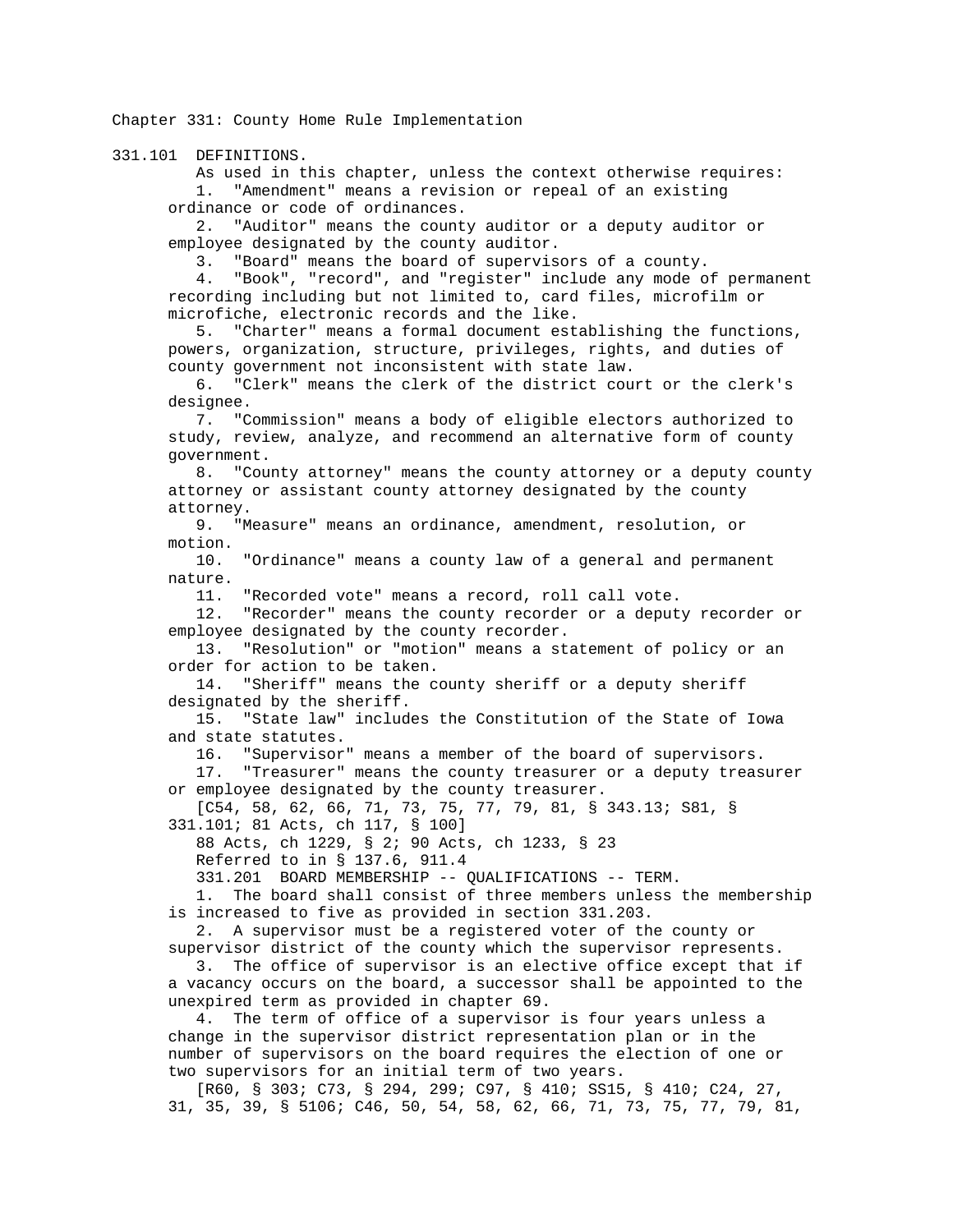§ 331.1; S81, § 331.201; 81 Acts, ch 117, § 200] 94 Acts, ch 1169, §64 Referred to in § 331.238, 331.248, 331.261 331.202 Reserved. 331.203 MEMBERSHIP INCREASED -- VOTE.

 1. The board may by resolution, or shall upon petition of the number of eligible electors of the county as specified in section 331.306, submit to the registered voters of the county at a general election a proposition to increase the number of supervisors to five.

 2. If a majority of the votes cast on the proposition is in favor of the increase to five members, the board shall be increased to five members effective on the first day in January which is not a Sunday or holiday following the next general election. The five-member board shall be elected according to the supervisor representation plan in effect in the county.

 a. If plan "one" as defined in section 331.206 is in effect, two additional supervisors shall be elected at the next general election, one for a two-year term and one for a four-year term.

 b. If plan "two" or plan "three" as defined in section 331.206 is in effect, the temporary county redistricting commission shall divide the county into five equal-population districts by December 15 of the year preceding the year of the next general election and at that general election, five board members shall be elected, two for initial terms of two years and three for four-year terms. The districts shall be drawn in the manner provided under sections 331.209 and 331.210. The terms of the three incumbent supervisors shall expire on the date that the five-member board becomes effective.

 c. The length of term for which a person is a candidate and the date when the term begins shall be indicated on the ballot.

 [R60, § 303; C73, § 294, 299; C97, § 410; SS15, § 410; C24, 27, 31, 35, 39, § 5107; C46, 50, 54, 58, 62, 66, 71, 73, 75, 77, 79, 81, § 331.2; S81, § 331.203; 81 Acts, ch 117, § 202; 82 Acts, ch 1091, § 2, ch 1104, § 29]

88 Acts, ch 1119, § 35; 94 Acts, ch 1179, §19; 95 Acts, ch 67, §53

 Referred to in § 331.201, 331.209, 331.210A, 331.238, 331.248, 331.261

331.204 MEMBERSHIP REDUCED -- VOTE -- NEW MEMBERS.

 1. In a county having a five-member board, the board may by resolution, or shall upon petition of the number of eligible electors of the county as specified in section 331.306, submit to the registered voters of the county at a general election a proposition to reduce the number of supervisors to three.

 2. If a majority of the votes cast on the proposition is in favor of the reduction to three members, the membership of the board shall remain at five until the first day in January which is not a Sunday or holiday following the next general election, at which time the terms of the five members shall expire.

 3. At the next general election following the one at which the proposition to reduce the membership of the board to three is approved, the membership of the board shall be elected according to the supervisor representation plan in effect in the county. If the supervisor representation plan includes equal-population districts, the districts shall be designated by December 15 of the year preceding the year of the next general election by the temporary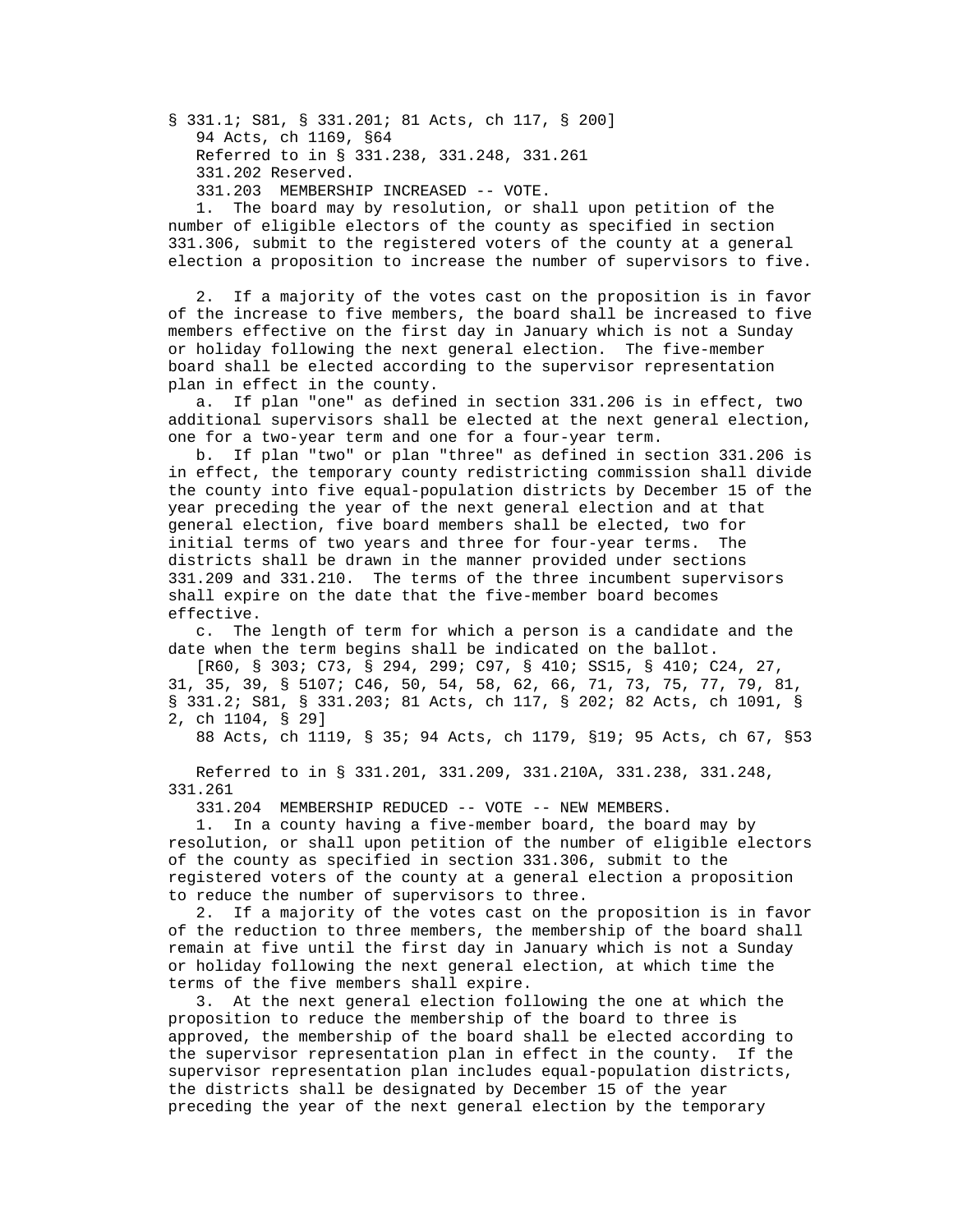county redistricting commission. The districts shall be drawn in the manner provided under sections 331.209 and 331.210. One member of the board shall be elected to a two-year term and the remaining two members shall be elected to four-year terms. The length of the term for which a person is a candidate and the date when the term begins shall be indicated on the ballot.

 [C73, § 299; C97, § 410; SS15, § 410; C24, 27, 31, 35, 39, § 5108--5110; C46, 50, 54, 58, 62, 66, 71, 73, 75, 77, 79, 81, § 331.3, 331.6, 331.7; S81, § 331.204; 81 Acts, ch 117, § 203; 82 Acts, ch 1091, § 3, ch 1104, § 30]

88 Acts, ch 1119, § 36; 94 Acts, ch 1179, §20; 95 Acts, ch 67, §53

 Referred to in § 331.209, 331.210A, 331.238, 331.248, 331.261 331.205 PETITION AND VOTE IN CERTAIN COUNTIES -- EXCEPTION. Repealed by 2005 Acts, ch 125, § 1.

331.206 SUPERVISOR DISTRICTS.

 1. One of the following supervisor district representation plans shall be used for the election of supervisors:

 a. Plan "one." Election at large without district residence requirements for the members.

 b. Plan "two." Election at large but with equal-population district residence requirements for the members.

 c. Plan "three." Election from single-member equal-population districts, in which the electors of each district shall elect one member who must reside in that district.

 2. The plan used under subsection 1 shall be selected by the board or by a special election as provided in section 331.207. A plan selected by the board shall remain in effect for at least six years unless it is changed by a special election as provided in section 331.207.

 A plan selected by the board shall become effective on the first day in January which is not a Sunday or holiday following the next general election, at which time the terms of the members expire and the terms of the members elected under the requirements of the new supervisor representation plan at the general election as specified in section 331.208, 331.209, or 331.210 shall commence.

 [C97, § 416; S13, § 416; C24, 27, 31, 35, 39, § 5111; C46, 50, 54, 58, 62, 66, 71, 73, 75, 77, 79, 81, § 331.8; S81, § 331.206; 81 Acts, ch 117, § 205]

93 Acts, ch 143, § 46

 Referred to in § 49.4, 331.203, 331.207, 331.208, 331.209, 331.210, 331.248, 331.261

331.207 SPECIAL ELECTION -- SUPERVISOR DISTRICTS.

 1. The board, upon petition of the number of eligible electors of the county as specified in section 331.306, shall call a special election to be held for the purpose of selecting one of the supervisor representation plans specified in section 331.206 under which the board of supervisors shall be elected.

 2. The petition shall be filed with the county commissioner by June 1 of an odd-numbered year, subject to subsection 6. The special election shall be held within sixty days after the day the petition was received. Notice of the special election shall be published once each week for three successive weeks in an official newspaper of the county, shall state the representation plans to be submitted to the electors, and shall state the date of the special election which shall be held not less than five nor more than twenty days from the date of last publication.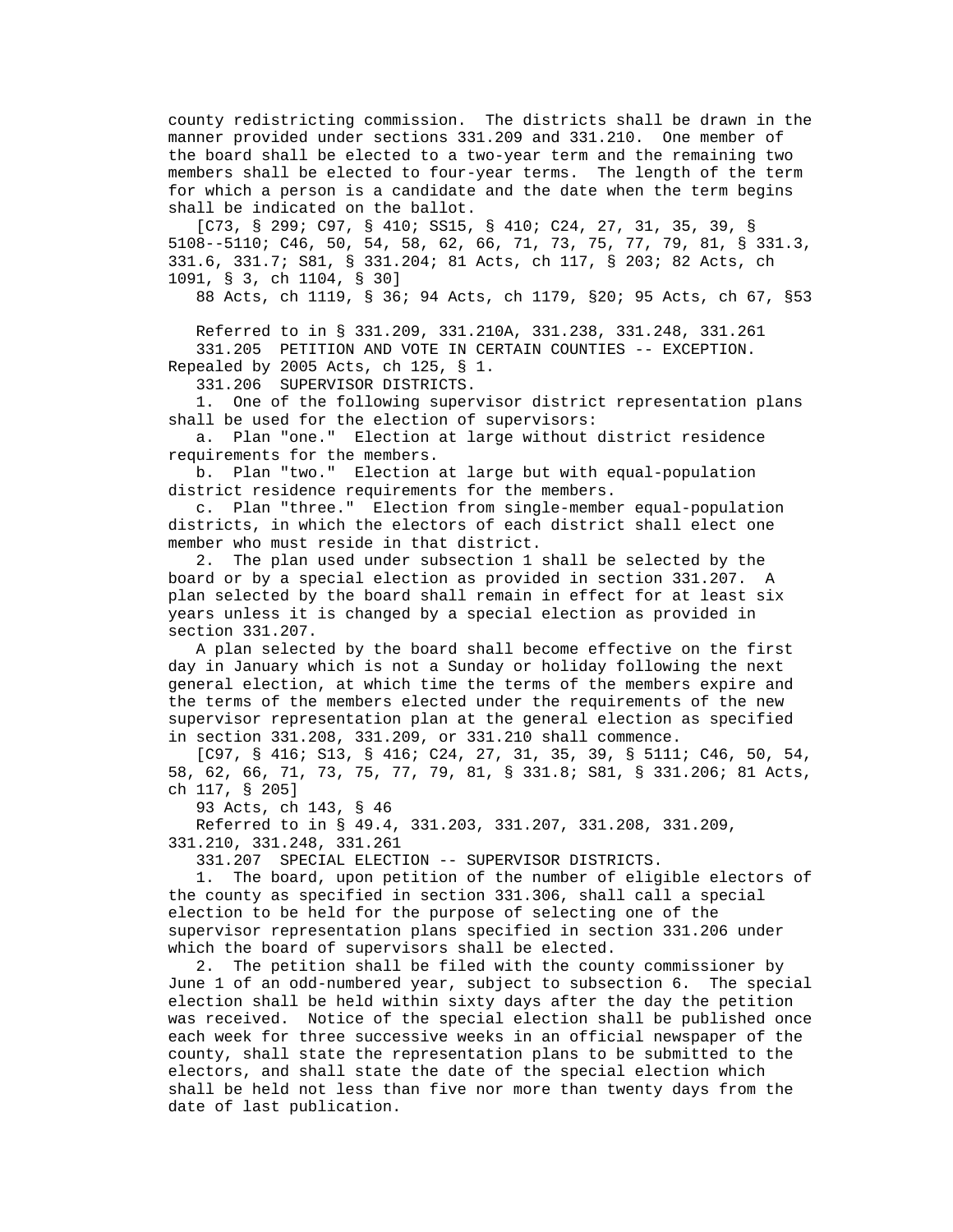3. The supervisor representation plans submitted at the special election shall be stated in substantially the following manner:

 The individual members of the board of supervisors in ...... county, Iowa, shall be elected:

 Plan "one." At large and without district residence requirements for the members.

 Plan "two." At large but with equal-population district residence requirements for the members.

 Plan "three." From single-member equal-population districts in which the electors of each district shall elect one member who must reside in that district.

 4. If the plan adopted by a plurality of the ballots cast in the special election is not the supervisor representation plan currently in effect in the county, the terms of the county supervisors serving at the time of the special election shall continue until the first day in January which is not a Sunday or holiday following the next general election, at which time the terms of the members shall expire and the terms of the members elected under the requirements of the new supervisor representation plan at the general election as specified in section 331.208, 331.209, or 331.210 shall commence.

 5. If the plan adopted by a plurality of the ballots cast in the special election represents a change from plan "one" to plan "two" or "three", or from plan "two" to plan "three", as each plan is defined in section 331.206, the temporary county redistricting commission shall divide the county into districts as provided in sections 331.209 and 331.210. The plan shall be completed not later than September 15 following the special election and shall be submitted to the state commissioner of elections. The plan shall become effective January 1.

 6. A supervisor representation plan adopted at a special election shall remain in effect for at least six years.

 [C97, § 417; C24, 27, 31, 35, 39, § 5112; C46, 50, 54, 58, 62, 66, 71, 73, 75, 77, 79, 81, § 331.9; S81, § 331.207; 81 Acts, ch 117, § 206; 82 Acts, ch 1104, § 31]

 88 Acts, ch 1119, § 37; 2002 Acts, ch 1134, §93, 94, 115 Referred to in § 331.206, 331.208, 331.209, 331.210, 331.261 331.208 PLAN "ONE" TERMS OF OFFICE.

 If plan "one" is selected pursuant to section 331.206 or 331.207, the board shall be elected as provided in this section.

 1. In the primary and general elections, the number of supervisors, or candidates for the offices, which constitutes the board in the county, shall be elected by the registered voters of the county at large without district residence requirements.

 2. In counties with three county supervisors, one person shall be elected as a member of the board for an initial term of two years and two persons shall be elected as members of the board for four years.

 3. In counties with five supervisors, two persons shall be elected as members of the board for initial terms of two years and three persons shall be elected as members of the board for four years.

 4. The determination as to whether a term of office shall be for two or four years shall be decided by lot before the primary election, and the results of the determination indicated on the ballot in the primary and general elections.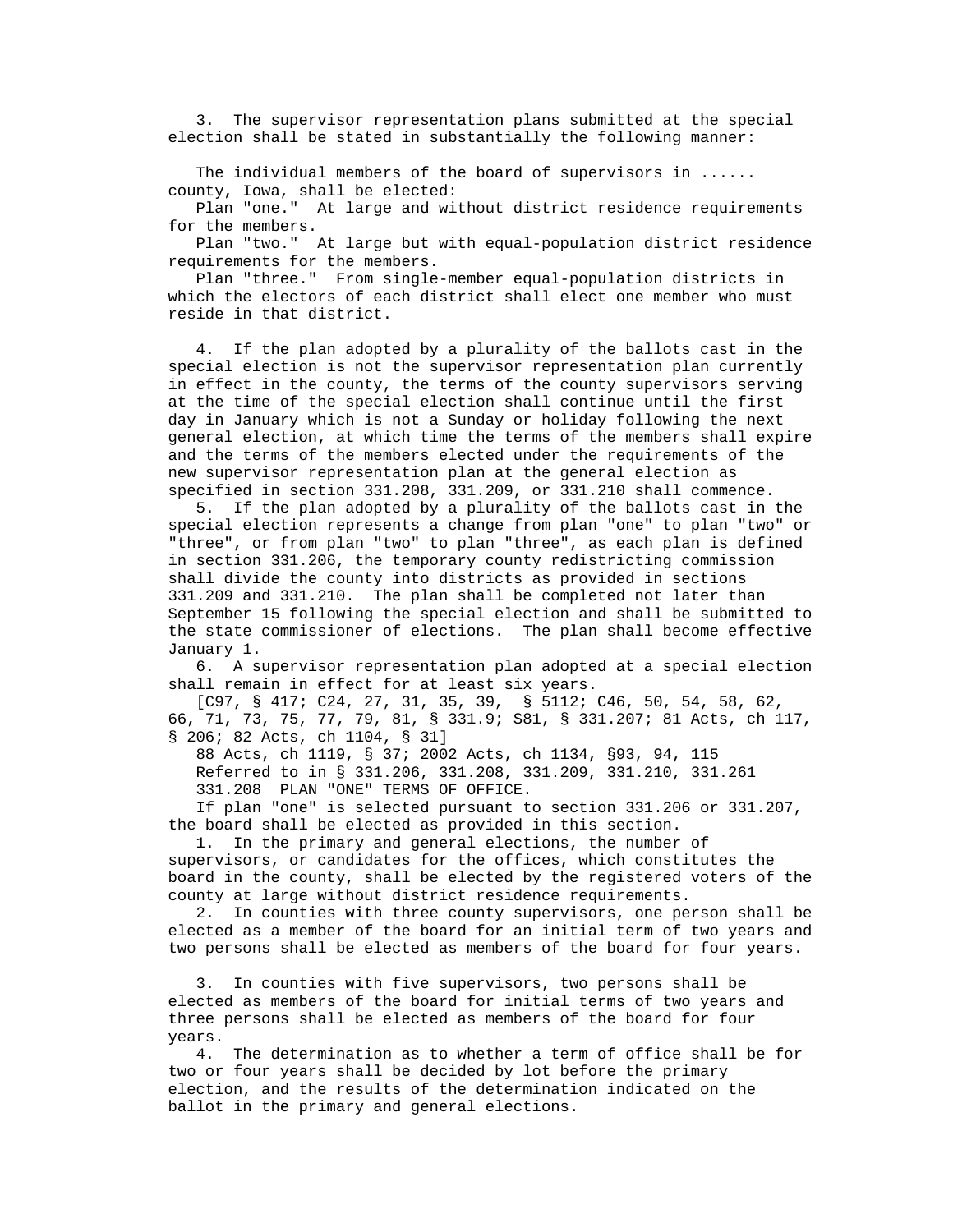[C71, 73, 75, 77, 79, 81, § 331.25; S81, § 331.208; 81 Acts, ch 117, § 207]

95 Acts, ch 67, §53

 Referred to in § 39.18, 331.206, 331.207, 331.209, 331.238, 331.248, 331.261

331.209 PLAN "TWO" TERMS OF OFFICE.

 If plan "two" is selected pursuant to section 331.206 or 331.207, the board shall be elected as provided in this section.

 1. Not later than ninety days after the redistricting of congressional and legislative districts becomes law, or October 15 of the year immediately following each year in which the federal decennial census is taken, whichever is later, the temporary county redistricting commission shall divide the county into a number of supervisor districts corresponding to the number of supervisors in the county. However, if the plan is selected pursuant to section 331.207, the temporary county redistricting commission shall divide the county before February 15 of the election year. The supervisor districts shall be drawn, to the extent applicable, in compliance with the redistricting standards provided for senatorial and representative districts in section 42.4, and if a supervisor redistricting plan is challenged in court, the requirement of justifying any variance in excess of one percent contained in section 42.4, subsection 1, paragraph "c" applies to the board. If the temporary county redistricting commission adopts a supervisor redistricting plan with a variance in excess of one percent, the board shall publish the justification for the variance in one or more official newspapers as provided in chapter 349 within ten days after the action is taken. If more than one incumbent supervisor resides in the same supervisor district after the districts have been redrawn following the federal decennial census, the terms of office of those supervisors shall expire on the first day of January that is not a Sunday or a holiday following the next general election.

 2. Each supervisor must reside in a separate supervisor district but shall be elected by the electors of the county at large. Election ballots shall be prepared to specify the district which each candidate seeks to represent and each elector may cast a vote for one candidate from each district for which a supervisor is to be chosen in the general election.

 3. At the primary and general elections the number of supervisors, or candidates for the offices, which constitute the board in the county shall be elected as provided in this section. Terms of supervisors shall be the same as provided in section 331.208.

 4. Each temporary county redistricting commission shall notify the state commissioner of elections when the boundaries of supervisor districts are changed, shall provide a map delineating the new boundary lines, and shall certify to the state commissioner of elections the populations of the new supervisor districts as determined under the latest federal decennial census. Upon failure of a temporary county redistricting commission to make the required changes by the dates specified by this section and sections 331.203 and 331.204 as determined by the state commissioner of elections, the state commissioner of elections shall make or cause to be made the necessary changes as soon as possible, and shall assess to the county the expenses incurred in so doing. The state commissioner of elections may request the services of personnel and materials available to the legislative services agency to assist the state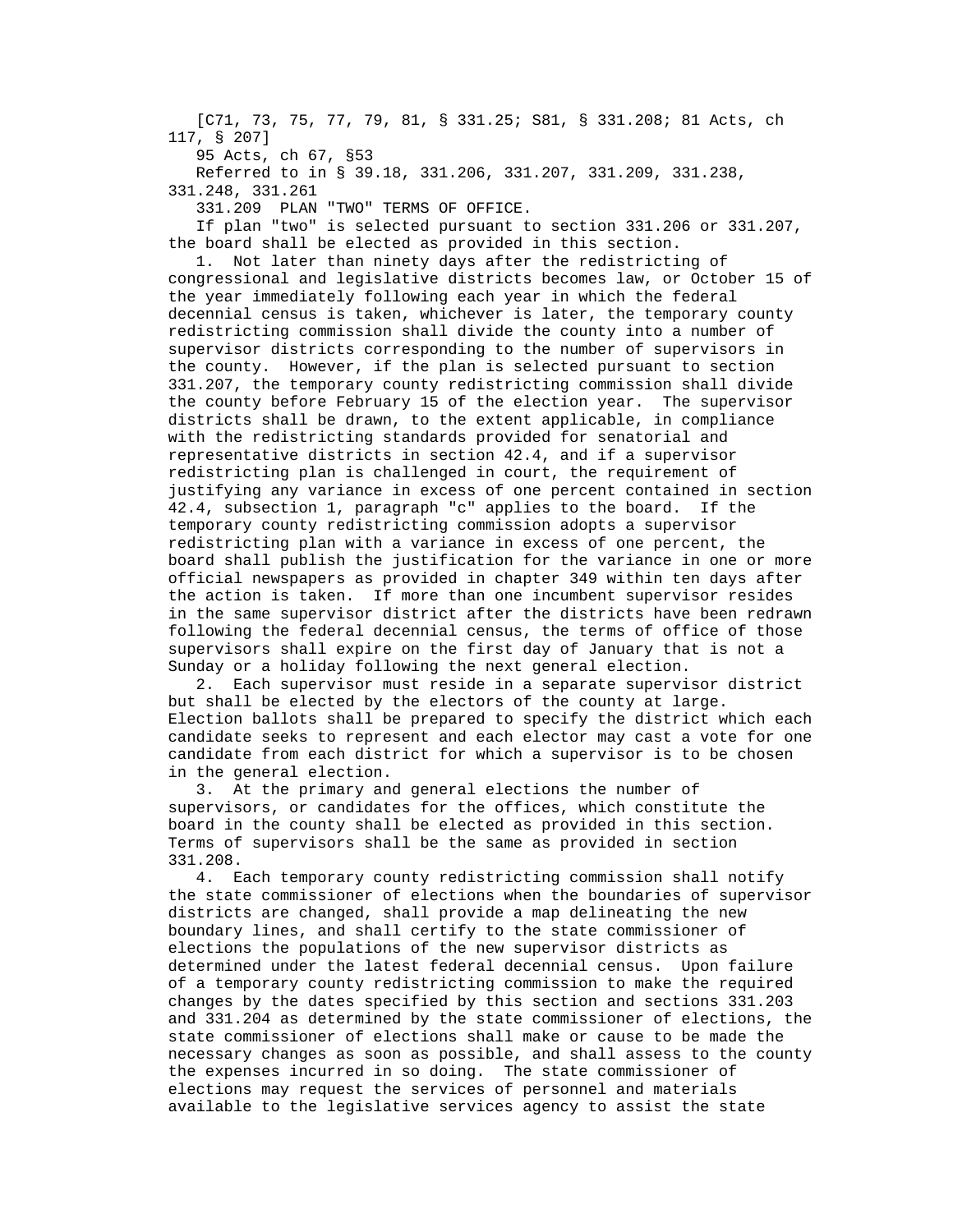commissioner in making required changes in supervisor district boundaries which become the state commissioner's responsibility.

 [C71, 73, 75, 77, 79, 81, § 331.26; S81, § 331.209; 81 Acts, ch 117, § 208; 82 Acts, ch 1091, § 4, 5]

 89 Acts, ch 296, § 38; 90 Acts, ch 1233, § 24; 91 Acts, ch 190, §1; 94 Acts, ch 1179, §21, 22; 2003 Acts, ch 35, §44, 49

 Referred to in § 39.18, 49.3, 49.7, 49.8, 331.203, 331.204, 331.206, 331.207, 331.210, 331.210A, 331.238, 331.248, 331.261

331.210 PLAN "THREE."

 If plan "three" is selected pursuant to section 331.206 or 331.207, the supervisor districts shall be drawn and supervisors shall be elected as provided in section 331.209, except the boundaries of supervisor districts shall follow voting precinct lines and each member of the board and each candidate for the office shall be elected or nominated at the primary and general elections by only the electors of the district which that candidate seeks to represent.

 [C71, 73, 75, 77, 79, 81, § 331.27; S81, § 331.210; 81 Acts, ch 117, § 209]

 Referred to in § 331.203, 331.204, 331.206, 331.207, 331.238, 331.248, 331.261

331.210A TEMPORARY COUNTY REDISTRICTING COMMISSION.

1. Appointment of members.

 a. Not later than May 15 of each year ending in one, a temporary county redistricting commission shall be established as provided by this section for counties which have either plan "two" or plan "three" supervisor representation plans. If a county has either plan "two" or plan "three" supervisor representation plans and the number of members of the board is increased or decreased under section 331.203 or 331.204, the temporary county redistricting commission shall be established by May 15 of the year preceding the year of the next general election.

 b. The board shall determine the size of the membership of the temporary county redistricting commission which may be three, five, or seven in number. The minimum number of members constituting a majority of the membership shall be appointed by the majority party members of the board. The remaining number of members of the temporary county redistricting commission shall be appointed by the minority party members of the board. If the members of the board are all members of one political party or if the minority members of the board are not all members of only one political party, the minority representation of the temporary county redistricting commission shall be appointed by the chair of the county central committee for the party, other than the party of the majority members of the board, which received the most votes in that county cast for its candidate for president of the United States or for governor at the last preceding general election, as the case may be. If that party's county central committee has no chair, the appointments shall be made by the chair of that party's state central committee.

 c. A member of the county board of supervisors may be appointed as a member of the temporary county redistricting commission. No person shall be appointed to the temporary county redistricting commission who is not an eligible elector of the county at the time of appointment.

 d. A vacancy on the temporary county redistricting commission shall be filled by the initial selecting authority within fifteen days after the vacancy occurs.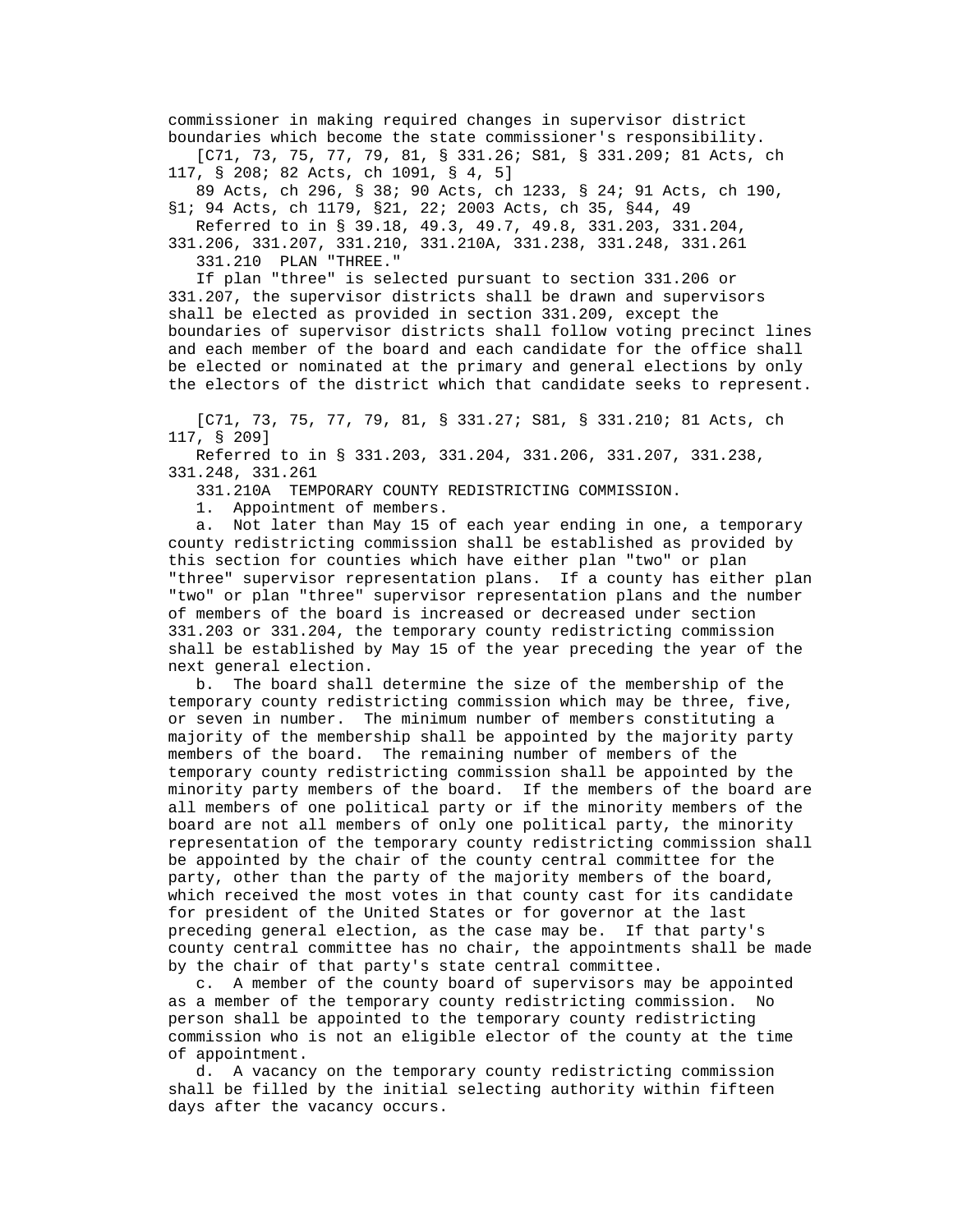e. Members of the temporary county redistricting commission shall receive a per diem as specified by the board, travel expenses at the rate provided by section 70A.9, and reimbursement for other necessary expenses incurred in performing their duties.

 f. Each of the appointing authorities shall certify to the county commissioner of elections the authority's appointment of a person to serve on the temporary county redistricting commission.

2. Adoption of plans.

 a. The temporary county redistricting commission, upon appointment, shall acquire official census population data from the latest federal decennial census including the corresponding census maps and shall use that information in drawing and adopting the county's supervisor districting plan. The commission shall draw the plan, to the extent applicable, in accordance with section 42.4. If the county has a plan "three" supervisor representation plan, the temporary county redistricting commission shall also draw and adopt the county's corresponding precinct plan in accordance with sections 49.3, 49.4, and 49.6.

 b. After the temporary county redistricting commission has finished its preliminary proposed county supervisor districting plan and corresponding precinct plan, if applicable, the commission shall at the earliest feasible time make available to the public all of the following information:

(1) Copies of the legal description of the plans.

(2) Maps illustrating the plans.

 (3) A summary of the standards prescribed by law for development of the plans.

 (4) A statement of the population of each district included in the plan, and the relative deviation of each district population from the ideal district population.

 (5) A statement of the population of each precinct, if applicable.

 c. Upon the completion of the county's preliminary proposed plans, the temporary county redistricting commission shall do all of the following:

 (1) As expeditiously as possible, schedule and conduct at least one public hearing on the proposed plans.

 (2) Allow members of the public to present alternative plans at the public hearing.

 (3) Following the hearings, promptly prepare and make available to the public a report summarizing information and testimony received by the temporary county redistricting commission in the course of the hearings. The report shall include any comments and conclusions which its members deem appropriate regarding the information and testimony received at the hearings, or otherwise presented to the temporary county redistricting commission.

 d. After the requirements of paragraphs "a" through "c" have been met, the temporary county redistricting commission shall adopt a supervisor district plan and corresponding precinct plan, if applicable, and shall submit the plan to the board of supervisors for their approval. Prior to adoption of a plan by the commission, any member of the temporary county redistricting commission may submit precinct or district plans to the commission for a vote, either independently or as an amendment to a plan presented by other members of the commission.

 The board of supervisors shall review the plan submitted by the temporary county redistricting commission and shall approve or reject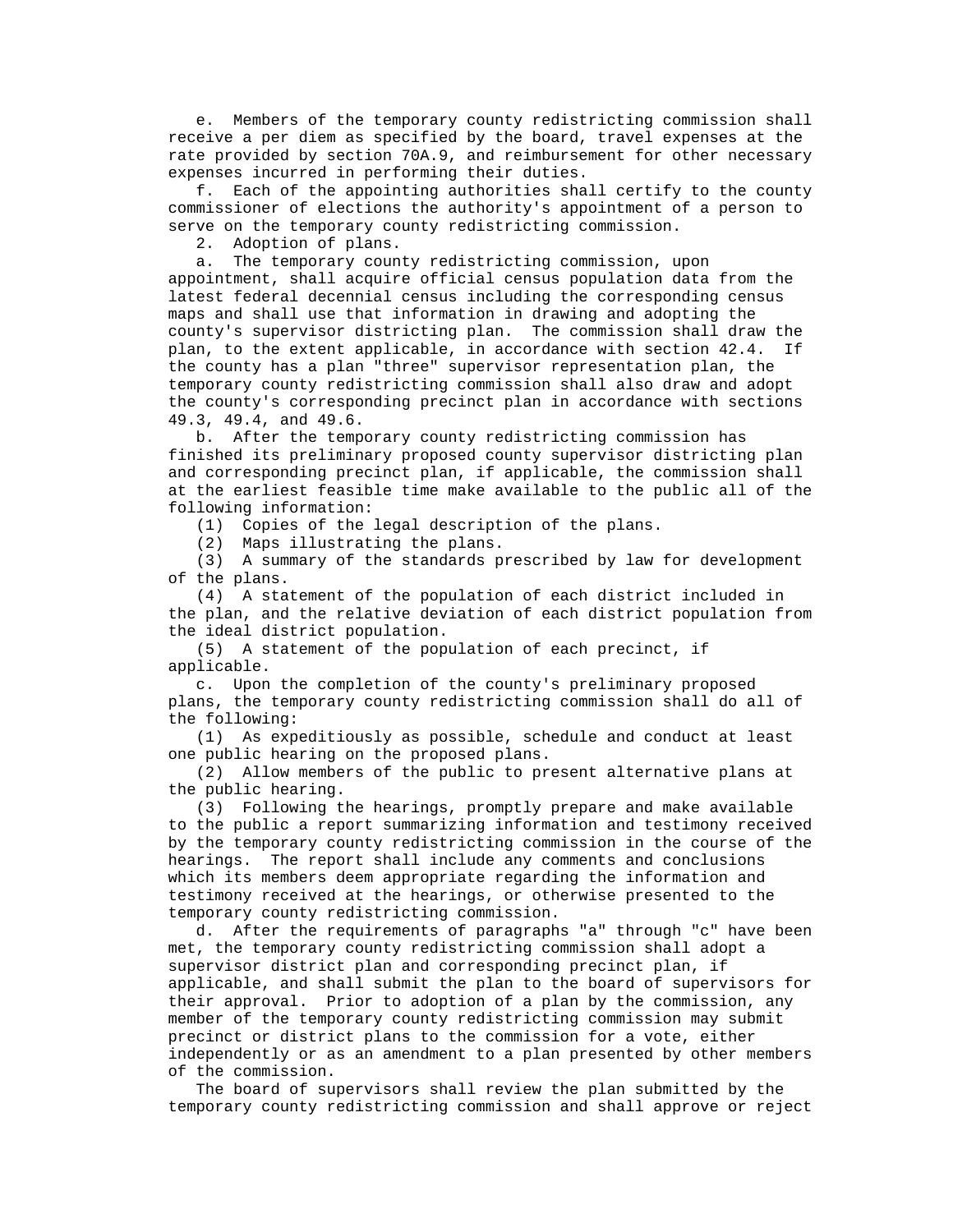the plan. If the plan is rejected, the board shall give written reasons for the rejection of the plan and shall direct the commission to prepare a second plan. The board of supervisors may amend the second plan submitted for approval by the commission. Any amendment must be accompanied by a written statement declaring that the amendment is necessary to bring the submitted plan closer in conformity to the standards in section 42.4.

 e. The plan approved by the board of supervisors shall be submitted to the state commissioner of elections for approval. If the plan does not meet the standards of section 42.4, the state commissioner shall reject the plan, and the board of supervisors shall direct the commission to prepare and adopt an acceptable plan.

 If, after the initial proposed supervisor district plan or precinct plan has been submitted to the state commissioner for approval, it is necessary for the temporary county redistricting commission to make subsequent attempts at adopting an acceptable plan, the subsequent plans do not require public hearings.

 f. (1) Notwithstanding the provisions of this section to the contrary, for a county with a population of one hundred eighty thousand or more that has adopted a charter for a city-county consolidated form of government or a community commonwealth form of government and which charter provides for representation by districts, the legislative services agency, and not the temporary county redistricting commission, shall draw a representation plan as provided by paragraph "a" pursuant to a contract executed with the county. The plan drawn by the legislative services agency shall be based upon the precinct plan adopted for use by the county and shall be drawn in accordance with section 42.4, to the extent applicable. After the legislative services agency has drawn the plan, the legislative services agency shall at the earliest feasible time make available to the public all of the information required to be made public by paragraph "b".

 (2) The legislative services agency shall submit the plan to the governing body, and the governing body shall comply with the duties required by paragraph "c", to the extent applicable.

 (3) After the requirements of paragraphs "a" through "c" have been met, the governing body shall review the plan submitted by the legislative services agency and shall approve or reject the plan. If the plan is rejected, the governing body shall give written reasons for the rejection and shall direct the legislative services agency to prepare a second plan, as provided in paragraph "d". The second plan may be amended by the governing body in accordance with the provisions of paragraph "d". After receiving the second plan, the governing body shall approve either the first plan or the second plan.

 (4) The governing body, after approving a plan, shall comply with the requirements of paragraph "e".

 3. Open meetings and public records. Chapters 21 and 22 shall apply to the temporary county redistricting commission.

 4. Termination. The terms of the members of the temporary county redistricting commission shall expire twenty days following the date the county's supervisor district plan and corresponding precinct plan, if applicable, are approved or imposed by the state commissioner of elections under sections 49.7 and 331.209.

 94 Acts, ch 1179, §23; 2004 Acts, ch 1066, §1, 31 Referred to in § 331.238, 331.248, 331.261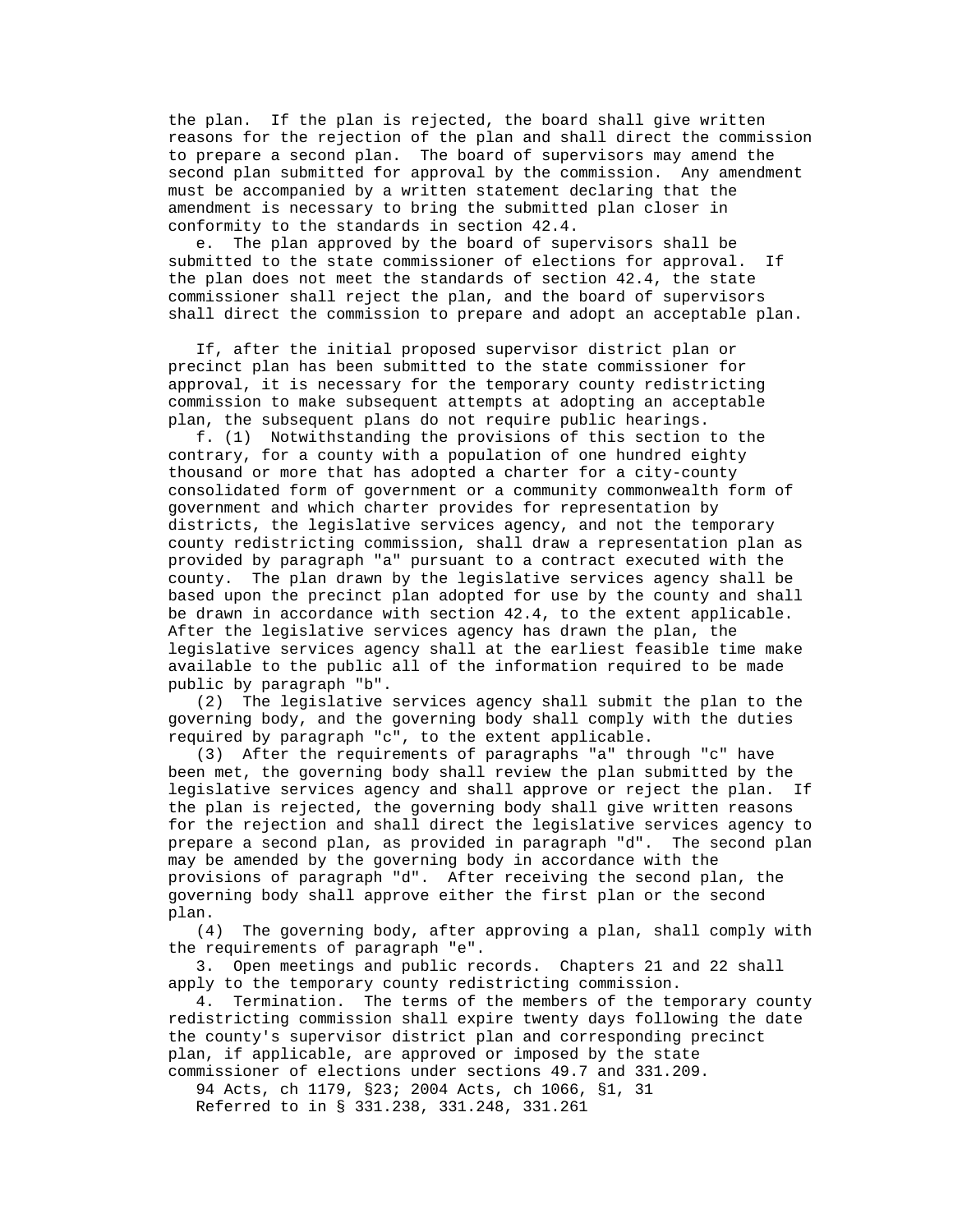Subsection 2, paragraph f, takes effect April 13, 2004, and applies retroactively to charter commissions in existence before and on that date; 2004 Acts, ch 1066, §31

331.211 ORGANIZATION OF THE BOARD.

1. The board, at its first meeting in each year, shall:

 a. Organize by choosing one of its members as chairperson who shall preside at all of its meetings during the year. The board may also select a vice chairperson who shall serve during the absence of the chairperson.

 b. Choose one of its members to be a member of the board of directors of the judicial district department of correctional services as provided in section 905.3, subsection 1, paragraph "a".

 2. The auditor shall serve as clerk to the board unless the board, with the consent of the auditor, appoints a permanent clerk. In the absence of the auditor, the auditor's designee as clerk, or the permanent clerk, the board may appoint a temporary clerk. The permanent or temporary clerk appointed by the board shall provide the auditor with all information necessary for the auditor to carry out the requirements of section 331.504.

 [R60, § 308, 312(1); C73, § 300, 303(1); C97, § 415, 422; SS15, § 422; C24, 27, 31, 35, 39, § 5116, 5130; C46, 50, 54, 58, 62, 66, 71, 73, 75, 77, 79, 81, § 331.13, 332.3(1); S81, § 331.211; 81 Acts, ch 117, § 210]

86 Acts, ch 1004, § 1

Referred to in § 331.238, 331.248, 331.261, 905.3

331.212 QUORUM -- MAJORITY VOTE REQUIRED.

 1. A majority of the members of the board constitutes a quorum to transact the official business of the county. If the board is equally divided on a question when less than the full membership is present, the question shall be continued until all of the members of the board are present.

 2. The following actions of the board require the affirmative vote of a majority of its membership:

a. Levying of a tax.

 b. Entering into a contract for the erection of a public building.

c. Making a settlement with a county officer.

d. Buying or selling real estate.

e. Designating a new site for a county building.

f. Changing the boundaries of a township.

 g. Appropriating money to aid in the construction of a highway or a bridge.

h. Appointing or removing an officer from office.

 [R60, § 308, 313; C73, § 297, 305; C97, § 413, 440; C24, 27, § 5117, 5121; C31, 35, § 5903-c10, 5117, 5121; C39, § 5903.10, 5117, 5121; C46, 50, 54, 58, 62, 66, 71, 73, 75, 77, 79, 81, § 330.12, 331.14, 331.18; S81, § 331.212; 81 Acts, ch 117, § 211]

Referred to in § 331.261

331.213 MEETINGS OF THE BOARD.

 1. The board shall hold its first meeting of each year on the first day in January which is not a Saturday, Sunday or holiday and shall hold all subsequent meetings of the year as scheduled by the board. All meetings of the board shall be scheduled and conducted in compliance with chapter 21.

 2. If a quorum of the board fails to appear at a meeting, the clerk shall adjourn the meeting from day to day until a quorum is present.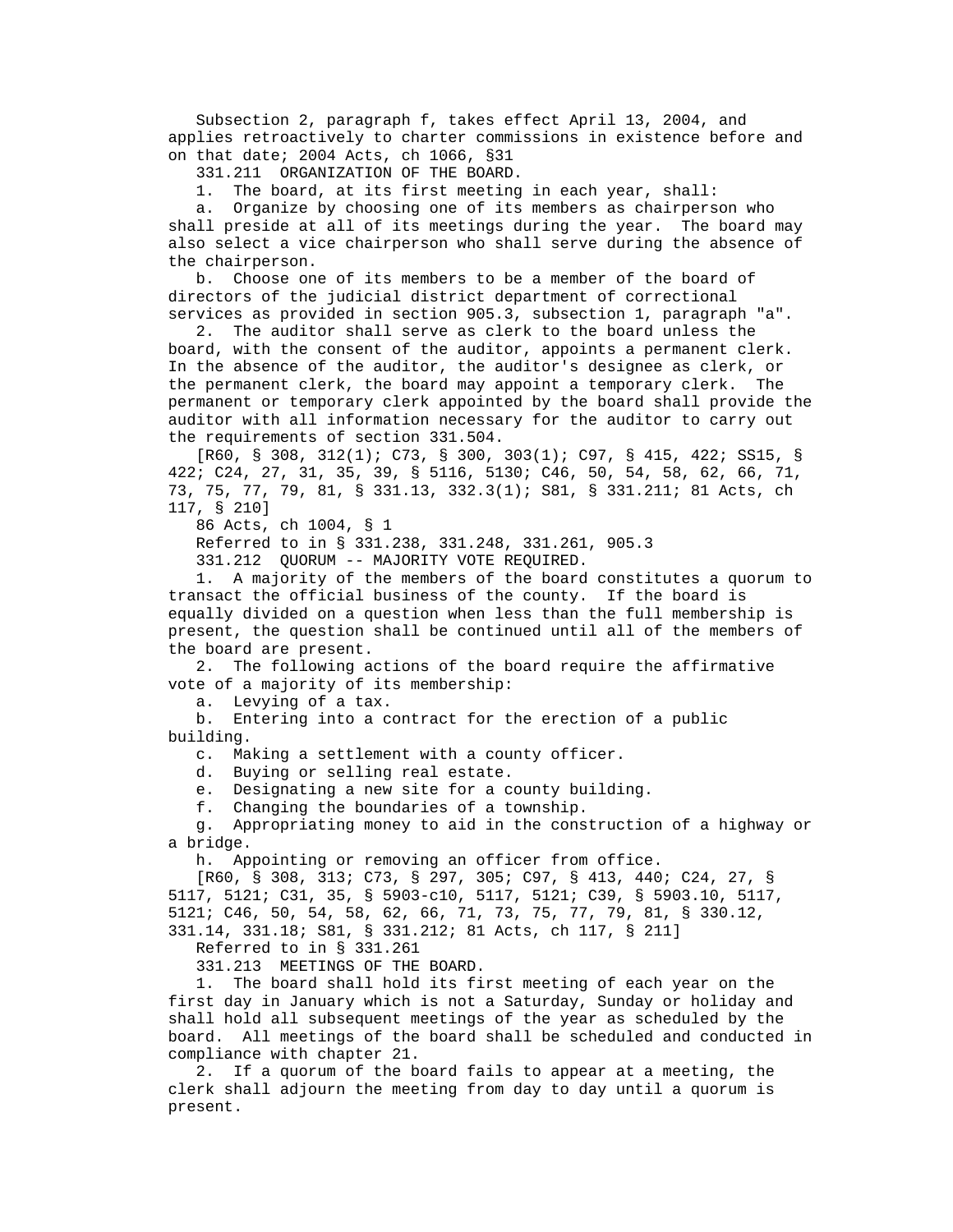[R60, § 307, 309; C73, § 296, 301; C97, § 412, 420; S13, § 412; C24, 27, 31, 35, 39, § 5118--5120; C46, 50, 54, 58, 62, 66, 71, 73, 75, 77, 79, 81, § 331.15--331.17; S81, § 331.213; 81 Acts, ch 117, § 212; 82 Acts, ch 1104, § 32]

Referred to in § 331.238, 331.248, 331.261

331.214 VACANCY OF SUPERVISOR'S OFFICE.

 1. The circumstances which constitute a vacancy in office under section 69.2 shall be treated as a resignation of the office. At its next meeting after the sixty-day absence, the board, by resolution adopted and included in its minutes, shall declare the absent supervisor's seat vacant.

 2. a. If the physical or mental status of a supervisor is in question, the board shall decide whether a vacancy exists. The board shall comply with the notice and hearing requirements of section 69.2, subsection 2. After a hearing, the board, by resolution adopted and included in its minutes, may declare the supervisor's seat vacant if the board determines either of the following:

 (1) That the supervisor is physically or mentally incapable of performing the duties of office and there is reasonable cause to believe that the supervisor will not be able to perform the duties of office for the remainder of the supervisor's term. To make this determination, the board shall appoint a physician and the family of the supervisor shall appoint a physician to examine the supervisor. For purposes of this subsection, "family" means the parent, spouse, or child of the supervisor. If the family does not appoint a physician, the board shall appoint two physicians to examine the supervisor. The board shall receive the report of the physicians as evidence at the hearing. The board may only declare the supervisor's seat vacant if both physicians concur that the supervisor is physically or mentally incapable of performing the duties of office and there is reasonable cause to believe that the supervisor will not be able to perform the duties of office for the remainder of the supervisor's term. However, if the physicians concur that the supervisor is mentally incapable of performing the duties of office, the board shall not declare the supervisor's seat vacant for one year from the date of the hearing if the supervisor is receiving treatment for the mental incapacity.

 (2) That the supervisor refuses or is unavailable for the examination required in subparagraph (1).

 b. A supervisor whose seat is declared vacant under this subsection may appeal the board's decision to the district court.

 c. If the board declares a vacancy under this subsection and the remaining balance of the supervisor's unexpired term is two and one-half years or more, a special election shall be held to fill the office as provided in section 69.14A, subsection 1, paragraph "c".

 [C73, § 298; C97, § 414; C24, 27, 31, 35, 39, § 5115; C46, 50, 54, 58, 62, 66, 71, 73, 75, 77, 79, 81, § 331.12; S81, § 331.214; 81 Acts, ch 117, § 213]

2006 Acts, ch 1065, §3

Referred to in § 69.14A, 331.261

331.215 COMPENSATION AND EXPENSES.

 1. The supervisors shall receive an annual salary or per diem compensation as determined under section 331.907. The annual salary or per diem shall be full payment for all services rendered to the county except for reimbursement for mileage and other expenses authorized in subsection 2.

2. A supervisor is entitled to reimbursement for mileage expenses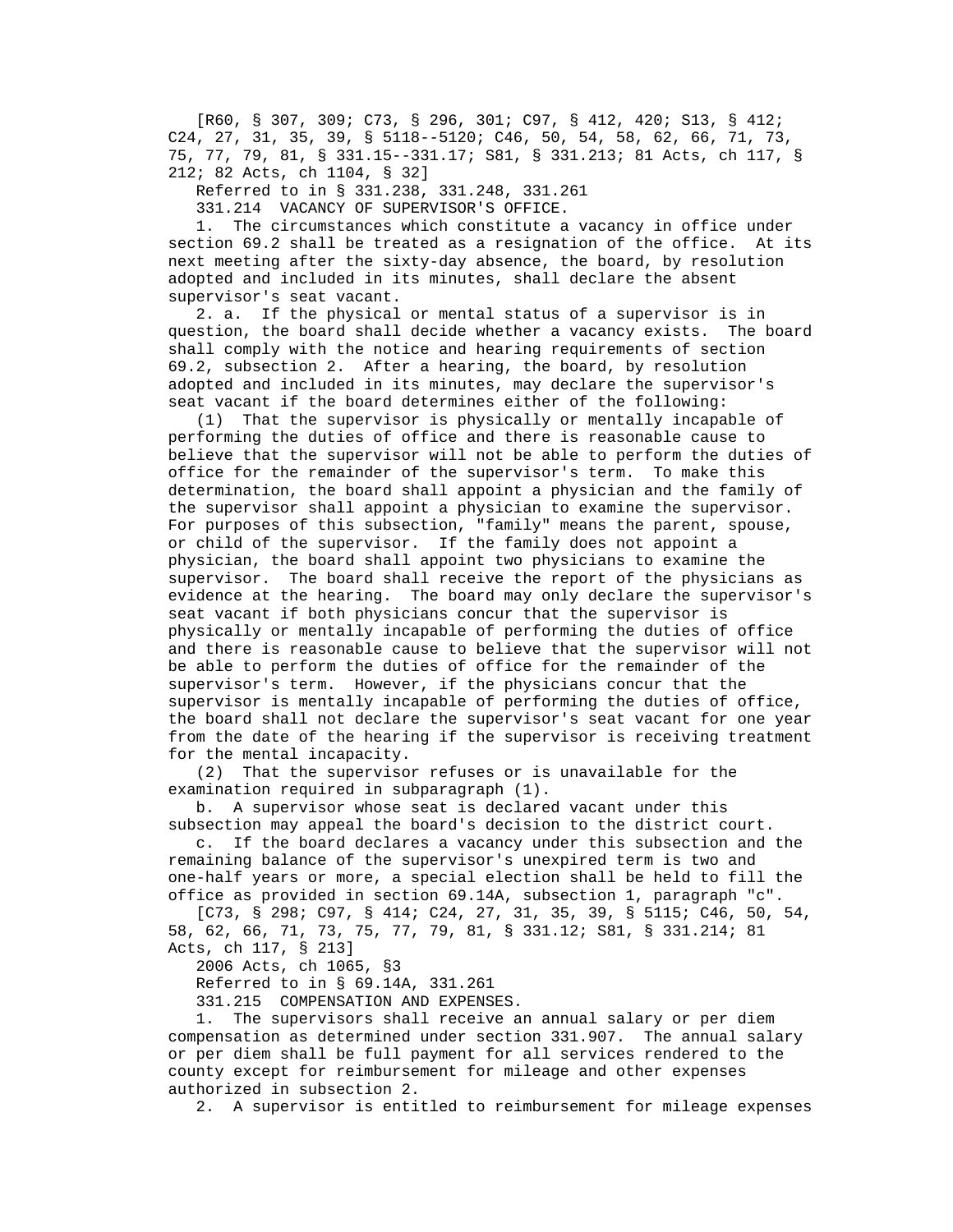incurred while engaged in the performance of official duties at the rate specified in section 70A.9. The total mileage expense for all supervisors in a county shall not exceed the product of the rate of mileage specified in section 70A.9 multiplied by the total number of supervisors in the county times ten thousand. The board may also authorize reimbursement for mileage and other actual expenses incurred by its members when attending an educational course, seminar, or school which is related to the performance of their official duties.

 [R60, § 317; C73, § 3791; C97, § 469; S13, § 469; C24, 27, 31, 35, 39, § 5125, 5127, 5260; C46, 50, 54, 58, 62, 66, § 331.22, 331.24, 343.12; C71, 73, 75, 77, 79, 81, § 331.22, 343.12; S81, § 331.215; 81 Acts, ch 117, § 214, 216]

Referred to in § 331.238, 331.261, 331.324

 331.216 MEMBERSHIP ON APPOINTIVE BOARDS, COMMITTEES AND COMMISSIONS.

 Unless otherwise provided by state statute, a supervisor may serve as a member of any appointive board, commission, or committee of this state, a political subdivision of this state, or a nonprofit corporation or agency receiving county funds.

[C81, § 331.28; S81, § 331.216; 81 Acts, ch 117, § 215]

Referred to in § 331.261

331.217 TO 331.230 Reserved.

331.231 ALTERNATIVE FORMS OF COUNTY GOVERNMENT.

The alternative forms of county government are as follows:

1. Board of supervisor form as provided in division II, part 1.

2. Board-elected executive form as provided in section 331.239.

3. Board-manager form as provided in section 331.241.

4. Charter government form as provided in section 331.246.

 5. City-county consolidated form as provided in sections 331.247 through 331.252.

 6. Multicounty consolidated form as provided in sections 331.253 through 331.257.

 7. Community commonwealth form as provided in sections 331.260 through 331.263.

 88 Acts, ch 1229, §3; 91 Acts, ch 256, §2, 3; 2004 Acts, ch 1066, §2, 31

Referred to in § 373.4

331.232 PLAN FOR AN ALTERNATIVE FORM OF GOVERNMENT.

 1. A charter to change a form of county government may be submitted to the electors of a county only by a commission established by resolution of the board upon petition of the number of eligible electors of the county equal to at least twenty-five percent of the votes cast in the county for the office of president of the United States or governor at the preceding general election or the signatures of at least ten thousand eligible electors of the county, whichever number is fewer. The board shall within ten days of the filing of a valid petition adopt such a resolution.

 2. The council of any city wishing to participate in a city-county consolidation charter commission must notify the board by resolution within thirty days of the creation of the commission pursuant to subsection 1. A city's participation in a city-county consolidation charter commission may be proposed by the city council adopting a resolution in favor of participation or by eligible electors of the city equal in number to at least twenty-five percent of the persons who voted at the last regular city election petitioning the council to adopt a resolution in favor of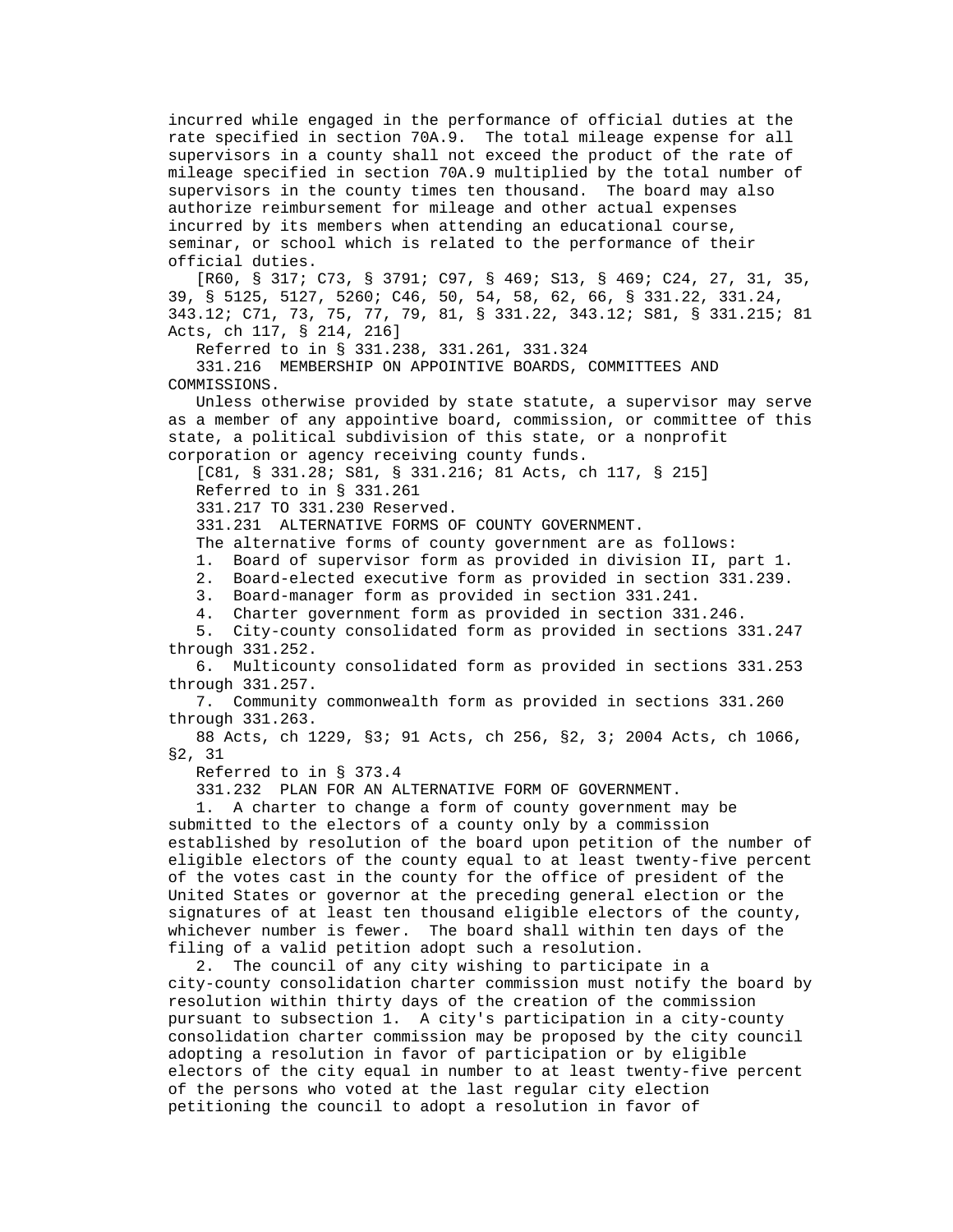participation. The council shall within ten days of the filing of a valid petition adopt such a resolution.

 3. An alternative form of county government shall be submitted to the electorate by the commission in the form of a charter.

 88 Acts, ch 1229, §4; 91 Acts, ch 256, §4; 2004 Acts, ch 1066, §3, 4, 31

Referred to in § 28E.40, 331.260, 373.4

 2004 amendments to subsections 1 and 3 take effect April 13, 2004, and do not apply to charter commissions that have been established and are operating as of that date; 2004 Acts, ch 1066, §31

331.233 APPOINTMENT OF COMMISSION MEMBERS.

 1. The members of a commission created to study the alternative forms of county government under division II, part 1, and sections 331.239, 331.241, 331.246, and 331.253, shall be appointed within forty-five days after the adoption of the resolution creating the commission as follows:

 a. Two members shall be appointed by each of the following officers:

- (1) County auditor.
- (2) County recorder.

(3) County treasurer.

(4) County sheriff.

(5) County attorney.

b. Two members shall be appointed by each member of the board.

 c. Two members shall be appointed by each state representative whose legislative district is located in the county if a majority of the constituents of that legislative district resides in the county. However, if a county does not have a state representative's legislative district which has a majority of a state representative's constituency residing in the county, the state representative having the largest plurality of constituents residing in the county shall appoint two members.

 2. Only eligible electors of the county not holding a city, county, or state office shall be members of the commission. In counties having multiple state legislative districts, the districts shall be represented as equally as possible. The membership shall be bipartisan and gender balanced and each appointing authority under subsection 1 shall provide for representation of various age groups, racial minorities, economic groups, and representatives of identifiable geographically defined populations, all in reasonable relationship to the proportions in which these groups are present in the population of the commission area. A vacancy on the commission shall be filled by appointment in the same manner as the original appointment. The county auditor shall notify the appropriate appointing authority of a vacancy.

 The legislative appointing authorities shall be considered one appointing authority for the purpose of complying with this subsection. The senior legislative appointing authority in terms of length of legislative service shall convene the legislative appointing authorities to consult for the purpose of complying with this subsection.

 3. If at any time during the commission process, the commission adopts a resolution by majority vote to prepare a charter proposing city-county consolidation or the community commonwealth form, additional members shall be appointed to the commission in order to comply with section 331.233A. The life of the commission shall be extended up to six months after the appointment of the additional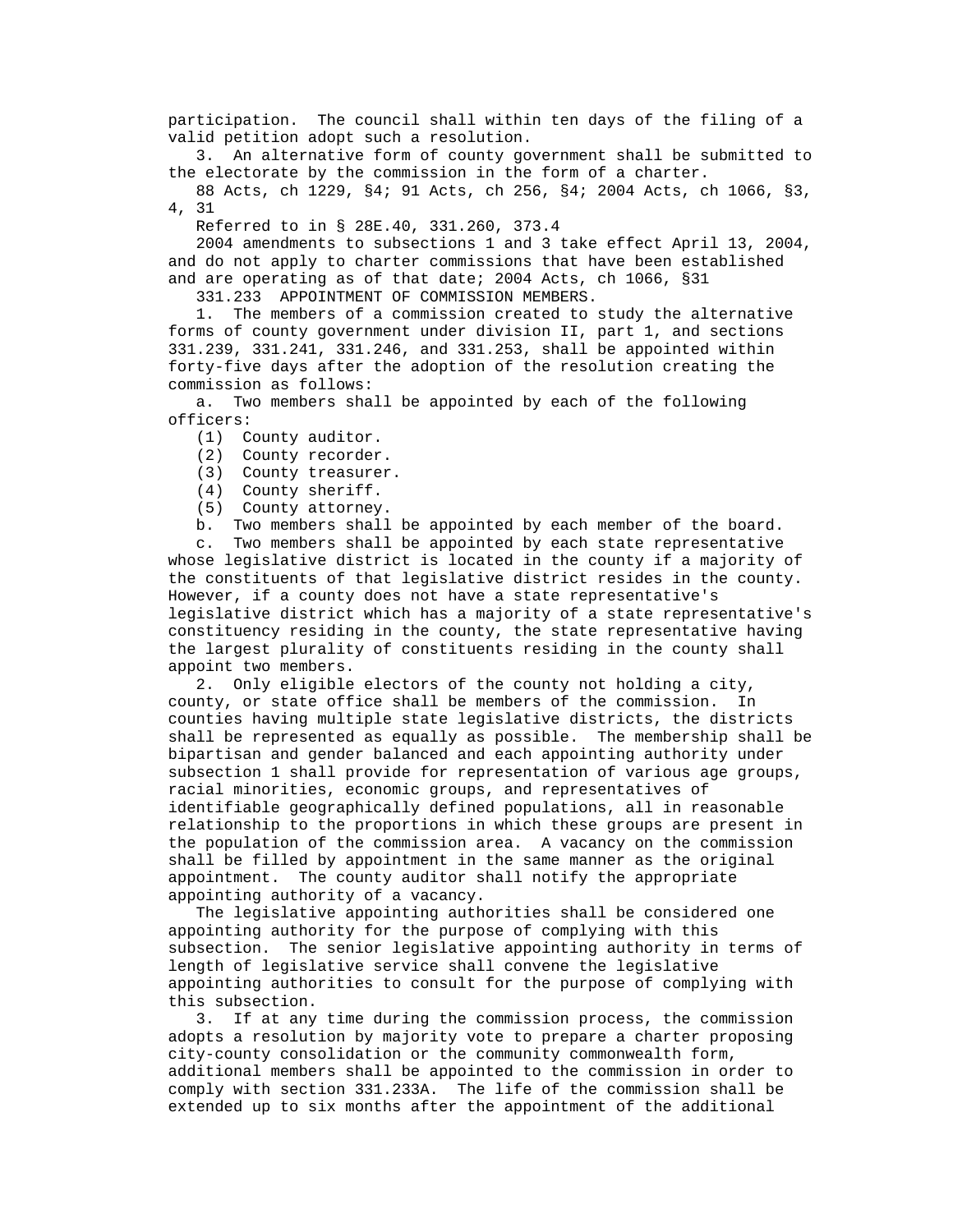members.

88 Acts, ch 1229, §5; 91 Acts, ch 256, §5--7

Referred to in § 331.233A, 373.4

 331.233A APPOINTMENT OF COMMISSION MEMBERS -- CITY-COUNTY CONSOLIDATION OR COMMUNITY COMMONWEALTH.

 1. The members of a commission created to study city-county consolidation or the community commonwealth form shall be appointed within thirty days after the adoption of a resolution creating the commission as follows:

 a. One city council member shall be appointed by the city council of each city participating in the charter process.

 b. Two members of the board of supervisors shall be appointed by the board of each county participating in the charter process. One supervisor must be a resident of the unincorporated area of the county for each participating county. However, if no supervisor resides in the unincorporated area, the board shall appoint a resident of the unincorporated area of the county in lieu of appointing a supervisor.

 c. One member shall be appointed by each state legislator whose legislative district is located in the commission area if a majority of the constituents of that legislative district resides in the commission area. However, if a commission area does not have a state legislative district which has a majority of its constituents residing in the commission area, the legislative district having the largest plurality of constituents residing in the commission area shall appoint one member.

 d. An additional member shall be appointed by each city council and each county board for every twenty-five thousand residents in the participating city or unincorporated area of the county, whichever is applicable. The member shall be a resident of the city or county, as applicable. The member shall be a person who is not holding elected office at the time of the appointment.

 2. A vacancy on the commission shall be filled by appointment in the same manner as the original appointment. The county auditor shall notify the appropriate appointing authority of a vacancy.

 3. If at any time during the commission process, the commission adopts a resolution by majority vote to prepare a charter proposing an alternative form other than city-county consolidation or the community commonwealth form, the resolution shall be submitted to the board of supervisors of the participating county, and the board shall proceed pursuant to section 331.233. The life of the commission shall be extended up to six months after the appointment of the new members.

91 Acts, ch 256, §8; 2004 Acts, ch 1066, §5, 31

Referred to in § 331.233, 331.234, 331.247, 373.4

 2004 amendments to subsections 1 and 2 take effect April 13, 2004, and do not apply to charter commissions that have been established and are operating as of that date; 2004 Acts, ch 1066, §31

331.234 ORGANIZATION AND EXPENSES.

 1. Within thirty days after the appointment of the members of the commission, the county auditor shall give written notice of the date, time, and location of the first meeting of the commission. At the first meeting the commission shall organize by electing a chairperson, vice chairperson, and other officers as necessary. The commission shall adopt rules governing the conduct of its meetings, subject to chapter 21.

2. The members of the commission shall serve without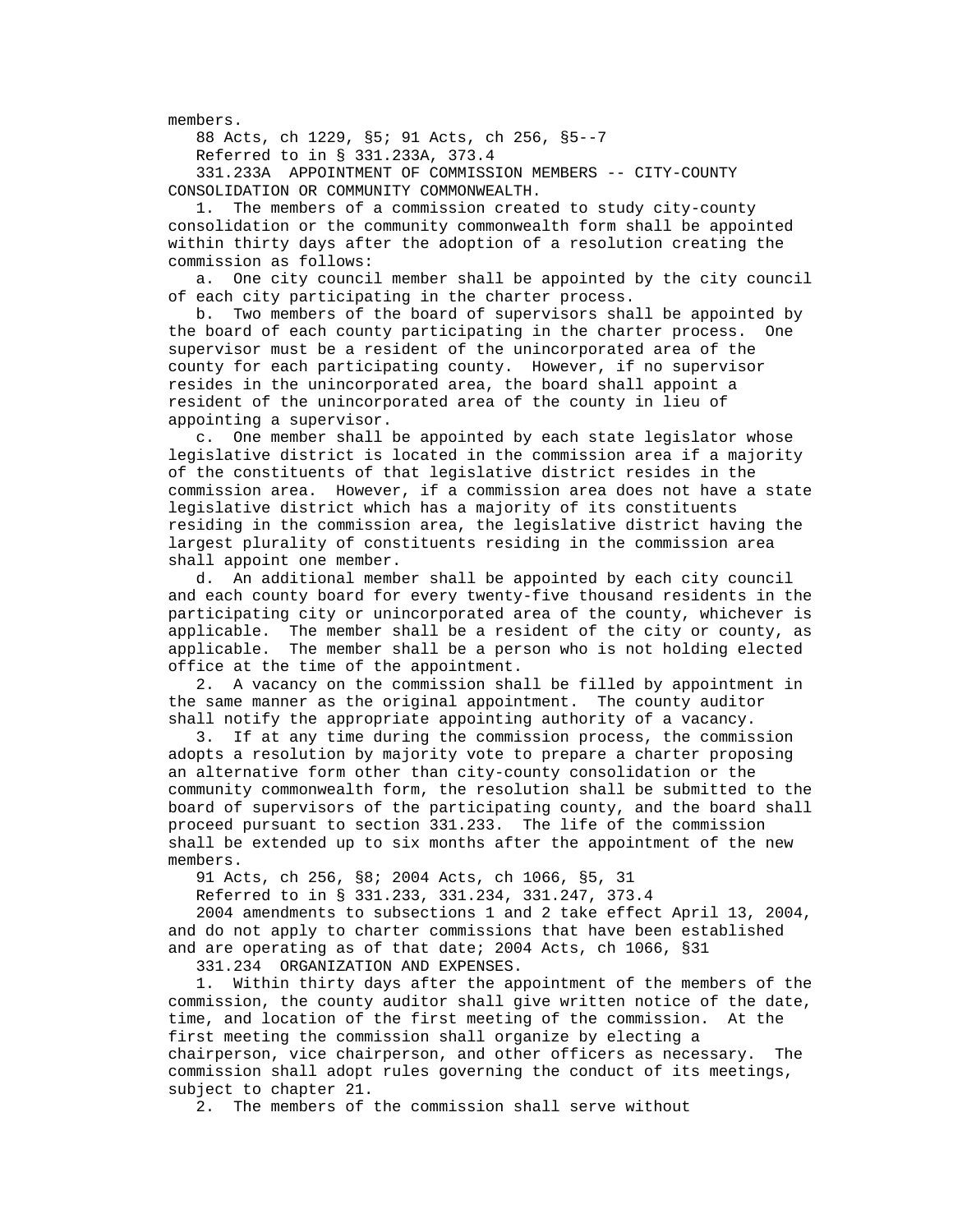compensation, but they are entitled to travel and other necessary expenses relating to their duties of office.

 3. The board shall make available to the commission in-kind services such as office space, printing, supplies, and equipment and shall pay the other necessary expenses of the commission including compensation for secretarial, clerical, professional, and consultant services. The total annual expenses, not including the value of in-kind expenses, to be paid from public funds shall not exceed one hundred thousand dollars or an amount equal to thirty cents times the population of the commission area, according to the most recent certified federal census. The commission may employ staff as necessary.

 4. Except as otherwise provided in subsection 5, the expenses of the commission may be paid from the general fund of the county. Expenses of the commission may also be paid from any combination of public or private funds available for that purpose. The commission's annual expenses may exceed the amount in subsection 3 only if the excess is paid from private funds. If a proposed charter is submitted to the electorate, private funds donated to the commission may be used to promote passage of the proposed charter.

 5. In the case of a city-county consolidation charter commission or a community commonwealth charter commission, the expenses of the commission shall be paid by each city and county participating in the charter process pursuant to section 331.233A. Each participating city's share shall be its pro rata share of the expenses based upon the ratio that the population of the city bears to the total population in the county. The remainder shall be paid from the general fund of the county. The amount paid by each city and county participating in the charter process shall be deposited in a segregated account maintained by the county.

 88 Acts, ch 1229, §6; 91 Acts, ch 256, §9; 2004 Acts, ch 1066, §6, 7, 31

Referred to in § 373.4

 2004 amendments to subsection 4 and new subsection 5 take effect April 13, 2004, and apply retroactively to charter commissions in existence before and on that date; 2004 Acts, ch 1066, §31

331.235 COMMISSION PROCEDURES AND REPORTS.

 1. Within sixty days after its organization, the commission shall hold at least one public hearing for the purpose of receiving information and material which will assist in the drafting of a charter. Notice of the date, time, and place of the hearing shall be given as provided in chapter 21.

 2. Within seven months after the organization of the commission, the commission shall submit a preliminary report to the board, which report may include the text of the proposed charter. If a proposed charter is included in the preliminary report, the report shall also include an analysis of the fiscal impact of the proposed charter. Sufficient copies of the report shall be made available for distribution to residents of the county who request a copy. The commission shall hold at least one public hearing after submission of the preliminary report to obtain public comment. Notice of the date, time, and place of the hearing shall be given as provided in chapter 21.

 3. Within twelve months after organization, the commission shall submit the final report to the board. However, a commission may adopt a motion granting itself a sixty-day extension of time for submission of its final report. If the commission recommends a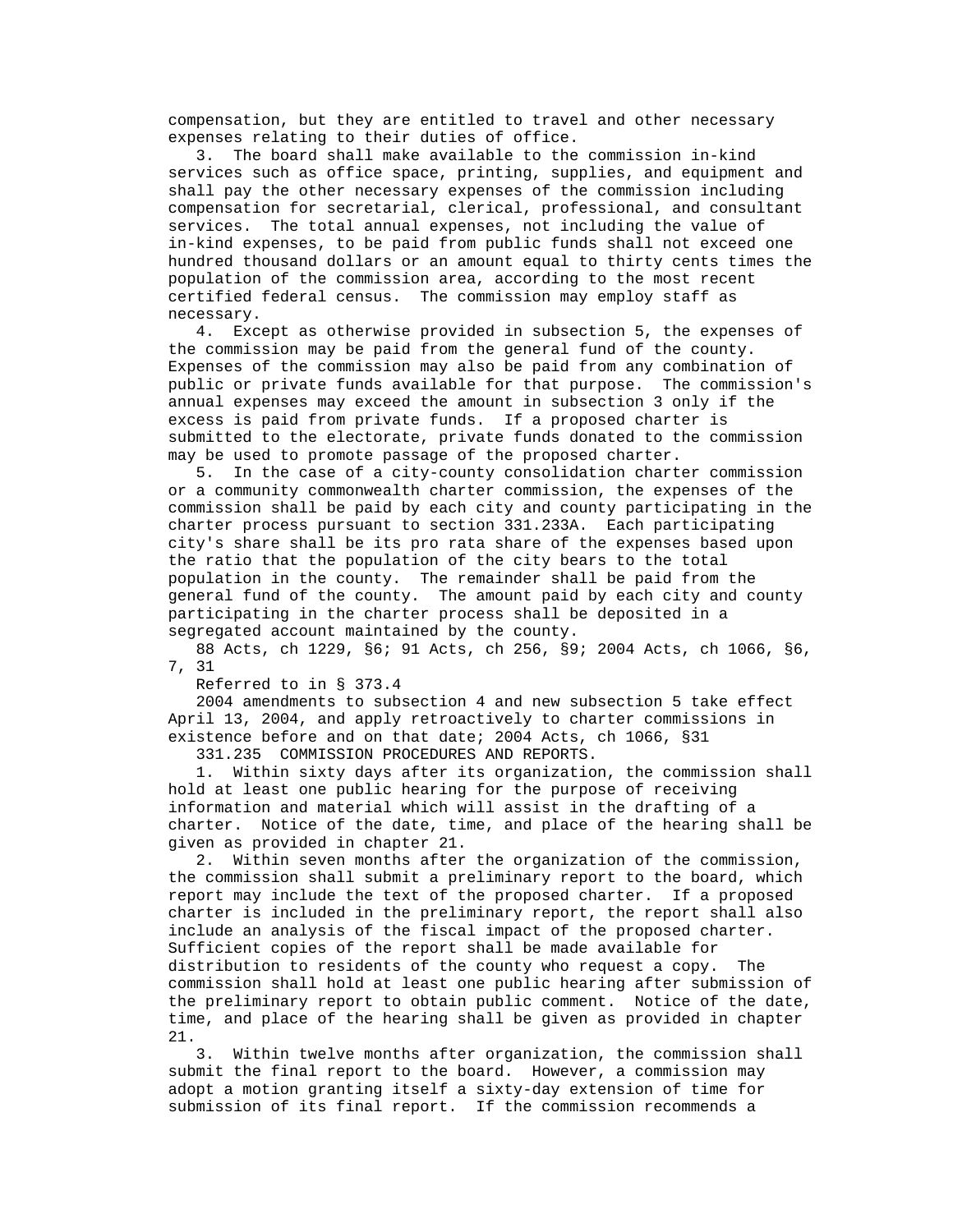charter including a form of government other than the existing form of government, the final report shall include the full text and an explanation of the proposed charter, an analysis of the fiscal impact of the proposed charter, any comments deemed desirable by the commission, and any minority reports. The final report may recommend no change to the existing form of government and that no charter be submitted to the electorate, in which case, the report shall state the reasons for and against a change in the existing form of government. The final report shall be made available to the residents of the county upon request. A summary of the final report shall be published by the commission in the official newspapers of the county and in a newspaper of general circulation in each participating city.

 4. If a provision of this part is amended by enactment of the general assembly after a charter commission has submitted its final report to the board and before the proposed charter is submitted at an election, the commission may amend the proposed charter, only to the extent the charter amendment addresses the changes in the newly enacted law, and shall submit the amended proposed charter and an amended final report to the board in lieu of the original proposed charter. The amended proposed charter shall be placed on the ballot for the next general election if it is received by the board within the time set out in section 331.237, subsection 1. A summary of any amendments to the proposed charter shall be published by the commission as provided in subsection 3.

 5. The commission is dissolved on the date of the general election at which the proposed charter is submitted to the electorate. However, if a charter proposing the city-county consolidated form or the community commonwealth form is adopted, the commission is dissolved on the date that the terms of office of the members of the governing body for the alternative form of government commence. If a charter is not recommended, the commission is dissolved upon submission of its final report to the board.

 88 Acts, ch 1229, §7; 91 Acts, ch 256, §10; 2004 Acts, ch 1066, §8, 31

Referred to in § 373.4

 2004 amendments to this section take effect April 13, 2004; the amendments to subsections 2 and 3 do not apply to charter commissions that have been established and are operating as of April 13, 2004; subsection 4 and the amendments to subsection 5 apply retroactively to charter commissions in existence before and on April 13, 2004; 2004 Acts, ch 1066, §31

331.236 BALLOT REQUIREMENTS.

 Unless otherwise provided, the question of adopting the proposed alternative form of government shall be submitted to the electors in substantially the following form:

 Should the (charter or amendment) described below be adopted for (insert name of local government)?

 The ballot must contain a brief description and summary of the proposed charter or amendment.

88 Acts, ch 1229, §8; 91 Acts, ch 256, §11

Referred to in § 331.244, 373.4

331.237 REFERENDUM -- EFFECTIVE DATE.

 1. If a proposed charter for county government is received not less than five working days before the filing deadline for candidates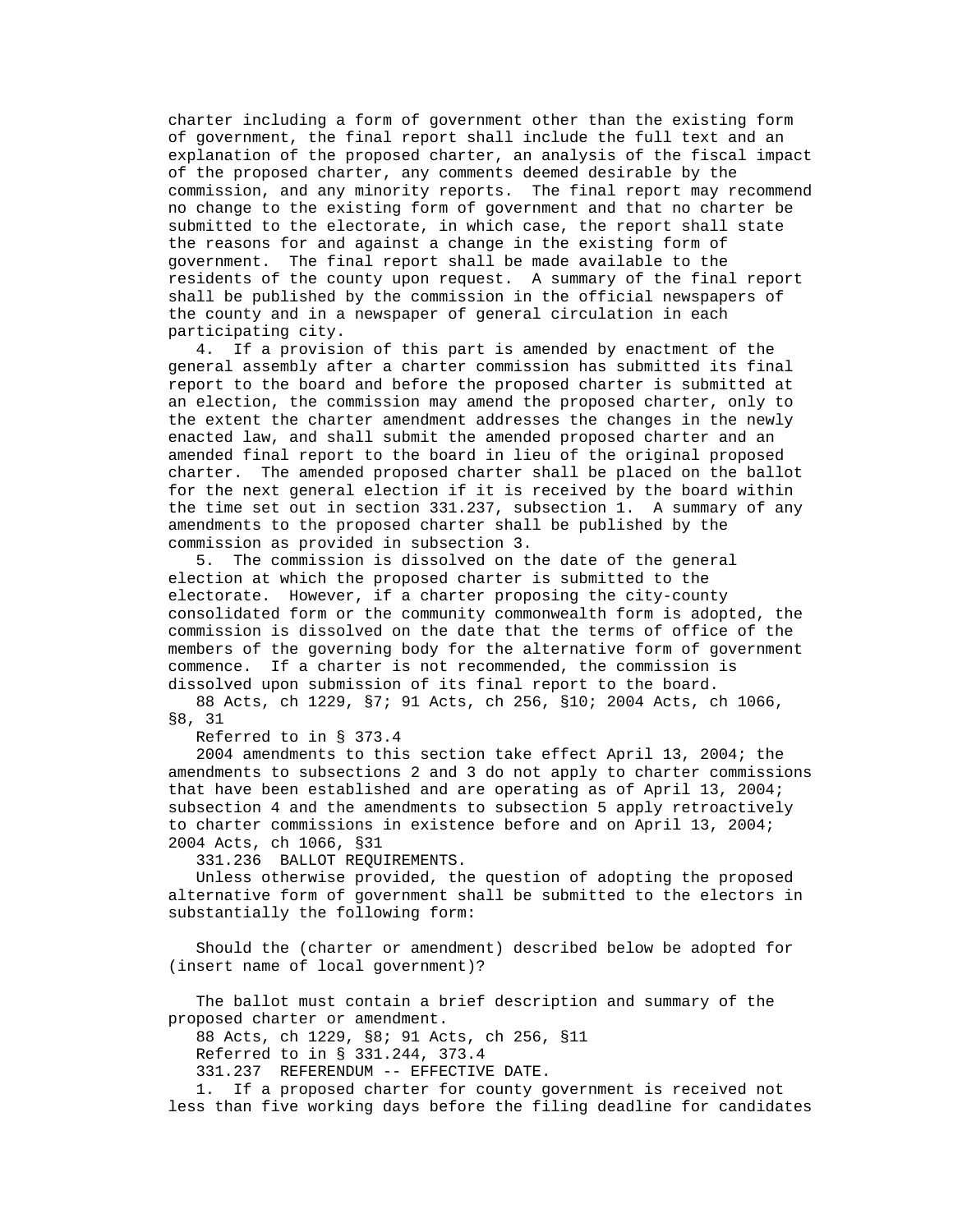for county offices specified in section 44.4 for the next general election, the board shall direct the county commissioner of elections to submit to the registered voters of the county at the next general election the question of whether the proposed charter shall be adopted. A summary of the proposed charter or amendment shall be published in the official county newspapers and in a newspaper of general circulation in each participating city, if applicable, at least ten but not more than twenty days before the date of the election. Except as otherwise provided in sections 331.247 and 331.260, if a majority of the votes cast on the question is in favor of the proposal, the proposal is adopted.

2. If a proposed charter for county government is adopted:

 a. The adopted charter shall take effect July 1 following the general election at which it is approved unless the charter provides a later effective date. If the adopted charter calls for a change in the form of government, officers to fill elective offices shall be elected in the general election in the even-numbered year following the adoption of the charter. Those county officers holding office at the time of the adoption of the charter shall continue in office until the general election in the even-numbered year following the adoption of the charter. If the charter provides that one or more elective offices are combined, the board of supervisors shall appoint one of the elective officers of the combined offices to serve until the general election in the even-numbered year. If the charter calls for the elimination of an elective office, that elective officer's term of office shall expire on the date the adopted charter takes effect.

 b. The adoption of the alternative form of county government does not alter any right or liability of the county in effect at the time of the election at which the charter was adopted.

 c. All departments and agencies shall continue to operate until replaced.

 d. All ordinances or resolutions in effect remain effective until amended or repealed, unless they are irreconcilable with the adopted charter.

 e. Upon the effective date of the adopted charter, the county shall adopt the alternative form by ordinance, and shall file a copy with the secretary of state, and maintain available copies for public inspection.

 f. The former governing bodies shall continue to perform their duties until the new governing body is sworn into office, and shall assist the new governing body in planning the transition to the charter government.

 3. If a charter is submitted to the electorate but is not adopted, another charter shall not be submitted to the electorate for two years. If a charter is adopted, it may be amended at any time. If a charter is adopted, a proposed charter for another alternative form of county government shall not be submitted to the electorate for six years.

 4. Subsections 2 and 3 do not apply to the city-county consolidated form of government or the community commonwealth form of government.

 88 Acts, ch 1229, §9; 91 Acts, ch 129, §25; 91 Acts, ch 256, §12--14; 94 Acts, ch 1180, §45, 46; 95 Acts, ch 67, §53; 2004 Acts, ch 1066, § 9, 10, 31

Referred to in § 331.235, 331.244, 373.4

2004 amendments to subsection 1 and new subsection 4 take effect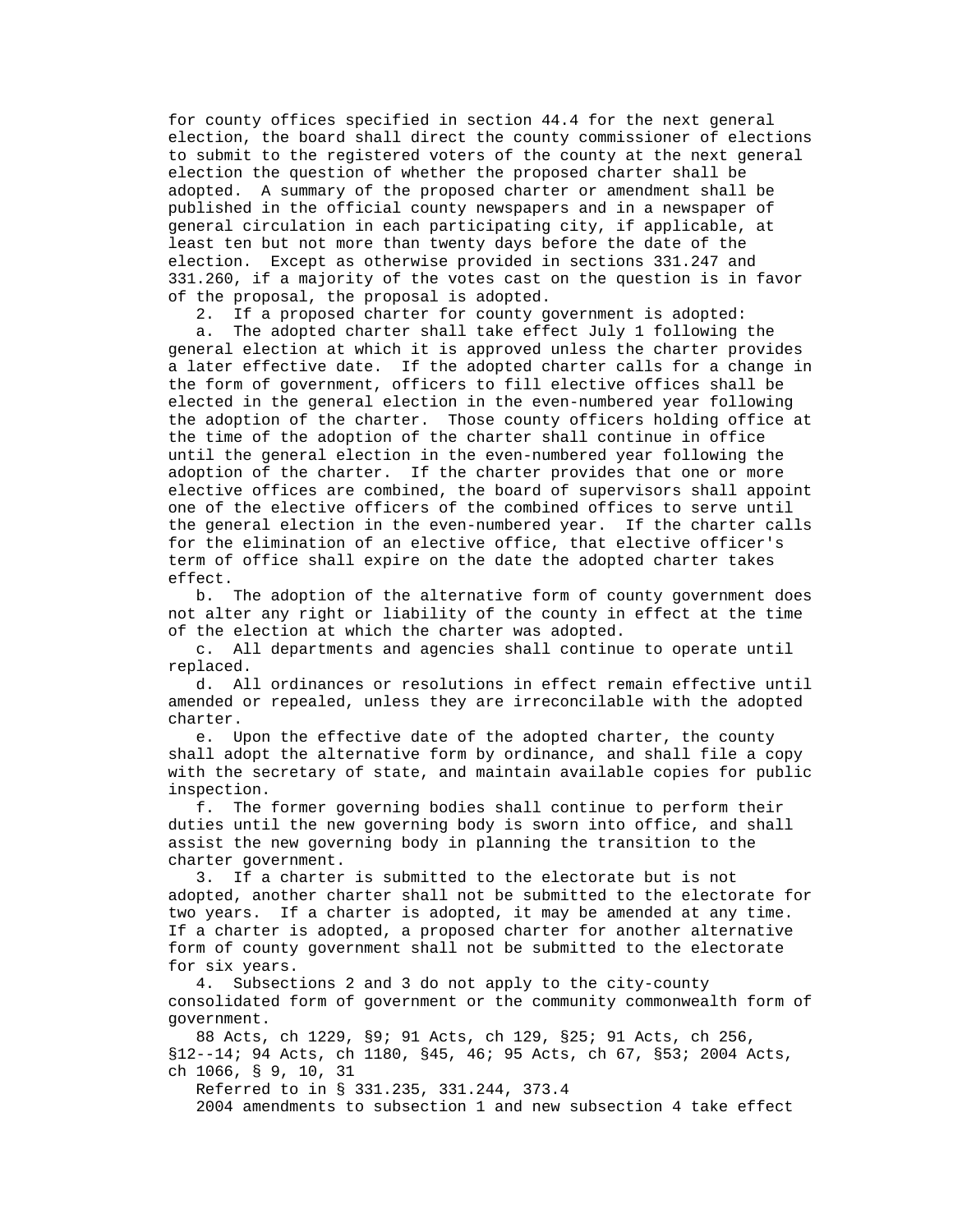April 13, 2004, and apply retroactively to charter commissions in existence before and on that date; 2004 Acts, ch 1066, §31

331.238 LIMITATIONS TO ALTERNATIVE FORMS OF COUNTY GOVERNMENT.

 1. A county may adopt or amend an alternative form of county government subject to the requirements and limitations provided in this section.

 2. An alternative form of county government shall provide for the exercise of home rule power and authority not inconsistent with state law and may include provisions for any of the following:

 a. A board of an odd number of members which may exceed the number of members specified in sections 331.201, 331.203, and 331.204.

 b. A supervisor representation plan for the county which may differ from the supervisor representation plans as provided in division II, part 1.

 c. The initial compensation for members of the board which, thereafter, shall be determined as provided in section 331.215.

 d. The method of selecting officers of the board and fixing their terms of office which may differ from the requirements of sections 331.208 through 331.211.

 e. Determining meetings of the board and rules of procedure which may differ from the requirements of section 331.213, except the meetings shall be scheduled and conducted in compliance with chapter 21.

 f. The combining of duties of elected officials or the elimination of elected offices and the assumption of the duties of those offices by appointed officials.

 g. The organization of county departments, agencies, or boards. The organization plan may provide for the abolition or consolidation of a board or a commission and the assumption of its powers and duties by the board of supervisors or another officer. This paragraph does not apply to the board of trustees of a county hospital.

 h. In lieu of the election or appointment of township trustees, a method providing for the exercise of their powers and duties by the board of supervisors or other governing body of the county or another office.

i. Consolidating city-county government or government functions.

 j. Consolidating county-county government or government functions.

 This subsection does not apply to the board of trustees of a county hospital.

 3. An alternative form of county government shall provide for the partisan election of its officers.

4. Subsections 1 and 2 do not apply to the city-county

 consolidated form of government or the community commonwealth form of government.

 88 Acts, ch 1229, §10; 91 Acts, ch 256, §15--18; 2004 Acts, ch 1066, §11, 31

Referred to in § 331.246, 373.4

 Subsection 4 takes effect April 13, 2004, and applies retroactively to charter commissions in existence before and on that date; 2004 Acts, ch 1066, §31

331.239 BOARD-ELECTED EXECUTIVE FORM.

 The board-elected executive form consists of an elected board of an odd number with staggered terms of office and one elected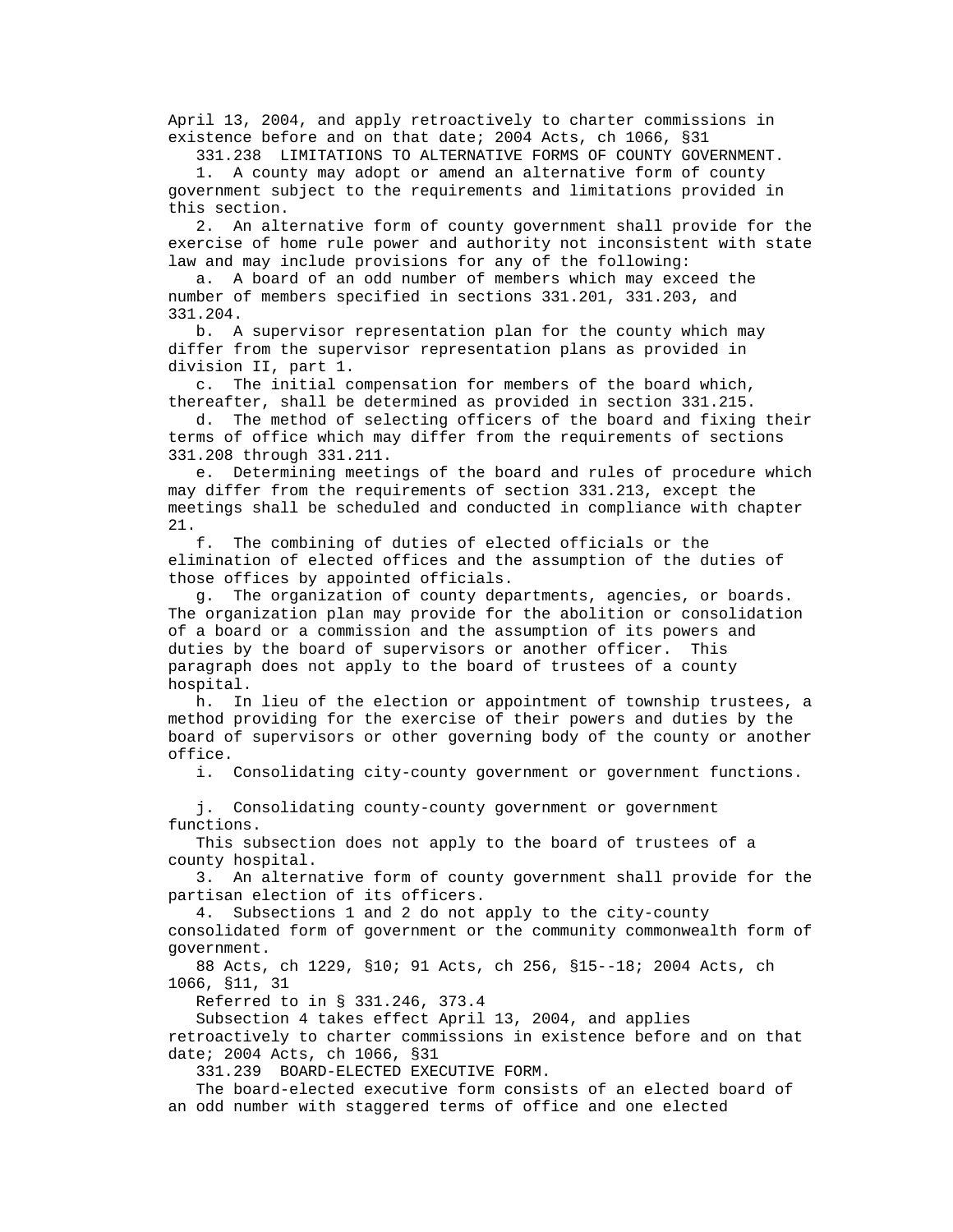executive whose term shall be the same as that of a member of the board. If the administrative offices of the county, excluding the county executive, are appointive under the plan, the board shall have at least five members. The board shall have a chairperson who shall be elected by the members of the board from their own number for a term established by ordinance, and who shall vote as a member of the board. The elected executive may veto ordinances and resolutions, subject to an override by a two-thirds vote of the board.

88 Acts, ch 1229, §11

Referred to in § 331.231, 331.233, 373.4

331.240 DUTIES OF EXECUTIVE.

The executive shall:

1. Enforce laws, ordinances, and resolutions of the county.

 2. Perform duties required by law, ordinance, or resolution of the county.

3. Administer affairs of the county government.

4. Carry out policies established by the board.

5. Recommend measures to the board.

 6. Report to the board on the affairs and financial condition of the county government.

 7. Execute bonds, notes, contracts, and written obligations of the board, subject to the approval of the board.

8. Report to the board as the board may require.<br>9. Attend board meetings and take part in discus

Attend board meetings and take part in discussion, but shall not vote.

10. Prepare and execute the budget adopted by the board.

 11. Appoint, with the consent of the board, all members of county boards, except the executive may appoint without the consent of the board temporary advisory committees established by the executive.

12. Appoint and remove all employees.

88 Acts, ch 1229, §12

Referred to in § 373.4

331.241 BOARD-MANAGER FORM.

 The board-manager form consists of an elected board and a manager appointed by the board, who shall be the chief administrative officer of the county government. The board shall have staggered terms of office. The chairperson shall be elected by the members of the board from their own number for a term established by ordinance and shall vote as a member of the board. If the administrative offices of the county are appointive under the plan, the board shall have at least five members.

 The manager shall be appointed by the board and removed only by a majority vote of the membership of the board. The manager shall be responsible to the board for the administration of all county government affairs placed in the manager's charge by law, ordinance, or resolution.

 88 Acts, ch 1229, §13 Referred to in § 331.231, 331.233, 331.261, 373.4 331.242 DUTIES OF MANAGER. The manager shall:

1. Enforce laws, ordinances, and resolutions.

 2. Perform the duties required of the manager by law, ordinance, or resolution.

3. Administer the affairs of the county government.

 4. Direct, supervise, and administer all departments, agencies, and offices of the county government unit except as otherwise provided by law or ordinance.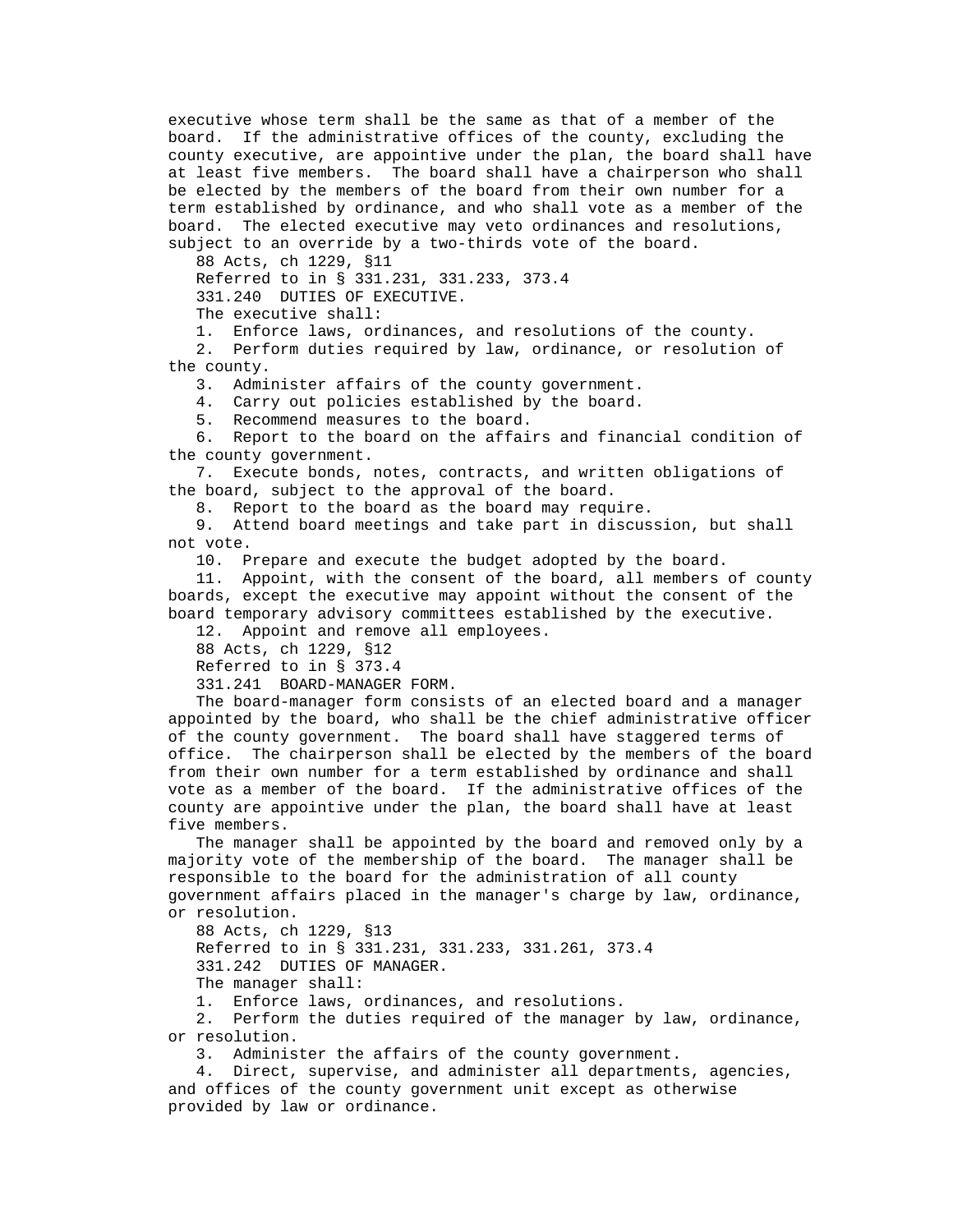5. Carry out policies established by the board.

6. Prepare the board agenda.

7. Recommend measures to the board.

 8. Report to the board on the affairs and financial condition of the county government.

 9. Execute bonds, notes, contracts, and written obligations of the board, subject to the approval of the board.

10. Report to the board as the board may require.

 11. Attend board meetings and take part in the discussion, but shall not vote.

 12. Prepare and present the budget to the board for its approval and execute the budget adopted by the board.

 13. Appoint, suspend, and remove all employees of the county government except as otherwise provided by law or ordinance.

14. Appoint members of temporary advisory committees.

88 Acts, ch 1229, §14

Referred to in § 331.261, 373.4

331.243 EMPLOYEES OF BOARD-MANAGER GOVERNMENT.

 1. Employees appointed by the manager or subordinates shall be administratively responsible to the manager.

 2. The board or its members shall not dictate the appointment or removal of any employee appointed by the manager or any subordinate of the manager.

 3. Except for the purpose of inquiry or investigation, the board or its members shall deal with the county employees who are subject to the direction and supervision of the manager solely through the manager, and the board or its members shall not give orders to an employee under the manager's direction or supervision.

88 Acts, ch 1229, §15

Referred to in § 331.261, 373.4

331.244 AMENDMENT TO COUNTY GOVERNMENT.

 1. An amendment to county government organization shall only be made by submitting the question of amendment to the electors of the county government pursuant to section 331.236. To become effective, a proposed amendment must receive an affirmative vote of a majority of the electors voting on the question. An amendment approved by the electors becomes effective pursuant to section 331.237.

 2. An amendment to a county government organization may be proposed by initiative upon petition of the number of eligible electors of the county equal to at least ten percent of the votes cast at the preceding election for the office of president of the United States or governor, or by resolution adopted by the governing body. The question on amendment of county government organization shall be submitted to the electors as soon as possible after the submission of a petition or adoption of a resolution, either at a general election or at a special election.

 3. This section does not apply to the city-county consolidated form of government or the community commonwealth form of government.

88 Acts, ch 1229, §16; 2004 Acts, ch 1066, §12, 31

Referred to in § 373.4

 Subsection 3 takes effect April 13, 2004, and applies retroactively to charter commissions in existence before and on that date; 2004 Acts, ch 1066, §31

331.245 LIMITATIONS ON AMENDMENTS TO COUNTY GOVERNMENT.

 The electors of a county who have adopted an amendment to county government may not vote on the question of amending the county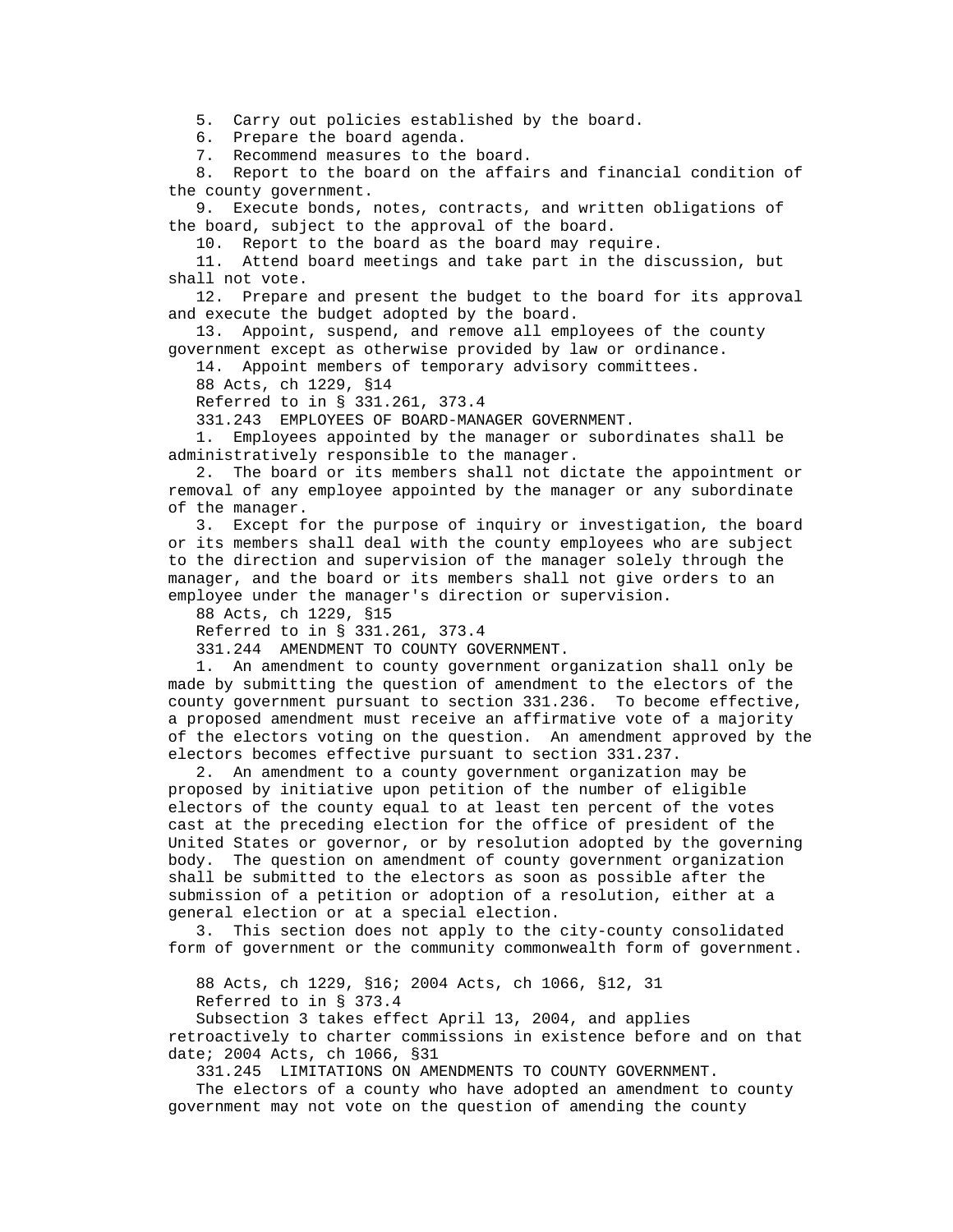government for two years. An amendment shall not include an alternative form of county government.

 This section does not apply to the city-county consolidated form of government or the community commonwealth form of government.

 88 Acts, ch 1229, §17; 2004 Acts, ch 1066, §13, 31 Referred to in § 373.4

 2004 amendment takes effect April 13, 2004, and applies retroactively to charter commissions in existence before and on that date; 2004 Acts, ch 1066, §31

331.246 CHARTER FORM OF GOVERNMENT.

 The charter form of government shall be specified in a proposed charter written by a charter committee. The proposed charter shall establish an elected legislative body. The charter shall specify the number of members and term of office pursuant to section 331.238. If the administrative offices of the county, excluding an elected county executive, are appointive under the charter, the board shall have at least five members. The charter may establish legislative or administrative organizational structure. The charter may include the provisions necessary to permit an orderly transition to the charter form of government. However, the provisions shall be limited in scope consistent with the intent of, and in accordance with, section 331.238.

88 Acts, ch 1229, §18

Referred to in § 331.231, 331.233, 373.4

331.247 CITY-COUNTY CONSOLIDATED FORM.

 1. A commission appointed pursuant to section 331.233A may propose a charter under which a county and one or more cities within the county may unite to form a single unit of local government, or may propose a charter under which a county and one or more cities within the county may create a unified government empowered to govern a city and a county with each retaining the separate status and power of a city or a county for all purposes and constituting separate political subdivisions under combined governance. Either option proposed shall be referred to as a city-county consolidated form of government. If more than fifty percent of the population of a city resides within the affected county, it is a city within the county for the purposes of this section and may continue its status as a city within the county even if the population of such city falls below the more than fifty percent threshold in a future census.

 2. A majority vote by the charter commission is required for the submission to the electorate of a proposed charter for a city-county consolidated form of government.

 3. A city-county consolidated form of government does not need to include more than one city. A city shall not be included unless the city participates in the commission process.

 4. Adoption of the proposed consolidation charter requires the approval of a majority of the votes cast in the entire county and requires the approval of a majority of the votes cast in one or more cities named on the ballot. The consolidation charter shall be effective in regard to a city named on the ballot only if a majority of the votes cast in that city approves the consolidation charter.

 5. An adopted charter takes effect July 1 following the general election at which it is approved unless the charter provides a later effective date. If the adopted charter calls for a change in the form of government, officers to fill elective offices created by the charter shall be elected in the general election in the even-numbered year following the adoption of the charter.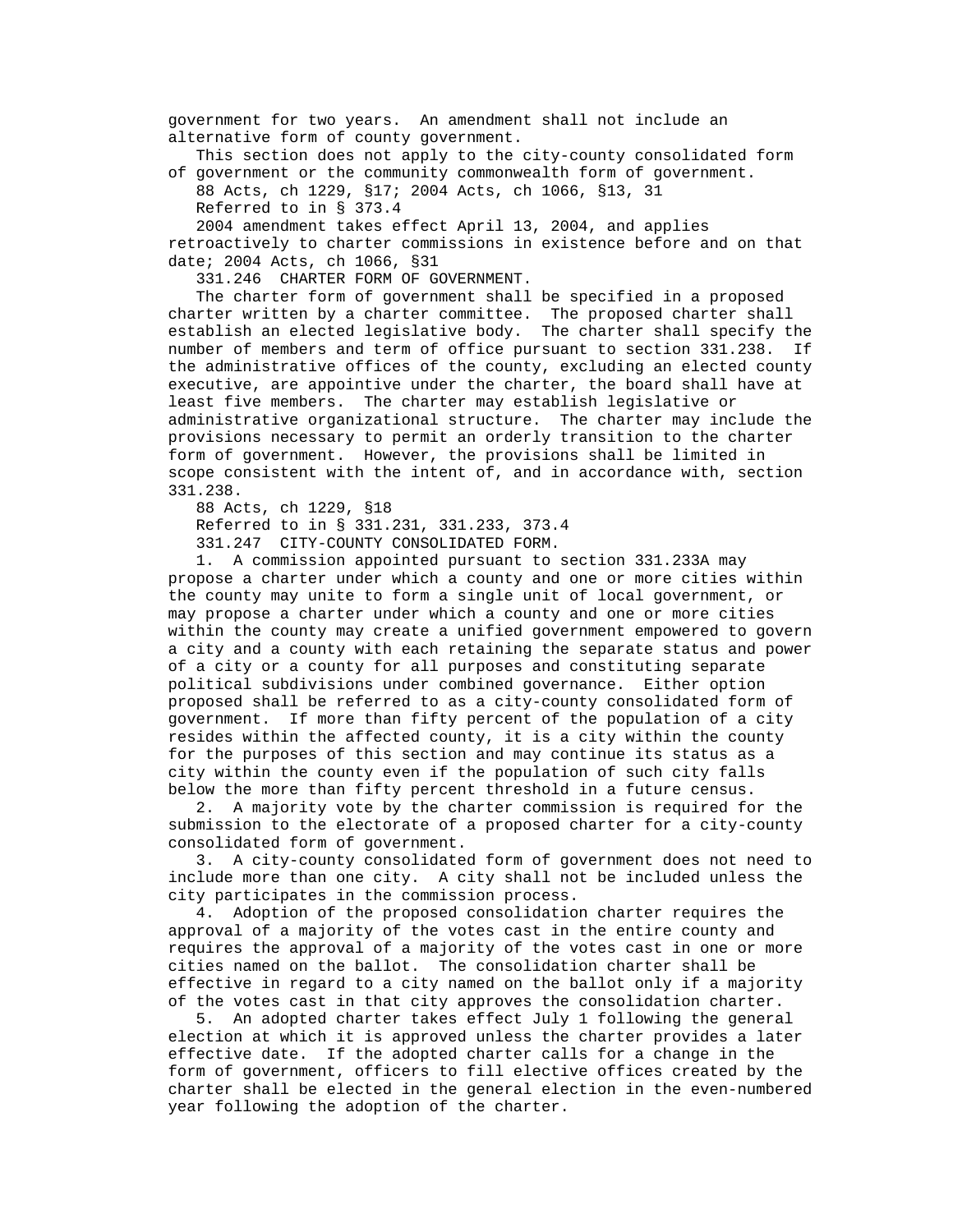6. A city may request to join an existing city-county consolidated government by resolution of the city council or upon petition of eligible electors of the city equal in number to at least twenty-five percent of the persons who voted at the last regular city election. Within fifteen days after receiving a valid petition, the city council of the petitioning city shall adopt a resolution in favor of participation and shall, within ten days of adoption, forward the resolution to the governing body of the city-county consolidated government. If a majority of the governing body of the city-county consolidated government approves the resolution, the question of joining the city-county consolidated government shall be submitted to the electorate of the petitioning city within sixty days after approval of the resolution.

 7. a. If a charter is adopted, it may be amended at any time by one of the following methods:

 (1) The governing body of the city-county consolidated government, by resolution, may submit a proposed amendment to the voters, and the proposed amendment becomes effective only upon approval by a majority of those voting on the proposed amendment within the city-county consolidated area.

 (2) The governing body of the city-county consolidated government, by ordinance, may amend the charter. However, within thirty days following publication of the ordinance, if a petition valid under the provisions of section 331.306 is filed with the governing body of the city-county consolidated government, the governing body must submit the charter amendment to the voters and, in such event, the amendment becomes effective only upon approval of a majority of those voting on the proposed amendment within the city-county consolidated area.

 (3) If a petition valid under the provisions of section 331.306 is filed with the governing body of the city-county consolidated government, proposing an amendment to the charter, the governing body must submit the proposed amendment to the voters and, in such an event, the amendment becomes effective only upon approval of a majority of those voting on the proposed amendment within the city-county consolidated area.

 b. The proposed amendment shall be submitted at the general election. However, if the amendment is proposed pursuant to paragraph "a", subparagraph (1), the proposed amendment may be submitted at a special election if the resolution submitting the amendment to the voters is adopted by a two-thirds majority of the membership of the governing body.

 c. If an election is held, the governing body shall submit the question of amending the charter to the electors in substantially the following form:

 Should the amendment described below be adopted for the city-county consolidated charter of (insert name of county and of each consolidated city)?

 The ballot must contain a brief description and summary of the proposed amendment.

 d. An amendment shall not adopt an alternative form of county government.

 e. Notwithstanding paragraph "b", if an amendment to a charter proposes to increase or decrease the number of members on the governing body, the amendment shall be submitted to the voters at a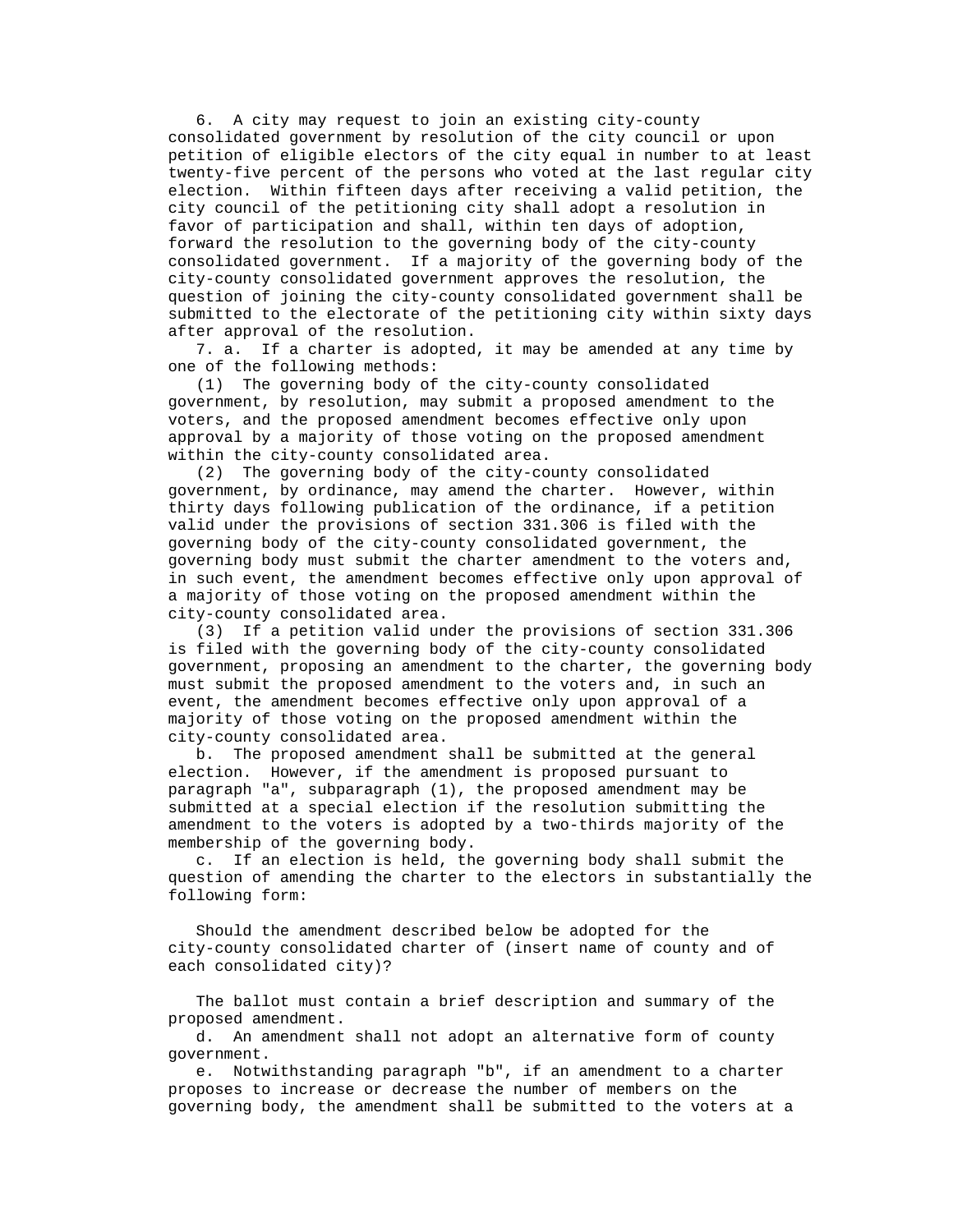general election.

 88 Acts, ch 1229, §19; 91 Acts, ch 256, §19, 20; 2004 Acts, ch 1066, §14, 31

 Referred to in § 331.231, 331.237, 331.260, 331.262, 372.1, 373.4 2004 amendments to this section take effect April 13, 2004, and apply retroactively to charter commissions in existence before and on that date; 2004 Acts, ch 1066, §31

331.248 CHARTER OF CONSOLIDATION.

 1. The charter commission proposing a city-county consolidated form of government shall prepare, adopt, and cause to be submitted to the voters the charter.

 2. The charter for a city-county consolidated form of government shall:

 a. Provide for adjustment of existing bonded indebtedness and other obligations in a manner which will provide for a fair and equitable burden of taxation for debt service.

 b. Provide for establishment of service areas, except that formation of a city-county consolidated form of government shall not affect the assignment of electric utility service territories pursuant to chapter 476, and shall not affect the rights of a city to grant a franchise under chapter 364.

 c. Provide for the transfer or other disposition of property and other rights, claims, assets, and franchises of the county and each city consolidated under the alternative form.

 d. Provide the official name of the city-county consolidated government.

 e. Provide for the transfer, reorganization, abolition, absorption, and adjustment of boundaries of all existing boards, bureaus, commissions, agencies, special districts, and political subdivisions of the city-county consolidated government.

 f. Provide for the exercise of home rule power and authority not inconsistent with state law.

 g. Provide for a governing body of an odd number of members, not less than five, but which may exceed the number of members specified in sections 331.201, 331.203, and 331.204. The titles of the members of the governing body shall be determined by the charter.

 h. Provide for a representation plan for the governing body which representation plan may differ from the representation plans provided in section 331.206 and in chapter 372. If the plan calls for representation by districts and the charter has been approved in a county whose population is one hundred eighty thousand or more, the plan shall be drawn pursuant to section 331.210A, subsection 2, paragraph "f". The initial representation plan for such a county shall be drawn as provided in section 331.210A, subsection 2, paragraph "f", within one hundred twenty days after the election at which the charter is approved. For the initial representation plan, the charter commission shall assume the role of the governing body for purposes of this paragraph and section 331.210A, subsection 2, paragraphs "d" through "f".

 i. Provide for the initial compensation for members of the governing body and for a method of changing the compensation.

 3. The charter may grant the legislative body of the consolidated government the authority to transfer, reorganize, and provide a method for adjusting the boundaries of the entities within the consolidated government.

 4. The consolidation charter may include other provisions which the commission elects to include and which are not irreconcilable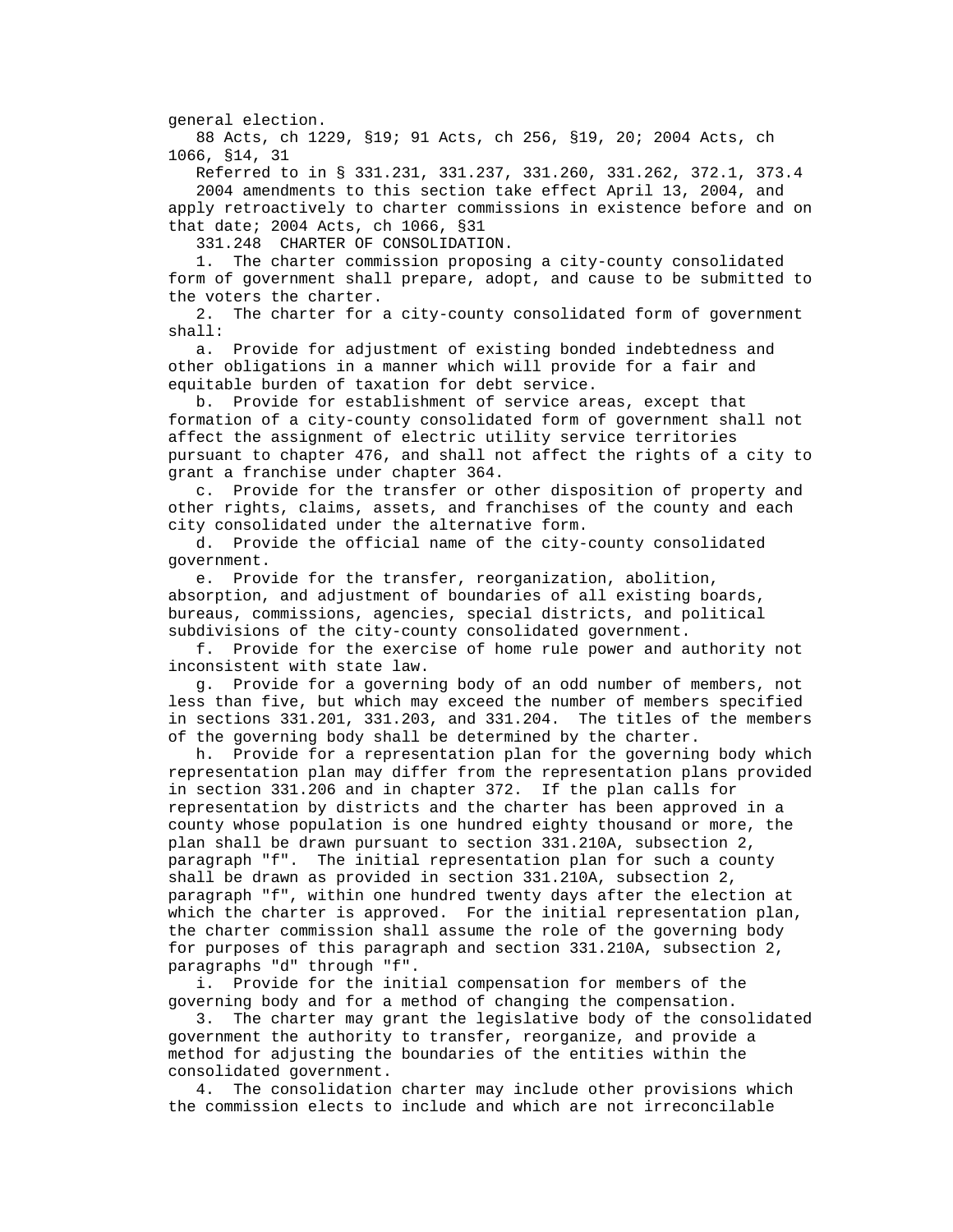with state law. These provisions may include but are not limited to the following:

 a. Provide for a method of selecting officers of the governing body and fixing their terms of office which may differ from the requirements of sections 331.208 through 331.211 and the provisions of chapter 372.

 b. Provide for meetings of the governing body and rules of procedure which may differ from the requirements of section 331.213, except that the meetings shall be scheduled and conducted in compliance with chapter 21.

 c. Provide for combining the duties of elected officials of the county, for eliminating elected offices and the assumption of the duties of those offices by appointed officials, and for adding to, deleting from, or otherwise changing the duties of officials, elected or otherwise, of the county and each consolidated city. If the charter provides that one or more elective offices are combined, the board of supervisors shall appoint one of the elective officers of the combined offices to serve until new officers have been elected at the general election in the even-numbered year and have qualified for office. If the charter calls for the elimination of an elective office, that elective officer's term of office shall expire on the date specified in the charter.

 d. Provide for the organization of city and county departments, agencies, or boards. The organization plan may provide for the abolition or consolidation of a department, agency, board, or commission and the assumption of its powers and duties by the governing body or by another department, agency, board, or commission.

 e. Provide for a method for the governing body or another office to exercise the powers and duties of the township trustees, in lieu of their election or appointment.

 f. Provide for a chief executive officer, a method of selecting that officer, the compensation for that officer, a method of changing the compensation, and the powers and duties of that officer.

 g. If the charter provides for a chief executive office, provide for the appointment of a chief executive officer pro tem, the compensation for that officer, a method of changing the compensation, and the manner in which that officer would exercise the powers and duties of the chief executive officer.

 h. Provide for the appointment of a city manager, a method for determining and changing the compensation for the city manager, and the powers and duties of the city manager.

 This subsection does not apply to the board of trustees of a county hospital or to the board of trustees of a city hospital.

 88 Acts, ch 1229, §20; 91 Acts, ch 256, §21, 22; 2004 Acts, ch 1066, §15--17, 31

Referred to in § 331.231, 331.261, 372.1, 373.4

 2004 amendments to this section take effect April 13, 2004, and apply retroactively to charter commissions in existence before and on that date; 2004 Acts, ch 1066, §31

331.249 EFFECT OF CONSOLIDATION.

 1. a. A city-county consolidated form of government under which a county and one or more cities within the county unite to form a single unit of local government shall create a unified government which includes a municipal corporation and a county. The consolidated unit shall have the separate status of a county and a city for all purposes and shall constitute two political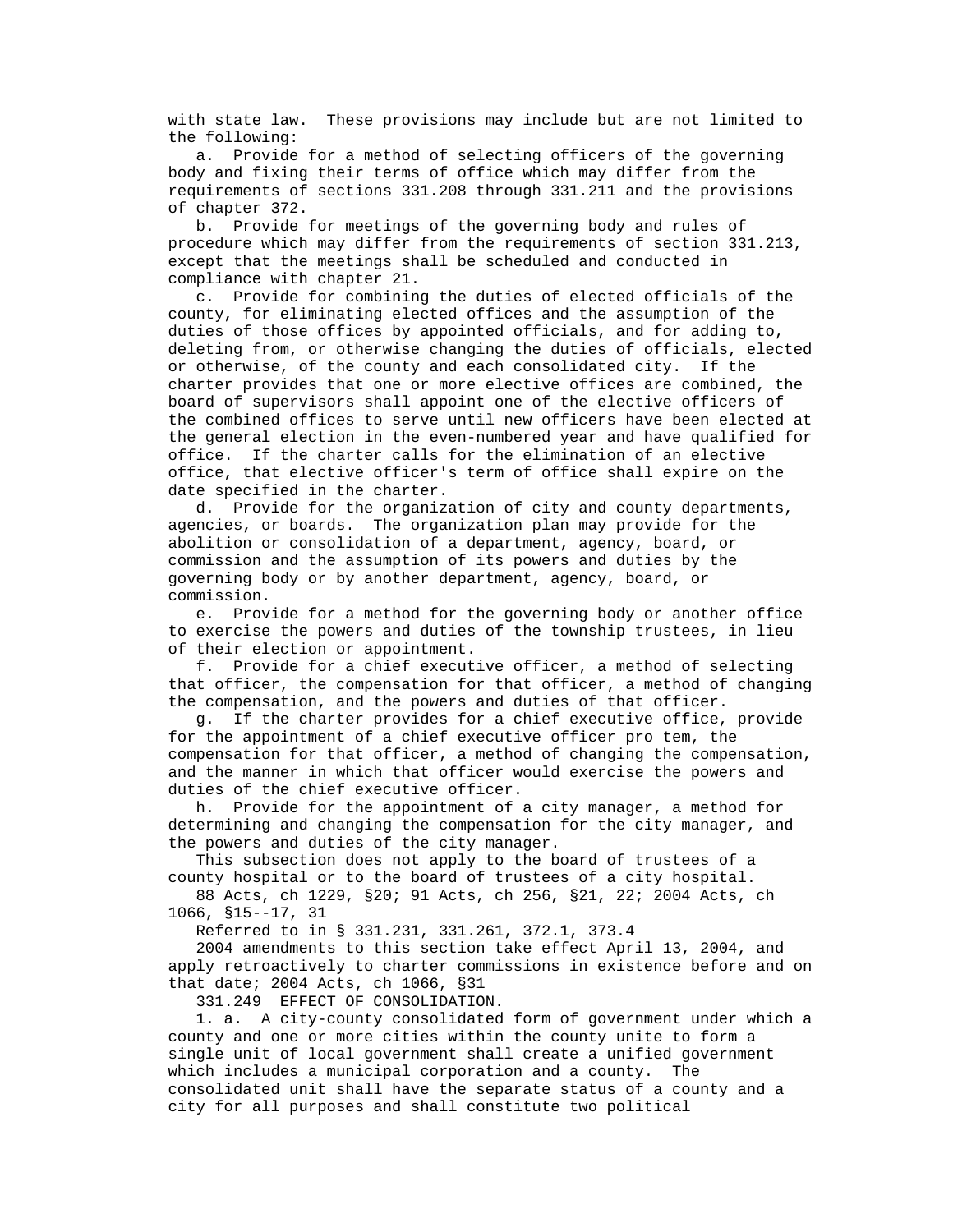subdivisions, a consolidated city and a county, under combined governance. The consolidated unit shall retain one separate constitutional debt limitation with respect to its status as a city and a separate constitutional debt limitation with respect to its status as a county.

 b. The governing body of a city-county consolidated form of government under which a county and one or more cities within the county create a unified government empowered to govern a city and a county shall have, with respect to the county, the power and authority of the board of supervisors of a county, and, with respect to each city, the power and authority of the city council of a city. Each consolidated city and the county constitute separate political subdivisions. Each consolidated city and the county shall each retain a separate constitutional debt limitation and shall each have the authority to issue bonds and incur financial obligations in accordance with the provisions of state law applicable to a city or a county, respectively.

 2. The city-county consolidated form of government may include an area which is located in another county, but which is within the corporate boundaries of one of the consolidated cities. Services may be provided in the extra-county area and taxes to fund those services may be collected in the extra-county area by the consolidated government, to the extent permitted by the Constitution of the State of Iowa. In addition to the right to vote in the county of residence, electors residing in the extra-county area shall have the right to vote on any matter related to the city-county consolidated government, including election of its governing body and its chief executive officer, if any.

 If a city-county consolidation charter is proposed, within ninety days following the final report of the commission, a resident or property owner of the commission area proposed to be consolidated may bring an action in district court for declaratory judgment to determine the legality of the proposed charter and to otherwise declare the effect of the charter. The court shall expedite its review and determination in this matter. The referendum on the proposed charter shall be stayed during pendency of the action and for such additional time during which the proposed charter or its enabling legislation does not conform to the Constitution or laws of the State of Iowa. If in its final judgment the court determines that the proposed charter fails to conform to the Constitution or laws of this state, the commission shall have a period of six months in which to revise and resubmit the proposed charter.

 3. All provisions of law authorizing contributions of any kind, in money or otherwise, from the state or federal government to counties and cities shall remain in full force with respect to each city and the county comprising a city-county consolidated government.

 4. The adoption of a charter for a city-county consolidated government does not alter any right or liability of the county or consolidated city in effect at the time of the election at which the charter was adopted.

 5. All departments and agencies of the county and of each consolidated city shall continue to operate until their authority to operate is superseded by action of the governing body.

 6. Upon the effective date of the adopted charter, the county and each participating city shall adopt the city-county consolidated form of government by ordinance, and shall file a copy with the secretary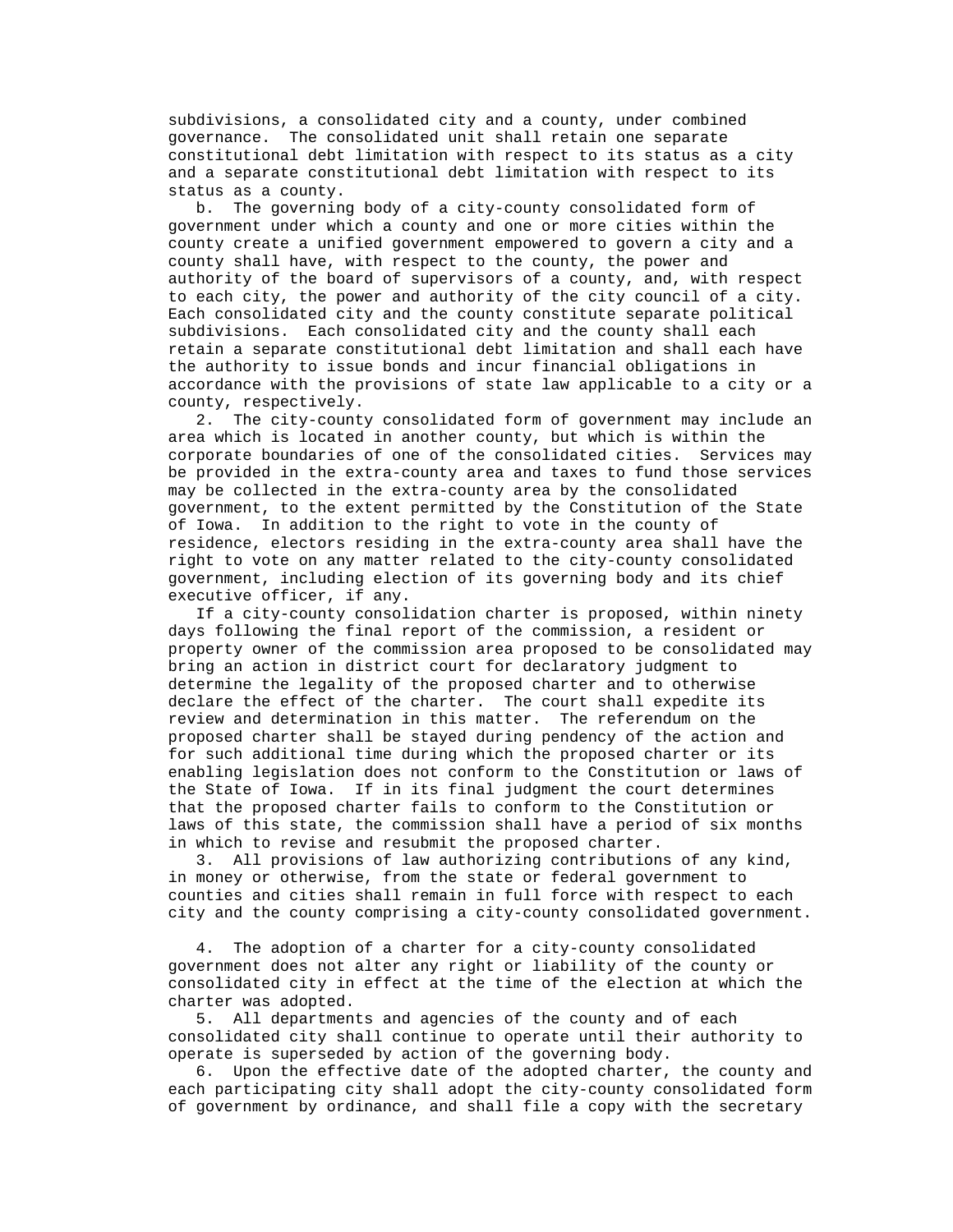of state and maintain available copies for public inspection. The county shall provide each participating city with a copy of the county's ordinance. Each participating city shall provide a copy of that city's ordinance to the county and to the other participating cities.

 7. Members of the governing body of the county shall continue in office after the effective date of the charter until the members of the governing body and the chief executive officer, if any, of the city-county consolidated government have been elected and qualified, at which time the offices of the former governing body of the county shall be abolished and the terms of the members of the former governing body shall be terminated. Members of the governing body and the mayor of each consolidated city shall continue in office after the effective date of the charter until the members of the governing body of the city-county consolidated government and the chief executive officer, if any, have been elected and qualified, at which time the office of mayor and of the former governing body of each consolidated city shall be abolished and the term of the members of each governing body and the term of each mayor shall be terminated.

 During the period between the effective date of the charter and the election and qualification of the members of the governing body of the city-county consolidated government and the election and qualification of the chief executive officer, if any, the former governing bodies of the county and each city and the mayor of each city shall continue to exercise the power of, and to perform the duties for, their respective county and city. The charter shall provide that these incumbent officers assist in planning and carrying out the transition to the city-county consolidated form of government. The board of supervisors shall include in its budget for the fiscal year in which the charter becomes effective funds sufficient to provide for the operating expenses of a transition committee and for expenses incurred in initially establishing districts if the charter provides for representation by districts and for salaries for newly elected officers of the city-county consolidated government, after consultation with the transition committee.

 8. If a city-county consolidation charter is submitted to the electorate but is not adopted, another charter shall not be submitted to the electorate for at least two years from the date of the election at which the charter was rejected. If a city-county consolidation charter is adopted, a proposed charter for another alternative form of county government shall not be submitted to the electorate for at least six years from the date of the election at which the charter was adopted.

 88 Acts, ch 1229, §21; 91 Acts, ch 256, §23, 24; 2004 Acts, ch 1066, §18, 31

Referred to in § 331.231, 372.1, 373.4

 2004 amendments to this section take effect April 13, 2004, and apply retroactively to charter commissions in existence before and on that date; 2004 Acts, ch 1066, §31

331.250 GENERAL POWERS OF CONSOLIDATED LOCAL GOVERNMENTS.

 The consolidation charter shall provide for the delivery of services to specified areas of the county and of each consolidated city. The governing body of the consolidated government shall supervise the administration of the provision of services in each of the designated service areas and shall have the authority to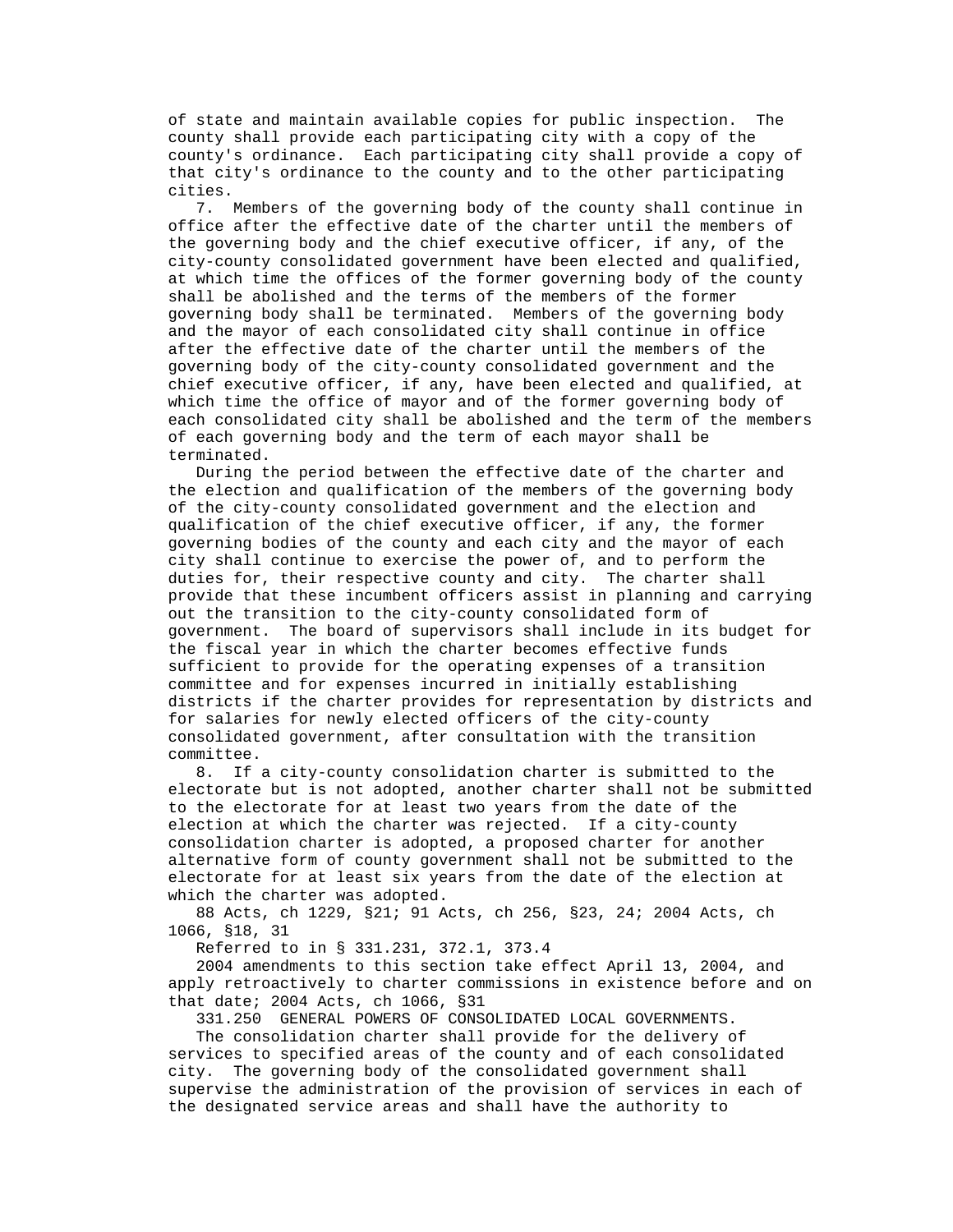determine the boundaries of the service areas. For each service provided by the consolidated government, the consolidated government shall assume the same statutory rights, powers, and duties relating to the provision of the service as if the county or the member city were itself providing the service to its citizens.

 88 Acts, ch 1229, §22; 91 Acts, ch 256, §25; 2004 Acts, ch 1066, §19, 31

Referred to in § 331.231, 372.1, 373.4

 2004 amendments to this section take effect April 13, 2004, and apply retroactively to charter commissions in existence before and on that date; 2004 Acts, ch 1066, §31

 331.251 RULES, ORDINANCES, AND RESOLUTIONS OF CONSOLIDATED GOVERNMENT.

 1. Each rule, ordinance, or resolution in force within a county or within a city on the effective date of the charter shall remain in force within that county or within that city until superseded by action of the new governing body, unless the rule, ordinance, or resolution is in conflict with a provision of the charter, in which case, the charter provision shall supersede the conflicting rule, ordinance, or resolution. The governing body of a participating city or county in office on the effective date of the charter shall retain its powers to adopt motions, resolutions, or ordinances provided that such motions, resolutions, or ordinances do not conflict with the provisions of the charter. Ordinances and resolutions relating to public improvements to be paid for in whole or in part by special assessments shall remain in effect until paid in full.

 2. If a charter creating a city-county consolidated form of government provides for a chief executive officer with the power to veto an ordinance, an amendment to an ordinance, or a resolution, the governing body shall adopt legislation in accordance with the provisions of chapter 380. If a charter creating a city-county consolidated form of government does not provide for a chief executive officer, the governing body shall adopt legislation in accordance with the provisions of section 331.302. However, a charter may provide that approval of certain ordinances, amendments, or resolutions shall require the affirmative vote of more than a majority of all members of the governing body.

88 Acts, ch 1229, §23; 2004 Acts, ch 1066, §20, 31

Referred to in § 331.231, 372.1, 373.4

 2004 amendments to this section take effect April 13, 2004, and apply retroactively to charter commissions in existence before and on that date; 2004 Acts, ch 1066, §31

331.252 FORM OF BALLOT -- CITY-COUNTY CONSOLIDATION.

 The question of city-county consolidation shall be submitted to the electors in substantially the following form:

 Should the charter described below be adopted for (insert name of county and each city proposing to consolidate)?

 The ballot must contain a brief description and summary of the proposed charter.

 88 Acts, ch 1229, §24; 91 Acts, ch 256, §26; 2004 Acts, ch 1066, §21, 31

Referred to in § 331.231, 331.260, 372.1, 373.4

 2004 amendments to this section take effect April 13, 2004, and apply retroactively to charter commissions in existence before and on that date; 2004 Acts, ch 1066, §31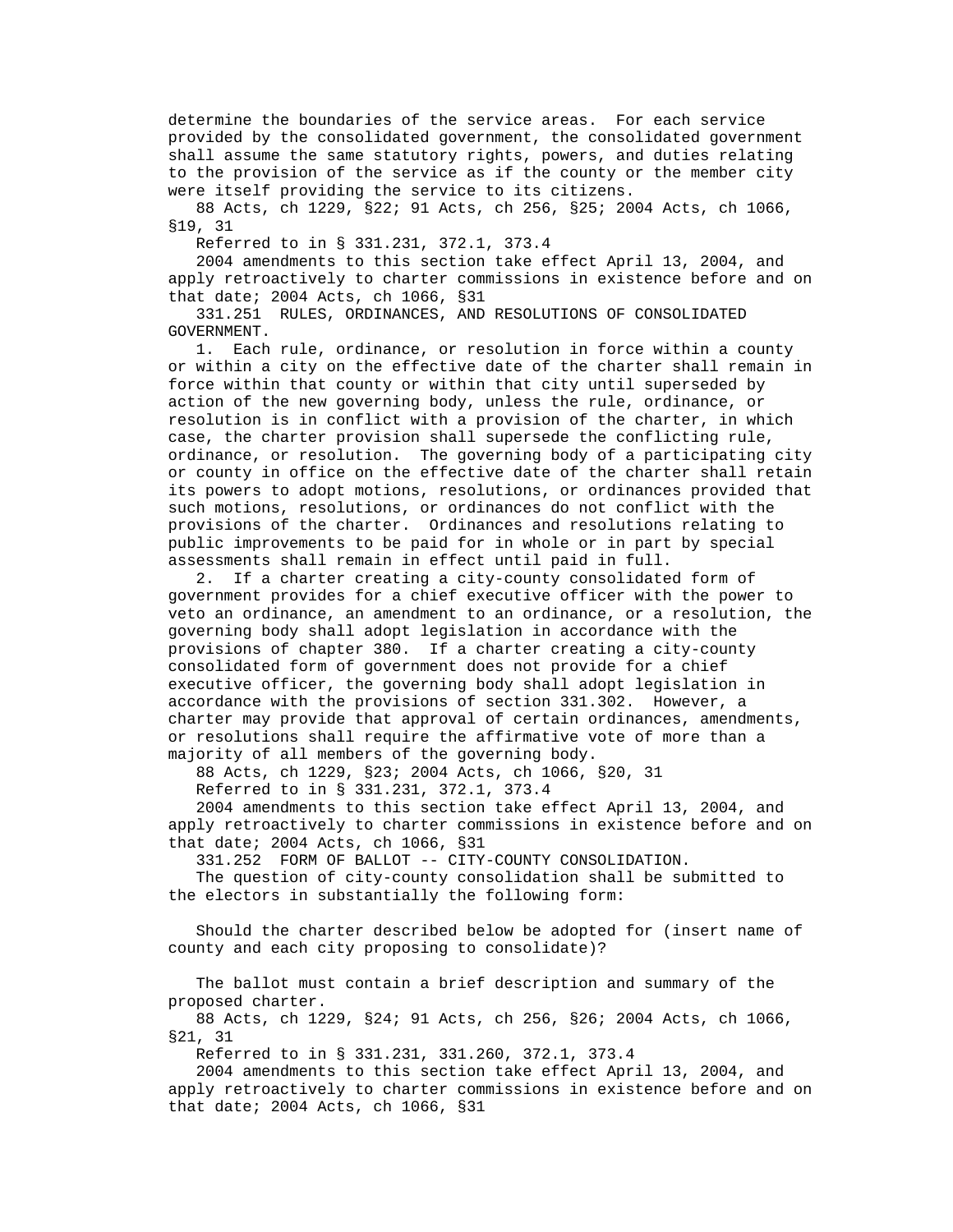331.253 REQUIREMENTS FOR MULTICOUNTY GOVERNMENT CONSOLIDATION.

 1. Consolidation may be placed on the ballot only by a joint report by two or more counties.

 2. A final report must contain a consolidation charter if multicounty consolidation is recommended. The consolidation charter must conform to the provisions and requirements in accordance with this part.

88 Acts, ch 1229, §25; 91 Acts, ch 256, §27

Referred to in § 331.231, 331.233

331.254 CHARTER OF CONSOLIDATION.

 When multicounty consolidation is recommended, the consolidation charter shall provide for all of the following:

 1. Adjustment of existing bonded indebtedness and other obligations in a manner which assures a fair and equitable burden of taxation for debt service.

2. Establishment of subordinate service districts.

 3. The transfer or other disposition of property and other rights, claims, assets, and franchises of the counties consolidated under the charter.

4. The official name of the consolidated county.

 5. The transfer, reorganization, abolition, absorption, and adjustment of boundaries of existing boards, subordinate service districts, local improvement districts, and agencies of the consolidated counties.

 6. The merger of the elective offices of each consolidating county with the election of new officers within sixty days after the effective date of the charter. The elections shall be conducted by the county commissioner of elections of each county. No primary election shall be held. Nominations shall be made pursuant to section 43.78 and chapters 44 and 45, as applicable, except that the filing deadline shall be forty days before the election.

 7. The merger of the appointive offices of each consolidating county.

 The consolidation charter may include other provisions that are not inconsistent with state law.

 88 Acts, ch 1229, §26; 91 Acts, ch 256, §28, 29; 94 Acts, ch 1180, §47; 2004 Acts, ch 1066, §22, 23, 31

Referred to in § 331.231

 2004 amendments to this section take effect April 13, 2004, and apply retroactively to charter commissions in existence before and on that date; 2004 Acts, ch 1066, §31

331.255 FORM OF BALLOT -- MULTICOUNTY CONSOLIDATION.

 The question of multicounty consolidation shall be submitted to the electors in substantially the following form:

 Should the consolidation charter described below be adopted for (name of applicable county)?

 The ballot must contain a brief description and summary of the proposed charter.

88 Acts, ch 1229, §27; 91 Acts, ch 256, §30

Referred to in § 331.231, 331.257

331.256 JOINING EXISTING MULTICOUNTY CONSOLIDATED GOVERNMENT.

 A county may join an existing multicounty consolidated government by resolution of the board of supervisors or upon petition of eligible electors of the county equal in number to at least twenty-five percent of the persons who voted at the last general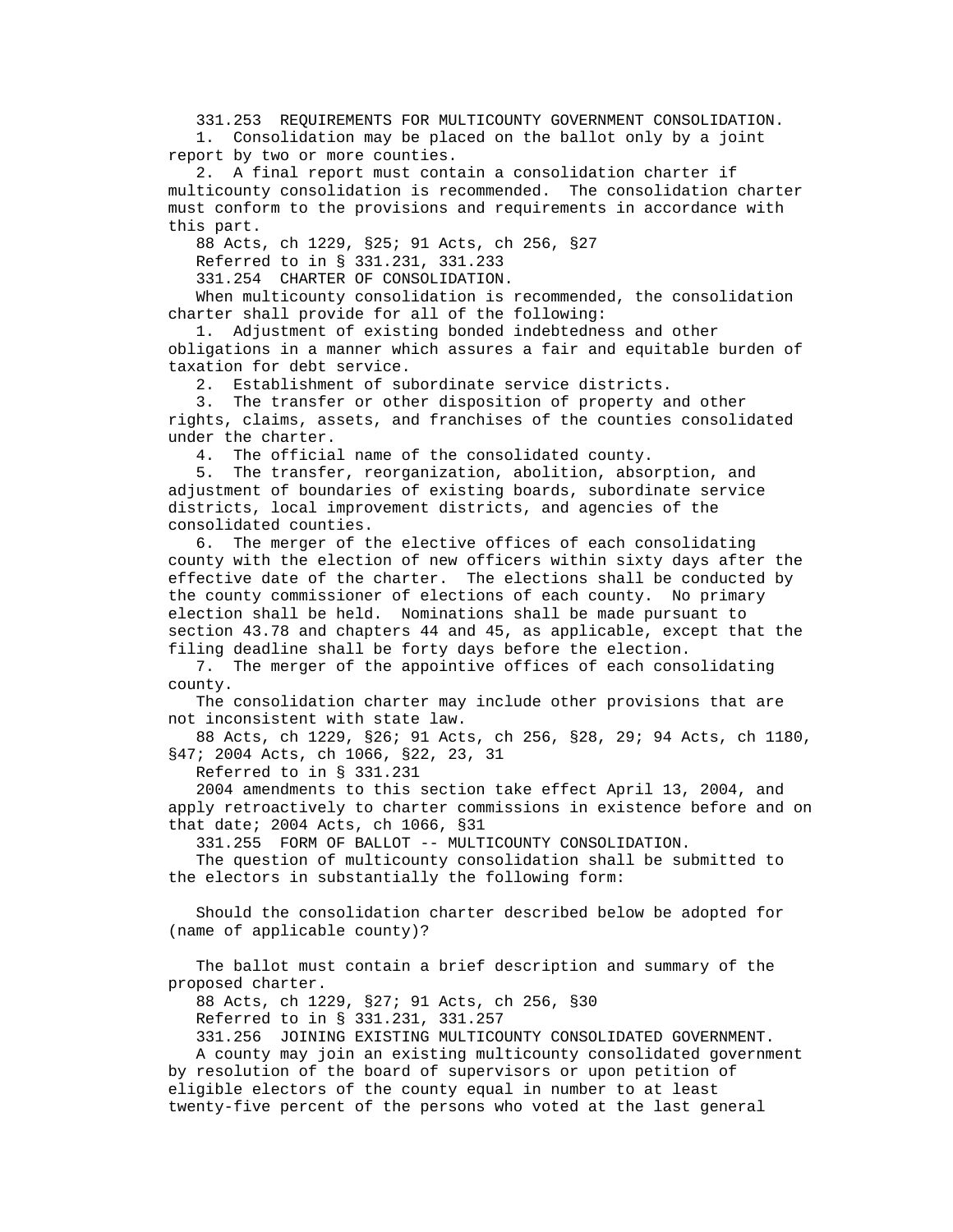election for the office of governor or president of the United States, whichever is fewer. Within fifteen days after receiving a valid petition, the board of the petitioning county shall adopt a resolution in favor of participation and shall immediately forward the resolution to the legislative body of the multicounty consolidated government. If a majority of the multicounty consolidated board of supervisors approves the resolution, the question of joining the multicounty consolidated government shall be submitted to the electorate of the petitioning county within sixty days after approval of the resolution.

 91 Acts, ch 256, §31 Referred to in § 331.231, 331.257 331.257 RECOGNITION OF CHANGE IN BOUNDARIES BY GENERAL ASSEMBLY.

 If a charter for multicounty consolidation is adopted pursuant to section 331.255 or if the question of joining a multicounty consolidated government is approved pursuant to section 331.256, the general assembly next convening following the election required by section 331.255 or 331.256 shall pass legislation recognizing the change in boundaries of the counties where the question of multicounty consolidation was approved. The boundaries recognized in the legislation shall conform to the boundaries contained in the consolidation charter. The legislation shall contain the official name of the consolidated county as that name is given in the consolidation charter.

2004 Acts, ch 1066, §24, 31

Referred to in § 331.231

 Section takes effect April 13, 2004, and applies retroactively to charter commissions in existence before and on that date; 2004 Acts, ch 1066, §31

331.258 AND 331.259 Reserved.

331.260 COMMUNITY COMMONWEALTH.

 1. A county and one or more cities or townships within the county, a contiguous county, and a city or a township within a contiguous county may unite to establish an alternative form of local government for the purpose of making more efficient use of their resources by providing for the delivery of regional services.

 2. A charter proposing a community commonwealth as an alternative form of government may be submitted to the voters only by a commission established under section 331.232. A majority vote by the commission is required for the submission of a charter proposing a community commonwealth as an alternative form of local government. The commission submitting a community commonwealth form of government shall issue a final report and proposal. Adoption of the proposed community commonwealth charter requires the approval of a majority of the votes cast in the entire county and requires the approval of a majority of the votes cast in one or more cities named on the ballot. A city named on the ballot is included in the community commonwealth only if the proposed community commonwealth charter is approved by a majority of the votes cast in the city.

 The question of forming a community commonwealth shall be submitted to the electorate in substantially the same form as provided in section 331.252. The effective date of the charter and election of new officers of the community commonwealth shall be as provided in section 331.247, subsection 5.

 91 Acts, ch 256, §32; 2004 Acts, ch 1066, §25, 31; 2005 Acts, ch 19, §43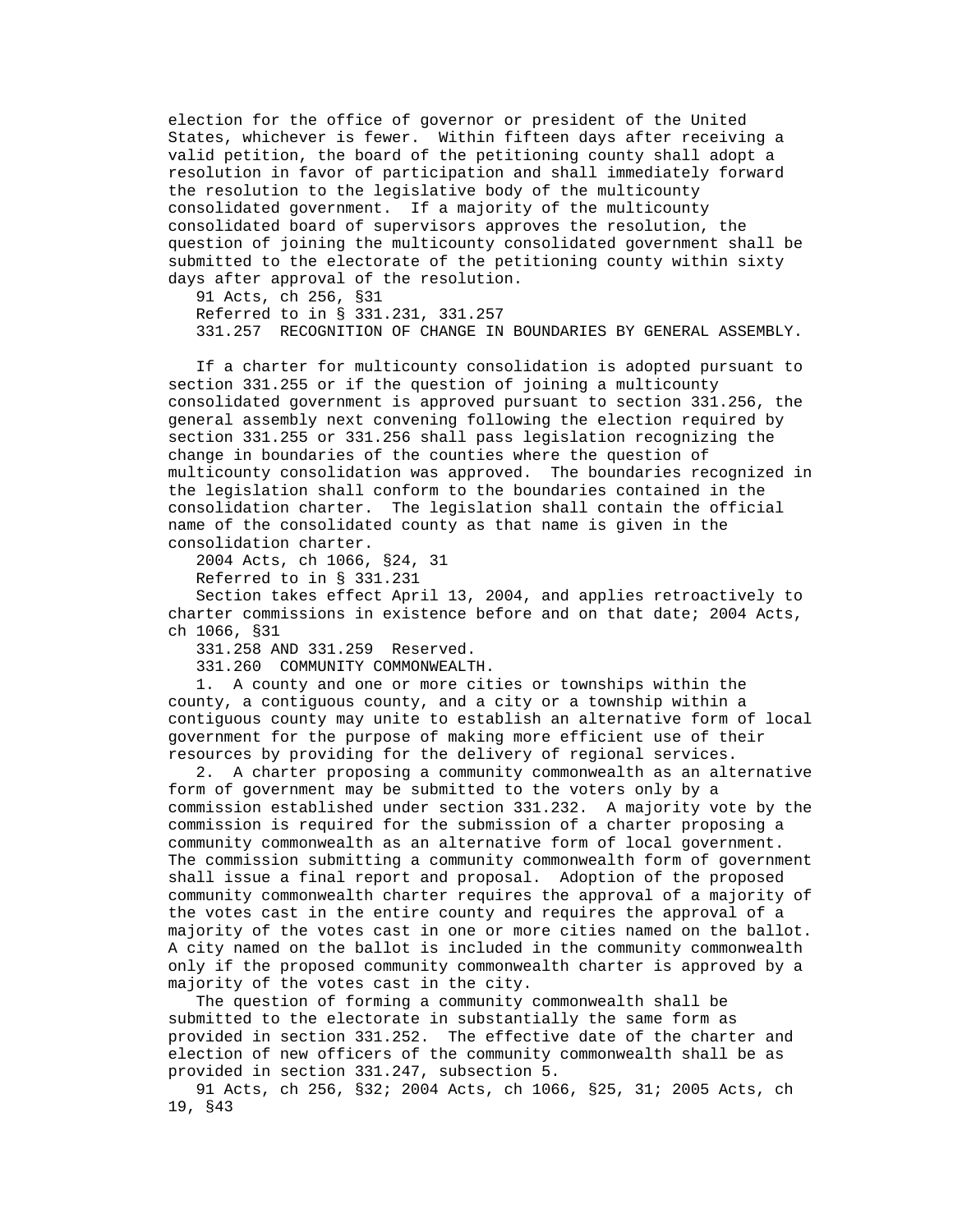Referred to in § 28E.40, 331.231, 331.237, 372.1

 2004 amendments to subsection 2 take effect April 13, 2004, and apply retroactively to charter commissions in existence before and on that date; 2004 Acts, ch 1066, §31

331.261 CHARTER -- COMMUNITY COMMONWEALTH.

 The community commonwealth charter shall provide for the following:

1. The official name of the community commonwealth government.

 2. An elective legislative body established in the manner provided for county boards of supervisors under sections 331.201 through 331.216 and section 331.248, subsection 2, the initial compensation for members of that body, and for a method of changing the compensation.

 3. Appointment of a manager pursuant to sections 331.241 through 331.243.

 4. Adjustment of existing bonded indebtedness and other obligations to the extent it relates to the delivery of services.

 5. The transfer or other disposition of property and other rights, claims, assets, and franchises as they relate to the delivery of services.

 6. The transfer, reorganization, abolition, adjustment, and absorption of existing boards, existing subordinate service districts, local improvement districts, and agencies of the participating county and cities.

 7. A system of delivery of services to the entire community commonwealth pursuant to section 331.263.

 8. A formula for the transfer of taxing authority from member cities to the community commonwealth governing body to fund the delivery of regional services.

 9. The transfer into the community commonwealth of areawide services which had been provided by other boards, commissions, and local governments, except that formation of a community commonwealth shall not affect the assignment of electric utility service territories pursuant to chapter 476, and shall not affect the rights of a city to grant a franchise under chapter 364.

 10. A process by which the governing body of the community commonwealth and the governing bodies of the member cities provide by mutual agreement for the delivery of specified services to the community commonwealth.

 11. The partisan election of community commonwealth government officials.

 The community commonwealth charter may include other provisions which the commission elects to include and which are not irreconcilable with state law, including, but not limited to, those provisions in section 331.248, subsection 4.

91 Acts, ch 256, §33; 2004 Acts, ch 1066, §26, 27, 31

Referred to in § 28E.40, 331.231, 372.1

 2004 amendments to this section take effect April 13, 2004, and apply retroactively to charter commissions in existence before and on that date; 2004 Acts, ch 1066, §31

331.262 ADOPTION OF CHARTER -- EFFECT.

 1. As a political subdivision of the state, the community commonwealth unit of local government shall have the statutory and constitutional status of a county and of a city to the extent the community commonwealth governing body assumes the powers and duties of cities as those powers and duties relate to the delivery of services. For each service provided by the community commonwealth,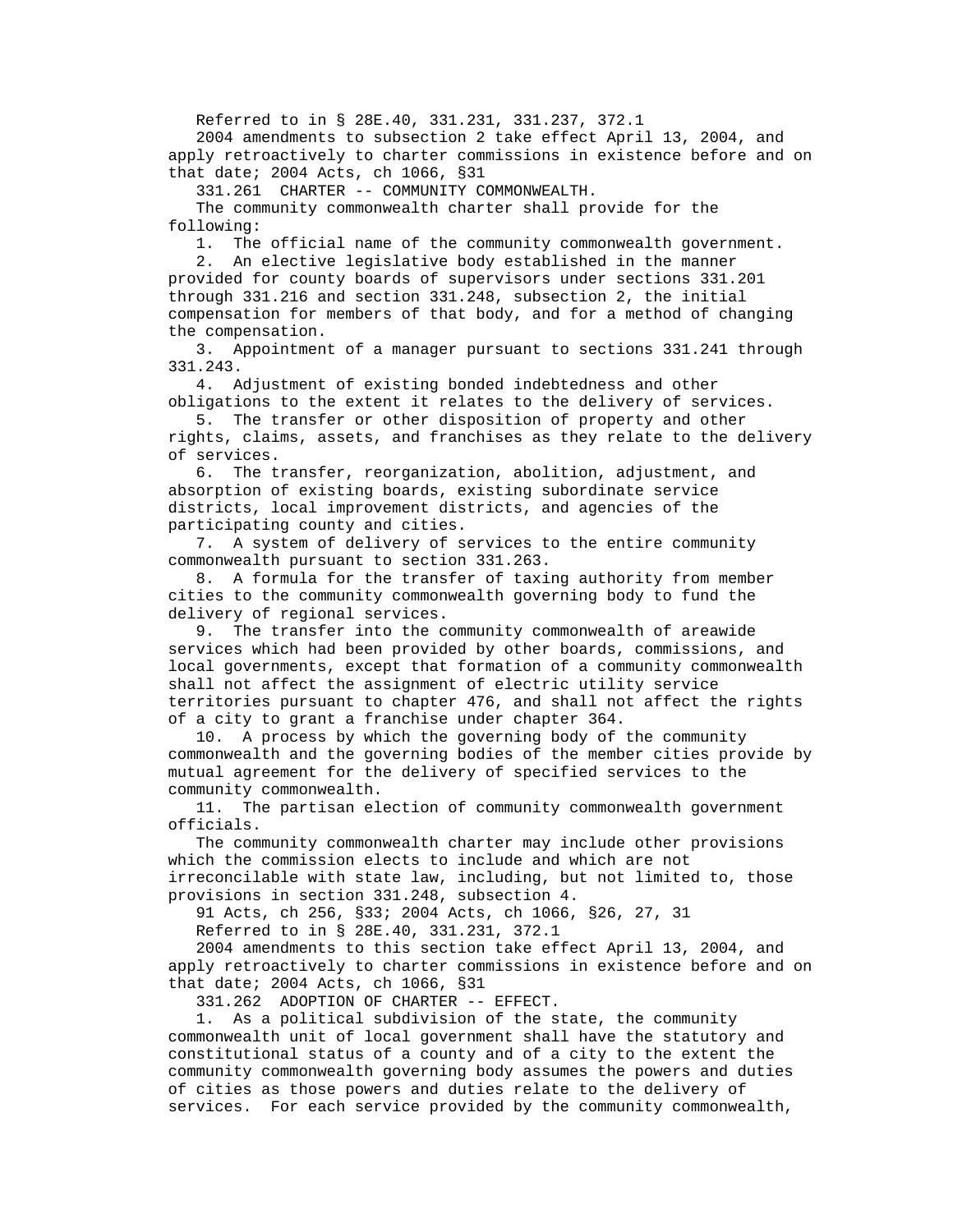the community commonwealth shall assume the same statutory rights, powers, and duties relating to the provision of the service as if the member city were itself providing the service to its citizens.

 On its effective date, the community commonwealth charter operates to replace the existing county government structure. The governments of participating cities shall remain in existence to render those services not transferred to the community commonwealth government.

 2. The adoption of the community commonwealth form of government does not alter any right or liability of the county or member city in effect at the time of the election at which the charter was adopted.

 3. All departments and agencies of the county and of each member city shall continue to operate until their authority to operate is superseded by action of the governing body.

 4. All ordinances or resolutions in effect remain effective until amended or repealed, unless they are irreconcilable with the adopted charter.

 5. Upon the effective date of the adopted charter, the county shall adopt the community commonwealth form of government by ordinance, and shall file a copy with the secretary of state and maintain available copies for public inspection.

 6. Members of the governing body of the county and of each member city shall continue in office until the members of the governing body of the community commonwealth have been elected and sworn into office, at which time the offices of the former governing bodies shall be abolished, and the terms of the members of the former governing bodies shall be terminated. During the period between the effective date of the charter and the election and qualification of the elected members of the new governing body, the former governing bodies of each member city and of the county shall continue to perform their duties and shall assist in planning the transition to the community commonwealth form of government.

 7. If a community commonwealth charter is submitted to the electorate but is not adopted, another charter shall not be submitted to the electorate for at least two years from the date of the election at which the charter was rejected. If a community commonwealth charter is adopted, a proposed charter for another alternative form of county government shall not be submitted to the electorate for at least six years from the date of the election at which the charter was adopted.

 8. If a community commonwealth charter is adopted, the charter may be amended at any time. The charter shall be amended in the manner provided in section 331.247, subsection 7.

 9. A city or county wishing to terminate its membership in the community commonwealth government must do so pursuant to the existing charter procedure under this chapter or chapter 372, whichever is applicable.

 A city or county may join an existing community commonwealth government by resolution of the board or council, whichever is applicable, or upon petition of eligible electors of the city or county, whichever is applicable, equal in number to at least twenty-five percent of the persons who voted at the last general election for the office of governor or president of the United States, whichever is fewer. Within fifteen days after receiving a valid petition, the applicable governing body shall adopt a resolution in favor of participation and shall immediately forward the resolution to the governing body of the community commonwealth.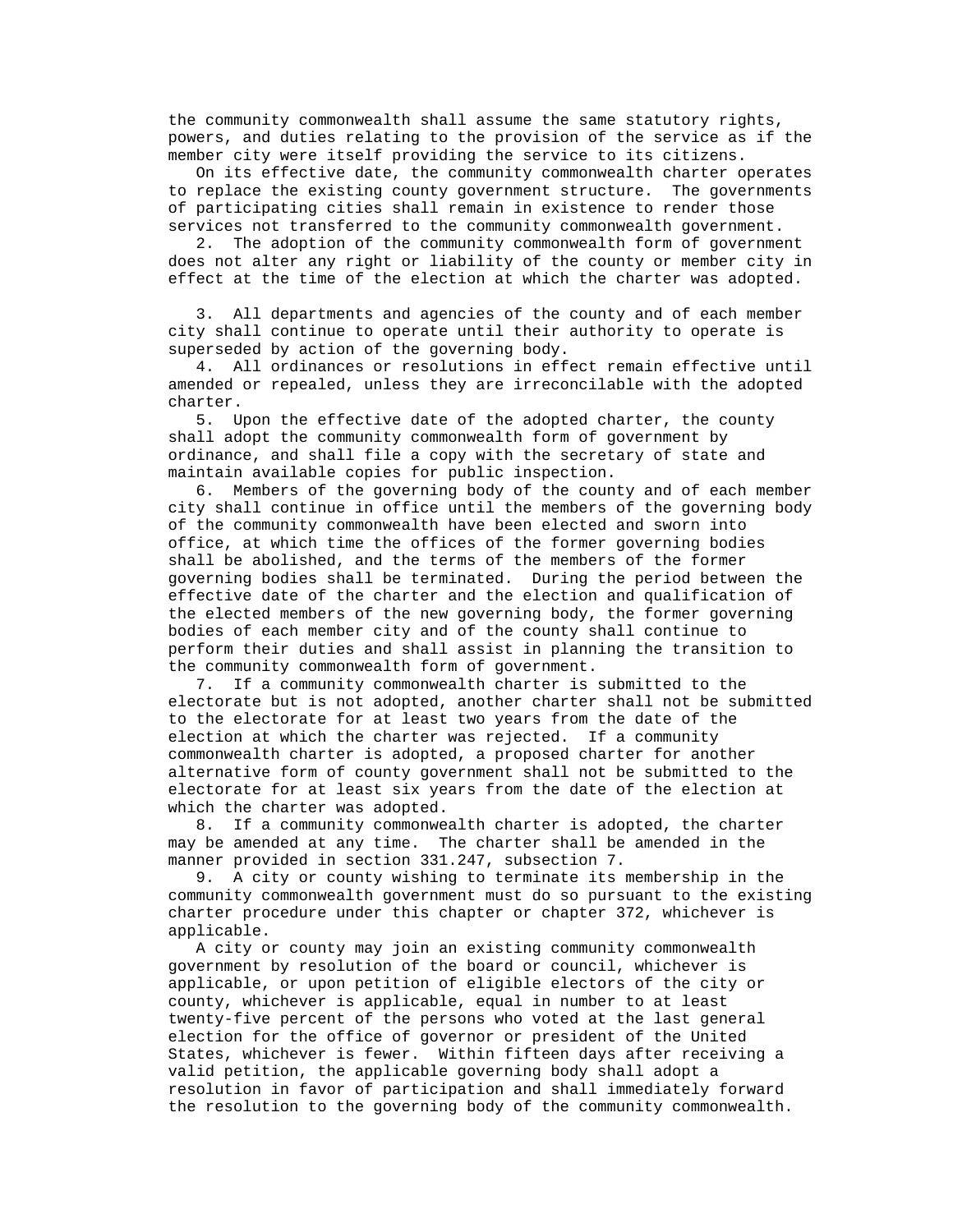If a majority of the community commonwealth governing body approves the resolution, the question of joining the community commonwealth shall be submitted to the electorate of the petitioning city or county within sixty days after approval of the resolution.

91 Acts, ch 256, §34; 2004 Acts, ch 1066, §28, 31

Referred to in § 28E.40, 331.231, 372.1

 Subsections 2--8 take effect April 13, 2004, and apply retroactively to charter commissions in existence before and on that date; 2004 Acts, ch 1066, §31

331.263 SERVICE DELIVERY.

 1. The governing body of the community commonwealth government shall administer the provision of services in each of the designated service areas and shall have the authority to determine the boundaries of the service areas.

 2. The governing body of the community commonwealth shall have the authority to levy county taxes and shall have the authority to levy city taxes to the extent the city tax levy authority is transferred by the charter to the community commonwealth. A city participating in the community commonwealth shall transfer a portion of the city's tax levy authorized under section 384.1 or 384.12, whichever is applicable, to the governing body of the community commonwealth. The maximum rates of taxes authorized to be levied under sections 384.1 and 384.12 by a city participating in the community commonwealth shall be reduced by an amount equal to the rates of the same or similar taxes levied in the city by the governing body of the community commonwealth.

91 Acts, ch 256, §35

Referred to in § 331.231, 331.261, 372.1

331.264 THROUGH 331.300 Reserved.

331.301 GENERAL POWERS AND LIMITATIONS.

 1. A county may, except as expressly limited by the Constitution of the State of Iowa, and if not inconsistent with the laws of the general assembly, exercise any power and perform any function it deems appropriate to protect and preserve the rights, privileges, and property of the county or of its residents, and to preserve and improve the peace, safety, health, welfare, comfort, and convenience of its residents. This grant of home rule powers does not include the power to enact private or civil law governing civil relationships, except as incident to an exercise of an independent county power.

 2. A power of a county is vested in the board, and a duty of a county shall be performed by or under the direction of the board except as otherwise provided by law.

 3. The enumeration of a specific power of a county, the repeal of a grant of power, or the failure to state a specific power does not limit or restrict the general grant of home rule power conferred by the Constitution and this section. A county may exercise its general powers subject only to limitations expressly imposed by a state law.

 4. An exercise of a county power is not inconsistent with a state law unless it is irreconcilable with the state law.

 5. A county shall substantially comply with a procedure established by a state law for exercising a county power unless a state law provides otherwise. If a procedure is not established by state law, a county may determine its own procedure for exercising the power.

6. A county shall not set standards and requirements which are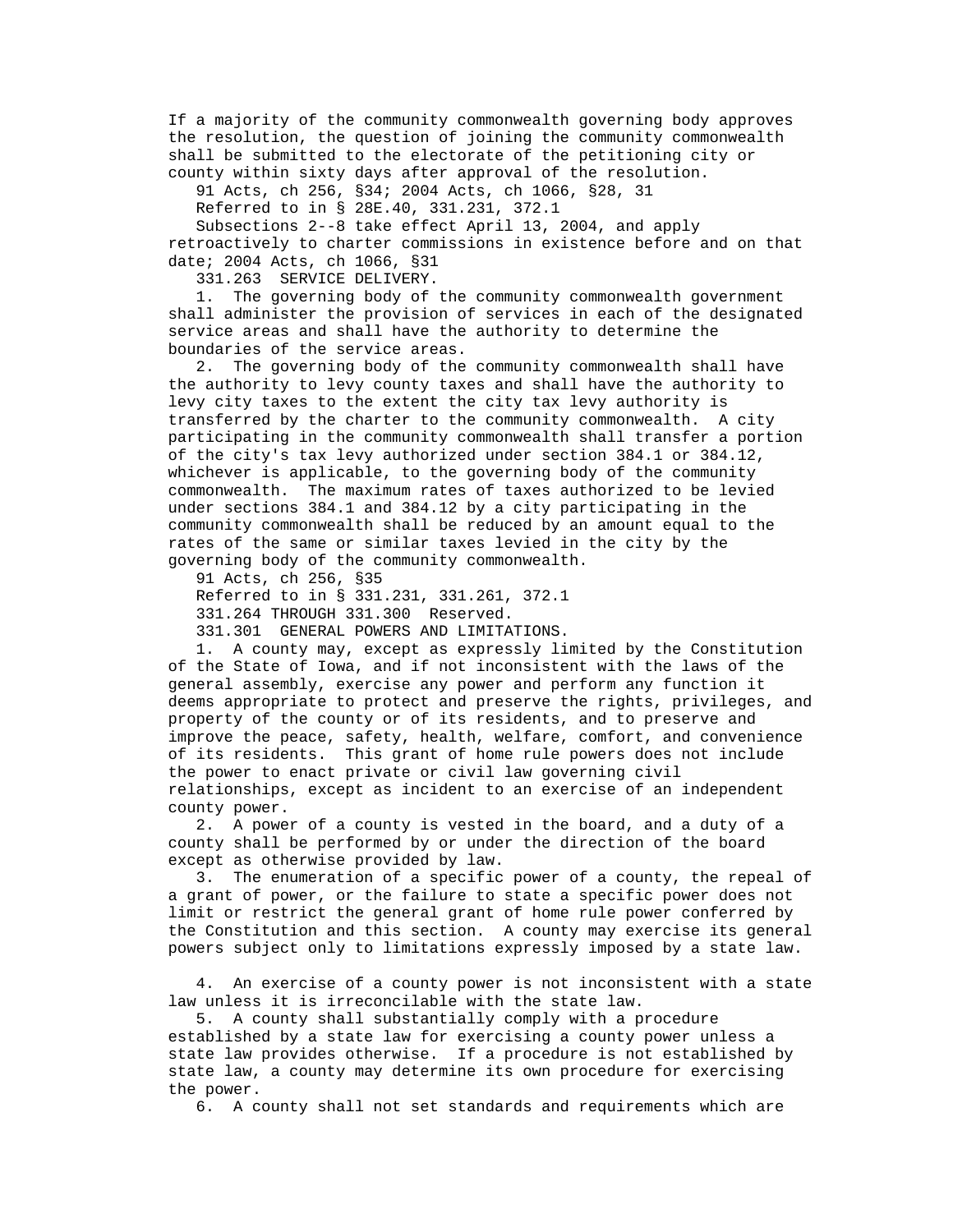lower or less stringent than those imposed by state law, but may set standards and requirements which are higher or more stringent than those imposed by state law, unless a state law provides otherwise.

 7. A county shall not levy a tax unless specifically authorized by a state statute.

 8. A county is a body corporate for civil and political purposes and shall have a seal as provided in section 331.552, subsection 4.

 9. Supervisors and other county officers may administer oaths and take affirmations as provided in chapter 63A.

 10. A county may enter into leases or lease-purchase contracts for real or personal property in accordance with the following terms and procedures:

 a. A county shall lease or lease-purchase property only for a term which does not exceed the economic life of the property, as determined by the board.

 b. A lease or lease-purchase contract entered into by a county may contain provisions similar to those sometimes found in leases between private parties, including, but not limited to, the obligation of the lessee to pay any of the costs of operation or ownership of the leased property and the right to purchase the leased property.

 c. A provision of a lease or lease-purchase contract which stipulates that a portion of the rent payments be applied as interest is subject to chapter 74A. Other laws relating to interest rates do not apply. Chapter 75 is not applicable. A county enterprise is a separate entity under this subsection, whether it is governed by the board or another governing body.

 d. The board must follow substantially the same authorization procedure required for the issuance of general obligation bonds issued for the same purpose to authorize a lease or a lease-purchase contract made payable from the debt service fund.

 e. The board may authorize a lease or lease-purchase contract which is payable from the general fund and which would not cause the total of lease and lease-purchase payments of the county due from the general fund of the county in any future year for lease or lease-purchase contracts in force on the date of the authorization, excluding payments to exercise purchase options or to pay the expenses of operation or ownership of the property, to exceed ten percent of the last certified general fund budget amount in accordance with the following procedures:

 (1) The board must follow substantially the authorization procedures of section 331.443 to authorize a lease or lease-purchase contract for personal property which is payable from the general fund. The board must follow substantially the authorization procedures of section 331.443 to authorize a lease or lease-purchase contract for real property which is payable from the general fund if the principal amount of the lease-purchase contract does not exceed the following limits:

 (a) Four hundred thousand dollars in a county having a population of twenty-five thousand or less.

 (b) Five hundred thousand dollars in a county having a population of more than twenty-five thousand but not more than fifty thousand.

 (c) Six hundred thousand dollars in a county having a population of more than fifty thousand but not more than one hundred thousand.

 population of more than one hundred thousand but not more than two hundred thousand.

(d) Eight hundred thousand dollars in a county having a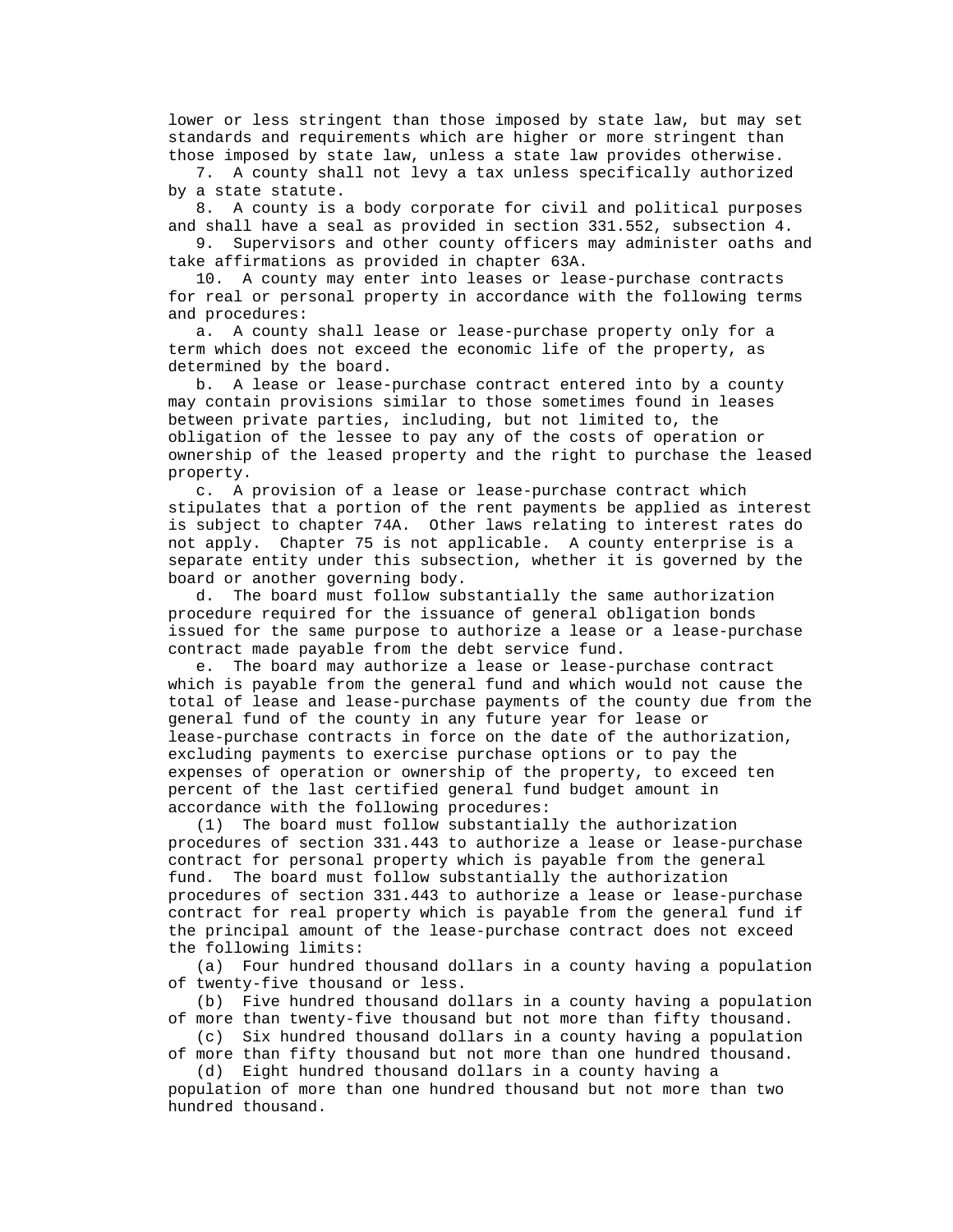(e) One million dollars in a county having a population of more than two hundred thousand.

 However, if the principal amount of a lease or lease-purchase contract pursuant to this subparagraph is less than twenty-five thousand dollars, the board may authorize the lease or lease-purchase contract without following the authorization procedures of section 331.443.

 (2) The board must follow the following procedures to authorize a lease or lease-purchase contract for real property which is payable from the general fund if the principal amount of the lease or lease-purchase contract exceeds the limits set forth in subparagraph  $(1):$ 

 (a) The board must institute proceedings for entering into a lease or lease-purchase contract payable from the general fund by causing a notice of the meeting to discuss entering into the lease or lease-purchase contract, including a statement of the principal amount and purpose of the lease or lease-purchase and the right to petition for an election, to be published as provided in section 331.305 at least ten days prior to the discussion meeting. No sooner than thirty days following the discussion meeting shall the board hold a meeting at which it is proposed to take action to enter into the lease or lease-purchase contract.

 (b) If at any time before the end of the thirty-day period after which a meeting may be held to take action to enter into the lease or lease-purchase contract, a petition is filed with the auditor in the manner provided by section 331.306, asking that the question of entering into the lease or lease-purchase contract be submitted to the registered voters of the county, the board shall either by resolution declare the proposal to enter into the lease or lease-purchase contract to have been abandoned or shall direct the county commissioner of elections to call a special election upon the question of entering into the lease or lease-purchase contract. However, for purposes of this subparagraph, the petition shall not require signatures in excess of one thousand persons. The question to be placed on the ballot shall be stated affirmatively in substantially the following manner: Shall the county of .... enter into a lease or lease-purchase contract in an amount of \$.... for the purpose of ....? Notice of the election and its conduct shall be in the manner provided in section 331.442, subsections 2 through 4.

 (c) If a petition is not filed or if a petition is filed and the proposition of entering into a lease or lease-purchase contract is approved at the election, the board may proceed and enter into the lease or lease-purchase contract.

 f. The governing body may authorize a lease or lease-purchase contract payable from the net revenues of a county enterprise or combined county enterprise by following the authorization procedures of section 331.464.

 g. A lease or lease-purchase contract to which a county is a party or in which a county has a participatory interest is an obligation of a political subdivision of this state for the purposes of chapters 502 and 636, and is a lawful investment for banks, trust companies, building and loan associations, savings and loan associations, investment companies, insurance companies, insurance associations, executors, guardians, trustees, and any other fiduciaries responsible for the investment of funds.

 h. Property that is lease-purchased by a county is exempt under section 427.1, subsection 2.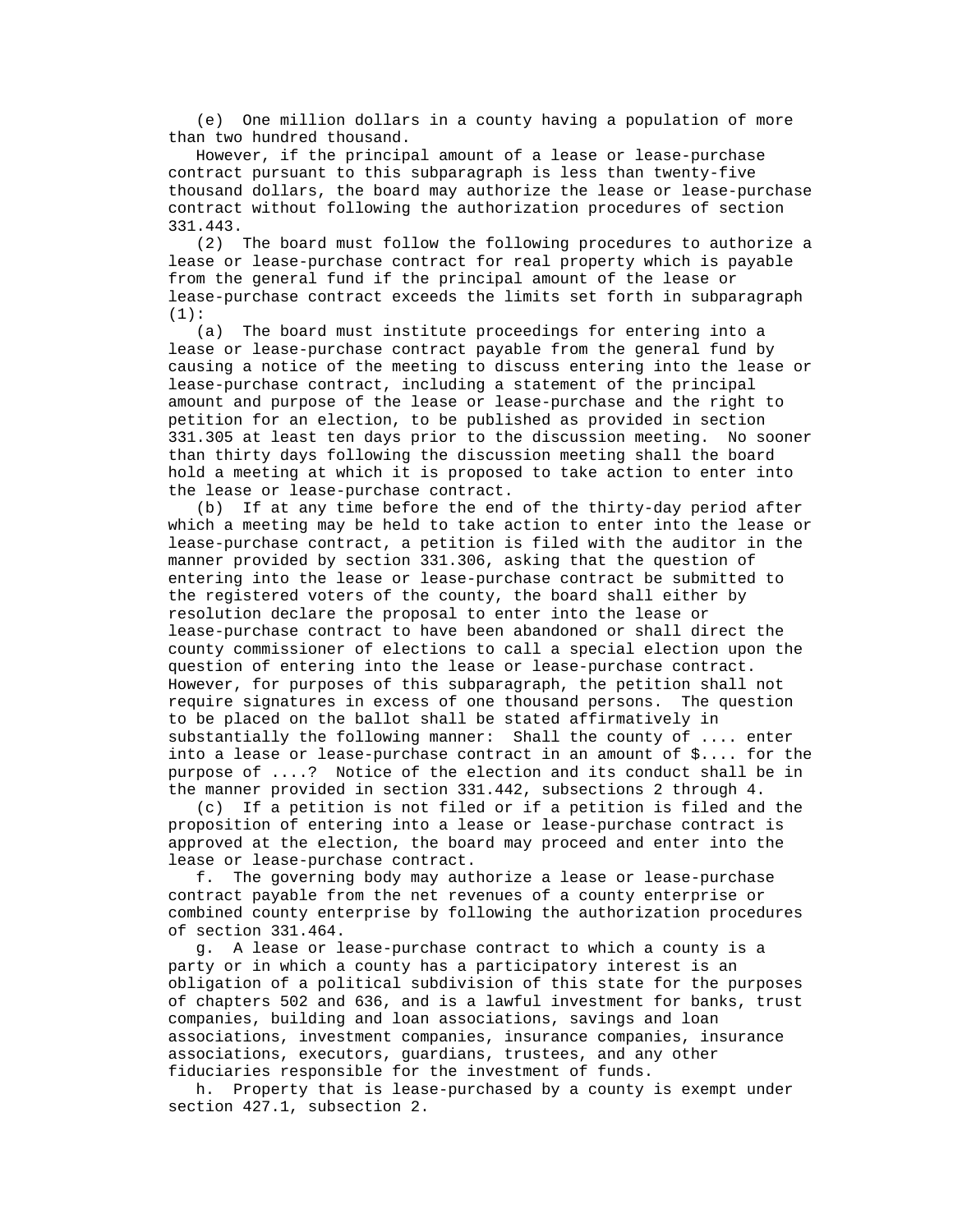i. A contract for construction by a private party of property to be leased or lease-purchased by a county is not a contract for a public improvement under section 331.341, subsection 1. However, if a lease-purchase contract is funded in advance by means of the lessor depositing moneys to be administered by a county, with the county's obligation to make rent payments commencing with its receipt of moneys, a contract for construction of the property in question awarded by the county is a public improvement and is subject to section 331.341, subsection 1.

 11. A county may enter into insurance agreements obligating the county to make payments beyond its current budget year to procure or provide for a policy of insurance, a self-insurance program, or a local government risk pool to protect the county against tort liability, loss of property, or any other risk associated with the operation of the county. Such a self-insurance program or local government risk pool is not insurance and is not subject to regulation under chapters 505 through 523C. However, those self-insurance plans regulated pursuant to section 509A.14 shall remain subject to the requirements of section 509A.14 and rules adopted pursuant to that section.

 12. The board of supervisors may credit funds to a reserve for the purposes authorized by subsection 11 of this section; section 331.424, subsection 1, paragraph "f"; and section 331.441, subsection 2, paragraph "b". Moneys credited to the reserve, and interest earned on such moneys, shall remain in the reserve until expended for purposes authorized by subsection 11 of this section; section 331.424, subsection 1, paragraph "f"; or section 331.441, subsection 2, paragraph "b".

 13. The board of supervisors may waive a tax penalty, interest, or costs related to the collection of a tax if the board finds that a clerical error resulted in the penalty, interest, or cost. This subsection does not apply to bonded special assessments without the approval of the affected taxing jurisdiction.

 14. The county may establish a department of public works. The department shall be administered by the county engineer or other person appointed by the board of supervisors. In addition to other duties assigned by the board, the department shall provide technical assistance to political subdivisions in the county including special districts relating to their physical infrastructure and may provide managerial and administrative services for special districts and combined special districts.

 15. a. A county may adopt and enforce an ordinance requiring the construction of a storm shelter at a manufactured home community or mobile home park which is constructed after July 1, 1999. In lieu of requiring construction of a storm shelter, a county may require a community or park owner to provide a plan for the evacuation of community or park residents to a safe place of shelter in times of severe weather including tornadoes and high winds if the county determines that a safe place of shelter is available within a reasonable distance of the manufactured home community or mobile home park for use by community or park residents. Each evacuation plan prepared pursuant to this subsection shall be filed with, and approved by, the local emergency management agency. If construction of a storm shelter is required, an ordinance adopted or enforced pursuant to this subsection shall not include any of the following requirements:

(1) That the size of the storm shelter be larger than the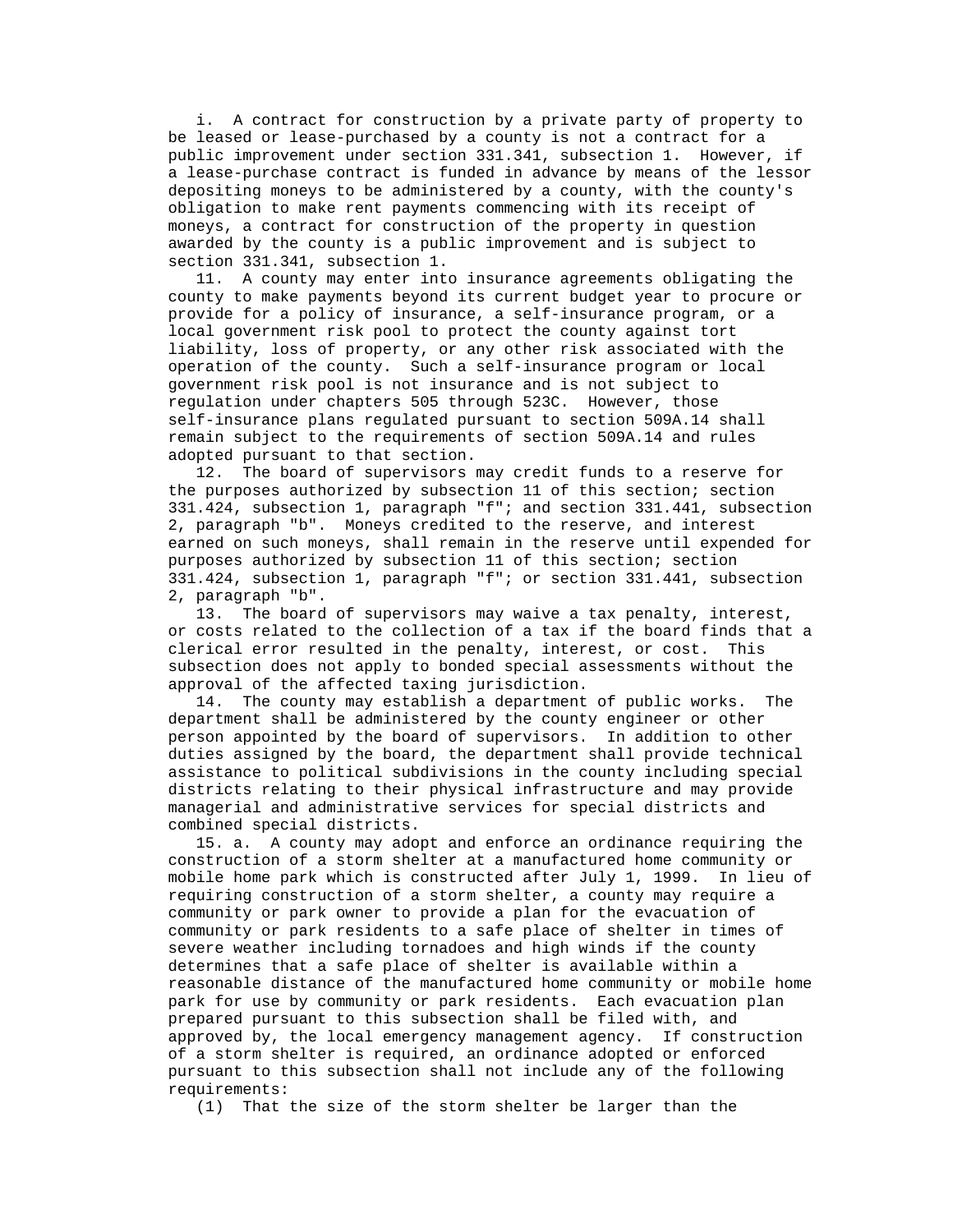equivalent of seven square feet for each manufactured or mobile home space in the manufactured home community or mobile home park.

 (2) That the storm shelter include a restroom if the shelter is used exclusively as a storm shelter.

 (3) That the storm shelter exceed the construction specifications approved by a licensed professional engineer and presented by the owner of the manufactured home community or mobile home park.

 (4) That the shelter be located any closer than one thousand three hundred twenty feet from any manufactured or mobile home in the manufactured home community or mobile home park.

b. For the purposes of this subsection:

 (1) "Manufactured home community" means the same as land-leased community defined in sections 335.30A and 414.28A.

 (2) "Manufactured home community or mobile home park" means a manufactured home community or mobile home park as defined in section 562B.7.

 (3) "Storm shelter" means a single structure or multiple structures designed to provide persons with temporary protection from a storm.

 16. The board of supervisors may by resolution allow a five dollar county enforcement surcharge to be assessed pursuant to section 911.4.

 [C51, § 93; R60, § 221; C73, § 279; C97, § 394; C24, 27, 31, 35, 39, § 5128; C46, 50, 54, 58, 62, 66, 71, 73, 75, 77, 79, 81, § 332.1; S81, § 331.301; 81 Acts, ch 117, § 300]

 85 Acts, ch 156, § 1; 86 Acts, ch 1211, § 19; 87 Acts, ch 115, § 51; 89 Acts, ch 101, § 1; 92 Acts, ch 1138, § 1; 92 Acts, ch 1204, § 8; 95 Acts, ch 67, §53; 95 Acts, ch 206, §8, 12; 99 Acts, ch 186, §1; 2001 Acts, ch 143, §1; 2001 Acts, ch 153, §9, 16; 2004 Acts, ch 1119, §1; 2006 Acts, ch 1010, §93

Referred to in § 346.27, 911.4

331.302 COUNTY LEGISLATION.

 1. The board shall exercise a power or perform a duty only by the passage of a motion, a resolution, an amendment, or an ordinance.

 2. A county shall not provide a penalty in excess of a five hundred dollar fine or in excess of thirty days imprisonment for the violation of an ordinance. The criminal penalty surcharge required by section 911.1 shall be added to a county fine and is not a part of the county's penalty.

 3. The subject matter of an ordinance or amendment shall be generally described in its title.

 4. An amendment to an ordinance or to a code of ordinances shall specifically repeal the ordinance or code, or the section, subsection, paragraph, or subpart to be amended, and shall set forth the ordinance, code, section, subsection, paragraph, or subpart as amended.

 4A. a. A county may by ordinance adopt by reference any portion of the Code of Iowa in effect at the time of the adoption in the manner provided in section 380.8 for adoption of a proposed code of ordinances containing a proposed new ordinance or amendment, subject to the following limitations:

 (1) The ordinance shall describe the subject matter and identify the portion of the Code of Iowa adopted by chapter, section, and subsection or other subpart, as applicable.

 (2) A portion of the Code of Iowa may be adopted by reference only if the criminal penalty provided by the law adopted does not exceed thirty days imprisonment and a five hundred dollar fine.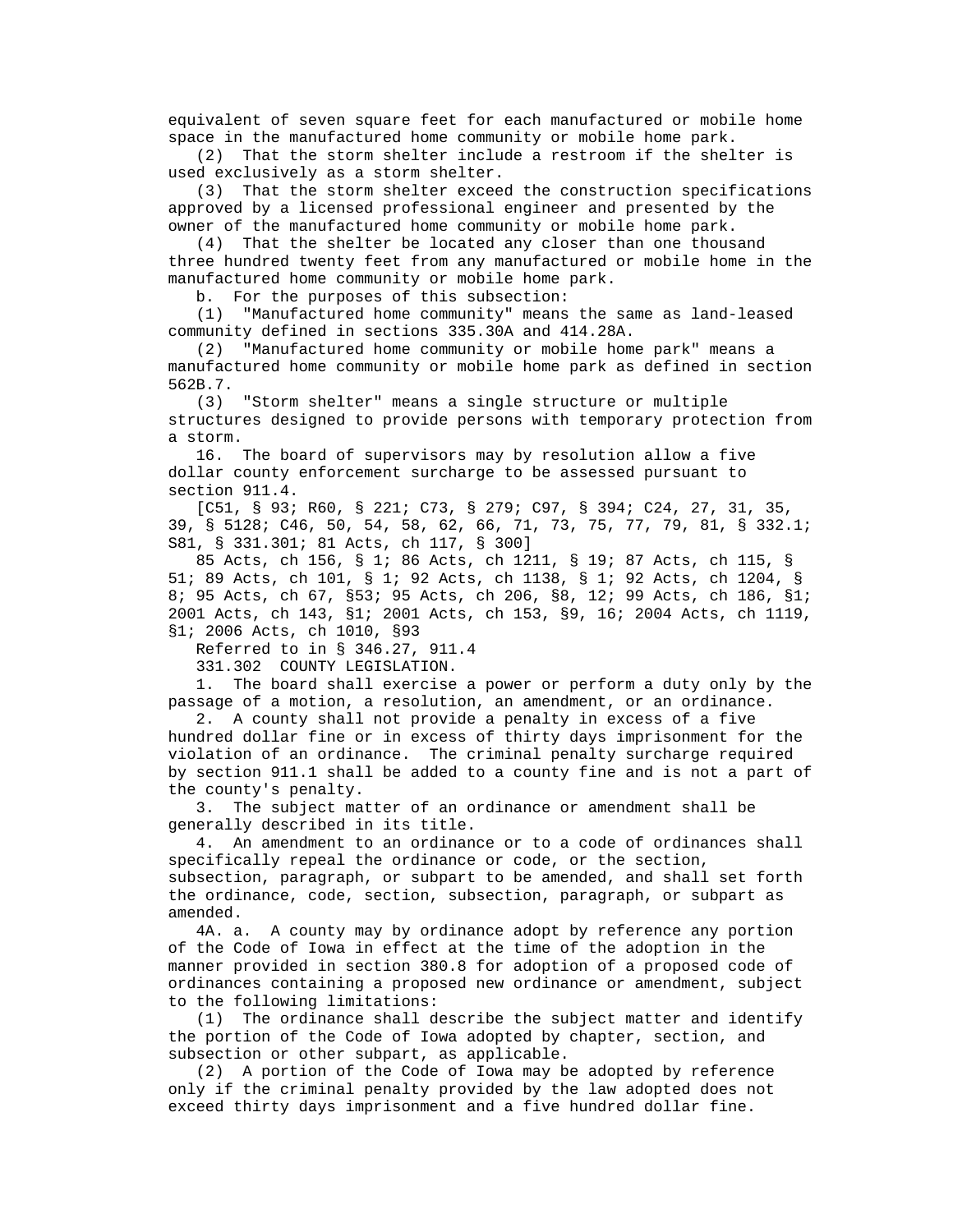(3) Amendments or other changes to those portions of the Code of Iowa which have been adopted by reference shall serve as an automatic modification of the applicable ordinance.

 b. An ordinance which adopts by reference any portion of the Code of Iowa may provide that violations of the ordinance are county infractions and subject to the limitations of section 331.307.

 5. A proposed ordinance or amendment shall be considered and voted on for passage at two meetings of the board prior to the meeting at which it is to be finally passed, unless this requirement is suspended by a recorded vote of not less than a majority of the supervisors.

 However, if a summary of the proposed ordinance or amendment is published as provided in section 331.305 prior to its first consideration and copies are available at the time of publication at the office of the auditor, the ordinance or amendment shall be considered and voted on for passage at one meeting prior to the meeting at which it is to be finally passed, unless this requirement is suspended by a recorded vote of not less than a majority of the supervisors.

 6. Passage of an ordinance, amendment, or resolution requires an affirmative vote of not less than a majority of the supervisors. Each supervisor's vote on an ordinance, amendment, or resolution shall be recorded.

 7. A resolution becomes effective upon passage and an ordinance or amendment becomes a law when a summary of the ordinance or the complete text of the ordinance is published, unless a subsequent effective date is provided within the measure. As used in this subsection, "summary" shall mean a narrative description of the terms and conditions of an ordinance setting forth the main points of the ordinance in a manner calculated to inform the public in a clear and understandable manner the meaning of the ordinance and which shall provide the public with sufficient notice to conform to the desired conduct required by the ordinance. The description shall include the title of the ordinance, an accurate and intelligible abstract or synopsis of the essential elements of the ordinance, a statement that the description is a summary, the location and the normal business hours of the office where the ordinance may be inspected, when the ordinance becomes effective, and the full text of any provisions imposing fines, penalties, forfeitures, fees, or taxes. Legal descriptions of property set forth in ordinances shall be described in full, provided that maps or charts may be substituted for legal descriptions when they contain sufficient detail to clearly define the area with which the ordinance is concerned. The narrative description shall be written in a clear and coherent manner and shall, to the extent possible, avoid the use of technical or legal terms not generally familiar to the public. When necessary to use technical or legal terms not generally familiar to the public, the narrative description shall include definitions of those terms.

 8. The auditor shall promptly record each measure, publish a summary of all ordinances or a complete text of the ordinances and amendments as provided in section 331.305, authenticate all measures except motions with signature and certification as to time and manner of publication, if any, and maintain for public use copies of all effective ordinances and codes. A copy of the complete text of an ordinance or amendment shall also be available for distribution to the public at the office of the county auditor. The auditor's certification is presumptive evidence of the facts stated therein.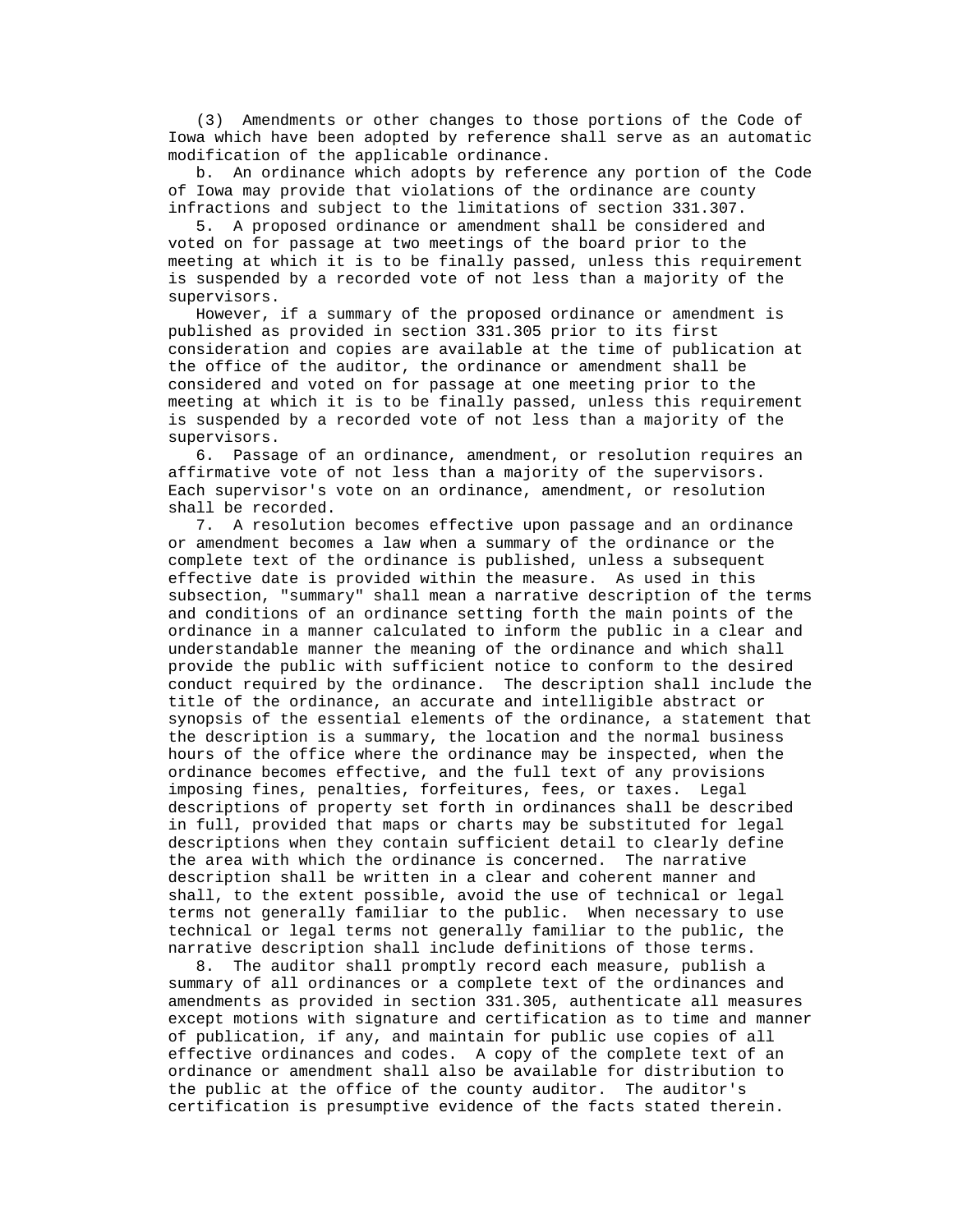9. At least once every five years, the board shall compile a code of ordinances containing all of the county ordinances in effect.

 If a proposed code of ordinances contains only existing ordinances edited and compiled without change in substance, the board may adopt the code by ordinance.

 If a proposed code of ordinances contains a proposed new ordinance or amendment, the board shall hold a public hearing on the proposed code before adoption. The auditor shall publish notice of the hearing as provided in section 331.305. Copies of the proposed code of ordinances shall be available at the auditor's office and the notice shall so state. Within thirty days after the hearing, the board may adopt the proposed code of ordinances which becomes law upon publication of the ordinance adopting it. If the board substantially amends the proposed code of ordinances after a hearing, notice and hearing shall be repeated.

 Ordinances and amendments which become effective after adoption of a code of ordinances may be compiled as a supplement to the code, and upon adoption of the supplement by resolution, become part of the code of ordinances.

 An adopted code of ordinances is presumptive evidence of the passage, publication, and content of the ordinances therein as of the date of the auditor's certification of the ordinance adopting the code or supplement.

 10. The compensation paid to a newspaper for a publication required by this section shall not exceed the fee provided in section 618.11. The compensation paid to a newspaper for publication of the complete text of an ordinance shall not exceed three-fourths of the fee provided in section 618.11.

 11. The board may adopt the provisions of a statewide or nationally recognized standard code or portions of any such code by an ordinance which identifies the code by subject matter, source, and date, and incorporates the provisions either by reference or by setting them forth in full. The code or portion shall be adopted only after notice and hearing in the manner provided in subsection 9.

 12. Immediately after the effective date of a measure establishing a zoning district, building lines, or fire limits, the auditor shall certify the measure and a plat showing the district, lines, or limits, to the recorder. The recorder shall record the measure and plat in the miscellaneous record or other book provided for special records, and shall index the record.

 13. A measure voted upon is not invalid because a supervisor has a conflict of interest, unless the vote of the supervisor was decisive to passage of the measure. If a majority or unanimous vote of the board is required by statute, the majority or vote shall be computed on the basis of the number of supervisors not disqualified by reason of conflict of interest. However, a majority of all supervisors is required for a quorum. For the purposes of this subsection, the statement of a supervisor that the supervisor declines to vote by reason of conflict of interest is conclusive and shall be entered of record.

 14. A valid measure adopted by a county prior to July 1, 1981, remains valid unless the measure is irreconcilable with a state law.

 15. A county shall not provide a civil penalty in excess of seven hundred fifty dollars for the violation of an ordinance which is classified as a county infraction or if the infraction is a repeat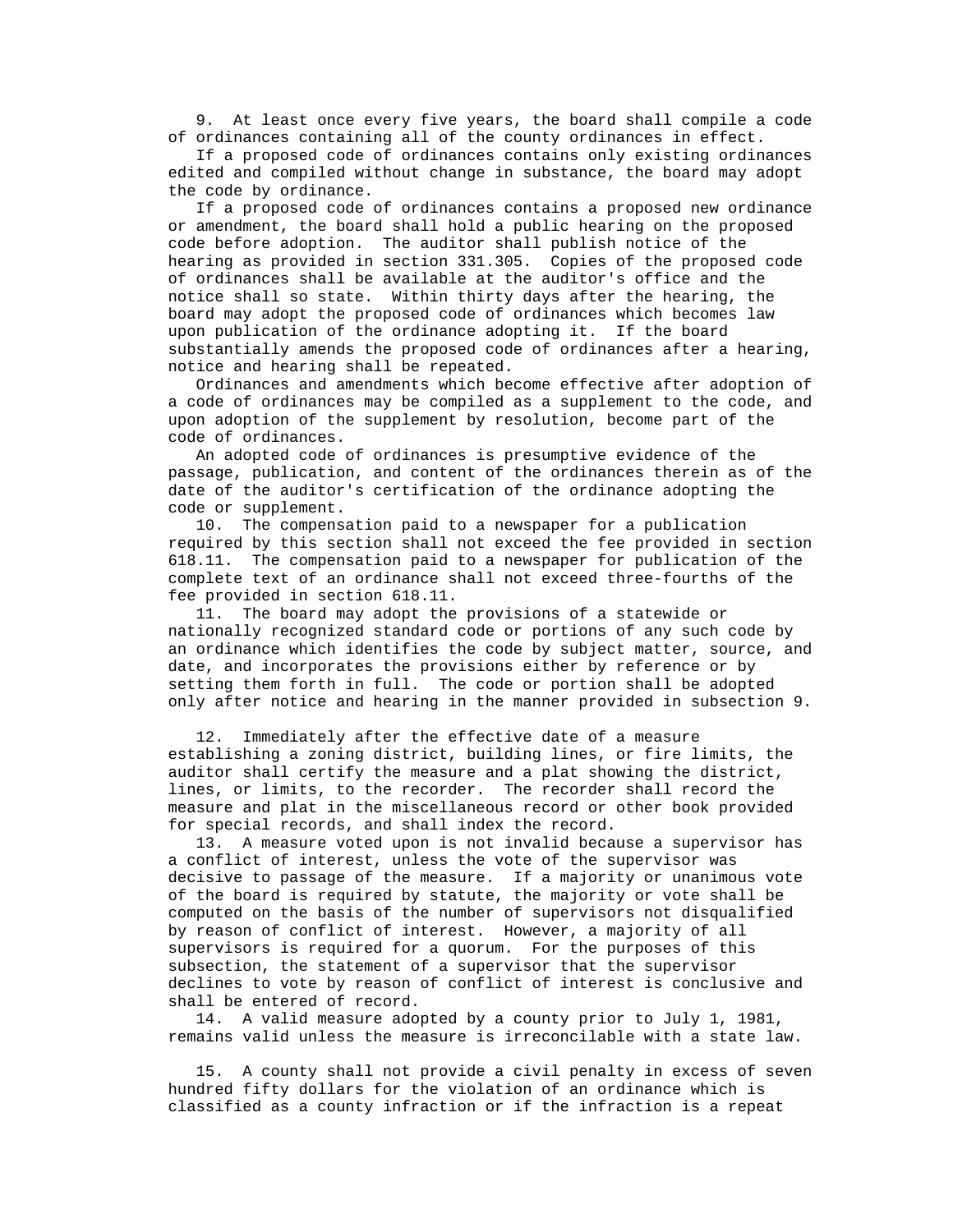offense, a civil penalty not to exceed one thousand dollars for each repeat offense. A county infraction is not punishable by imprisonment. 1. [C31, 35, § 5903-c9; C39, § 5903.09; C46, 50, 54, 58, 62, 66, 71, 73, 75, 77, 79, 81, § 330.11; S81, § 331.302(1); 81 Acts, ch 117, § 301] 2. [C97, § 1349; C24, 27, 31, 35, 39, § 5587, 7180; C46, § 361.7, 444.19; C50, 54, 58, § 358A.26, 361.7, 444.19; C62, 66, 71, 73, 75, § 332.30, 358A.26, 444.19; C77, 79, 81, § 332.30, 332.51, 358A.26; S81, § 331.302(2); 81 Acts, ch 117, § 301] 3--5. [S81, § 331.302(3--5); 81 Acts, ch 117, § 301] 6. [C50, 54, 58, 62, 66, 71, 73, 75, 77, 79, 81, § 329.9; S81, § 331.302(6); 81 Acts, ch 117, § 301] 7--10. [S81, § 331.302(7--10); 81 Acts, ch 117, § 301] 11. [C50, 54, 58, 62, 66, 71, 73, 75, 77, 79, 81, § 358A.25; S81, § 331.302(11); 81 Acts, ch 117, § 301] 12--14. [S81, § 331.302(12--14); 81 Acts, ch 117, § 301] 84 Acts, ch 1219, § 30; 86 Acts, ch 1202, § 3; 91 Acts, ch 145, §1, 2; 96 Acts, ch 1098, §1; 98 Acts, ch 1144, §1; 99 Acts, ch 153, §7, 8; 2000 Acts, ch 1203, §17, 18; 2003 Acts, ch 178, §21; 2004 Acts, ch 1111, §1 Referred to in § 331.251, 331.304A, 335.6, 368.26, 455B.146, 455B.192 See also Iowa Constitution, Art. III, §39A 331.303 GENERAL DUTIES OF THE BOARD. The board shall: 1. Keep record books as follows: a. A "minute book" which records all orders and decisions other than those relating to drainage districts. The minute book or a separate index book must contain an alphabetical index by subject matter categories of the proceedings shown by the minutes. b. A "warrant book" which records each warrant drawn in the order of issuance by number, date, amount, and name of drawee, and refers to the order in the minute book authorizing its drawing. The board may authorize the auditor to issue checks in lieu of warrants. If the issuance of checks is authorized, the word "check" shall be substituted for the word "warrant" in those sections of this chapter and chapters 6B, 11, 35B, 336, 349, 350, 427B, and 468 in which the issuance of a check is authorized in lieu of a warrant. c. A "claim register" which records all claims for money filed against the county. Claims shall be numbered consecutively in order of filing and entered alphabetically by the claimant's name. The claim register shall show the date of filing, the number of the claim and its general nature, and the action of the board on the claim including the fund against which it is allowed if it is allowed. The claims allowed at each meeting shall be listed in the minute book by claim number.

2. Maintain its records in accordance with chapter 22.

 3. Act upon applications for cigarette tax permits in accordance with chapter 453A.

 4. Act upon applications for liquor control licenses and retail beer permits in accordance with section 123.32.

 5. Select official newspapers and cause official publications to be made in accordance with chapters 349 and 618.

 6. Adopt rules relating to the labor of prisoners in the county jail in accordance with sections 356.16 to 356.19, and may establish the cost of board and provide for the transportation of certain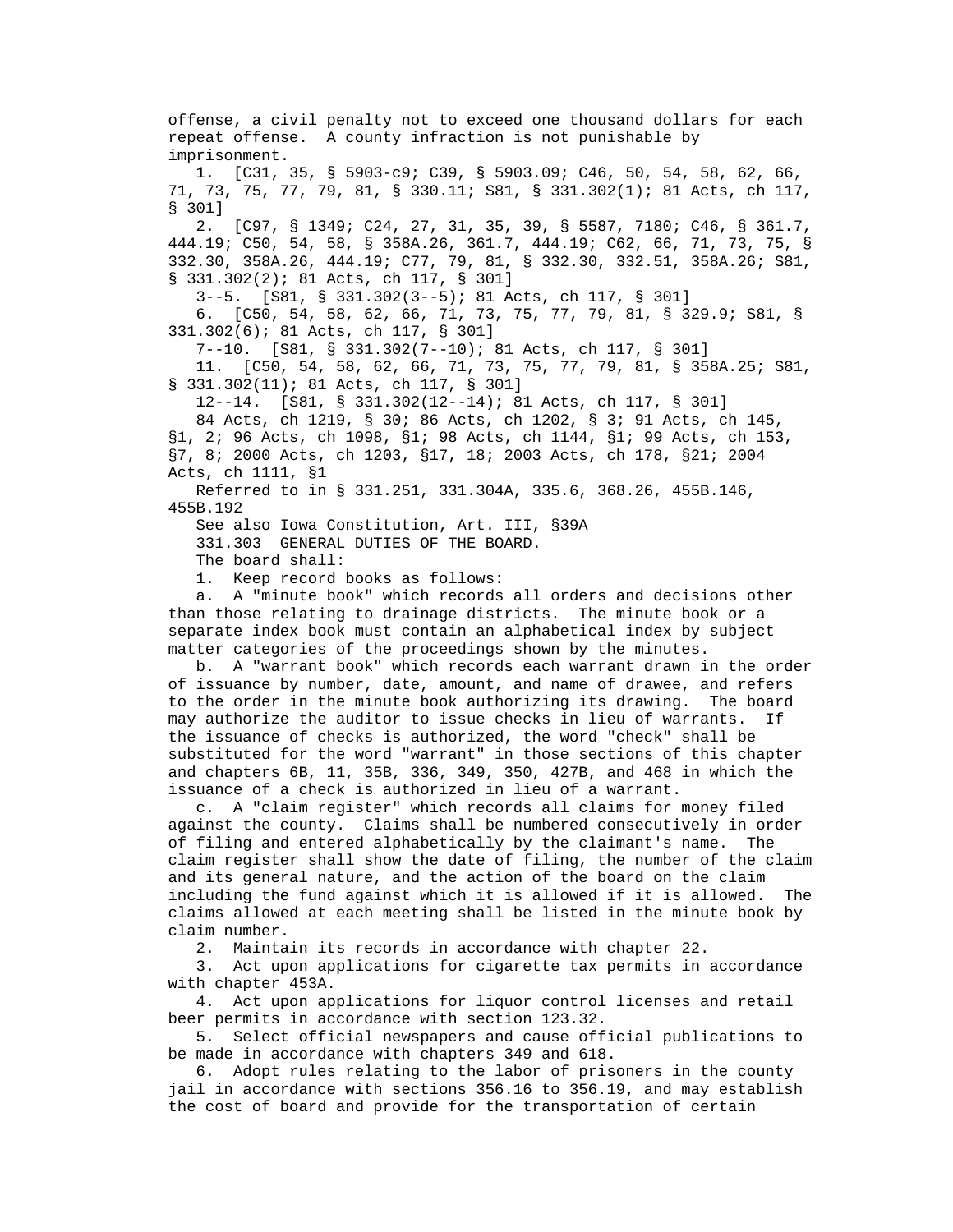prisoners in accordance with section 356.30.

 7. Divide the county into townships, and proceed upon a petition to divide, dissolve or change the name of a township in accordance with chapter 359.

 8. Approve the written investment policy for the county required under section 12B.10B.

 9. Cause on-site inspections of pipeline construction projects as required in section 479.29, subsection 2, and the board may petition for rules as provided in that section.

 10. Defend, save harmless, and indemnify its officers, employees, and agents against tort claims, and may settle the claims, in accordance with sections 670.8 and 670.9.

11. Perform other duties as required by law.

 [R60, § 318; C73, § 308; C97, § 442; C24, 27, 31, 35, 39, § 5122, 5123; C46, 50, 54, 58, 62, 66, 71, 73, 75, 77, 79, 81, § 331.19, 331.20; S81, § 331.303; 81 Acts, ch 117, § 302; 82 Acts, ch 1104, § 33]

 83 Acts, ch 186, § 10069, 10201; 92 Acts, ch 1156, § 13; 99 Acts, ch 204, §35; 2001 Acts, ch 45, §1; 2001 Acts, ch 176, §67; 2004 Acts, ch 1019, §27

Referred to in § 331.504

331.304 PROCEDURAL LIMITATIONS ON GENERAL COUNTY POWERS.

 If a county proposes to exercise any of the following powers, it shall do so in accordance with the following limitations:

 1. The power to act jointly with other political subdivisions or public or private agencies shall be exercised in accordance with chapter 28E or 28I or other applicable state law.

 2. The power to authorize games of skill or chance at amusement concessions shall be exercised in accordance with section 99B.4.

 3. The power to adopt, administer and enforce the state building code shall be exercised in accordance with chapter 103A. The power to adopt by ordinance, administer, and enforce a county building code, is subject to the following restrictions:

 a. A county building code shall not apply within the incorporated area of a city except at the option of the city, and shall not apply within a city's two-mile limit referred to in section 414.23, to the extent that the city has adopted a building code within the two-mile limit.

 b. A county building code shall not apply to farm houses or other farm buildings which are primarily adapted for use for agricultural purposes, while so used or under construction for that use.

 4. A county shall not license elevator inspectors or regulate elevator facilities except as provided in section 89A.15.

 5. The power to adopt airport zoning regulations applicable to airport hazard areas shall be exercised in accordance with chapter 329.

 6. The power to adopt county zoning regulations shall be exercised in accordance with chapter 335.

 7. The board may file a petition with the city development board as provided in section 368.11.

 8. The power to take private property for public use shall only be exercised by counties for public purposes which are reasonable and necessary as an incident to the powers and duties conferred upon counties, and in accordance with chapters 6A and 6B. Section 306.19 is also applicable to condemnation of right-of-way for secondary roads. Sections 306.27 through 306.37 are applicable to the condemnation of right-of-way that is contiguous to existing road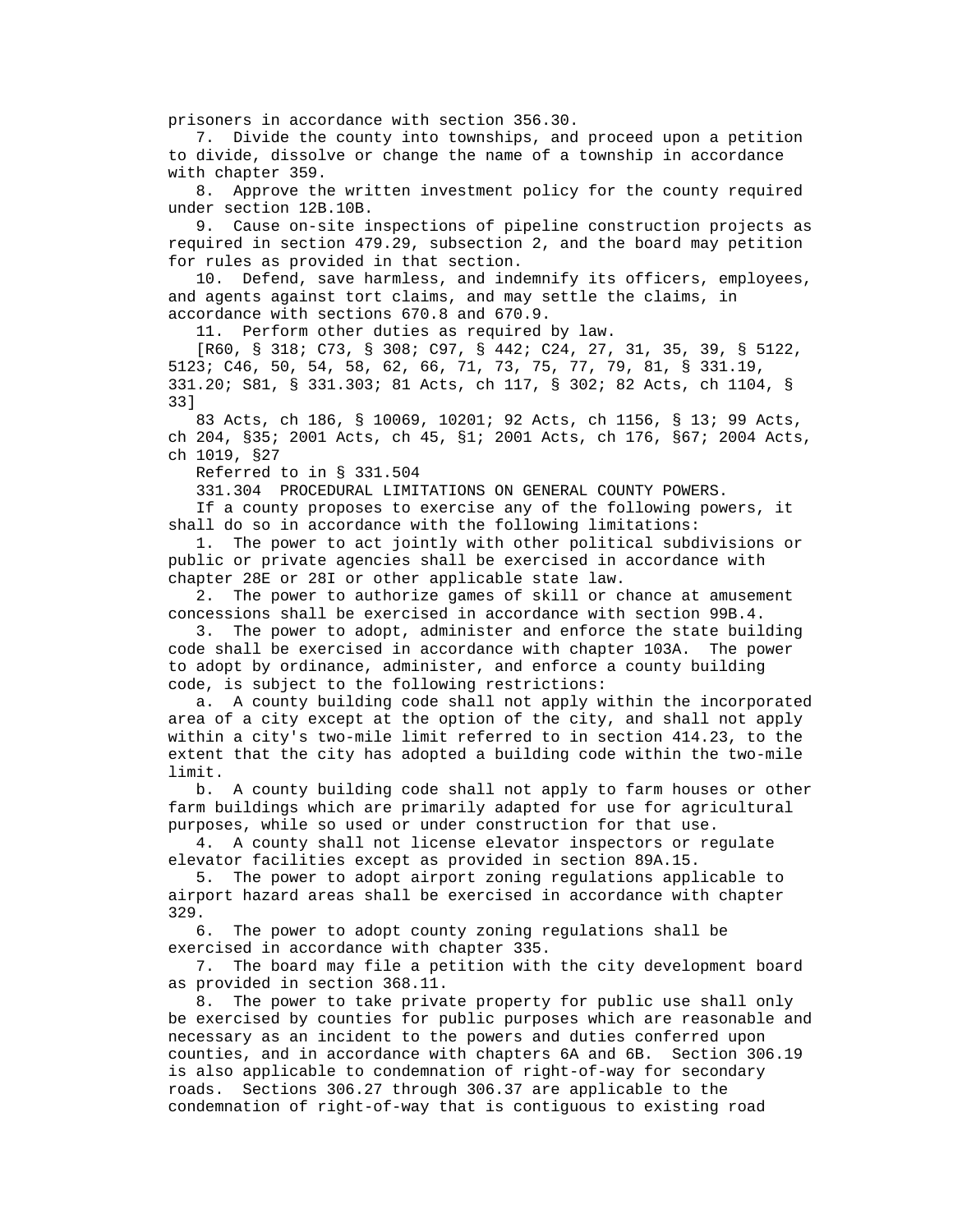right-of-way and necessary for the maintenance, safety improvement, or upgrade of the existing secondary road.

 9. The board, upon application, may grant permits for the display of fireworks as provided in section 727.2.

 10. A county shall not adopt or enforce any ordinance imposing any registration or licensing system or registration or license fees for owner-occupied manufactured or mobile homes including the lots or lands upon which they are located. A county shall not adopt or enforce any ordinance imposing any registration or licensing system, or registration or license fees, or safety or sanitary standards for rental manufactured or mobile homes unless similar registration or licensing system, or registration or license fees, or safety or sanitary standards are required for other rental properties intended for human habitation. This subsection does not preclude the investigation and abatement of a nuisance or the enforcement of a tiedown system, or the enforcement of any regulations of the state or local board of health if those regulations apply to other rental properties or to owner-occupied housing intended for human habitation.

 11. A county shall not adopt or enforce any ordinance imposing any limitation on the amount of rent that can be charged for leasing private residential or commercial property. This subsection does not prevent the right of a county to manage and control residential property in which the county has a property interest.

1, 2. [S81, § 331.304(1, 2); 81 Acts, ch 117, § 303]

 3. [C50, 54, 58, 62, § 358A.3; C66, 71, 73, 75, 77, 79, 81, § 332.3(22), 358A.3; S81, § 331.304(3); 81 Acts, ch 117, § 303]

 4--7. [S81, § 331.304(4--7); 81 Acts, ch 117, § 303] 8. [S13, § 1644-a, -e, 2024-f; C24, 27, 31, 35, 39, § 7806; C46, 50, 54, 58, 62, 66, 71, 73, 75, 77, 79, 81, § 471.4; S81, §

331.304(8); 81 Acts, ch 117, § 303]

9. [S81, § 331.304(9); 81 Acts, ch 117, § 303]

 86 Acts, ch 1245, § 1116; 99 Acts, ch 171, §33, 42; 2000 Acts, ch 1083, §1; 2004 Acts, ch 1101, §37

331.304A LIMITATIONS ON COUNTY LEGISLATION.

1. As used in this section:

 a. "Aerobic structure", "animal", "animal feeding operation", "animal feeding operation structure", and "manure" mean the same as defined in section 459.102.

 b. "County legislation" means any ordinance, motion, resolution, or amendment adopted by a county pursuant to section 331.302.

 2. A county shall not adopt or enforce county legislation regulating a condition or activity occurring on land used for the production, care, feeding, or housing of animals unless the regulation of the production, care, feeding, or housing of animals is expressly authorized by state law. County legislation adopted in violation of this section is void and unenforceable and any enforcement activity conducted in violation of this section is void. A condition or activity occurring on land used for the production, care, feeding, or housing of animals includes but is not limited to the construction, operation, or management of an animal feeding operation, an animal feeding operation structure, or aerobic structure, and to the storage, handling, or application of manure or egg washwater.

98 Acts, ch 1209, §9, 53

331.305 PUBLICATION OF NOTICES.

Unless otherwise provided by state law, if notice of an election,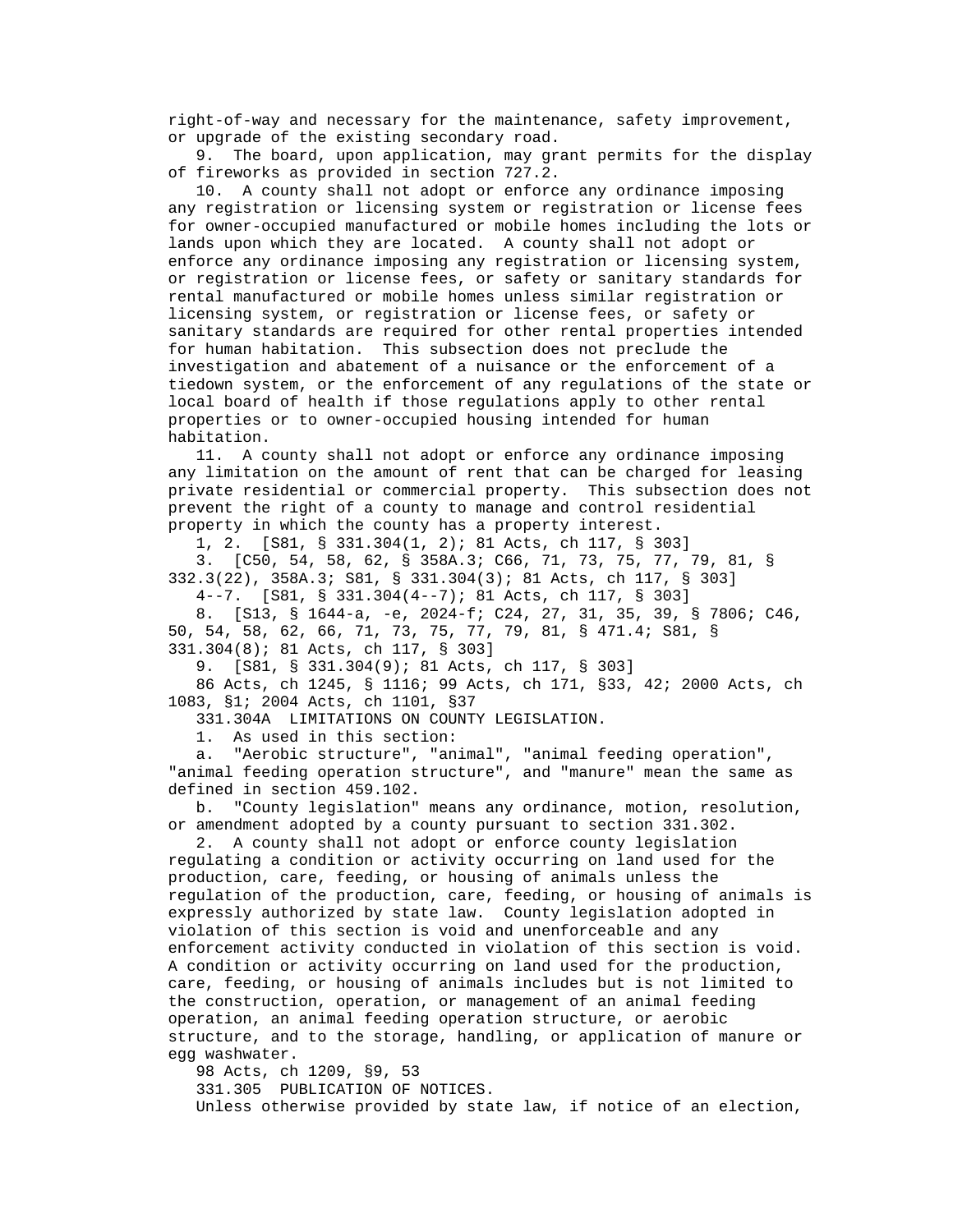hearing, or other official action is required by this chapter, the board shall publish the notice at least once, not less than four nor more than twenty days before the date of the election, hearing, or other action, in one or more newspapers which meet the requirements of section 618.14. Notice of an election shall also comply with section 49.53.

 [R60, § 312(23); C73, § 303(24); C97, § 423; SS15, § 423; C24, 27, 31, 35, 39, § 5261; C46, 50, 54, 58, § 330.18, 345.1; C62, 66, § 111A.6, 330.18, 345.1; C71, § 111A.6, 313A.35, 330.18, 345.1; C73, § 111A.6, 313A.35, 330.18, 345.1, 361.5; C75, 77, 79, § 111A.6, 313A.35, 330.18, 332.3(13), 345.1, 361.5; C81, § 111A.6, 313A.35, 330.18, 332.3(13), 345.1, 361.5, 444.9(2); S81, § 331.305; 81 Acts, ch 117, § 304]

 Referred to in § 6B.11, 28J.21, 69.14A, 137.6, 306.30, 309.65, 311.12, 330.18, 331.301, 331.302, 331.361, 331.402, 331.425, 331.442, 331.443, 331.447, 331.464, 331.471, 331.479, 335.6, 336.13, 336.16, 350.5, 357.4, 357C.3, 357E.4, 357H.3, 358.4, 358.6, 358.27, 358.29, 358.33, 358C.5, 358C.7, 358C.18, 358C.21, 358C.22, 359.7, 404.2, 427B.26, 461A.31A, 468.15

331.306 PETITIONS OF ELIGIBLE ELECTORS.

 If a petition of the voters is authorized by this chapter, the petition is valid if signed by eligible electors of the county equal in number to at least ten percent of the votes cast in the county for the office of president of the United States or governor at the preceding general election, unless otherwise provided by state law. The petition shall include the signatures of the petitioners, a statement of their place of residence, and the date on which they signed the petition.

 Petitions authorized by this chapter shall be filed with the board of supervisors not later than eighty-two days before the date of the general election if the question is to be voted upon at the general election. If the petition is found to be valid, the board of supervisors shall, not later than sixty-nine days before the general election, notify the county commissioner of elections to submit the question to the registered voters at the general election.

 A petition shall be examined before it is accepted for filing. If it appears valid on its face it shall be accepted for filing. If it lacks the required number of signatures it shall be returned to the petitioners.

 Petitions which have been accepted for filing are valid unless written objections are filed. Objections must be filed with the county auditor within five working days after the petition was filed. The objection process in section 44.7 shall be followed for objections filed pursuant to this section.

 [C73, § 299; C97, § 410; SS15, § 410; C24, 27, 31, 35, 39, § 5107, 5108; C46, 50, 54, § 330.17, 331.2; C58, 62, 66, § 111A.2, 330.17, 331.2; C71, 73, 75, 77, 79, § 111A.2, 330.17, 331.2, 331.9; C81, § 111A.2, 174.10, 330.17, 331.2, 331.9; S81, § 331.306; 81 Acts, ch 117, § 305]

 89 Acts, ch 136, § 69; 94 Acts, ch 1180, §48; 95 Acts, ch 67, §53 Referred to in § 69.14A, 99F.7, 330.17, 331.203, 331.204, 331.207, 331.247, 331.301, 331.402, 331.441, 331.442, 331.471, 350.2

331.307 COUNTY INFRACTIONS.

 1. A county infraction is a civil offense punishable by a civil penalty of not more than seven hundred fifty dollars for each violation or if the infraction is a repeat offense a civil penalty not to exceed one thousand dollars for each repeat offense.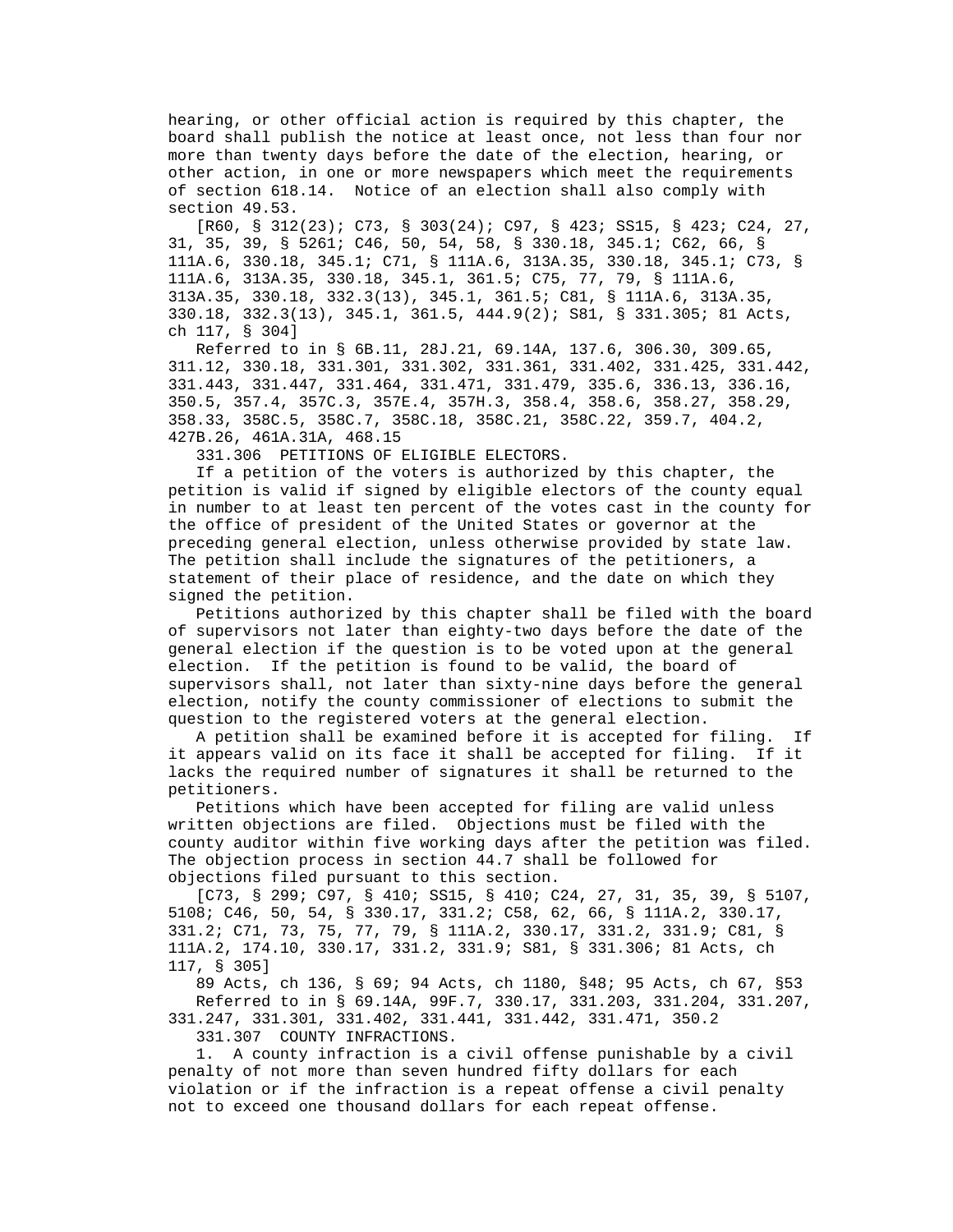2. A county by ordinance may provide that a violation of an ordinance is a county infraction.

 3. A county shall not provide that a violation of an ordinance is a county infraction if the violation is a felony, an aggravated misdemeanor, or a serious misdemeanor under state law or if the violation is a simple misdemeanor under chapters 687 through 747.

 4. An officer authorized by a county to enforce a county code or regulation may issue a civil citation to a person who commits a county infraction. The citation may be served by personal service as provided in rule of civil procedure 1.305, by certified mail addressed to the defendant at the defendant's last known mailing address, return receipt requested, or by publication in the manner as provided in rule of civil procedure 1.310 and subject to the conditions of rule of civil procedure 1.311. A copy of the citation shall be retained by the issuing officer, and one copy shall be sent to the clerk of the district court. The citation shall serve as notification that a civil offense has been committed and shall contain the following information:

a. The name and address of the defendant.

 b. The name or description of the infraction attested to by the officer issuing the citation.

c. The location and time of the infraction.

 d. The amount of civil penalty to be assessed or the alternate relief sought, or both.

 e. The manner, location, and time in which the penalty may be paid.

f. The time and place of court appearance.

g. The penalty for failure to appear in court.

5. In proceedings before the court for a county infraction:

 a. The matter shall be tried before a magistrate or district associate judge in the same manner as a small claim.

 b. The county has the burden of proof that the county infraction occurred and that the defendant committed the infraction. The proof shall be by clear, satisfactory, and convincing evidence.

 c. The court shall ensure that the defendant has received a copy of the charges and that the defendant understands the charges. The defendant may question all witnesses who appear for the county and produce evidence or witnesses on the defendant's behalf.

 d. The defendant may be represented by counsel of the defendant's own selection and at the defendant's own expense.

 e. The defendant may answer by admitting or denying the infraction.

 f. If a county infraction is proven, the court shall enter judgment against the defendant. If the infraction is not proven, the court shall dismiss it.

 6. Notwithstanding section 602.8106, subsection 3, penalties or forfeitures collected by the court for county infractions shall be remitted to the county in the same manner as fines and forfeitures are remitted to cities for criminal violations under section 602.8106. If the person named in the citation is served as provided in this section and fails without good cause to appear in response to the civil citation, judgment shall be entered against the person cited.

 7. A person against whom judgment is entered, shall pay court costs and fees as in small claims under chapter 631. If the action is dismissed, the county is liable for the court costs and court fees. Where the action is disposed of without payment, or provision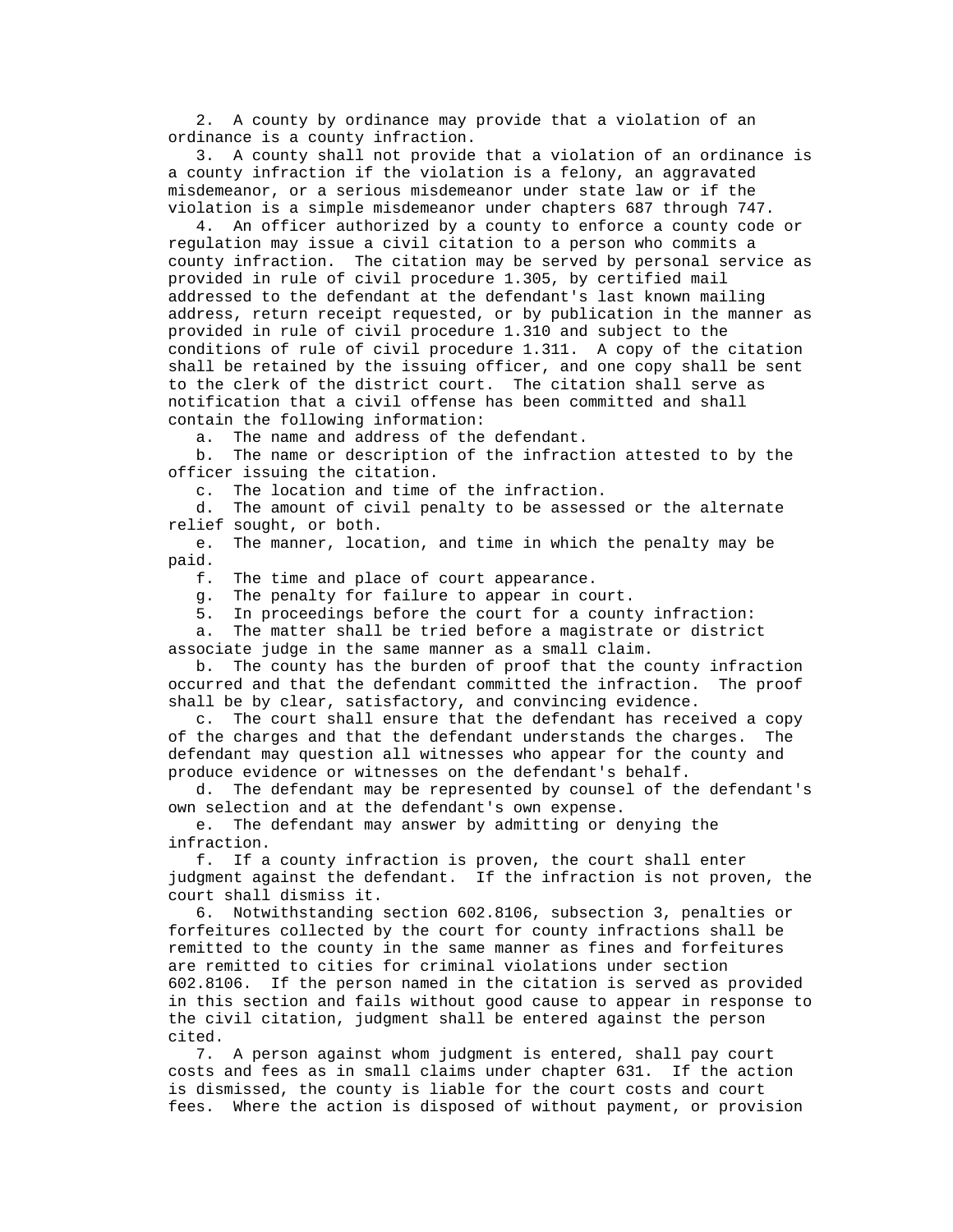for assessment, of court costs, the clerk shall at once enter judgment for costs against the county.

 8. Seeking a civil penalty as authorized in this section does not preclude a county from seeking alternative relief from the court in the same action.

 9. When judgment has been entered against a defendant, the court may do any of the following:

 a. Impose a civil penalty by entry of a personal judgment against the defendant.

 b. Direct that payment of the civil penalty be suspended or deferred under conditions imposed by the court.

 c. Grant appropriate alternative relief ordering the defendant to abate or cease the violation.

d. Authorize the county to abate or correct the violation.

 e. Order that the county's costs for abatement or correction of the violation be entered as a personal judgment against the defendant or assessed against the property where the violation occurred, or both.

 If a defendant willfully violates the terms of an order imposed by the court, the failure is contempt.

 The magistrate or district associate judge shall have jurisdiction to assess or enter judgment for costs of abatement or correction in an amount not to exceed the jurisdictional amount for a money judgment in a civil action pursuant to section 631.1, subsection 1, for magistrates and section 602.6306, subsection 2, for district associate judges. If the county seeks abatement or correction costs in excess of those amounts, the case shall be referred to the district court for hearing and entry of an appropriate order. The procedure for hearing in the district court shall be the same procedure as that for a small claims appeal pursuant to section 631.13.

 10. A defendant or the county may file a motion for a new trial or may appeal the decision of the magistrate or district associate judge to the district court. The procedure on appeal shall be the same as for a small claim pursuant to section 631.13. A factual determination made by the trial court, supported by substantial evidence as shown in the record, is binding for purposes of appeal relating to the violation at issue, but shall not be admissible or binding as to any future violation for the same or similar ordinance provision by the same defendant.

 11. This section does not preclude a peace officer of a county from issuing a criminal citation for a violation of a county code or regulation if criminal penalties are also provided for the violation. Each day that a violation occurs or is permitted by the defendant to exist, constitutes a separate offense.

 12. The issuance of a civil citation for a county infraction or the ensuing court proceedings do not provide an action for false arrest, false imprisonment, or malicious prosecution.

 86 Acts, ch 1202, § 4; 87 Acts, ch 99, § 1--3; 89 Acts, ch 150, § 1--4; 98 Acts, ch 1144, §2; 2003 Acts, ch 178, §22

 Referred to in § 331.302, 455B.146, 455B.192 331.308 NEGLECTED ANIMALS.

 A county may rescue, provide maintenance, or dispose of neglected livestock or another animal, as provided in chapters 717 and 717B.

94 Acts, ch 1103, §2

331.309 THROUGH 331.320 Reserved.

331.321 APPOINTMENTS -- REMOVAL.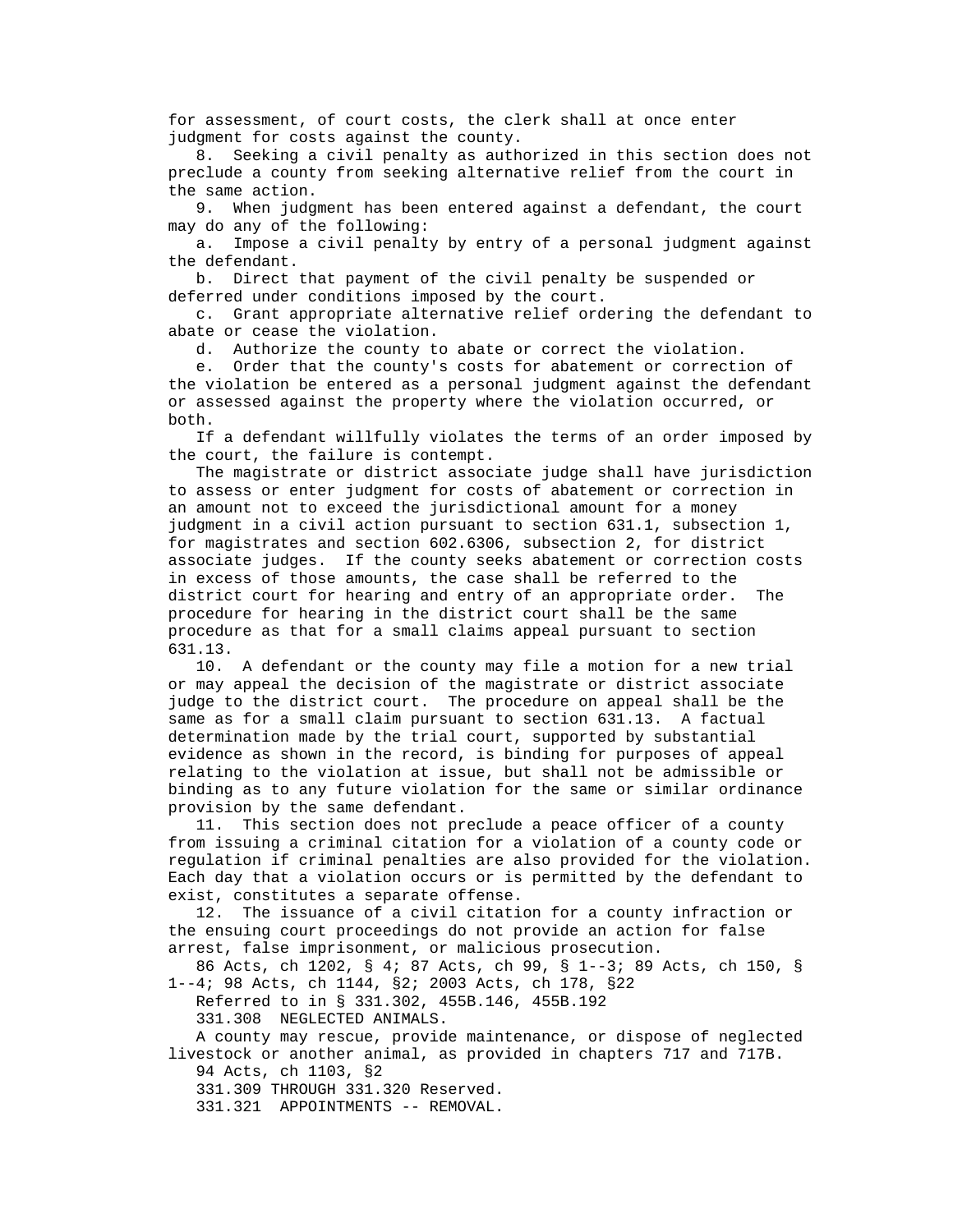1. The board shall appoint:

 a. A veterans memorial commission in accordance with sections 37.9 to 37.15, when a proposition to erect a memorial building or monument has been approved by the voters.

 b. A county conservation board in accordance with section 350.2, when a proposition to establish the board has been approved by the voters.

 c. The members of the county board of health in accordance with section 137.4.

 d. One member of the convention to elect the state fair board as provided in section 173.2, subsection 3.

 e. A temporary board of community mental health center trustees in accordance with section 230A.4 when the board decides to establish a community mental health center, and members to fill vacancies in accordance with section 230A.6.

 f. The members of the service area advisory board in accordance with section 217.43.

 g. A county commission of veteran affairs in accordance with sections 35B.3 and 35B.4.

 h. A general assistance director in accordance with section 252.26.

 i. One or more county engineers in accordance with sections 309.17 to 309.19.

j. A weed commissioner in accordance with section 317.3.

 k. A county medical examiner in accordance with section 331.801, and the board may provide facilities, deputy examiners, and other employees in accordance with that section.

 l. Two members of the county compensation board in accordance with section 331.905.

 m. Members of an airport zoning commission as provided in section 329.9, if the board adopts airport zoning under chapter 329.

 n. Members of an airport commission in accordance with section 330.20 if a proposition to establish the commission has been approved by the voters.

 o. Two members of the civil service commission for deputy sheriffs in accordance with section 341A.2 or 341A.3, and the board may remove the members in accordance with those sections.

 p. A temporary board of hospital trustees in accordance with sections 347.9 and 347.10 if a proposition to establish a county hospital has been approved by the voters.

 q. An initial board of hospital trustees in accordance with section 347A.1 if a hospital is established under chapter 347A.

 r. A county zoning commission, an administrative officer, and a board of adjustment in accordance with sections 335.8 to 335.11, if the board adopts county zoning under chapter 335.

 s. A board of library trustees in accordance with sections 336.4 and 336.5, if a proposition to establish a library district has been approved by the voters, or section 336.18 if a proposition to provide library service by contract has been approved by the voters.

 t. Local representatives to serve with the city development board as provided in section 368.14.

 u. Members of a city planning and zoning commission and board of adjustment when a city extends its zoning powers outside the city limits, in accordance with section 414.23.

 v. A list of residents eligible to serve as a compensation commission in accordance with section 6B.4, in condemnation proceedings under chapter 6B.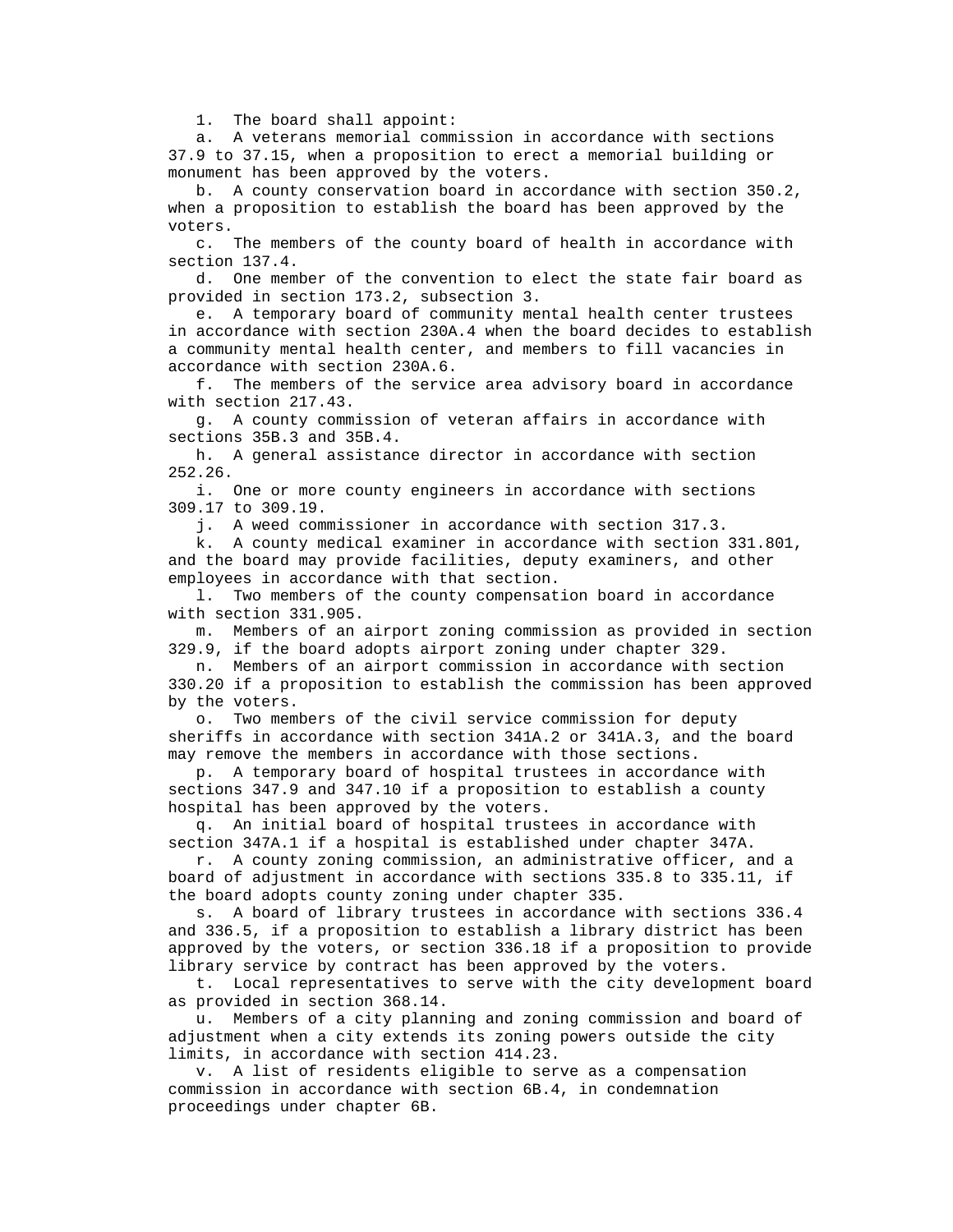w. Members of the county judicial magistrate appointing commission in accordance with section 602.6503.

 x. A member of the judicial district department of corrections as provided in section 905.3, subsection 1, paragraph "a".

 y. Members of a county enterprise commission or joint county enterprise commission if the commission is approved by the voters as provided in section 331.471.

z. Other officers and agencies as required by state law.

 2. If the board proposes to appoint a county surveyor, it shall appoint a person qualified in accordance with chapter 542B and provide the surveyor with a suitable book in which to record field notes and plats.

 3. Except as otherwise provided by state law, a person appointed as provided in subsection 1 may be removed by the board by written order. The order shall give the reasons and be filed in the office of the auditor, and a copy shall be sent by certified mail to the person removed who, upon request filed with the auditor within thirty days of the date of mailing the copy, shall be granted a public hearing before the board on all issues connected with the removal. The hearing shall be held within thirty days of the date the request is filed unless the person removed requests a later date.

 4. A board or commission appointed by the board of supervisors shall notify the county auditor of the name and address of its clerk or secretary.

 5. A supervisor serving on another county board or commission shall be paid only as a supervisor for a day which includes official service on both boards.

1. [S81, § 331.321(1, 2); 81 Acts, ch 117, § 320]

 2. [C51, § 208; R60, § 418; C73, § 375; C97, § 539; C24, 27, 31, 35, 39, § 5487; C46, 50, 54, 58, 62, 66, 71, 73, 75, 77, 79, 81, § 355.6; S81, § 331.321(3); 81 Acts, ch 117, § 320]

 3. [C51, § 411; R60, § 642; C73, § 766; C97, § 298, 481, 491, 496, 510; S13, § 496; SS15, § 298, 481, 491, 510-b; C24, 27, 31, 35, 39, § 5240; C46, 50, 54, 58, § 341.3; C62, 66, 71, 73, 75, 77, 79, 81, § 111A.2, 341.3; S81, § 331.321(4); 81 Acts, ch 117, § 320]

4. [S81, § 331.321(5); 81 Acts, ch 117, § 320]

 5. [C39, § 3661.011; C46, 50, 54, 58, 62, 66, 71, 73, 75, 77, 79, 81, § 234.10; S81, § 331.321(6); 81 Acts, ch 117, § 320]

 83 Acts, ch 186, § 10070, 10201; 84 Acts, ch 1067, § 35; 87 Acts, ch 227, §24; 88 Acts, ch 1161, § 12; 90 Acts, ch 1236, § 45; 92 Acts, ch 1139, § 24; 92 Acts, ch 1212, § 30; 93 Acts, ch 54, § 10; 94 Acts, ch 1173, §16; 98 Acts, ch 1075, §16; 2000 Acts, ch 1011, §1; 2000 Acts, ch 1057, §1; 2001 Acts, ch 95, §1; 2001 Acts, 2nd Ex, ch 4, §8, 9

Referred to in § 350.2

 331.322 DUTIES RELATING TO COUNTY AND TOWNSHIP OFFICERS. The board shall:

 1. Require and approve official bonds in accordance with chapter 64 and section 636.6, and pay the cost of certain officers' bonds as provided in section 64.11 and section 331.324, subsection 6.

 2. Make temporary appointments in accordance with section 66.19, when an officer is suspended under chapter 66.

 3. Fill vacancies in county offices in accordance with sections 69.8 to 69.14A, and make appointments in accordance with section 69.16 unless a special election is called pursuant to section 69.14A.

4. Provide suitable offices for the meetings of the county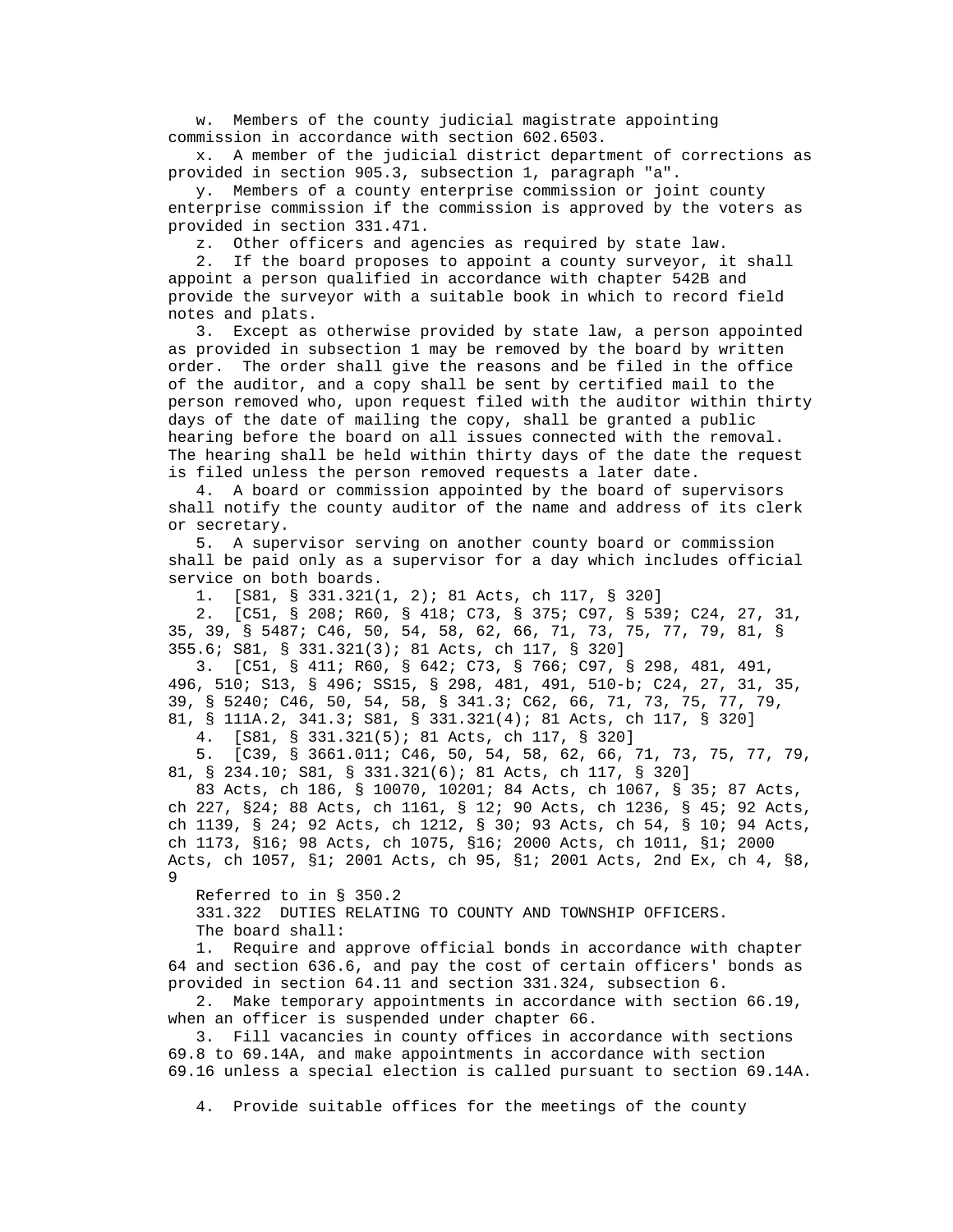conservation board and the safekeeping of its records.

 5. Furnish offices within the county for the sheriff, and at the county seat for the recorder, treasurer, auditor, county attorney, county surveyor or engineer, county assessor, and city assessor. The board shall furnish the officers with fuel, lights, and office supplies. However, the board is not required to furnish the county attorney with law books. The board shall not furnish an office also occupied by a practicing attorney to an officer other than the county attorney.

 6. Review the final compensation schedule of the county compensation board and determine the final compensation schedule in accordance with section 331.907.

 7. Provide necessary office facilities and the technical and clerical assistance requested by the county compensation board to accomplish the purposes of sections 331.905 and 331.907.

 8. Provide the sheriff with county-owned automobiles or contract for privately owned automobiles as needed for the sheriff and deputies to perform their duties, the need to be determined by the board.

 9. Provide the sheriff and the sheriff's full-time deputies with necessary uniforms and accessories in accordance with section 331.657.

 10. Pay for the cost of board furnished prisoners in the sheriff's custody, as provided in section 331.658, appoint and pay salaries of assistants at the jails, furnish supplies, and inspect the jails.

 11. Furnish necessary equipment and materials for the sheriff to carry out the provisions of section 690.2.

 12. Install radio materials in the office of the sheriff as provided in section 693.4.

 13. Provide for the examination of the accounts of an officer who neglects or refuses to report fees collected, if a report is required by state law. The expense of the examination shall be charged to the officer and collectible on the officer's bond.

 14. Establish and pay compensation of township trustees and township clerk, as provided in sections 359.46 and 359.47.

 15. Furnish quarters for meetings of the board of review of assessments.

 16. Pay reasonable compensation to assistants for the jury commission established under chapter 607A.

 1. [R60, § 312; C73, § 303; C97, § 422; SS15, § 422; C24, 27, 31, 35, 39, § 5130; C46, 50, 54, 58, 62, 66, 71, § 322.3(8); C73, 75, 77, 79, 81, § 332.3(8), 332.43; S81, § 331.322; 81 Acts, ch 117, § 321]

2, 3. [S81, § 331.322(2, 3); 81 Acts, ch 117, § 321]

 4. [C58, 62, 66, 71, 73, 75, 77, 79, 81, § 111A.3; S81, § 331.322(4); 81 Acts, ch 117, § 321]

 5. [C73, § 3844; C97, § 468; C24, 27, 31, 35, 39, § 5133, 5134; C46, § 332.9, 332.10, 405.12; C50, 54, 58, § 332.9, 332.10, 405.12, 441.7; C62, § 332.9, 332.10, 441.14; C66, 71, 73, 75, 77, 79, 81, § 332.9, 332.10, 336A.9, 441.14; S81, § 331.322(5); 81 Acts, ch 117, § 321; 82 Acts, ch 1104, § 34]

 6. [C66, 71, 73, 75, § 340.3; C77, 79, 81, § 340A.6; S81, § 331.322(6); 81 Acts, ch 117, § 321]

 7. [C77, 79, 81, § 340A.5; S81, § 331.322(7); 81 Acts, ch 117, § 321]

 8. [C31, 35, 39, § 5130; C46, 50, 54, 58, 62, 66, 71, 73, 75, § 332.3(18); C77, 79, 81, § 332.3(18), 332.35; S81, § 331.322(8); 81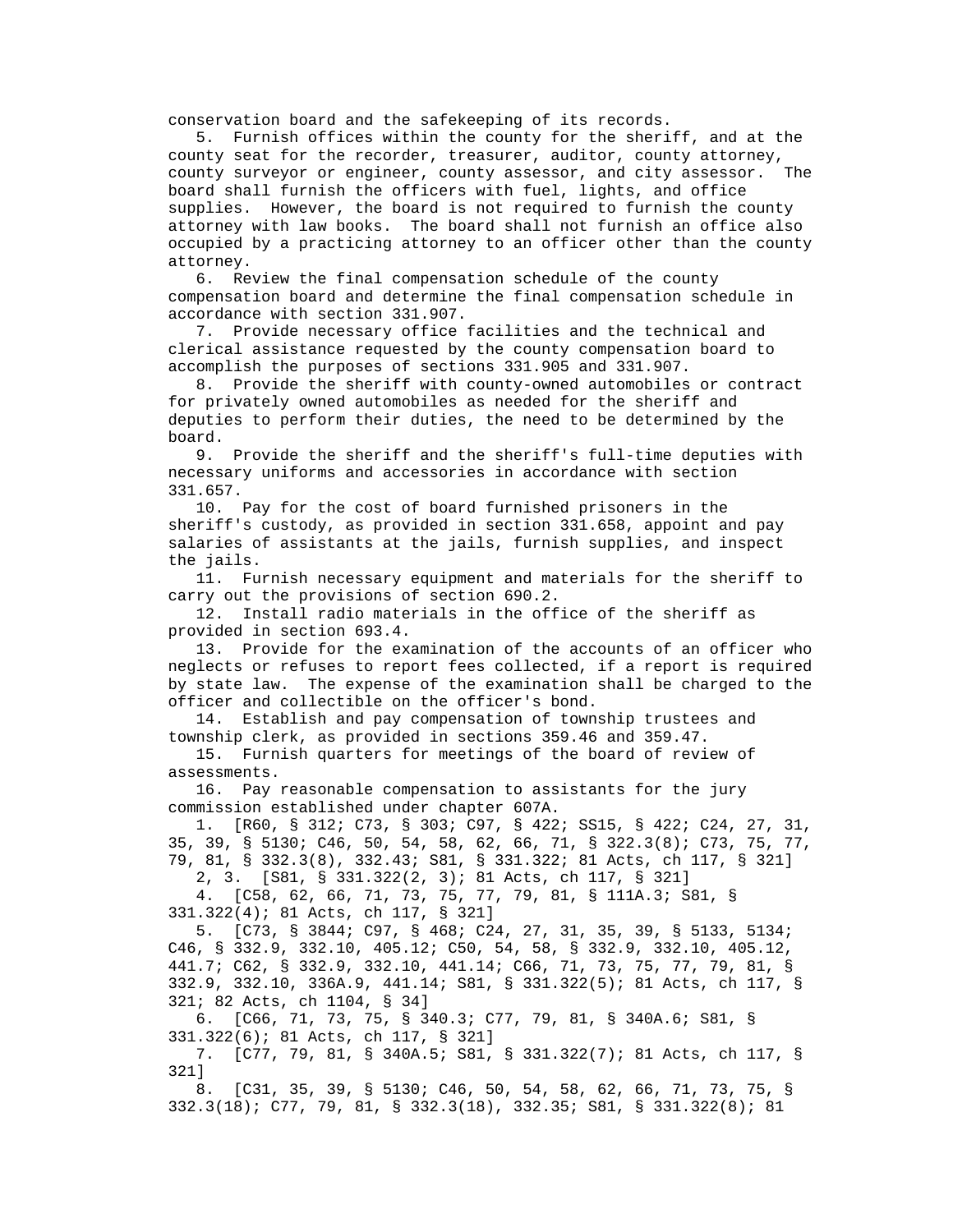Acts, ch 117, § 321] 9. [C66, 71, 73, § 332.10; C75, 77, 79, § 332.10, 337A.2; C81, § 337A.2; S81, § 331.322(9); 81 Acts, ch 117, § 321] 10. [C51, § 2536; R60, § 4145; C73, § 3788; C24, 27, § 5197-d1; C31, 35, § 5197-d1, -d2, -d3, -d5; C39, § 5191, 5197.01--5197.03, 5197.05; C46, 50, 54, 58, 62, 66, 71, 73, § 337.11, 338.1--338.3, 338.5; C75, 77, 79, 81, § 338.1--338.3, 338.5; S81, § 331.322(10); 81 Acts, ch 117, § 321] 11. [C27, 31, 35, § 13417-b2; C39, § 13417.2; C46, 50, 54, 58, 62, 66, 71, 73, 75, 77, § 749.3; C79, 81, § 690.3; S81, § 331.322(11); 81 Acts, ch 117, § 321] 12. [C31, 35, § 13417-d4; C39, § 13417.6; C46, 50, 54, 58, § 750.4; C62, 66, 71, 73, 75, 77, § 750.4, 750.6; C79, 81, § 693.4, 693.6; S81, § 331.322(12); 81 Acts, ch 117, § 321] 13. [C97, § 548; C24, 27, 31, 35, 39, § 5253; C46, 50, 54, 58, 62, 66, 71, 73, 75, 77, 79, 81, § 343.5; S81, § 331.322(13); 81 Acts, ch 117, § 321] 14. [C51, § 2548; R60, § 911, 4156; C73, § 3808, 3809; C97, § 590, 591; S13, § 590, 591; C24, 27, 31, 35, 39, § 5571, 5572; C46, 50, 58, 62, 66, 71, 73, 75, 77, 79, 81, § 359.46, 359.47; S81, § 331.322(14); 81 Acts, ch 117, § 321] 15. [C46, 50, 54, 58, § 405.17; C62, 66, 71, 73, 75, 77, 79, 81, § 441.34; S81, § 331.322(15); 81 Acts, ch 117, § 321] 16. [C24, 27, 31, 35, 39, § 10858; C46, 50, 54, 58, 62, 66, 71, 73, 75, 77, 79, 81, § 608.11; S81, § 331.322(16); 81 Acts, ch 117, § 321] 83 Acts, ch 14, § 3; 83 Acts, ch 186, § 10071, 10201; 86 Acts, ch 1108, § 1; 87 Acts, ch 227, §25; 88 Acts, ch 1161, § 13; 89 Acts, ch 215, § 5 Referred to in § 331.324 331.323 POWERS RELATING TO COUNTY OFFICERS -- COMBINING DUTIES. 1. A county may combine the duties of two or more of the following county officers and employees as provided in this subsection: a. Sheriff b. Treasurer c. Recorder d. Auditor e. Medical examiner f. General assistance director g. County care facility administrator h. Commission on veteran affairs i. Director of social welfare j. County assessor k. County weed commissioner. If a petition of electors equal in number to twenty-five percent of the votes cast for the county office receiving the greatest number of votes at the preceding general election is filed with the auditor no later than five working days before the filing deadline for candidates for county offices as specified in section 44.4 for the next general election, the board shall direct the commissioner of elections to call an election for the purpose of voting on the proposal. If the petition contains more than one proposal for combining duties, each proposal shall be listed on the ballot as a separate issue. If the majority of the votes cast is in favor of a proposal, the board shall take all steps necessary to combine the duties as specified in the petition.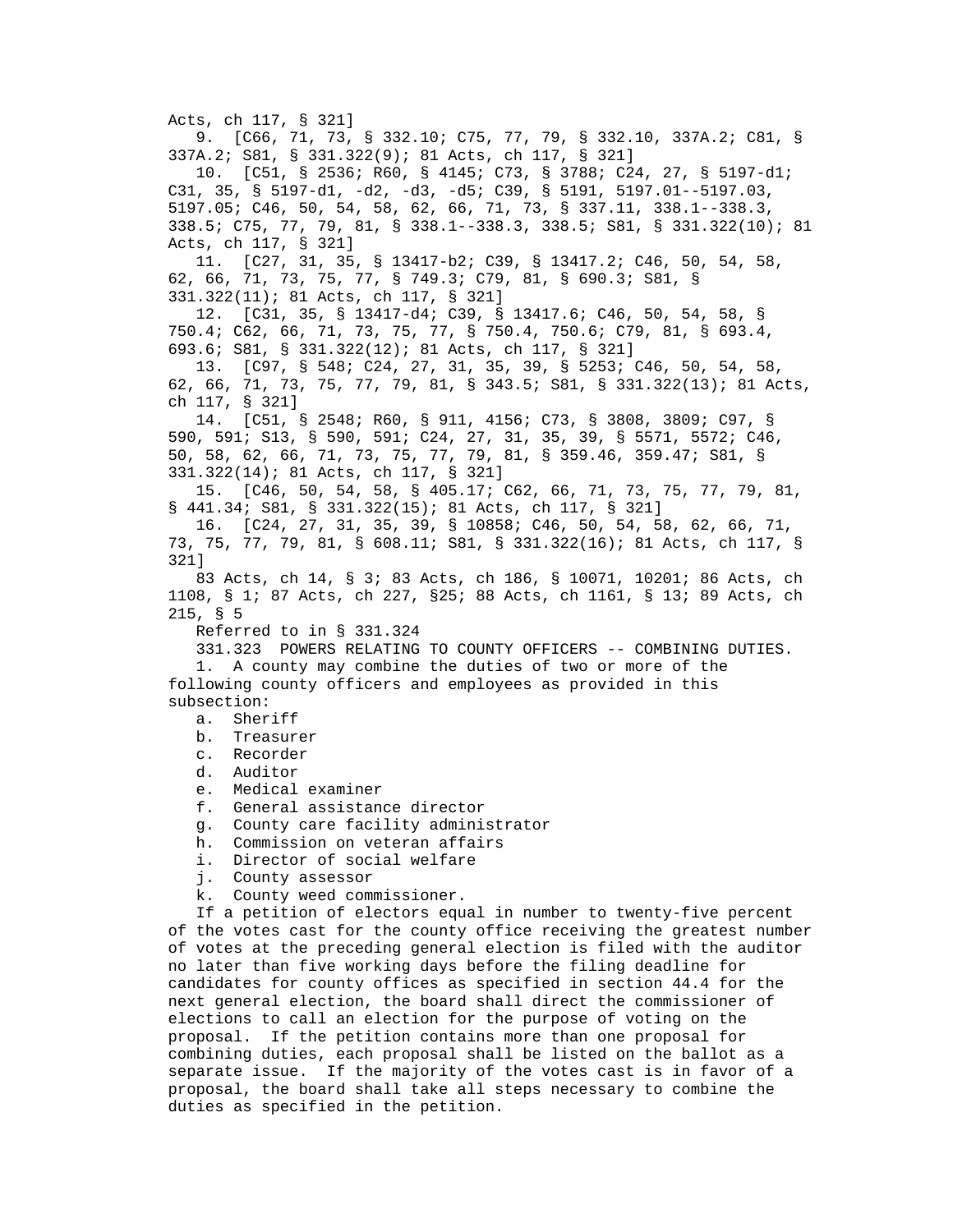The petition shall state the offices and positions to be combined and the offices or positions to be abolished. Offices and positions that have been combined may be subsequently separated by a petition and election in the same manner.

 If an appointive officer or position is abolished, the term of office of the incumbent shall terminate one month from the day the proposal is approved. If an elective office is abolished, the incumbent shall hold office until the completion of the term for which elected, except that if a proposal is approved at a general election which fills the abolished office, the person elected shall not take office.

 When the duties of an officer or employee are assigned to one or more elected officers, the board shall set the initial salary for each elected officer. Thereafter, the salary shall be determined as provided in section 331.907.

2. The board may:

 a. Require additional security on an officer's bond, in accordance with sections 65.2 and 65.3, or hear a petition of the surety for release and require a new bond, in accordance with sections 65.4 to 65.8.

 b. Require any county officer to make a report to it under oath on any subject connected with the duties of the office, and remove from office by majority vote an officer who refuses or neglects to make a report or give a bond required by the board within twenty days after the requirement is made known to the officer.

 c. Compromise an unsatisfied judgment rendered in favor of the county against a county officer and the sureties on the officer's bond, if the county is satisfied that the full amount cannot be collected. The county may compromise with one or more of the sureties and release those sureties if the officer and each of the sureties on the officer's bond execute a written consent to the compromise and to the release of each of the sureties who agree to the compromise, and in the writing agree that the compromise and release do not release any of the sureties who do not agree to the compromise. The written consent shall be filed with the auditor. If the judgment is based upon a default in county funds, the money received under the compromise shall be paid pro rata to the funds in proportion to the amount each fund was in default at the time the judgment was rendered.

 d. Authorize a county officer to destroy records in the officer's possession which have been on file for more than ten years, and are not required to be kept as permanent records.

 e. Enter into an agreement with one or more other counties to share the services of a county attorney, in accordance with section 331.753.

 f. Provide that the county attorney be a full-time or part-time officer in accordance with section 331.752.

 g. Establish the number of deputies, assistants, and clerks for the offices of auditor, treasurer, recorder, sheriff, and county attorney.

h. Exercise other powers authorized by state law.

 1. [C62, 66, 71, 73, 75, 77, 79, 81, § 332.17--332.22; S81, § 331.323(1); 81 Acts, ch 117, § 322]

2. a. [S81, § 331.323(2); 81 Acts, ch 117, § 322]

 b. [R60, § 312; C73, § 303; C97, § 422; SS15, § 422; C24, 27, 31, 35, 39, § 5130(8, 9); C46, 50, 54, 58, 62, 66, 71, 73, 75, 77, 79, 81, § 332.3(8, 9); S81, § 331.323; 81 Acts, ch 117, § 322]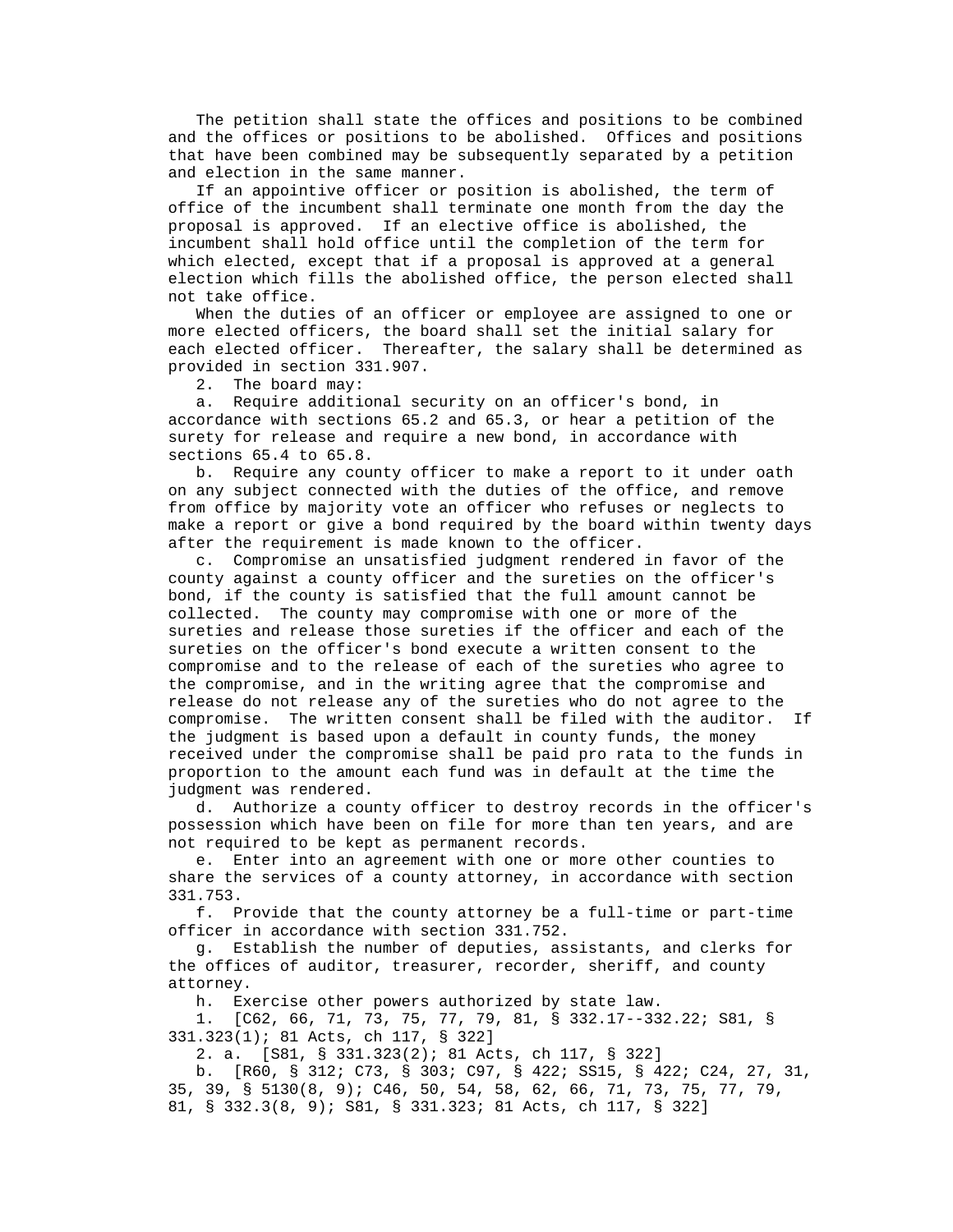c. [C97, § 437--439; C24, 27, 31, 35, 39, § 5136--5138; C46, 50, 54, 58, 62, 66, 71, 73, 75, 77, 79, 81, § 332.12--332.14; S81, § 331.323(2); 81 Acts, ch 117, § 322]

 d. [C24, 27, 31, 35, 39, § 5139; C46, 50, § 332.15; C54, 58, 62, 66, 71, § 332.15, 343.13; C73, 75, 77, § 110.9, 332.15, 335.11, 343.13; C79, 81, § 110.16, 332.15, 335.11, 343.13; S81, § 331.323; 81 Acts, ch 117, § 322]

e, f. [S81, § 331.323(2); 81 Acts, ch 117, § 322]

 g. [C97, § 298, 303, 481, 491, 496, 510, 2734; S13, § 303-a; SS15, § 298, 481, 491, 510-b, 2734-b; C24, 27, 31, 35, 39, § 5238; C46, 50, 54, 58, 62, 66, 71, 73, 75, 77, 79, 81, § 341.1; S81, § 331.323(2); 81 Acts, ch 117, § 322]

h. [S81, § 331.323(2); 81 Acts, ch 117, § 322]

 83 Acts, ch 186, § 10072, 10073, 10201; 86 Acts, ch 1155, § 3; 87 Acts, ch 115, §52; 87 Acts, ch 227, § 26; 92 Acts, ch 1212, § 31; 93 Acts, ch 143, § 47

 Referred to in § 331.502, 331.552, 331.602, 331.610, 331.653, 331.756(85), 441.56

 331.324 DUTIES AND POWERS RELATING TO COUNTY AND TOWNSHIP OFFICERS AND EMPLOYEES.

1. The board shall:

 a. Carry out the duties of a public employer to engage in collective bargaining in accordance with chapter 20.

 b. Grant claims for mileage and expenses of officers and employees in accordance with sections 70A.9 to 70A.13 and section 331.215, subsection 2.

 c. Provide workers' compensation benefits to officers and employees as required by chapter 85.

 d. Provide occupational disease compensation to employees as required by chapter 85A.

 e. Cooperate with the workers' compensation commissioner and comply with requirements imposed upon counties under chapters 86 and 87.

 f. Comply with occupational safety and health standards as required by chapter 88.

 g. Comply with wage payment requirements imposed upon counties under chapter 91A.

 h. Comply with employment security requirements imposed upon counties under chapter 96.

 i. Participate in the Iowa public employees' retirement system as required by chapter 97B.

 j. Participate in the federal Social Security Act as required by chapter 97C.

 k. Provide for support of the civil service commission for deputy sheriffs in accordance with section 341A.20.

 l. Establish the compensation of deputies and assistants in accordance with section 331.904.

 m. Provide a deferred compensation program for any employee, in accordance with section 509A.12.

 n. Employ persons who are blind or partially blind and persons with physical disabilities in accordance with section 216C.2.

 o. Fix the compensation for services of county and township officers and employees if not otherwise fixed by state law.

p. Perform other duties required by state law.

 2. If the board wishes to participate in a program of interchange of employees, it shall do so in accordance with chapter 28D.

3. In exercising its power to resolve disputes with officers and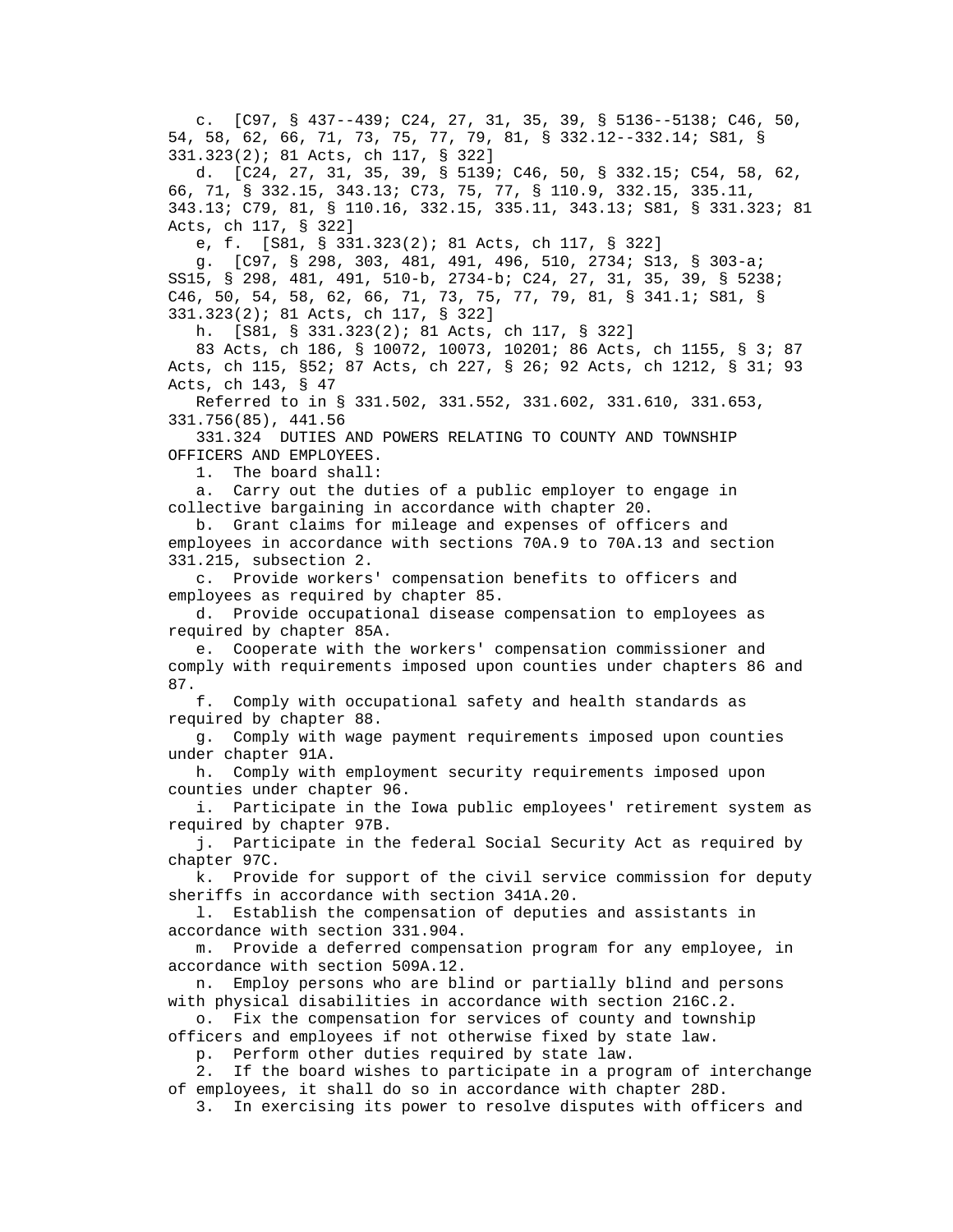employees, the board may arbitrate disputes in accordance with chapter 679B.

 4. If the liability of a county officer or employee in the performance of official duties is not fully indemnified by insurance, the board shall pay a loss for which the officer or employee is found liable beyond the amount of insurance, and may compromise and settle any such claim.

 5. If a board provides group insurance for county employees, it shall also provide the insurance to a full-time county extension office assistant employed in the county, if the county is reimbursed for the premium by the county extension district.

 6. In carrying out the requirement of section 331.322, subsection 1, the board may purchase an individual or a blanket surety bond insuring the fidelity of county officers and county employees who are accountable for county funds or property subject to the minimum surety bond requirements of chapter 64. An elected county officer is deemed to have furnished surety if the officer is covered by a blanket bond purchased as provided in this subsection.

1. a--n. [S81, § 331.324(1); 81 Acts, ch 117, § 323]

 o. [R60, § 312; C73, § 303; C97, § 422; SS15, § 422; C24, 27, 31, 35, 39, § 5130; C46, 50, 54, 58, 62, 66, 71, 73, 75, 77, 79, 81, § 332.3(10); S81, § 331.324(1); 81 Acts, ch 117, § 323]

p. [S81, § 331.324(1); 81 Acts, ch 117, § 323]

2, 3. [S81, § 331.324(2--4); 81 Acts, ch 117, § 323]

 4. [C73, 75, 77, 79, 81, § 332.43; S81, § 331.324(5); 81 Acts, ch 117, § 323; 82 Acts, ch 1104, § 35]

5. [C75, 77, 79, 81, § 509A.7; 82 Acts, ch 1101, § 1]

 83 Acts, ch 14, § 4; 83 Acts, ch 186, § 10074, 10075, 10201; 94 Acts, ch 1173, §17; 96 Acts, ch 1129, §83; 98 Acts, ch 1061, §11

Referred to in § 331.322

 331.325 CONTROL AND MAINTENANCE OF PIONEER CEMETERIES -- CEMETERY COMMISSION.

 1. As used in this section, "pioneer cemetery" means a cemetery where there have been six or fewer burials in the preceding fifty years.

 2. Each county board of supervisors may adopt an ordinance assuming jurisdiction and control of pioneer cemeteries in the county. The board shall exercise the powers and duties of township trustees relating to the maintenance and repair of cemeteries in the county as provided in sections 359.28 through 359.40 except that the board shall not certify a tax levy pursuant to section 359.30 or 359.33 and except that the maintenance and repair of all cemeteries under the jurisdiction of the county including pioneer cemeteries shall be paid from the county general fund. The maintenance and improvement program for a pioneer cemetery may include restoration and management of native prairie grasses and wildflowers.

 3. In lieu of management of the cemeteries, the board of supervisors may create, by ordinance, a cemetery commission to assume jurisdiction and management of the pioneer cemeteries in the county. The ordinance shall delineate the number of commissioners, the appointing authority, the term of office, officers, employees, organizational matters, rules of procedure, compensation and expenses, and other matters deemed pertinent by the board. The board may delegate any power and duties relating to cemeteries which may otherwise be exercised by township trustees pursuant to sections 359.28 through 359.40 to the cemetery commission except the commission shall not certify a tax levy pursuant to section 359.30 or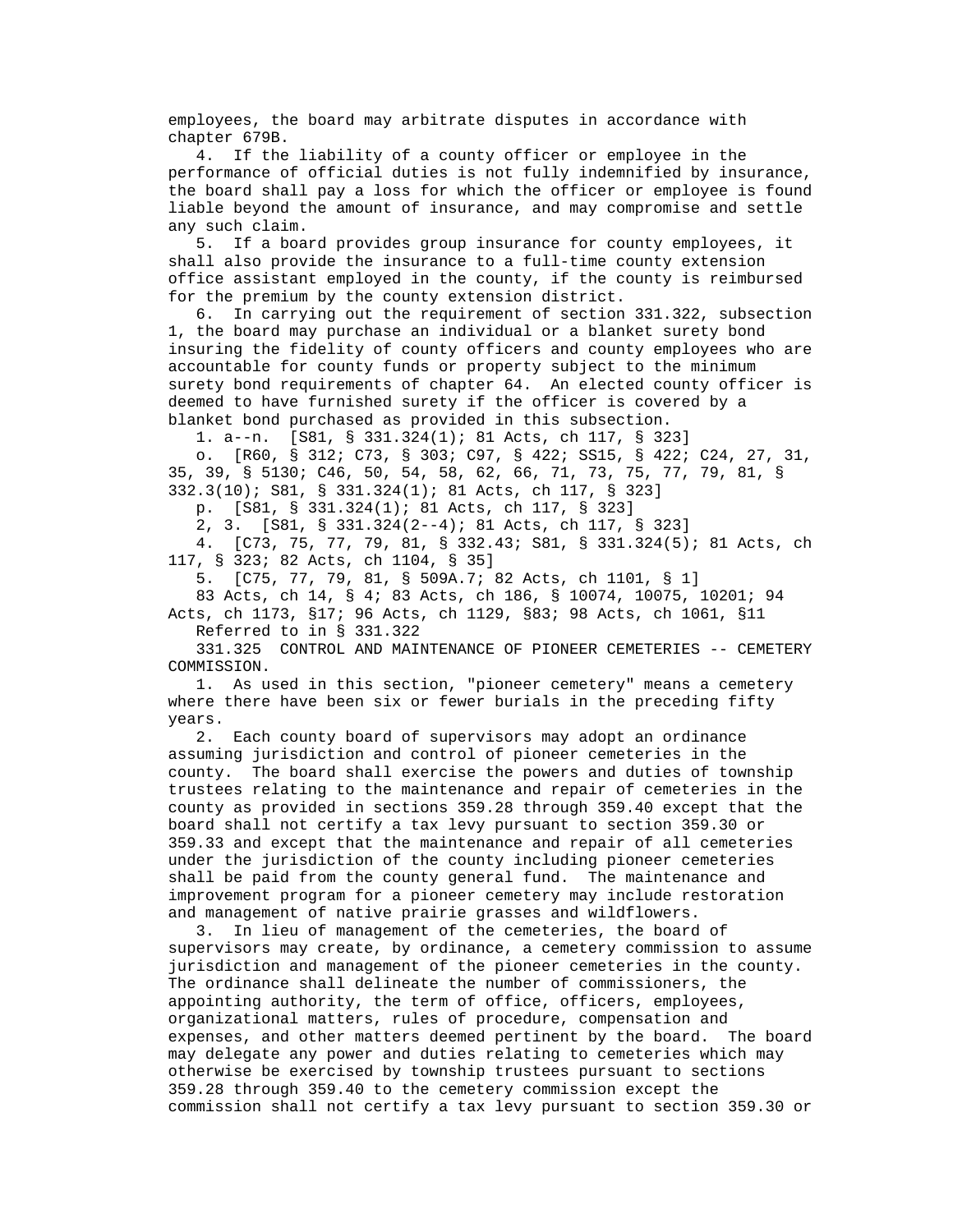359.33 and except that the expenses of the cemetery commission shall be paid from the county general fund.

 4. Notwithstanding sections 359.30 and 359.33, the costs of management, repair, and maintenance of pioneer cemeteries shall be paid from the county general fund.

 96 Acts, ch 1182, §1; 2005 Acts, ch 128, §1 Referred to in § 331.424B, 359.28, 459.102

331.326 THROUGH 331.340 Reserved.

331.341 CONTRACTS.

 1. When the estimated total cost of a public improvement, other than improvements which may be paid for from the secondary road fund, exceeds the competitive bid threshold in section 26.3, or as established in section 314.1B, the board shall follow the competitive bid procedures for governmental entities in chapter 26. As used in this section, "public improvement" means the same as defined in section 26.2 as modified by this subsection.

 2. The board shall give preference to Iowa products and labor in accordance with chapter 73 and shall comply with bid and contract requirements in chapter 26.

 3. Contracts for improvements which may be paid for from the secondary road fund shall be awarded in accordance with sections 309.40 to 309.43, 310.14, 314.1, 314.2, and other applicable state law.

 4. If the contract price for a public improvement is twenty-five thousand dollars or more, the board shall require a contractor's bond in accordance with chapter 573.

 5. In exercising its power to contract for public improvements, the board may contract for the application of contract termination procedures in accordance with chapter 573A.

 [C24, 27, 31, 35, 39, § 351, 5131, 5132; C46, 50, 54, 58, 62, 66, 71, 73, 75, § 23.1, 332.7, 332.8; C77, 79, 81, § 23.1, 332.7; S81, § 331.341; 81 Acts, ch 117, § 340]

 94 Acts, ch 1173, §18; 95 Acts, ch 71, §2; 98 Acts, ch 1153, §1; 2006 Acts, ch 1017, §31, 32, 42, 43

 Referred to in § 28J.3, 28M.4, 331.301, 331.471, 346A.2, 350.6, 357H.7

Optional waiver; § 12.44

331.342 CONFLICTS OF INTEREST IN PUBLIC CONTRACTS.

 As used in this section, "contract" means a claim, account, or demand against or agreement with a county, express or implied, other than a contract to serve as an officer or employee of the county. However, contracts subject to section 314.2 are not subject to this section.

 An officer or employee of a county shall not have an interest, direct or indirect, in a contract with that county. A contract entered into in violation of this section is void. The provisions of this section do not apply to:

 1. The designation of a bank or trust company as a depository, paying agent, or for investment of funds.

 2. An employee of a bank or trust company, who serves as treasurer of a county.

 3. Contracts made by a county upon competitive bid in writing, publicly invited and opened.

 4. Contracts in which a county officer or employee has an interest solely by reason of employment, or a stock interest of the kind described in subsection 8, or both, if the contracts are made by competitive bid, publicly invited and opened, or if the remuneration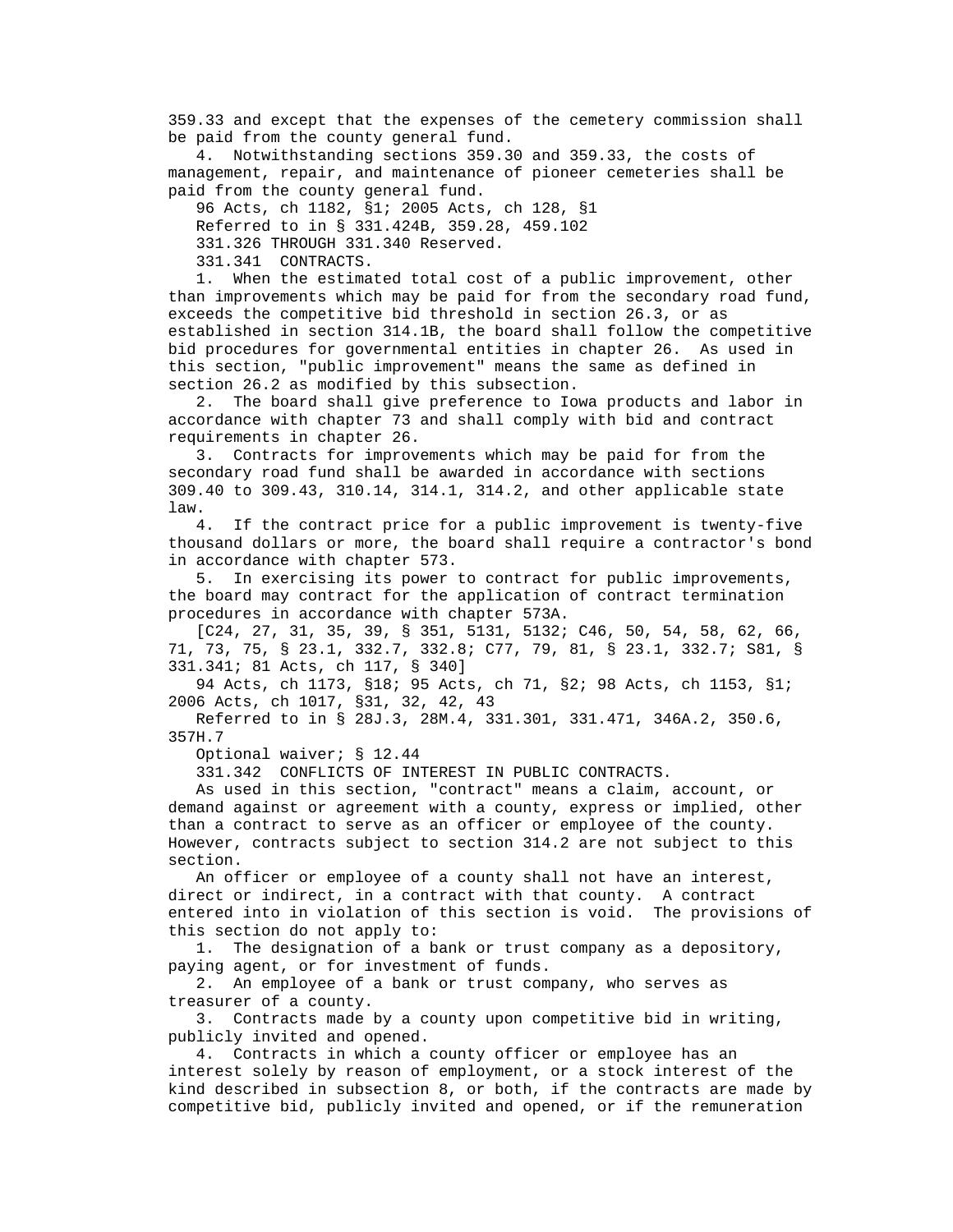of employment will not be directly affected as a result of the contract and the duties of employment do not directly involve the procurement or preparation of any part of the contract. The competitive bid qualification of this subsection does not apply to a contract for professional services not customarily awarded by competitive bid.

5. The designation of official newspapers.

 6. A contract in which a county officer or employee has an interest if the contract was made before the time the officer or employee was elected or appointed, but the contract shall not be renewed.

 7. A contract with volunteer fire fighters or civil defense volunteers.

 8. A contract with a corporation in which a county officer or employee has an interest by reason of stockholdings when less than five percent of the outstanding stock of the corporation is owned or controlled directly or indirectly by the officer or employee or the spouse or immediate family of the officer or employee.

 9. A contract made by competitive bid, publicly invited and opened, in which a member of a county board, commission, or administrative agency has an interest, if the member is not authorized by law to participate in the awarding of the contract. The competitive bid qualification of this subsection does not apply to a contract for professional services not customarily awarded by competitive bid.

 10. Contracts not otherwise permitted by this section, for the purchase of goods or services by a county, which benefit a county officer or employee, if the purchases benefiting that officer or employee do not exceed a cumulative total purchase price of one thousand five hundred dollars in a fiscal year.

 11. A contract that is a bond, note, or other obligation of the county and the contract is not acquired directly from the county, but is acquired in a transaction with a third party, who may or may not be the original underwriter, purchaser, or obligee of the contract.

 [S81, § 331.342; 81 Acts, ch 117, § 341] 90 Acts, ch 1209, §3, 4; 2003 Acts, ch 36, §2, 3 Referred to in § 28J.3, 28M.4, 331.471 331.343 TO 331.360 Reserved. 331.361 COUNTY PROPERTY.

 1. Counties bounded by a body of water have concurrent jurisdiction over the entire body of water lying between them.

 2. In disposing of an interest in real property by sale or exchange, by lease for a term of more than three years, or by gift, the following procedures shall be followed, except as otherwise provided by state law:

 a. The board shall set forth its proposal in a resolution and shall publish notice of the time and place of a public hearing on the proposal, in accordance with section 331.305.

 b. After the public hearing, the board may make a final determination on the proposal by resolution.

 c. When unused highway right-of-way is not being sold or transferred to another governmental authority, the county shall comply with the requirements of section 306.23.

 3. An interest in real property which is assessed for taxation as residential or commercial multifamily property may be disposed of through a public request for proposals process. A proposal submitted pursuant to this section shall state the housing use planned by the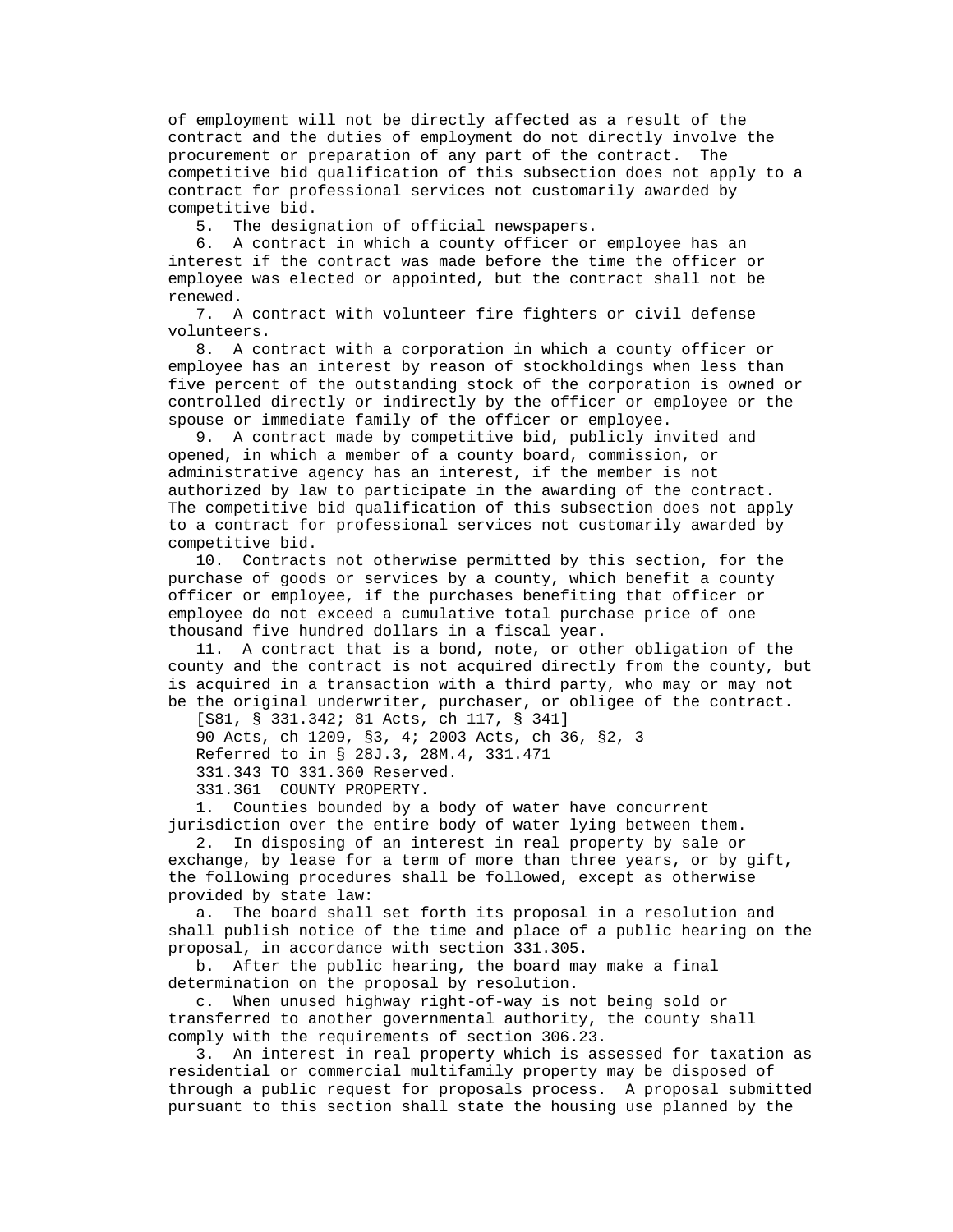person submitting the proposal. The board shall publish the proposals in a notice of the time and place of a public hearing on the proposals, in accordance with section 331.305. After the public hearing, the board may choose by resolution from among the proposals submitted or may reject all proposals and submit a new request for proposals.

 4. The board shall not dispose of real property by gift except for a public purpose, as determined by the board, in accordance with other state law. However, the board may dispose of real property for use in an Iowa homesteading program under section 16.14 for a nominal consideration.

5. The board shall:

 a. Proceed upon a petition to establish a memorial hall or monument under chapter 37, as provided in that chapter.

 b. Comply with section 103A.10, subsection 4, in the construction of new buildings.

 c. Proceed upon a petition to, or with approval of the voters, establish a county public hospital under chapter 347 or sell or lease a county hospital for use as a private hospital or as a merged area hospital under chapter 145A or sell or lease a county hospital in conjunction with the establishment of a merged area hospital in accordance with procedures set out in chapter 347.

 d. Bid for real property at a tax sale as required under section 446.19, and handle the property in accordance with section 446.31 and chapter 569.

 e. Require the conduction of a life cycle cost analysis for county facilities in accordance with chapter 470.

 f. Comply with chapter 216D if food service is provided in public buildings.

g. Comply with section 216C.9 if curbs and ramps are constructed.

 h. Provide facilities for the district court in accordance with section 602.1303.

i. Perform other duties required by state law.

 6. In exercising its power to manage county real property, the board may lease land for oil and gas exploration as provided in section 458A.21.

 7. The board shall not lease, purchase, or construct a facility or building before considering the leasing of a vacant facility or building which is located in the county and owned by a public school corporation. The board may lease a facility or building owned by the public school corporation with an option to purchase the facility or building in compliance with section 297.22. The lease shall provide that the public school corporation may terminate the lease if the corporation needs to use the facility or building for school purposes. The public school corporation shall notify the board at least thirty days before the termination of the lease.

 1. [C51, § 95; R60, § 223; C73, § 280; C97, § 395; C24, 27, 31, 35, 39, § 5129; C46, 50, 54, 58, 62, 66, 71, 73, 75, 77, 79, 81, § 332.2; S81, § 331.361(1); 81 Acts, ch 117, § 360]

 2, 3. [C24, 27, 35, 39, § 5130; C46, 50, 54, 58, 62, 66, § 332.3; C71, 73, 75, 77, 79, § 332.3, 569.8; C81, § 332.3(13); S81, § 331.361(2, 3); 81 Acts, ch 117, § 360]

 4. [C39, § 5130.1; C46, 50, 54, 58, 62, 66, 71, 73, 75, 77, 79, 81, § 332.5; S81, § 331.361(4); 81 Acts, ch 117, § 360]

 5. [C24, 27, 31, 35, 39, § 487; C46, 50, 54, 58, 62, 66, 71, 73, 75, 77, 79, 81, § 37.5; S81, § 331.361(5); 81 Acts, ch 117, § 360]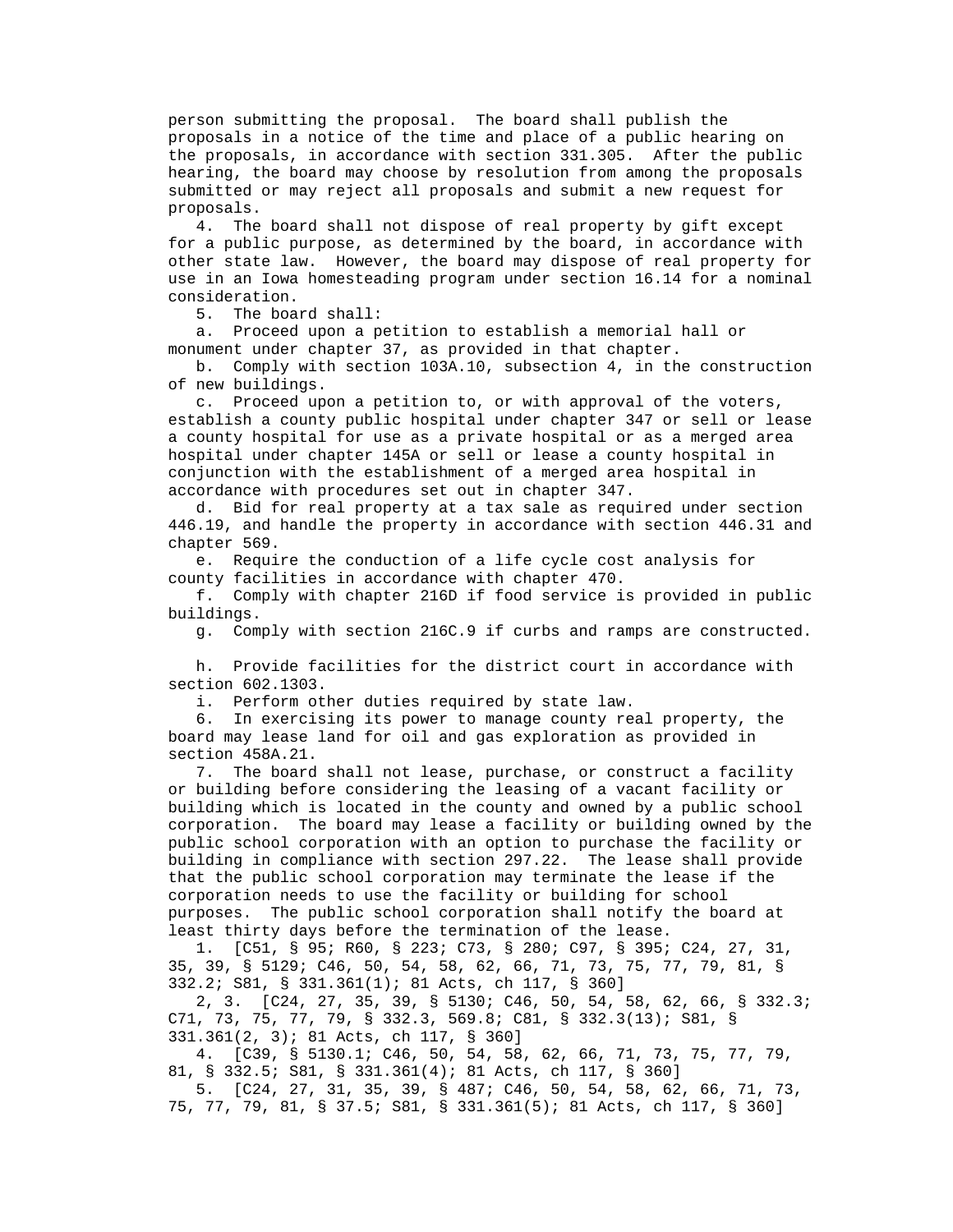6. [S81, § 331.361(6); 81 Acts, ch 117, § 360]

7. [82 Acts, ch 1148, § 3]

 83 Acts, ch 186, § 10076, 10201; 85 Acts, ch 185, §1; 87 Acts, ch 35, §2; 94 Acts, ch 1173, §19; 96 Acts, ch 1204, §30; 97 Acts, ch 184, § 5

Referred to in § 350.4, 446.19A, 569.8, 589.28

331.362 ROADS AND TRAFFIC.

 1. A county has jurisdiction over secondary roads as provided in section 306.4, subsection 2, subsection 5, paragraph "b", and subsection 6, paragraph "b".

 2. The board shall exercise the county's jurisdiction over secondary roads in accordance with chapters 306, 309, 310, 314, and other applicable laws.

 3. The board may establish secondary road assessment districts as provided in chapter 311.

 4. If a county has land subject to section 312.8, the board shall administer road funds available under that section as prescribed in that section.

 5. The board may enter into agreements with the department of transportation as provided in section 313.2.

 6. The board shall provide for the control of noxious weeds in accordance with chapter 317.

 7. The board shall cause the removal of obstructions on the secondary roads, in accordance with chapter 318.

 8. The board shall proceed upon a petition to construct a sidewalk in accordance with sections 320.1 to 320.3. The board may grant permission to lay gas and water mains, construct and maintain cattleways, or construct sidewalks in connection with the secondary roads, in accordance with sections 320.4 to 320.8.

 9. A county may regulate traffic on and use of the secondary roads, in accordance with sections 321.236 to 321.250, 321.254, 321.255, 321.285, subsection 5, sections 321.352, 321.471 to 321.473, and other applicable provisions of chapter 321, and sections 321G.9, 321I.10, and 327G.15.

[S81, § 331.362; 81 Acts, ch 117, § 361]

2004 Acts, ch 1132, §84; 2006 Acts, ch 1097, §17

331.363 TO 331.380 Reserved.

331.381 DUTIES RELATING TO SERVICES.

The board shall:

 1. Proceed in response to a petition to establish a unified law enforcement district in accordance with sections 28E.21 to 28E.28A, or the board may proceed under those sections on its own motion.

 2. Provide for emergency management planning in accordance with sections 29C.9 through 29C.13.

 3. Proceed in response to a petition to establish a county conservation board in accordance with section 350.2.

 4. Comply with chapter 222, including but not limited to sections 222.13, 222.14, and 222.59 to 222.82, in regard to the care of persons with mental retardation.

 5. Comply with chapters 227, 229 and 230, including but not limited to sections 227.11, 227.14, 229.42, 230.25, 230.27, and 230.35, in regard to the care of persons with mental illness.

 6. Audit and pay the burial expense for indigent veterans, as provided in section 35B.15.

 7. Make determinations regarding emergency relief services in accordance with sections 251.5 and 251.6.

8. Administer general assistance for the poor in accordance with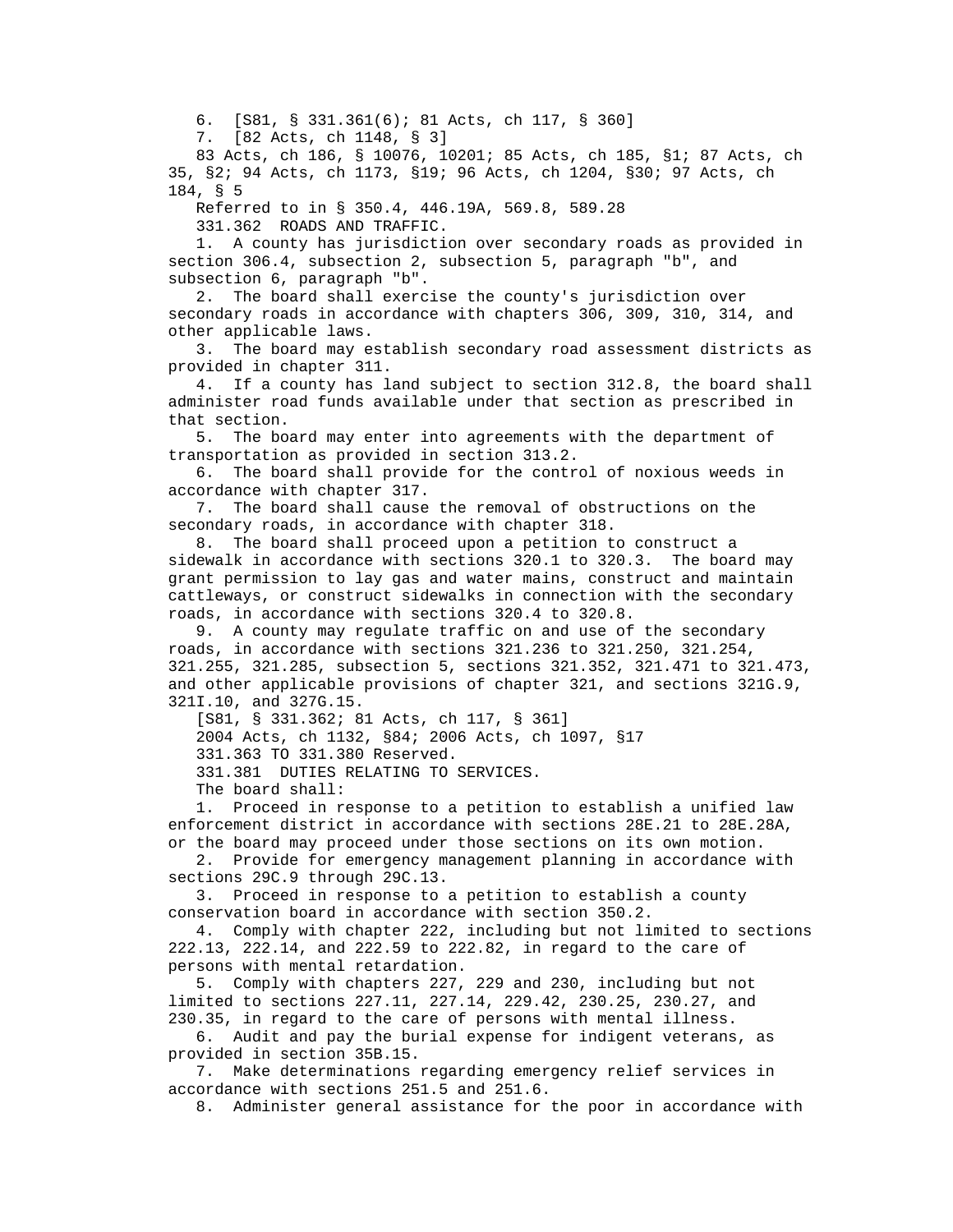chapter 252.

 9. Comply with chapters 269 and 270 in regard to the payment of costs for pupils at the Iowa braille and sight saving school and the school for the deaf.

 10. Enforce the interstate library compact in accordance with sections 256.70 through 256.73.

 11. Proceed in response to a petition to establish or end an airport commission in accordance with sections 330.17 to 330.20.

 12. Proceed in response to a petition for a city hospital to become a county hospital in accordance with section 347.23.

 13. Provide for the seizure, impoundment, and disposition of dogs in accordance with chapter 351.

 14. Proceed in response to a petition to establish a county library district in accordance with sections 336.2 to 336.5, or a petition to provide library service by contract or to terminate the service under section 336.18.

 15. Establish a sanitary disposal project in accordance with sections 455B.302, 455B.305, and 455B.306.

 16. a. Furnish a place for the confinement of prisoners as required in section 903.4, and in accordance with chapter 356 or 356A.

 b. Notwithstanding paragraph "a", after consulting with and obtaining the approval of the chief judge of the judicial district, the board of a county with a population of less than fifteen thousand according to the 1990 census may enter into an agreement with a contiguous county to share costs and to provide space for the county's prisoners and space for the district court.

17. Perform other duties required by state law.

1--7. [S81, § 331.381(1--7); 81 Acts, ch 117, § 380]

 8. [C51, § 820, 825--827; R60, § 1388, 1393--1395; C73, § 1365, 1369--1371; C97, § 2234, 2238--2240; S13, § 2234; C24, 27, § 5329, 5334--5336; C31, 35, § 5329, 5334, 5334-c1, 5335, 5336; C39, § 3828.106, 3828.110--3828.113; C46, 50, 54, 58, 62, 66, 71, 73, 75, 77, 79, 81, § 252.34, 252.38--252.41; S81, § 331.381(8); 81 Acts, ch 117, § 380]

 9. [C35, § 2554-g9; C39, § 2554.09; C46, 50, 54, 58, 62, § 150.9; C66, 71, 73, 75, 77, 79, 81, § 150.9, 150A.5; S81, § 331.381(9); 81 Acts, ch 117, § 380]

10--13. [S81, § 331.381(10--13); 81 Acts, ch 117, § 380]

14. [C97, § 458; S13, § 458; C24, 27, 31, 35, 39, § 5425; C46,

50, 54, 58, § 351.6; C62, 66, 71, 73, 75, 77, 79, 81, § 332.3(21),

351.6; S81, § 331.381(14); 81 Acts, ch 117, § 380]

 15. [S81, § 331.381(15); 81 Acts, ch 117, § 380] 16. [C62, 66, 71, 73, 75, 77, 79, § 332.31; S81, § 331.381(16);

81 Acts, ch 117, § 380]

17, 18. [S81, § 331.381(17, 18); 81 Acts, ch 117, § 380]

 83 Acts, ch 79, § 3; 92 Acts, ch 1139, § 25; 92 Acts, ch 1164, § 1; 92 Acts, ch 1212, § 32; 93 Acts, ch 48, § 52; 94 Acts, ch 1173, §20; 96 Acts, ch 1129, § 113; 2005 Acts, ch 167, §53, 66

Referred to in § 23A.2, 602.6105

331.382 POWERS AND LIMITATIONS RELATING TO SERVICES.

 1. The board may exercise the following powers in accordance with the sections designated, and may exercise these or similar powers under its home rule powers or other provisions of law:

 a. Establishment of parks outside of cities as provided in section 461A.34.

b. Establishment of a water recreational area as provided in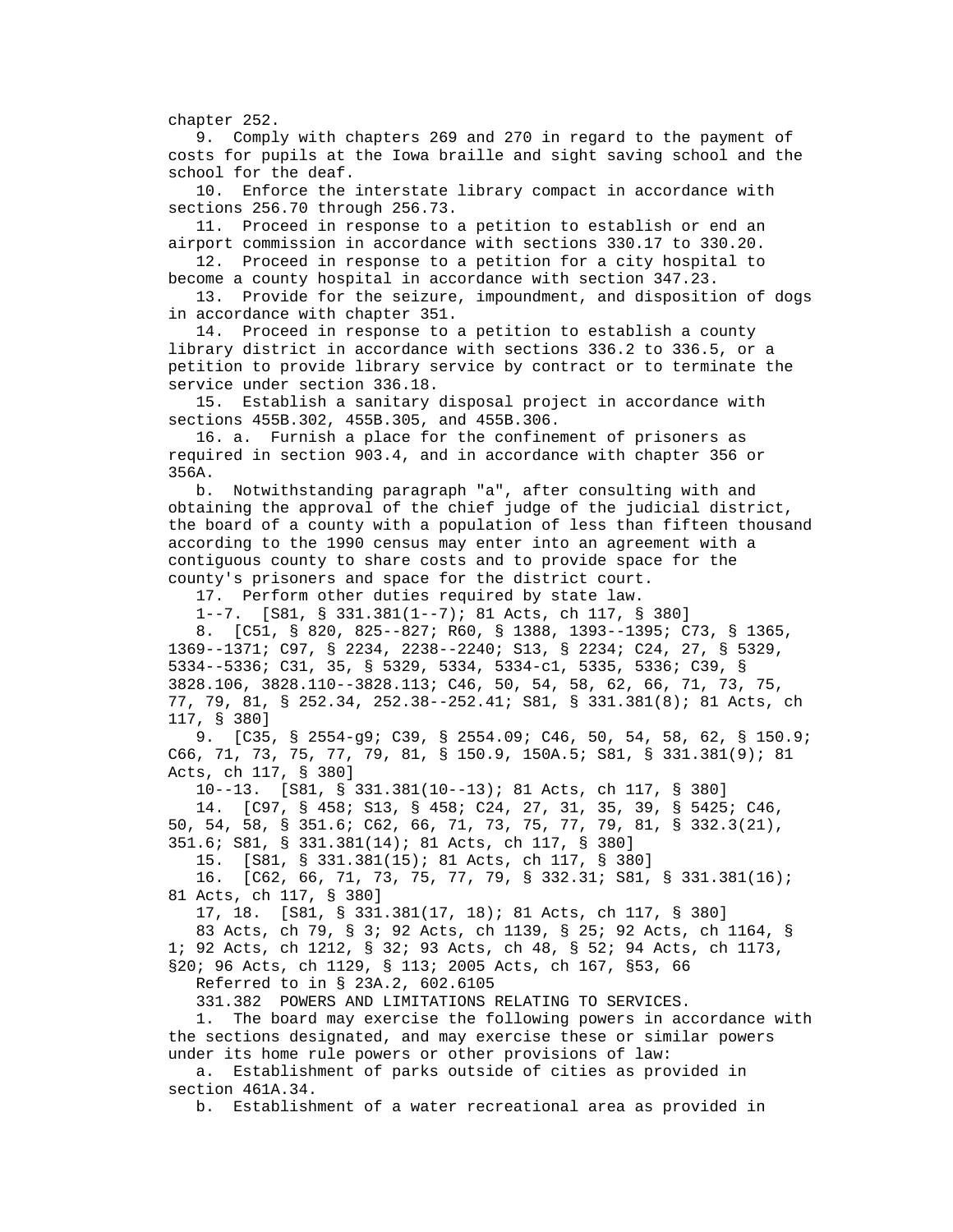sections 461A.59 to 461A.78.

 c. Establishment of a merged area hospital as provided in chapter 145A.

 d. Acquisition and operation of a limestone quarry for the sale of agricultural lime, in accordance with chapter 353.

 e. Provision of preliminary diagnostic evaluation before admissions to state mental health institutes as provided in sections

225C.14 through 225C.17.

 f. Establishment of a community mental health center as provided in chapter 230A.

 g. Establishment of a county care facility as provided in chapter 347B, and sections 135C.23 and 135C.24.

 h. Provision of relocation programs and payments as provided in chapter 316.

 i. Establishment of an airport commission as provided in sections 330.17 to 330.20.

j. Creation of an airport authority as provided in chapter 330A.

 2. The power to establish reserve peace officers is subject to chapter 80D.

 3. The power to legislate in regard to chemical substance abuse is subject to section 125.40.

 4. The power to establish a county hospital is subject to the licensing requirements of chapter 135B and the power to establish a county health care facility is subject to the licensing requirements of chapter 135C.

 5. The board shall not regulate, license, inspect, or collect license fees from food establishments or food and beverage vending machines except as provided in chapter 137F or from hotels except as provided in chapter 137C.

 6. The power to operate juvenile detention and shelter care homes is subject to approval of the homes by the director of the department of human services or the director's designee, as provided in section 232.142.

 7. If a law library is provided in the county courthouse, judges of the district court of the county shall supervise and control the law library.

 8. The board is subject to chapter 161F, chapters 357 through 358, or chapter 468, subchapters I through III, subchapter IV, parts 1 and 2, or subchapter V, as applicable, in acting relative to a special district authorized under any of those chapters.

 However, the board may assume and exercise the powers and duties of a governing body under chapter 357, 357A, 357B, 358 or chapter 468, subchapter III, if a governing body established under one of those chapters has insufficient membership to perform its powers and duties, and the board, upon petition of the number of property owners within a proposed district and filing of a bond as provided in section 357A.2, may establish a service district within the unincorporated area of the county and exercise within the district the powers and duties granted in chapter 357, 357A, 357B, 357C, 358, 359, 384, division IV or chapter 468, subchapter III.

 9. The power to establish and administer an air pollution control program in lieu of state administration is subject to sections 455B.144 and 455B.145.

1. a--f. [S81, § 331.382(1); 81 Acts, ch 117, § 381]

 g. [C51, § 828; R60, § 1396; C73, § 1372; C97, § 2241; SS15, § 2241; C24, 27, 31, 35, § 5338; C39, § 3828.115; C46, 50, 54, 58, 62,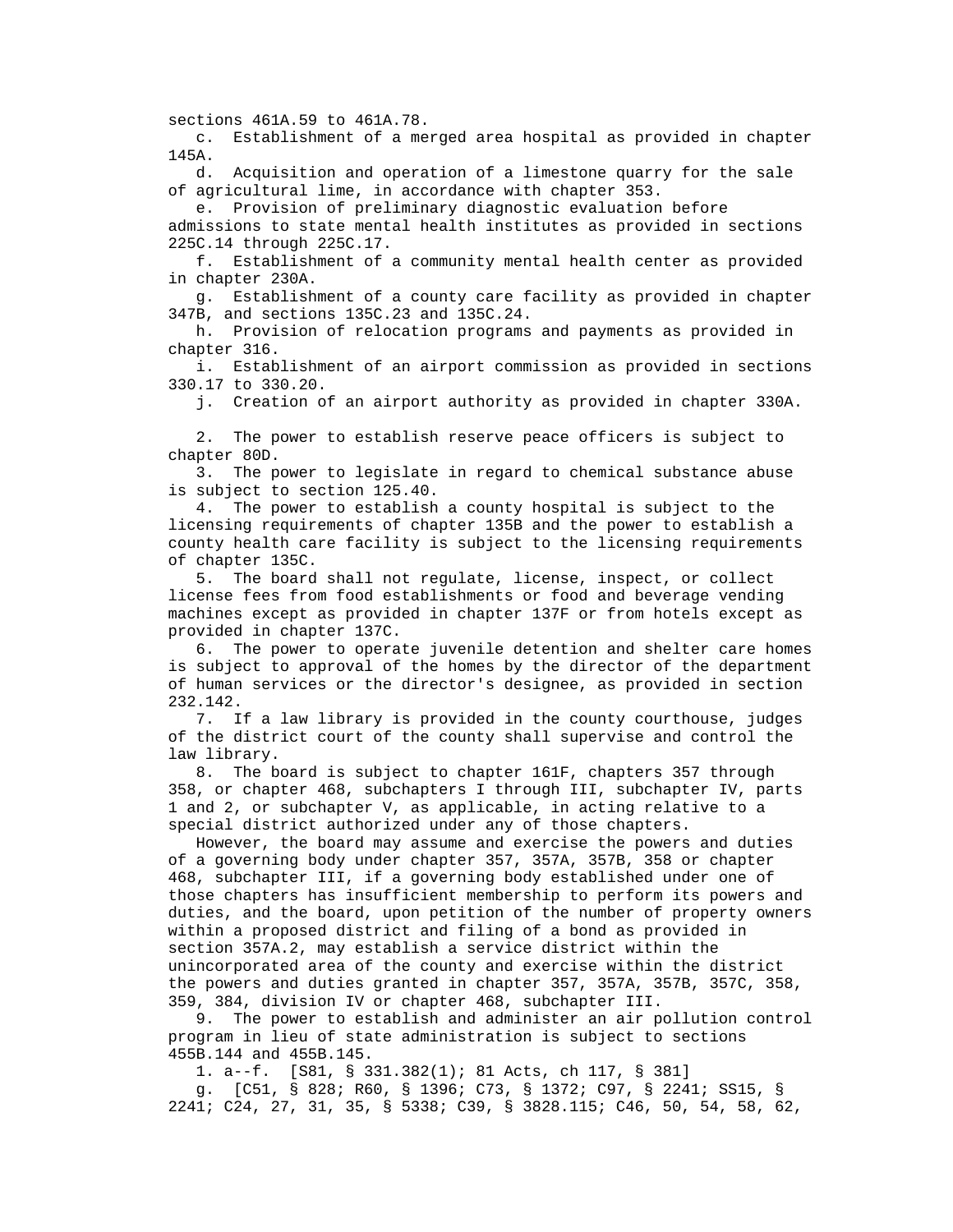66, 71, 73, 75, 77, 79, 81, § 253.1; S81, § 331.382; 81 Acts, ch 117, § 381]

h--j. [S81, § 331.382(1); 81 Acts, ch 117, § 381]

2--6. [S81, § 331.382(2--6); 81 Acts, ch 117, § 381]

7. [C46, 50, 54, 58, 62, 66, 71, 73, 75, 77, 79, 81, § 332.6;

S81, § 331.382(7); 81 Acts, ch 117, § 381]

 8. [C77, 79, 81, § 332.3(33); S81, § 331.382(8); 81 Acts, ch 117, § 381]

9. [S81, § 331.382(9); 81 Acts, ch 117, § 381]

 83 Acts, ch 96, § 157, 159; 83 Acts, ch 101, § 76; 89 Acts, ch 20, § 17; 98 Acts, ch 1162, §27, 30

Contracts to provide services to tax-exempt property; see § 364.19

331.383 DUTIES AND POWERS RELATING TO ELECTIONS.

 The board shall ensure that the county commissioner of elections conducts primary, general, city, school, and special elections in accordance with applicable state law. The board shall canvass elections in accordance with sections 43.49 to 43.51, 43.60 to 43.62, 46.24, 50.13, 50.24 to 50.29, 50.44 to 50.47, 260C.39, 275.25, 277.20, 376.1, 376.7, and 376.9. The board shall prepare and deliver a list of persons nominated in accordance with section 43.55, provide for a recount in accordance with section 50.48, provide for election precincts in accordance with sections 49.3, 49.4, 49.6 to 49.8 and 49.11, pay election costs as provided in section 47.3, participate in election contests as provided in sections 62.1A and 62.9, and perform other election duties required by state law. The board may authorize additional precinct election officials as provided in section 51.1, provide for the use of a voting machine or electronic voting system as provided in sections 52.2, 52.3, 52.8, and 52.34, and exercise other election powers as provided by state law.

 [S81, § 331.383; 81 Acts, ch 117, § 382; 82 Acts, ch 1104, § 36] 331.384 ABATEMENT OF PUBLIC HEALTH AND SAFETY HAZARDS -- SPECIAL ASSESSMENTS.

1. A county may:

 a. Require the abatement of a nuisance, public or private, in any reasonable manner.

 b. Require the removal of diseased trees or dead wood, except on publicly owned property or right-of-way.

 c. Require the removal, repair, or dismantling of an abandoned or dangerous building or structure.

d. Require the numbering of buildings.

 e. Require connection to public drainage systems from abutting property when necessary for public health or safety.

 f. Require the cutting or destruction of weeds or other growth which constitutes a health, safety, or fire hazard.

 2. If the property owner does not perform an action required under this section within a reasonable time after notice, a county may perform the required action and assess the costs against the property for collection in the same manner as a property tax. Notice may be in the form of an ordinance or by certified mail to the property owner as shown by the records of the county auditor, and shall state the time within which action is required. However, in an emergency, a county may perform any action which may be required under this section without prior notice and assess the costs as provided in this section after notice to the property owner and hearing.

3. If any amount assessed against property under this section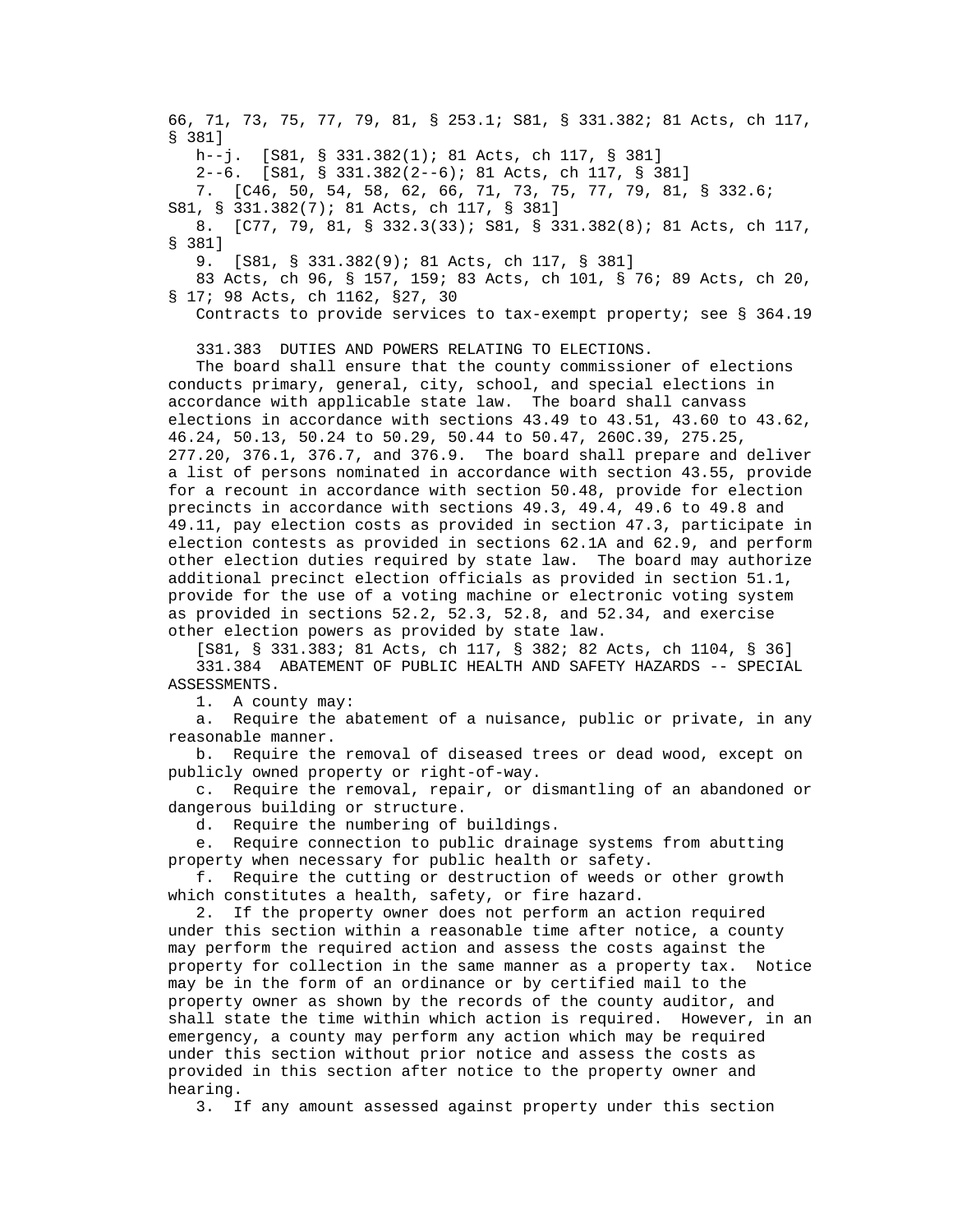exceeds one hundred dollars, a county may permit the assessment to be paid in up to ten annual installments in the same manner and with the same interest rates provided for assessments against benefited property under chapter 384, division IV.

 4. A special assessment levied pursuant to this section, including all interest and penalties, is a lien against the benefited property from the date of filing the schedule of assessments until the assessment is paid. A special assessment has equal precedence with ordinary taxes and is not divested by judicial sale.

 5. The procedures for making and levying a special assessment pursuant to this section and for an appeal of the assessment are the same procedures as provided in sections 384.59 through 384.67 and sections 384.72 through 384.75, provided that the references in those sections to the council shall be to the board of supervisors and the references to the city shall be to the county.

90 Acts, ch 1197, §1; 96 Acts, ch 1204, §25

331.385 POWERS AND DUTIES RELATING TO EMERGENCY SERVICES.

 1. A county may, by resolution, assume the exercise of the powers and duties of township trustees relating to fire protection service and emergency medical service for any township located in the unincorporated area of the county.

 2. The board of supervisors shall publish notice of the proposed resolution, and of a public hearing to be held on the proposed resolution, in a newspaper of general circulation in the county at least ten days but no more than twenty days before the date of the public hearing. If, after notice and hearing, the resolution is adopted, the board of supervisors shall assume the exercise of the powers and duties of township trustees relating to fire protection service and emergency medical service as set forth in sections 359.42 through 359.45.

 3. All of the real and personal township property used to provide fire protection service or emergency medical service shall be transferred to the county. The county shall assume all of the outstanding obligations of the township relating to fire protection service or emergency medical service. If the township provides fire protection outside of the county's boundaries, the county shall continue to provide fire protection to this area for at least ninety days after adoption of the resolution.

 4. Fire protection service and emergency medical service shall be paid from the emergency services fund of the county authorized in section 331.424C.

 5. a. Notwithstanding subsection 1, if as of July 1, 2006, a township has in force an agreement entered into pursuant to chapter 28E for a city or another township to provide fire protection service or fire protection service and emergency medical service for the township, or if a township is otherwise contracting with a city or another township for provision to the township of fire protection service or fire protection service and emergency medical service, the county board of supervisors shall, for the fiscal year beginning July 1, 2007, and subsequent fiscal years, negotiate for and enter into an agreement pursuant to chapter 28E providing for continued fire protection service, or fire protection service and emergency medical service, to the township, and shall certify taxes for levy in the township, pursuant to section 331.424C, in amounts sufficient to meet the financial obligations pertaining to the agreement.

 b. This subsection applies to a county with a population in excess of three hundred thousand. This subsection does not prohibit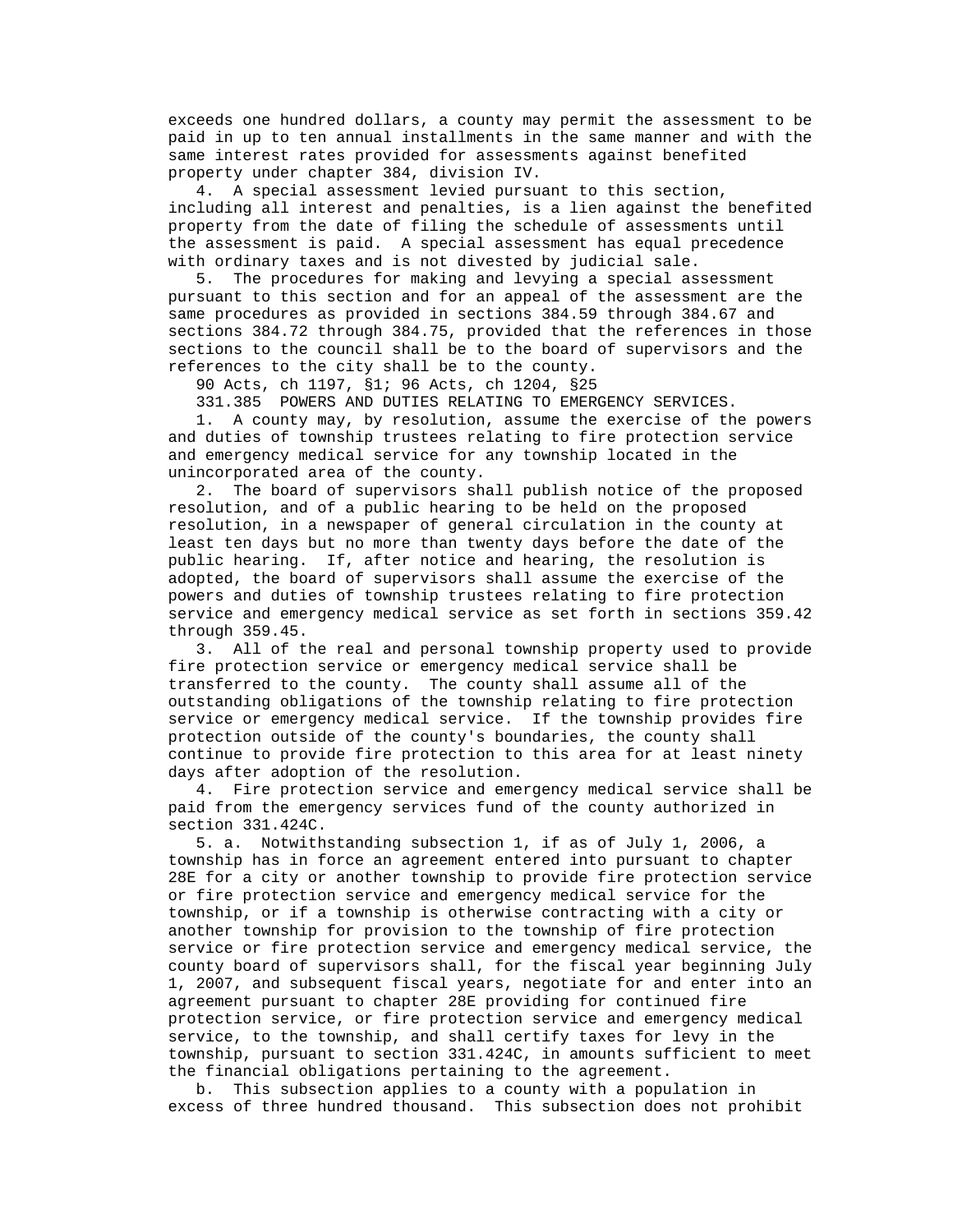a county with a population in excess of three hundred thousand from also assuming the powers and duties of township trustees in accordance with the provisions of subsections 1 through 4, for those townships in the county that are not subject to paragraph "a".

 2000 Acts, ch 1117, §18; 2004 Acts, ch 1146, §1, 2; 2005 Acts, ch 74, §1, 3, 4

Referred to in § 331.424C, 359.42

 2005 amendment to subsection 5 is effective April 28, 2005, and applies retroactively to January 1, 2005; former subsection 5, as it appeared in Code 2005, is void and of no effect with regard to township fire protection service or emergency medical service agreements or contracts entered into on or after January 1, 2005; 2005 Acts, ch 74, §3, 4

331.386 THROUGH 331.400 Reserved.

331.401 DUTIES RELATING TO FINANCES.

1. The board shall:

 a. Audit expenses charged to the county for the annual examination by the auditor of state and approve or object to the expenses as provided in section 11.21.

 b. Establish budgets for the farm-to-market road fund and the secondary road fund in accordance with sections 309.10 and 309.93 to 309.97.

 c. Pay expenses of administration of juvenile justice, attributable to the county under section 232.141.

 d. Provide for the expense of persons committed to the county jail or a regional detention facility in accordance with section 356.15.

 e. Adopt resolutions authorizing the county assessor to provide forms for homestead exemption claimants as provided in section 425.2 and military service tax exemptions as provided in section 426A.14.

 f. Examine and allow or disallow claims for homestead exemption in accordance with section 425.3 and claims for military service tax exemption in accordance with chapter 426A. The board, by a single resolution, may allow or disallow the exemptions recommended by the assessor.

 g. Hear appeals relating to the agricultural land tax credit in accordance with section 426.6.

 h. Order the suspension of property taxes of certain persons in accordance with section 427.9.

 i. Approve or deny an application for a property tax exemption for impoundment structures, as provided in section 427.1, subsection 20.

j. Serve on the conference board as provided in section 441.2.

 k. Levy taxes as certified to it by tax-certifying bodies in the county, in accordance with the statutes authorizing the levies and in accordance with chapter 24 and sections 444.1 to 444.8, and levy taxes as required in chapters 430A, 433, 434, 437, and 438.

 l. Carry out duties in regard to the collection of taxes as provided in sections 445.16, 445.60, and 445.62.

 m. Apportion taxes upon receipt of a petition, in accordance with sections 449.1A to 449.3.

 n. Comply with chapters 12B and 12C in the management of public funds.

 o. Allocate payments from flood control projects as provided in sections 161E.13 and 161E.14.

 p. Examine and settle all accounts of the receipts and expenditures of the county and all claims against the county, except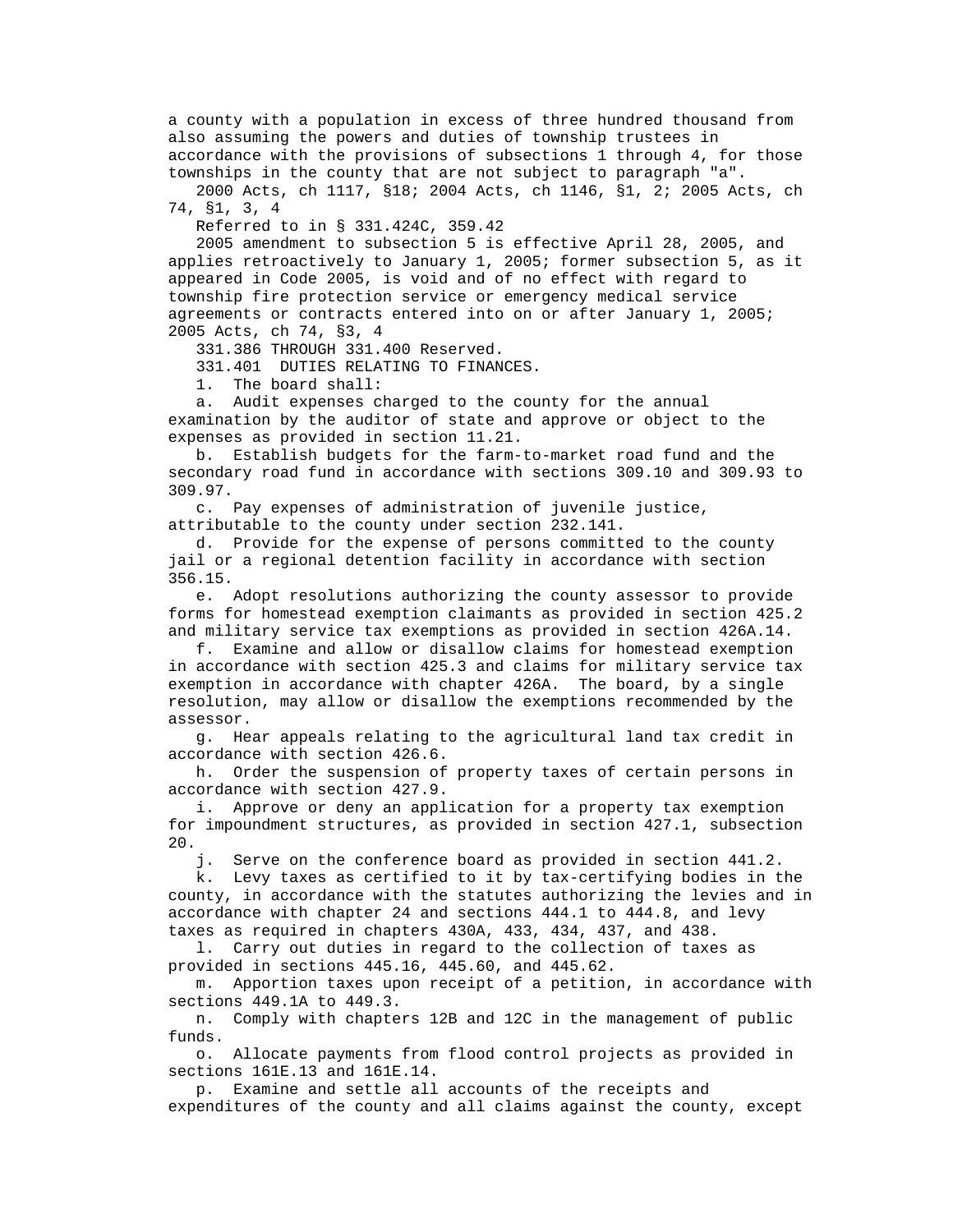as otherwise provided by state law.

 q. Require a local historical society to submit to it a proposed budget, including the amount of available funds and estimated expenditures, as a prerequisite to receiving funds. A local historical society receiving funds shall present to the board an annual report describing in detail its use of the funds received.

r. Perform other financial duties as required by state law.

 2. The board shall not pay membership dues for a county officers association in this state other than the Iowa state association of counties or an organization affiliated with it. This subsection does not prohibit expenditures for organizations with which the Iowa state association or its affiliates are affiliated.

 3. The board shall not pay bounties on crows, rattlesnakes, foxes, or wolves other than coyotes.

1. a--o. [S81, § 331.401(1); 81 Acts, ch 117, § 400]

 p. [R60, § 312; C73, § 303; C97, § 422; SS15, § 422; C24, 27, 31, 35, 39, § 5130; C46, 50, 54, 58, 62, 66, 71, 73, 75, 77, 79, 81, § 332.3(5); S81, § 331.401(1); 81 Acts, ch 117, § 400]

r. [S81, § 331.401(1); 81 Acts, ch 117, § 400]

 2. [C73, 75, 77, 79, 81, § 332.3(27); S81, § 331.401(2); 81 Acts, ch 117, § 400]

 3. [79, 81, § 350.2; S81, § 331.401(3); 81 Acts, ch 117, § 400] 83 Acts, ch 123, § 132--135, 209; 86 Acts, ch 1001, § 18; 90 Acts,

 ch 1236, § 46; 91 Acts, ch 191, §7; 2002 Acts, ch 1150, §1 Referred to in § 331.902

331.402 POWERS RELATING TO FINANCES -- LIMITATIONS.

 1. The payment of county obligations by anticipatory warrants is subject to chapters 74 and 74A and other applicable state law. Anticipatory warrants drawn on the secondary road fund are also subject to sections 309.46 to 309.55.

2. The board may:

 a. Require a person who is not a part of county government but is receiving county funds to submit to audit by auditors chosen by the county. The person shall make available all pertinent records needed for the audit.

 b. Enter into an agreement with the state department of human services for assistance in accordance with section 249A.12.

 c. Levy within a township at a rate not to exceed the rate permitted under sections 359.30 and 359.33 for the care and maintenance of cemeteries, if the township officials fail to levy the tax as needed.

 d. Authorize the county auditor to issue warrants for certain purposes as provided in section 331.506, subsection 3.

 e. Authorize the auditor to issue checks in lieu of warrants. The checks shall be charged directly against a bank account controlled by the county treasurer.

f. Impose a hotel and motel tax in accordance with chapter 423A.

 g. Order the suspension of property taxes or cancel and remit the taxes of certain persons as provided in sections 427.8 and 427.10.

 h. Provide for a partial exemption from property taxation in accordance with chapter 427B.

 i. Contract with certified public accountants to conduct the annual audit of the financial accounts and transactions of the county as provided in section 11.6.

 3. A county may enter into loan agreements to borrow money for any public purpose in accordance with the following terms and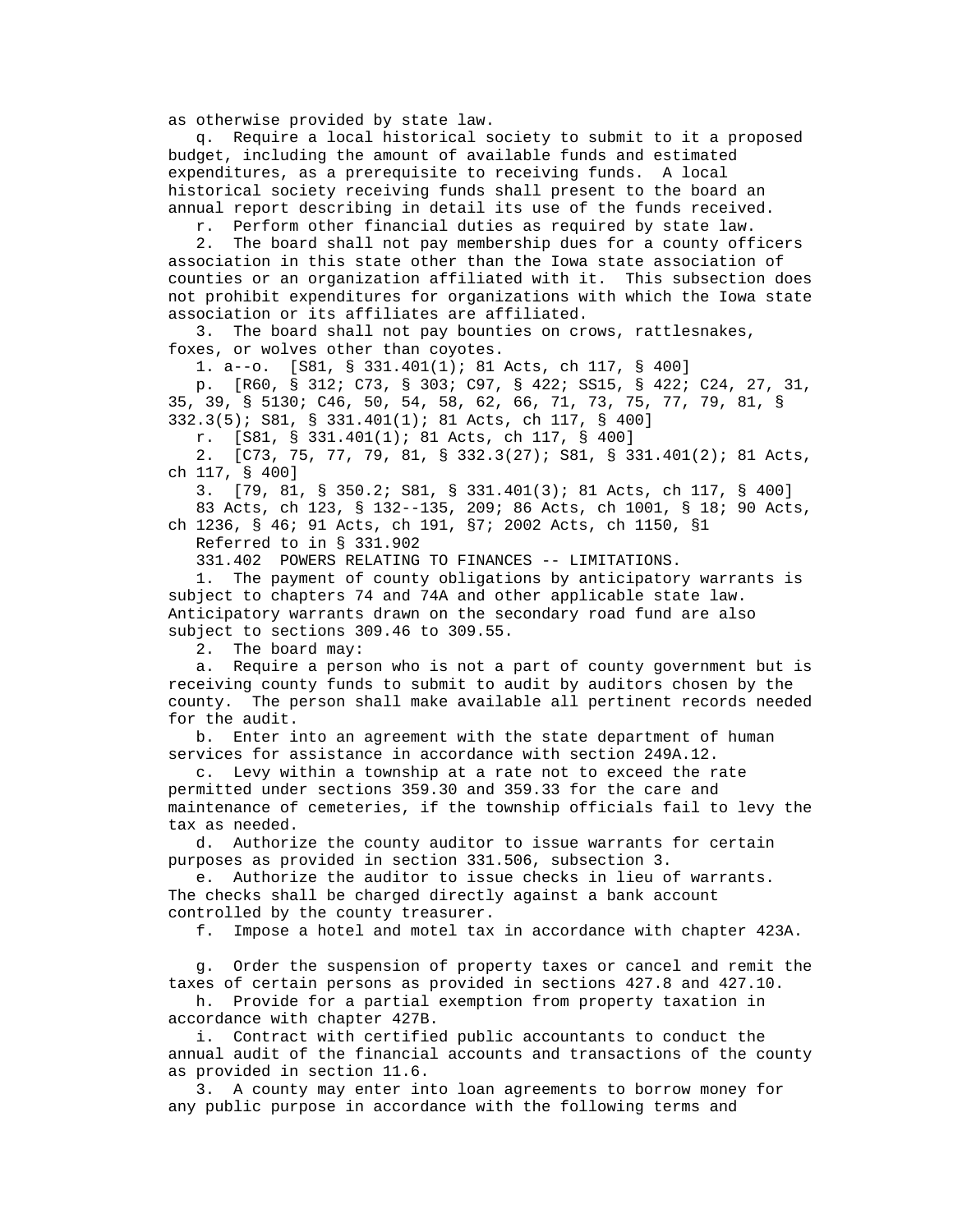procedures:

 a. A loan agreement entered into by a county may contain provisions similar to those sometimes found in loan agreements between private parties, including, but not limited to, the issuance of notes to evidence its obligations.

 b. A provision of a loan agreement which stipulates that a portion of the payments be applied as interest is subject to chapter 74A. Other laws relating to interest rates do not apply. Chapter 75 is not applicable. A county enterprise is a separate entity under this subsection, whether it is governed by the board or another governing body.

 c. The board shall follow substantially the same authorization procedure required for the issuance of general obligation bonds issued for the same purpose to authorize a loan agreement made payable from the debt service fund.

 d. The board may authorize a loan agreement which is payable from the general fund and which would not cause the total of scheduled annual payments of principal or interest or both principal and interest of the county due from the general fund of the county in any future year with respect to all loan agreements in force on the date of the authorization to exceed ten percent of the last certified general fund budget amount in accordance with the following procedures:

 (1) The board shall follow substantially the authorization procedures of section 331.443 to authorize a loan agreement for personal property which is payable from the general fund. The board must follow substantially the authorization procedures of section 331.443 to authorize a loan agreement for real property which is payable from the general fund if the principal amount of the loan agreement does not exceed the following limits:

 (a) Four hundred thousand dollars in a county having a population of twenty-five thousand or less.

 (b) Five hundred thousand dollars in a county having a population of more than twenty-five thousand but not more than fifty thousand.

 (c) Six hundred thousand dollars in a county having a population of more than fifty thousand but not more than one hundred thousand.

 (d) Eight hundred thousand dollars in a county having a population of more than one hundred thousand but not more than two hundred thousand.

 (e) One million dollars in a county having a population of more than two hundred thousand.

 (2) The board must follow the following procedures to authorize a loan agreement for real property which is payable from the general fund if the principal amount of the loan agreement exceeds the limits set forth in subparagraph (1):

 (a) The board must institute proceedings for entering into a loan agreement payable from the general fund by causing a notice of the meeting to discuss entering into the loan agreement, including a statement of the principal amount and purpose of the loan agreement and the right to petition for an election, to be published as provided in section 331.305 at least ten days prior to the discussion meeting. No sooner than thirty days following the discussion meeting shall the board hold a meeting at which it is proposed to take action to enter into the loan agreement.

 (b) If at any time before the end of the thirty-day period after which a meeting may be held to take action to enter into the loan agreement, a petition is filed with the auditor in the manner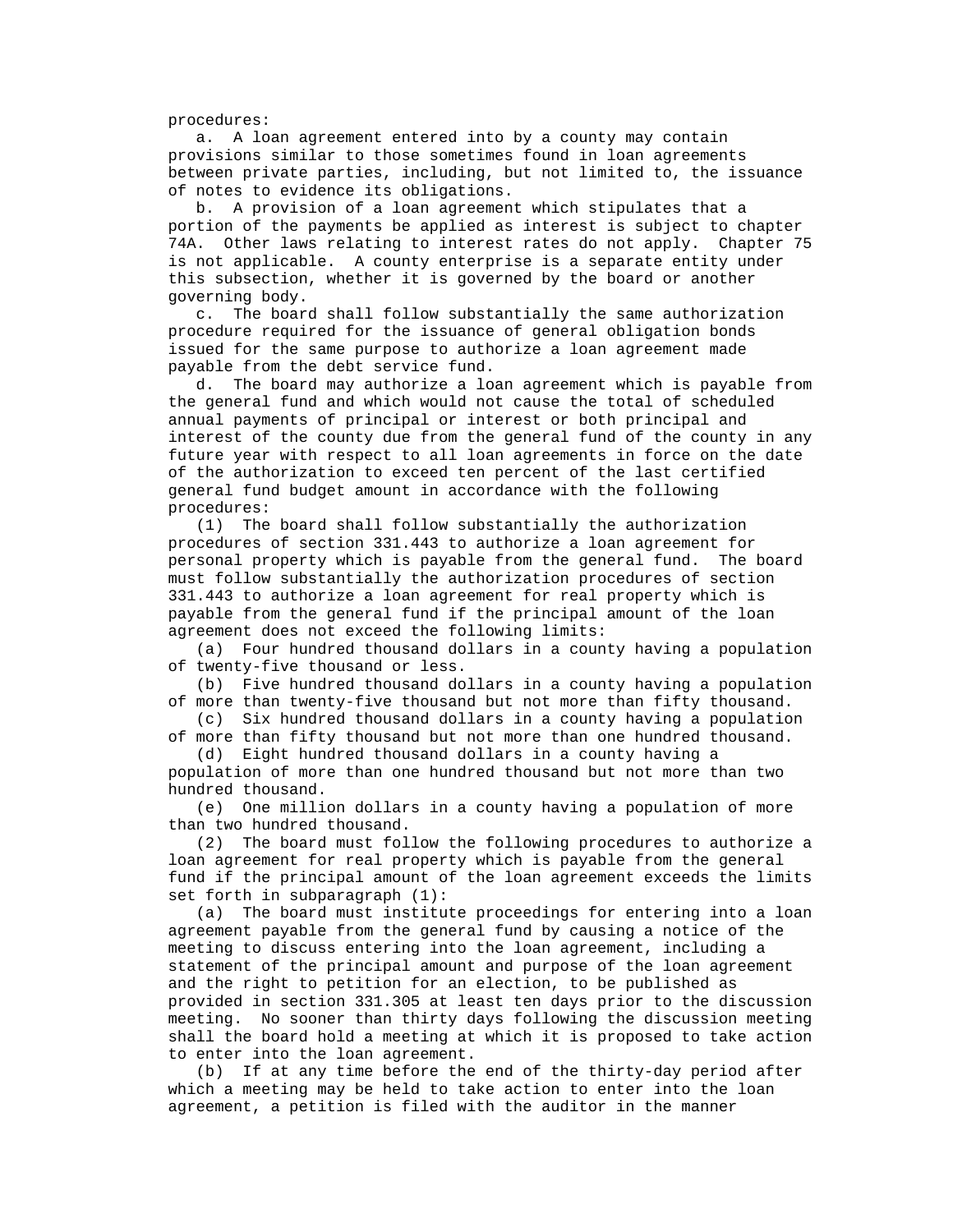provided by section 331.306 asking that the question of entering into the loan agreement be submitted to the registered voters of the county, the board shall either by resolution declare the proposal to enter into the loan agreement to have been abandoned or shall direct the county commissioner of elections to call a special election upon the question of entering into the loan agreement. However, for purposes of this subparagraph, the petition shall not require signatures in excess of one thousand persons. The question to be placed on the ballot shall be stated affirmatively in substantially the following manner: Shall the county of ..... enter into a loan agreement in amount of \$.. for the purpose of .....? Notice of the election and its conduct shall be in the manner provided in section 331.442, subsections 2 through 4.

 (c) If a petition is not filed or if a petition is filed and the proposition of entering into the loan agreement is approved at an election, the board may proceed and enter into the loan agreement.

 e. The governing body may authorize a loan agreement payable from the net revenues of a county enterprise or combined county enterprise by following the authorization procedures of section 331.464.

 f. A loan agreement to which a county is a party or in which a county has a participatory interest is an obligation of a political subdivision of this state for the purpose of chapters 502 and 636, and is a lawful investment for banks, trust companies, building and loan associations, savings and loan associations, investment companies, insurance companies, insurance associations, executors, guardians, trustees, and any other fiduciaries responsible for the investment of funds.

1. [S81, § 331.402(1); 81 Acts, ch 117, § 401]

 2. a. [C77, 79, 81, § 332.3(31); S81, § 331.402(2); 81 Acts, ch 117, § 401]

b. [S81, § 331.402(2); 81 Acts, ch 117, § 401]

 c. [C77, 79, 81, § 24.37(14), 332.3(30); S81, § 331.402(2); 81 Acts, ch 117, § 401]

d--g. [S81, § 331.402(2); 81 Acts, ch 117, § 401]

 83 Acts, ch 96, § 157, 159; 84 Acts, ch 1123, § 2; 87 Acts, ch 103, § 1; 92 Acts, ch 1138, § 2; 95 Acts, ch 67, §53; 2001 Acts, ch 45, §2

331.403 ANNUAL FINANCIAL REPORT.

 1. Not later than December 1 of each year on forms and pursuant to instructions prescribed by the department of management, a county shall prepare an annual financial report showing for each county fund the financial condition as of June 30 and the results of operations for the year then ended. Copies of the report shall be maintained as a public record at the auditor's office and shall be filed with the director of the department of management and with the auditor of state by December 1. A summary of the report, in a form prescribed by the director, shall be published by each county not later than December 1 of each year in one or more newspapers which meet the requirements of section 618.14.

 2. Beginning with the fiscal year ending June 30, 1985, the annual financial report required in subsection 1 shall be prepared in conformity with generally accepted accounting principles.

 3. A county that fails to meet the filing deadline imposed by this section shall have withheld from payments to be made to the county and allocated to the county pursuant to section 425.1 an amount equal to five cents per capita until the financial report is filed.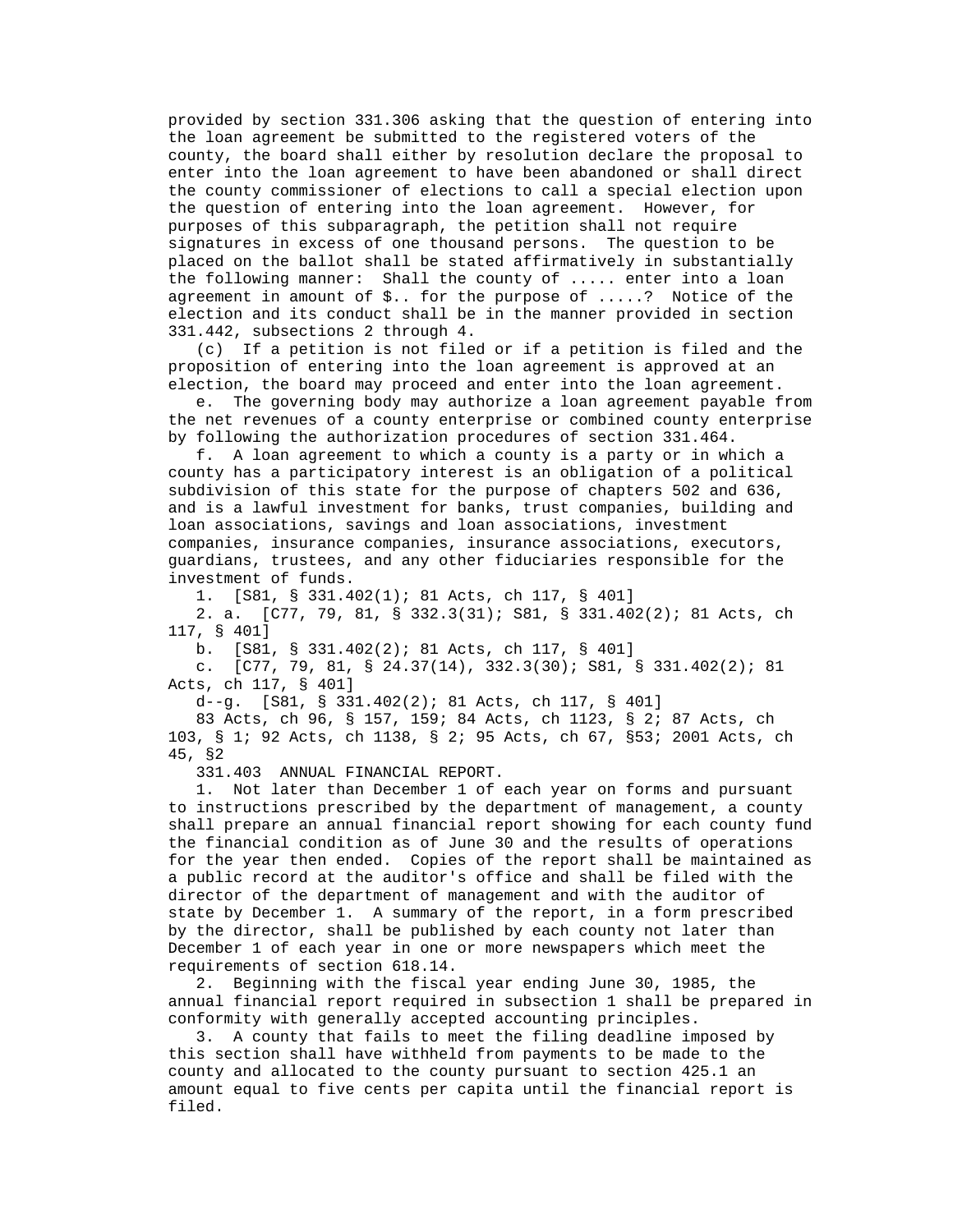83 Acts, ch 123, § 2, 209; 86 Acts, ch 1245, § 113; 97 Acts, ch 206, § 14, 15, 24; 2003 Acts, ch 178, §2

Referred to in § 331.431, 333A.4, 426B.5

331.404 TO 331.420 Reserved.

331.421 DEFINITIONS.

As used in this part, unless the context otherwise requires:

 1. "Basic levy" means a levy authorized and limited by section 331.423 for general county services and rural county services.

 2. "Committee" means the county finance committee established in chapter 333A.

 3. "Debt service" means expenditures for servicing the county's debt.

 4. "Debt service levy" means a levy authorized and limited by section 331.422, subsection 3.

 5. "Emergency services levy" means a levy authorized and limited by section 331.424C.

 6. "Fiscal year" means the period of twelve months beginning July 1 and ending on the following June 30.

 7. "General county services" means the services which are primarily intended to benefit all residents of a county, including secondary road services, but excluding services financed by other statutory funds.

 8. "Rural county services" means the services which are primarily intended to benefit those persons residing in the county outside of incorporated city areas, including secondary road services, but excluding services financed by other statutory funds.

 9. "Secondary road services" means the services related to secondary road construction and maintenance, excluding debt service and services financed by other statutory funds.

 10. "Supplemental levy" means a levy authorized and limited by section 331.424 for general county services and rural county services.

 83 Acts, ch 123, § 5, 209; 84 Acts, ch 1178, § 6; 86 Acts, ch 1237, § 21; 2000 Acts, ch 1117, §19

331.422 COUNTY PROPERTY TAX LEVIES.

 Subject to this section and sections 331.423 through 331.426 or as otherwise provided by state law, the board of each county shall certify property taxes annually at its March session to be levied for county purposes as follows:

 1. Taxes for general county services shall be levied on all taxable property within the county.

 2. Taxes for rural county services shall be levied on all taxable property not within incorporated areas of the county.

 3. Taxes in the amount necessary for debt service shall be levied on all taxable property within the county, except as otherwise provided by state law.

4. Other taxes shall be levied as provided by state law.

83 Acts, ch 123, § 6, 209

Referred to in § 331.421

331.423 BASIC LEVIES -- MAXIMUMS.

 Annually, the board may certify basic levies, subject to the following limits:

 1. For general county services, three dollars and fifty cents per thousand dollars of the assessed value of all taxable property in the county.

 2. For rural county services, three dollars and ninety-five cents per thousand dollars of the assessed value of taxable property in the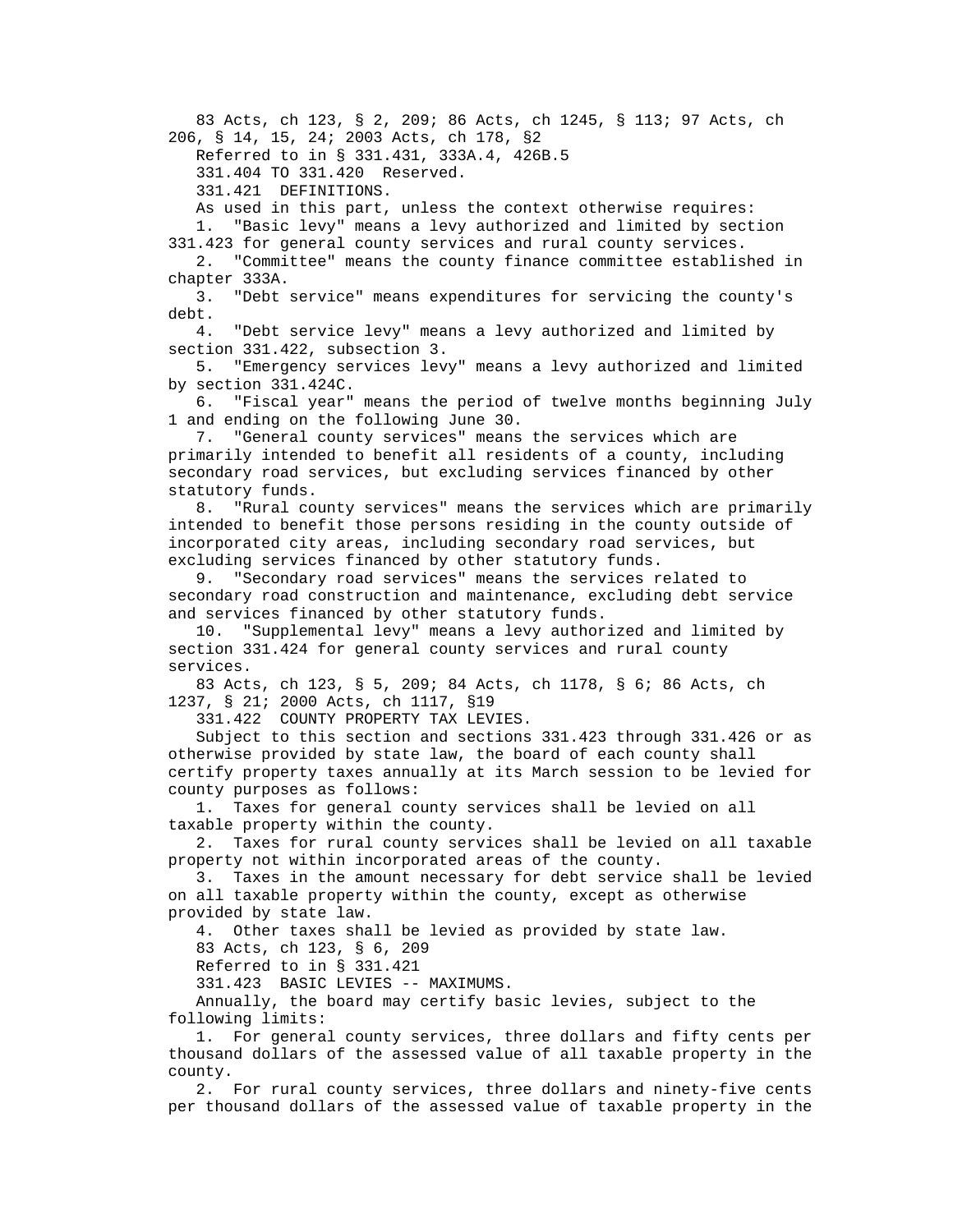county outside of incorporated city areas.

83 Acts, ch 123, § 7, 209; 86 Acts, ch 1237, § 22

 Referred to in § 28M.5, 331.421, 331.422, 331.425, 331.426, 331.434, 331.435

331.424 SUPPLEMENTAL LEVIES.

 To the extent that the basic levies are insufficient to meet the county's needs for the following services, the board may certify supplemental levies as follows:

 1. For general county services, an amount sufficient to pay the charges for the following:

 a. To the extent that the county is obligated by statute to pay the charges for:

 (1) The costs of inpatient or outpatient substance abuse admission, commitment, transportation, care, and treatment at any of the following:

 (a) The alcoholic treatment center at Oakdale. However, the county may require that an admission to the center shall be reported to the board by the center within five days as a condition of the payment of county funds for that admission.

 (b) A state mental health institute, or a community-based public or private facility or service.

 (2) Care of children admitted or committed to the Iowa juvenile home at Toledo.

 (3) Clothing, transportation, medical, or other services provided persons attending the Iowa braille and sight saving school, the Iowa school for the deaf, or the university of Iowa hospitals and clinics' center for disabilities and development for children with severe disabilities at Iowa City, for which the county becomes obligated to pay pursuant to sections 263.12, 269.2, and 270.4 through 270.7.

 b. Foster care and related services provided under court order to a child who is under the jurisdiction of the juvenile court, including court-ordered costs for a guardian ad litem under section 232.71C.

c. Elections, and voter registration pursuant to chapter 48A.

 d. Employee benefits under chapters 96, 97B, and 97C, which are associated with salaries for general county services.

 e. Joint county and city building authorities established under section 346.27, as provided in subsection 22 of that section.

 f. Tort liability insurance, property insurance, and any other insurance that may be necessary in the operation of the county, costs of a self-insurance program, costs of a local government risk pool, and amounts payable under any insurance agreements to provide or procure such insurance, self-insurance program, or local government risk pool.

 g. The maintenance and operation of the courts, including but not limited to the salary and expenses of the clerk of the district court and other employees of the clerk's office, and bailiffs, court costs if the prosecution fails or if the costs cannot be collected from the person liable, costs and expenses of prosecution under section 189A.17, salaries and expenses of juvenile court officers under chapter 602, court-ordered costs in domestic abuse cases under section 236.5, the county's expense for confinement of prisoners under chapter 356A, temporary assistance to the county attorney, county contributions to a retirement system for bailiffs, reimbursement for judicial magistrates under section 602.6501, claims filed under section 622.93, interpreters' fees under section 622B.7, uniform citation and complaint supplies under section 805.6, and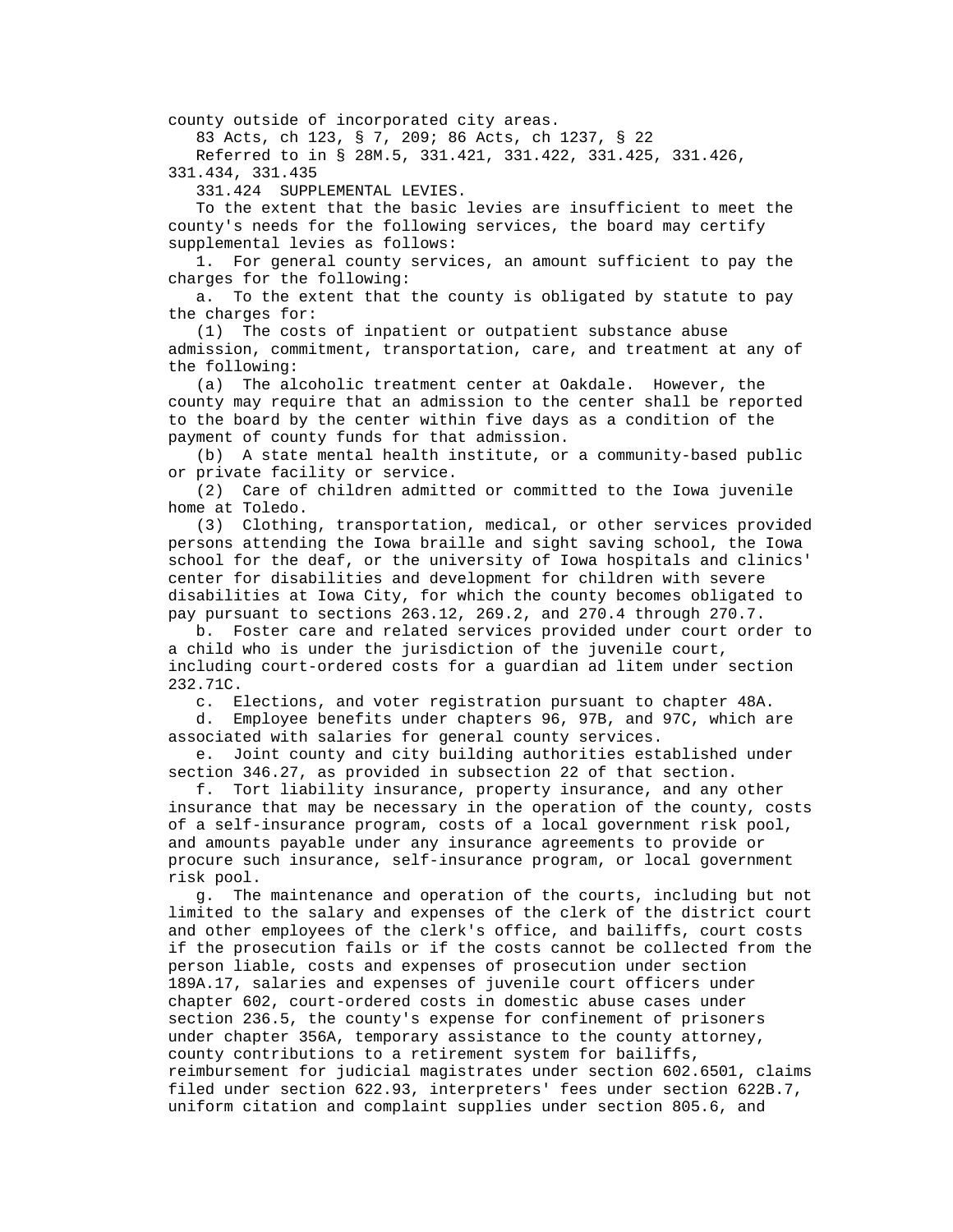costs of prosecution under section 815.13.

 h. Court-ordered costs of conciliation procedures under section 598.16.

 i. Establishment and maintenance of a joint county indigent defense fund pursuant to an agreement under section 28E.19.

 j. The maintenance and operation of a local emergency management agency established pursuant to chapter 29C.

 The board may require a public or private facility, as a condition of receiving payment from county funds for services it has provided, to furnish the board with a statement of the income, assets, and legal residence including township and county of each person who has received services from that facility for which payment has been made from county funds under paragraphs "a" and "b". However, the facility shall not disclose to anyone the name or street or route address of a person receiving services for which commitment is not required, without first obtaining that person's written permission.

 Parents or other persons may voluntarily reimburse the county or state for the reasonable cost of caring for a patient or an inmate in a county or state facility.

 2. For rural county services, an amount sufficient to pay the charges for the following:

 a. Employee benefits under chapters 96, 97B, and 97C, which are associated with salaries for rural county services.

 b. An aviation authority under chapter 330A, to the extent that the county contributes to the authority under section 330A.15.

 83 Acts, ch 123, § 8, 209; 84 Acts, ch 1178, § 7; 84 Acts, ch 1312, § 8; 86 Acts, ch 1211, § 20; 90 Acts, ch 1233, § 25; 92 Acts, ch 1139, § 26; 94 Acts, ch 1169, §59; 94 Acts, ch 1170, §52; 95 Acts, ch 206, §9, 12; 96 Acts, ch 1129, §84; 96 Acts, ch 1219, §102; 97 Acts, ch 35, §22, 25; 2001 Acts, ch 181, §25

 Referred to in § 23A.2, 123.38, 218.99, 331.301, 331.421, 331.422, 331.425, 331.426, 331.427, 331.428, 331.434, 331.435

 331.424A COUNTY MENTAL HEALTH, MENTAL RETARDATION, AND DEVELOPMENTAL DISABILITIES SERVICES FUND.

 1. For the purposes of this chapter, unless the context otherwise requires, "services fund" means the county mental health, mental retardation, and developmental disabilities services fund created in subsection 2. The county finance committee created in section 333A.2 shall consult with the state commission in adopting rules and prescribing forms for administering the services fund.

 2. For the fiscal year beginning July 1, 1996, and succeeding fiscal years, county revenues from taxes and other sources designated for mental health, mental retardation, and developmental disabilities services shall be credited to the mental health, mental retardation, and developmental disabilities services fund of the county. The board shall make appropriations from the fund for payment of services provided under the county management plan approved pursuant to section 331.439. The county may pay for the services in cooperation with other counties by pooling appropriations from the fund with other counties or through county regional entities including but not limited to the county's mental health and developmental disabilities regional planning council created pursuant to section 225C.18.

 3. For the fiscal year beginning July 1, 1996, and succeeding fiscal years, receipts from the state or federal government for such services shall be credited to the services fund, including moneys allotted to the county from the state payment made pursuant to section 331.439 and moneys allotted to the county for property tax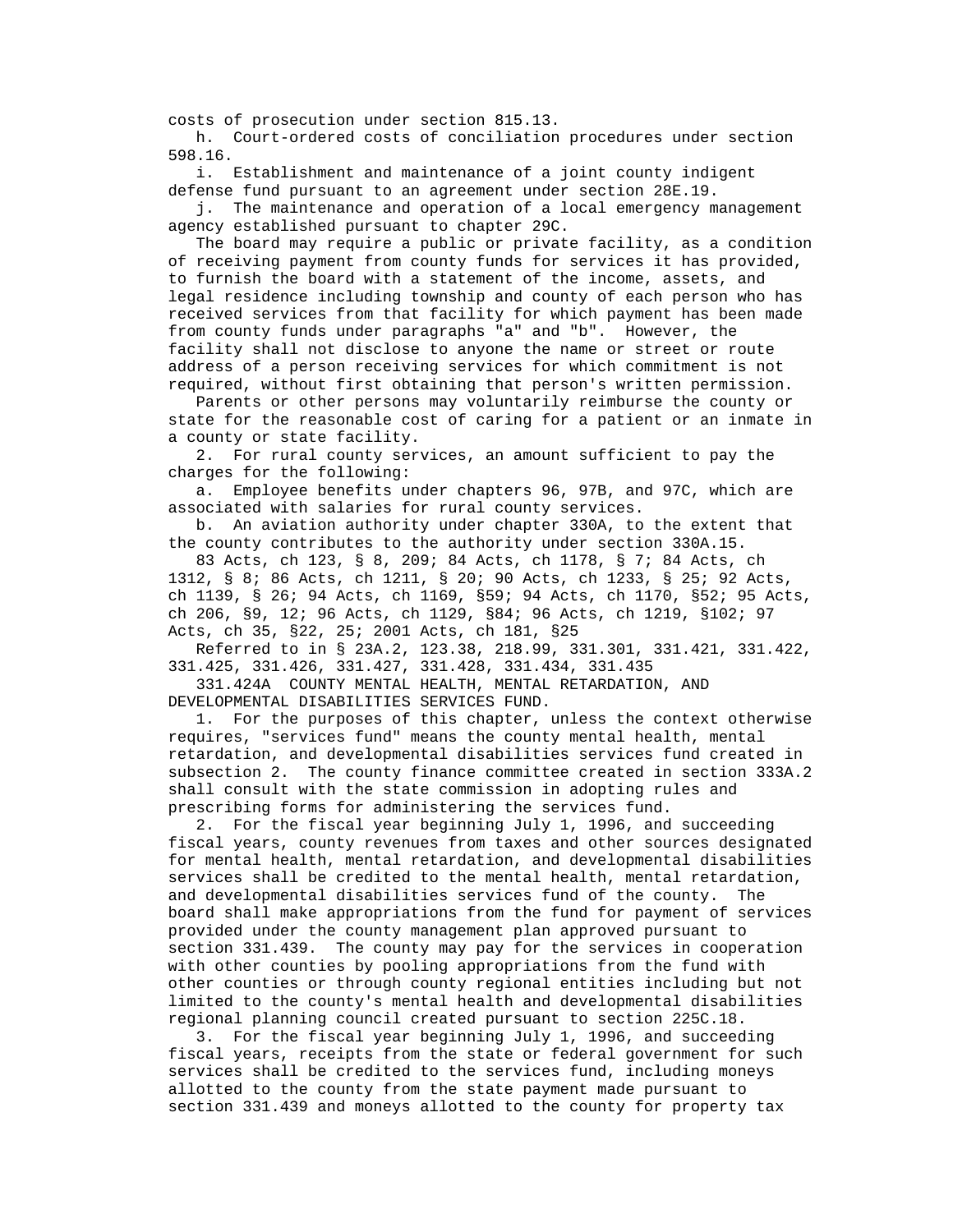relief pursuant to section 426B.1.

 4. For the fiscal year beginning July 1, 1996, and for each subsequent fiscal year, the county shall certify a levy for payment of services. For each fiscal year, county revenues from taxes imposed by the county credited to the services fund shall not exceed an amount equal to the amount of base year expenditures for services as defined in section 331.438, less the amount of property tax relief to be received pursuant to section 426B.2, in the fiscal year for which the budget is certified. The county auditor and the board of supervisors shall reduce the amount of the levy certified for the services fund by the amount of property tax relief to be received. A levy certified under this section is not subject to the appeal provisions of section 331.426 or to any other provision in law authorizing a county to exceed, increase, or appeal a property tax levy limit.

 5. Appropriations specifically authorized to be made from the mental health, mental retardation, and developmental disabilities services fund shall not be made from any other fund of the county.

 95 Acts, ch 206, §10; 96 Acts, ch 1183, §33; 96 Acts, ch 1205, §1; 96 Acts, ch 1219, §103; 97 Acts, ch 198, § 2; 2000 Acts, ch 1090, §1, 6; 2000 Acts, ch 1232, §5, 9, 10; 2001 Acts, ch 155, §1, 9--11; 2002 Acts, ch 1119, §157; 2002 Acts, ch 1146, §7; 2004 Acts, ch 1090, §18

 Referred to in § 123.38, 218.99, 225C.6, 225C.12, 226.9C, 331.422, 331.426, 331.434, 331.435, 331.438, 331.439, 426B.3, 426B.5

 Reimbursement rate increase for purchase of service providers for fiscal years beginning on July 1 of 2000, 2001, and 2002; 2000 Acts, ch 1221, §3; 2001 Acts, ch 184, §2, 4, 15; 2001 Acts, ch 191, §34, 53; 2002 Acts, ch 1174, §2; 2003 Acts, ch 183, § 2; 2004 Acts, ch 1176, §2; 2005 Acts, ch 176, §2; 2006 Acts, ch 1181, §2

331.424B CEMETERY LEVY.

 The board may levy annually a tax not to exceed six and three-fourths cents per thousand dollars of the assessed value of all taxable property in the county to repair and maintain all cemeteries under the jurisdiction of the board including pioneer cemeteries and to pay other expenses of the board or the cemetery commission as provided in section 331.325. The proceeds of the tax levy shall be credited to the county general fund.

96 Acts, ch 1182, §2; 2002 Acts, ch 1119, §158

 Referred to in § 331.422, 331.426, 331.434, 331.435 331.424C EMERGENCY SERVICES FUND.

 A county that is providing fire protection service or emergency medical service to a township pursuant to section 331.385 shall establish an emergency services fund and may certify taxes for levy in the township not to exceed the amounts authorized in section 359.43. The county has the authority to use a portion of the taxes levied and deposited in the fund for the purpose of accumulating moneys to carry out the purposes of section 359.43, subsection 4.

 2000 Acts, ch 1117, §20; 2003 Acts, ch 44, §63; 2004 Acts, ch 1146, §3; 2005 Acts, ch 74, §2, 3

 Referred to in § 331.385, 331.421, 331.422, 331.426, 331.434, 331.435

331.425 ADDITIONS TO LEVIES -- SPECIAL LEVY ELECTION.

 The board may certify an addition to a levy in excess of the amounts otherwise permitted under sections 331.423, 331.424, and 331.426 if the proposition to certify an addition to a levy has been submitted at a special levy election and received a favorable majority of the votes cast on the proposition. A special levy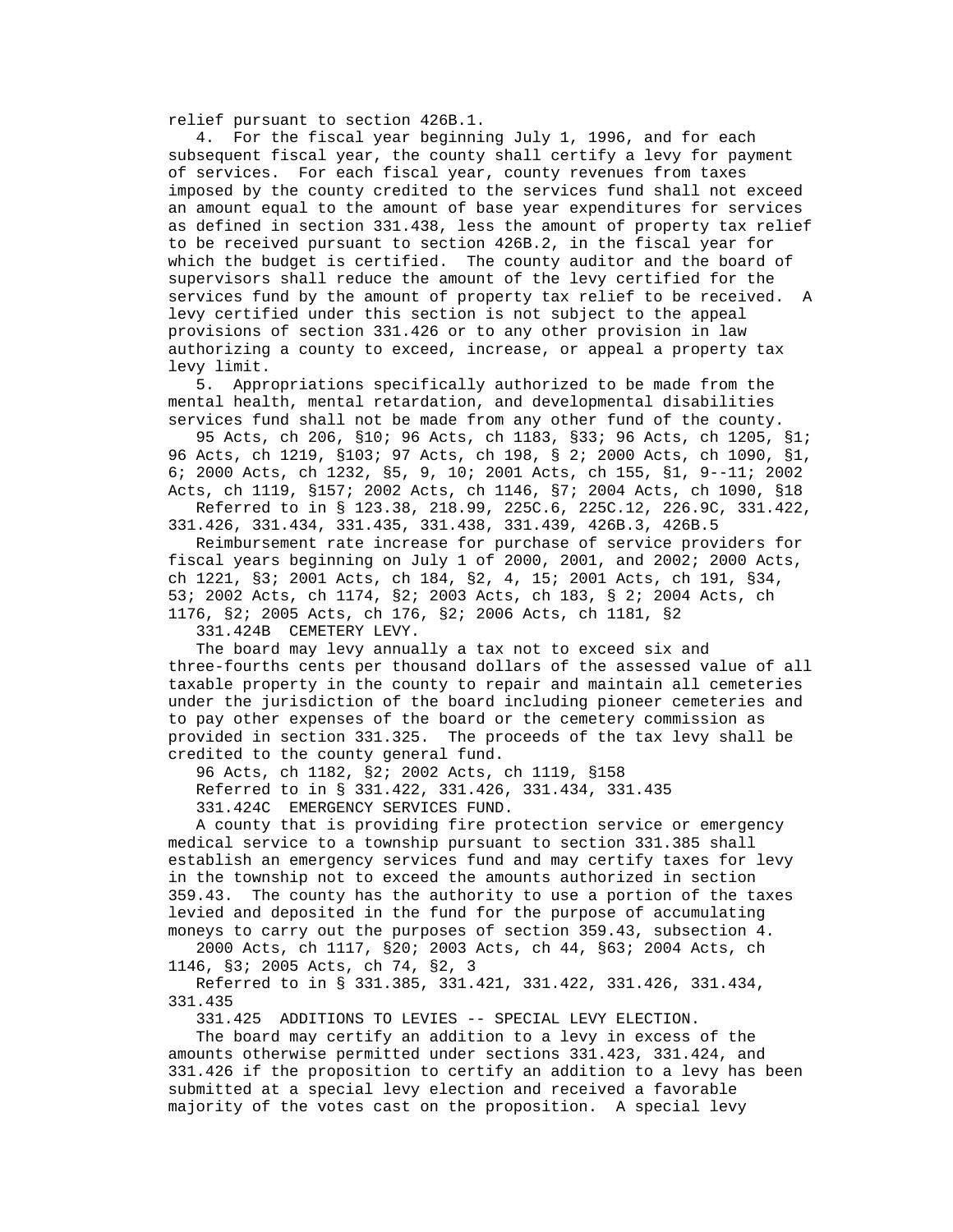election is subject to the following:

 1. The election shall be held only if the board gives notice to the county commissioner of elections, not later than February 15, that the election is to be held.

 2. The election shall be held on the second Tuesday in March and be conducted by the county commissioner of elections in accordance with the law.

 3. The proposition to be submitted shall be substantially in the following form:

 Vote for only one of the following: Shall the county of  $\dots$ ...... levy an additional tax at a rate of  $\S\dots$  each year for ... years beginning next July 1 in excess of the statutory limits otherwise applicable for the (general county services or rural county services) fund?

or

 The county of ........ shall continue the (general county services or rural county services fund) under the maximum rate of \$....

 4. The canvass shall be held beginning at one o'clock on the second day which is not a holiday following the special levy election.

 5. Notice of the proposed special levy election shall be published at least twice in a newspaper as specified in section 331.305 prior to the date of the special levy election. The first notice shall appear as early as practicable after the board has decided to seek a special levy.

83 Acts, ch 123, § 9, 209

Referred to in § 331.422, 331.426, 331.434, 331.435

331.426 ADDITIONS TO BASIC LEVIES.

 If a county has unusual circumstances, creating a need for additional property taxes for general county services or rural county services in excess of the amount that can be raised by the levies otherwise permitted under sections 331.423 through 331.425, the board may certify additions to each of the basic levies as follows:

 1. The basis for justifying an additional property tax under this section must be one or more of the following:

 a. An unusual increase in population as determined by the preceding certified federal census.

b. A natural disaster or other emergency.

 c. Unusual problems relating to major new functions required by state law.

d. Unusual staffing problems.

 e. Unusual need for additional moneys to permit continuance of a program which provides substantial benefit to county residents.

 f. Unusual need for a new program which will provide substantial benefit to county residents, if the county establishes the need and the amount of necessary increased cost.

 g. A reduced or unusually low growth rate in the property tax base of the county.

 2. The public notice of a hearing on the county budget required by section 331.434, subsection 3, shall include the following additional information for the applicable class of services:

 a. A statement that the accompanying budget summary requires a proposed basic property tax rate exceeding the maximum rate established by the general assembly.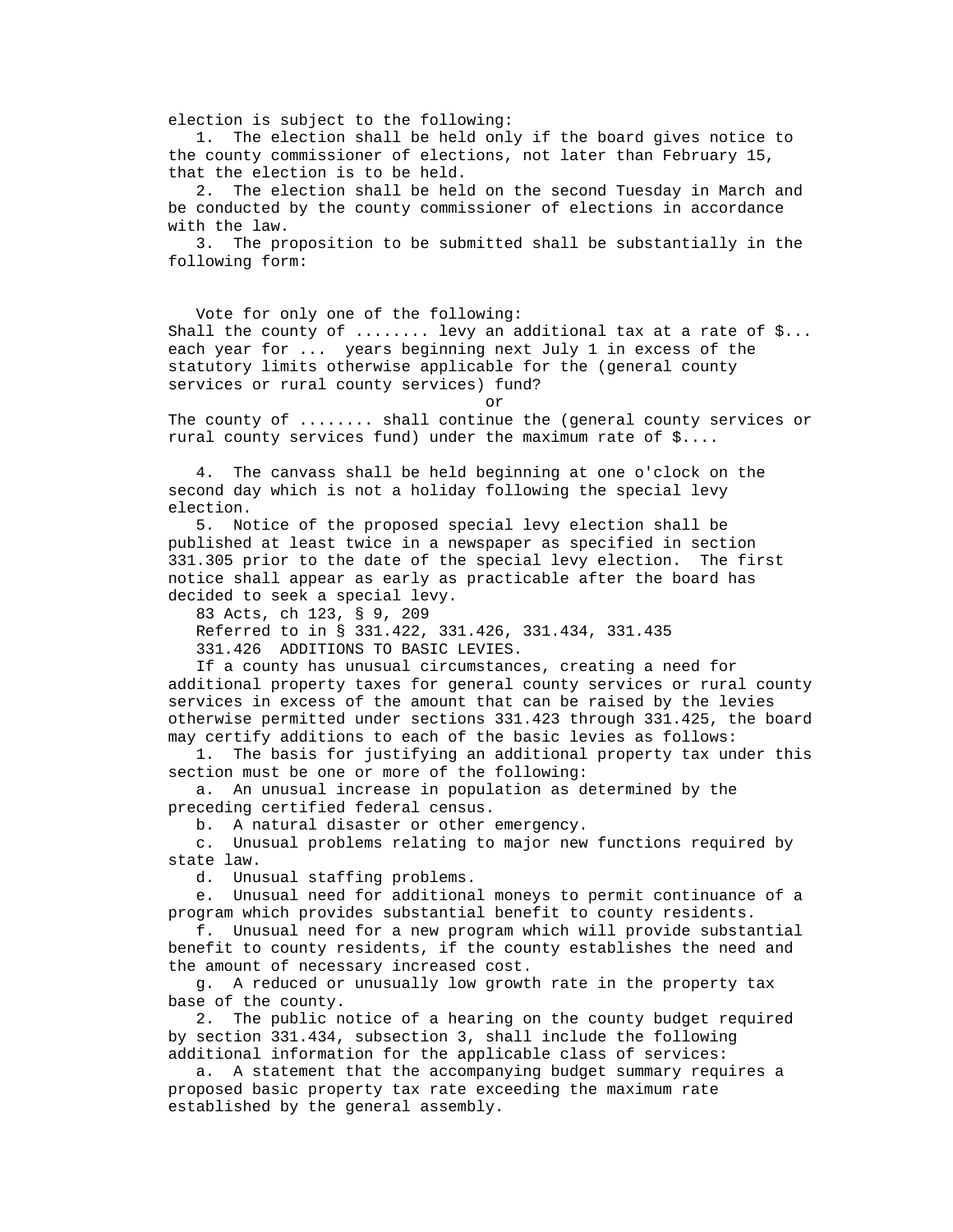b. A comparison of the proposed basic tax rate with the maximum basic tax rate, and the dollar amount of the difference between the proposed rate and the maximum rate.

 c. A statement of the major reasons for the difference between the proposed basic tax rate and the maximum basic tax rate.

 The information required by this subsection shall be published in a conspicuous form as prescribed by the committee.

83 Acts, ch 123, § 10, 209

 Referred to in § 331.422, 331.424A, 331.425, 331.434, 331.435 331.427 GENERAL FUND.

 1. Except as otherwise provided by state law, county revenues from taxes and other sources for general county services shall be credited to the general fund of the county, including revenues received under sections 9I.11, 101A.3, 101A.7, 123.36, 123.143, 142B.6, 176A.8, 321.105, 321.152, 321G.7, 321I.8, section 331.554, subsection 6, sections 341A.20, 364.3, 368.21, 423A.7, 428A.8, 430A.3, 433.15, 434.19, 445.57, 453A.35, 458A.21, 483A.12, 533.24, 556B.1, 583.6, 602.8108, 904.908, and 906.17, and the following:

a. License fees for business establishments.

 b. Moneys remitted by the clerk of the district court and received from a magistrate or district associate judge for fines and forfeited bail imposed pursuant to a violation of a county ordinance.

c. Other amounts in accordance with state law.

 2. Fees and charges including service delivery fees, credit card fees, and electronic funds transfer charges payable to a third party, not to the county, that are imposed for completing an electronic financial transaction with the county are not considered county revenues for purposes of subsection 1.

 3. The board may make appropriations from the general fund for general county services, including but not limited to the following:

 a. Expenses of a joint emergency management commission under chapter 29C.

 b. Development, operation, and maintenance of memorial buildings or monuments under chapter 37.

c. Purchase of voting machines under chapter 52.

 d. Expenses incurred by the county conservation board established under chapter 350, in carrying out its powers and duties.

 e. Local health services. The county auditor shall keep a complete record of appropriations for local health services and shall issue warrants on them only on requisition of the local or district health board.

f. Expenses relating to county fairs, as provided in chapter 174.

g. Maintenance of a juvenile detention home under chapter 232.

h. Relief of veterans under chapter 35B.

i. Care and support of the poor under chapter 252.

 j. Operation, maintenance, and management of a health center under chapter 346A.

 k. For the use of a nonprofit historical society organized under chapter 504, Code 1989, or current chapter 504, a city-owned historical project, or both.

 l. Services listed in section 331.424, subsection 1, and section 331.554.

 m. Closure and postclosure care of a sanitary disposal project under section 455B.302.

4. Appropriations specifically authorized to be made from the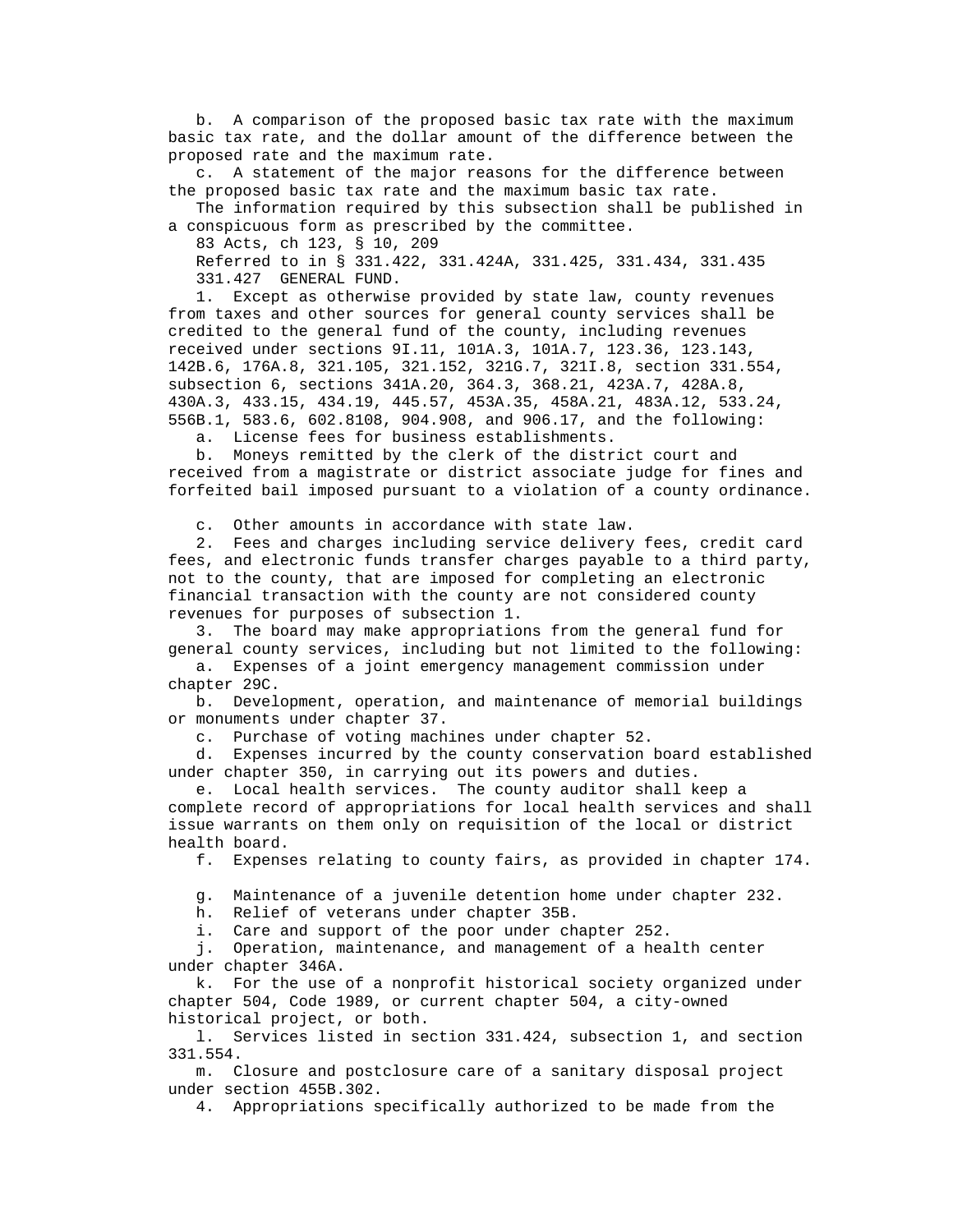general fund shall not be made from the rural services fund, but may be made from other sources.

 83 Acts, ch 123, § 11, 209; 84 Acts, ch 1107, § 1; 84 Acts, ch 1206, § 1; 85 Acts, ch 195, § 40; 85 Acts, ch 201, § 2; 89 Acts, ch 83, § 48; 90 Acts, ch 1230, § 90; 90 Acts, ch 1236, §47; 91 Acts, ch 191, § 8; 92 Acts, ch 1139, § 27; 94 Acts, ch 1074, §3; 95 Acts, ch 216, §37; 97 Acts, ch 158, § 2; 2000 Acts, ch 1090, §2, 6; 2001 Acts, ch 155, §2, 9--11; 2003 Acts, ch 18, § 3; 2003 Acts, ch 108, §67; 2003 Acts, ch 178, §3; 2004 Acts, ch 1049, §191; 2004 Acts, ch 1132, §85; 2004 Acts, ch 1175, §394; 2005 Acts, ch 140, §17

Referred to in § 12C.1, 12C.4, 37.9

331.428 RURAL SERVICES FUND.

 1. Except as otherwise provided by state law, county revenues from taxes and other sources for rural county services shall be credited to the rural services fund of the county.

 2. The board may make appropriations from the rural services fund for rural county services, including but not limited to the following:

 a. Road clearing, weed eradication, and other expenses incurred under chapter 317.

 b. Maintenance of a county library and library contracts under chapter 336.

 c. Planning, operating, and maintaining sanitary disposal projects under chapter 455B.

d. Services listed under section 331.424, subsection 2.

 3. Appropriations specifically authorized to be made from the rural services fund shall not be made from the general fund, but may be made from other sources.

83 Acts, ch 123, § 12, 209

331.429 SECONDARY ROAD FUND.

 1. Except as otherwise provided by state law, county revenues for secondary road services shall be credited to the secondary road fund, including the following:

 a. Transfers from the general fund not to exceed in any year the dollar equivalent of a tax of sixteen and seven- eighths cents per thousand dollars of assessed value on all taxable property in the county multiplied by the ratio of current taxes actually collected and apportioned for the general basic levy to the total general basic levy for the current year, and an amount equivalent to the moneys derived by the general fund from military service tax credits under chapter 426A, manufactured or mobile home taxes under section 435.22, and delinquent taxes for prior years collected and apportioned to the general basic fund in the current year, multiplied by the ratio of sixteen and seven-eighths cents to three dollars and fifty cents.

 b. Transfers from the rural services fund not to exceed in any year the dollar equivalent of a tax of three dollars and three-eighths cents per thousand dollars of assessed value on all taxable property not located within the corporate limits of a city in the county multiplied by the ratio of current taxes actually collected and apportioned for the rural services basic levy to the total rural services basic levy for the current year and an amount equivalent to the moneys derived by the rural services fund from military service tax credits under chapter 426A, manufactured or mobile home taxes under section 435.22, and delinquent taxes for prior years collected and apportioned to the rural services basic fund in the current year, multiplied by the ratio of three dollars and three-eighths cents to three dollars and ninety-five cents.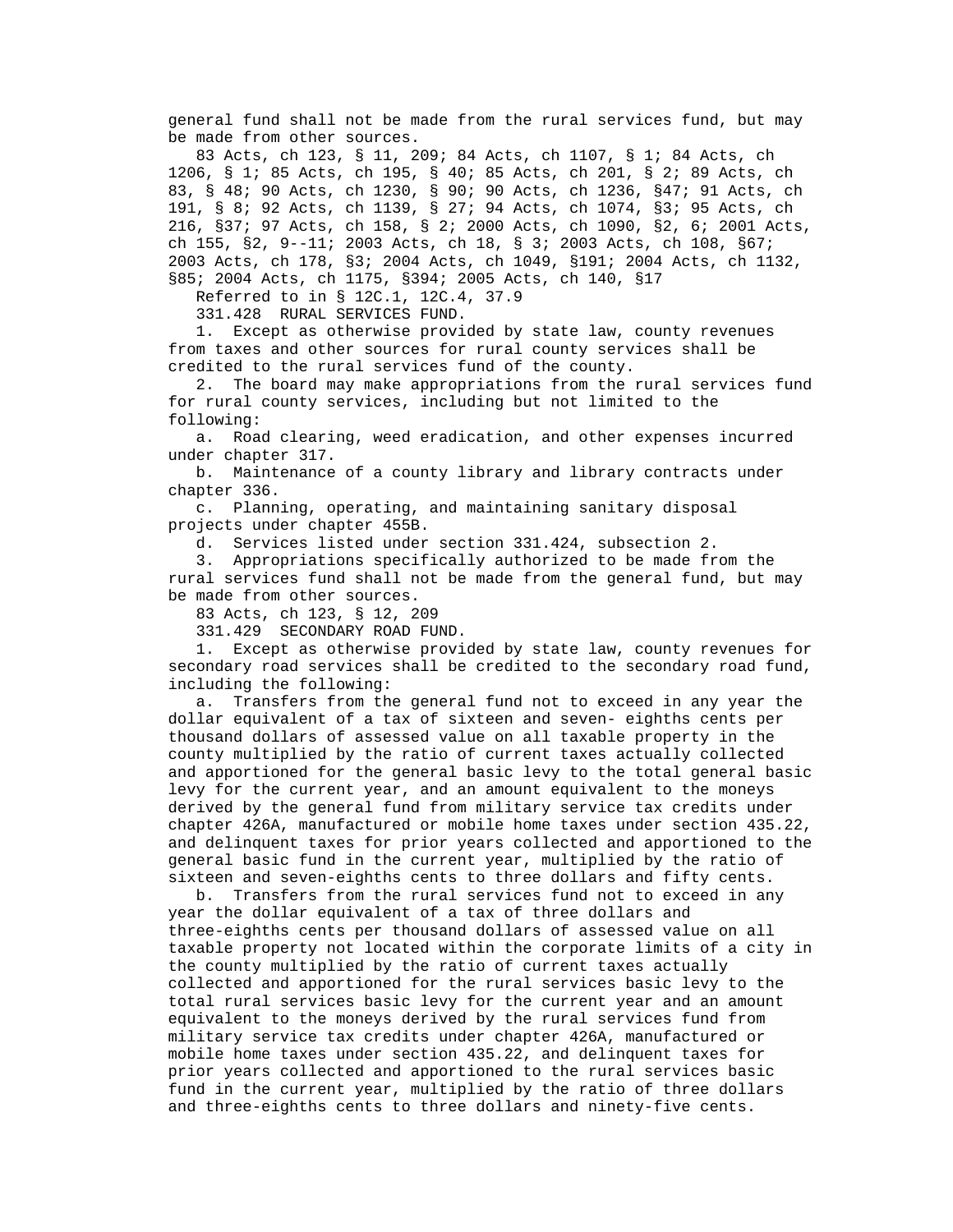c. Moneys allotted to the county from the state road use tax fund.

 d. Moneys provided by individuals from their own contributions for the improvement of any secondary road.

 e. Other moneys dedicated to this fund by law including but not limited to sections 306.15, 309.52, 311.23, 311.29, and 313.28.

 2. The board may make appropriations from the secondary road fund for the following secondary road services:

 a. Construction and reconstruction of secondary roads and costs incident to the construction and reconstruction.

 b. Maintenance and repair of secondary roads and costs incident to the maintenance and repair.

 c. Payment of all or part of the cost of construction and maintenance of bridges in cities having a population of eight thousand or less and all or part of the cost of construction of roads which are located within cities of less than four hundred population and which lead to state parks.

 d. Special drainage assessments levied on account of benefits to secondary roads.

 e. Payment of interest and principal on bonds of the county issued for secondary roads, bridges, or culverts constructed by the county.

 f. A legal obligation in connection with secondary roads and bridges, which obligation is required by law to be taken over and assumed by the county.

 g. Secondary road equipment, materials, and supplies, and garages or sheds for their storage, repair, and servicing.

 h. Assignment or designation of names or numbers to roads in the county and erection, construction, or maintenance of guideposts or signs at intersections of roads in the county.

 i. The services provided under sections 306.15, 309.18, 309.52, 311.7, 311.23, 313A.23, 316.14, 468.43, 468.108, 468.341, and 468.342, or other state law relating to secondary roads.

 83 Acts, ch 123, § 13, 209; 84 Acts, ch 1178, § 8--10; 87 Acts, ch 160, §1; 87 Acts, ch 169, § 5; 88 Acts, ch 1250, § 12; 2001 Acts, ch 153, §15; 2001 Acts, ch 176, §80

Referred to in § 309.10, 312.2, 331.432

331.430 DEBT SERVICE FUND.

 1. Except as otherwise provided by state law, county revenues from taxes and other sources for debt service shall be credited to the debt service fund of the county. However, moneys pledged or available to service general obligation bonds, and received from sources other than property taxes, shall be deposited in the fund from which the debt is to be retired.

 2. The board may make appropriations from the debt service fund for the following debt service:

 a. Judgments against the county, except those authorized by law to be paid from sources other than property tax.

 b. Interest as it becomes due and the amount necessary to pay, or to create a sinking fund to pay, the principal at maturity of all general obligation bonds issued by the county.

 c. Payments required to be made from the debt service fund under a lease or lease-purchase agreement.

 For the purposes of this section, warrants issued by a county in anticipation of revenue, refunding or refinancing of such warrants, and judgments based on a default in payment of such warrants shall not be considered debt payable from the debt service fund.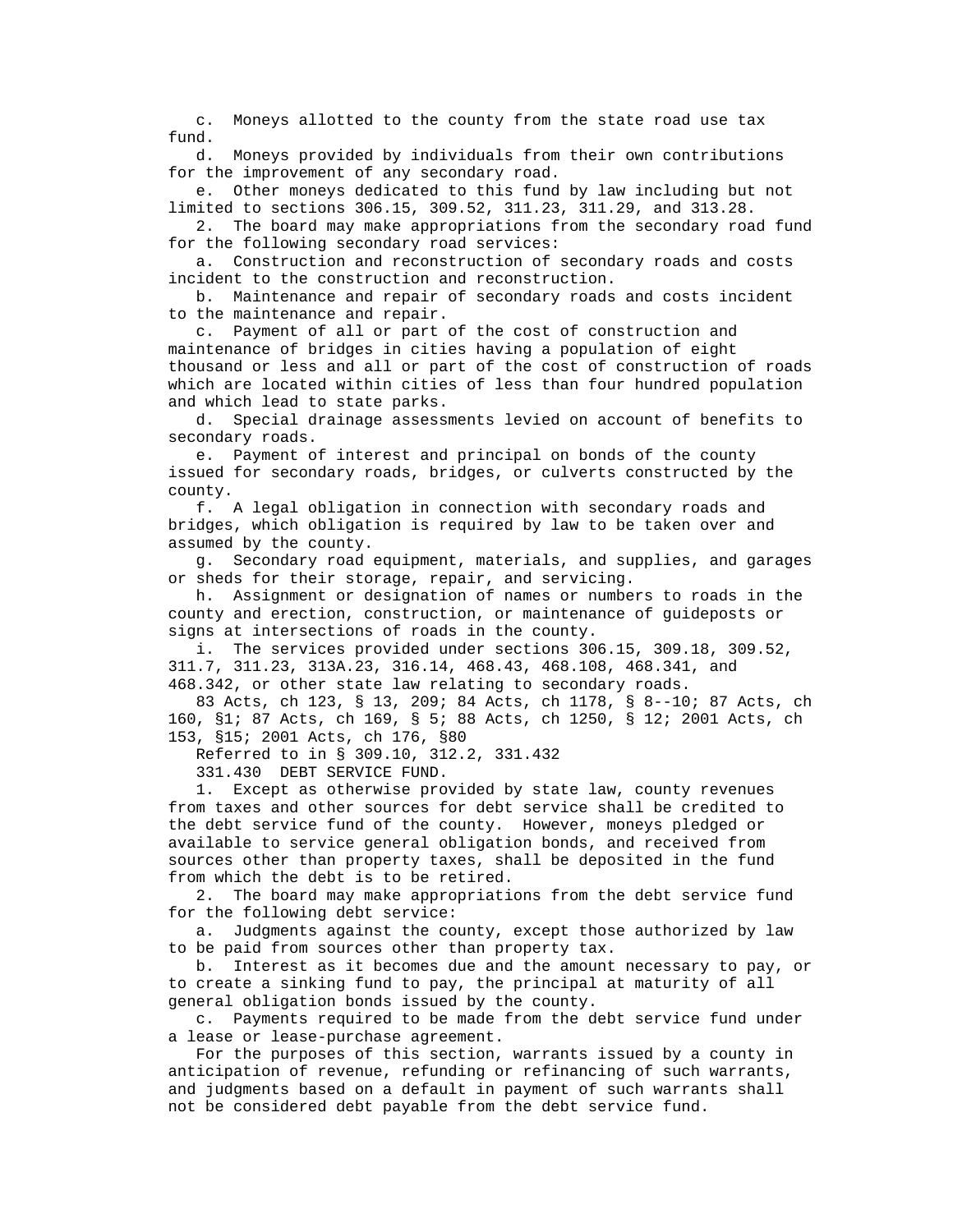3. A tax levied for the debt service fund is not invalid if it raises moneys in excess of those needed for a specific purpose. Only excess moneys remaining after retirement of all indebtedness payable from the debt service fund may be transferred from the fund to the fund most closely related to the project for which the indebtedness arose, or to the general fund, subject to the terms of the original bond issue. This subsection shall not be construed to give a county board of supervisors authority to increase the debt service levy for the purpose of creating excess moneys in the fund to be used for purposes other than those related to retirement of debt.

 4. When the amount in the hands of the treasurer belonging to the debt service fund, after setting aside the sum required to pay interest maturing before the next levy, is sufficient to redeem one or more bonds which by their terms are subject to redemption, the treasurer shall notify the owner of the bonds. If the bonds are not presented for payment or redemption within thirty days after the date of notice, the interest on the bonds shall cease, and the amount due shall be set aside for payment when presented. Redemptions shall be made in the order of the bond numbers.

 83 Acts, ch 123, § 14, 209; 84 Acts, ch 1178, § 11; 85 Acts, ch 156, §2; 97 Acts, ch 25, § 1, 2

Referred to in § 331.432, 331.441, 331.447

331.431 ADDITIONAL FUNDS.

 A county may establish other funds in accordance with generally accepted accounting principles. Taxes may be levied for those funds as provided by state law. The condition and operations of each fund shall be included in the annual financial report required in section 331.403.

83 Acts, ch 123, § 15, 209

331.432 INTERFUND TRANSFERS.

 1. It is unlawful to make permanent transfers of money between the general fund and the rural services fund.

 2. Moneys credited to the secondary road fund for the construction and maintenance of secondary roads shall not be transferred.

 3. Except as authorized in section 331.477, transfers of moneys between the county mental health, mental retardation, and developmental disabilities services fund and any other fund are prohibited.

 4. Other transfers, including transfers from the debt service fund made in accordance with section 331.430, and transfers from the general or rural services fund to the secondary road fund in accordance with section 331.429, subsection 1, paragraphs "a" and "b", are not effective until authorized by resolution of the board.

5. The transfer of inactive funds is subject to section 24.21.

83 Acts, ch 123, § 16, 209; 98 Acts, ch 1213, §1, 2

331.433 ESTIMATES SUBMITTED BY DEPARTMENTS.

 1. On or before January 15 of each year, each elective or appointive officer or board, except tax certifying boards as defined in section 24.2, subsection 2, having charge of a county office or department, shall prepare and submit to the auditor or other official designated by the board an estimate, itemized in the detail required by the board and consistent with existing county accounts, showing all of the following:

 a. The proposed expenditures of the office or department for the next fiscal year.

b. An estimate of the revenues, except property taxes, to be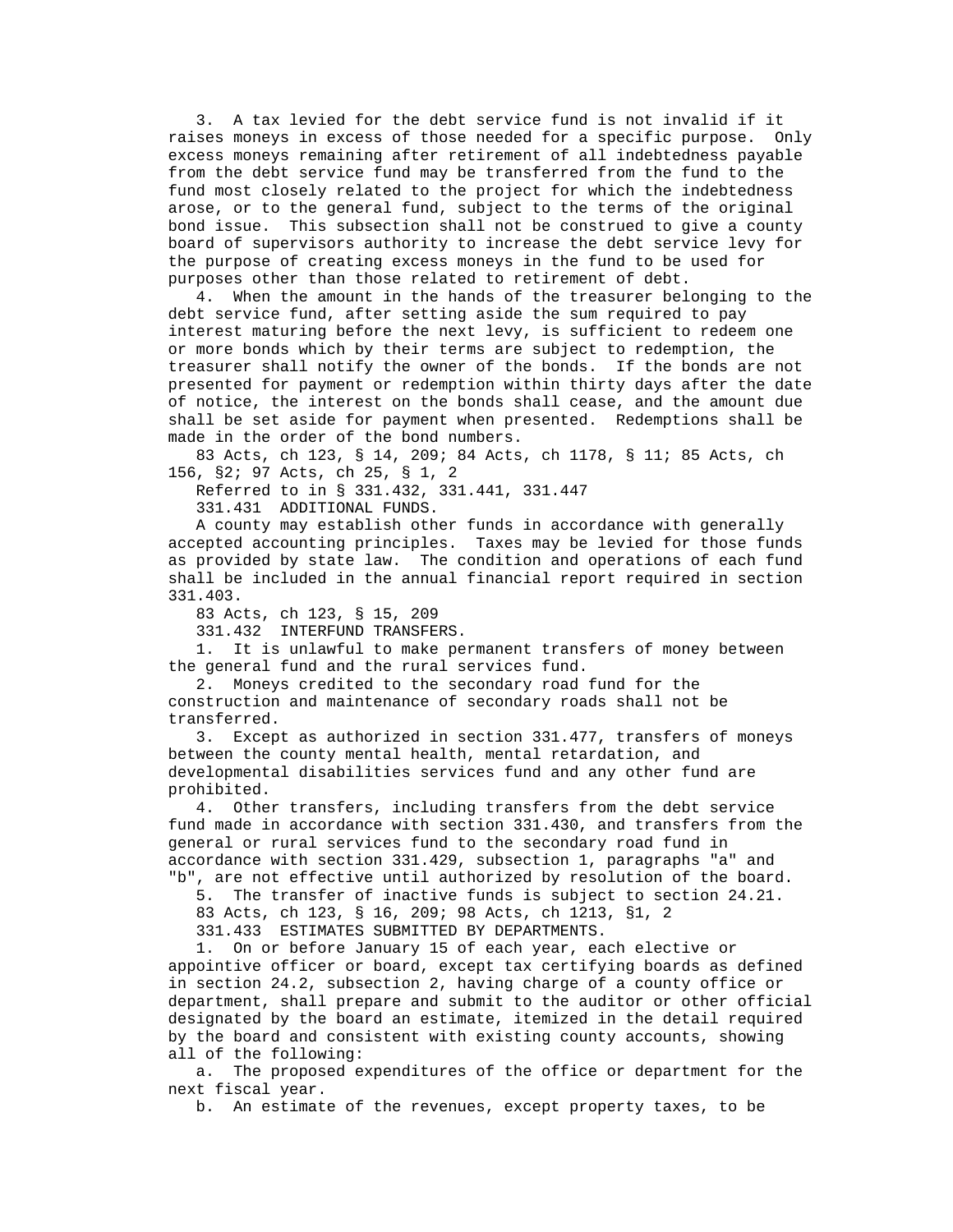collected for the county by the office during the next fiscal year.

 2. On or before January 20 of each year, the auditor or other designated official shall compile the various office and department estimates and submit them to the board. In the preparation of the county budget the board may consult with any officer or department concerning the estimates and requests and may adjust the requests for any county office or department.

83 Acts, ch 123, § 17, 209

 331.434 COUNTY BUDGET -- NOTICE AND HEARING -- APPROPRIATIONS. Annually, the board of each county, subject to sections 331.423 through 331.426 and other applicable state law, shall prepare and adopt a budget, certify taxes, and provide appropriations as follows:

 1. The budget shall show the amount required for each class of proposed expenditures, a comparison of the amounts proposed to be expended with the amounts expended for like purposes for the two preceding years, the revenues from sources other than property taxation, and the amount to be raised by property taxation, in the detail and form prescribed by the director of the department of management.

 2. Not less than twenty days before the date that a budget must be certified under section 24.17 and not less than ten days before the date set for the hearing under subsection 3 of this section, the board shall file the budget with the auditor. The auditor shall make available a sufficient number of copies of the budget to meet the requests of taxpayers and organizations and have them available for distribution at the courthouse or other places designated by the board.

 3. The board shall set a time and place for a public hearing on the budget before the final certification date and shall publish notice of the hearing not less than ten nor more than twenty days prior to the hearing in the county newspapers selected under chapter 349. A summary of the proposed budget, in the form prescribed by the director of the department of management, shall be included in the notice. Proof of publication shall be filed with and preserved by the auditor. A levy is not valid unless and until the notice is published and filed. The department of management shall prescribe the form for the public hearing notice for use by counties.

 4. At the hearing, a resident or taxpayer of the county may present to the board objections to or arguments in favor of any part of the budget.

 5. After the hearing, the board shall adopt by resolution a budget and certificate of taxes for the next fiscal year and shall direct the auditor to properly certify and file the budget and certificate of taxes as adopted. The board shall not adopt a tax in excess of the estimate published, except a tax which is approved by a vote of the people, and a greater tax than that adopted shall not be levied or collected. A county budget and certificate of taxes adopted for the following fiscal year becomes effective on the first day of that year.

 6. The board shall appropriate, by resolution, the amounts deemed necessary for each of the different county officers and departments during the ensuing fiscal year. Increases or decreases in these appropriations do not require a budget amendment, but may be provided by resolution at a regular meeting of the board, as long as each class of proposed expenditures contained in the budget summary published under subsection 3 of this section is not increased.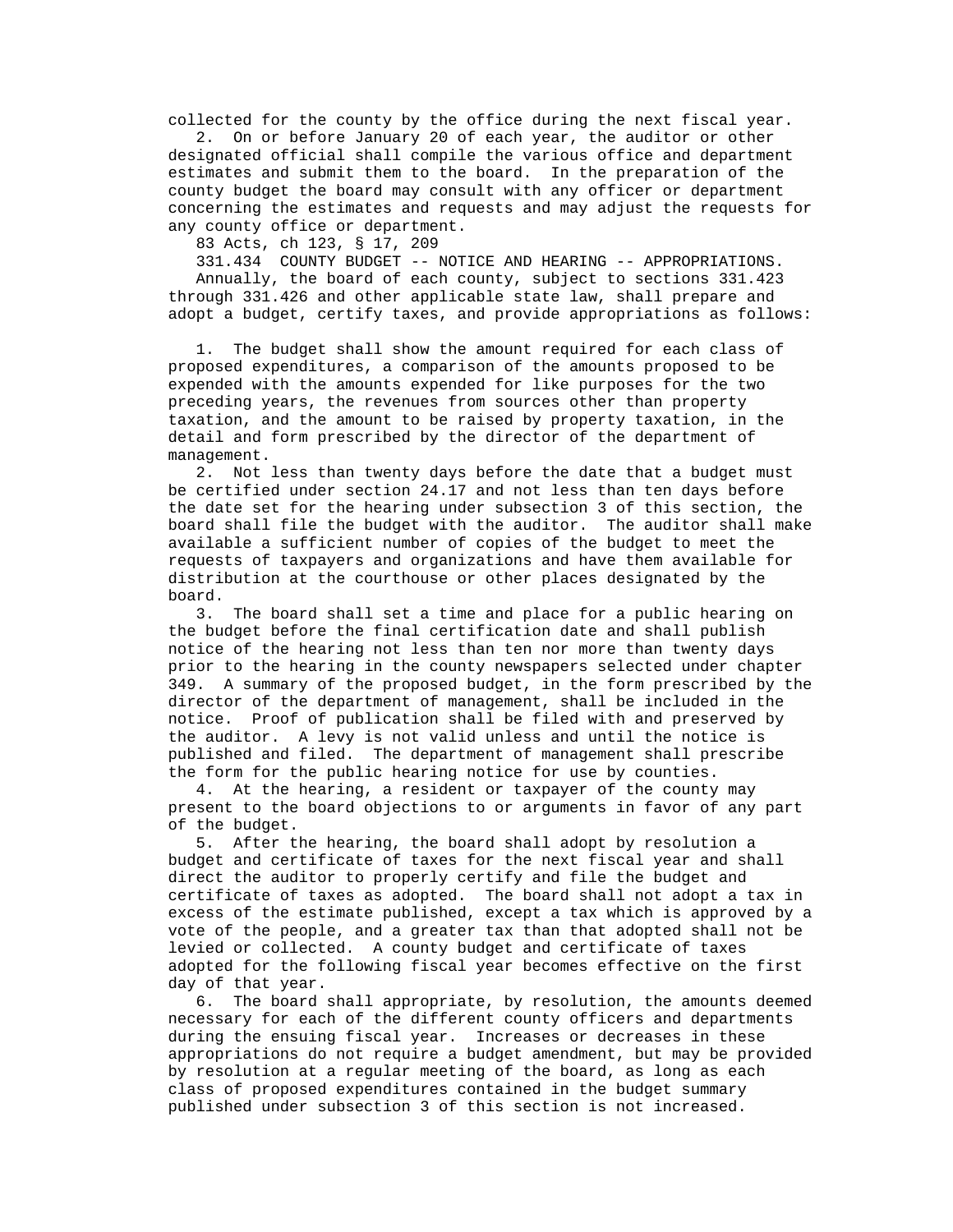However, decreases in appropriations for a county officer or department of more than ten percent or five thousand dollars, whichever is greater, shall not be effective unless the board sets a time and place for a public hearing on the proposed decrease and publishes notice of the hearing not less than ten nor more than twenty days prior to the hearing in the county newspapers selected under chapter 349.

 7. Taxes levied by a county whose budget is certified after March 15 shall be limited to the prior year's budget amount. However, this penalty may be waived by the director of the department of management if the county demonstrates that the March 15 deadline was missed because of circumstances beyond the control of the county.

 83 Acts, ch 123, § 18, 209; 86 Acts, ch 1245, § 114; 91 Acts, ch 164, §1; 97 Acts, ch 206, § 16, 17, 24

Referred to in § 331.426, 331.435, 331.907, 333A.4

331.435 BUDGET AMENDMENT.

 The board may amend the adopted county budget, subject to sections 331.423 through 331.426 and other applicable state law, to permit increases in any class of proposed expenditures contained in the budget summary published under section 331.434, subsection 3.

 The board shall prepare and adopt a budget amendment in the same manner as the original budget, as provided in section 331.434, and the amendment is subject to protest as provided in section 331.436, except that the director of the department of management may by rule provide that amendments of certain types or up to certain amounts may be made without public hearing and without being subject to protest. A county budget for the ensuing fiscal year shall be amended by May 31 to allow time for a protest hearing to be held and a decision rendered before June 30. An amendment of a budget after May 31 which is properly appealed but without adequate time for hearing and decision before June 30 is void.

 83 Acts, ch 123, § 19, 209; 86 Acts, ch 1245, § 20 331.436 PROTEST.

 Protests to the adopted budget must be made in accordance with sections 24.27 through 24.32 as if the county were the municipality under those sections except that the number of people necessary to file a protest under this section shall not be less than one hundred.

 83 Acts, ch 123, § 20, 209; 2003 Acts, ch 178, §17 Referred to in § 331.435

331.437 EXPENDITURES EXCEEDING APPROPRIATIONS.

 It is unlawful for a county official, the expenditures of whose office come under this part, to authorize the expenditure of a sum for the official's department larger than the amount which has been appropriated for that department by the board.

 A county official in charge of a department or office who violates this law is guilty of a simple misdemeanor. The penalty in this section is in addition to the liability imposed in section 331.476.

83 Acts, ch 123, § 21, 209

 331.438 COUNTY MENTAL HEALTH, MENTAL RETARDATION, AND DEVELOPMENTAL DISABILITIES SERVICES EXPENDITURES -- JOINT STATE-COUNTY PLANNING, IMPLEMENTING, AND FUNDING.

 1. For the purposes of section 331.424A, this section, section 331.439, and chapter 426B, unless the context otherwise requires:

 a. "Base year expenditures" means the amount selected by a county and reported to the county finance committee pursuant to this paragraph. The amount selected shall be equal to the amount of net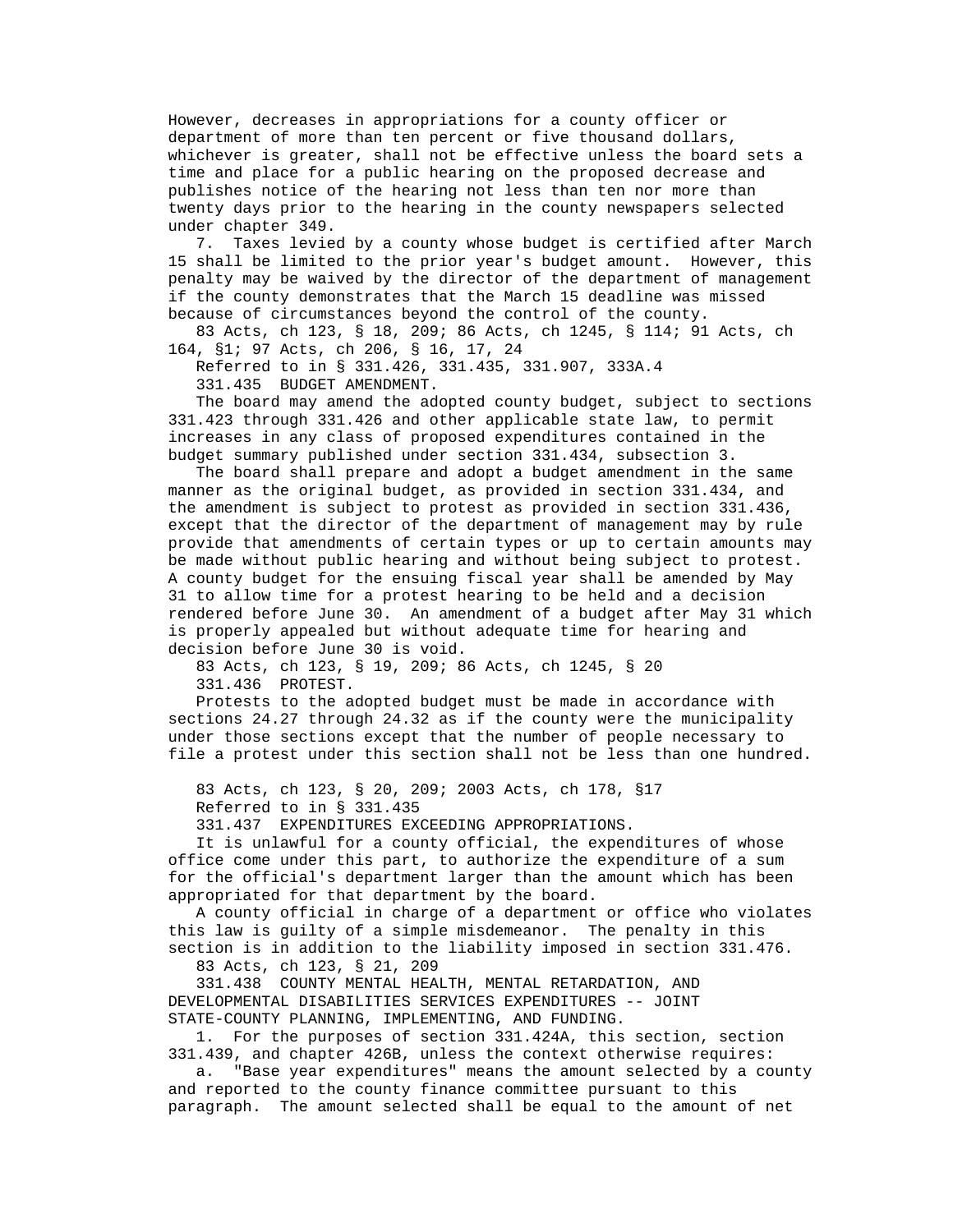expenditures made by the county for qualified mental health, mental retardation, and developmental disabilities services provided in one of the following:

 (1) The actual amount reported to the state on October 15, 1994, for the fiscal year beginning July 1, 1993.

 (2) The net expenditure amount contained in the county's final budget certified in accordance with chapter 24 for the fiscal year beginning July 1, 1995, and reported to the county finance committee.

 b. "Per capita expenditure" means the amount derived from the sum of a county's expenditures for mental health, mental retardation, and developmental disabilities services for a fiscal year as reported to the department of human services pursuant to section 331.439, plus the state payment to the county and any payments made under section 426B.5 for that fiscal year, divided by the county's general population for that fiscal year.

 c. "Qualified mental health, mental retardation, and developmental disabilities services" means the services specified on forms issued by the county finance committee following consultation with the state commission.

 d. "State commission" means the mental health, mental retardation, developmental disabilities, and brain injury commission created in section 225C.5.

 e. "State payment" means the payment made by the state to a county determined to be eligible for the payment in accordance with section 331.439.

 2. a. A state payment to a county for a fiscal year shall consist of the sum of the state funding the county is eligible to receive from the property tax relief fund in accordance with section 426B.2 plus the county's portion of state funds appropriated for the allowed growth factor adjustment established by the general assembly under section 331.439, subsection 3.

 b. A county's portion of the allowed growth factor adjustment appropriation for a fiscal year shall be determined based upon the county's proportion of the state's general population.

 c. The department of human services shall provide for payment of the amount due a county for the county's allowed growth factor adjustment determined in accordance with this subsection. The director of human services shall authorize warrants payable to the county treasurer for the amounts due and the warrants shall be mailed in January of each year. The county treasurer shall credit the amount of the warrant to the county's services fund created under section 331.424A.

 d. Unless otherwise provided by law, in order to be included in any distribution formula for the allowed growth factor adjustment and to receive an allowed growth factor adjustment payment, a county must levy seventy percent or more of the maximum amount allowed for the county's services fund for taxes due and payable in the fiscal year for which the allowed growth factor adjustment is payable.

 3. The state payment shall not include any expenditures for services that were provided but not reported in the county's base year expenditures or for any expenditures which were not included in the county management plan submitted by the county in accordance with section 331.439. A county's eligibility for state payment is subject to the provisions of section 331.439.

 4. a. The state commission shall make recommendations and take actions for joint state and county planning, implementing, and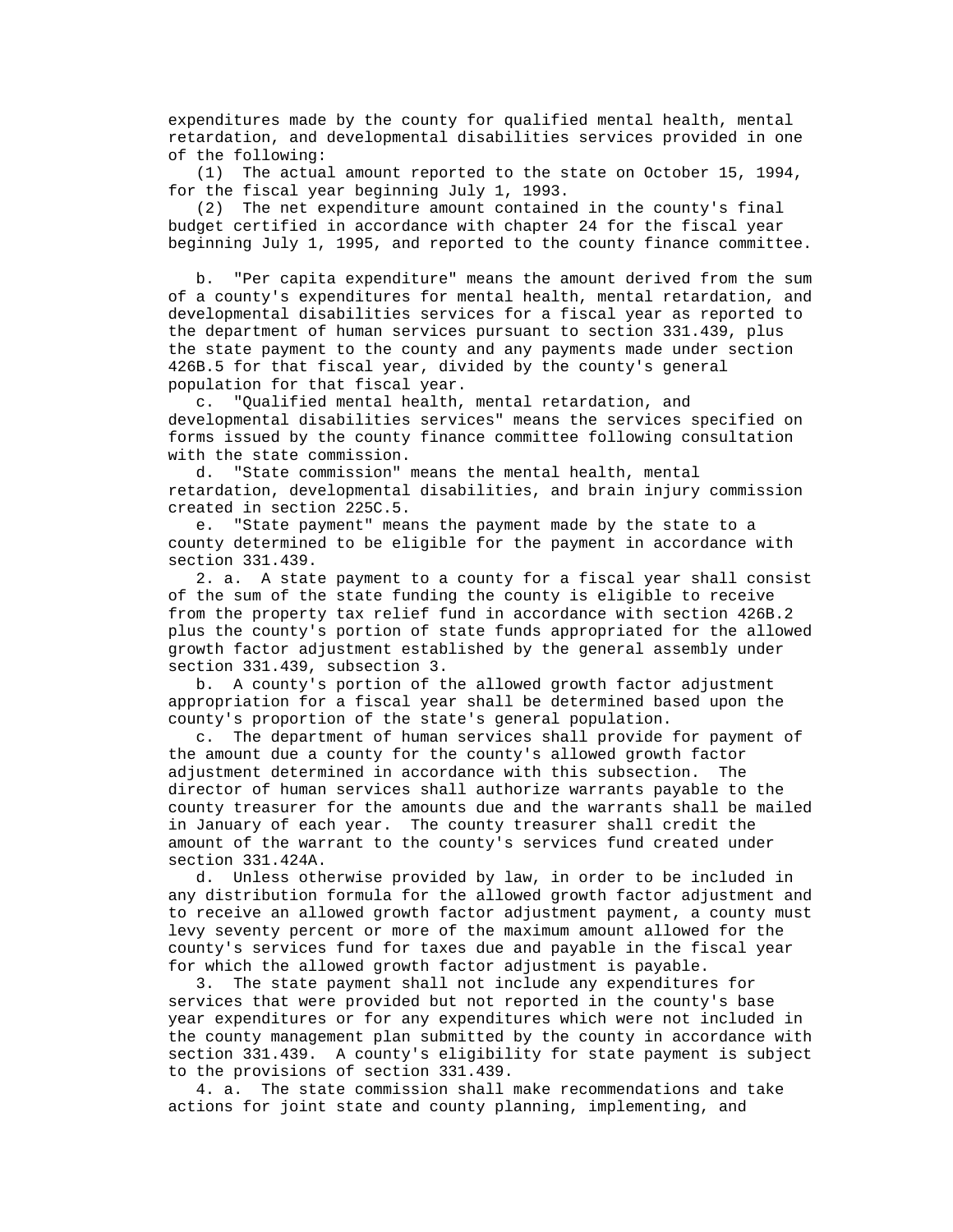funding of mental health, mental retardation or other developmental disabilities, and brain injury services, including but not limited to developing and implementing fiscal and accountability controls, establishing management plans, and ensuring that eligible persons have access to appropriate and cost-effective services.

b. The state commission shall do all of the following:

 (1) Identify characteristics of the service system, including amounts expended, equity of funding among counties, funding sources, provider types, service availability, and equity of service availability among counties and among persons served.

 (2) Assess the accuracy and uniformity of recordkeeping and reporting in the service system.

 (3) Identify for each county the factors associated with inflationary growth of the service system.

(4) Identify opportunities for containing service system growth.

 (5) Consider proposals for revising service system administrative rules.

 (6) Consider provisions and adopt rules for counties to implement a central point of coordination to plan, budget, and monitor county expenditures for the service system. The provisions shall provide options for counties to implement the central point of coordination in collaboration with other counties.

 (7) Develop criteria for annual county mental health, mental retardation, and developmental disabilities plans.

 (8) Adopt administrative rules identifying qualified mental health, mental retardation, and developmental disabilities service expenditures for purposes of state payment pursuant to subsection 1.

 (9) Adopt rules for the county central point of coordination and clinical assessment processes required under section 331.440 and other rules necessary for the implementation of county management plans and expenditure reports required for state payment pursuant to section 331.439.

 (10) Consider recommendations to improve the programs and cost-effectiveness of state and county contracting processes and procedures, including strategies for negotiations relating to managed care. The recommendations implemented by the commission for the state and county regarding managed care shall include but are not limited to standards for limiting excess costs and profits, and for restricting cost shifting under a managed care system.

 (11) Provide input, when appropriate, to the director of human services in any decision involving administrative rules which were adopted by the department of human services pertaining to the mental illness, mental retardation, and developmental disabilities services administered by counties.

 (12) Identify the fiscal impact of existing or proposed legislation and administrative rules on state and county expenditures.

 (13) Adopt administrative rules providing statewide standards and a monitoring methodology to determine whether cost-effective individualized services are available as required pursuant to section 331.439, subsection 1, paragraph "b".

 (14) Consider recommendations for and adopt administrative rules establishing statewide minimum standards for services and other support required to be available to persons covered by a county management plan under section 331.439.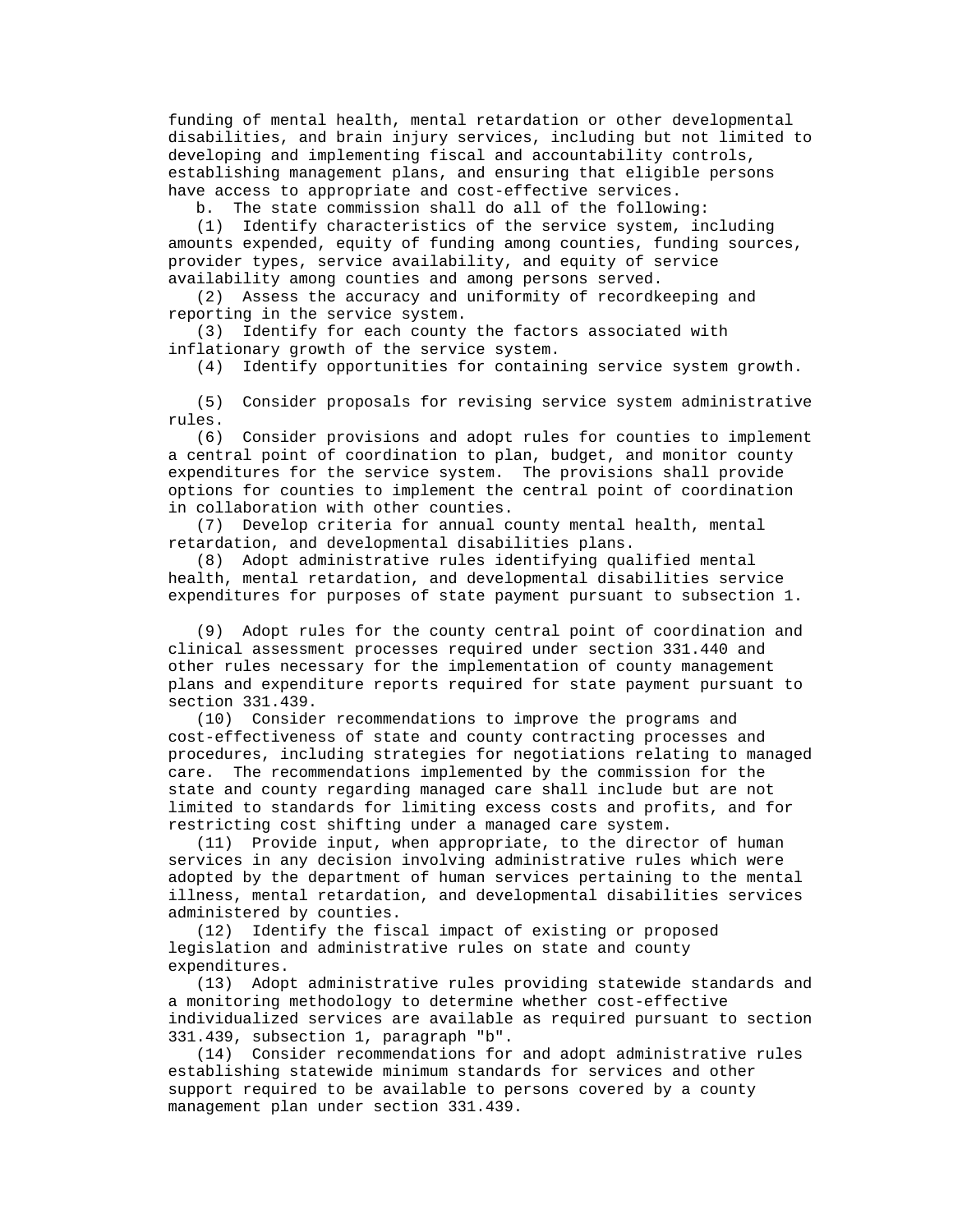(15) Consider recommendations for measuring and improving the quality of state and county mental health, mental retardation, and developmental disabilities services and other support.

 (16) Develop a procedure for each county to disclose to the department of human services information approved by the commission concerning the mental health, mental retardation, developmental disabilities, and brain injury services provided to the individuals served through the county central point of coordination process. The procedure shall incorporate protections to ensure that if individually identified information is disclosed, it is disclosed and maintained in compliance with applicable Iowa and federal confidentiality laws, including but not limited to federal Health Insurance Portability and Accountability Act, Pub. L. No. 104-191, requirements.

 90 Acts, ch 1250, §2; 92 Acts, ch 1241, §75; 94 Acts, ch 1163, §2; 95 Acts, ch 120, §5, 7; 95 Acts, ch 206, §14; 96 Acts, ch 1183, §34--37; 96 Acts, ch 1205, §2; 97 Acts, ch 23, § 36; 97 Acts, ch 198, § 3; 98 Acts, ch 1213, §4, 5, 9--11; 99 Acts, ch 160, §7--10; 2000 Acts, ch 1090, §3, 6; 2001 Acts, ch 155, §3, 9--11; 2002 Acts, ch 1146, §8--11; 2004 Acts, ch 1090, §19--23; 2004 Acts, ch 1175, §174; 2005 Acts, ch 3, §65; 2006 Acts, ch 1093, §1, 3

Referred to in § 331.424A, 331.439, 426B.2

 For specific exceptions to payments and expenditures provided under this section, see appropriations and other noncodified enactments in the annual Acts of the general assembly

 2006 amendment to subsection 2 takes effect April 26, 2006, and applies retroactively to July 1, 2005; 2006 Acts, ch 1093, §3

331.439 ELIGIBILITY FOR STATE PAYMENT.

 1. The state payment to eligible counties under this section shall be made as provided in sections 331.438 and 426B.2. A county is eligible for the state payment, as defined in section 331.438, for a fiscal year if the director of human services, in consultation with the state commission, determines for a specific fiscal year that all of the following conditions are met:

 a. The county accurately reported by December 1 the county's expenditures for mental health, mental retardation, and developmental disabilities services for the previous fiscal year on forms prescribed by the department of human services.

 b. The county developed and implemented a county management plan for the county's mental health, mental retardation, and developmental disabilities services in accordance with the provisions of this paragraph "b". The plan shall comply with the administrative rules adopted for this purpose by the state commission and is subject to the approval of the director of human services in consultation with the state commission. The plan shall include a description of the county's service management provision for mental health, mental retardation, and developmental disabilities services. For mental retardation and developmental disabilities service management, the plan shall describe the county's development and implementation of a managed system of cost-effective individualized services and shall comply with the provisions of paragraph "f". The goal of this part of the plan shall be to assist the individuals served to be as independent, productive, and integrated into the community as possible. The service management provisions for mental health shall comply with the provisions of paragraph "e". A county is subject to all of the following provisions in regard to the county's management plan and planning process: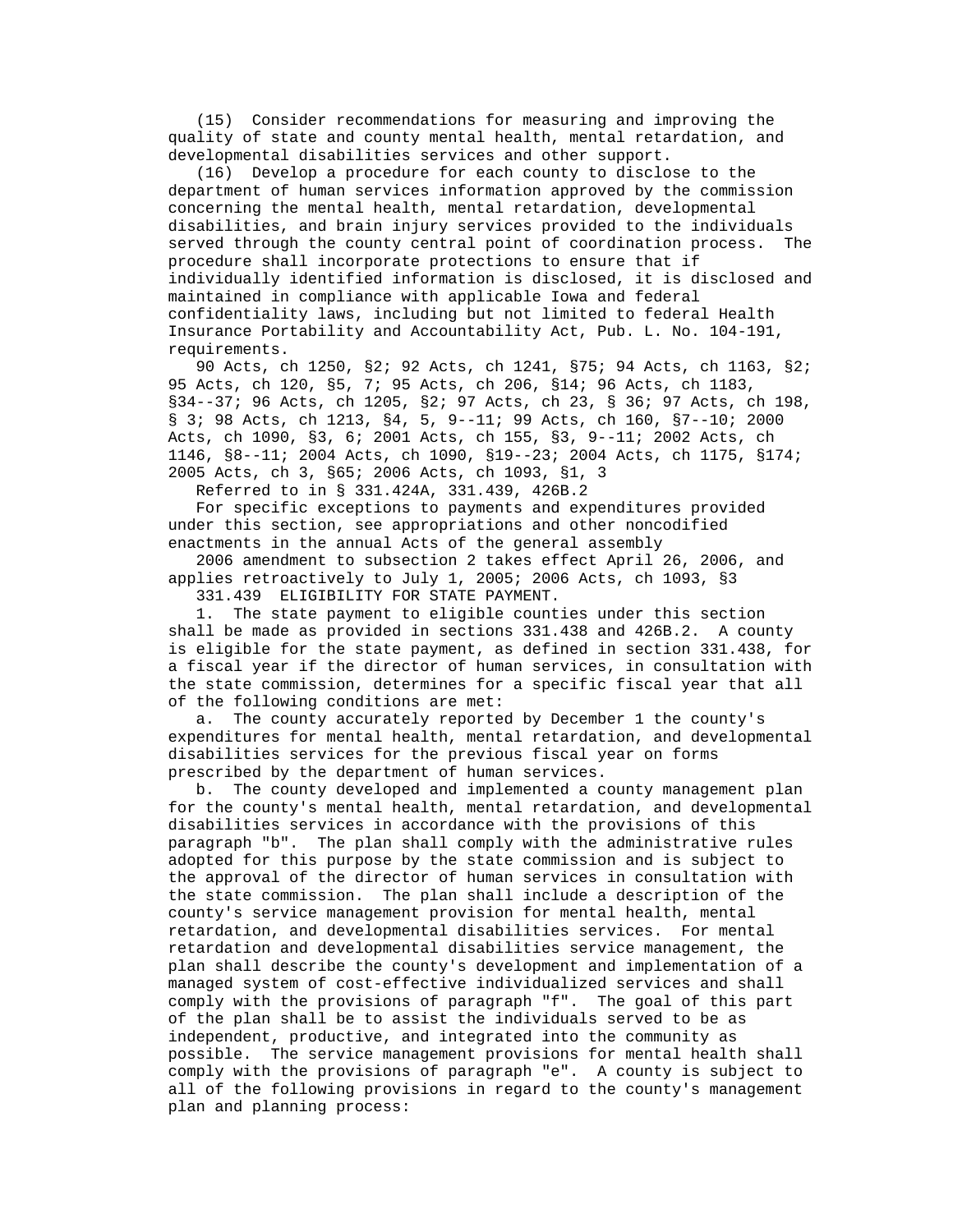(1) The county shall have in effect an approved policies and procedures manual for the county's services fund. The county management plan shall be defined in the manual. The manual submitted by the county as part of the county's management plan for the fiscal year beginning July 1, 2000, as approved by the director of human services, shall remain in effect, subject to amendment. An amendment to the manual shall be submitted to the department of human services at least forty-five days prior to the date of implementation. Prior to implementation of any amendment to the manual, the amendment must be approved by the director of human services in consultation with the state commission.

 (2) For informational purposes, the county shall submit a management plan review to the department of human services by December 1 of each year. The annual review shall incorporate an analysis of the data associated with the services managed during the preceding fiscal year by the county or by a managed care entity on behalf of the county. The annual review shall also identify measurable outcomes and results showing the county's progress in fulfilling the purposes listed in paragraph "c", and in achieving the disability services outcomes and indicators identified by the commission pursuant to section 225C.6.

 (3) For informational purposes, every three years the county shall submit to the department of human services a three-year strategic plan. The strategic plan shall describe how the county will proceed to attain the plan's goals and objectives, and the measurable outcomes and results necessary for moving the county's service system toward an individualized, community-based focus in accordance with paragraph "c". The three-year strategic plan shall be submitted by April 1, 2000, and by April 1 of every third year thereafter.

 c. The county implements its county management plan under paragraph "b" and other service management functions in a manner that seeks to achieve all of the following purposes identified in section 225C.1 for persons who are covered by the plan or are otherwise subject to the county's service management functions:

 (1) The service system seeks to empower persons to exercise their own choices about the amounts and types of services and other support received.

 (2) The service system seeks to empower the persons to accept responsibility, exercise choices, and take risks.

 (3) The service system seeks to provide services and other support that are individualized, provided to produce results, flexible, and cost-effective.

 (4) The service system seeks to provide services and other supports in a manner which supports the ability of the persons to live, learn, work, and recreate in communities of their choice.

 d. Commencing with the fiscal year beginning July 1, 2007, the county management plan under paragraph "c" shall do both of the following:

 (1) Describe how the county will provide services and other support that are individualized, provided to produce results, flexible, and cost-effective in accordance with paragraph "c", subparagraph (3).

 (2) Describe how the ability of the individuals covered by the plan to live, learn, work, and recreate in communities of the individuals' choice will be enhanced as provided in paragraph "c", subparagraph (4).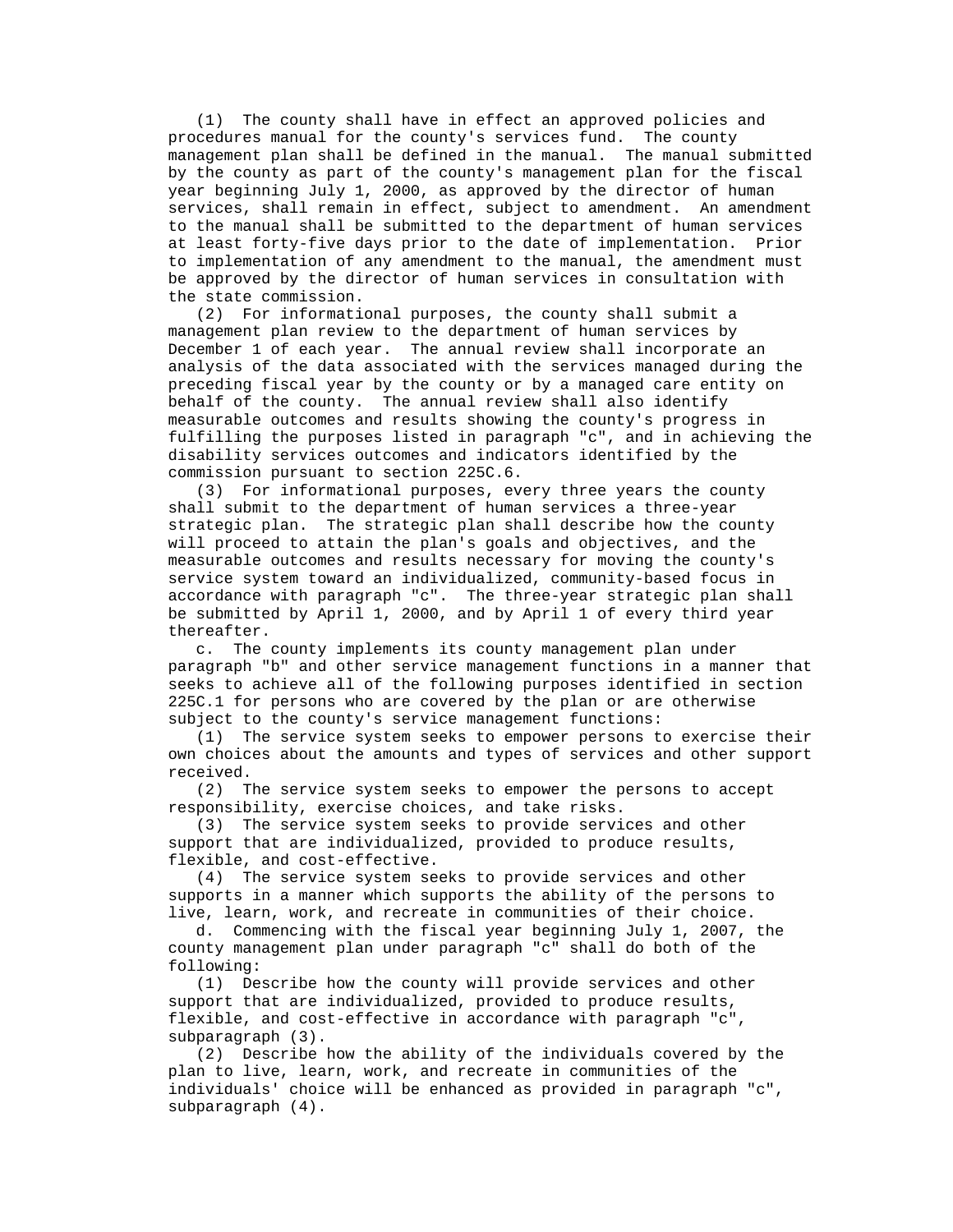e. (1) For mental health service management, the county may either directly implement a system of service management and contract with service providers, or contract with a private entity to manage the system, provided all requirements of this lettered paragraph are met by the private entity. The mental health service management shall incorporate a central point of coordination and clinical assessment process developed in accordance with the provisions of section 331.440.

 (2) A managed care system for mental health proposed by a county shall include but is not limited to all of the following elements which shall be specified in administrative rules adopted by the state commission:

(a) The enrollment and eligibility process.

(b) The scope of services included.

(c) The method of plan administration.

 (d) The process for managing utilization and access to services and other assistance.

(e) The quality assurance process.

 (f) The risk management provisions and fiscal viability of the provisions, if the county contracts with a private managed care entity.

 f. For mental retardation and developmental disabilities services management, the county must either develop and implement a managed system of care which addresses a full array of appropriate services and cost-effective delivery of services or contract with a state-approved managed care contractor or contractors. Any system or contract implemented under this paragraph shall incorporate a central point of coordination and clinical assessment process developed in accordance with the provisions of section 331.440. The elements of the county managed system of care shall be specified in rules developed by the department of human services in consultation with and adopted by the state commission.

 2. The county management plan shall address the county's criteria for serving persons with chronic mental illness, including any rationale used for decision making regarding this population.

 3. a. For the fiscal year beginning July 1, 1996, and succeeding fiscal years, the county's mental health, mental retardation, and developmental disabilities service expenditures for a fiscal year are limited to a fixed budget amount. The fixed budget amount shall be the amount identified in the county's management plan and budget for the fiscal year. The county shall be authorized an allowed growth factor adjustment as established by statute for services paid from the county's services fund under section 331.424A which is in accordance with the county's management plan and budget, implemented pursuant to this section. The statute establishing the allowed growth factor adjustment shall establish the adjustment for the fiscal year which commences two years from the beginning date of the fiscal year in progress at the time the statute is enacted.

 b. Based upon information contained in county management plans and budgets and proposals made by representatives of counties, the state commission shall recommend an allowed growth factor adjustment to the governor by November 15 for the fiscal year which commences two years from the beginning date of the fiscal year in progress at the time the recommendation is made. The allowed growth factor adjustment shall address costs associated with new consumers of service, service cost inflation, and investments for economy and efficiency. In developing the service cost inflation recommendation,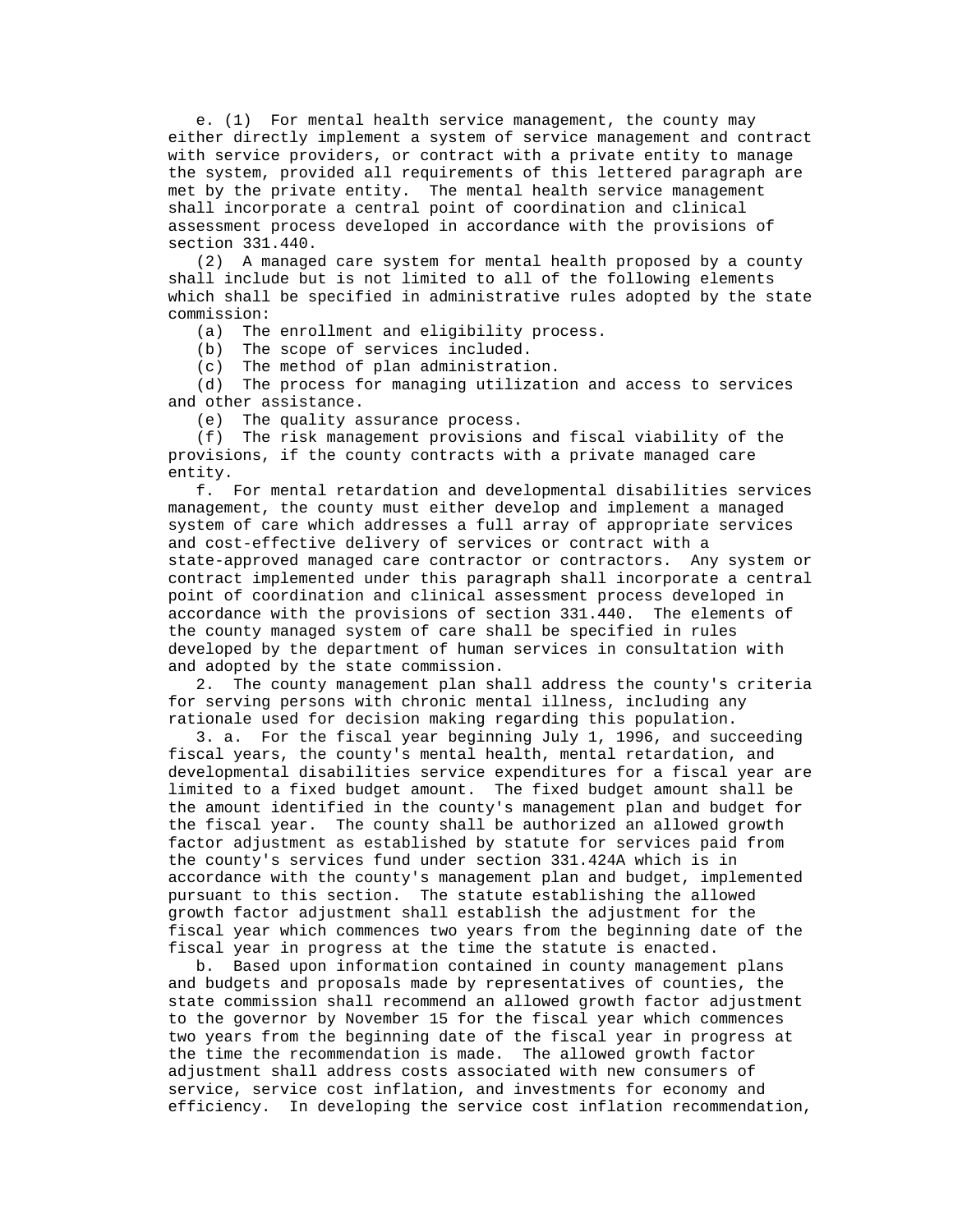the state commission shall consider the cost trends indicated by the gross expenditure amount reported in the expenditure reports submitted by counties pursuant to subsection 1, paragraph "a". The governor shall consider the state commission's recommendation in developing the governor's recommendation for an allowed growth factor adjustment for such fiscal year. The governor's recommendation shall be submitted at the time the governor's proposed budget for the succeeding fiscal year is submitted in accordance with chapter 8.

 c. The amount of the appropriation required to fund the allowed growth factor adjustment for a fiscal year shall be calculated by applying the adjustment established by statute for that fiscal year to the sum of the following:

(1) The total amount of base year expenditures for all counties.

 (2) The total amount of the appropriations for allowed growth factor adjustments made to all counties in all of the fiscal years prior to that fiscal year.

 4. A county may provide assistance to service populations with disabilities to which the county has historically provided assistance but who are not included in the service management provisions required under subsection 1, subject to the availability of funding.

 5. A county shall implement the county's management plan in a manner so as to provide adequate funding for the entire fiscal year by budgeting for ninety-nine percent of the funding anticipated to be available for the plan. A county may expend all of the funding anticipated to be available for the plan.

 6. The director's approval of a county's mental health, mental retardation, and developmental disabilities services management plan shall not be construed to constitute certification of the county's budget.

 7. A county shall annually report data concerning the services managed by the county. At a minimum, the data reported shall indicate the number of different individuals who utilized services in a fiscal year and the various types of services. Data reported under this subsection shall be submitted with the county's expenditure report required under subsection 1, paragraph "a".

 8. A county's management plans submitted under this section shall provide for services to children from community mental health centers and other mental health service providers accredited under chapter 225C.

 9. The county management plan shall designate at least one hospital licensed under chapter 135B that the county has contracted with to provide services covered under the plan. If the designated hospital does not have a bed available to provide the services, the county is responsible for the cost of covered services provided at an alternate hospital licensed under chapter 135B.

 94 Acts, ch 1163, §3; 95 Acts, ch 206, §15; 96 Acts, ch 1205, §3, 11; 97 Acts, ch 169, § 22--25; 97 Acts, ch 198, § 4; 97 Acts, ch 206, § 18, 24; 98 Acts, ch 1100, §53, 54; 98 Acts, ch 1181, §18, 20; 99 Acts, ch 160, §13--16; 2002 Acts, ch 1146, §12--17; 2004 Acts, ch 1090, §24--29, 33; 2005 Acts, ch 179, §59; 2006 Acts, ch 1115, §9, 10

 Referred to in § 222.60, 222.73, 225C.6, 230.20, 231.56A, 235A.15, 235B.6, 331.424A, 331.438, 331.440, 331.440A, 426B.2, 426B.5

 For specific exceptions to payments and expenditures provided under this section, see appropriations and other noncodified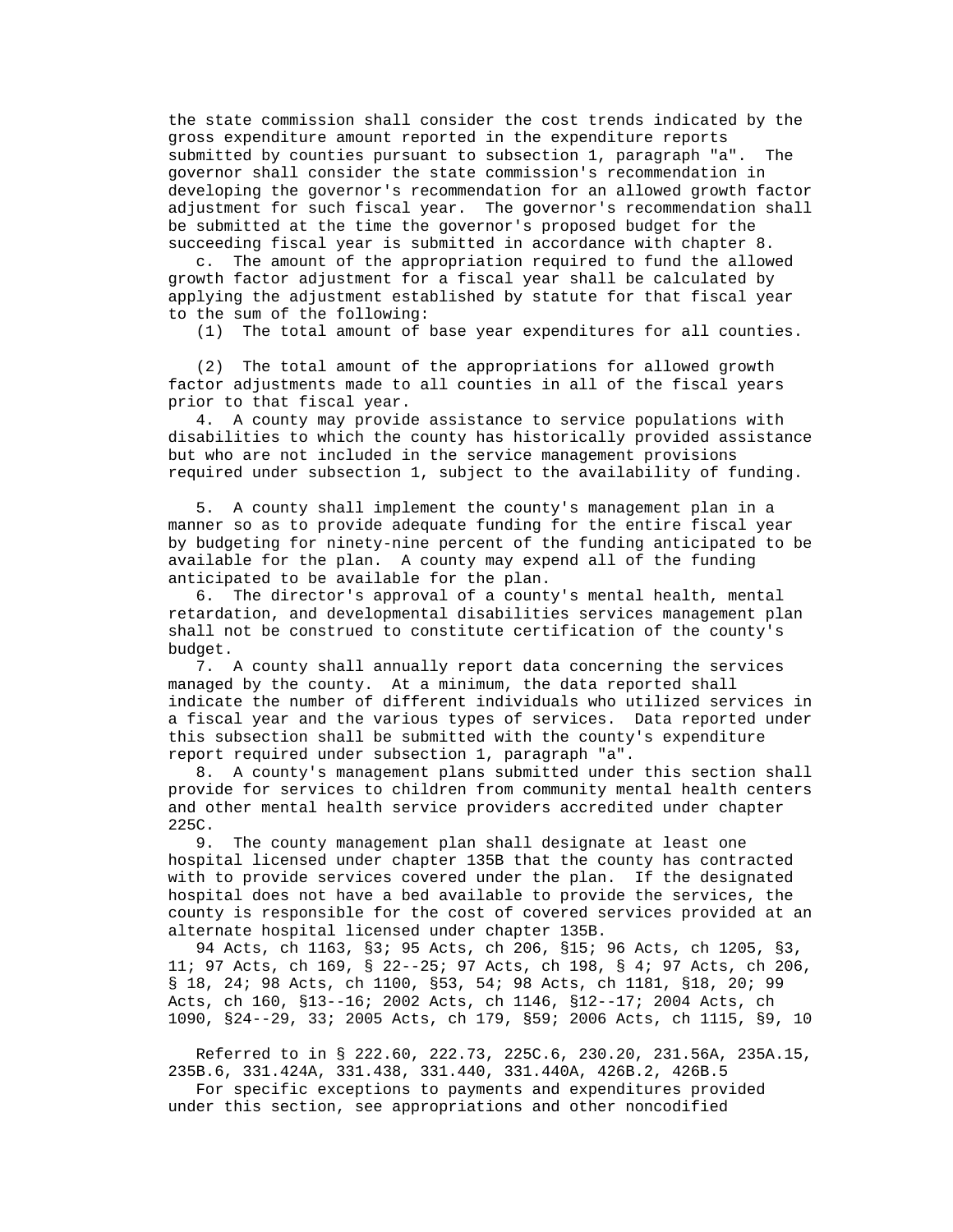enactments in the annual Acts of the general assembly

 331.440 MENTAL HEALTH, MENTAL RETARDATION, AND DEVELOPMENTAL DISABILITIES SERVICES -- CENTRAL POINT OF COORDINATION PROCESS -- STATE CASE SERVICES.

 1. a. For the purposes of this section, unless the context otherwise requires, "central point of coordination process" means a central point of coordination process established by a county or consortium of counties for the delivery of mental health, mental retardation, and developmental disabilities services which are paid for in whole or in part by county funds. The central point of coordination process may include but is not limited to reviewing a person's eligibility for services, determining the appropriateness of the type, level, and duration of services, and performing periodic review of the person's continuing eligibility and need for services. Any recommendations developed concerning a person's plan of services shall be consistent with the person's unique strengths, circumstances, priorities, concerns, abilities, and capabilities. For those services funded under the medical assistance program, the central point of coordination process shall be used to assure that the person is aware of the appropriate service options available to the person.

 b. The central point of coordination process may include a clinical assessment process to identify a person's service needs and to make recommendations regarding the person's plan for services. The clinical assessment process shall utilize qualified mental health professionals and qualified mental retardation professionals.

 c. The central point of coordination and clinical assessment process shall include provision for the county's participation in a management information system developed in accordance with rules adopted pursuant to subsection 4.

 2. For the purposes of this section, unless the context otherwise requires:

 a. "Adult person" means a person who is age eighteen or older and is a United States citizen or a qualified alien as defined in 8 U.S.C. § 1641.

 b. "County of residence" means the county in this state in which, at the time an adult person applies for or receives services, the adult person is living and has established an ongoing presence with the declared, good faith intention of living for a permanent or indefinite period of time. The county of residence of an adult person who is a homeless person is the county where the homeless person usually sleeps.

c. "Homeless person" means the same as defined in section 48A.2.

 d. "State case services and other support" means the mental health, mental retardation, and developmental disabilities services and other support paid for under the rules and requirements in effect prior to October 1, 2006, from the annual appropriation made to the department of human services for such services and other support provided to persons who have no established county of legal settlement or the legal settlement is unknown so that the person is deemed to be a state case. Such services and other support do not include medical assistance program services or services provided in a state institution.

 3. The department of human services shall seek federal approval as necessary for the central point of coordination and clinical assessment processes to be eligible for federal financial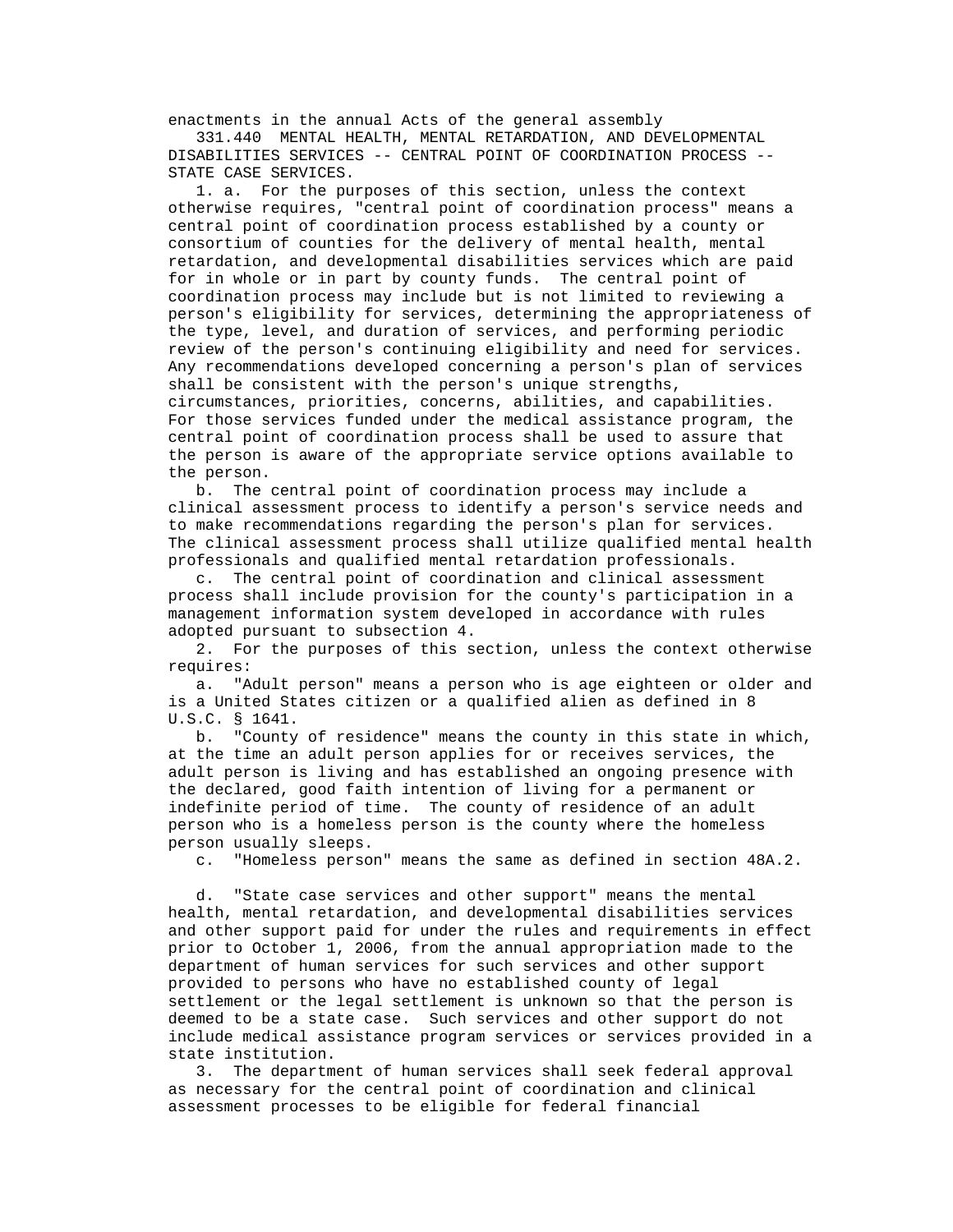participation under the medical assistance program. A county may implement the central point of coordination process as part of a consortium of counties and may implement the process beginning with the fiscal year ending June 30, 1995.

 4. An application for services may be made through the central point of coordination process of a person's county of residence. However, if a person who is subject to a central point of coordination process has legal settlement in another county or the costs of services or other support provided to the person are the financial responsibility of the state, an authorization through the central point of coordination process shall be coordinated with the person's county of legal settlement or with the state, as applicable. The county of residence and county of legal settlement of a person subject to a central point of coordination process may mutually agree that the central point of coordination process functions shall be performed by the central point of coordination process of the person's county of legal settlement.

 5. Effective October 1, 2006, if an adult person has no established county of legal settlement or the legal settlement is unknown so that the person is deemed to be a state case, the person's eligibility and the authorization for state case services and other support shall be determined by the adult person's county of residence in accordance with that county's management plan approved under section 331.439. The costs of the state case services and other support provided for the person shall be the responsibility of the person's county of legal residence. The funding appropriated to the department of human services for purposes of the state case services and other support shall be distributed as provided in the appropriation to the counties of residence responsible for the costs.

 6. The state commission shall consider the recommendations of county representatives in adopting rules outlining standards and requirements for implementation of the central point of coordination and clinical assessment processes on the date required by subsection 3. The rules shall permit counties options in implementing the process based upon a county's consumer population and available service delivery system.

 94 Acts, ch 1163, §4; 95 Acts, ch 206, §16; 96 Acts, ch 1183, §38; 2002 Acts, ch 1146, §18; 2004 Acts, ch 1090, §30; 2006 Acts, ch 1115, §16, 18

 Referred to in § 222.2, 222.60, 225.11, 225C.2, 225C.5, 226.9C, 229.1, 230.1, 232.2, 235.7, 249A.26, 331.438, 331.439

 For future amendments to subsection 4 effective July 1, 2007, see 2006 Acts, ch 1115, §17, 19

 Methodology for distribution of funding for state case services; rules; cost projections; 2006 Acts, ch 1115, §19

 331.440A ADULT MENTAL HEALTH, MENTAL RETARDATION, AND DEVELOPMENTAL DISABILITIES SERVICES FUNDING DECATEGORIZATION PILOT PROJECT.

 1. Definitions. For the purposes of this section, unless the context requires otherwise:

a. "Department" means the department of human services.

 b. "Pilot project areas" means the pilot project created under this section involving the county or multicounty central point of coordination process administrative areas designated in accordance with this section.

c. "Target population" means any person who is a legal resident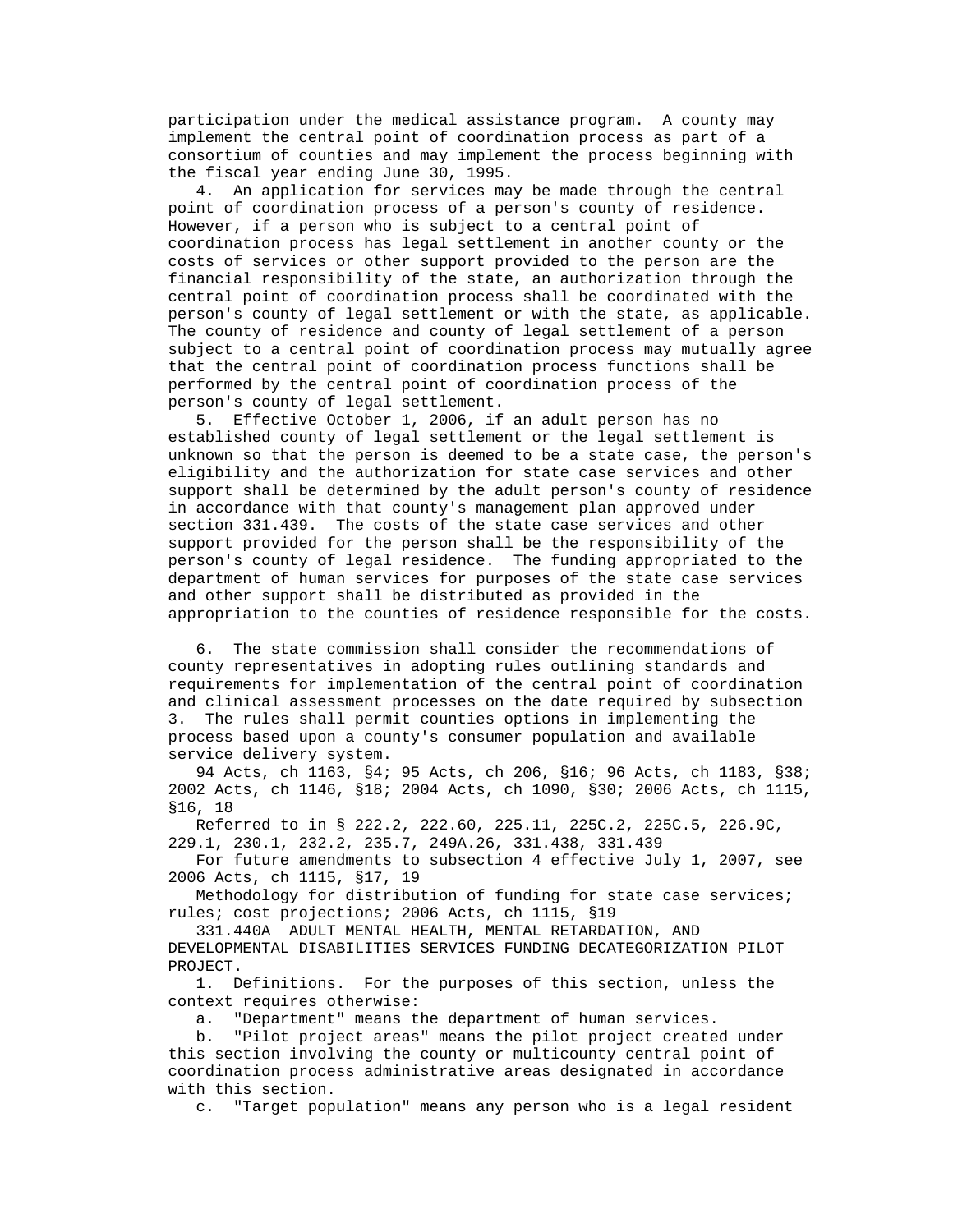of a pilot project county and meets both of the following conditions:

 (1) The person is eighteen years of age or older. However, a person who is more than sixty-four years of age who requires full-time nursing facility care shall not be included in the target population.

 (2) The person is eligible for assistance under the pilot project county management plan approved under section 331.439.

 2. Purpose. The purpose of the pilot project is to improve outcomes for service consumers by allowing pilot project counties to administer overall projected funding from state and federal sources together with other available funding, and by reducing or eliminating unnecessary barriers associated with funding sources, and thereby to creatively meet the divergent, individual needs of service consumers in the community.

 3. Project established. The department of human services shall establish a pilot project for decategorizing the public funding for adult mental health, mental retardation, and developmental disabilities services in accordance with this section. The pilot project shall include the three-county central point of coordination process administrative areas designated for decategorization planning under 1997 Iowa Acts, chapter 169, section 13, Washington county, and Webster county. Under the pilot project, a projected funding amount for a fiscal year shall be developed for each of the pilot project areas, from the funding sources designated in this section. The projected funding amount for a fiscal year, manner of payment, and other provisions of the pilot project shall be delineated in contracts between the department and the counties involved in the pilot project.

 4. County management plan. The counties participating in the pilot project shall amend their county management plans approved under section 331.439 to be applicable to the period of the pilot project. Unless a change in federal or state funding provisions reduces the availability of funding, a pilot project county's management plan eligibility provisions shall not be more restrictive than the provisions in effect as of June 30, 1999. The amended county management plans shall address the service needs of the populations served under the funding sources included in the pilot project beginning with the applicable phase.

 For purposes of determining the financial responsibility of a pilot project county, a legal resident includes anyone living in the county at the time services or other support are provided who is a member of the target population. A legal resident includes but is not limited to a person who is homeless or living in a homeless shelter. However, if an individual resides in a pilot project county as a result of placement or referral for services or other support by another county or another state, financial responsibility remains with the other county or other state.

5. County responsibilities.

 a. A county participating in the pilot project is responsible to provide or pay for services and other support to appropriately address the needs of the target population attributable to that county. This responsibility includes accountability for clinical, administrative, and fiscal functions.

 b. A pilot project area may choose among alternative approaches in administering services under the pilot project. The alternative approaches include but are not limited to any of the following: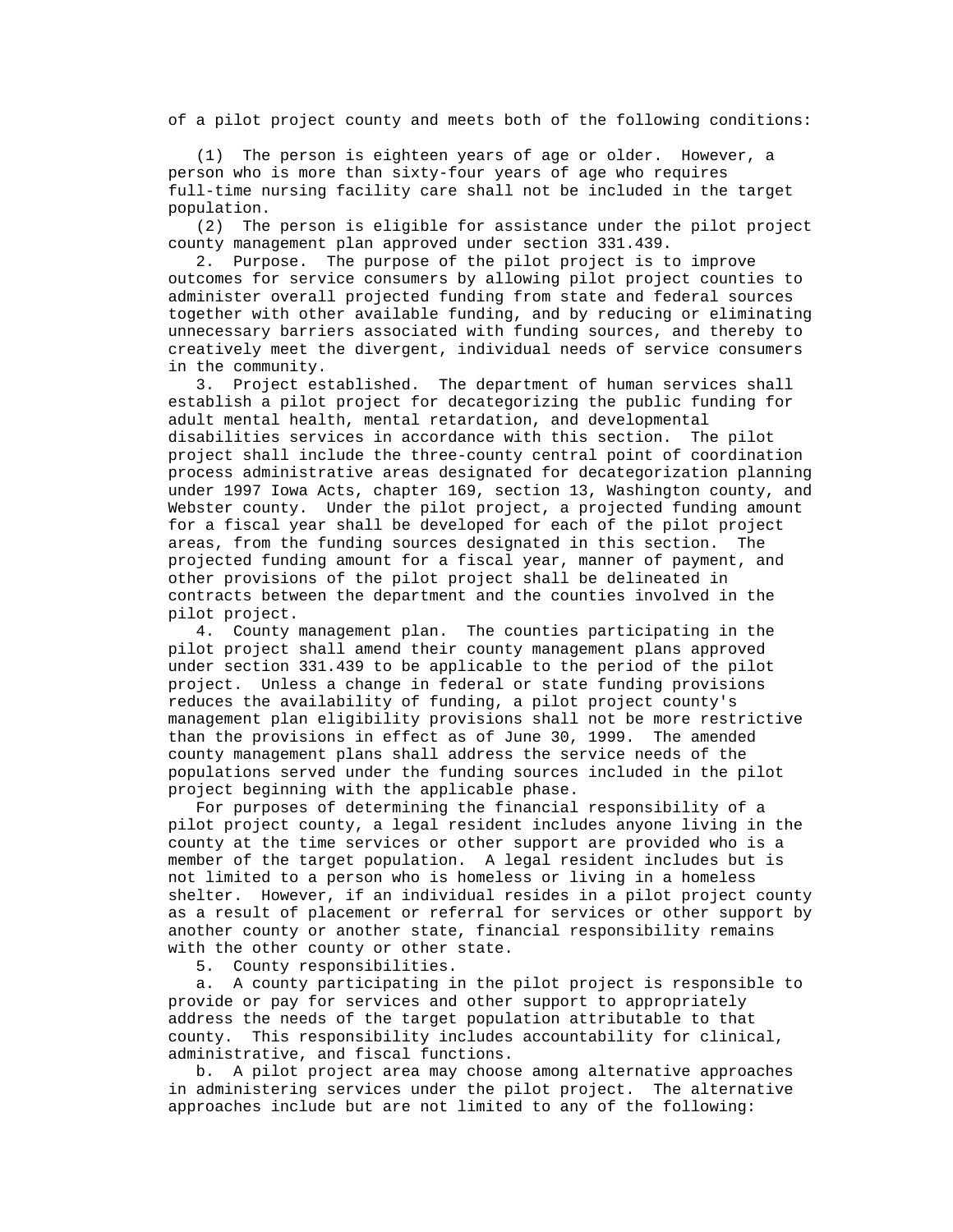(1) A case rate approach to purchase of services.

 (2) A fee-for-service purchasing approach with an emphasis on flexible, creative services.

 (3) A mixed model involving both case rate and fee-for-service approaches.

 c. A pilot project area shall provide data and other reports as provided in the contract with the department.

 d. Moneys received by a county under the pilot project shall be deposited in the county's services fund. Moneys received that remain unencumbered or unobligated at the close of the fiscal year shall remain available to be used to benefit the county's target population in the succeeding fiscal year.

 e. Receipt and expenditures of moneys under the pilot project shall be subject to examination during the regular audit of the pilot project area counties performed in accordance with chapter 11.

 6. Funding -- phases. The department shall negotiate with the pilot project areas to identify the projected funding amount to be provided to the areas for a fiscal year. The projected funding amount shall be determined in accordance with a pilot project area's relative share of the statewide expenditures for services and other support paid by the funding sources included in the pilot project plus the related administrative expenses. Unless the commencement dates are delayed due to a determination by the oversight committee, the pilot project funding shall be implemented in two phases with the first phase to commence July 1, 2000, and the second phase to commence July 1, 2001, as provided in paragraph "d". Both phases of the pilot project shall end December 31, 2003. The phases of the pilot project shall be implemented as follows:

 a. In the first phase, the department and the pilot project areas shall negotiate the specific projected funding amounts to be provided to each area. The department and the pilot project areas shall provide any data or other information necessary to accurately develop the projected amounts. The funding amount for the first phase shall be determined by December 30, 1999.

 b. In the first phase, the mental health services funding sources for the pilot project areas shall include but are not limited to all of the following:

 (1) The state share of the costs of care in the state mental health institutes.

 (2) The mental health portion of any federal grant funding administered through the United States department of health and human services.

(3) Federal social services block grant funding.

(4) State case funding.

 (5) State funding for the purchase of local services for persons with mental illness where the client has no established county of legal settlement.

(6) State supplementary assistance funding.

 (7) To the extent allowed by the federal government, the mental health portion of federal funding provided for vocational rehabilitation of individuals with disabilities.

 c. In the first phase, the mental retardation and other developmental disabilities services funding sources for the pilot project areas shall include but are not limited to all of the following:

 (1) State and federal medical assistance funding for services under a home and community-based services waiver to persons with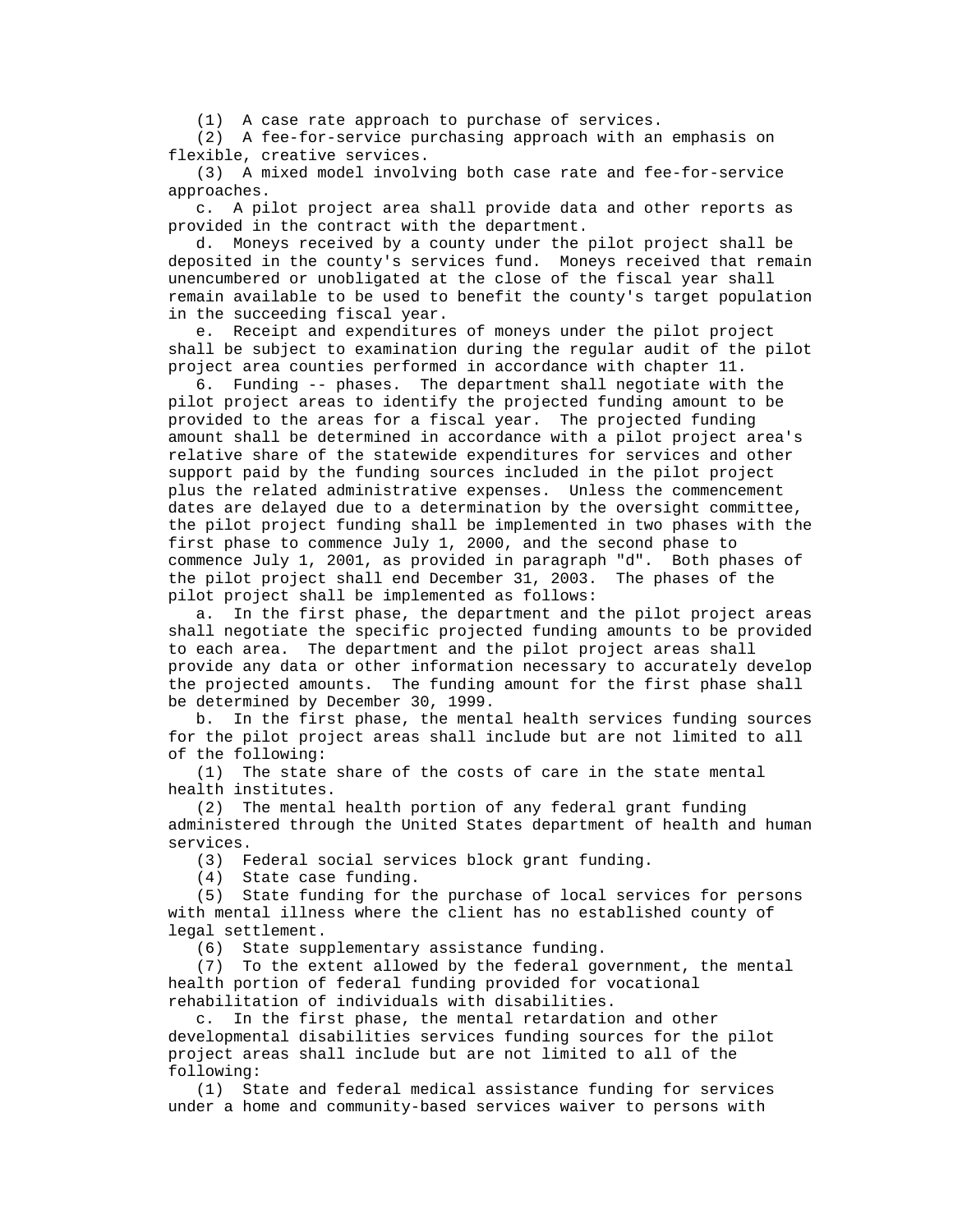mental retardation.

 (2) The state share of the costs of care in the state resource centers.

 (3) State and federal medical assistance payments for intermediate care facilities for persons with mental retardation services.

(4) Federal social services block grant funding.

 (5) State funding for the purchase of local services for persons with mental retardation and other developmental disabilities where the client has no established county of legal settlement.

(6) State supplementary assistance funding.

 (7) To the extent allowed by the federal government, the mental retardation and other developmental disabilities portion of federal funding provided for vocational rehabilitation of persons with disabilities.

 d. In the second phase, all other medical assistance funding for mental health services for the pilot project areas shall be incorporated into the annual projected funding amount. Implementation of the second phase shall be subject to enactment by the general assembly of an implementation authorization.

7. Oversight committee.

 a. An oversight committee shall be established to provide general oversight of the pilot project and the risk pool and to perform the duties outlined in this subsection. The oversight committee shall consist of the following members:

 (1) At least one service consumer, one service provider, and one county supervisor from each of the pilot project areas, designated by the governor.

(2) An individual designated by the governor.

 (3) One individual designated by the division of medical services of the department of human services and one individual designated by the division of mental health and disability services of the department of human services.

 (4) An individual designated by the legislative council. If the individual designated by the legislative council is a member of the general assembly, that member shall be a nonvoting member.

 b. The oversight committee shall have the following duties and responsibilities:

 (1) The oversight committee may make a determination that implementation by the department of human services of a significant funding provision such as the rehabilitation option for persons with chronic mental illness or a waiver under the medical assistance program or another good cause reason justifies delay of the implementation of the pilot project phases as provided in subsection 6. If such a determination is made, the department of human services and pilot project counties shall delay implementation of the pilot project phases until a date identified by the oversight committee.

 (2) The oversight committee shall arrange for an independent evaluation of the pilot project in accordance with subsection 9.

 (3) The oversight committee shall provide assistance to the pilot project counties, the department of human services, and other interested persons concerning implementation of the pilot project.

 (4) The oversight committee shall perform functions for the risk pool in accordance with subsection 8.

 8. Risk pool. In order to augment assistance from the risk pool of the property tax relief fund for which the pilot project counties may be eligible under section 426B.5, the pilot project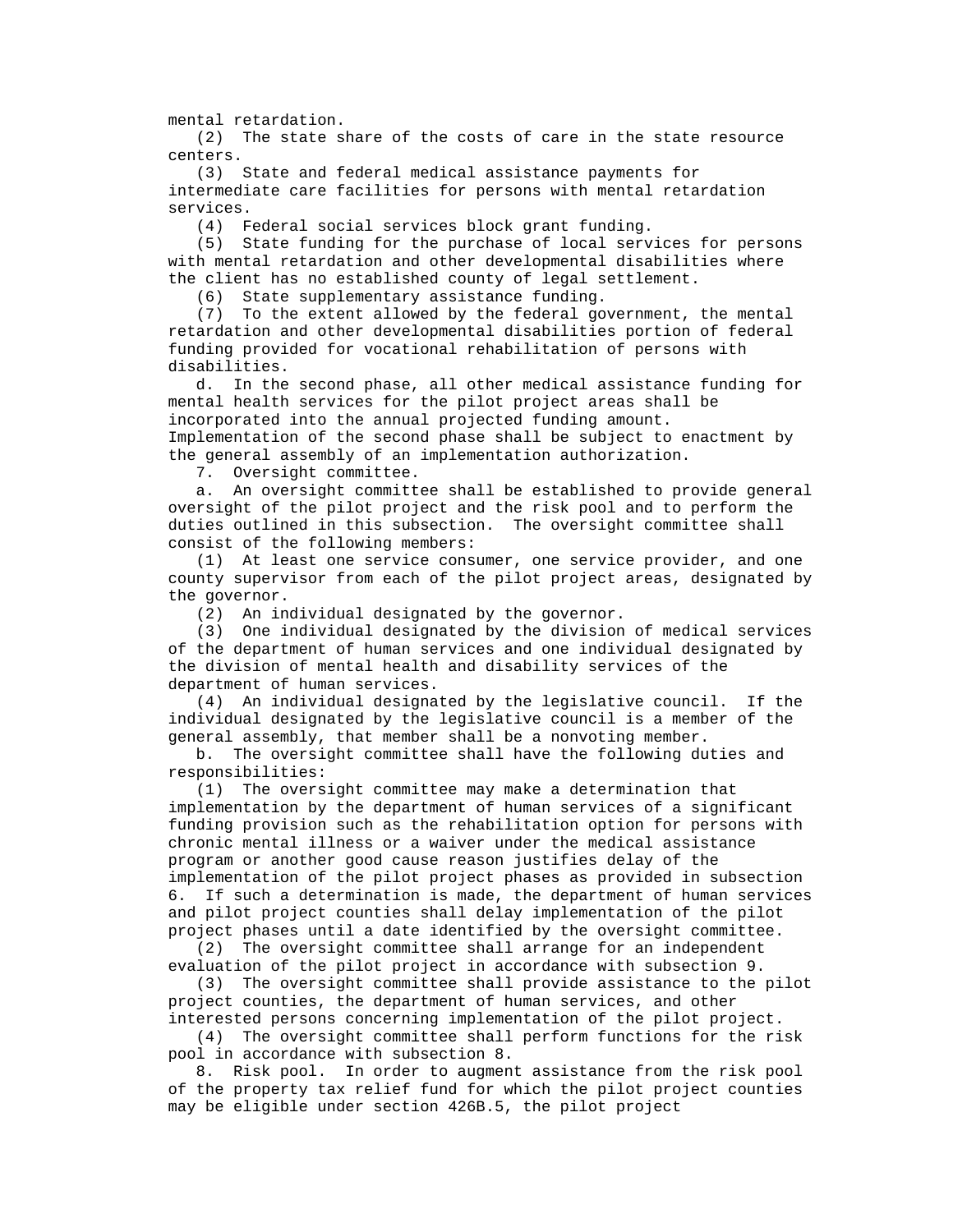administrative areas shall create and commit funding to a pilot project risk pool. The pilot project risk pool shall be used to cover unexpected costs resulting from an unanticipated event such as a legal settlement requirement or need for an exceptionally costly set of services or other support. Funding shall be committed on the basis of a percentage of the pilot project counties' overall budget for services under the counties' management plan with an annual maximum percentage for each area and an overall combined percentage maximum, as determined by the pilot project counties in consultation with the oversight committee. Expenditure of this risk pool funding shall be subject to authorization by the oversight committee.

9. Outcomes and evaluation.

 a. In consultation with the oversight committee, the pilot project participants and the department shall agree on a set of outcomes and indicators to measure the effect of the pilot project upon the system of care in those counties. The department and pilot project areas shall annually report to the governor and general assembly by December 15 on the implementation status of the pilot project and the performance on the indicators. The report shall include any findings identified by the oversight committee.

 b. The oversight committee shall arrange for an independent evaluation of the pilot project. The evaluation shall assess the quality of services as well as the cost-effectiveness of the pilot project. The evaluation shall include a focus on special populations such as persons who are homeless or who have multiple disabilities or service needs.

 c. A final report concerning the pilot project shall be submitted by the department and the pilot project areas to the governor and general assembly. It is the intent of the general assembly to use that report to determine whether to continue the pilot project, revise it, terminate it, or implement the pilot project provisions or a similar approach statewide.

10. Law -- rules -- implementation.

 a. If a provision of state law or administrative rule is in conflict with a provision of this section, the provision of this section shall prevail. State law and administrative rules governing the funding sources specified in this section are not applicable to use of the funding by the pilot project counties.

 b. The department shall amend the medical assistance state plan and apply for federal waivers as necessary to implement the provisions of this section.

 c. The department shall amend its contract for managed behavioral health care under medical assistance as necessary to implement the second phase of the pilot project and for the medical assistance-eligible persons covered under that contract to instead be covered by the pilot project counties.

 d. The pooling of funding sources and the provision of services under this pilot project and implementation of a risk pool as authorized in this section is not insurance and is not subject to regulation under chapters 505 through 523C.

 e. The department of human services shall amend the state medical assistance plan, implement federal waivers, or take other actions as necessary for the pilot project areas to be able to draw federal funding for the start-up and other costs to implement the pilot project.

 f. The department shall give consideration to implementing a rehabilitation option under the medical assistance program for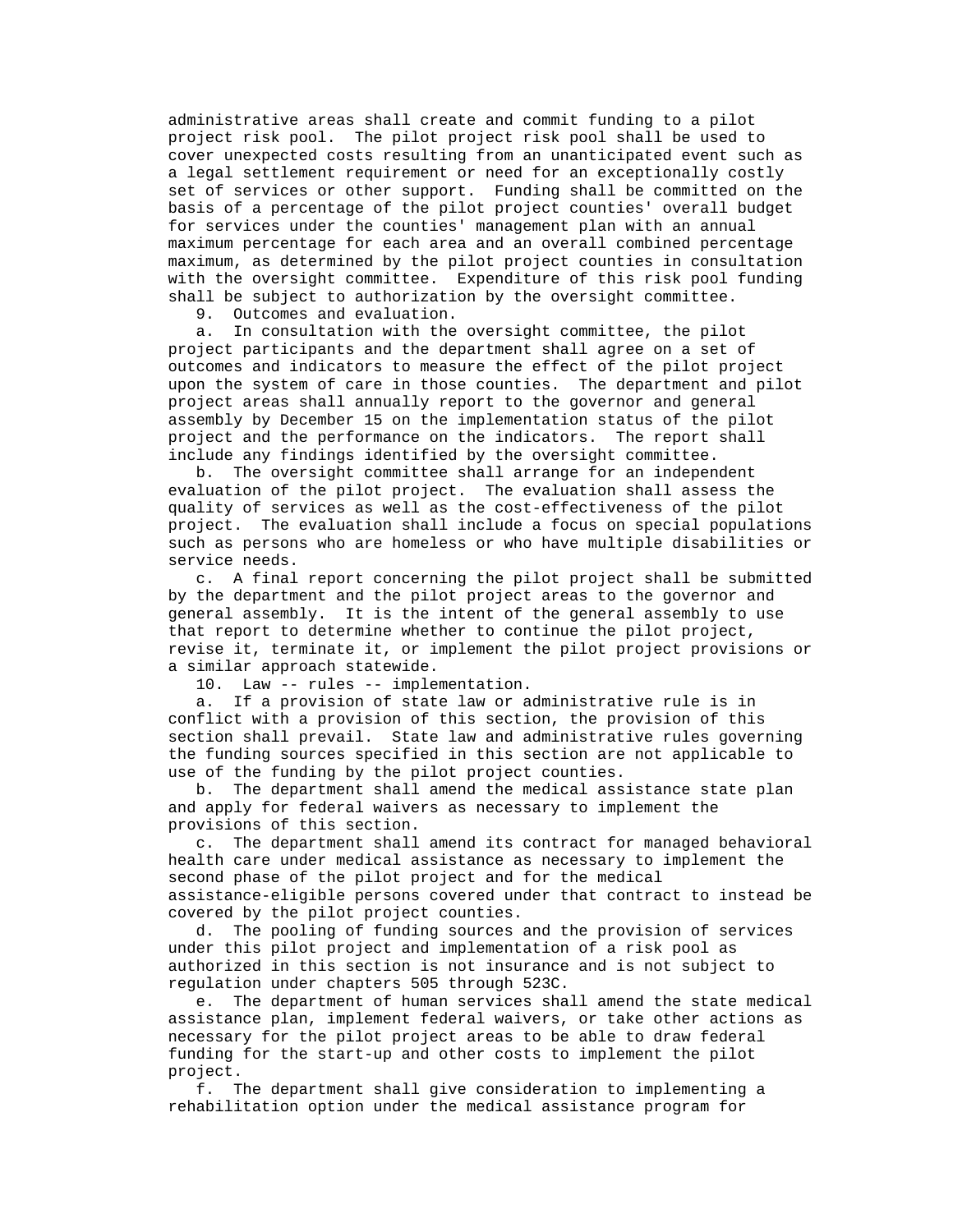persons with chronic mental illness.

 g. The requirements of this section may be adapted as necessary to comply with federal law, regulation, or other requirements in order to assure federal financial participation in the pilot project.

 99 Acts, ch 160, §1; 2000 Acts, ch 1112, §51, 54--56, 58; 2004 Acts, ch 1086, §64; 2004 Acts, ch 1090, §33; 2006 Acts, ch 1115, §32 331.441 DEFINITIONS.

 1. As used in this part, the use of the conjunctive "and" includes the disjunctive "or" and the use of the disjunctive "or" includes the conjunctive "and", unless the context clearly indicates otherwise.

2. As used in this part, unless the context otherwise requires:

 a. "General obligation bond" means a negotiable bond issued by a county and payable from the levy of ad valorem taxes on all taxable property within the county through its debt service fund which is required to be established by section 331.430.

b. "Essential county purpose" means any of the following:

(1) Voting machines or an electronic voting system.

 (2) Bridges on highways or parts of highways which are located along the corporate limits of cities and are partly within and partly without the limits and are in whole or in part secondary roads.

(3) Sanitary disposal projects as defined in section 455B.301.

 (4) Works and facilities useful for the collection, treatment, and disposal of sewage and industrial waste in a sanitary manner, for the collection and disposal of solid waste, and for the collection and disposal of surface waters and streams, including the planning, acquisition, leasing, construction, reconstruction, extension, remodeling, improvement, repair, equipping, maintenance, and operation of the works and facilities.

 (5) Public buildings, including the site or grounds of, and the erection, equipment, remodeling, or reconstruction of, and additions or extensions to the buildings, and including the provision and maintenance of juvenile detention or shelter care facilities, when the cost does not exceed the following limits:

 (a) Four hundred thousand dollars in a county having a population of twenty-five thousand or less.

 (b) Five hundred thousand dollars in a county having a population of more than twenty-five thousand but not more than fifty thousand.

 (c) Six hundred thousand dollars in a county having a population of more than fifty thousand but not more than one hundred thousand.

(d) Eight hundred thousand dollars in a county having a

 population of more than one hundred thousand but not more than two hundred thousand.

 (e) One million dollars in a county having a population of more than two hundred thousand.

 (6) Funding or refunding outstanding indebtedness if the outstanding indebtedness exceeds five thousand dollars on the first day of January, April, June, or September in any year. However, a county shall not levy taxes to repay refunding bonds for bridges on property within cities.

 (7) Enlargement and improvement of a county hospital acquired and operated under chapter 347A, subject to a maximum of two percent of the assessed value of the taxable property in the county. However, notice of the proposed bond issue shall be published once each week for two consecutive weeks and if, within twenty days following the date of the first publication, a petition requesting an election on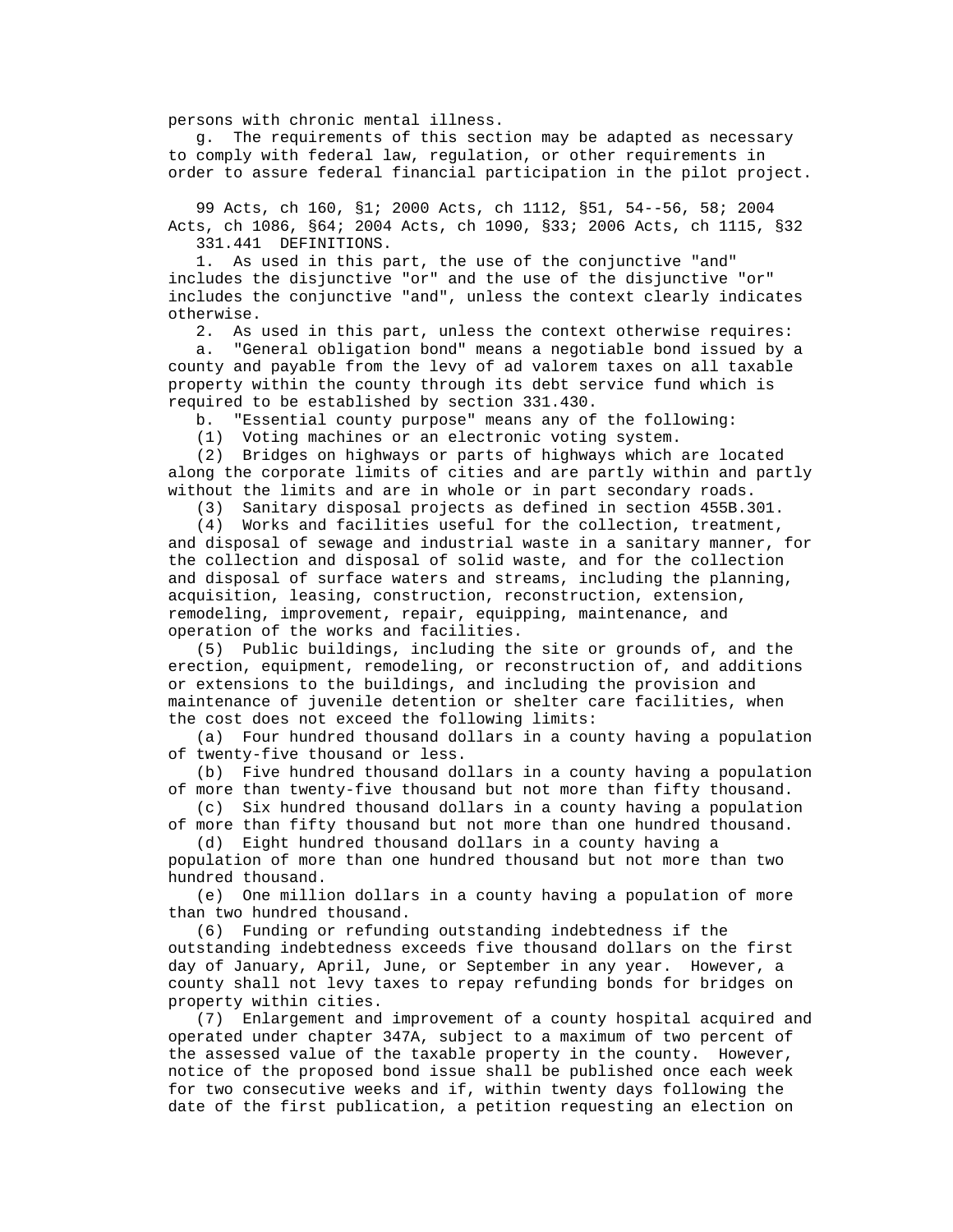the proposal and signed by eligible electors of the county equal in number to at least twenty percent of the votes cast at the preceding election for governor is filed with the county auditor, the proposal is subject to the election requirements in section 331.442, subsections 2, 3, and 4, for general county purpose bonds.

 (8) The provision of insurance, or funding a self-insurance program or local government risk pool, including but not limited to the investigation and defense of claims, the payment of claims, and the administration and management of such self-insurance program or local government risk pool.

 (9) The acquisition, restoration, or demolition of abandoned, dilapidated, or dangerous buildings, structures or properties or the abatement of a nuisance.

 (10) The establishment or funding of programs to provide for or assist in providing for the acquisition, restoration, or demolition of housing, as part of a municipal housing project under chapter 403 or otherwise, or for other purposes as may be authorized under chapter 403A.

 (11) The acquiring, developing, and improving of a geographic computer data base system suitable for automated mapping and facilities management.

 (12) Funding the acquisition, construction, reconstruction, improvement, repair, or equipping of waterworks, water mains and extensions, ponds, reservoirs, capacity, wells, dams, pumping installations, real and personal property, or other facilities available or used for the storage, transportation, or utilization of water.

 (a) The county board of supervisors may on its own motion or upon a written petition of a water supplier established under chapter 357A or 504 direct the county auditor to establish a special service area tax district for the purpose of issuing general obligation bonds. The special service area tax district shall include only unincorporated portions of the county and shall be drawn according to engineering recommendations provided by the water supplier or the county engineer and, in addition, shall be drawn in order that an election provided for in subparagraph subdivision (b) can be administered. The county's debt service tax levy for the county general obligation bonds issued for the purposes set out in this subparagraph shall be levied only against taxable property within the county which is included within the boundaries of the special service area tax district. An owner of property not included within the boundaries of the special service area tax district may petition the board of supervisors to be included in the special service area tax district subsequent to its establishment.

 (b) General obligation bonds for the purposes described in this subparagraph are subject to an election held in the manner provided in section 331.442, subsections 1 through 4, if not later than fifteen days following the action by the county board of supervisors, eligible electors file a petition with the county commissioner of elections asking that the question of issuing the bonds be submitted to the registered voters of the special service area tax district. The petition must be signed by eligible electors equal in number to at least five percent of the registered voters residing in the special service area tax district. If the petition is duly filed within the fifteen days, the board of supervisors shall either adopt a resolution declaring that the proposal to issue the bonds is abandoned, or direct the county commissioner of elections to call a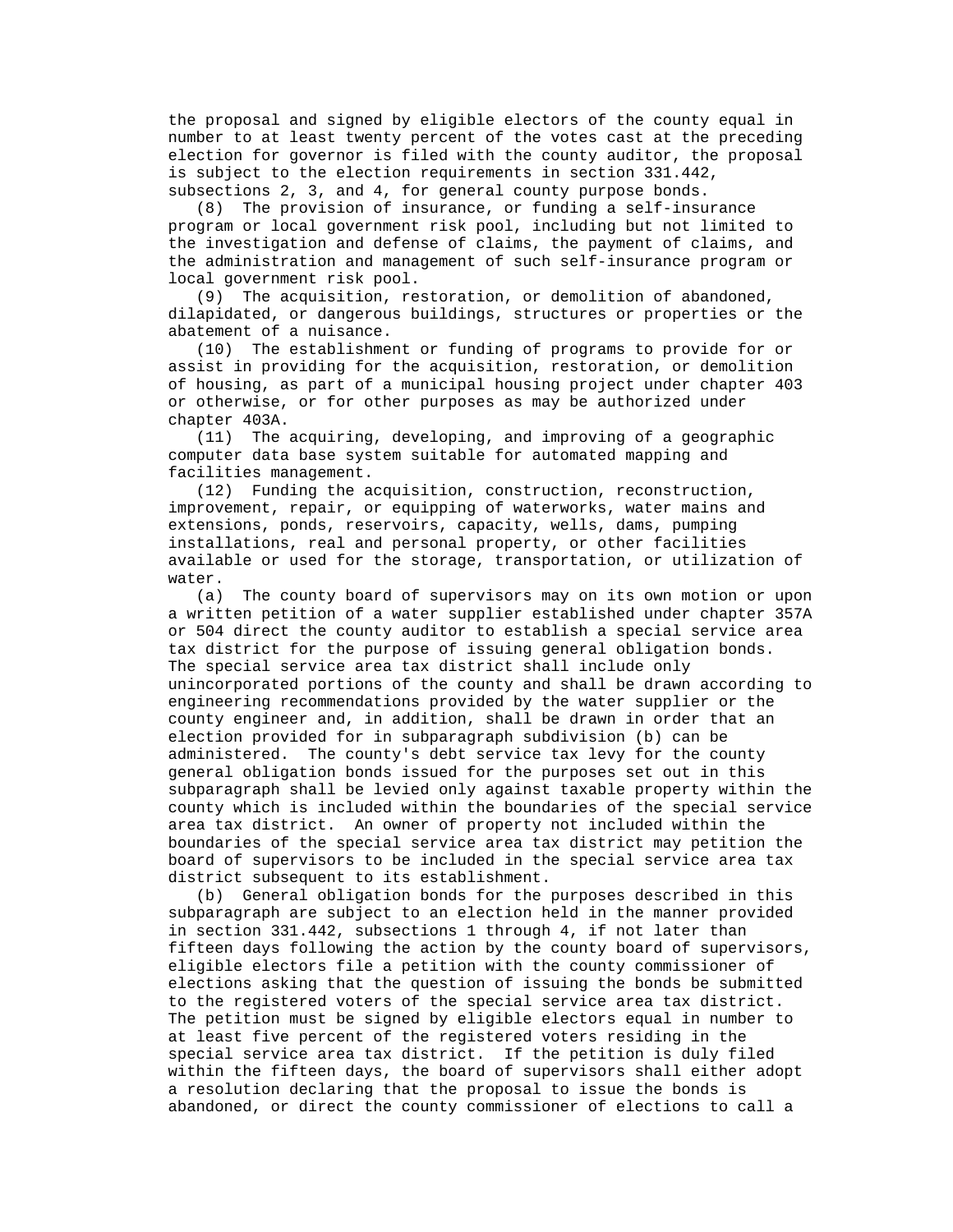special election within a special service area tax district upon the question of issuing the bonds.

 (13) The acquisition, pursuant to a chapter 28E agreement, of a city convention center or veterans memorial auditorium, including the renovation, remodeling, reconstruction, expansion, improvement, or equipping of such a center or auditorium, provided that debt service funds shall not be derived from the division of taxes under section 403.19.

 (14) The aiding of the planning, undertaking, and carrying out of urban renewal projects under the authority of chapter 403 and for the purposes set out in section 403.12. However, bonds issued for this purpose are subject to the right of petition for an election as provided in section 331.442, subsection 5, without limitation on the amount of the bond issue or the population of the county, and the board shall include notice of the right of petition in the notice of proposed action required under section 331.443, subsection 2.

 (15) The establishment, construction, reconstruction, repair, equipping, remodeling, extension, maintenance, and operation of works, vehicles, and facilities of a regional transit district.

c. "General county purpose" means any of the following:

 (1) A memorial building or monument to commemorate the service rendered by members of the armed services of the United States, including the acquisition of ground and the purchase, erection, construction, reconstruction, and equipment of the building or monument, to be managed by a commission as provided in chapter 37.

 (2) Acquisition and development of land for a public museum, park, parkway, preserve, playground, or other recreation or conservation purpose to be managed by the county conservation board. The board may submit a proposition under this subparagraph only upon receipt of a petition from the county conservation board asking that bonds be issued for a specified amount.

 (3) The building and maintenance of a bridge over state boundary line streams. The board shall submit a proposition under this subparagraph to an election upon receipt of a petition which is valid under section 331.306.

 (4) Contributions of money to the state department of transportation to help finance the construction of toll bridges across navigable rivers constituting boundaries between the county and an adjoining state.

 (5) An airport, including establishment, acquisition, equipment, improvement, or enlargement of the airport.

 (6) A joint city-county building, established by contract between the county and its county seat city, including purchase, acquisition, ownership, and equipment of the county portion of the building.

 (7) A county health center as defined in section 346A.1, including additions and facilities for the center and including the acquisition, reconstruction, completion, equipment, improvement, repair, and remodeling of the center, additions, or facilities. Bonds for the purpose specified in this subparagraph are exempt from taxation by the state and the interest on the bonds is exempt from state income taxes.

 (8) A county public hospital, including procuring a site and the erection, equipment, and maintenance of the hospital, and additions to the hospital, subject to the levy limits in section 347.7.

 (9) Public buildings, including the site or grounds of, the erection, equipment, remodeling, or reconstruction of, and additions or extensions to the buildings, and including the provision and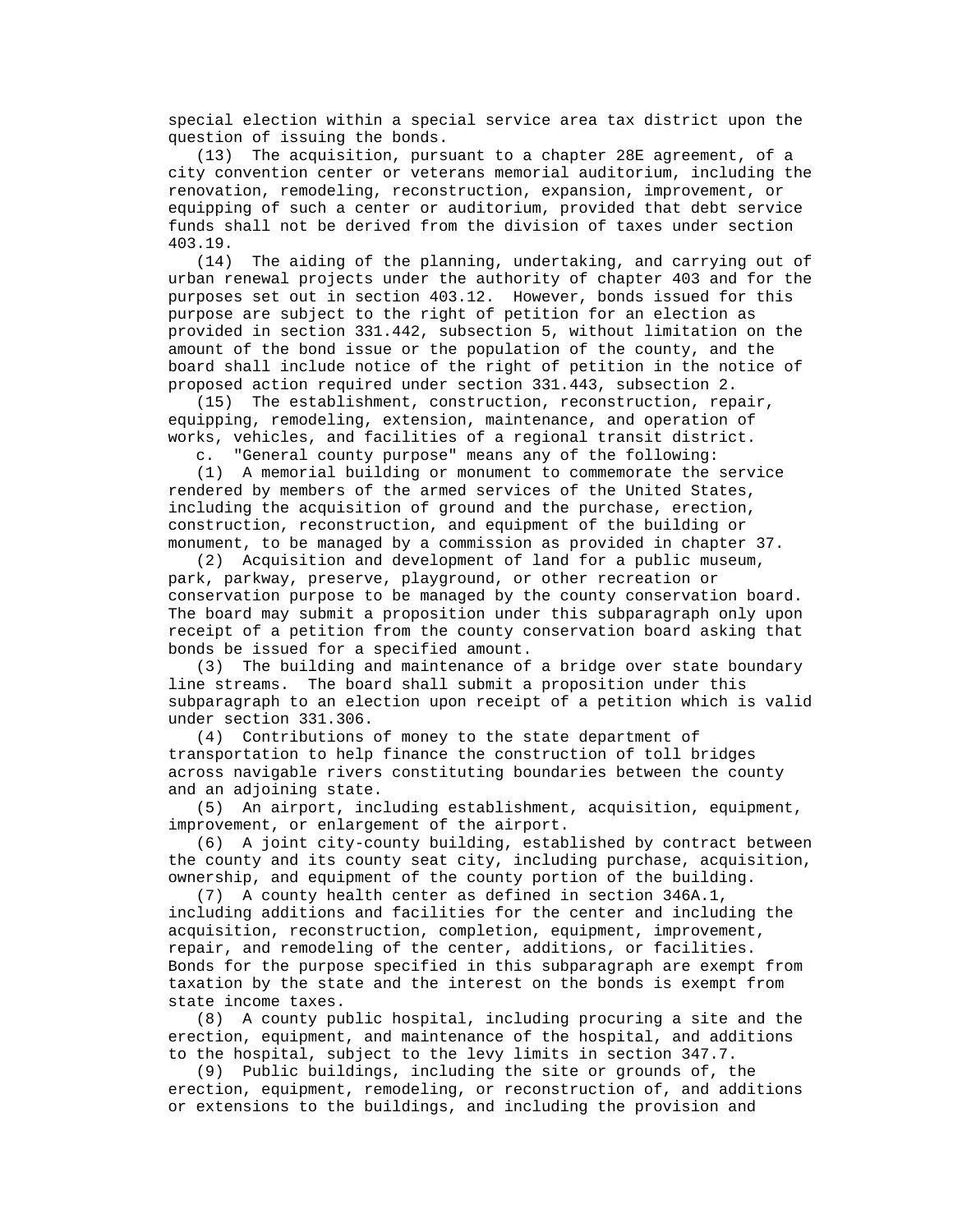maintenance of juvenile detention or shelter care facilities, when the cost exceeds the limits stated in subsection 2, paragraph "b", subparagraph (5).

 (10) The undertaking of any project jointly or in cooperation with any other governmental body which, if undertaken by the county alone, would be for a general county purpose, including the joint purchase, acquisition, construction, ownership, or control of any real or personal property.

 (11) Any other purpose which is necessary for the operation of the county or the health and welfare of its citizens.

 3. The "cost" of a project for an essential county purpose or general county purpose includes construction contracts and the cost of engineering, architectural, technical, and legal services, preliminary reports, property valuations, estimates, plans, specifications, notices, acquisition of real and personal property, consequential damages or costs, easements, rights-of-way, supervision, inspection, testing, publications, printing and sale of bonds, interest during the period or estimated period of construction and for twelve months thereafter or for twelve months after the acquisition date, and provisions for contingencies.

1, 2a. [S81, § 331.441(1, 2a); 81 Acts, ch 117, § 440]

 2b(1). [S13, § 1137-a14; C24, 27, 31, 35, 39, § 906; C46, 50, 54, 58, 62, 66, 71, 73, 75, 77, 79, 81, § 52.3; S81, § 331.441(2b); 81 Acts, ch 117, § 440]

 b(2). [SS15, § 1527-s3; C24, 27, 31, 35, 39, § 4666; C46, 50, 54, 58, 62, 66, 71, 73, 75, 77, 79, 81, § 309.73; S81, § 331.441(2b); 81 Acts, ch 117, § 440]

 b(3). [C71, 73, 75, 77, 79, 81, § 346.23; S81, § 331.441(2b); 81 Acts, ch 117, § 440]

 b(4). [C79, 81, § 332.52; S81, § 331.441(2b); 81 Acts, ch 117, § 440]

 b(5). [C51, § 114, 117; R60, § 250, 253; C73, § 309, 312; C97, § 443, 448; SS15, § 448; C24, 27, 31, 35, 39, § 5263, 5268; C46, 50, 54, 58, 62, § 345.4, 345.9; C66, 71, 73, 75, 77, § 232.22, 345.4, 345.9; C79, 81, § 232.142, 345.4, 345.9; S81, § 331.441(2b); 81 Acts, ch 117, § 440]

 b(6). [C73, § 289; C97, S13, § 403; C24, 27, 31, 35, 39, § 5275, 5276; C46, 50, 54, 58, 62, 66, 71, 73, 75, 77, 79, 81, § 346.1, 346.2; S81, § 331.441(2b); 81 Acts, ch 117, § 440]

 b(7). [C62, 66, 71, 73, 75, 77, 79, 81, § 347A.7; S81, § 331.441(2b); 81 Acts, ch 117, § 440]

 2c(1). [C24, 27, 31, 35, 39, § 488; C46, 50, 54, 58, 62, 66, 71, 73, 75, 77, 79, 81, § 37.6; S81, § 331.441(2c); 81 Acts, ch 117, § 440; 82 Acts, ch 1104, § 45]

 c(2). [C62, 66, 71, 73, 75, 77, 79, 81, § 111A.6; S81, § 331.441(2c); 81 Acts, ch 117, § 440]

 c(3). [S13, § 424-b; C24, 27, 31, 35, 39, § 4682; C46, 50, 54, 58, 62, 66, 71, 73, 75, 77, 79, 81, § 309.89; S81, § 331.441(2b); 81 Acts, ch 117, § 440; 82 Acts, ch 1104, § 44, 46]

 c(4). [C71, 73, 75, 77, 79, 81, § 313A.35; S81, § 331.441(2c); 81 Acts, ch 117, § 440]

 c(5). [C31, 35, § 5903-c6, -c8; C39, § 5903.06, 5903.08; C46, 50, § 330.8, 330.10, 330.16; C54, 58, 62, 66, 71, 73, 75, 77, 79, 81, § 330.7, 330.10, 330.16; S81, § 331.441(2c); 81 Acts, ch 117, § 440]

 c(6). [C50, § 368.58, 368.59; C54, 58, 62, 66, 71, 73, § 368.20, 368.21; C75, 77, 79, 81, § 346.26; S81, § 331.441(2c); 81 Acts, ch 117, § 440]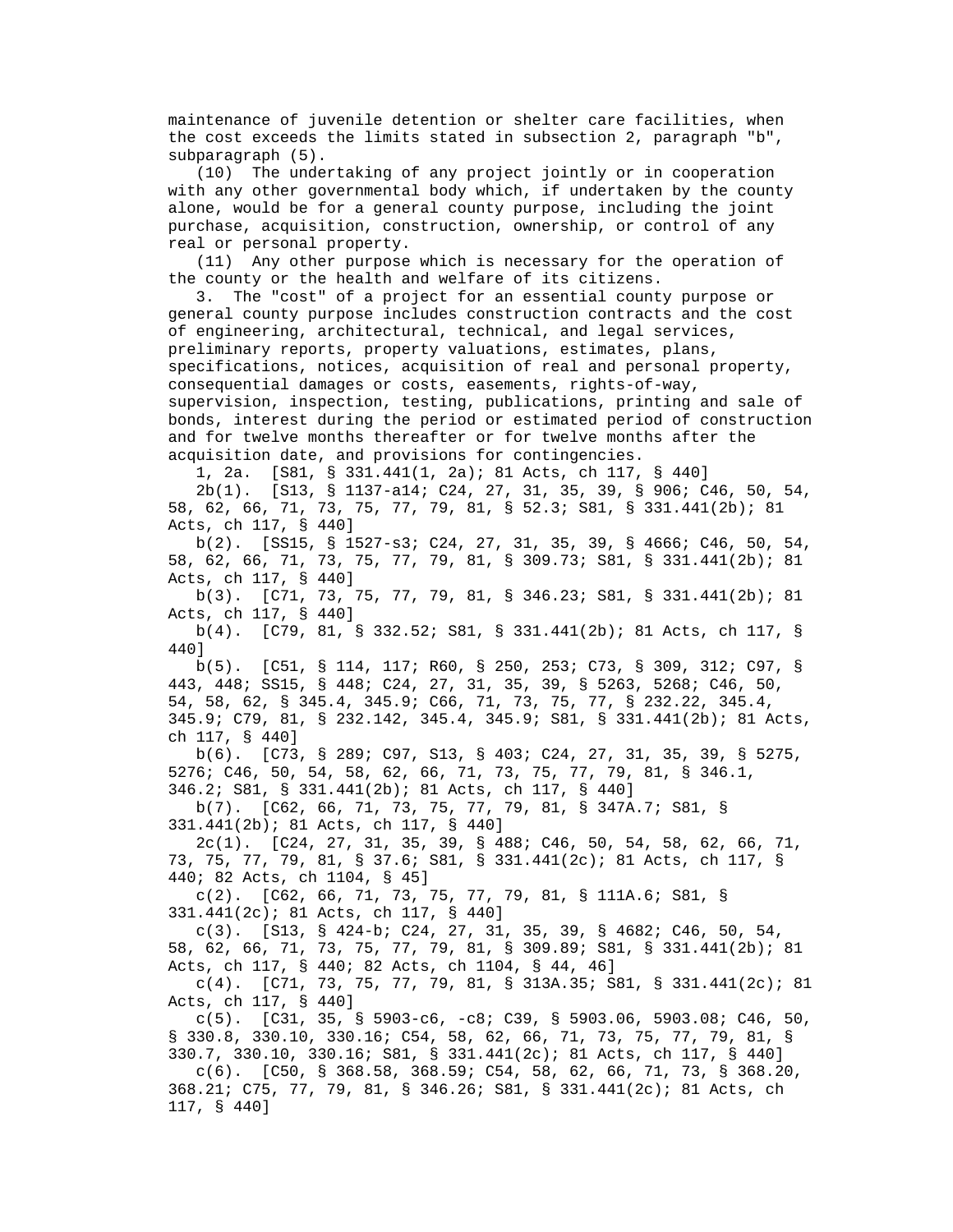c(7). [C71, 73, 75, 77, 79, 81, § 346A.3--346A.5; S81, § 331.441(2c); 81 Acts, ch 117, § 440]

 c(8). [S13, § 409-a, -b, -f; C24, 27, 31, 35, § 5348--5351, 5354; C39, § 5348, 5348.1, 5349--5351, 5354; C46, 50, 54, 58, § 347.1--347.5, 347.8; C62, 66, 71, 73, 75, 77, 79, 81, § 37.27, 347.1--347.5, 347.8; S81, § 331.441(2c); 81 Acts, ch 117, § 440]

 c(9). [C51, § 114, 117; R60, § 250, 253; C73, § 309, 312; C97, § 443, 448; SS15, § 448; C24, 27, 31, 35, 39, § 5263, 5268; C46, 50, 54, 58, 62, § 345.4, 345.9; C66, 71, 73, 75, 77, § 232.22, 345.4, 345.9; C79, 81, § 232.142, 345.4, 345.9; S81, § 331.441(2c); 81 Acts, ch 117, § 440]

c(10, 11). [S81, § 331.441(2c); 81 Acts, ch 117, § 440]

3. [S81, § 331.441(3); 81 Acts, ch 117, § 440]

 83 Acts, ch 123, § 136--139, 209; 86 Acts, ch 1211, § 21; 87 Acts, ch 103, § 2--4; 89 Acts, ch 189, § 2; 90 Acts, ch 1255, § 18; 92 Acts, ch 1102, § 1; 92 Acts, ch 1138, § 3; 93 Acts, ch 180, § 76; 94 Acts, ch 1014, §1; 94 Acts, ch 1182, §5; 95 Acts, ch 67, §53; 96 Acts, ch 1204, §35; 2000 Acts, ch 1188, §1; 2001 Acts, ch 56, §22, 23; 2004 Acts, ch 1049, §191; 2004 Acts, ch 1072, §6; 2004 Acts, ch 1175, §393

 Referred to in § 23A.2, 37.6, 37.27, 52.3, 232.142, 331.301, 331.444, 331.445, 350.6, 359.45

331.442 GENERAL COUNTY PURPOSE BONDS.

 1. A county which proposes to carry out any general county purpose within or without its boundaries, and to contract indebtedness and issue general obligation bonds to provide funds to pay all or any part of the costs of a project, shall do so in accordance with this part.

 2. Before the board may institute proceedings for the issuance of bonds for a general county purpose, it shall call a county special election to vote upon the question of issuing the bonds. At the election the proposition shall be submitted in the following form:

 Shall the county of ....., state of Iowa, be authorized to ....... (state purpose of project) at a total cost not exceeding \$... and issue its general obligation bonds in an amount not exceeding \$... for that purpose?

 3. Notice of the election shall be given by publication as specified in section 331.305. At the election the ballot used for the submission of the proposition shall be in substantially the form for submitting special questions at general elections.

 4. The proposition of issuing bonds for a general county purpose is not carried or adopted unless the vote in favor of the proposition is equal to at least sixty percent of the total vote cast for and against the proposition at the election. If the proposition of issuing the general county purpose bonds is approved by the voters, the board may proceed with the issuance of the bonds.

 5. a. Notwithstanding subsection 2, a board, in lieu of calling an election, may institute proceedings for the issuance of bonds for a general county purpose by causing a notice of the proposal to issue the bonds, including a statement of the amount and purpose of the bonds, and the right to petition for an election, to be published as provided in section 331.305 at least ten days prior to the meeting at which it is proposed to take action for the issuance of the bonds subject to the following limitations: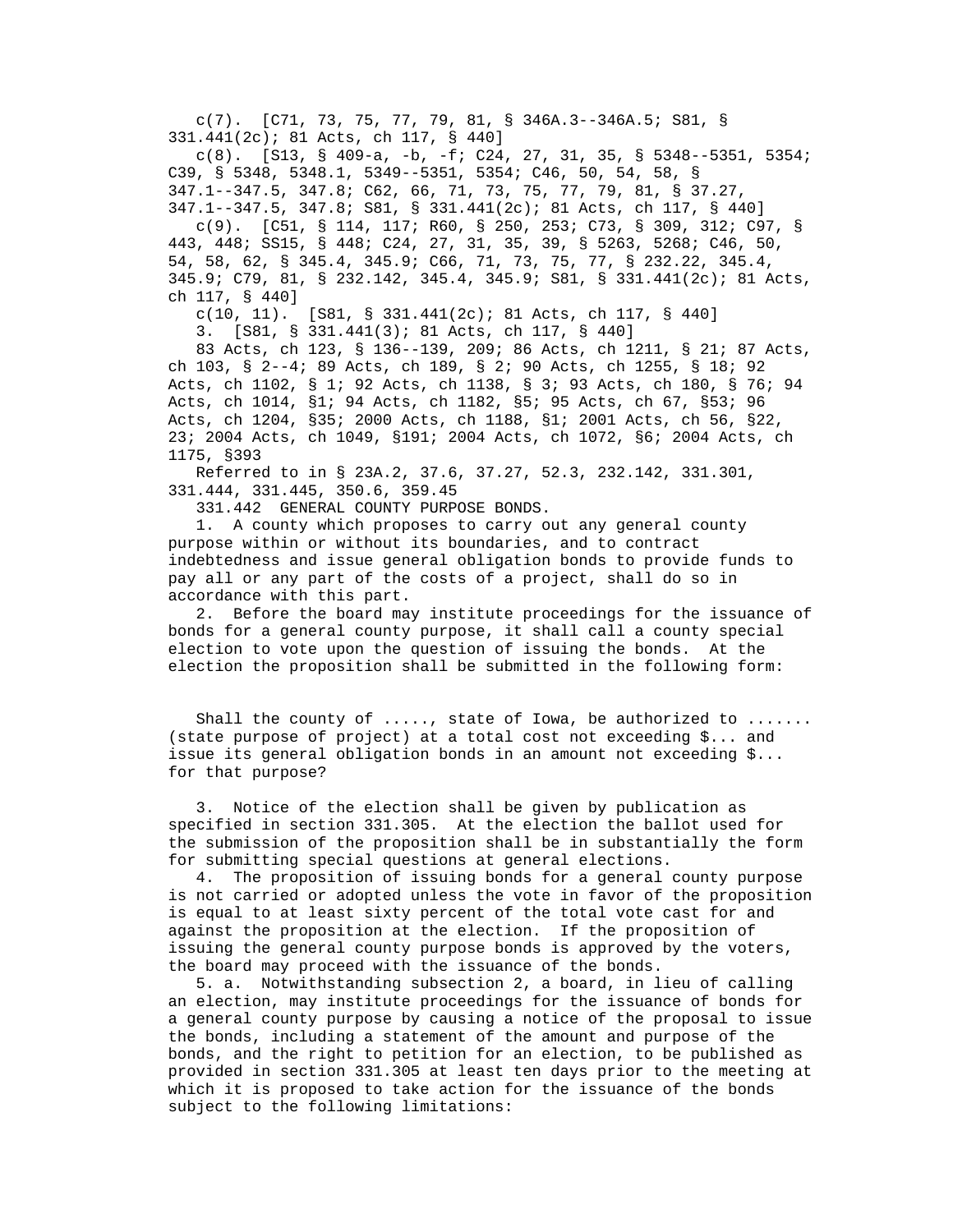(1) In counties having a population of twenty thousand or less, in an amount of not more than fifty thousand dollars.

 (2) In counties having a population of over twenty thousand and not over fifty thousand, in an amount of not more than one hundred thousand dollars.

 (3) In counties having a population of over fifty thousand, in an amount of not more than one hundred fifty thousand dollars.

 b. If at any time before the date fixed for taking action for the issuance of the bonds, a petition is filed with the auditor in the manner provided by section 331.306 asking that the question of issuing the bonds be submitted to the registered voters of the county, the board shall either by resolution declare the proposal to issue the bonds to have been abandoned or shall direct the county commissioner of elections to call a special election upon the question of issuing the bonds. Notice of the election and its conduct shall be in the manner provided in subsections 2, 3 and 4.

 c. If no petition is filed, or if a petition is filed and the proposition of issuing the bonds is approved at an election, the board may proceed with the authorization and issuance of the bonds.

 [C31, 35, § 5903-c5; C39, § 5903.05; C46, 50, § 330.7; C54, 58, § 330.7; C62, 66, § 111A.6, 330.7; C71, 73, 75, 77, 79, 81, § 111A.6, 313A.35, 330.7, 346A.3; S81, § 331.442; 81 Acts, ch 117, § 441; 82 Acts, ch 1104, § 47]

95 Acts, ch 67, §53

 Referred to in § 37.6, 37.27, 232.142, 331.301, 331.402, 331.441, 331.445, 331.461, 359.45

331.443 ESSENTIAL COUNTY PURPOSE BONDS.

 1. A county which proposes to carry out an essential county purpose within or without its boundaries, and to contract indebtedness and issue general obligation bonds to provide funds to pay all or any part of the cost of a project shall do so in accordance with this part.

 2. Before the board may institute proceedings for the issuance of bonds for an essential county purpose, a notice of the proposed action, including a statement of the amount and purposes of the bonds, and the time and place of the meeting at which the board proposes to take action for the issuance of the bonds, shall be published as provided in section 331.305. At the meeting, the board shall receive oral or written objections from any resident or property owner of the county. After all objections have been received and considered, the board, at that meeting or a date to which it is adjourned, may take additional action for the issuance of the bonds or abandon the proposal to issue the bonds. Any resident or property owner of the county may appeal the decision of the board to take additional action to the district court of the county, within fifteen days after the additional action is taken, but the additional action of the board is final and conclusive unless the court finds that the board exceeded its authority. The provisions of this subsection with respect to notice, hearing, and appeal, are in lieu of any other law.

[S81, § 331.443; 81 Acts, ch 117, § 442]

 Referred to in § 37.6, 37.27, 232.142, 331.301, 331.402, 331.441, 359.45

331.444 SALE OF BONDS.

 1. The board may sell general obligation bonds at public or private sale in the manner prescribed by chapter 75.

2. General obligation funding or refunding bonds issued for the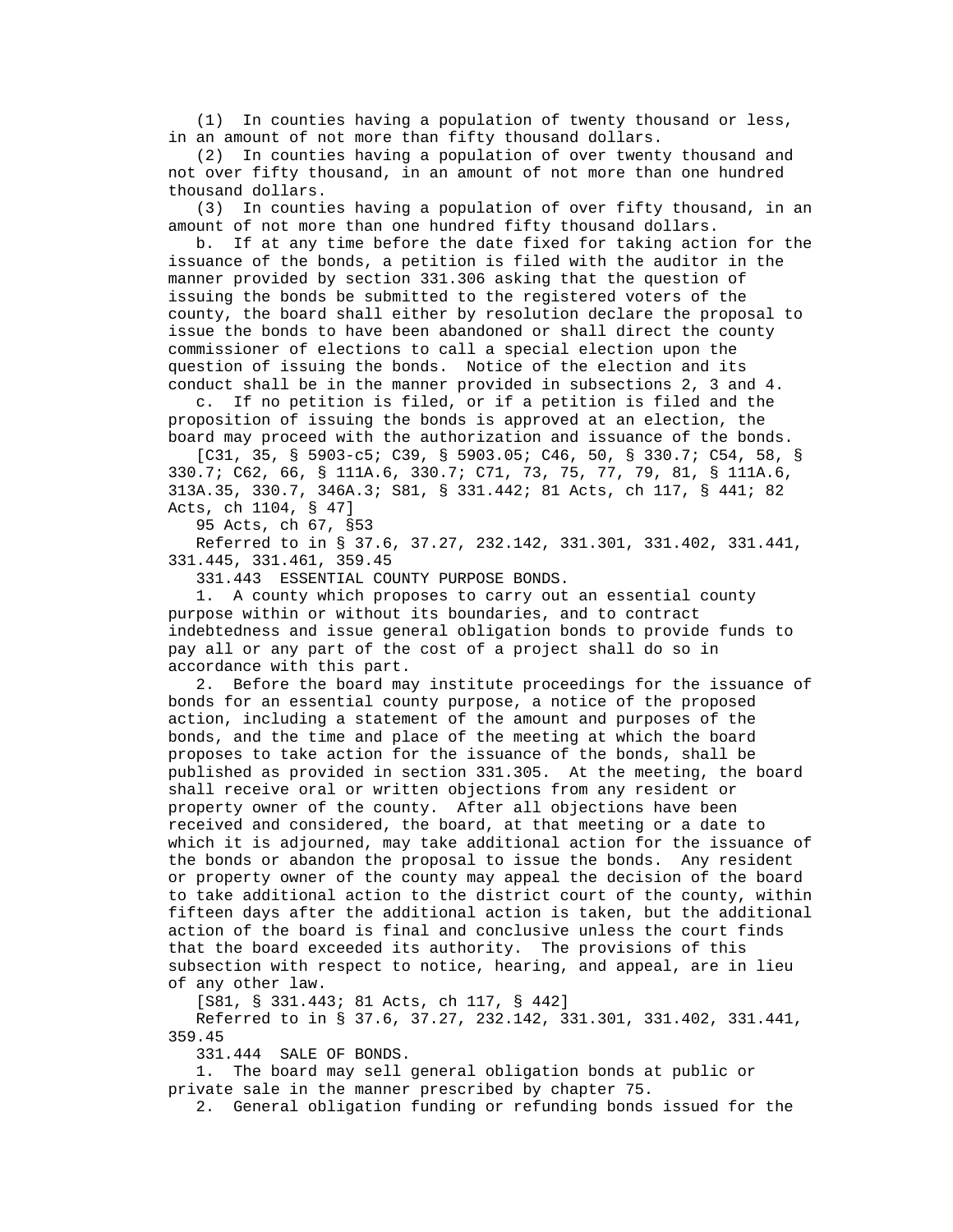purposes specified in section 331.441, subsection 2, paragraph "b", subparagraph (7), may be exchanged for the evidences of the legal indebtedness being funded or refunded, or the funding or refunding bonds may be sold in the manner prescribed by chapter 75 and the proceeds applied to the payment of the indebtedness. Funding or refunding bonds may bear interest at the same rate as, or at a higher or lower rate or rates of interest than the indebtedness being funded or refunded.

 [C24, 27, 31, 35, 39, § 5278; C46, 50, 54, 58, 62, 66, § 346.4; C71, 73, 75, 77, 79, 81, § 346.4, 346A.3; S81, § 331.444; 81 Acts, ch 117, § 443]

Referred to in § 37.6, 37.27, 232.142, 359.45

331.445 CATEGORIES FOR GENERAL OBLIGATION BONDS.

 The board may issue general obligation bonds pursuant to a resolution adopted at a regular or special meeting by a majority of the total number of supervisors. Each subparagraph of section 331.441, subsection 2, paragraphs "b" and "c", describes a separate category. Separate categories of essential county purposes and of general county purposes may be incorporated in a single notice of intention to institute proceedings for the issuance of bonds, or separate categories may be incorporated in separate notices, and after an opportunity has been provided for filing objections, or after a favorable election has been held, if required, the board may include in a single resolution and sell as a single issue of bonds, any number or combination of essential county purposes or general county purposes. If an essential county purpose is combined with a general county purpose in a single notice of intention to institute proceedings to issue bonds, then the entire issue is subject to the election requirement in section 331.442.

[S81, § 331.445; 81 Acts, ch 117, § 444]

Referred to in § 37.6, 37.27, 232.142, 331.447, 359.45

331.446 FORM AND EXECUTION -- NEGOTIABILITY.

 1. As provided by resolution of the board, general obligation bonds may:

a. Bear dates.

 b. Bear interest at rates not exceeding any limitations imposed by chapter 74A.

c. Mature in one or more installments.

d. Be in either coupon or registered form.

e. Carry registration and conversion privileges.

f. Be payable as to principal and interest at times and places.

 g. Be subject to terms of redemption prior to maturity with or without premium.

h. Be in one or more denominations.

 i. Be designated with a brief reference to purpose, or if issued for a combination of purposes, be designated "county purpose bond".

j. Contain other provisions not in conflict with state law.

 2. General obligation bonds shall be executed by the chairperson of the board and the auditor. If coupons are attached to the bonds, they shall be executed with the original or facsimile signature of the auditor. A general obligation bond is valid and binding if it bears the signatures of the officers in office on the date of the execution of the bonds, notwithstanding that any or all persons whose signatures appear have ceased to be such officers prior to the delivery of the bonds.

 3. General obligation bonds issued pursuant to this part are negotiable instruments.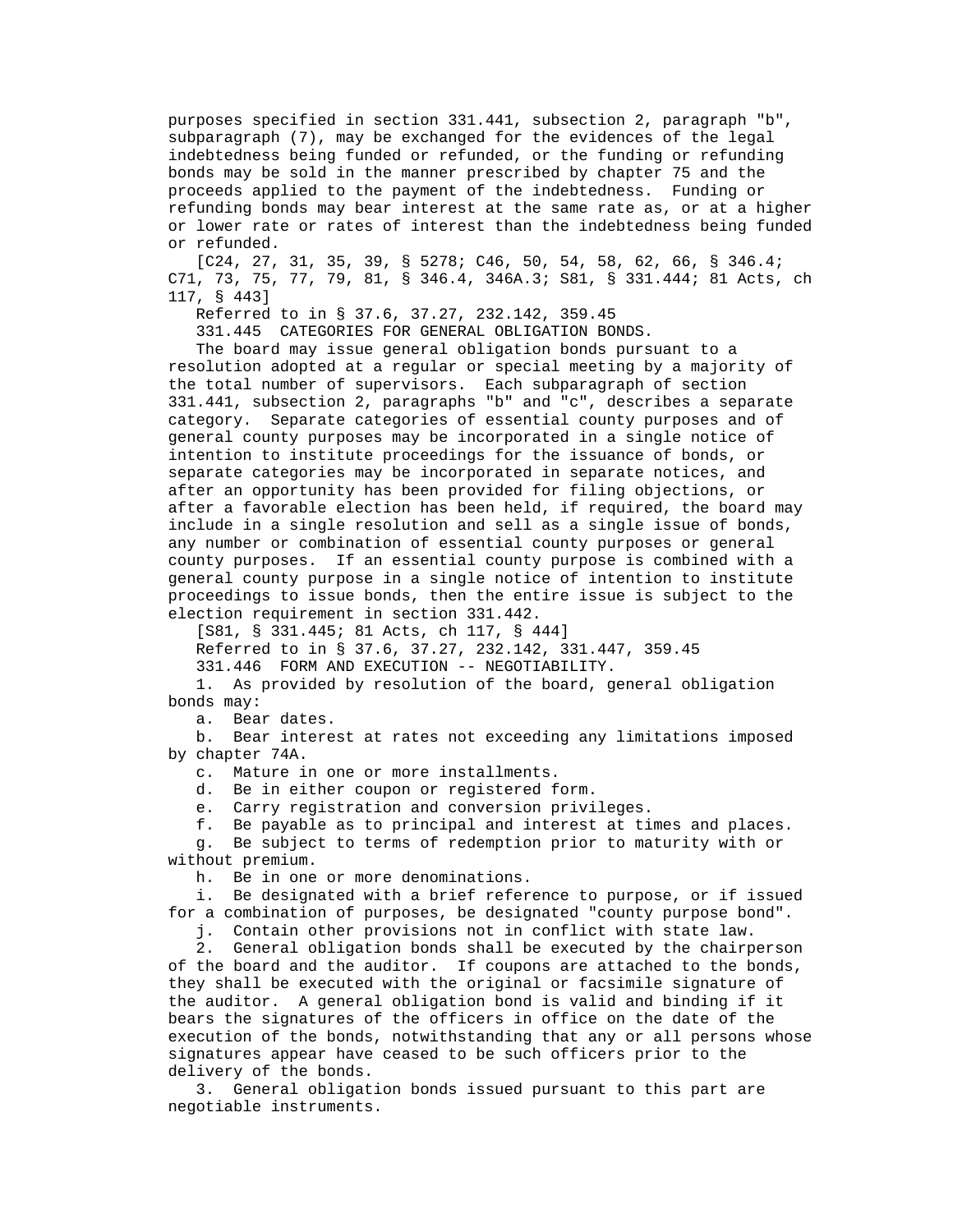[C73, § 289; C97, S13, § 403; C24, 27, 31, 35, 39, § 5277; C46, 50, 54, 58, 62, 66, § 346.3; C71, 73, § 345.16, 346.3, 346A.3; C75, 77, 79, 81, § 330.16, 345.16, 346.3, 346A.3; S81, § 331.446; 81 Acts, ch 117, § 445]

Referred to in § 37.6, 37.27, 232.142, 359.45

331.447 TAXES TO PAY BONDS.

 1. Taxes for the payment of general obligation bonds shall be levied in accordance with chapter 76, and the bonds are payable from the levy of unlimited ad valorem taxes on all the taxable property within the county through its debt service fund required by section 331.430 except that:

 a. The amount estimated and certified to apply on principal and interest for any one year shall not exceed the maximum rate of tax, if any, provided by this division for the purpose for which the bonds were issued. If general obligation bonds are issued for different categories, as provided in section 331.445, the maximum rate of levies, if any, for each purpose shall apply separately to that portion of the bond issue for that category and the resolution authorizing the bond issue shall clearly set forth the annual debt service requirements with respect to each purpose in sufficient detail to indicate compliance with the rate of tax levy, if any.

 b. The amount estimated and certified to apply on principal and interest for any one year may only exceed the statutory rate of levy limit, if any, by the amount that the registered voters of the county have approved at a special election, which may be held at the same time as the general election and may be included in the proposition authorizing the issuance of bonds, if an election on the proposition is necessary, or may be submitted as a separate proposition at the same election or at a different election. Notice of the election shall be given as specified in section 331.305. If the proposition includes issuing bonds and increasing the levy limit, it shall be in substantially the following form:

 Shall the county of ....., state of Iowa, be authorized to .......... (here state purpose of project) at a total cost not exceeding \$.... and issue its general obligation bonds in an amount not exceeding \$.... for that purpose, and be authorized to levy annually a tax not exceeding ... dollars and ... cents per thousand dollars of the assessed value of the taxable property within the county to pay the principal of and interest on the bonds?

 If the proposition includes only increasing the levy limit it shall be in substantially the following form:

 Shall the county of ....., state of Iowa, be authorized to levy annually a tax not exceeding ... dollars and ... cents per thousand dollars of the assessed value of the taxable property within the county to pay principal and interest on the bonded indebtedness of the county for the purpose of ..........?

 2. A statutory or voted tax levy limitation does not limit the source of payment of bonds and interest, but only restricts the amount of bonds which may be issued.

 3. For the sole purpose of computing the amount of bonds which may be issued as the result of the application of a statutory or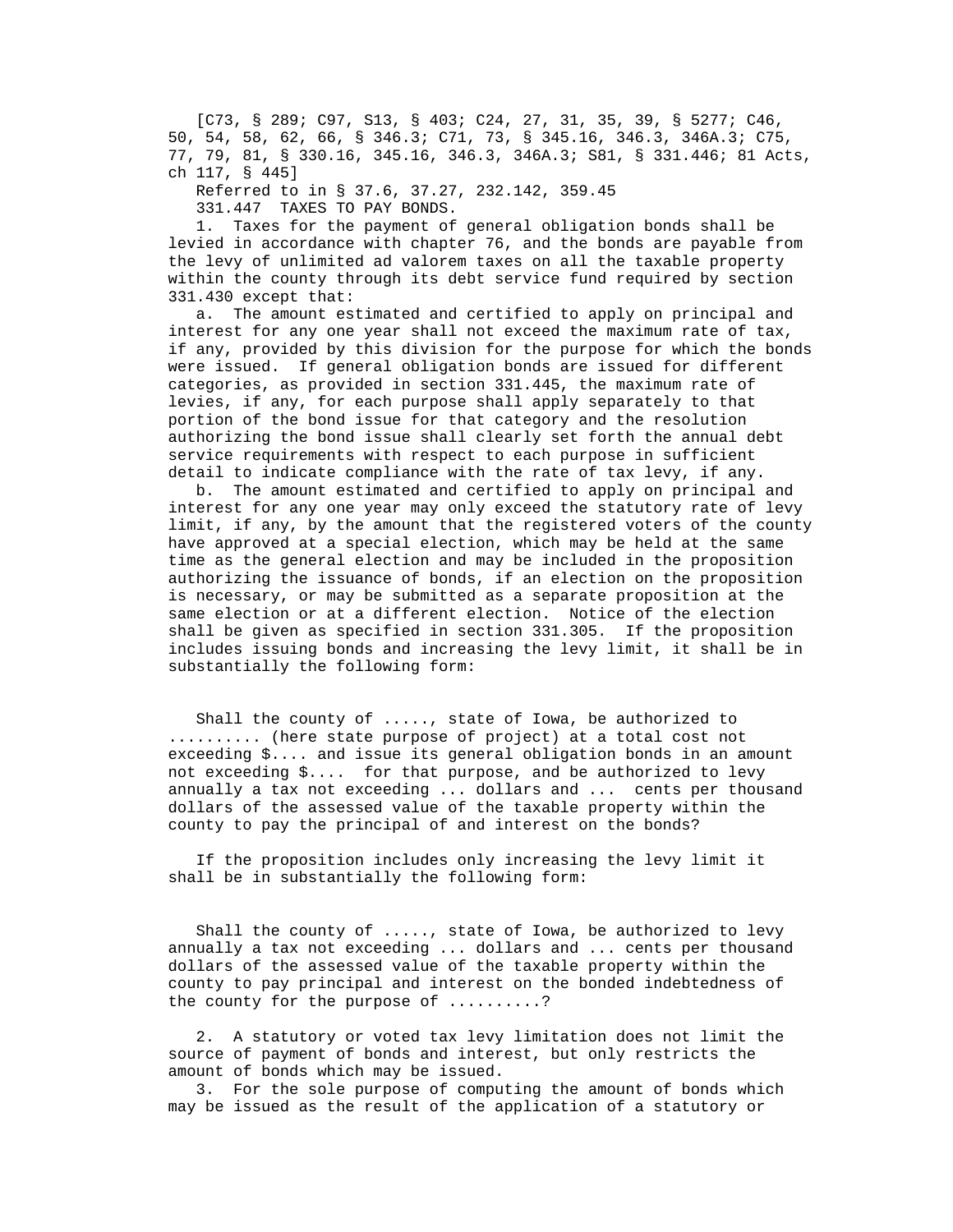voted tax levy limitation, all interest on the bonds in excess of that accruing in the first twelve months may be excluded from the first annual levy of taxes, so that the need for including more than one year's interest on the first annual levy of taxes to pay the bonds and interest does not operate to further restrict the amount of bonds which may be issued, and in certifying the annual levies, the first annual levy of taxes shall be sufficient to pay all principal of and interest on the bonds becoming due prior to the next succeeding annual levy and the full amount of the annual levy shall be entered for collection as provided in chapter 76.

 [C66, § 309.73; C71, 73, § 309.73, 346A.3; C75, 77, 79, 81, § 309.73, 330.16, 346A.3; S81, § 331.447; 81 Acts, ch 117, § 446; 82 Acts, ch 1104, § 48]

83 Acts, ch 123, § 140, 209; 95 Acts, ch 67, §53

Referred to in § 37.6, 37.27, 232.142, 359.45

 331.448 STATUTE OF LIMITATION -- POWERS -- CONFLICTS. 1. An action shall not be brought which questions the legality of general obligation bonds or the power of the county to issue the bonds or the effectiveness of any proceedings relating to the authorization and issuance of the bonds from and after sixty days from the time the bonds are ordered issued by the county.

 2. The enumeration in this part of specified powers and functions is not a limitation of the powers of counties, but this part and the procedures prescribed for exercising the powers and functions enumerated in this part control in the event of a conflict with any other law.

 [S81, § 331.448; 81 Acts, ch 117, § 447] Referred to in § 37.6, 37.27, 232.142, 359.45 331.449 PRIOR PROJECTS PRESERVED.

 Projects and proceedings for the issuance of general obligation bonds commenced before July 1, 1981, may be consummated and completed as required or permitted by any statute amended or repealed by this Act{ as though the repeal or amendment had not occurred, and the rights, duties, and interests following from such projects and proceedings remain valid and enforceable. Projects commenced prior to July 1, 1981, may be financed by the issuance of general obligation bonds under any such amended or repealed law or by the issuance of general obligation bonds under this part. For the purposes of this section, commencement of a project includes but is not limited to action taken by the board or an authorized officer to fix a date for a hearing in connection with any part of the project, and commencement of proceedings for the issuance of general obligation bonds includes but is not limited to action taken by the board to fix a date for either a hearing or a sale in connection with any part of the general obligation bonds, or to order any part thereof to be issued.

 [S81, § 331.449; 81 Acts, ch 117, § 448] Referred to in § 37.6, 37.27, 232.142, 359.45 {See 81 Acts, ch 117 331.450 TO 331.460 Reserved. 331.461 DEFINITIONS. As used in this part, unless the context otherwise requires:

1. "Combined county enterprise" means two or more county

enterprises combined and operated as a single enterprise.

2. "County enterprise" means any of the following:

a. Airports and airport systems.

b. Works and facilities useful and necessary for the collection,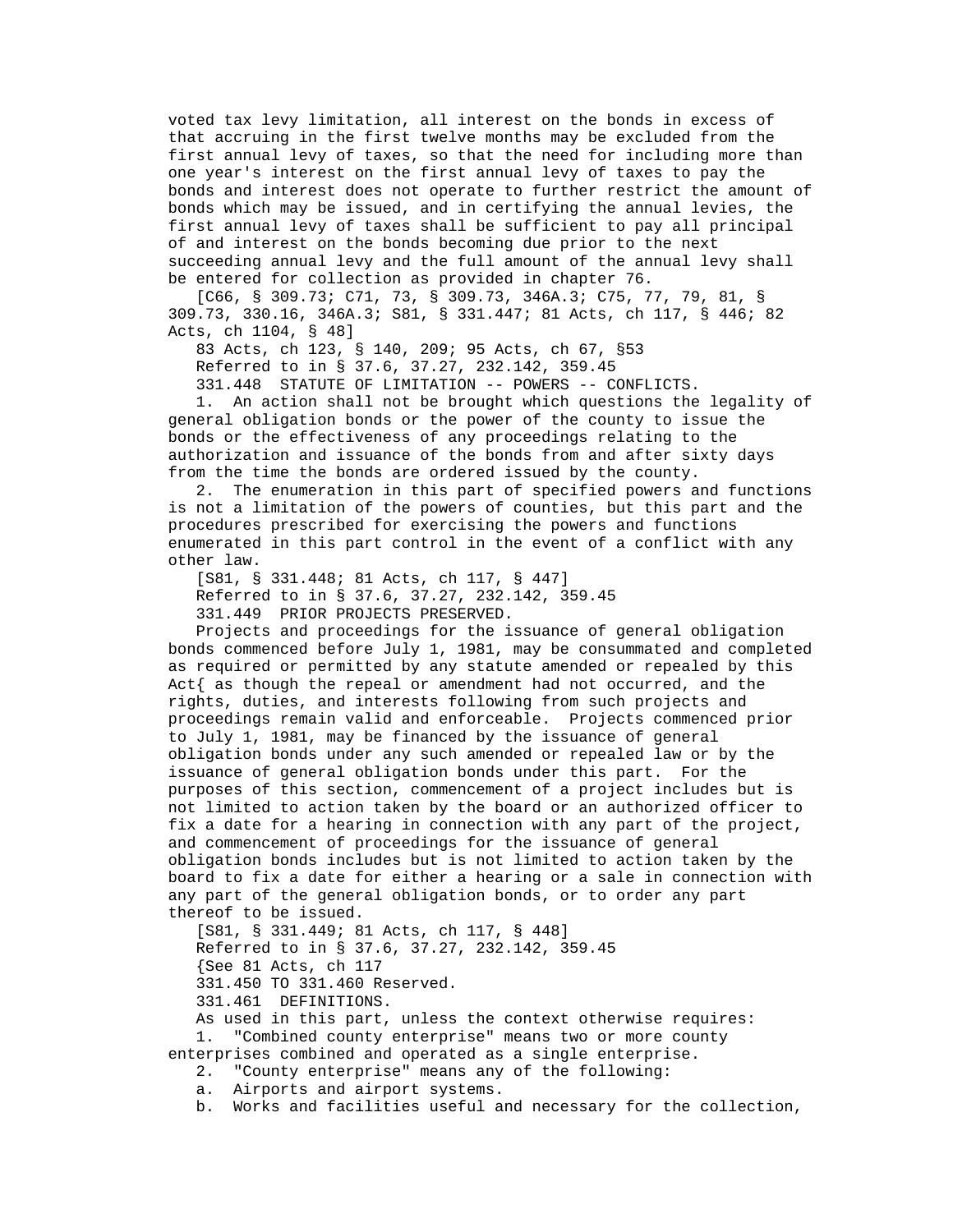treatment, purification, and disposal in a sanitary manner of the liquid and solid waste, sewage, and industrial waste of the county, including sanitary disposal projects as defined in section 455B.301 and sanitary sewage systems, and including the acquisition, establishment, construction, purchase, equipment, improvement, extension, operation, maintenance, reconstruction, and repair of the works and facilities within or without the limits of the county, and including works and facilities to be jointly used by the county and other political subdivisions.

 c. Swimming pools and golf courses, including their acquisition, establishment, construction, purchase, equipment, improvement, extension, operation, maintenance, reconstruction, and repair.

 d. The equipment, enlargement, and improvement of a county public hospital previously established and operating under chapter 347, including acquisition of the necessary lands, rights-of-way, and other property, subject to approval by the board of hospital trustees. However, notice of the proposed bond issue shall be published at least once each week for two consecutive weeks and if, within thirty days following the date of the first publication, a petition requesting an election on the proposal and signed by eligible electors of the county equal to at least twenty percent of the votes cast at the preceding election for governor is filed with the county auditor, the proposal is subject to the election requirements in section 331.442, subsections 2, 3, and 4, for general county purpose bonds. Bonds issued under this paragraph shall mature in not more than thirty years from date of issuance.

 e. In a county with a population of less than one hundred fifty thousand, a county hospital established under chapter 37 or 347A, including its acquisition, construction, equipment, enlargement, and improvement, and including necessary lands, rights-of-way, and other property. However, bonds issued under this paragraph shall mature in not more than thirty years from date of issuance, and are subject to the notice and election requirements of bonds issued under paragraph "d".

 f. A waterworks or single benefited water district under section 357.35, including land, easements, rights-of-way, fixtures, equipment, accessories, improvements, appurtenances, and other property necessary or useful for the operation of the waterworks or district.

 g. Housing for persons who are elderly or persons with physical disabilities.

 3. "Gross revenue" means all income and receipts derived from the operation of a county enterprise or combined county enterprise.

4. "Net revenues" means gross revenues less operating expenses.

 5. "Operating expense" means salaries, wages, cost of maintenance and operation, materials, supplies, insurance, and all other items normally included under recognized accounting practices, but does not include allowances for depreciation in the value of physical property.

 6. "Pledge order" means a promise to pay out of the net revenues of a county enterprise or combined county enterprise, which is delivered to the contractors or other persons in payment of all or part of the cost of the project.

 7. "Project" means the acquisition, construction, reconstruction, extending, remodeling, improving, repairing, and equipping of all or part of a county enterprise or combined county enterprise within or without the boundaries of the county.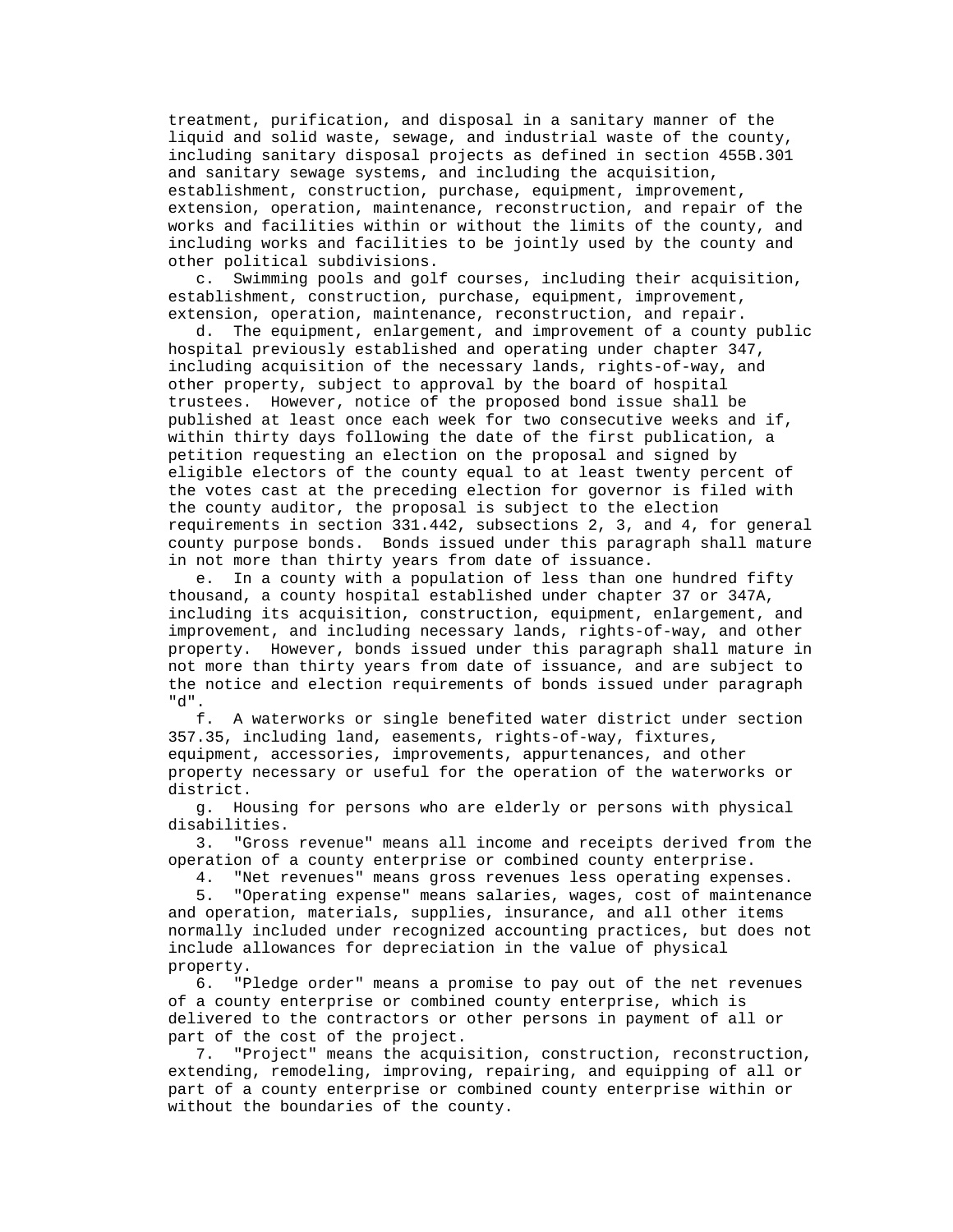8. "Rates" means rates, fees, tolls, rentals, and charges for the use of or service provided by a county enterprise or combined county enterprise.

 9. "Revenue bond" means a negotiable bond issued by a county and payable from the net revenues of a county enterprise or combined county enterprise.

 [S81, § 331.461; 81 Acts, ch 117, § 460; 82 Acts, ch 1104, § 49] 2a. [C46, 50, 54, 58, 62, 66, 71, 73, 75, 77, 79, 81, § 330.14; S81, § 331.461(1); 81 Acts, ch 117, § 460]

 b. [C35, § 6066-f1, -f5, -f8; C39, § 6066.24--6066.32; C46, 50, 54, 58, § 394.1, 394.5--394.9; C62, 66, 71, 73, § 394.1, 394.5--394.9, 394.12; C75, 77, § 332.44; C79, 81, § 332.44, 332.52; S81, § 331.461(1); 81 Acts, ch 117, § 460]

 c. [C35, § 6066-f1, 6066-f3, 6066-f6--6066-f8; C39, § 6066.24, 6066.26, 6066.29--6066.32; C46, 50, 54, 58, 62, 66, § 394.1, 394.3, 394.6--394.9; C71, 73, § 394.1, 394.3, 394.6--394.9, 394.13; C75, 77, 79, 81, § 332.44; S81, § 331.461(1); 81 Acts, ch 117, § 460]

 d. [C73, 75, 77, 79, 81, § 347.27; S81, § 331.461(1); 81 Acts, ch 117, § 460]

e. [C50, 54, 58, 62, 66, 71, 73, 75, 77, 79, 81, §

347A.1--347A.4; S81, § 331.461(1); 81 Acts, ch 117, § 460]

 f. [C79, 81, § 332.52; S81, § 331.461(1); 81 Acts, ch 117, § 460; 82 Acts, ch 1219, § 2]

1, 3--9. [S81, § 331.461(2--9); 81 Acts, ch 117, § 460]

 99 Acts, ch 76, §1, 2; 2001 Acts, ch 56, §24; 2004 Acts, ch 1072, §7; 2005 Acts, ch 37, §5

 Referred to in § 6B.2D, 23A.2, 331.465, 347.7, 347A.1, 357.35, 358.25

331.462 COUNTY ENTERPRISES -- COMBINED COUNTY ENTERPRISES.

 1. A county which proposes to establish, own, acquire by purchase, condemnation, or otherwise, lease, sell, construct, reconstruct, extend, remodel, improve, repair, equip, maintain and operate within or without its corporate limits a county enterprise or combined county enterprise financed by revenue bonds shall do so in accordance with this part.

 2. If a combined county enterprise is dissolved, each county enterprise which was a part of the combined county enterprise shall continue in existence as a separate county enterprise until it is abandoned by the board.

 3. A combined county enterprise may be established, but if there are obligations outstanding which by their terms are payable from the revenues of any county enterprise involved, the obligations shall be assumed by the board subject to all terms established at the time of the original issue, or refunded through the issuance of revenue bonds of the combined county enterprise as a part of the procedure for the establishment of the combined county enterprise, or funds sufficient to pay the principal of and all interest and premium, if any, on the outstanding obligations at and prior to maturity shall be set aside and pledged for that purpose. Revenues earmarked for payment of the obligations shall be handled by the board in the same manner as they were handled for the county enterprise involved. A county enterprise shall not be abandoned and a combined county enterprise shall not be dissolved so long as there are obligations outstanding which by their terms are payable from the revenues of the county enterprise or combined county enterprise unless funds sufficient to pay the principal of and all interest and premium, if any, on the outstanding obligations at and prior to maturity have been set aside and pledged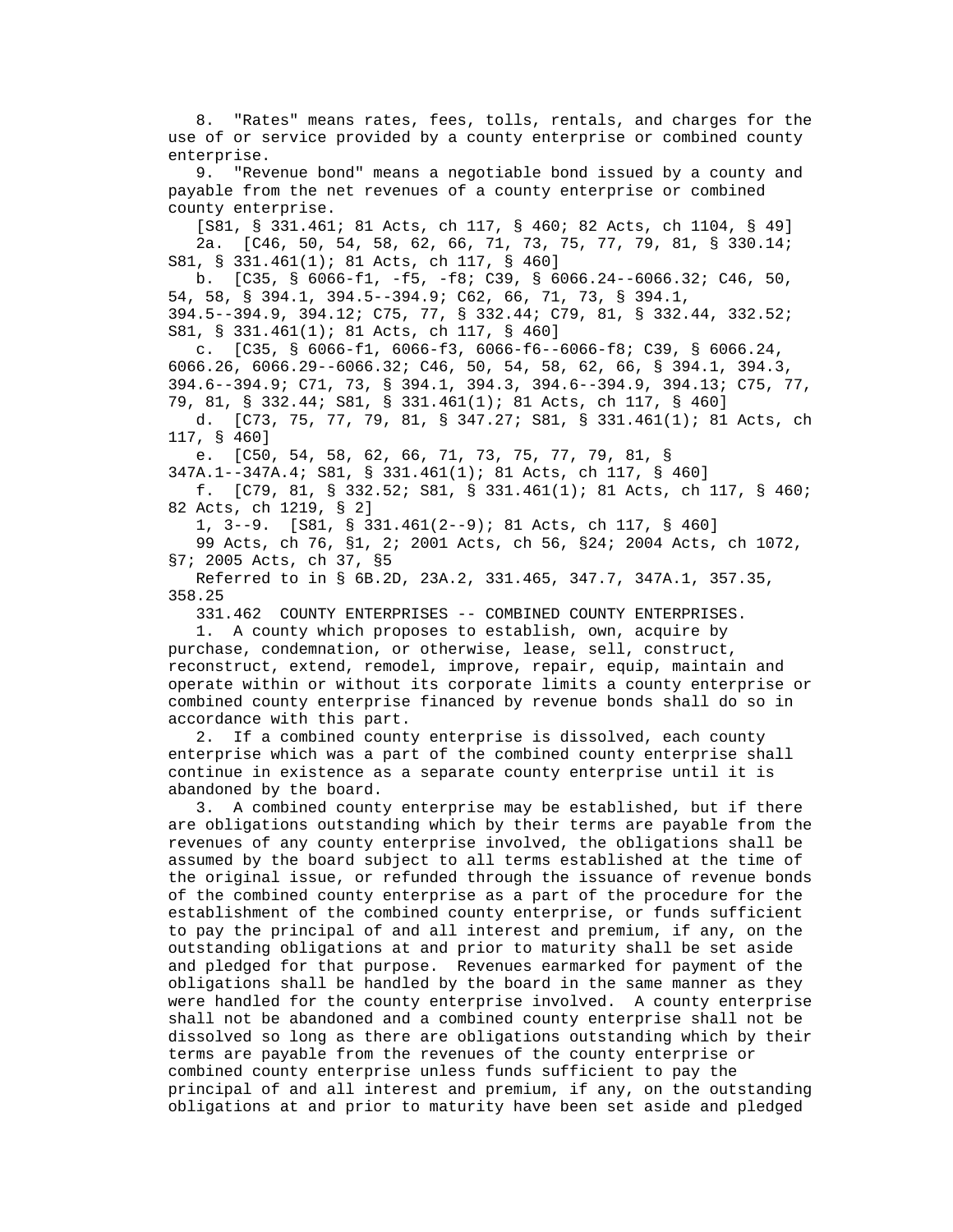for that purpose.

 [S81, § 331.462; 81 Acts, ch 117, § 461] Referred to in § 28M.3, 358.25 331.463 PROCEDURE FOR FINANCING.

 1. The board may carry out projects, borrow money, and issue revenue bonds and pledge orders to pay all or part of the cost of projects, the revenue bonds and pledge orders to be payable solely out of the net revenues of the county enterprise or combined county enterprise involved in the project. The cost of a project includes the construction contracts, interest upon the revenue bonds and pledge orders during the period or estimated period of construction and for twelve months thereafter, or for twelve months after the acquisition date, reserve funds as the board deems advisable in connection with the project and the issuance of revenue bonds and pledge orders, and the costs of engineering, architectural, technical and legal services, preliminary reports, surveys, property valuations, estimates, plans, specifications, notices, acquisition of real and personal property, consequential damages or costs, easements, rights of way, supervision, inspection, testing, publications, printing and sale of bonds and provisions for contingencies. The board may sell revenue bonds or pledge orders at public or private sale in the manner prescribed by chapter 75 and may deliver revenue bonds and pledge orders to the contractors, sellers, and other persons furnishing materials and services constituting a part of the cost of the project in payment therefor.

 The board may deliver its revenue bonds to the federal government or any agency thereof which has loaned the county money for sanitary or solid waste projects, water projects, or other projects, for which the government has a loan program.

 2. The board may issue revenue bonds to refund revenue bonds, pledge orders, and other obligations which are by their terms payable from the net revenues of the same county enterprise or combined county enterprise, or from a county enterprise comprising a part of the combined county enterprise, at lower, the same, or higher rates of interest. A county may sell refunding revenue bonds at public or private sale in the manner prescribed by chapter 75 and apply the proceeds to the payment of the obligations being refunded, and may exchange refunding revenue bonds in payment and discharge of the obligations being refunded. The principal amount of refunding revenue bonds may exceed the principal amount of the obligations being refunded to the extent necessary to pay any premium due on the call of the obligations being refunded and to fund interest accrued and to accrue on the obligations being refunded.

 3. The board may contract to pay not to exceed ninety-five percent of the engineer's estimated value of the acceptable work completed during the month to the contractor at the end of each month for work, material, or services. Payment may be made in warrants drawn on any fund from which payment for the work may be made. If such funds are depleted, anticipatory warrants may be issued bearing a rate of interest not exceeding that permitted by chapter 74A even if a collection of taxes or special assessments or income from the sale of bonds which have been authorized and are applicable to the public improvement takes place after the fiscal year in which the warrants are issued. If the board arranges for the private sale of anticipatory warrants, they may be sold and the proceeds used to pay the contractor. The warrants may also be used to pay other persons furnishing services constituting a part of the cost of the public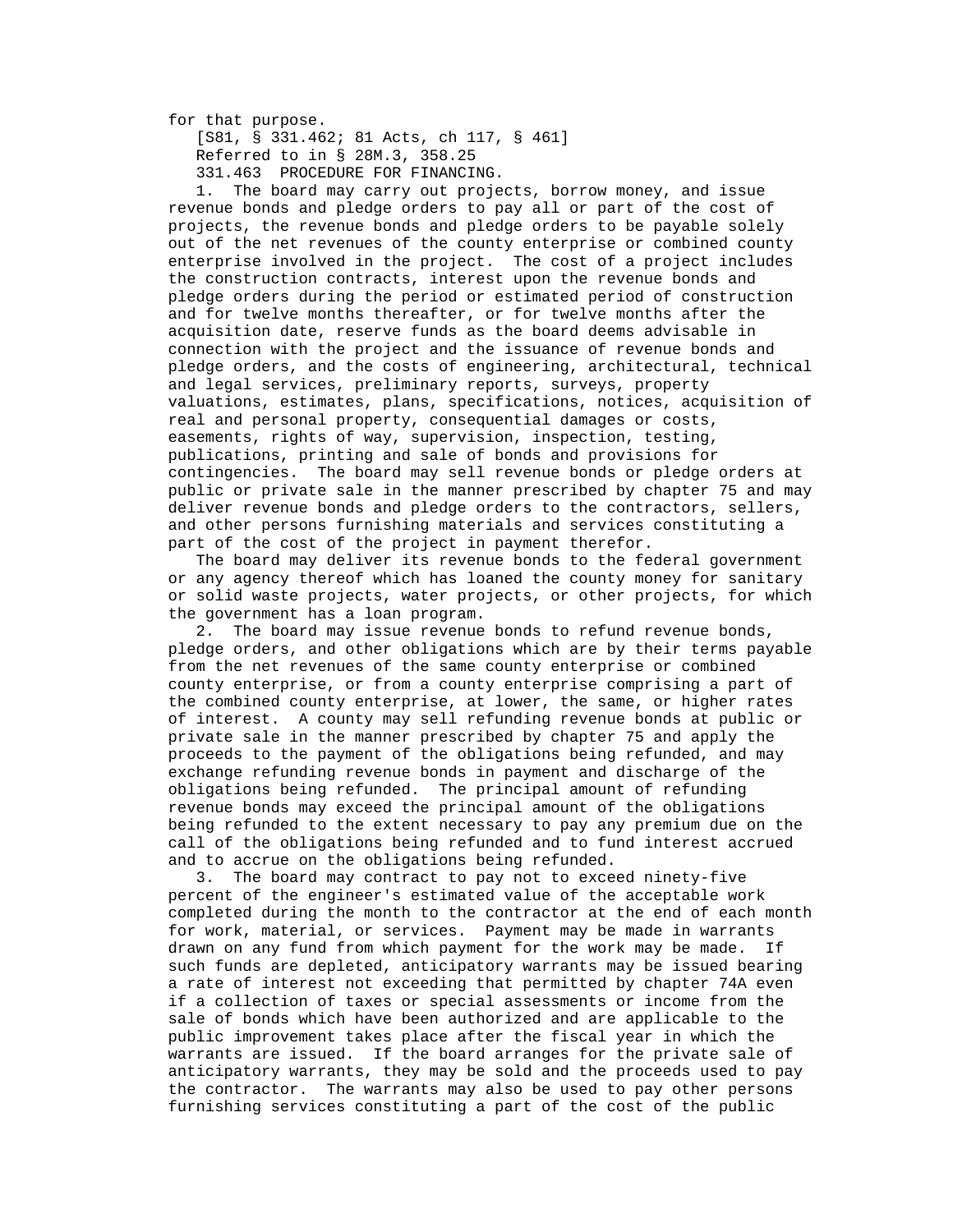improvement.

 [S81, § 331.463; 81 Acts, ch 117, § 462; 82 Acts, ch 1104, § 50] Referred to in § 28M.3, 358.25 331.464 REVENUE BONDS.

 1. The board may issue revenue bonds pursuant to a resolution adopted at a regular or special meeting by a majority of the total number of members of the board.

 2. Before the board institutes proceedings for the issuance of revenue bonds, it shall fix a time and place of meeting at which it proposes to take action, and give notice by publication in the manner directed in section 331.305. The notice must include a statement of the time and place of the meeting, the maximum amount of the proposed revenue bonds, the purpose for which the revenue bonds will be issued, and the county enterprise or combined county enterprise whose net revenues will be used to pay the revenue bonds and interest thereon. At the meeting the board shall receive oral or written objections from any resident or property owner of the county. After all objections have been received and considered, the board, at the meeting or a date to which it is adjourned, may take additional action for the issuance of the bonds or abandon the proposal to issue bonds. Any resident or property owner of the county may appeal a decision of the board to take additional action to the district court of the county within fifteen days after the additional action is taken, but the additional action of the board is final and conclusive unless the court finds that the board exceeded its authority. The provisions of this subsection with respect to notice, hearing, and appeal are in lieu of those contained in any other law.

 3. Revenue bonds may bear dates, bear interest at rates not exceeding those permitted by chapter 74A, mature in one or more installments, be in either coupon or registered form, carry registration and conversion privileges, be payable as to principal and interest at times and places, be subject to terms of redemption prior to maturity with or without premium, and be in one or more denominations, all as provided by the resolution of the board authorizing their issuance. The resolution may also prescribe additional provisions, terms, conditions, and covenants which the board deems advisable, consistent with this part, including provisions for creating and maintaining reserve funds, the issuance of additional revenue bonds ranking on a parity with such revenue bonds and additional revenue bonds junior and subordinate to such revenue bonds, and that such revenue bonds shall rank on a parity with or be junior and subordinate to any revenue bonds which may be then outstanding. Revenue bonds are a contract between the county and holders and the resolution is a part of the contract.

 4. Revenue bonds shall be executed by the chairperson of the board and the auditor. If coupons are attached to the revenue bonds, they shall be executed with the original or facsimile signature of the auditor. A revenue bond is valid and binding for all purposes if it bears the signatures of the officers in office on the date of the execution of the bonds notwithstanding that any or all persons whose signatures appear have ceased to be such officers prior to the delivery of the bonds. The issuance of revenue bonds shall be recorded in the office of the treasurer, and a certificate of the recording by the treasurer shall be printed on the back of each revenue bond.

 5. Revenue bonds, pledge orders and warrants issued under this part are negotiable instruments.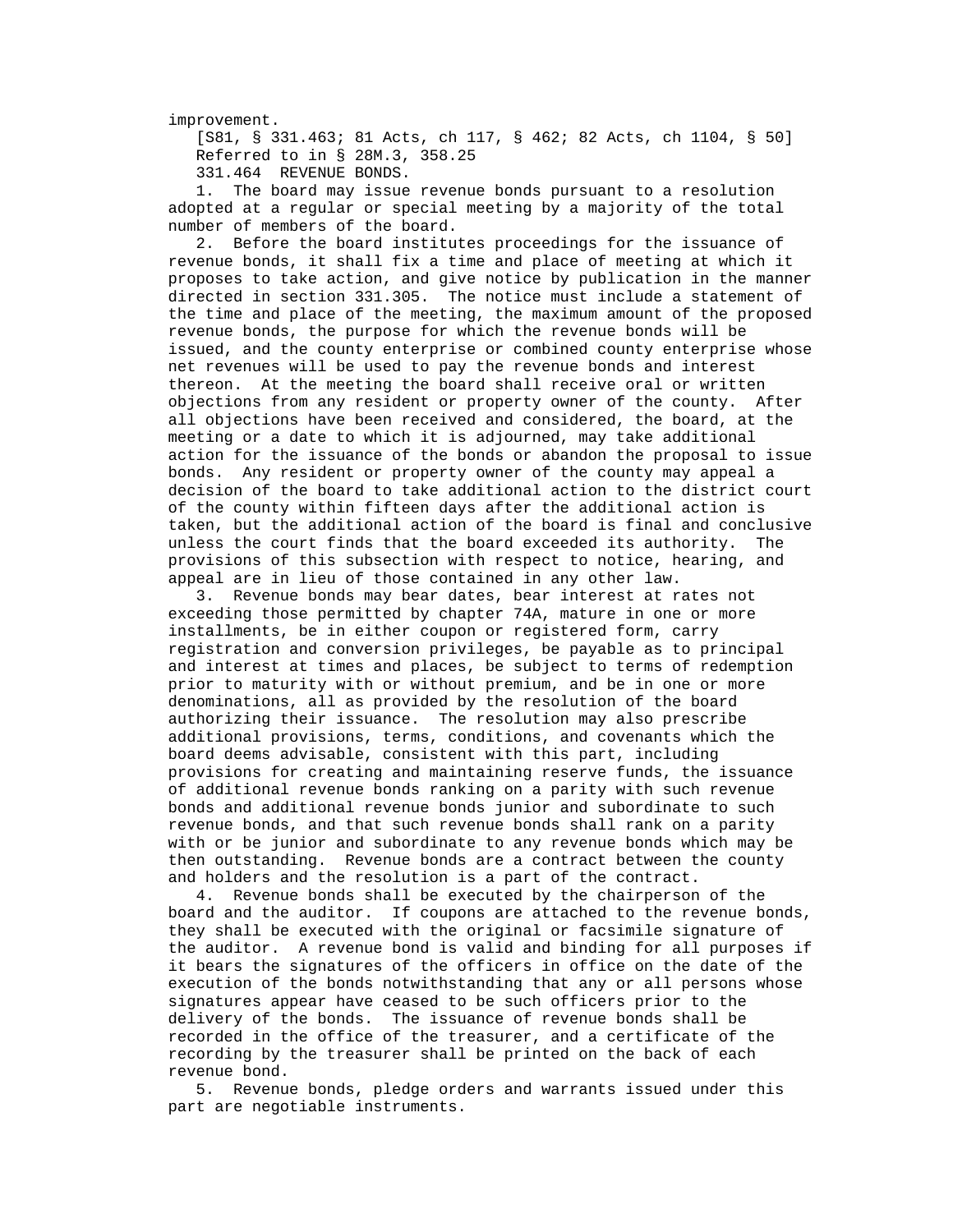6. The board may issue pledge orders pursuant to a resolution adopted by a majority of the total number of supervisors, at a regular or special meeting, ordering their issuance and delivery in payment for all or part of the cost of a project. Pledge orders may bear interest at rates not exceeding those permitted by chapter 74A.

 7. The physical properties of a county enterprise or combined county enterprise shall not be pledged or mortgaged to secure the payment of revenue bonds or pledge orders or the interest thereon.

[S81, § 331.464; 81 Acts, ch 117, § 463]

Referred to in § 28M.3, 331.301, 331.402, 358.25

331.465 RATES FOR PROPRIETARY FUNCTIONS.

 1. The board may establish, impose, adjust, and provide for the collection of rates to produce gross revenues at least sufficient to pay the expenses of operation and maintenance of the county enterprise or combined county enterprise and, if revenue bonds or pledge orders are issued and outstanding under this part, shall establish, impose, adjust, and provide for the collection of rates to produce gross revenues at least sufficient to pay the expenses of operation and maintenance of the county enterprise or combined county enterprise, and to leave a balance of net revenues sufficient at all times to pay the principal of and interest on the revenue bonds and pledge orders as they become due and to maintain a reasonable reserve for the payment of the principal and interest, and a sufficient portion of net revenues shall be pledged for that purpose. Rates shall be established by ordinance. Rates or charges for the services of a county enterprise defined in section 331.461, subsection 2, paragraph "b", if not paid as provided by ordinance, constitute a lien upon the premises served and may be certified to the county treasurer and collected in the same manner as taxes. The treasurer may charge five dollars for each lien certified as an administrative expense, which amount shall be added to the amount of the lien to be collected at the time of payment of the assessment from the payor and credited to the county general fund.

2. The board may:

 a. By ordinance establish, impose, adjust and provide for the collection of charges for connection to a county enterprise or combined county enterprise.

 b. Contract for the use of or services provided by a county enterprise or combined county enterprise with persons whose type or quantity of use or service is unusual.

 c. Lease for a period not to exceed fifteen years all or part of a county enterprise or combined county enterprise, if the lease will not reduce the net revenues to be produced by the county enterprise or combined county enterprise.

 d. Contract for a period not to exceed forty years with other governmental bodies for the use of or the services provided by the county enterprise or combined county enterprise on a wholesale basis.

 e. Contract for a period not to exceed forty years with persons including but not limited to other governmental bodies for the purchase or sale of water.

 [S81, § 331.465; 81 Acts, ch 117, § 464] 93 Acts, ch 73, § 1 Referred to in § 28M.3, 358.25, 445.1 331.466 RECORDS -- ACCOUNTS -- FUNDS. 1. The governing body of each county enterprise or combined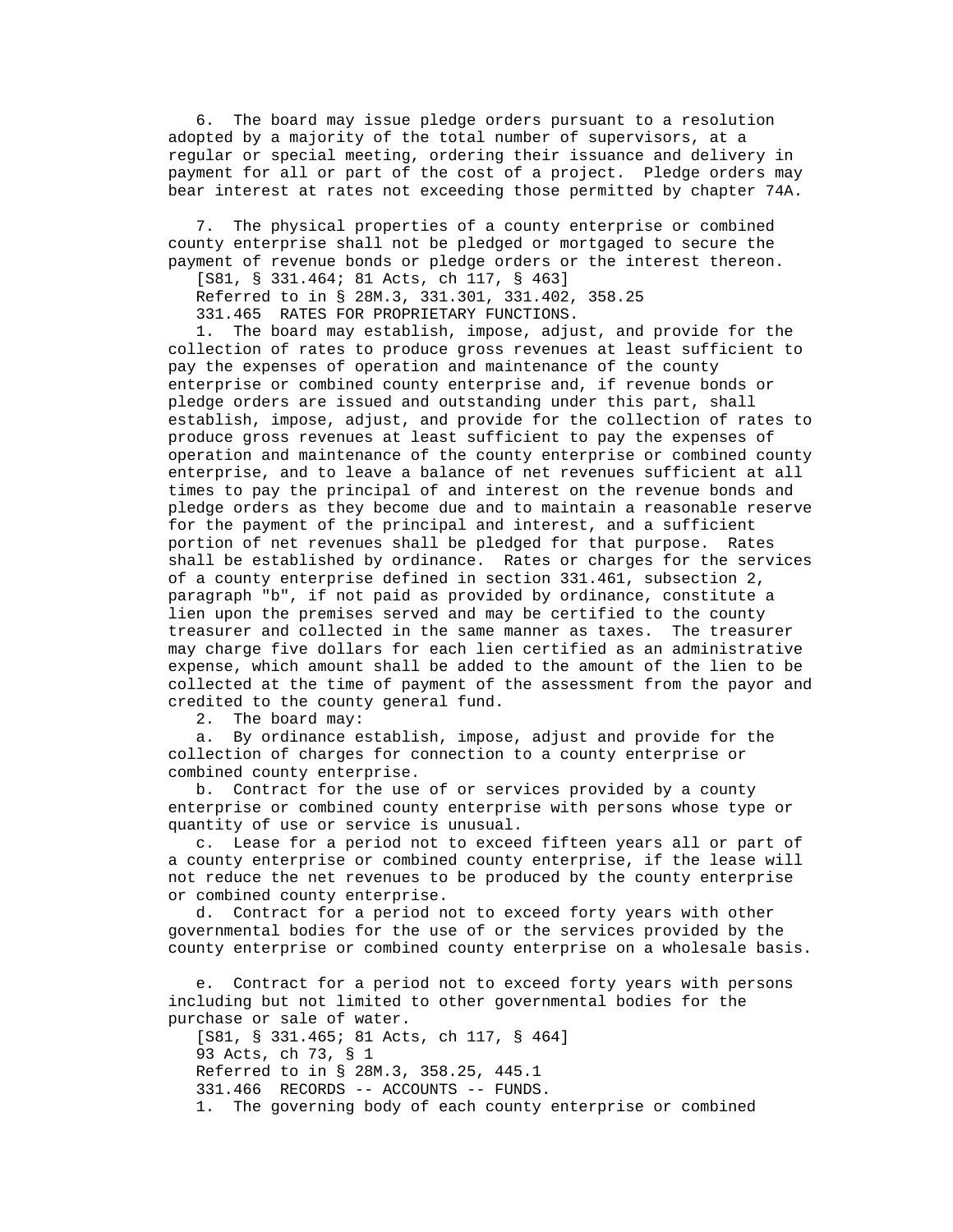county enterprise operated on a revenue producing basis shall maintain a proper system of books, records and accounts.

 2. The gross revenues of each county enterprise or combined county enterprise shall be deposited with the treasurer and kept by the treasurer in a separate account apart from the other funds of the county and from each other. The treasurer shall apply the gross revenues of each county enterprise or combined county enterprise only as ordered by the board and in strict compliance with the orders, including the provisions, terms, conditions and covenants of any and all resolutions of the board pursuant to which revenue bonds or pledge orders are issued and outstanding.

[S81, § 331.466; 81 Acts, ch 117, § 465]

Referred to in § 28M.3, 358.25

331.467 PLEDGE -- PAYMENT -- REMEDY.

 1. The pledge of any net revenues of a county enterprise or combined county enterprise is valid and effective as to all persons including but not limited to other governmental bodies when it becomes valid and effective between the county and the holders of the revenue bonds or pledge orders.

 2. Revenue bonds and pledge orders are payable both as to principal and interest solely out of the portion of the net revenues of the county enterprise or combined county enterprise pledged to their payment and are not a debt of or charge against the county within the meaning of any constitutional or statutory debt limitation provision.

 3. The sole remedy for a breach or default of a term of a revenue bond or pledge order is a proceeding in law or in equity by suit, action, or mandamus to enforce and compel performance of the duties required by this part and of the terms of the resolution authorizing the issuance of the revenue bonds or pledge orders, or to obtain the appointment of a receiver to take possession of and operate the county enterprise or combined county enterprise, and to perform the duties required by this part and the terms of the resolution authorizing the issuance of the revenue bonds or pledge orders.

[S81, § 331.467; 81 Acts, ch 117, § 466]

Referred to in § 28M.3, 358.25

331.468 FUNDS -- PAYMENTS.

 1. If a county enterprise or combined county enterprise has on hand surplus funds, after making all deposits into all funds required by the terms, covenants, conditions, and provisions of outstanding revenue bonds, pledge orders, and other obligations which are payable from the revenues of the county enterprise or combined county enterprise and after complying with all of the requirements, terms, covenants, conditions and provisions of the proceedings and resolutions pursuant to which revenue bonds, pledge orders, and other obligations are issued, the board may transfer the surplus funds to any other fund of the county in accordance with applicable law, provided that a transfer shall not be made if it conflicts with any of the requirements, terms, covenants, conditions, or provisions of any resolution authorizing the issuance of revenue bonds, pledge orders, or other obligations which are payable from the revenues of the county enterprise or combined county enterprise which are then outstanding.

 2. This part does not prohibit or prevent the board from using funds derived from the issuance of general obligation bonds, the levy of special assessments and the issuance of special assessment bonds, and any other source which may be properly used for such purpose, to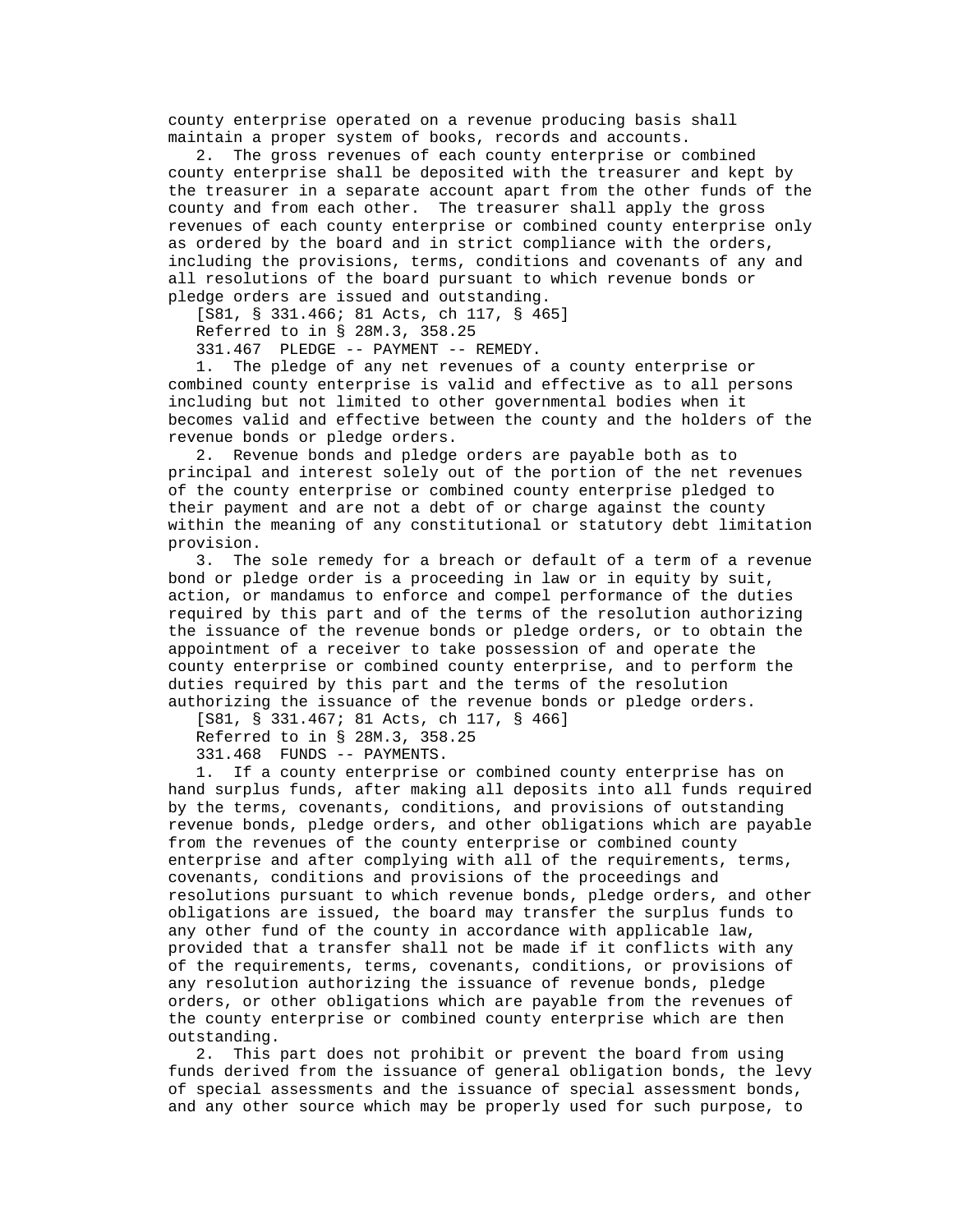pay a part of the cost of a project.

 3. The county shall pay for the use of or the services provided by the county enterprise or combined county enterprise as any other customer, except that the county may pay for use or service at a reduced rate or receive free use or service so long as the county complies with the provisions, terms, conditions and covenants of all resolutions pursuant to which revenue bonds or pledge orders are issued and outstanding.

 [S81, § 331.468; 81 Acts, ch 117, § 467] Referred to in § 28M.3, 358.25

331.469 STATUTE OF LIMITATION -- POWERS -- CONFLICTS.

 1. An action shall not be brought which questions the legality of revenue bonds, the power of the board to issue revenue bonds, or the effectiveness of any proceedings relating to the authorization and issuance of revenue bonds, from and after sixty days from the time the bonds are ordered issued by the board.

 2. The enumeration in this part of specified powers and functions is not a limitation of the powers of counties, but this part and the procedures prescribed for exercising the powers and functions enumerated in this part control in the event of a conflict with any other law.

 [S81, § 331.469; 81 Acts, ch 117, § 468] Referred to in § 28M.3, 358.25

331.470 PRIOR PROJECTS PRESERVED.

 Projects and proceedings for the issuance of revenue bonds, pledge orders, and other temporary obligations, commenced before July 1, 1981 may be completed as required or permitted by any statute amended or repealed by this Act $\{$ , as though the amendment or repeal had not occurred, and the rights, duties, and interests resulting from the projects and proceedings remain valid and enforceable. Projects commenced prior to July 1, 1981 may be financed by the issuance of revenue bonds, pledge orders, and other temporary obligations under any such amended or repealed law or by the issuance of revenue bonds and pledge orders under this part. For purposes of this section, commencement of a project includes but is not limited to action taken by the board or an authorized officer to fix a date for either a hearing or an election in connection with any part of the project, and commencement of proceedings for the issuance of revenue bonds, pledge orders, and other temporary obligations includes, but is not limited to, action taken by the board to fix a date for either a hearing or a sale in connection with any part of such revenue bonds, pledge orders, or other temporary obligations or to order any part thereof to be issued.

 [S81, § 331.470; 81 Acts, ch 117, § 469] Referred to in § 358.25 {See 81 Acts, ch 117 331.471 COUNTY ENTERPRISE COMMISSIONS.

 1. As used in this section, "commission" means a commission established under this section to manage a county enterprise or combined county enterprise. Upon receipt of a valid petition as defined in section 331.306 requesting that a proposal for establishment or discontinuance of a commission be submitted to the voters, or upon its own motion, the board shall submit the proposal at the next general election or at an election which includes a proposal to establish, acquire, lease, or dispose of the county enterprise or combined county enterprise.

2. A proposal for the establishment of a county enterprise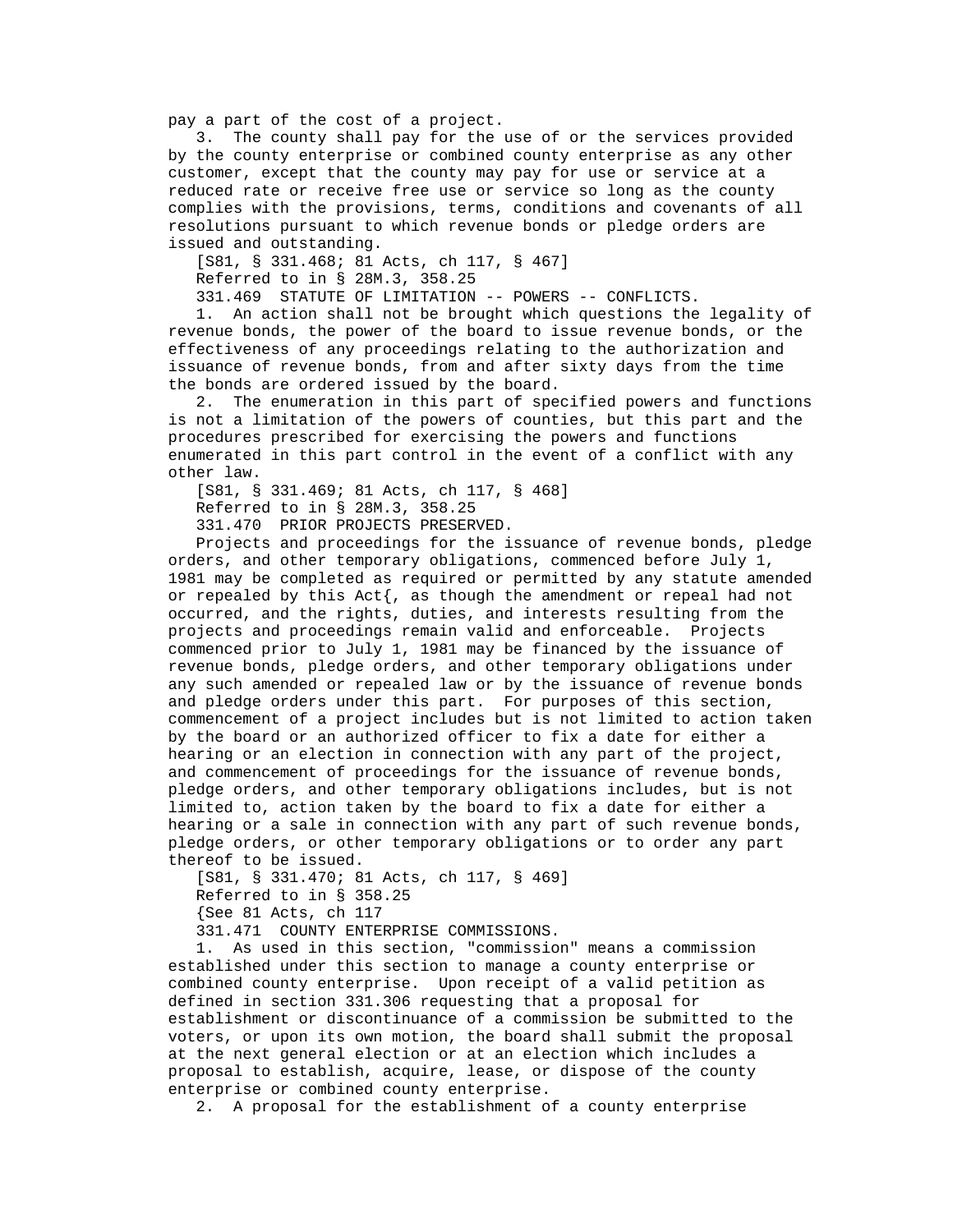commission shall specify a commission of either three or five members. If a majority of those voting approves the proposal, the board shall proceed as proposed. If a majority of those voting does not approve the proposal, the same or a similar proposal shall not be submitted to the voters of the county and the board shall not establish a commission for the same purpose for at least four years from the date of the election at which the proposal was defeated.

 3. If a proposal to discontinue a commission receives a favorable majority vote, the commission is dissolved at the time provided in the proposal and shall turn over to the board the management of the county enterprise or combined county enterprise and all property relating to it.

 4. If a proposal to establish a commission receives a favorable majority vote, the commission is established at the time provided in the proposal. The board shall appoint the commission members, as provided in the proposal and this section. The board shall provide by resolution for staggered six-year terms for and shall set the compensation of commission members.

 5. A commission member appointed to fill a vacancy occurring by reason other than the expiration of a term is appointed for the balance of the unexpired term.

 6. The title of a commission shall be appropriate to the county enterprise or combined county enterprise administered by the commission. A commission may be a party to legal action. A commission may exercise all powers of the board in relation to the county enterprise or combined county enterprise it administers, with the following exceptions:

 a. A commission shall not certify taxes to be levied, pass ordinances or amendments, or issue general obligation bonds.

 b. The title to all property of a county enterprise or combined county enterprise shall be held in the name of the county, but the commission has all the powers and authorities of the board with respect to the acquisition by purchase, condemnation or otherwise, lease, sale or other disposition of the property, and the management, control and operation of the property, subject to the requirements, terms, covenants, conditions and provisions of any resolutions authorizing the issuance of revenue bonds, pledge orders, or other obligations which are payable from the revenues of the county enterprise or combined county enterprise, and which are then outstanding.

 c. A commission shall make to the board a detailed annual report, including a complete financial statement.

 d. Immediately following a regular or special meeting of a commission, the secretary of the commission shall prepare a condensed statement of the proceedings of the commission and cause the statement to be published as provided in section 331.305. The statement shall include a list of all claims allowed, showing the name of the person or firm making the claim, the reason for the claim, and the amount of the claim. If the reason for the claims is the same, two or more claims made by the same vendor, supplier, or claimant may be consolidated if the number of claims consolidated and the total consolidated claim amount are listed in the statement. However, the commission shall provide at its office upon request an unconsolidated list of all claims allowed. Salary claims must show the gross amount of the claim except that salaries paid to persons regularly employed by the commission, for services regularly performed by the persons shall be published once annually showing the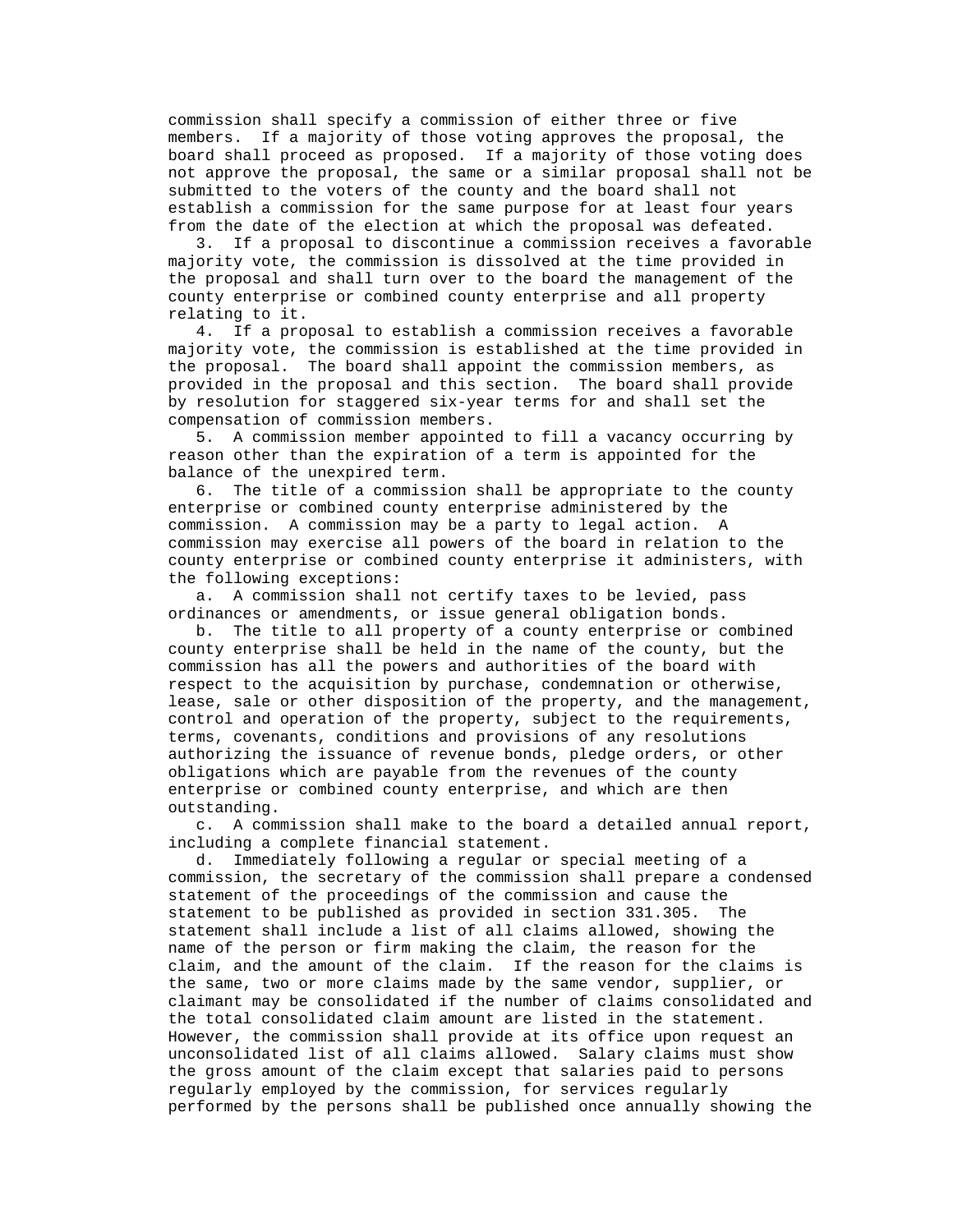gross amount of the salary. In counties having more than one hundred fifty thousand population the commission shall each month prepare in pamphlet form the statement required in this paragraph for the preceding month, and furnish copies to the public library, the daily and official newspapers of the county, the auditor, and to persons who apply at the office of the secretary, and the pamphlet shall constitute publication as required. Failure by the secretary to make publication is a simple misdemeanor.

 7. A commission shall control tax revenues allocated to the county enterprise or combined county enterprise it administers and all moneys derived from the operation of the county enterprise or combined county enterprise, the sale of its property, interest on investments, or from any other source related to the county enterprise or combined county enterprise.

 8. All moneys received by the commission shall be held by the county treasurer in a separate fund, with a separate account or accounts for each county enterprise or combined county enterprise. Moneys may be paid out of each account only at the direction of the appropriate commission.

 9. A commission is subject to section 331.341, subsections 1, 2, 4 and 5, and section 331.342, in contracting for public improvements.

 [S81, § 331.471; 81 Acts, ch 117, § 470] 83 Acts, ch 42, § 1; 2006 Acts, ch 1018, §3 Referred to in § 331.321 331.472 TO 331.475 Reserved.

331.476 EXPENDITURES CONFINED TO RECEIPTS.

 Except as otherwise provided in section 331.478, a county officer or employee shall not allow a claim, issue a warrant, or execute a contract which will result during a fiscal year in an expenditure from a county fund in excess of an amount equal to the collectible revenues in the fund for that fiscal year plus any unexpended balance in the fund from a previous year. A county officer or employee allowing a claim, issuing a warrant, or executing a contract in violation of this section is personally liable for the payment of the claim or warrant or the performance of the contract.

83 Acts, ch 123, § 23, 209

Referred to in § 331.437

331.477 CURRENT DEBT AUTHORIZED.

 A debt payable from resources which will have accrued in a fund by the end of the fiscal year in which the debt is incurred may be authorized only by resolution of the board. The debt may take the form of:

1. Anticipatory warrants subject to chapter 74.

2. Loans from other county funds.

3. Other formal short-term debt instruments or obligations.

83 Acts, ch 123, § 24, 209

Referred to in § 331.432

331.478 NONCURRENT DEBT AUTHORIZED.

 1. A county may contract indebtedness and issue bonds as otherwise provided by state law.

 2. The board may by resolution authorize noncurrent debt as defined in subsection 3 which is payable from resources accruing after the end of the fiscal year in which the debt is incurred, in accordance with section 331.479, for any of the following purposes:

 a. Expenditures for bridges or buildings destroyed by fire, flood, or other extraordinary casualty.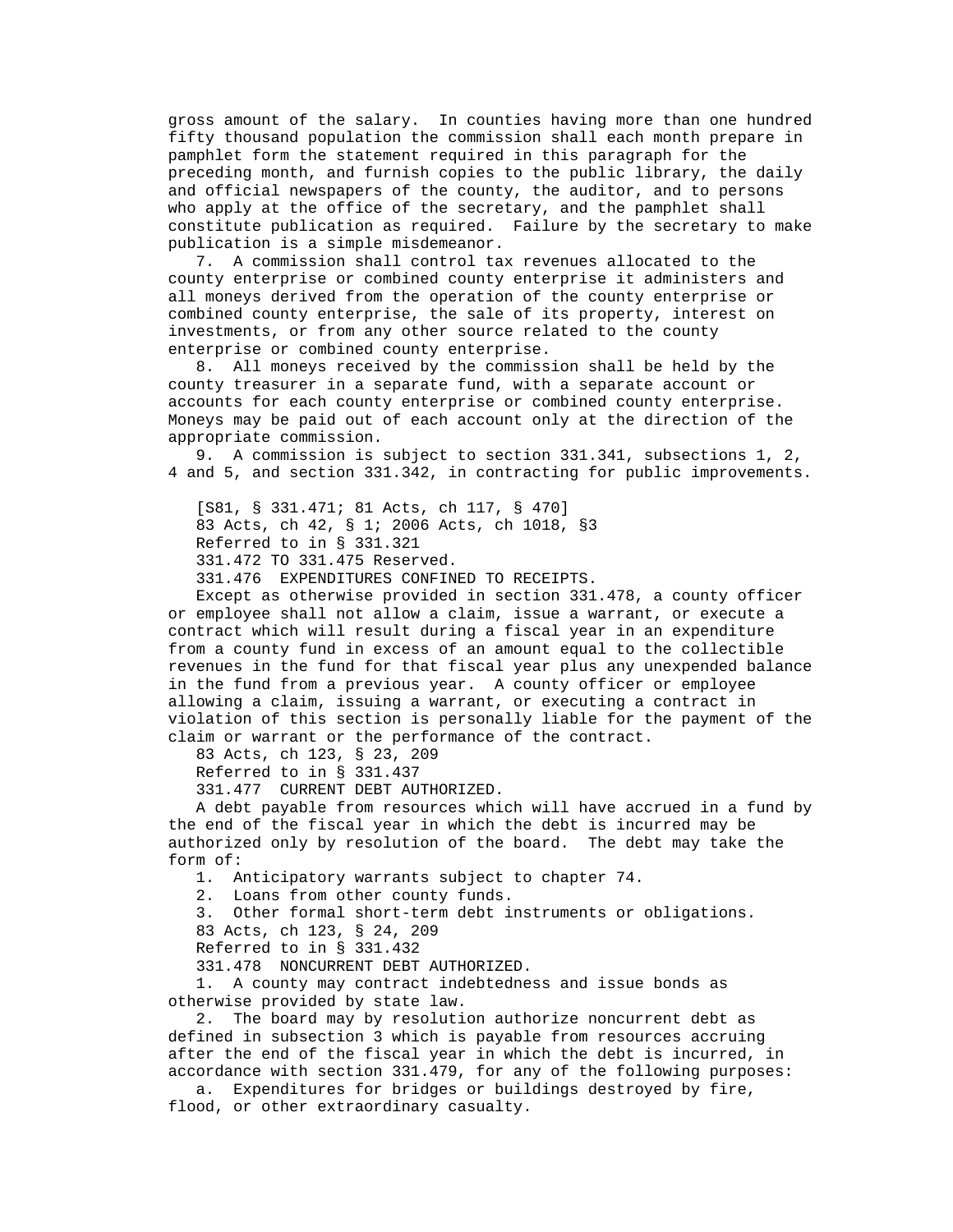b. Expenditures incurred in the operation of the courts.

 c. Expenditures for bridges which are made necessary by the construction of a public drainage improvement.

 d. Expenditures for the benefit of a person entitled to receive assistance from public funds.

e. Expenditures authorized by vote of the electorate.

 f. Contracts executed on the basis of the budget submitted as provided in section 309.93.

 g. Expenditures authorized by supervisors acting in the capacity of trustees or directors of a drainage district or other special district.

 h. Expenditures for land acquisition and capital improvements for county conservation purposes not to exceed in any year the monetary equivalent of a tax of six and three-fourths cents per thousand dollars of assessed value on all the taxable property in the county.

 i. Expenditures for purposes for which counties may issue general obligation bonds without an election under state law.

 3. Noncurrent debt authorized by subsection 2 may take any of the following forms:

 a. Anticipatory warrants subject to chapter 74. Anticipatory warrants drawn on the secondary road fund are also subject to sections 309.46 through 309.55.

- b. Advances from other funds.
- c. Installment purchase contracts.
- d. Other formal debt instruments or obligations other than bonds.

 4. Noncurrent debt as defined in subsection 3 shall be retired from resources of the fund from which the expenditure was made for which the debt was incurred.

83 Acts, ch 123, § 25, 209; 87 Acts, ch 161, §1

Referred to in § 331.476, 331.479

331.479 OTHER NONCURRENT DEBT ISSUANCE.

 Before the board may institute proceedings for the incurrence of debt for the purposes listed in section 331.478, subsection 2, a notice of the proposed action, including a statement of the amount, purposes, and form of the debt, the proposed time of its liquidation, and the time and place of the meeting at which the board proposes to take action to authorize the debt, shall be published as provided in section 331.305. At the meeting, the board shall receive oral or written objections from any resident or property owner of the county. After all objections have been received and considered, the board, at that meeting or a date to which it is adjourned, may take additional action to authorize the debt or abandon the proposal.

 83 Acts, ch 123, § 26, 209 Referred to in § 331.478 331.480 TO 331.484 Reserved. 331.485 DEFINITIONS.

As used in this part, unless the context otherwise requires:

1. "Cost" means cost as defined in section 384.37.

 2. "County special assessment district" means the area of a county outside of cities within boundaries established by the board of supervisors for the purpose of assessment of the cost of a public improvement.

 3. "District" means a joint special assessment district, and a county special assessment district.

4. "Joint special assessment district" means a district defined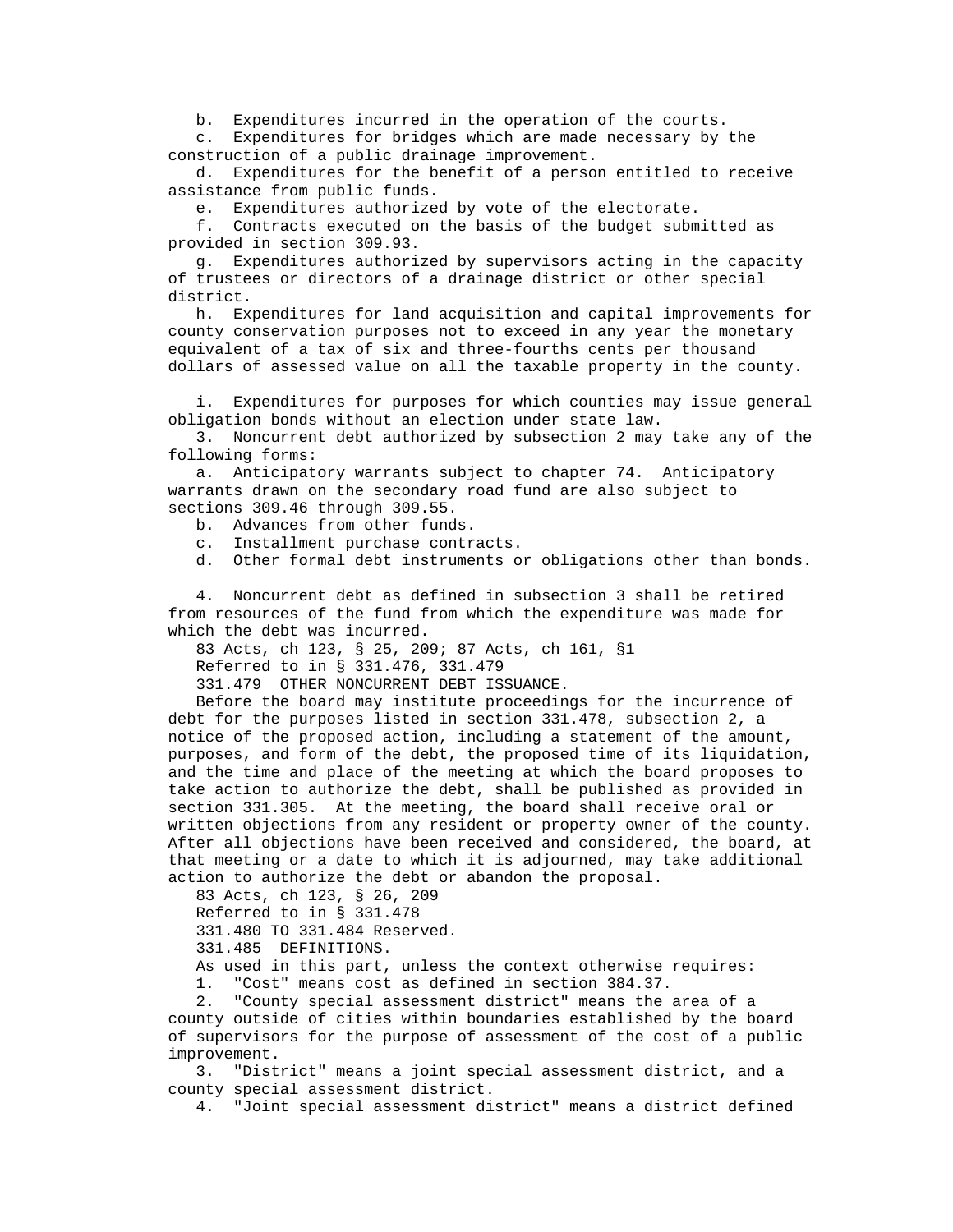by a county and one or more other counties or one or more cities within the county or within an adjacent county pursuant to an agreement entered into by the county and one or more other counties or cities in accordance with chapter 28E and this part with respect to public improvements which the parties to the agreement determine benefit the property located in the cities and the designated area of the counties outside of cities, which are parties to the agreement.

 5. "Public improvement" means public improvement as defined in section 384.37.

90 Acts, ch 1115, § 1

331.486 ASSESSMENT OF COSTS OF PUBLIC IMPROVEMENTS.

 A county may assess to property within a county special assessment district the cost of construction and repair of public improvements benefiting the district and may assess to property within a joint special assessment district the cost of construction and repair of public improvements benefiting the district. A county may construct and assess the cost of public improvements within a district in the same manner as a city may proceed under chapter 384, division IV, and chapter 384, division IV, applies to counties with respect to public improvements, the assessment of their costs, and the issuance of bonds for the public improvements. A county may contract for a public improvement benefiting a district under this part pursuant to chapter 331, division III, part 3.

90 Acts, ch 1115, § 2; 92 Acts, ch 1073, § 5

331.487 SPECIAL ASSESSMENT BONDS FOR PUBLIC IMPROVEMENTS.

 A county may issue special assessment bonds in anticipation of the collection of special assessments for the cost of public improvements benefiting a district in the same manner as provided for cities under chapter 384, division IV.

90 Acts, ch 1115, §3

331.488 JOINT AGREEMENTS FOR PUBLIC IMPROVEMENTS.

 An agreement entered into between a county and a city or another county in accordance with chapter 28E with respect to a public improvement may include, but is not limited to, the following:

 1. The sharing of the total cost of the public improvement among all parties to the agreement.

 2. The amount of total assessments against private property within each city and within the area of each county outside a city included within the district.

3. The method of specially assessing and determining benefits.

 4. The amount of funds, if any, to be contributed by each city and each county to the project other than special assessments.

 5. The rates to be established and imposed upon property within the district to pay the expenses of operation and maintenance of the public improvements.

 6. The reduction of the county's debt service tax levy rate against property within a city which is a party to the joint agreement.

90 Acts, ch 1115, §4

331.489 RATES AND CHARGES RELATING TO PUBLIC IMPROVEMENTS.

 A county which has created a district for a public improvement and, to the extent provided in the agreement creating a joint special assessment district, each county or city which is a party to the agreement, may establish, impose, adjust, and provide for the collection of rates and charges to produce gross revenues at least sufficient to pay the expenses of operation and maintenance of a public improvement, against property within the district and, where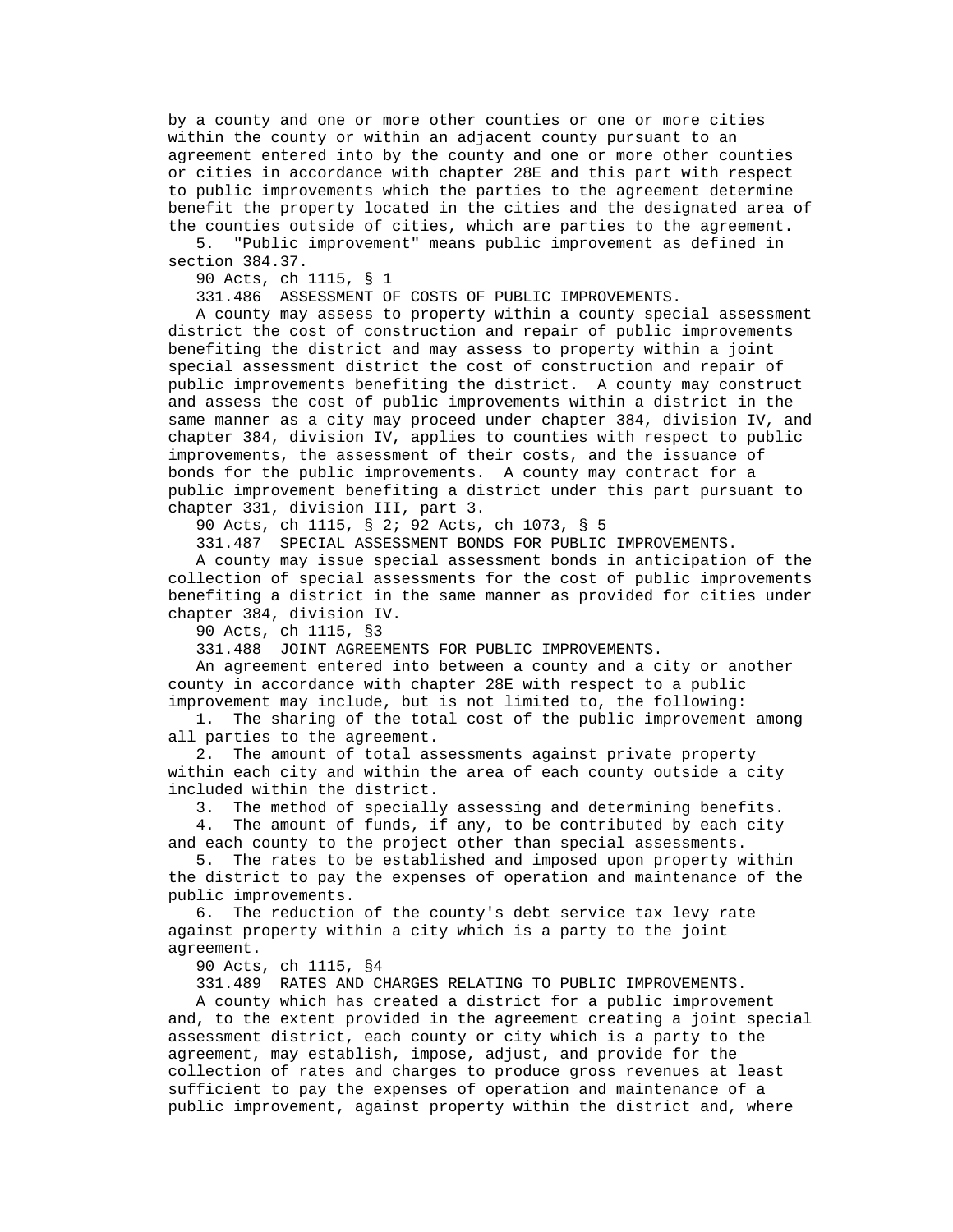appropriate, establish, impose, adjust, and provide for the collection of charges for connection to a public improvement. The rates and charges must be established by ordinance of the governing body of the county or the city imposing the rates or charges. The rates and charges established as provided in this section, if not paid as provided by the ordinance of the governing body, are a lien upon the premises served or benefited by the public improvement and may be certified to the county treasurer and collected in the same manner as property taxes.

 90 Acts, ch 1115, § 5; 93 Acts, ch 73, § 2 Referred to in § 445.1

331.490 CITIES SUBJECT TO DEBT SERVICE TAX LEVY -- RATES.

 1. If a county and city have entered into an agreement to create a joint special assessment district and issue county general obligation bonds to fund the costs of a public improvement benefiting that district, the county's debt service tax levy for the county general obligation bonds shall not be levied against property located in any city except a city which has entered into the agreement.

 2. Counties and cities entering into an agreement for a joint special assessment district may provide in the agreement for a different rate of the county's debt service tax levy against property in areas of the county outside a city and property within the cities.

90 Acts, ch 1115, § 6

331.491 AUTHORITY.

 The authority of a county or a city under this part with respect to districts and the financing of public improvements is in addition to any other authority of a county or city to contract and levy special assessments and issue bonds to fund the costs.

90 Acts, ch 1115, § 7

331.492 TO 331.500 Reserved.

331.501 OFFICE OF COUNTY AUDITOR.

 1. The office of auditor is an elective office except that if a vacancy occurs in the office, a successor shall be appointed to the unexpired term as provided in chapter 69.

 2. A person elected or appointed to the office of auditor shall qualify by taking the oath of office as provided in section 63.10 and giving bond as provided in section 64.8.

3. The term of office of the auditor is four years.

 [C73, § 589; C97, S13, § 1072; C24, 27, 31, 35, 39, § 520; C46, 50, 54, 58, 62, 66, 71, 73, 75, 77, 79, 81, § 39.17; S81, § 331.501; 81 Acts, ch 117, § 500]

331.502 GENERAL DUTIES.

The auditor shall:

 1. Have general custody and control of the courthouse, subject to the direction of the board.

 2. Provide, upon request and payment of the legal fee, a certified copy of any record or account kept in the auditor's office.

 3. Carry out duties relating to the administration of local governmental budgets as provided in chapter 24 and section 384.19.

 4. Report the approval of the bond of a public officer approved by the auditor on behalf of the board as provided in section 64.21.

 5. Have custody of the official bonds of county and township officers as provided in section 64.23.

 6. Take temporary possession of the office and all official books and papers in the office of treasurer when a vacancy occurs and hold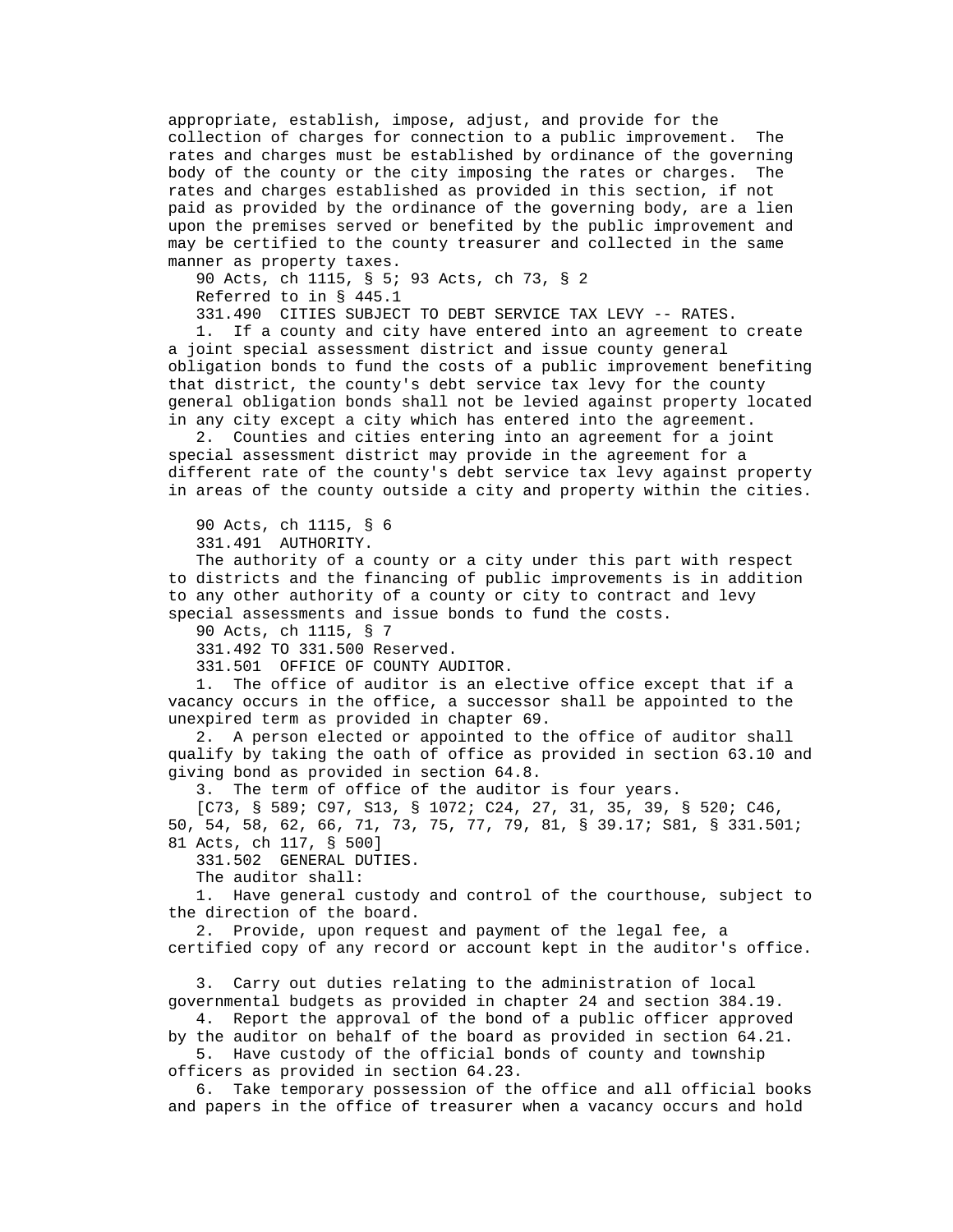the office, books, and records until a successor qualifies as provided in section 69.3. The auditor shall also serve temporarily as the recorder if a vacancy occurs in that office and, if there is no chief deputy assessor, act temporarily as the assessor as provided in section 441.8.

 7. Serve as a member of an appointment board to fill a vacancy in the membership of the board as provided in section 69.8, subsection 4.

 8. Submit annually to the Iowa department of public health the names and addresses of the clerk, or if there is no clerk, the secretary of the local boards of health in the county as provided in section 135.32.

 9. Notify the chairperson of the county agricultural extension education council when the bond of the council treasurer has been filed as provided in section 176A.14.

 10. Attest to anticipatory warrants issued by the board for the operation of a county limestone quarry as provided in section 353.7.

 11. Carry out duties relating to the determination of legal settlement, collection of funds due the county, and support of persons with mental retardation as provided in sections 222.13, 222.50, 222.61 to 222.66, 222.69, and 222.74.

 12. Collect the costs relating to the treatment and care of private patients at the state psychiatric hospital as provided in sections 225.23, 225.24, and 225.35.

 13. Carry out duties relating to the hospitalization and support of persons with mental illness as provided in sections 229.42, 230.3, 230.11, 230.15, 230.21, 230.22, 230.25, and 230.26.

 14. With acceptable sureties, approve the bonds of the members of a county commission of veteran affairs as provided in section 35B.6.

 15. Issue warrants and maintain a book containing a record of persons receiving veteran assistance as provided in section 35B.10.

 16. If the legal settlement of a poor person receiving financial assistance is in another county, notify the auditor of that county of the financial assistance as provided in section 252.22.

 17. Make available to schools, voting machines or sample ballots for instructional purposes as provided in section 256.11, subsection 5.

 18. Carry out duties relating to the collection and payment of funds for educating and supporting deaf students as provided in sections 270.6 and 270.7.

 19. Order the treasurer to transfer tuition payments from the account of the debtor school corporation to the creditor school corporation as provided in section 282.21.

 20. Order the treasurer to transfer transportation service fees from the account of the debtor school corporation to the creditor school corporation as provided in section 285.1, subsection 13.

 21. Apportion school taxes, rents, and other money dedicated for public school purposes as provided in section 298.11.

 22. Carry out duties relating to school lands and funds as provided in chapter 257B.

 23. Carry out duties relating to the establishment, alteration, and vacation of public highways as provided in sections 306.21, 306.25, 306.29 to 306.31, 306.37, and 306.40.

 24. Carry out duties relating to the establishment and maintenance of secondary roads as provided in chapter 309.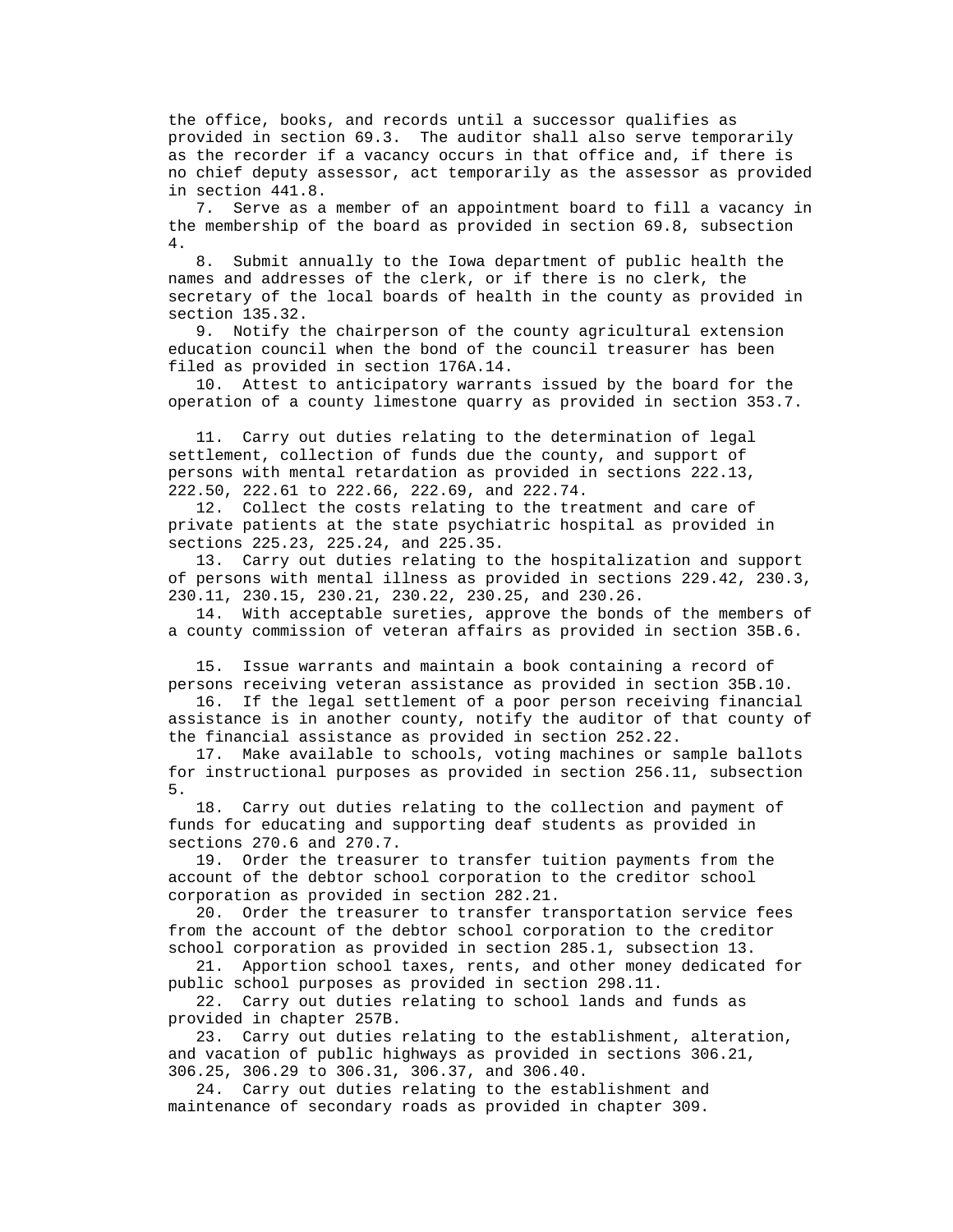25. Collect costs incurred by the county weed commissioner as provided in section 317.21.

 26. Maintain a file of certificates of appointment issued by county officers as provided in section 331.903.

 27. Furnish information and statistics requested by the governor or the general assembly as provided in section 331.901, subsection 1.

 28. Carry out duties relating to the organization, expansion, reduction, or dissolution of a rural water district as provided in chapter 357A.

 29. Carry out duties related to posting financial information of a township as provided in sections 359.23 and 359.49.

 30. Acknowledge the receipt of funds refunded by the state as provided in section 12B.18.

 31. Be responsible for all public money collected or received by the auditor's office. The money shall be deposited in a bank approved by the board as provided in chapter 12C.

 32. Carry out duties relating to the establishment and management of levee and drainage districts as provided in chapter 468, subchapter I, parts 1 to 5, subchapter II, parts 1, 3, and 6, subchapter III, and subchapter V.

 33. Serve as a trustee for funds of a cemetery association as provided in section 523I.505.

 34. Notify the state department of transportation of claims filed for improvements on public roads payable from the primary road fund as provided in section 573.24.

 35. Certify to the clerk of the district court the names, addresses, and expiration date of the terms of office of persons appointed to the county judicial magistrate appointing commission as provided in section 602.6503.

 36. Serve as an ex officio member of the jury commission as provided in section 607A.9.

37. Destroy outdated records as ordered by the board.

 38. Carry out duties relating to the selection of jurors as provided in chapter 607A.

 39. Designate newspapers in which official notices of the auditor's office shall be published as provided in section 618.7.

 40. Carry out duties relating to lost property as provided in sections 556F.2, 556F.4, 556F.7, 556F.10, and 556F.16.

 41. For payment of a permanent school fund mortgage, acknowledge satisfaction of the mortgage by execution of a written instrument referring to the mortgage as provided in section 655.1.

 42. Receive and record in a book kept for that purpose, moneys recovered from a person willfully committing waste or trespass on real estate as provided in section 658.10.

 43. Carry out other duties required by law and duties assigned pursuant to section 331.323 or 331.610.

 1. [C73, § 323; C97, § 473; C24, 27, 31, 35, 39, § 5141; C46, 50, 54, 58, 62, 66, 71, 73, 75, 77, 79, 81, § 333.1(8); S81, § 331.502(1); 81 Acts, ch 117, § 501]

 2. [R60, C73, § 320; C97, § 470; C24, 27, 31, 35, 39, § 5141; C46, 50, 54, 58, 62, 66, 71, 73, 75, 77, 79, 81, § 333.1(7); S81, § 331.502(2); 81 Acts, ch 117, § 501]

3--7. [S81, § 331.502(3--7); 81 Acts, ch 117, § 501]

 8. [C97, § 497; C24, 27, 31, 35, 39, § 5170; C46, 50, 54, 58, 62, 66, 71, 73, 75, 77, 79, 81, § 335.1; S81, § 331.502(8); 81 Acts, ch 117, § 501]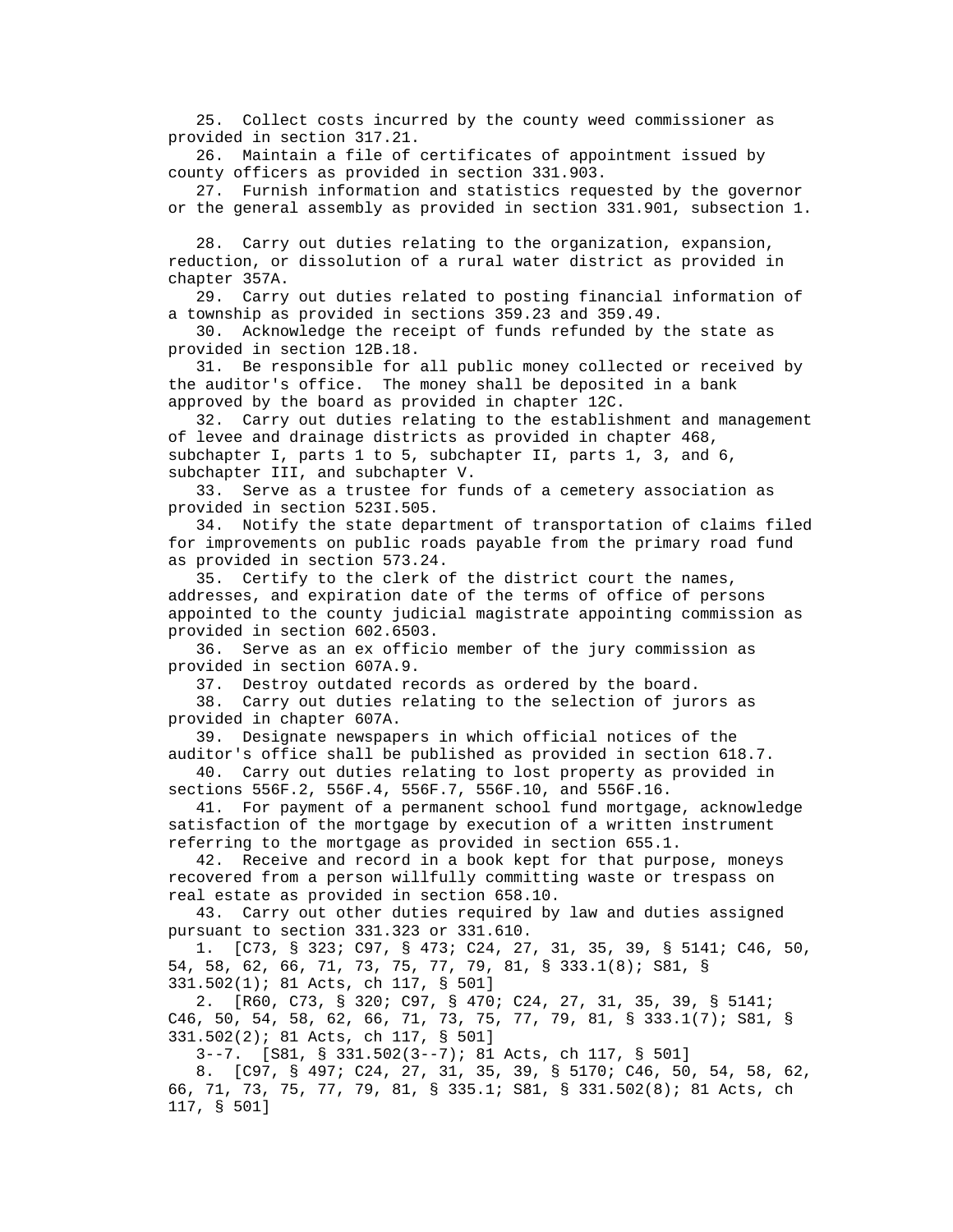9--49. [S81, § 331.502(9--52); 81 Acts, ch 117, § 501; 82 Acts, ch 1104, § 51, 52]

 83 Acts, ch 101, § 77; 83 Acts, ch 185, § 29, 62; 83 Acts, ch 186, § 10080--10083, 10201; 86 Acts, ch 1108, § 2, 3; 86 Acts, ch 1155, § 4; 87 Acts, ch 115, § 53; 87 Acts, ch 227, § 27; 88 Acts, ch 1158, § 69; 88 Acts, ch 1262, § 7; 93 Acts, ch 148, § 1; 94 Acts, ch 1173, §21, 22; 96 Acts, ch 1129, § 113; 98 Acts, ch 1107, §9; 2000 Acts, ch 1117, §21; 2003 Acts, ch 35, §42, 49; 2003 Acts, ch 145, § 251; 2005 Acts, ch 128, §2; 2005 Acts, ch 167, §54, 66

331.503 GENERAL POWERS.

The auditor may:

 1. Administer oaths and take affirmations on matters relating to the business of the office of auditor.

 2. Subject to requirements of section 331.903, appoint and remove deputies, clerks and assistants. If a deputy auditor is not appointed and the requirements of office require the temporary employment of assistants, the auditor shall file a bill for the services with the board at its next meeting. The board shall allow reasonable compensation for the temporary appointees.

 [C51, § 411; R60, § 642; C73, § 766; C97, § 481; SS15, § 481; C24, 27, 31, 35, 39, § 5238, 5240, 5244; C46, 50, 54, 58, 62, 66, 71, 73, 75, 77, 79, 81, § 341.1, 341.3, 341.8; S81, § 331.503; 81 Acts, ch 117, § 502]

Referred to in § 331.903

331.504 DUTIES AS CLERK TO THE BOARD.

The auditor shall:

 1. Record the proceedings of the board. The minutes of the board shall include a record of all actions taken and the complete text of the motions, resolutions, amendments, and ordinances adopted by the board. Upon the request of a supervisor present at a meeting, the minutes shall include a record of the vote of each supervisor on any question before the board.

 2. Maintain the books and records required to be kept by the board under section 331.303.

3. Sign all orders issued by the board for the payment of money.

 4. Record the reports of the treasurer of the receipts and disbursements of the county.

 5. Maintain a file of all accounts acted upon by the board with the board's action on each account. If the board allows an expenditure from an account, the auditor shall indicate the amount of expenditure and the bill or claim for which the expenditure is allowed.

 6. Furnish a copy of the proceedings of the board required to be published as provided in section 349.18.

 7. Number each claim consecutively in the order of filing and enter the claim in the claim register alphabetically by the name of the claimant and including the date of filing, the number of the claim and its general nature, the action of the board, and if allowed, the fund from which the claim is paid. A record of the claims allowed at each session of the board shall be included in the minute book by reference to the numbers of the claims as entered in the claim register.

 8. File for presentation to the board all unliquidated claims against the county and all claims for fees or compensation, except salaries fixed by state law. The claims, before being audited or paid, shall be itemized to clearly show the basis of the claim and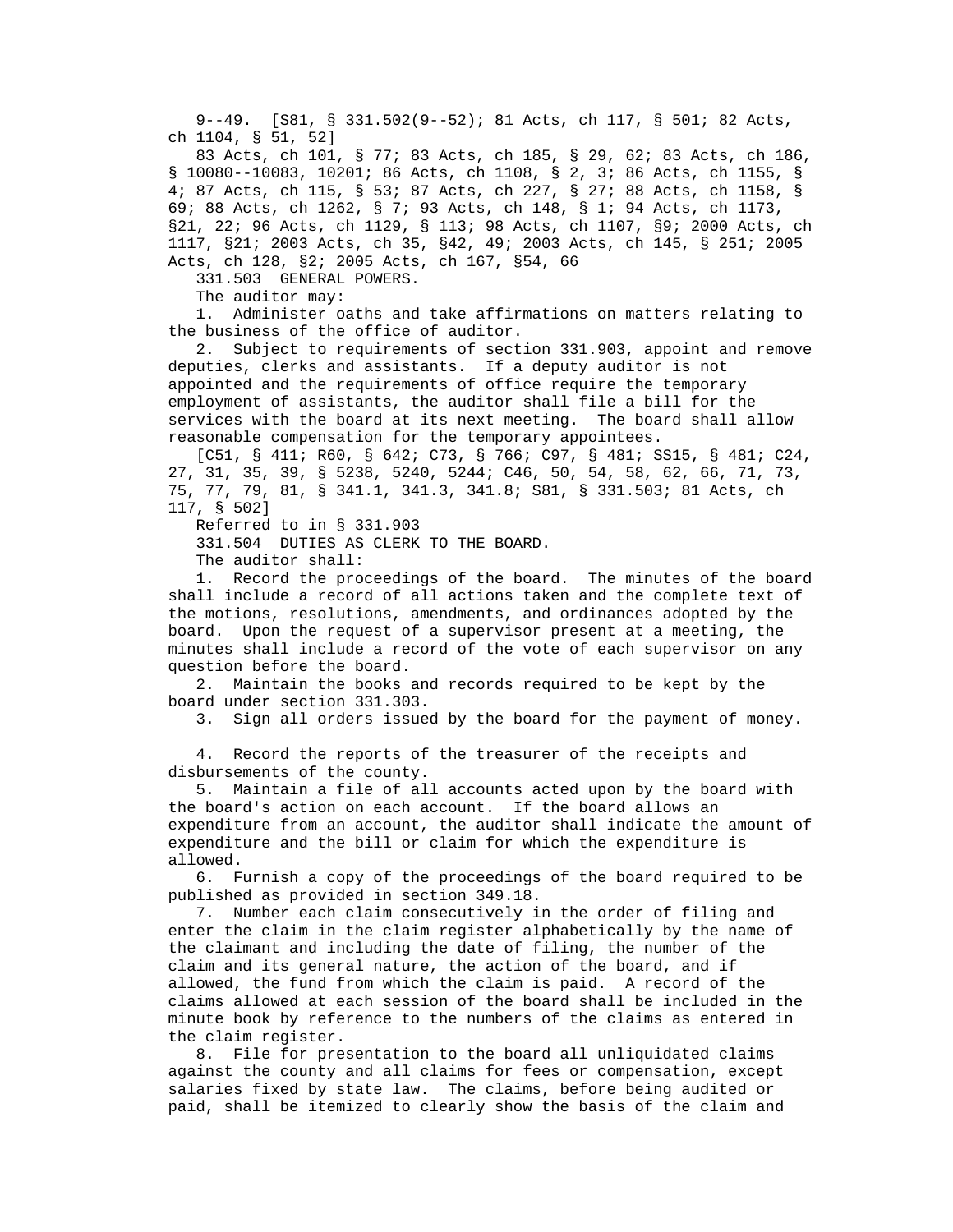whether for property sold or furnished for services rendered or for another purpose. An action shall not be brought against the county relating to a claim until the claim is filed as provided in this subsection and the payment refused or neglected.

 [R60, § 319; C73, § 320, 2610, 3843; C97, § 470, 1300, 3528; C24, 27, 31, 35, 39, § 5123, 5124, 5141; C46, 50, 54, 58, 62, 66, 71, 73, 75, 77, 79, 81, § 333.1(1--6), 331.20, 331.21; S81, § 331.504; 81 Acts, ch 117, § 503]

83 Acts, ch 29, § 1

Referred to in § 230A.9, 331.211

331.505 DUTIES RELATING TO ELECTIONS.

The auditor shall:

 1. Serve as county commissioner of elections as provided in chapter 47.

2. Conduct all elections held within the county.

 3. Serve as a member of a board to hear and decide objections made to a certification of nomination as provided in section 44.7.

 4. Serve as county commissioner of registration as provided in chapter 48A.

 5. Serve as clerk of the election contest court as provided in chapter 62.

 6. Record the orders of suspension and temporary appointment of county and township officers as provided in section 66.19.

[S81, § 331.505; 81 Acts, ch 117, § 504]

94 Acts, ch 1169, §60

331.506 ISSUANCE OF WARRANTS.

 1. a. Except as provided in subsections 2 and 3, the auditor shall prepare and sign a county warrant only after issuance of the warrant has been approved by the board by recorded vote. Each warrant shall be numbered and the date, amount, number, name of the person to whom issued, and the purpose for which the warrant is issued shall be entered in the county system. Each warrant shall be made payable to the person performing the service or furnishing the supplies for which the warrant makes payment.

 b. The auditor shall not issue a warrant to a drawee until the auditor has transmitted to the treasurer a list of the warrants to be issued. The list shall include the date, amount, and number of the warrant, name of the person to whom the warrant is issued, and the purpose for which the warrant is issued. The treasurer shall acknowledge receipt of the list by affixing the treasurer's signature at the bottom of the list and immediately returning the list to the auditor. The requirement that the treasurer sign to acknowledge receipt of the list is satisfied by use of a secure electronic signature if the county auditor and treasurer have complied with the applicable provisions of chapter 554D.

 c. The warrant list signed by the treasurer shall be preserved by the auditor for at least two years. The requirement that the list be preserved is satisfied by preservation of the list in electronic form if the requirements of section 554D.113 are met.

 d. The requirement that the county auditor sign a warrant is satisfied by use of a secure electronic signature if the county auditor has complied with the applicable provisions of chapter 554D.

 e. In lieu of the auditor issuing a warrant to a drawee, the auditor may issue a warrant payment order to the county treasurer. Upon receipt of the warrant payment order, the treasurer may submit payment to the drawee through an electronic funds transfer system.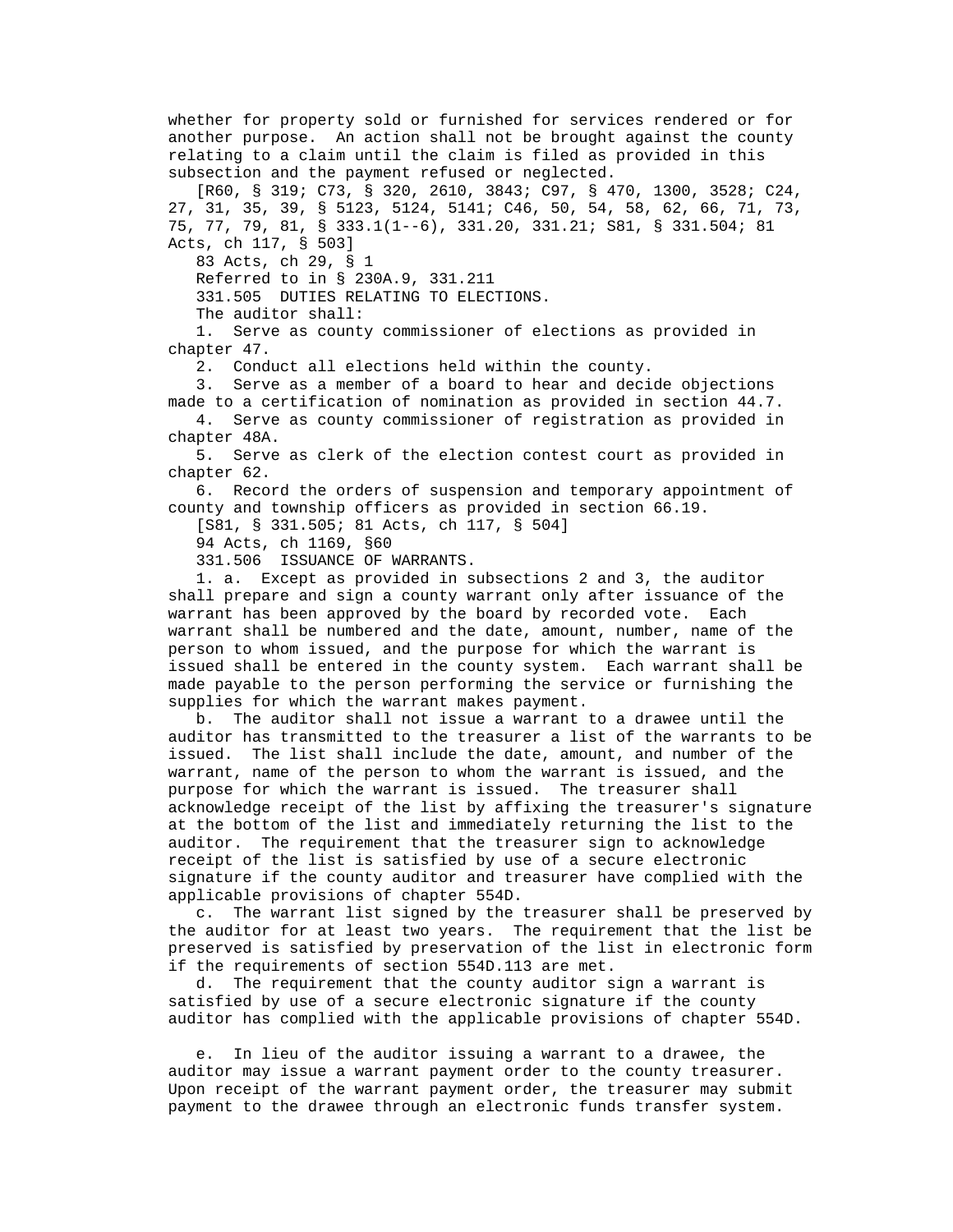2. The auditor may issue warrants to pay the following claims against the county without prior approval of the board:

 a. Witness fees and mileage for attendance before a grand jury, as certified by the county attorney and the foreman of the jury.

 b. Witness fees and mileage in trials of criminal actions prosecuted under county ordinance, as certified by the county attorney.

 c. Fees and costs payable to the clerk of the district court or other state officers or employees in connection with criminal and civil actions when due, as shown in the statement submitted by the clerk of court under section 602.8109.

d. Expenses of the grand jury, upon order of a district judge.

 3. The board, by resolution, may authorize the auditor to issue warrants to make the following payments without prior approval of the board:

 a. For fixed charges including, but not limited to, freight, express, postage, water, light, telephone service or contractual services, after a bill is filed with the auditor.

 b. For salaries and payrolls if the compensation has been fixed or approved by the board. The salary or payroll shall be certified by the officer or supervisor under whose direction or supervision the compensation is earned.

 4. The bills paid under subsections 2 and 3 shall be submitted to the board for review and approval at its next meeting following the payment. The action of the board shall be recorded in the minutes of the board.

 5. An officer certifying an erroneous bill or claim against the county is liable on the officer's official bond for a loss to the county resulting from the error.

 [R60, C73, § 321; C97, § 471; C24, 27, 31, 35, 39, § 5142--5147; C46, 50, 54, 58, 62, 66, 71, 73, 75, 77, 79, 81, § 333.2--333.7; S81, § 331.506; 81 Acts, ch 117, § 505]

 83 Acts, ch 29, § 2; 83 Acts, ch 186, § 10084, 10201; 85 Acts, ch 197, §6; 95 Acts, ch 57, §3; 2000 Acts, ch 1084, §1; 2000 Acts, ch 1232, §67; 2005 Acts, ch 19, §44

Referred to in § 230A.9, 331.402, 331.552

331.507 COLLECTION OF MONEY AND FEES.

 1. The auditor may collect or receive money due the county except when otherwise provided by law.

2. The auditor is entitled to collect the following fees:

 a. For a transfer of property made in the transfer records, five dollars for each separate real estate transaction described in section 558.57, or transfer of title certified by the clerk of the district court. However, the fee shall not exceed fifty dollars for a transfer of property which is described in one instrument of transfer.

 (1) For the purposes of this paragraph, a parcel of real estate includes:

 (a) For real estate located outside of the corporate limits of a city, all contiguous land lying within a numbered section.

 (b) For real estate located within the corporate limits of a city, all contiguous land lying within a platted block or subdivision.

 (2) Within a numbered section, platted block, or subdivision, land separated only by a public street, alley, or highway remains contiguous.

b. For indexing a change of name for each parcel of real estate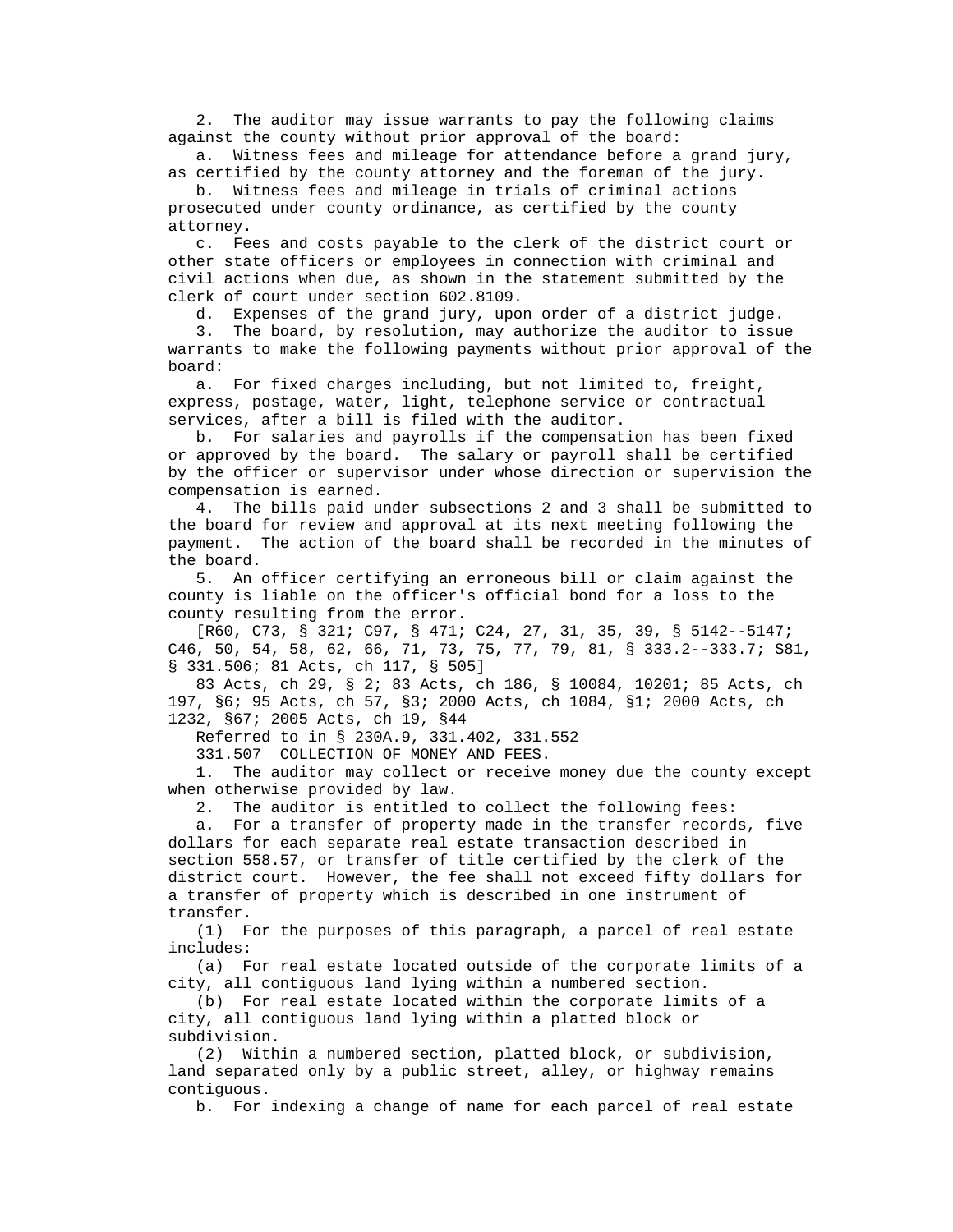owned in the county, five dollars. 3. Fees collected or received by the auditor shall be accounted for and paid into the county treasury as provided in section 331.902. 1. [C97, § 473; C24, 27, 31, 35, 39, § 5149; C46, 50, 54, 58, 62, 66, 71, 73, 75, 77, 79, 81, § 333.9; S81, § 331.507(1); 81 Acts, ch 117, § 506] 2a. [C73, § 3797; C97, § 478; C24, 27, 31, 35, 39, § 5155; C46, 50, 54, 58, 62, 66, 71, 73, 75, 77, 79, 81, § 333.15; S81, § 331.507(2a--c); 81 Acts, ch 117, § 506; 82 Acts, ch 1104, § 53] b. [S13, § 4471-i; C24, 27, 31, 35, 39, § 12656; C46, 50, 54, 58, 62, 66, 71, § 674.12; C73, 75, 77, 79, 81, § 674.14; S81, § 331.507(2d); 81 Acts, ch 117, § 506] 3. [S81, § 331.507(3); 81 Acts, ch 117, § 506] 4. [C97, § 480; S13, § 550-c; C24, 27, 31, 35, 39, § 5246, 5247; C46, 50, 54, 58, 62, 66, 71, 73, 75, 77, 79, 81, § 342.2, 342.3; S81, § 331.507(4); 81 Acts, ch 117, § 506] 84 Acts, ch 1198, § 1; 85 Acts, ch 97, §1; 85 Acts, ch 159, §1; 94 Acts, ch 1025, §2; 94 Acts, ch 1173, §23; 95 Acts, ch 67, §28; 98 Acts, ch 1032, §8; 2004 Acts, ch 1144, §1 Referred to in § 558.66, 598.21, 674.14 See also § 674.14 331.508 BOOKS AND RECORDS. The auditor shall keep the following books and records: 1. Election book for contested proceedings as provided in section 62.3. 2. Record of official bonds as provided in section 64.24. 3. Lost property book as provided in chapter 556F. 4. Account book and index of persons receiving mental health treatment as provided in section 230.26. 5. A record book of the names and addresses of persons receiving veteran assistance as provided in section 35B.10. 6. Record of fees as provided in section 331.902. 7. Benefited water district record book as provided in section 357.32. 8. Completed assessment rolls, schedules and book as provided in section 441.26. 9. Tax rate book as provided in section 444.6. 10. Real estate transfer book, index book, and plat book as provided in sections 558.60 to 558.67. [C97, § 480; S13, § 498; C24, 27, 31, 35, 39, § 5246; C46, 50, 54, 58, 62, 66, 71, 73, 75, 77, 79, 81, § 342.2; S81, § 331.508; 81 Acts, ch 117, § 507] 86 Acts, ch 1001, § 19; 94 Acts, ch 1173, §24; 95 Acts, ch 49, §8; 97 Acts, ch 121, § 4 331.509 FINANCIAL REPORT. Repealed by 83 Acts, ch 123, § 206, 209. See § 331.403. 331.510 REPORTS BY THE AUDITOR. The auditor shall make: 1. A report to the governor of a vacancy, except by resignation, in the office of state representative or senator as provided in section 69.5. 2. A report to the secretary of state of the name, office, and term of office of each appointed or elected county officer within ten days of the officer's election or appointment and qualification. 3. An annual report not later than January 1 to the department of management of the valuation by class of property for each taxing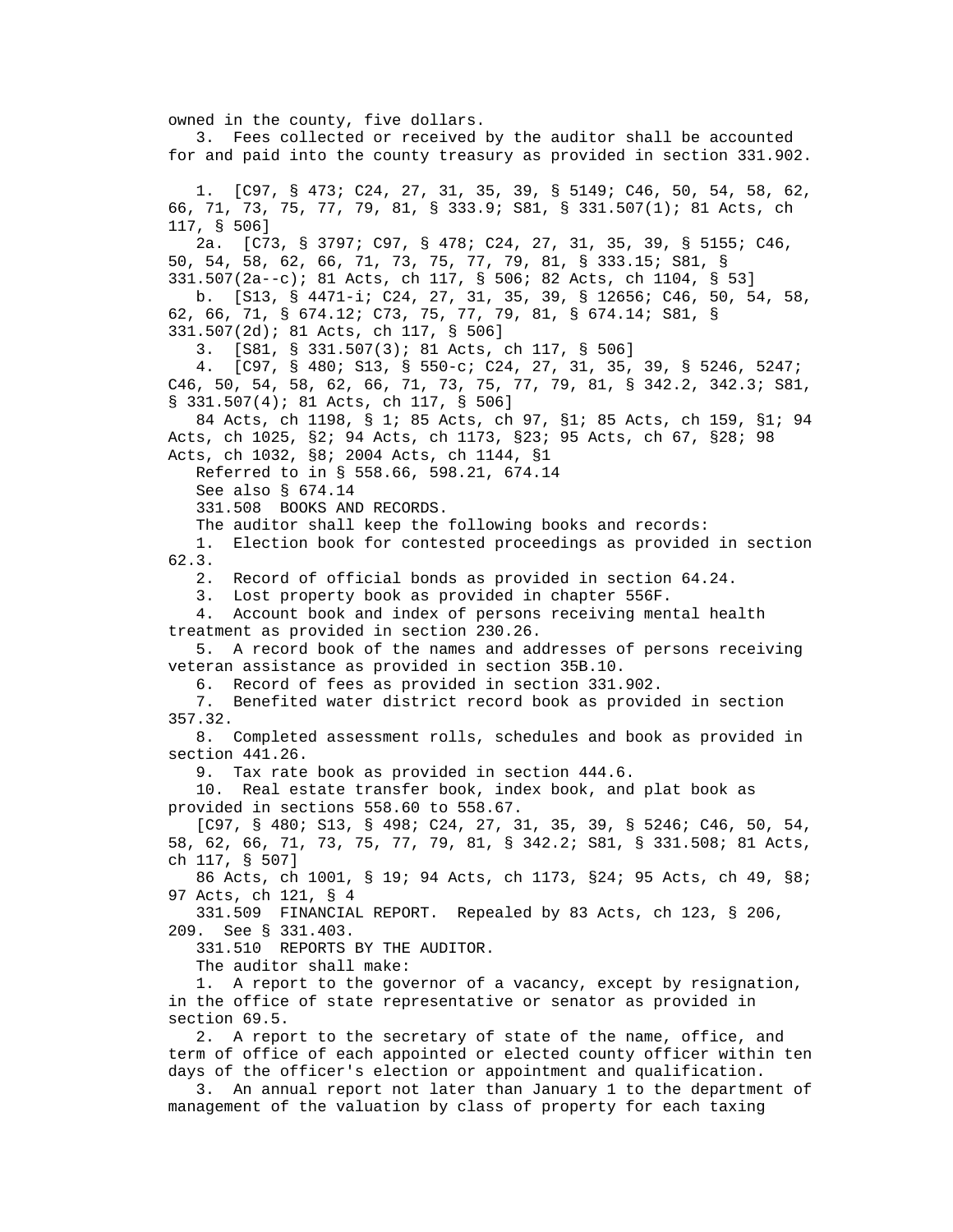district in the county on forms provided by the department of management. The valuations reported shall be those valuations used for determining the levy rates necessary to fund the budgets of the taxing districts for the following fiscal year.

 4. An annual report not later than January 1 to the governing body of each taxing district in the county of the assessed valuations of taxable property in the taxing district as reported to the department of management.

 [R60, § 291; C73, § 324; C97, § 474; C24, 27, 31, 35, 39, § 5150; C46, 50, 54, 58, 62, 66, 71, § 333.10; C73, 75, 77, § 333.10, 442.2; C79, 81, § 333.10, 333.16; S81, § 331.510; 81 Acts, ch 117, § 509] 83 Acts, ch 123, § 141, 209; 85 Acts, ch 21, §42; 85 Acts, ch 197,

§7; 88 Acts, ch 1134, § 72

331.511 DUTIES RELATING TO PLATTING.

The county auditor shall:

1. Record each plat as provided in section 354.18.

 2. Record changes in names of platted streets as provided in section 354.26.

 3. Record notations of errors or omissions on recorded plats as provided in section 354.24.

4. Record resurveyed plats as provided in section 354.25.

 5. Provide for the platting of real estate which cannot otherwise be accurately assessed for taxation as provided in section 354.13.

6. Carry out other duties as provided by law.

[S81, § 331.511; 81 Acts, ch 117, § 510]

90 Acts, ch 1236, § 48

331.512 DUTIES RELATING TO TAXATION.

The auditor shall:

1. Include on the tax list:

 a. The levy of county taxes authorized by the board as provided by law.

 b. The levy of taxes to pay the principal and interest on bonds as provided in sections 76.2 and 76.3.

 c. The levy of a mulct tax against the property of a person maintaining a nuisance as certified by the clerk of the district court as provided in section 99.28.

 d. The costs of erecting, rebuilding, or repairing a fence under order of the fence viewers as provided in section 359A.6.

 e. A levy against the property of a bee owner sufficient to pay the costs of disinfecting or destroying diseased bees as provided in section 160.8.

 f. The levy for taxes for the county brucellosis and tuberculosis eradication fund as provided in section 165.18.

 g. The levy of a tax for the operation of a community college as provided in section 260C.17.

 h. The levy of a tax to pay the principal and interest under a loan agreement entered into by community college authorities as provided in section 260C.22.

i. The levy of community school taxes as provided by law.

 j. The levy of a tax as certified by the board of trustees of a sanitary district as provided in section 358.18.

 k. The levy of taxes certified by the board of trustees of a township as provided in chapters 359 and 360.

 l. The levy of city taxes and assessments as certified by the city council as provided by law.

m. Other tax levies as provided by law.

2. Carry out duties relating to tax sales of property within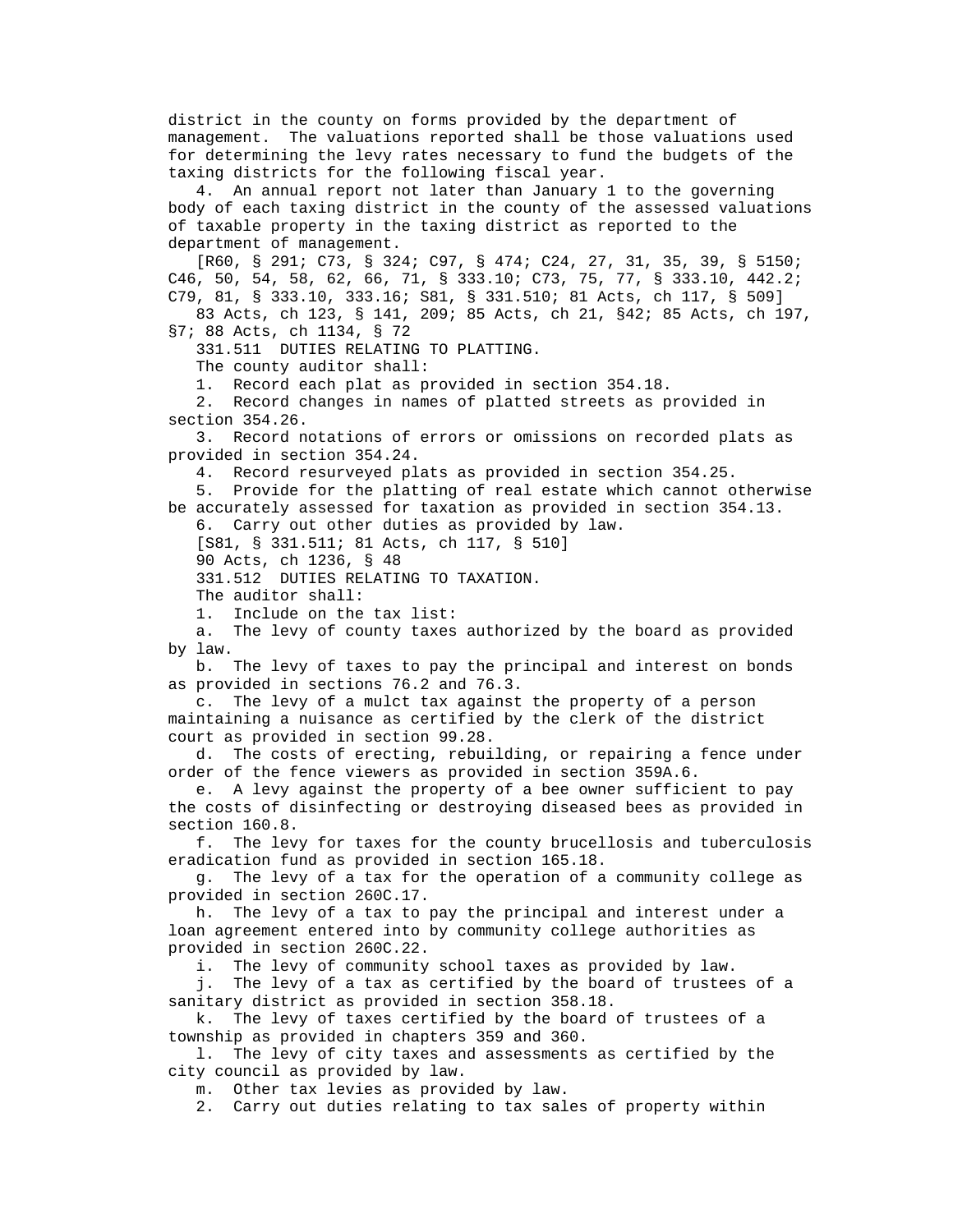special charter cities as provided in sections 420.220 to 420.229.

 3. Carry out duties relating to the homestead tax credit and agricultural land tax credit as provided in chapters 425 and 426.

 4. Prepare and certify to the county treasurer the total amount of dollars for military service tax credits claimed and allowed as provided under sections 426A.3 and 426A.11 through 426A.14.

 5. Carry out duties relating to the preparation of the tax list as provided in sections 428.4, 441.17, 441.21, 443.2 to 443.9, and 443.21.

 6. Carry out duties relating to the valuation and taxation of telegraph and telephone companies as provided in sections 433.8 to 433.10 including mapping requirements as provided in sections 433.14 and 433.15.

 7. Transmit to other local government officials the order stating the length of the main track and the assessed value of each railway located within the county as provided in section 434.22.

 8. Transmit to other local government officials the order stating the length of the electric transmission lines and the assessed value of the property of the electric transmission line companies located within the county as provided in section 437.10.

 9. Carry out duties relating to the valuation and taxation of pipeline companies as provided in sections 438.14 to 438.16.

 10. Furnish the assessor a plat book which is platted with the lands and lots within the assessment district as provided in section 441.29.

 11. Carry out duties relating to levy of school taxes as provided in chapter 257.

 12. Carry out duties relating to the computation of tax rates as provided under chapter 444.

 13. When an order of apportionment is made, correct the tax books or records in the auditor's possession as provided in section 449.4.

14. Carry out other duties as provided by law.

[S81, § 331.512; 81 Acts, ch 117, § 511]

 83 Acts, ch 123, § 142, 209; 89 Acts, ch 135, § 115; 90 Acts, ch 1253, § 110; 91 Acts, ch 191, §9; 94 Acts, ch 1078, §8; 94 Acts, ch 1173, §25; 2002 Acts, ch 1150, §2; 2005 Acts, ch 19, §45

331.513 TO 331.550 Reserved.

331.551 OFFICE OF COUNTY TREASURER.

 1. The office of treasurer is an elective office except that if a vacancy occurs in the office, a successor shall be appointed to the unexpired term as provided in chapter 69.

 2. A person elected or appointed to the office of treasurer shall qualify by taking the oath of office as provided in section 63.10 and give bond as provided in section 64.10.

3. The term of office of the treasurer is four years.

 [C51, § 96, 151, 239; R60, § 224, 473; C73, § 589; C97, S13, § 1072; C24, 27, 31, 35, 39, § 520; C46, 50, 54, 58, 62, 66, 71, 73, 75, 77, 79, 81, § 39.17; S81, § 331.551; 81 Acts, ch 117, § 550]

331.552 GENERAL DUTIES.

The treasurer shall:

 1. Receive all money payable to the county unless otherwise provided by law.

 2. Disburse money owed or payable by the county on warrants or checks drawn and signed by the auditor and sealed with the official county seal.

3. Keep a true account of all receipts and disbursements of the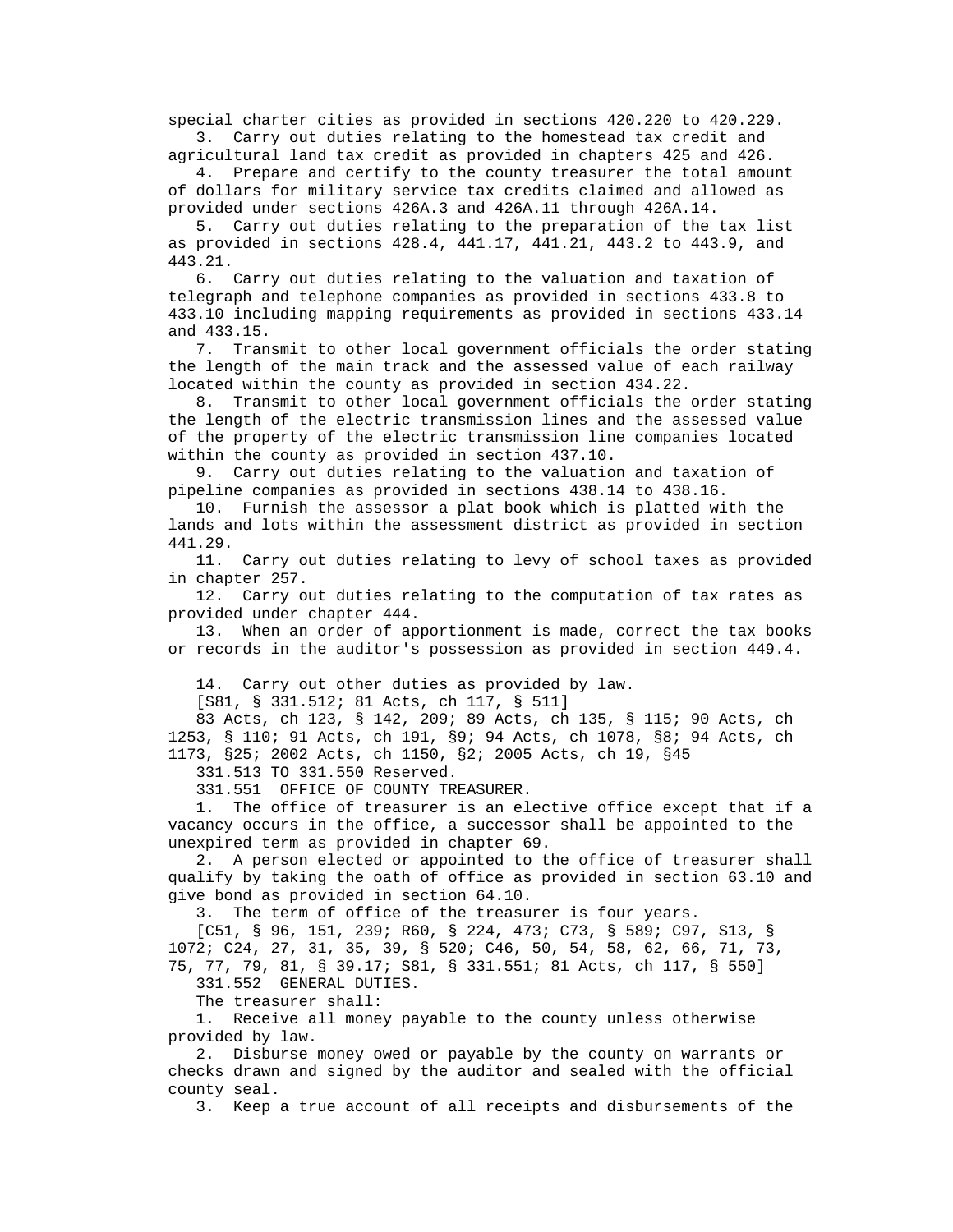county, which account shall be available for inspection by the board at any reasonable time.

 4. Keep the official county seal provided by the county. The official seal shall be an impression seal on the face of which shall appear the name of the county, the word "county" which may be abbreviated, the word "treasurer" which may be abbreviated, and the word "Iowa". The impression of the seal shall be placed on each motor vehicle certificate of title signed by the treasurer.

 5. Account for, report, and pay into the state treasury any money, property, or securities received on behalf of the state as provided in sections 8A.506 to 8A.508.

 6. Account for and report to the board the amount of swampland indemnity funds received from the treasurer of state under section 12.16.

 7. Register and call tax anticipatory warrants issued for a memorial hospital as provided under section 37.30.

 8. Serve on a nomination appeals commission to hear nomination objections filed with the county commissioner of elections as provided in section 44.7.

 9. Keep on file the bond and oath of the auditor as provided in section 64.23.

10. Reserved.

 11. Serve as treasurer of an area hospital located outside the corporate limits of a city as provided in section 145A.15.

 12. Register and call anticipatory warrants related to the sale of limestone as provided in section 353.8.

 13. Make transfer payments to the state for school expenses for blind and deaf children and support of persons with mental illness as provided in sections 230.21, 269.2, and 270.7.

 14. Transfer funds to pay the expenses of creating or changing the boundaries of a school district as provided in section 275.26.

 15. Transfer funds to pay tuition expenses owed by a debtor school district to a creditor school district as provided in section 282.21.

 16. Pay to the treasurers of the school corporations located in the county the taxes and other moneys due as provided in section 298.11 and send amounts collected for each fund of a school corporation for direct deposit into the depository and account designated as provided in section 298.13.

 17. Pay monthly to the treasurer of state proceeds of public lands sold and escheated estates as provided in section 257B.2 and pay annually on February 1 interest collected from public lands sold on credit as provided in section 257B.5.

 18. Maintain a permanent school fund account and records of school funds received as provided in section 257B.31.

 19. Carry out duties relating to the sale and redemption of anticipatory certificates for secondary road construction as provided in sections 309.50 to 309.55.

 20. Carry out duties relating to the establishment of secondary road assessment districts as provided in chapter 311.

 21. Carry out duties relating to the sale and redemption of county bonds as provided in division IV, parts 3 and 4.

 22. Notify the chairperson of the county hospital board of trustees and pay to the hospital treasurer the tax revenue collected for the county hospital during the preceding month as provided in section 347A.1.

23. Collect a fee of twenty dollars for issuing a tax sale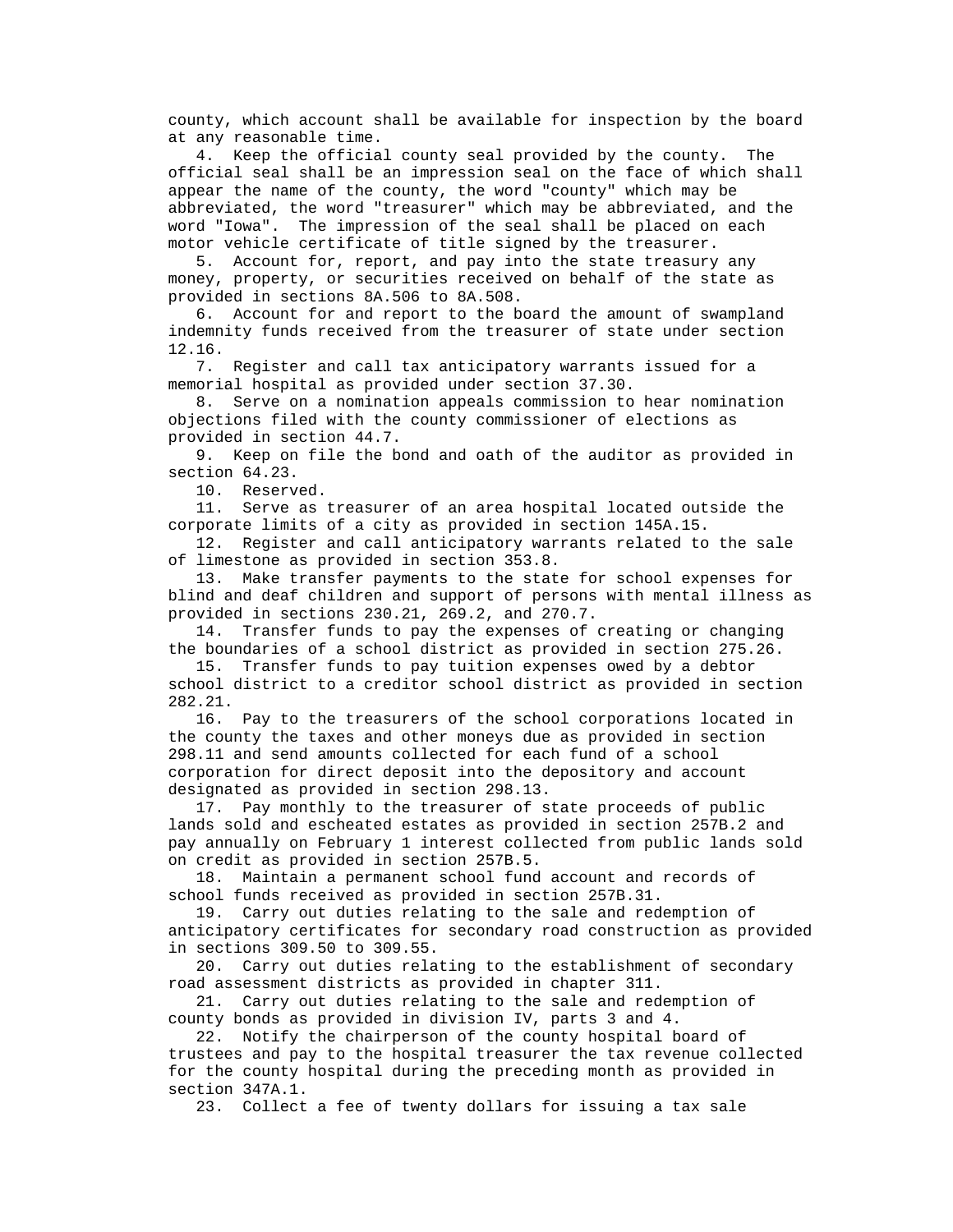certificate.

 24. Carry out duties relating to the condemnation of property as provided in section 331.656, subsection 4.

 25. Carry out duties relating to the funding of drainage districts as provided in chapter 468, subchapter I, parts 1 to 5, subchapter II, parts 1, 5, and 6, subchapter III, and subchapter IV, parts 1 and 2.

 26. Collect and disburse funds for soil and water conservation districts as provided in sections 161A.33 and 161A.34.

 27. Credit the remainder of funds received from a hotelkeeper's sale to satisfy a lien to the county general fund as provided in section 583.6.

 28. Designate the newspapers in which the official notices of the treasurer's office are to be published as provided in section 618.7.

 29. Send, before the fifteenth day of each month, the amount of tax revenue, special assessments, and other moneys collected for each tax-certifying or tax-levying public agency in the county for direct deposit into the depository or financial institution and account designated by the governing body of the public agency. The treasurer shall send notice to the chairperson or other designated officer of the public agency stating the amount deposited, the date, the amount to be credited to each fund according to the budget, and the source of revenue.

 30. Carry out other duties as required by law and duties assigned pursuant to section 331.323.

 31. Collect all penalties that have accrued prior to April 1, 1992, on unpaid taxes, as defined in section 445.1, and process them as interest.

 32. File with the county auditor the name of a designated employee, if other than the first deputy treasurer, authorized to perform the duties of the treasurer during the absence or disability of the treasurer and the name of any employee authorized to sign, on behalf of the treasurer, any form, notice, or document requiring the signature of the treasurer.

 33. Carry out duties relating to warrant lists provided by the county auditor pursuant to section 331.506, subsection 1.

 34. Destroy tax sale redemption certificates and all associated tax sale records after ten years have elapsed from the end of the fiscal year in which the certificate was redeemed. If a tax sale certificate of purchase is cancelled as required by section 446.37 or 448.1, all associated tax sale records shall be destroyed after ten years have elapsed from the end of the fiscal year in which the tax sale certificate of purchase was cancelled.

 35. Destroy special assessment records required by section 445.11 within the county system after ten years have elapsed from the end of the fiscal year in which the special assessment was paid in full. The county treasurer shall also destroy the resolution of necessity, plat, and schedule of assessments required by section 384.51 after ten years have elapsed from the end of the fiscal year in which the entire schedule was paid in full.

 36. Destroy mobile home and manufactured home tax lists after ten years have elapsed from the end of the fiscal year in which the list was created.

 1--3. [C51, § 152; R60, § 360; C73, § 327; C97, § 482; C24, 27, 31, 35, 39, § 5156; C46, 50, 54, 58, 62, 66, 71, 73, 75, 77, 79, 81, § 334.1; S81, § 331.552(1--3); 81 Acts, ch 117, § 551]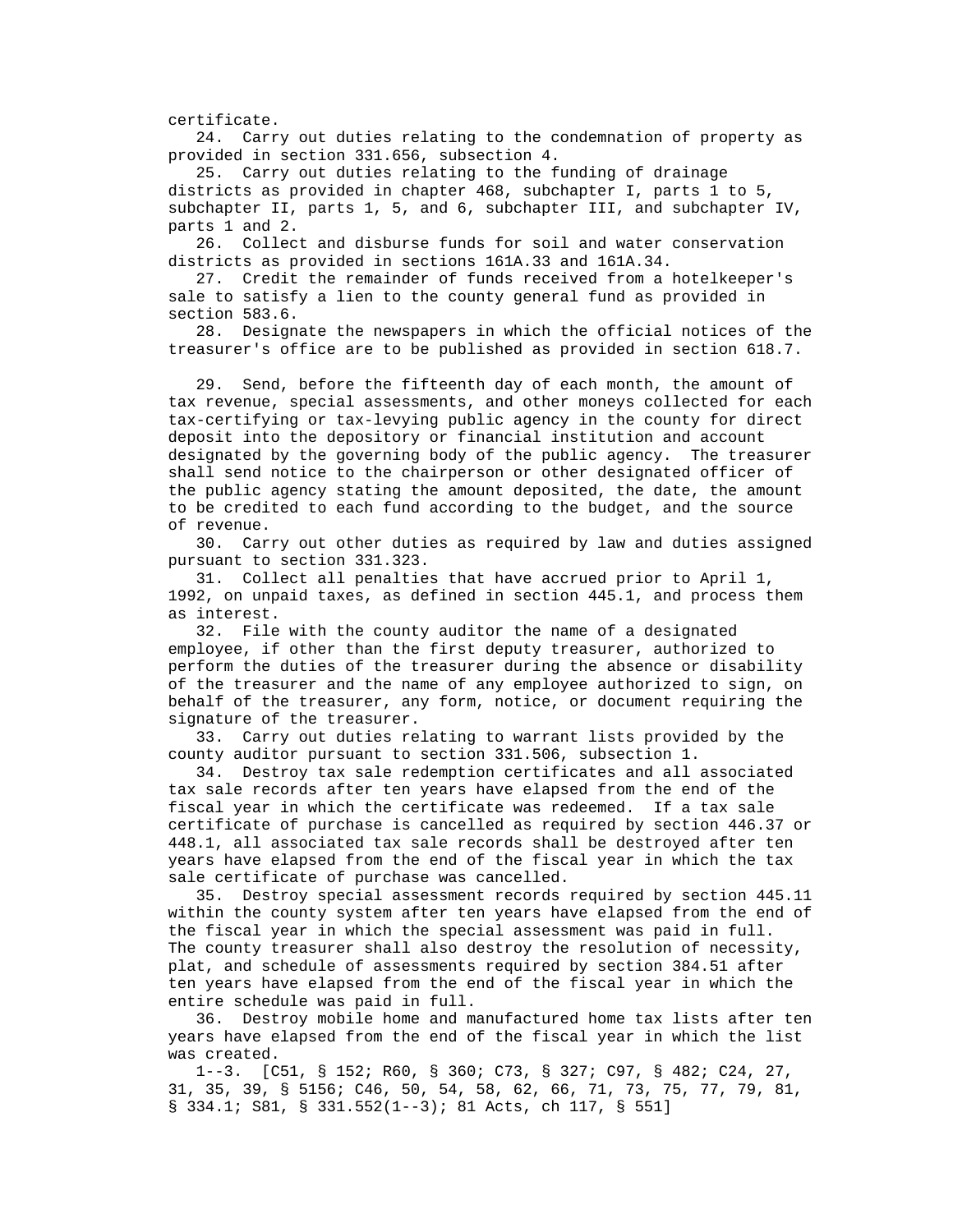4. [C24, 27, 31, 35, 39, § 5157; C46, 50, 54, 58, 62, 66, 71, 73, 75, 77, 79, 81, § 334.2; S81, § 331.552(4); 81 Acts, ch 117, § 551] 5--15. [S81, § 331.552(5--17); 81 Acts, ch 117, § 551] 16. [S81, § 331.552(18); 81 Acts, ch 117, § 551; 82 Acts, ch 1195, § 2] 17--20. [S81, § 331.552(19--22); 81 Acts, ch 117, § 551] 21. [C73, § 290; C97, S13, § 404; C24, 27, 31, 35, 39, § 5278--5282; C46, 50, 54, 58, 62, 66, 71, 73, 75, 77, 79, 81, § 346.4--346.8; S81, § 331.552(23); 81 Acts, ch 117, § 551] 22. [S81, § 331.552(24); 81 Acts, ch 117, § 551] 23. [C73, § 3797; C97, § 478; C24, 27, 31, 35, 39, § 5155; C46, 50, 54, 58, 62, 66, 71, 73, 75, 77, 79, 81, § 333.15; S81, § 331.507(2b, c); 81 Acts, ch 117, § 506, 82 Acts, ch 1104, § 53, 54] 24--28 AND 30. [S81, § 331.552(25--33); 81 Acts, ch 117, § 551; 82 Acts, ch 1104, § 55] 83 Acts, ch 123, § 143--146, 209; 83 Acts, ch 185, § 31, 32, 62; 83 Acts, ch 186, § 10088, 10089, 10201, 10204; 84 Acts, ch 1003, § 1; 86 Acts, ch 1001, § 20; 86 Acts, ch 1155, § 5; 91 Acts, ch 191, § 10; 92 Acts, ch 1016, § 5; 94 Acts, ch 1173, §26; 95 Acts, ch 57, §4; 96 Acts, ch 1129, §113; 2000 Acts, ch 1084, §2; 2001 Acts, ch 45, §3; 2003 Acts, ch 24, §4; 2003 Acts, ch 145, §252; 2004 Acts, ch 1092, §5; 2005 Acts, ch 167, §55, 66; 2006 Acts, ch 1070, §15, 16, 31 Referred to in § 176A.12, 260C.17, 260C.22, 331.301, 347.12,

347A.1, 359.21, 446.29, 446.30

 2006 amendment to subsection 23 takes effect April 20, 2006, and applies to parcels sold at tax sales held on or after June 1, 2006; 2006 Acts, ch 1070, §31

331.553 GENERAL POWERS.

The treasurer may:

 1. Administer oaths and take affirmations as provided in sections 63A.2 and 421.21.

 2. Subject to the requirements of section 331.903, appoint and remove deputies, clerks and assistants.

 3. Require that payment be made by guaranteed funds for tax sale redemptions, issuance of plat clearances, issuance of tax clearances for mobile homes, payments of taxes or assessments made within the thirty days prior to the annual tax sale or any adjournment of the tax sale, and any other payment which is to be collected by the county treasurer. For the purposes of this subsection, "guaranteed funds" means cash, cashier's check, money order, travelers' check, or certified check.

 4. Charge five dollars, as an administrative expense, for every rate, charge, rental, or special assessment certified as a lien to the treasurer for collection. This amount shall be added to the amount of the lien, collected at the time of payment from the payor, and credited to the county general fund. If the amount of the lien is paid in annual installments, an administrative expense charge shall be added to each annual installment.

 5. Accept credit cards and electronic transfers of funds in payment of moneys due to the county, including but not limited to credits and reimbursements received from the state, tax payments, and tax sale redemptions. A county treasurer may adjust fees to reflect the cost of processing such payments.

 6. Require a payor or an agent of a payor to make payment by electronic transfer of the funds through the county treasurer's authorized website when the payment totals fifty thousand dollars or more.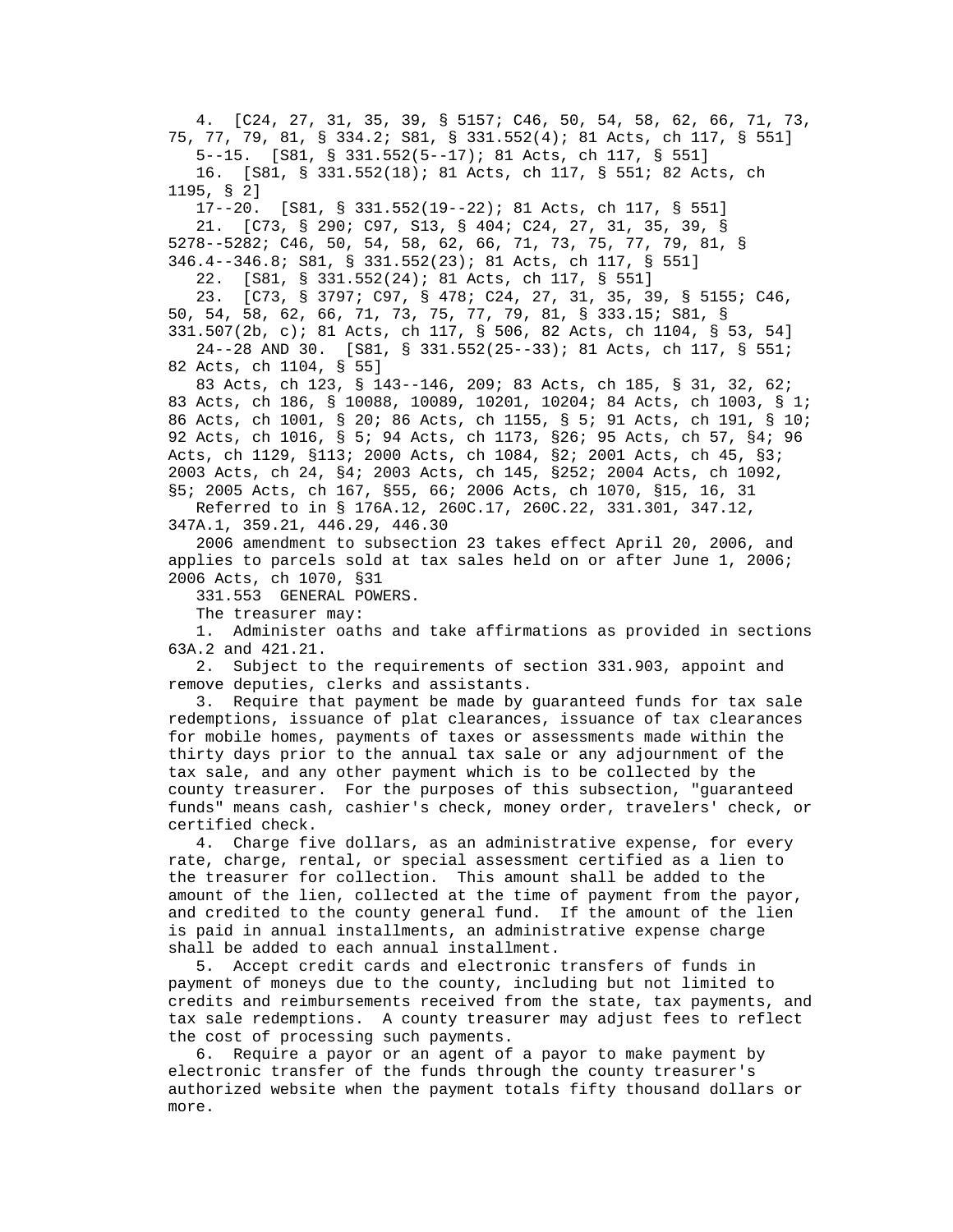7. Treat a payment made by electronic funds transfer as if it were a paper check for purposes of section 554.3512.

 [C51, § 411; R60, § 642; C73, § 766; C97, SS15, § 491; C24, 27, 31, 35, 39, § 5238, 5240; C46, 50, 54, 58, 62, 66, 71, 73, 75, 77, 79, 81, § 341.1, 341.3; S81, § 331.553; 81 Acts, ch 117, § 552]

 91 Acts, ch 191, §11; 95 Acts, ch 57, §5; 97 Acts, ch 121, §5; 2002 Acts, ch 1043, §3; 2003 Acts, ch 18, §4; 2004 Acts, ch 1092, §6; 2005 Acts, ch 34, §7, 8, 26

Referred to in § 445.1

For definitions applicable to subsection 3, see § 445.1

 For future amendment to this section effective July 1, 2007, see 2005 Acts, ch 54, §9, 12

331.554 DUTIES RELATING TO WARRANTS.

 1. Upon receipt of a warrant, scrip, or other evidence of the county's indebtedness, the treasurer shall endorse on it the date of payment.

2. Reserved.

 3. The treasurer shall enter into the county system the warrant number, date paid, and interest paid, if any.

 4. The treasurer shall return the paid warrants to the auditor. The original warrant shall be preserved for at least two years. The requirement that the original warrant be preserved is satisfied by preservation of the warrant in electronic form if the requirements of section 554D.113 are met. The treasurer shall make monthly reports to show for each warrant the number, date, drawee's name, when paid, to whom paid, original amount, and interest.

 5. a. When a warrant legally drawn on the county treasury is presented for payment and not paid because of a deficiency, the treasurer shall carry out duties relating to the endorsement and payment of interest on the amount of deficiency as provided in chapter 74.

 b. In lieu of the requirements and procedures specified in sections 74.1, 74.2, and 74.3, when warrants other than anticipatory warrants are presented for payment and not paid for want of funds or are only partially paid, the treasurer may issue a warrant order for an amount equal to the unpaid warrants drawn on a fund. The warrant order shall be dated and include the fund name, amount, and the rate of interest established under section 74A.6. The warrant order shall be endorsed by the treasurer, "not paid for want of funds", and include the treasurer's signature. The treasurer shall keep a list of all warrants comprising a warrant order and shall submit a duplicate copy of the warrant order to the auditor. The procedures of sections 74.4 to 74.7 apply to warrant orders.

 6. The amount of a check, other than a warrant, outstanding for more than one year shall be canceled, removed from the list of outstanding checks, deposited to the account on which the check was written, and credited as unclaimed fees and trusts. The treasurer shall maintain a list of the checks for one year after cancellation. A person may claim the amount of the canceled treasurer's check for a period of one year after cancellation upon proper proof of ownership by filing a claim with the county auditor.

 7. A warrant outstanding for more than one year shall be canceled by the auditor and the amount of the warrant shall be credited to the fund upon which the warrant was drawn. A person may file a claim with the auditor for the amount of the canceled warrant within one year of the date of the cancellation, and upon showing of proper proof that the claim is true and unpaid, the auditor shall issue a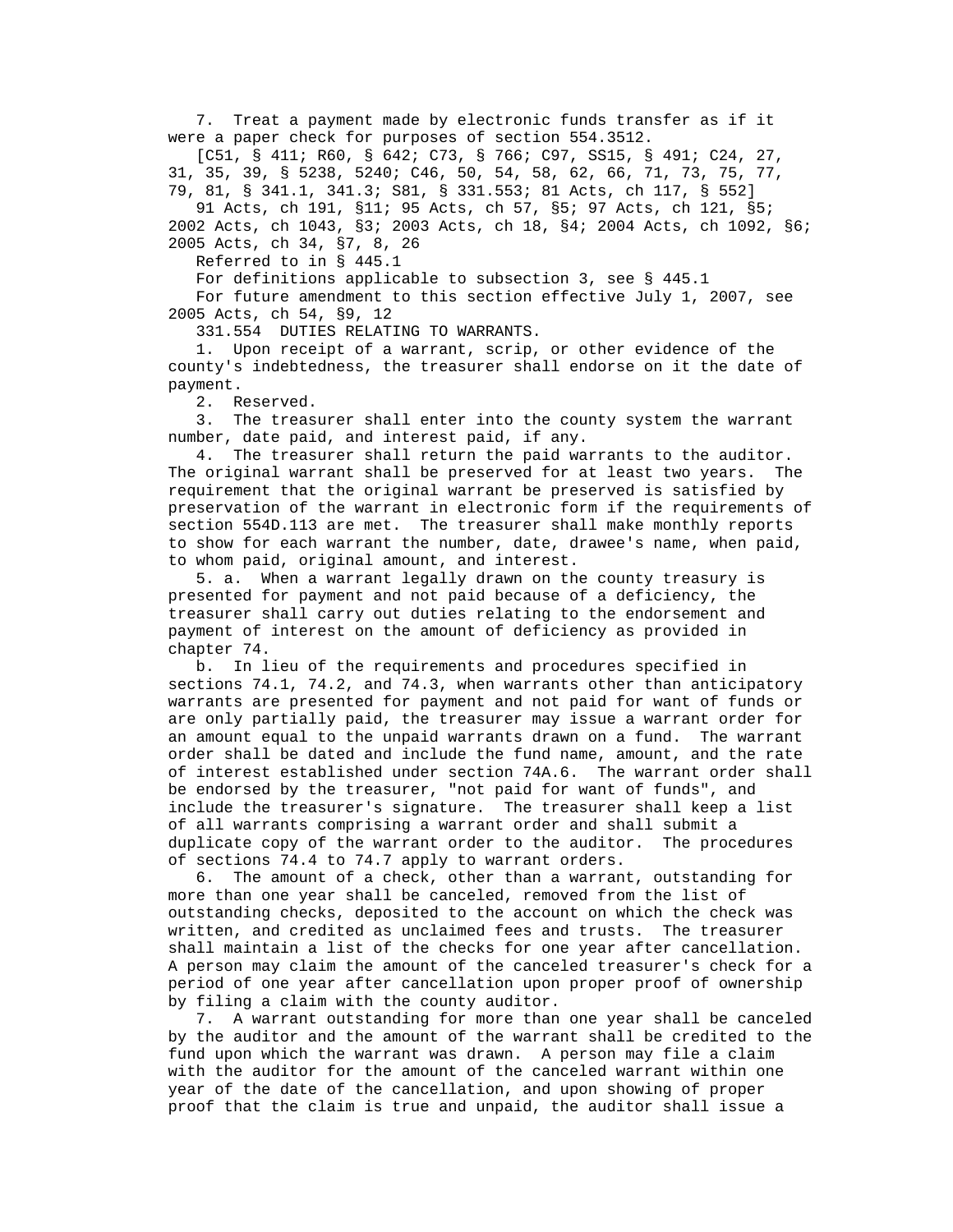warrant drawn upon the fund from which the original canceled warrant was drawn. This subsection does not apply to warrants issued upon drainage or levee district funds or any fund upon which the county treasurer has issued a warrant order or stamped a warrant for want of funds.

 1. [R60, § 2187; C73, § 557; C97, § 597; C24, 27, 31, 35, 39, § 5158; C46, 50, 54, 58, 62, 66, 71, 73, 75, 77, 79, 81, § 334.3; S81, § 331.554(1); 81 Acts, ch 117, § 553]

 2. [C51, § 154, 490; R60, § 362, 755; C73, § 329; C97, § 485; C24, 27, 31, 35, 39, § 5162; C46, 50, 54, 58, 62, 66, 71, 73, 75, 77, 79, 81, § 334.5; S81, § 331.554(2); 81 Acts, ch 117, § 553]

 3. [C51, § 155; R60, § 363; C73, § 330; C97, § 486; C24, 27, 31, 35, 39, § 5163; C46, 50, 54, 58, 62, 66, 71, 73, 75, 77, 79, 81, § 334.6; S81, § 331.554(3); 81 Acts, ch 117, § 553]

 4. [C51, § 159, 160; R60, § 365, 366; C73, § 332, 333; C97, § 488; C24, 27, 31, 35, 39, § 5164; C46, 50, 54, 58, 62, 66, 71, 73, 75, 77, 79, 81, § 334.7; S81, § 331.554(4); 81 Acts, ch 117, § 553] 5. [S81, § 331.554(5); 81 Acts, ch 117, § 553; 82 Acts, ch 1048, § 1]

 6. [C97, § 456; C24, 27, 31, 35, 39, § 5169; C46, 50, 54, 58, 62, 66, 71, 73, 75, 77, 79, 81, § 334.12; S81, § 331.554(6); 81 Acts, ch 117, § 553]

 83 Acts, ch 65, § 1, 2; 83 Acts, ch 123, § 147, 209; 95 Acts, ch 57, § 6, 7; 2000 Acts, ch 1084, §3, 4; 2000 Acts, ch 1232, §68; 2001 Acts, ch 45, §4

 Referred to in § 74.4, 74.6, 74.7, 230A.9, 331.427, 331.558 331.555 FUND MANAGEMENT.

 1. During each term of office, the treasurer shall keep a separate account of the taxes levied for state, county, school, highway, or other purposes and of all other funds created by law whether of regular, special, or temporary nature. The treasurer shall not pay out or use the money in a fund for any purpose except as specifically authorized by law. The treasurer shall be charged with the amount of tax or other funds collected or received by the treasurer and shall be credited with the amount of taxes or other funds disbursed from each account as authorized by law.

 2. Except as provided in section 321.153, on or before the fifteenth day of each month, the treasurer shall prepare sworn statements of the amount of money held by the treasurer on the last day of the preceding month belonging to the state treasury and mail a copy of the statement and the remittance to the treasurer of state. Another copy of the statement shall be mailed to the director of the department of administrative services. However, in lieu of mailing the remittance to the treasurer of state, the treasurer may deposit the remittance to the credit of the treasurer of state in an interest-bearing account in a bank in the county as designated by the treasurer of state.

 3. If a treasurer fails to comply with the requirements of subsection 2, the treasurer shall forfeit for each failure a sum of not less than one hundred dollars nor more than five hundred dollars to be recovered in an action against the treasurer's bond brought in the name of the director of the department of administrative services or the treasurer of state.

 4. The treasurer shall make a complete settlement with the county semiannually and when the treasurer leaves office as provided in section 12B.7.

5. The treasurer shall maintain custody of all public moneys in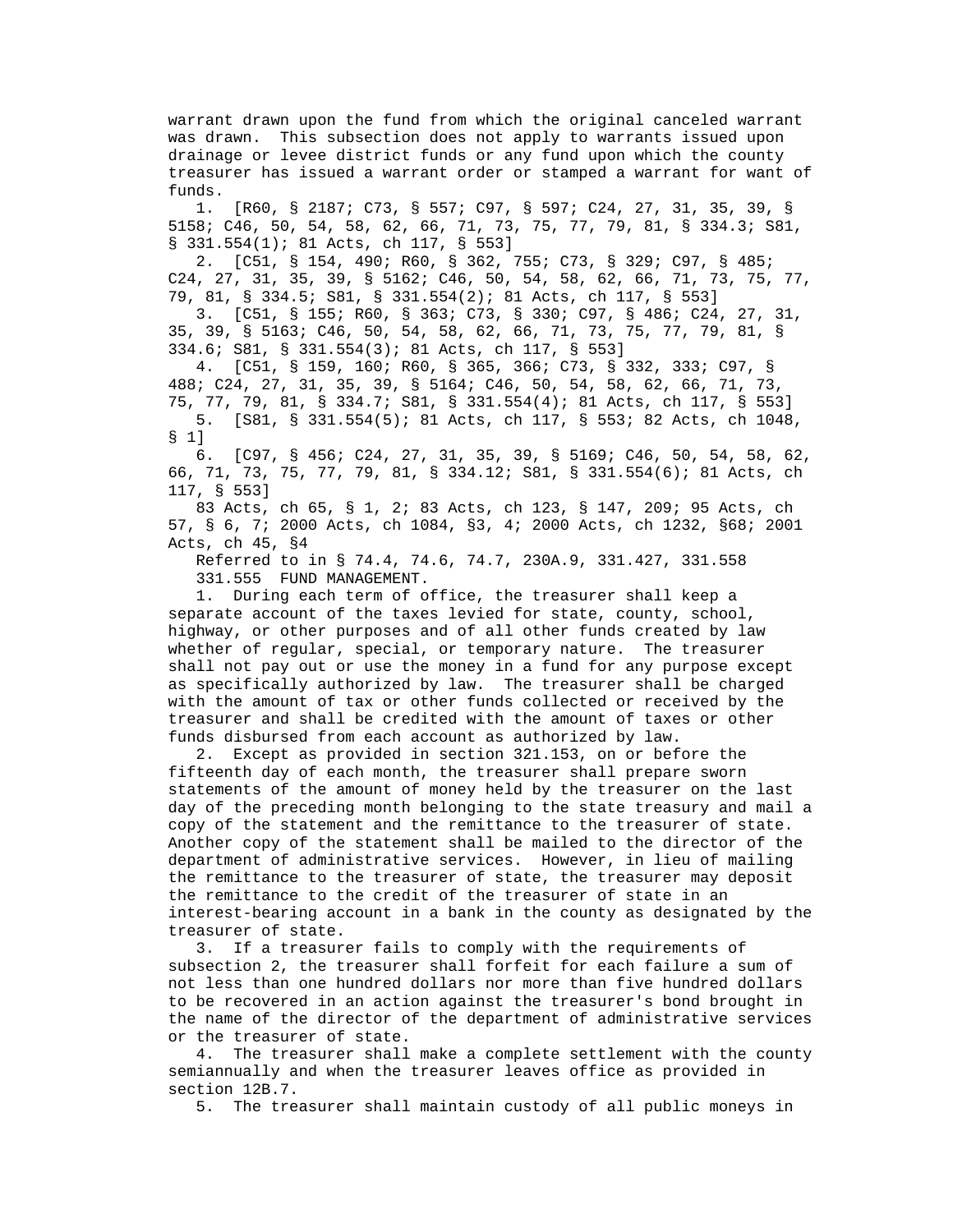the treasurer's possession and deposit or invest the moneys as provided in section 12B.10 and chapter 12C.

 6. The treasurer shall keep all funds invested to the extent practicable and may invest the funds jointly with one or more counties, judicial district departments of correctional services, cities, city utilities, or rural water districts created under chapter 357A pursuant to a joint investment agreement. All investments of funds shall be subject to sections 12B.10 and 12B.10A and other applicable law.

 [C51, § 156, 161; R60, § 364, 367, 799; C73, § 331, 334, 914; C97, § 487, 489, 1459; C24, 27, 31, 35, 39, § 5165, 5166, 5168; C46, 50, 54, § 334.8, 334.9--334.11; C58, 62, 66, 71, 73, 75, 77, 79, 81, § 334.8, 334.9, 334.11; S81, § 331.555; 81 Acts, ch 117, § 554]

 87 Acts, ch 105, §1; 88 Acts, ch 1084, § 1; 90 Acts, ch 1233, § 26; 92 Acts, ch 1156, § 14; 95 Acts, ch 77, §1; 2003 Acts, ch 145, §286

 331.556 LOSS OF FUNDS -- REPLACEMENT. Repealed by 88 Acts, ch 1108, § 4.

331.557 DUTIES RELATING TO MOTOR VEHICLE REGISTRATION.

The treasurer shall:

 1. Issue, renew, and replace lost or damaged vehicle registration cards or plates and issue and transfer certificates of title for vehicles as provided in sections 321.17 to 321.52.

 2. Collect, pay to the state, or refund registration fees as provided in sections 321.105 to 321.156.

 3. Collect the use tax on vehicles subject to registration as provided in sections 423.14, 423.26, and 423.27.

4. Carry out other duties as required by law.

[S81, § 331.557; 81 Acts, ch 117, § 556]

 84 Acts, ch 1305, § 72; 96 Acts, ch 1125, §1; 2003 Acts, 1st Ex, ch 2, §175, 205

331.557A DUTIES RELATING TO ISSUANCE OF DRIVER'S LICENSES.

 The treasurer of any county participating in county issuance of driver's licenses under chapter 321M shall:

 1. Issue, renew, and replace lost or damaged nonoperator identification cards and driver's licenses, including commercial driver's licenses, according to the provisions of chapter 321M.

 2. Issue persons with disabilities parking permits under chapter 321L.

 3. Collect fees associated with nonoperator identification cards and driver's licenses, including commercial driver's licenses, and pay to the state amounts in excess of the amount the treasurer is permitted to retain for deposit in the county general fund for license issuance.

 4. Participate in voter registration according to the terms of chapter 48A, and submit completed voter registration forms to the state registrar of voters.

 5. Attend initial training as required by chapter 321M, and participate in continuing education as offered by the state department of transportation.

 6. Comply with the terms of any applicable agreements created pursuant to chapter 28E, and state department of transportation operating standards for license issuance.

98 Acts, ch 1073, §12; 98 Acts, ch 1143, §21, 26

 For future amendments to this section effective July 1, 2007, see 2005 Acts, ch 54, §10, 12

331.558 REPORTS BY THE TREASURER.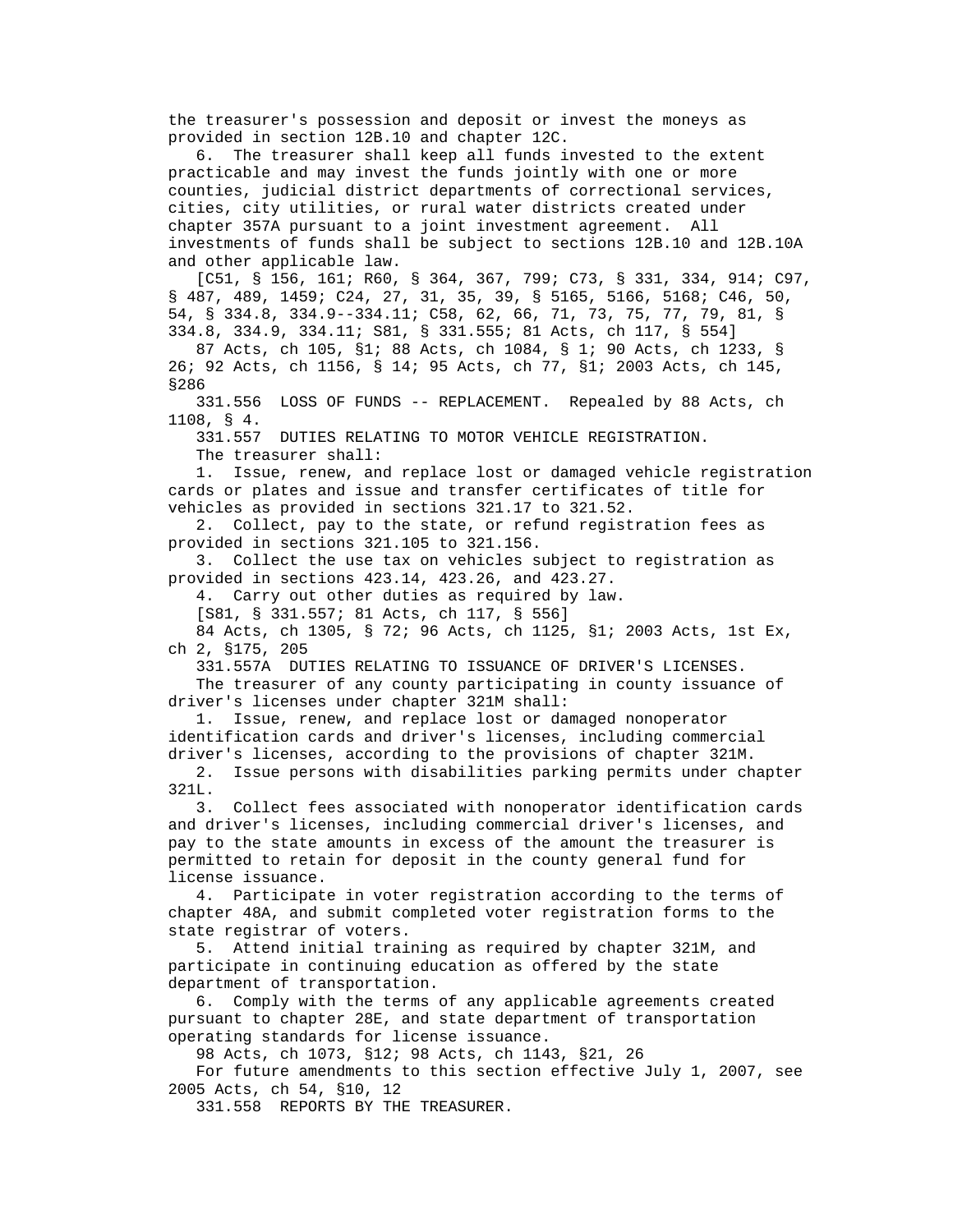The treasurer shall make:

 1. A monthly report to the secretary of the school board of the amount of taxes collected for each fund and other information as provided in section 298.13.

 2. A monthly report to the department of transportation of the fees and penalties collected relating to the issuance of vehicle registrations and certificates of title as provided in section 321.153.

 3. A report to the board of the fees collected during the preceding quarter as provided in section 331.902.

 4. A monthly report to the auditor of the county warrants returned to the treasurer for payment as provided in section 331.554, subsection 4.

5. Other reports as required by law.

 [C73, § 3796; C97, § 492; C24, 27, 31, 35, 39, § 5247; C46, 50, 54, 58, 62, 66, 71, 73, 75, 77, 79, 81, § 342.3; S81, § 331.558; 81 Acts, ch 117, § 557; 82 Acts, ch 1195, § 3]

94 Acts, ch 1025, §3

331.559 DUTIES RELATING TO TAXATION.

The treasurer shall:

 1. Determine and collect taxes on mobile homes and manufactured homes as provided in sections 435.22 to 435.26.

 2. Collect the tax levied for the county brucellosis and tuberculosis eradication fund as provided in section 165.18.

 3. Collect the tax levied for the county agricultural extension education fund and pay it to the extension treasurer as provided in section 176A.12.

 4. Collect the costs assessed by the secretary of agriculture relating to the treatment or destruction of agricultural or horticultural plants or products as provided in section 177A.17.

 5. Collect the tax levied for the erection and equipping of community college facilities as provided in section 260C.22.

 6. Collect the costs assessed against a property owner for the destruction or eradication of weeds as provided in sections 317.20 and 317.21.

 7. Levy a tax sufficient to pay any deficiency in the assessments collected to pay the principal and interest on bonds issued by a benefited water district as provided in section 357.22.

 8. Collect city taxes certified to the auditor as provided in section 384.2.

 9. Send the amounts of each city's tax revenue and special assessments collected on its behalf for direct deposit into the depository and account designated as provided in section 384.11.

 10. Accept a partial payment of the annual installment of a special assessment before its due date as provided in section 384.65, subsection 6.

 11. Serve as an agent of the director of revenue to collect state taxes as provided in section 422.71, subsection 5.

 12. Carry out duties relating to the administration of the homestead tax credit as provided in sections 425.4, 425.5, 425.7, 425.9, 425.10, and 425.25.

 13. Carry out duties relating to the administration of the agricultural land tax credit as provided in section 426.8.

 14. Carry out duties relating to the administration of the military service tax credit as provided in sections 426A.3, 426A.5, 426A.8, and 426A.9.

15. Maintain a suspended tax list book as provided in section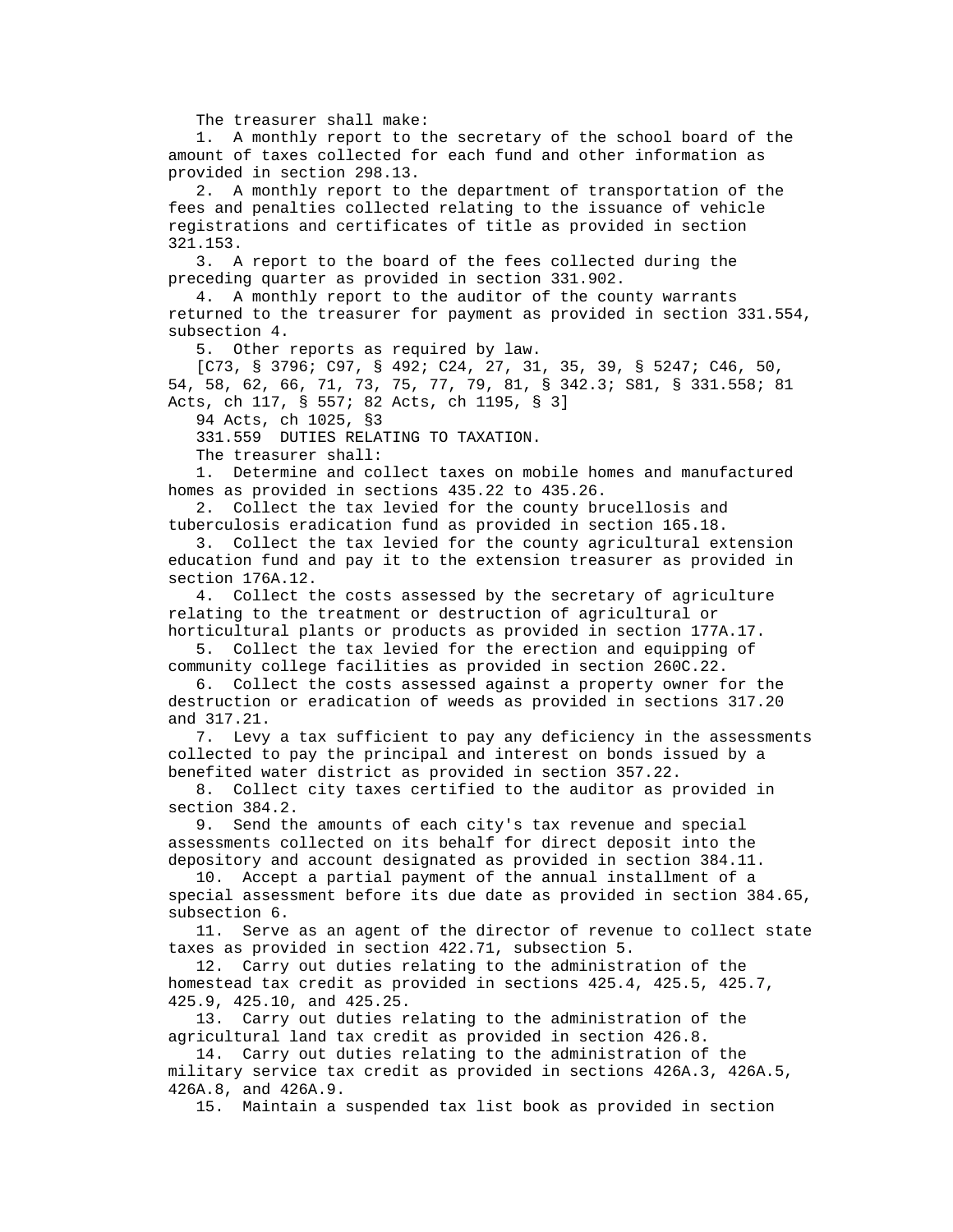427.12. After ten years from the date of payment, abatement, or cancellation of a suspended tax, special assessment, rate, or charge, the county treasurer may dispose of the official record of the suspended tax, special assessment, rate, or charge.

 16. Collect taxes levied against the property of telephone and telegraph companies as provided in section 433.10.

 17. Collect taxes levied against the property of railway companies as provided in section 434.22.

 18. Carry out duties relating to the collection and expenditure of assessment expense funds as provided in section 441.16.

 19. Apportion and collect the costs assessed by the district court against the board of review or any taxing body resulting from an appeal of property assessments as provided in section 441.40.

 20. Carry out duties relating to the preparation and correction of the tax list as provided in chapter 443. After ten years from the date of receipt, the county treasurer may dispose of the tax list delivered to the county treasurer pursuant to chapter 443.

 21. Carry out duties relating to the collection of property taxes as provided in chapter 445.

 22. Carry out duties relating to the sale of parcels for delinquent taxes as provided in chapter 446.

 23. Carry out duties relating to the redemption of parcels sold for delinquent taxes as provided in chapter 447.

 24. Carry out duties relating to the issuance of a tax deed or certificate of title for parcels, as defined in section 445.1, sold for delinquent taxes as provided in chapter 448.

 25. Correct tax books or records in accordance with an order of apportionment issued as provided in chapter 449.

 26. Carry out other duties relating to taxation as provided by state law.

 [S81, § 331.559; 81 Acts, ch 117, § 558; 82 Acts, ch 1104, § 56, ch 1195, § 4]

 83 Acts, ch 123, § 148, 149, 209; 84 Acts, ch 1003, § 5; 90 Acts, ch 1253, § 111; 91 Acts, ch 191, §12; 2001 Acts, ch 45, §5; 2002 Acts, ch 1043, §4; 2003 Acts, ch 145, §286; 2004 Acts, ch 1101, §38; 2006 Acts, ch 1070, §17

331.560 TO 331.600 Reserved.

331.601 OFFICE OF COUNTY RECORDER.

 1. The office of recorder is an elective office except that if a vacancy occurs in the office, a successor shall be appointed to the unexpired term as provided in chapter 69.

 2. A person elected or appointed to the office of recorder shall qualify by taking the oath of office as provided in section 63.10 and giving bond as provided in section 64.8.

3. The term of office of the recorder is four years.

 4. In counties in which the office of county recorder has been abolished, the board of supervisors shall reassign the duties of the county recorder who also serves as the county registrar pursuant to chapter 144.

 [C51, § 96, 239; R60, § 224, 473; C73, § 589; C97, § 1072; S13, § 1072; C24, 27, 31, 35, 39, § 520; C46, 50, 54, 58, 62, 66, 71, 73, 75, 77, 79, 81, § 39.17; S81, § 331.601; 81 Acts, ch 117, § 600]

95 Acts, ch 124, §9, 26

331.601A DEFINITIONS.

As used in this part, unless the context otherwise requires:

 1. "Document" or "instrument" means a writing or drawing presented to the recorder for recording, consisting of one or more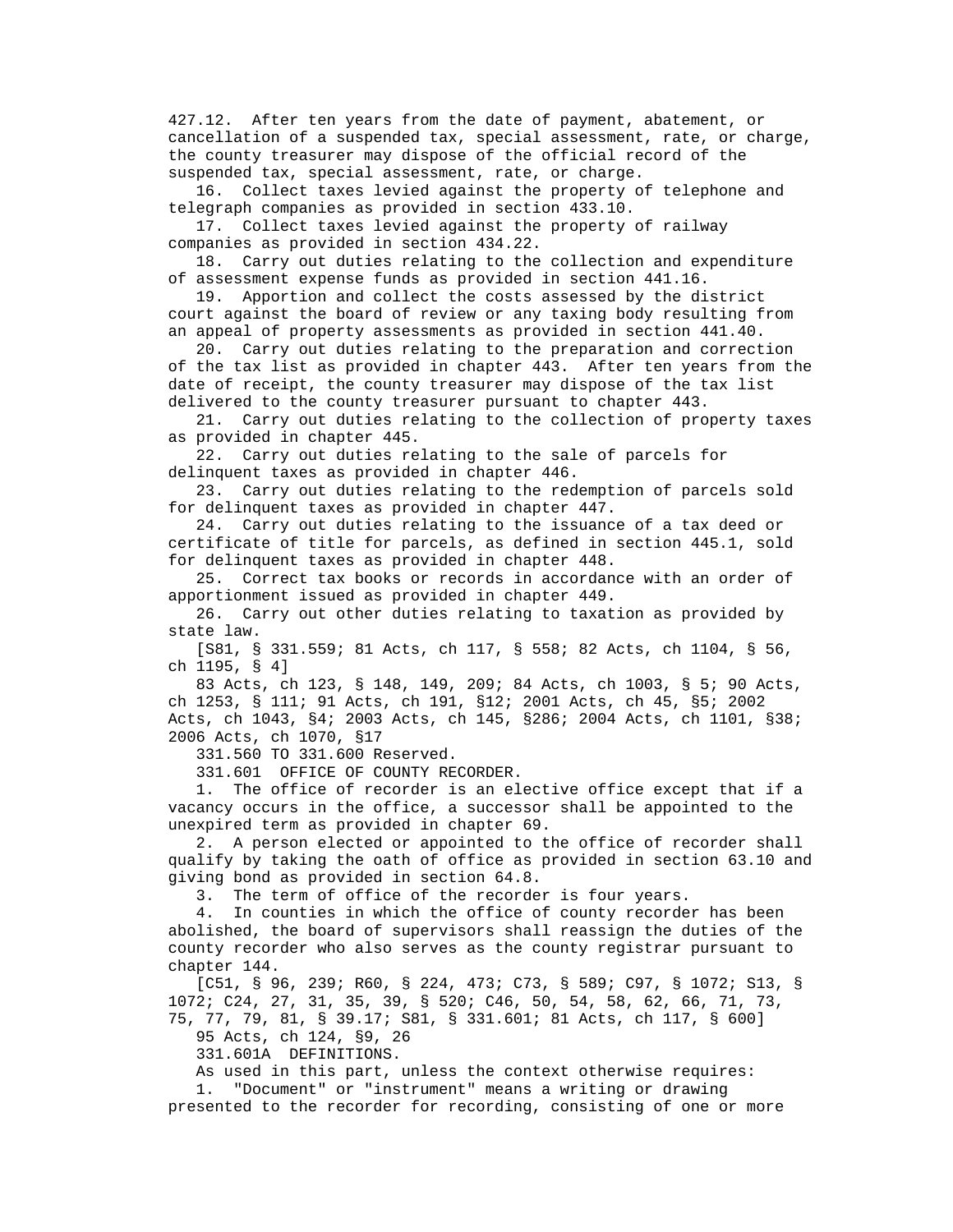pages of text and attachments.

 2. "File or submit" means the act of delivering a document or instrument to a recording office for recording into the public records.

 3. "Grantor and grantee" means the names of the transferor and transferee in the transaction used to create the recording index.

 4. "Legible" means capable of being read or deciphered without magnification regardless of the recording process.

 5. "Page" means a writing, printing, or drawing, other than a plat or survey or a drawing related to a plat or survey, occurring on one side only and covering all or part of such side, and not larger than eight and one-half inches in width and fourteen inches in length.

 6. "Record" means a process whether by manual, mechanical, electronic, optical, magnetic, microfilm, or other methods of storage, after filing or submission, to incorporate a document or instrument into the public record.

 7. "Transaction" means a specific legal action in the form of or evidenced by one of the following:

 a. A title or caption including, but not limited to, a deed, deed of trust, mortgage, or power of attorney.

 b. A subsequent reference to an original document or instrument including, but not limited to, an assignment or release or satisfaction of mortgage.

2004 Acts, ch 1069, §1, 4

331.602 GENERAL DUTIES.

The recorder shall:

 1. Record all documents or instruments presented to the recorder's office for recordation upon payment of the proper fees and compliance with other recording requirements as provided by law.

 2. Rerecord an instrument without fee upon presentation of the original instrument by the owner if an error is made in recording the instrument. The recorder shall also note on the new record a reference to the original record and on the original record a reference to the new record.

 3. If an error is made in indexing an instrument, reindex the instrument without fee.

4. Reserved.

5. Reserved.

 6. Carry out duties as a member of a nomination appeals commission as provided in section 44.7.

 7. Carry out duties relating to the recordation of oil and gas leases as provided in sections 458A.22 and 458A.24.

 8. Endorse on each notice of an unemployment contribution lien the day, hour, and minute that the lien is received from the department of workforce development, index the notice of lien, and record the lien as provided in section 96.14, subsection 3.

 9. Carry out duties relating to the registration of vessels as provided in sections 462A.5, 462A.23, 462A.51, 462A.52, 462A.54, and 462A.55.

 10. Carry out duties relating to the issuance of hunting, fishing, and fur harvester licenses as provided in sections 483A.10, 483A.12, 483A.13, 483A.14, 483A.15, and 483A.22.

11. Collect migratory game bird fees as provided in chapter 484A.

 12. Record the orders and decisions of the fence viewers and index the record in the name of each adjoining owner of land affected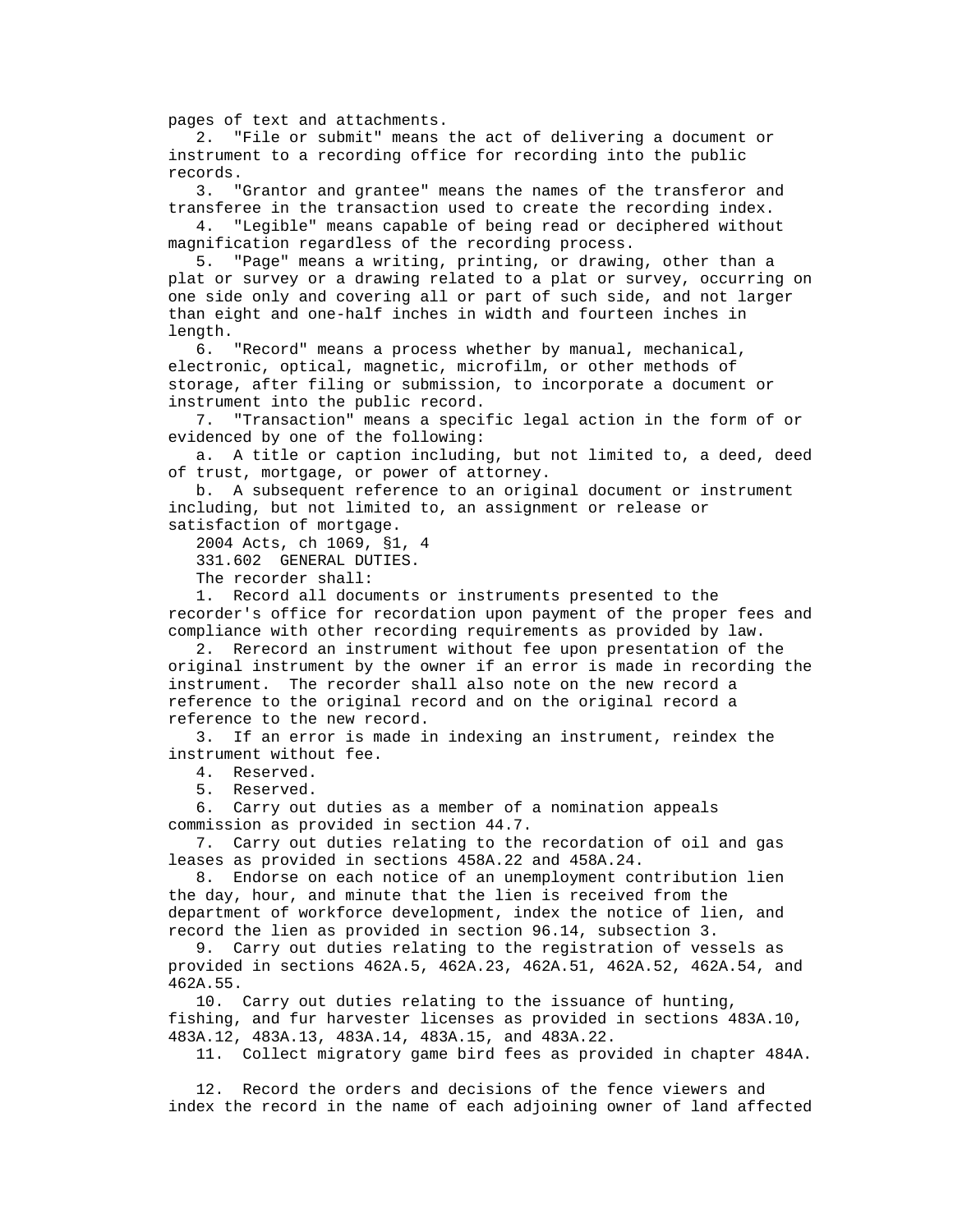by the order or decision as provided in section 359A.10. The recorder shall also note that a judgment has been rendered on an appeal of an order or decision of the fence viewers as provided in section 359A.24.

13. Reserved.

14. Reserved.

 15. Record without fee a sheriff's deed for land under foreclosure procedures as provided in section 257B.35.

 16. Issue snowmobile and all-terrain vehicle registrations and user permits as provided in sections 321G.4, 321G.4A, 321G.6, 321G.21, 321I.4, 321I.5, 321I.7, and 321I.22.

 17. Record the measure and plat of a zoning district, building line, or fire limit adopted by a city as provided in section 380.11.

 18. Carry out duties relating to the platting of land as provided in chapter 354.

 19. Submit monthly to the director of revenue a report of the real property transfer tax received.

 20. Carry out duties relating to the endorsement, indexing, and recording of income tax liens as provided in section 422.26.

 21. Carry out duties relating to the taxation of real estate transfers as provided in chapter 428A.

 22. Carry out duties relating to the recording and indexing of affidavits and claims affecting real estate as provided in section 448.17.

 23. Forward to the director of revenue a copy of any deed, bill of sale, or other transfer which shows that it is made or intended to take effect at or after the death of the person executing the instrument as provided in section 450.81.

 24. Record papers, statements, and certificates relating to the condemnation of property as provided in section 6B.38, and carry out duties related to the filing of certain condemnation documents with the office of secretary of state.

 25. Carry out duties relating to the recordation of articles of incorporation and other instruments for state banks as provided in chapter 524.

 26. Carry out duties relating to the recordation of articles of incorporation and other instruments for credit unions as provided in chapter 533.

 27. Carry out duties relating to the recordation of articles of incorporation and other instruments for savings and loan associations as provided in chapter 534.

 28. Carry out duties relating to the filing of financing statements or instruments as provided in chapter 554, article 9, part 5.

 29. Record the name and description of a farm as provided in sections 557.22 to 557.26.

 30. Record a statement of claim provided in chapter 557C relating to mineral interests in coal.

 31. Record conveyances and leases of agricultural land as provided in section 558.44.

 32. Collect the recording fee and the auditor's transfer fee for real property being conveyed as provided in section 558.58.

33. Reserved.

 34. Record and index a notice of title interest in land as provided in section 614.35.

35. Designate the newspapers in which the notices pertaining to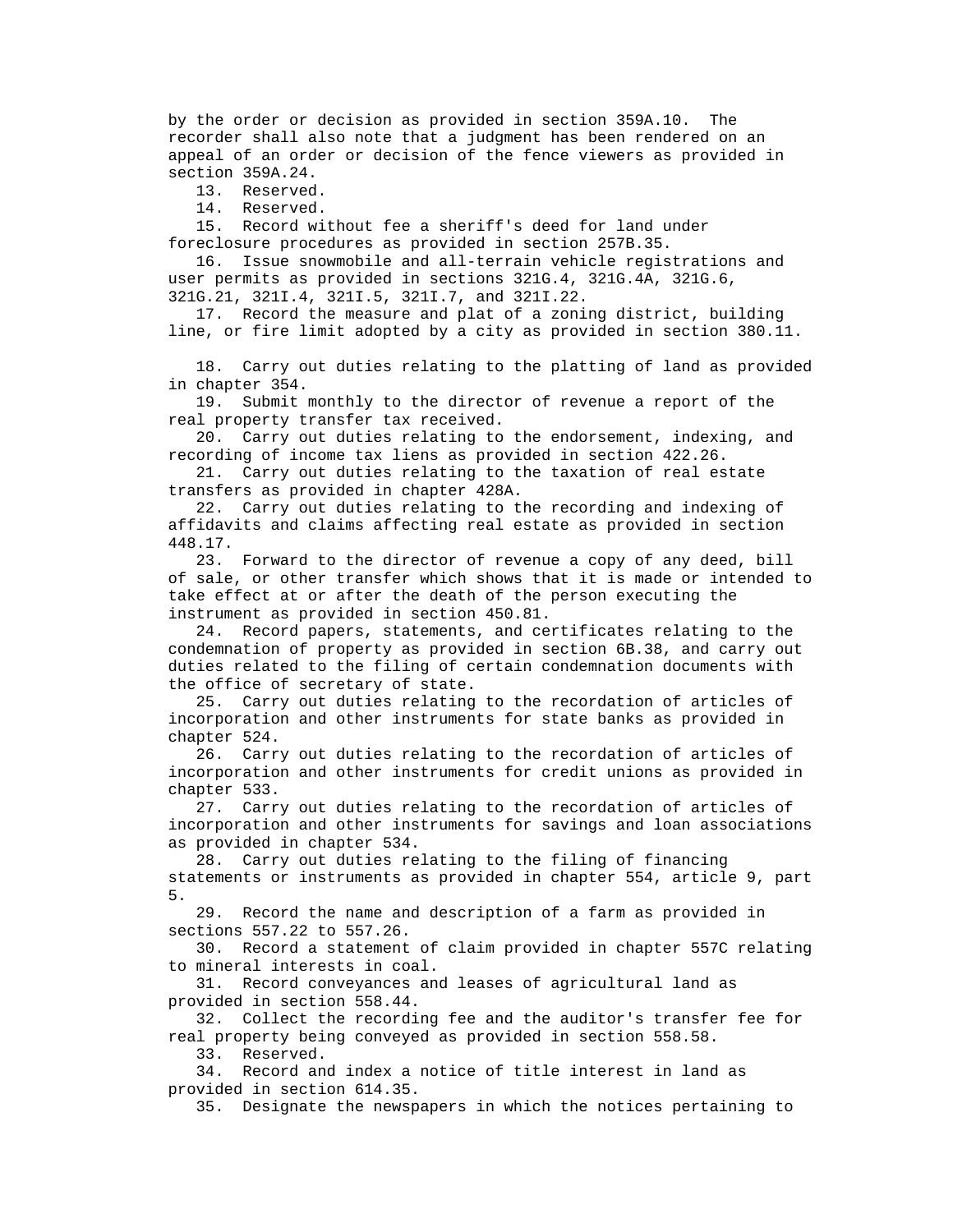the office of recorder shall be published as provided in section 618.7.

 36. Record a conveyance of property presented by a commissioner appointed by the district court as provided in section 624.35.

 37. Carry out duties relating to the indexing of name changes, and the recorder shall charge a fee for indexing as provided in section 331.604.

 38. Report to the board the fees collected as provided in section 331.902.

39. Accept applications for passports.

 40. Carry out other duties as provided by law and duties assigned pursuant to section 331.323.

 1. [C51, § 150; R60, § 358; C73, § 335; C97, S13, § 494; C24, 27, 31, 35, 39, § 5171; C46, 50, 54, 58, 62, 66, 71, 73, 75, 77, 79, 81, § 335.2; S81, § 331.602(1); 81 Acts, ch 117, § 601]

 2, 3. [S13, § 494; C24, 27, 31, 35, 39, § 5172; C46, 50, 54, 58, 62, 66, 71, 73, 75, 77, 79, 81, § 335.3; S81, § 331.602(2, 3); 81 Acts, ch 117, § 601]

 4. [C39, § 5176.1, 5176.2; C46, 50, 54, 58, 62, 66, 71, 73, 75, 77, 79, 81, § 335.12, 335.13; S81, § 331.602(4); 81 Acts, ch 117, § 601]

 5. [C66, 71, 73, 75, 77, 79, 81, § 335.16; S81, § 331.602(5); 81 Acts, ch 117, § 601]

 6--44. [S81, § 331.602(6--44); 81 Acts, ch 117, § 601; 82 Acts, ch 1104, § 57]

 83 Acts, ch 101, § 78; 85 Acts, ch 195, § 41; 86 Acts, ch 1091, § 1--3; 86 Acts, ch 1108, § 4; 86 Acts, ch 1155, § 6; 87 Acts, ch 30, §17; 88 Acts, ch 1046, § 1; 90 Acts, ch 1081, § 1; 90 Acts, ch 1205, § 11; 90 Acts, ch 1236, § 49; 91 Acts, ch 183, §1; 91 Acts, ch 211, § 2; 92 Acts, ch 1073, § 6--8; 92 Acts, ch 1163, §83; 94 Acts, ch 1023, §105; 94 Acts, ch 1025, §4; 94 Acts, ch 1055, §1; 95 Acts, ch 124, §10, 26; 95 Acts, ch 160, §1; 96 Acts, ch 1034, § 29; 96 Acts, ch 1186, § 23; 97 Acts, ch 23, § 37; 97 Acts, ch 116, § 1; 98 Acts, ch 1199, §2, 27; 98 Acts, ch 1223, §30; 99 Acts, ch 83, §3, 4, 11; 99 Acts, ch 171, §34, 42; 2000 Acts, ch 1085, §2; 2000 Acts, ch 1149, §168, 187; 2001 Acts, ch 44, §4, 5; 2001 Acts, ch 45, §6; 2002 Acts, ch 1017, §4, 8; 2002 Acts, ch 1113, §5; 2003 Acts, ch 5, §1; 2003 Acts, ch 108, §123; 2003 Acts, ch 145, §286; 2004 Acts, ch 1069, §2, 4; 2004 Acts, ch 1101, §39; 2004 Acts, ch 1132, §86; 2005 Acts, ch 138, §10; 2006 Acts, ch 1031, §1

Referred to in § 331.610

331.603 GENERAL POWERS.

 1. The recorder may administer oaths and take affirmations on matters relating to the business of the office of recorder as provided in section 63A.2.

 2. Subject to the requirements of section 331.903, the recorder may appoint and remove deputies, assistants, and clerks.

 3. The recorder may reproduce in miniature on a durable medium any instrument to be recorded. When a recorded instrument involves a release, assignment, or other subsequent reference to an original document, the separate instrument filed acknowledging the release, assignment, or other subsequent reference shall be reproduced. In lieu of marginal entries, the recorder shall cross-reference the release, assignment, or other subsequent reference with the record of the original document. When an official record is produced in miniature, a security copy shall be reproduced at the same time and kept outside of the courthouse.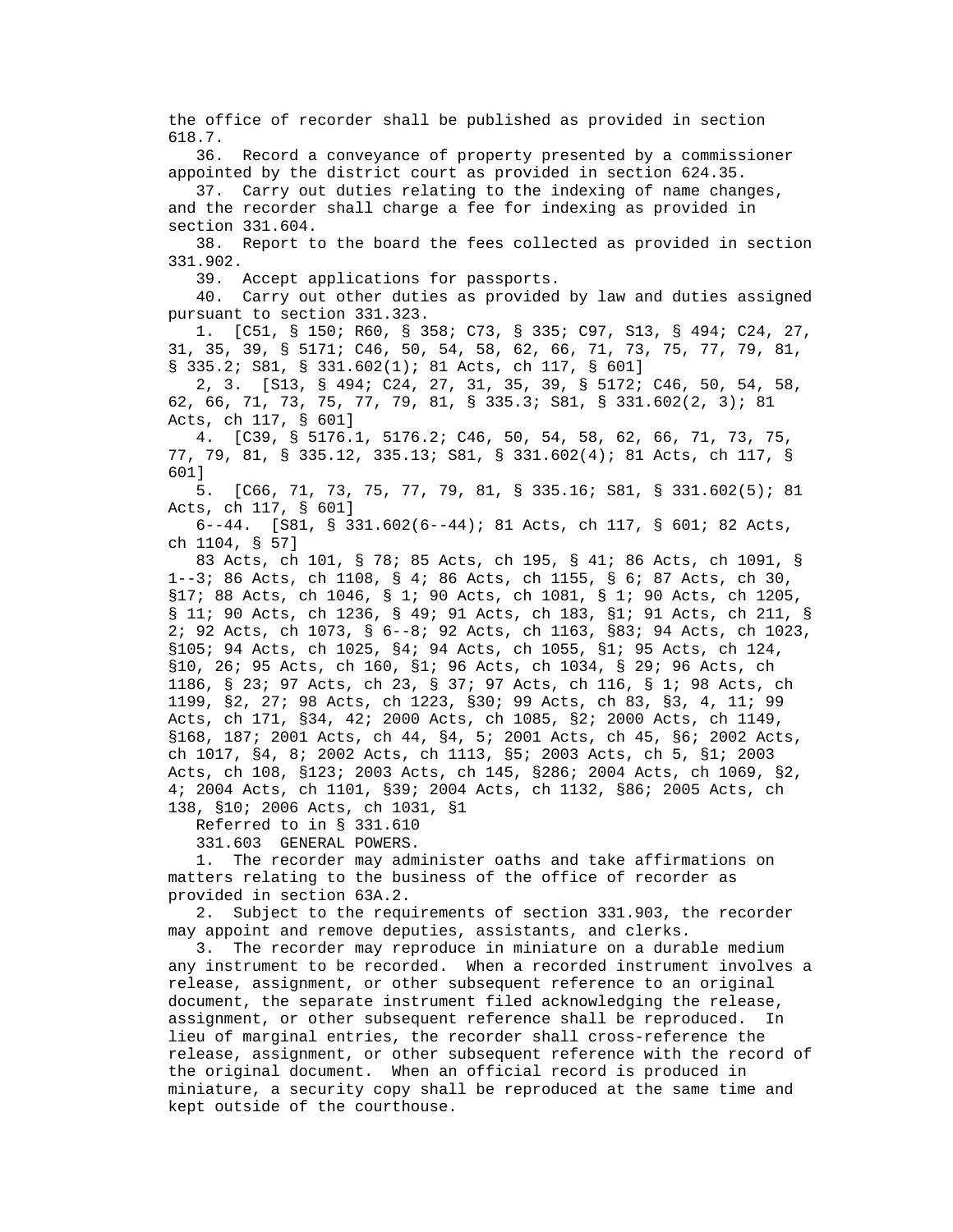4. The recorder may, in lieu of maintaining separate index books as required by law, prepare and maintain a combined index record or system which shall contain the same data and information as required to be kept in the separate index books.

 1, 2. [C51, § 411; R60, § 642; C73, § 766; C97, § 496; S13, § 496; C24, 27, 31, 35, 39, § 5238, 5240; C46, 50, 54, 58, 62, 66, 71, 73, 75, 77, 79, 81, § 341.1, 341.3; S81, § 331.603; 81 Acts, ch 117, § 602]

 3, 4. [C54, 58, 62, 66, § 343.13; C71, 73, 75, 77, 79, 81, § 335.17, 343.13; S81, § 331.603; 81 Acts, ch 117, § 602]

2001 Acts, ch 44, §6; 2006 Acts, ch 1031, §2

331.604 GENERAL RECORDING AND FILING FEE.

 1. Except as otherwise provided by state law, subsection 2, or section 331.605, the recorder shall collect a fee of five dollars for each page or fraction of a page of an instrument which is filed or recorded in the recorder's office. If a page or fraction of a page contains more than one transaction, the recorder shall collect the fee for each transaction.

 2. A county shall not be required to pay a fee to the recorder for filing or recording instruments.

 [C51, § 2534; R60, § 4143; C73, § 3792; C97, S13, § 498; C24, 27, 31, 35, 39, § 5177; C46, 50, 54, 58, 62, 66, 71, 73, 75, 77, 79, 81, § 335.14; S81, § 331.604; 81 Acts, ch 117, § 603]

 84 Acts, ch 1124, § 1; 91 Acts, ch 191, § 13; 92 Acts, ch 1005, §1; 92 Acts, ch 1212, § 33

 Referred to in § 10A.108, 96.14, 124C.4, 331.602, 331.605A, 331.605C, 331.609, 422.26, 424.11, 437A.11, 437A.22, 547.3, 557.24, 557.26, 558.66, 598.21, 633.481, 674.14

331.605 OTHER FEES.

The recorder shall collect:

 1. For the issuance of a registration or transfer for a vessel or boat:

a. A registration fee as provided in section 462A.5.

b. A writing fee as provided in section 462A.53.

c. A transfer and writing fee as provided in section 462A.44.

2. For issuance of hunting, fishing, and fur harvester licenses:

a. The fees specified in section 483A.1.

b. The writing fee as provided in section 483A.12.

3. A state migratory game bird fee as provided in section 483A.1.

 4. For the issuance of snowmobile registrations and user permits, the fees specified in sections 321G.4 and 321G.4A.

 5. For the issuance of all-terrain vehicle registrations and user permits, the fees specified in sections 321I.4 and 321I.5.

 6. A county fee of four dollars for a certified copy of a birth record, death record, or marriage certificate.

7. For filing an application for the license to marry,

 thirty-five dollars, which includes payment for one certified copy of the original certificate of marriage, to be issued following filing of the original certificate of marriage, four dollars of which shall be retained by the county pursuant to subsection 6. For issuing an application for an order of the district court authorizing the validation of a license to marry before the expiration of three days from the date of issuance of the license, five dollars. The district court shall authorize the early validation of a marriage license without the payment of any fees imposed in this subsection upon showing that the applicant is unable to pay the fees.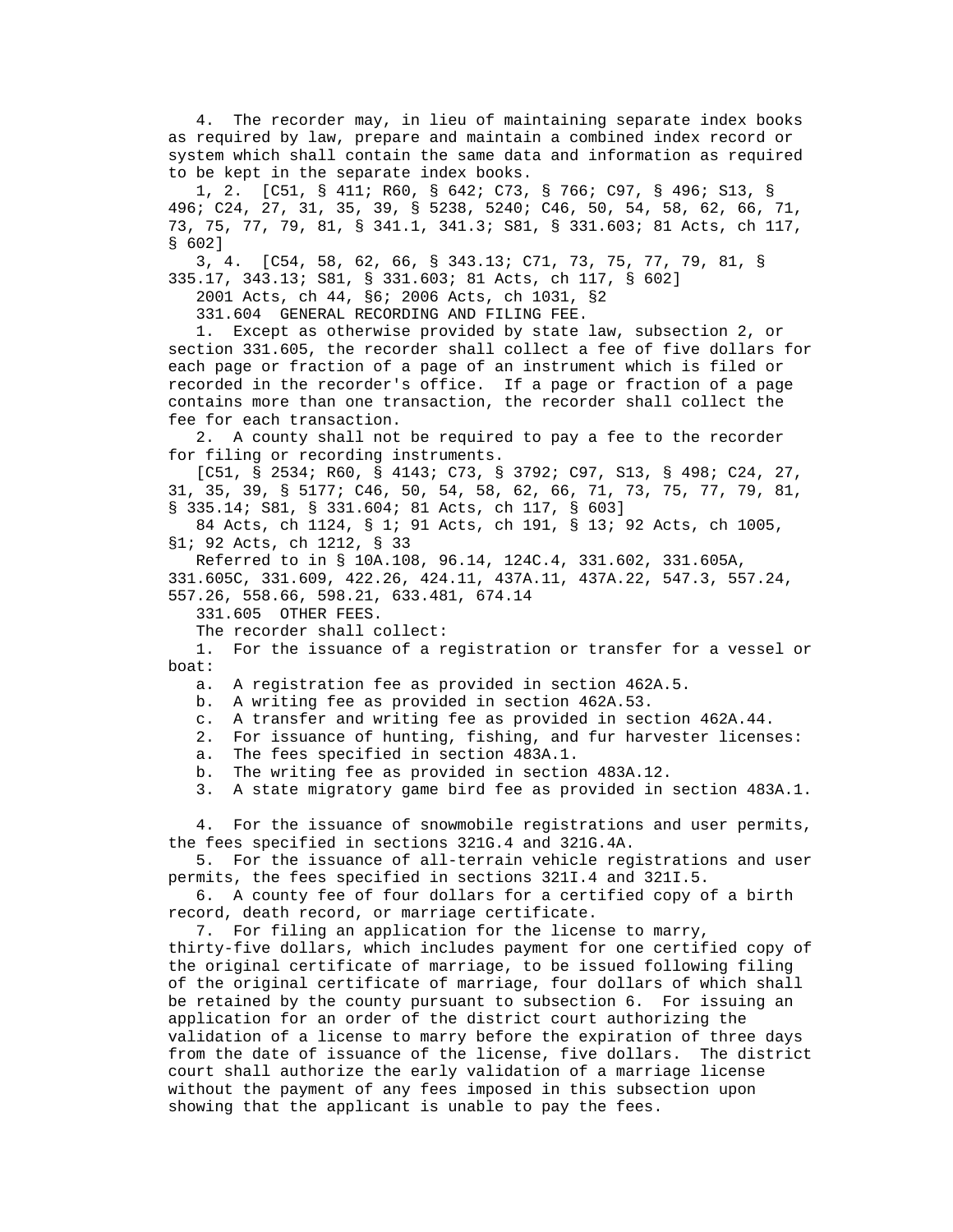8. Other fees as provided by law.

 However, the county shall not be required to pay the fees required in this section.

[S81, § 331.605; 81 Acts, ch 117, § 604]

 85 Acts, ch 159, § 2; 92 Acts, ch 1005, § 2; 95 Acts, ch 124, § 11, 26; 96 Acts, ch 1034, § 30; 98 Acts, ch 1020, §1, 2; 98 Acts, ch 1199, §3, 4, 27; 98 Acts, ch 1223, §30; 99 Acts, ch 96, §38; 99 Acts, ch 141, §39; 2000 Acts, ch 1140, §43, 49; 2004 Acts, ch 1132, §87; 2006 Acts, ch 1030, §38

 Referred to in § 144.36, 144.46, 331.604, 331.610 331.605A DOCUMENT MANAGEMENT FEE.

 The recorder shall also collect a fee of one dollar for each recorded transaction for which a fee is paid pursuant to section 331.604 to be used exclusively for the purpose of preserving and maintaining public records. The treasurer, on behalf of the recorder, shall establish and maintain a county recorder's records management fund into which all moneys collected pursuant to this section shall be deposited. Interest earned on moneys deposited in the fund shall be credited to the county recorder's records management fund. The recorder shall use the moneys deposited in the fund to produce and maintain public records that meet archival standards, and to enhance the technological storage, retrieval, and transmission capabilities related to archival quality records. The recorder may cooperate with other entities, boards, and agencies to establish methods of records management, and participate in other joint ventures which further the purposes of this paragraph.

 The fee collected pursuant to this section shall be used to accomplish the following purposes:

1. Preserve and maintain public records.

2. Assist counties in reducing record preservation costs.

3. Encourage and foster maximum access to public records

 maintained by county recorders at locations throughout the state. 4. Establish plans for anticipated and possible future needs,

 including the handling and preservation of vital statistics. 93 Acts, ch 151, §1; 94 Acts, ch 1138, §1; 2001 Acts, ch 44, §7; 2004 Acts, ch 1149, §1

Referred to in § 331.605B

331.605B FEES COLLECTED -- AUDIT.

 1. The recorder shall make available any information required by the county or state auditor concerning the fees collected under section 331.605A for the purposes of determining the amount of fees collected and the uses for which such fees are expended.

 2. A recorder shall collect only statutorily authorized fees for land records management. A recorder shall not collect a fee for viewing, accessing, or printing documents in the county land record information system unless specifically authorized by statute. However, a recorder may collect actual third-party fees associated with accepting and processing statutorily authorized fees including credit card fees, treasury management fees, and other transaction fees required to enable electronic payment. For the purposes of this subsection, the term "third-party" does not include the county land record information system, the Iowa state association of counties, or any of the association's affiliates.

93 Acts, ch 151, §2; 2006 Acts, ch 1158, §4

331.605C ELECTRONIC TRANSACTION FEE -- AUDIT.

 1. For the fiscal year beginning July 1, 2003, and ending June 30, 2004, the recorder shall collect a fee of five dollars for each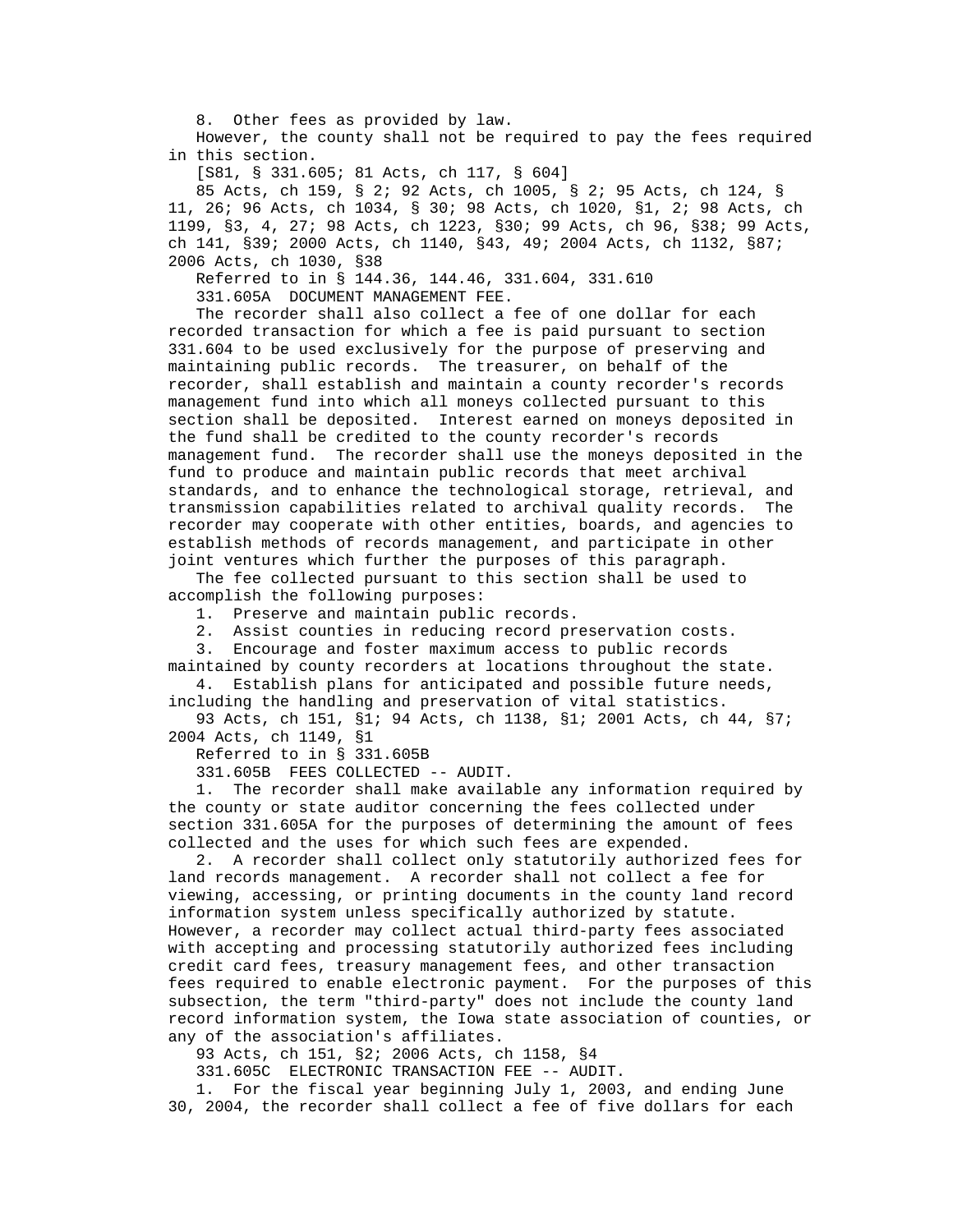recorded transaction, regardless of the number of pages, for which a fee is paid pursuant to section 331.604 to be used for the purposes of planning and implementing electronic recording and electronic transactions in each county and developing county and statewide internet websites to provide electronic access to records and information.

 2. Beginning July 1, 2004, the recorder shall collect a fee of one dollar for each recorded transaction, regardless of the number of pages, for which a fee is paid pursuant to section 331.604 to be used for the purpose set forth in subsection 4.

 3. The county treasurer, on behalf of the recorder, shall establish and maintain a county recorder's electronic transaction fund into which all moneys collected pursuant to subsections 1 and 2 shall be deposited. Interest earned on moneys deposited in this fund shall be computed based on the average monthly balance in the fund and shall be credited to the county recorder's electronic transaction fund.

 4. The local government electronic transaction fund is established in the office of the treasurer of state under the control of the treasurer of state. Moneys deposited into the fund are not subject to section 8.33. Notwithstanding section 12C.7, interest or earnings on moneys in the local government electronic transaction fund shall be credited to the fund. Moneys in the local government electronic transaction fund are not subject to transfer, appropriation, or reversion to any other fund, or any other use except as provided in this subsection. On a monthly basis, the county treasurer shall pay each fee collected pursuant to subsection 2 to the treasurer of state for deposit into the local government electronic transaction fund. Moneys credited to the local government electronic transaction fund are appropriated to the treasurer of state to be used for the purpose of paying the ongoing costs of integrating and maintaining the statewide internet website developed and implemented under subsection 1.

 5. The recorder shall make available any information required by the county auditor or auditor of state concerning the fees collected under this section for the purposes of determining the amount of fees collected and the uses for which such fees are expended.

 2003 Acts, ch 178, §25; 2003 Acts, ch 179, §124, 125; 2004 Acts, ch 1149, §2, 3, 6; 2005 Acts, ch 179, §99, 103

 For provisions relating to the implementation of the county land record information system, see 2005 Acts, ch 179, §100--103; 2006 Acts, ch 1158, §67, 68

331.606 GENERAL FILING REQUIREMENTS.

 1. In addition to other requirements specified by law, the recorder shall note in the county system the date of filing of each instrument, the number and character of the instrument, and the name of each grantor and grantee named in the instrument. In numbering the instruments, the recorder may start with the number one immediately following the date of annual settlement with the board and continue to number them consecutively until the next annual settlement with the board or the recorder may start with number one on the first working day of the calendar year and continue to number the instruments consecutively until the last working day of the calendar year.

 2. The recorder shall also note in the index the exact time of the filing of each instrument.

3. The county recorder may give the county sheriff the records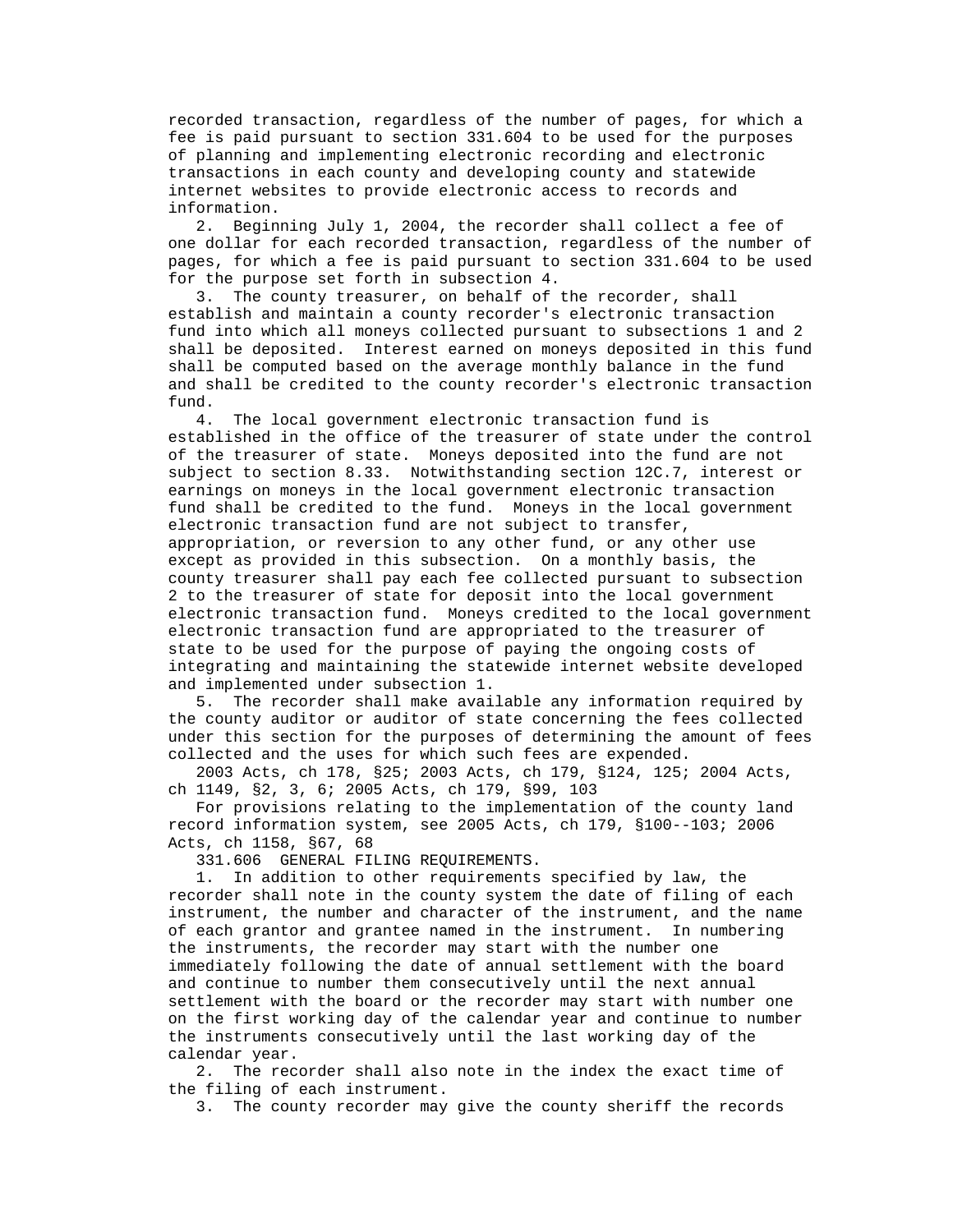filed under this chapter or chapter 695, Code 1977, pertaining to the sale and registration of weapons or may dispose of those records if the sheriff does not wish to receive the records.

 [S13, § 498; C24, 27, 31, 35, 39, § 5178, 5246; C46, 50, 54, 58, 62, 66, 71, 73, 75, 77, 79, 81, § 335.15, 342.23; S81, § 331.606; 81 Acts, ch 117, § 605]

 90 Acts, ch 1021, § 1; 96 Acts, ch 1015, §1; 97 Acts, ch 121, § 6; 2001 Acts, ch 44, §8; 2005 Acts, ch 179, §130

 331.606A DOCUMENT CONTENT -- USE OF SOCIAL SECURITY NUMBER PROHIBITED -- EXCEPTIONS.

 The preparer of a document shall not include an individual's federal social security number in a document that is prepared for recording in the office of county recorder. This section does not apply to a preparer of a state or federal tax lien or a military separation or discharge record that is prepared for recording in the office of county recorder. If a military separation or discharge record is recorded in the office of the county recorder, the military separation or discharge record shall not be accessible through the internet.

2002 Acts, ch 1113, §4

331.606B DOCUMENT OR DOCUMENT FORMATTING STANDARDS.

 1. Except as otherwise provided in subsection 6, the county recorder shall refuse any document or instrument presented for recording that does not meet the following requirements:

 a. Each document or instrument shall consist of one or more individual pages not permanently bound or in a continuous form. The document or instrument shall not have any attachment stapled or otherwise affixed to any page except as necessary to comply with statutory requirements. However, the individual pages of a document or instrument may be stapled together for presentation for recording. A label that is firmly attached with a bar code or return address may be accepted for recording.

 b. All preprinted text shall be at least eight point in size and no more than twenty characters and spaces per inch. All other text typed or computer generated, including but not limited to all names of parties to an agreement, shall be at least ten point in size and no more than sixteen characters and spaces per inch. If a document or instrument, other than a plat or survey or a drawing related to a plat or survey, presented for recording contains type smaller than eight point type for the preprinted text and ten point type for all other text, the document or instrument shall be accompanied by an exact typewritten or printed copy that meets the requirements of this section.

 c. Each document shall be of sufficient legibility to produce a clear reproduction. If a document or instrument, other than a plat or survey or a drawing related to a plat or survey, is not sufficiently legible to produce a clear reproduction, the document or instrument shall be accompanied by an exact typewritten or printed copy that meets the type size requirements of paragraph "b" and shall be recorded contemporaneously as additional pages of the document or instrument.

 d. Each document or instrument, other than a plat or survey or a drawing related to a plat or survey, shall be on white paper of not less than twenty-pound weight without watermarks or other visible inclusions. All text within the document or instrument shall be of sufficient color and clarity to ensure that the text is readable when reproduced from the record.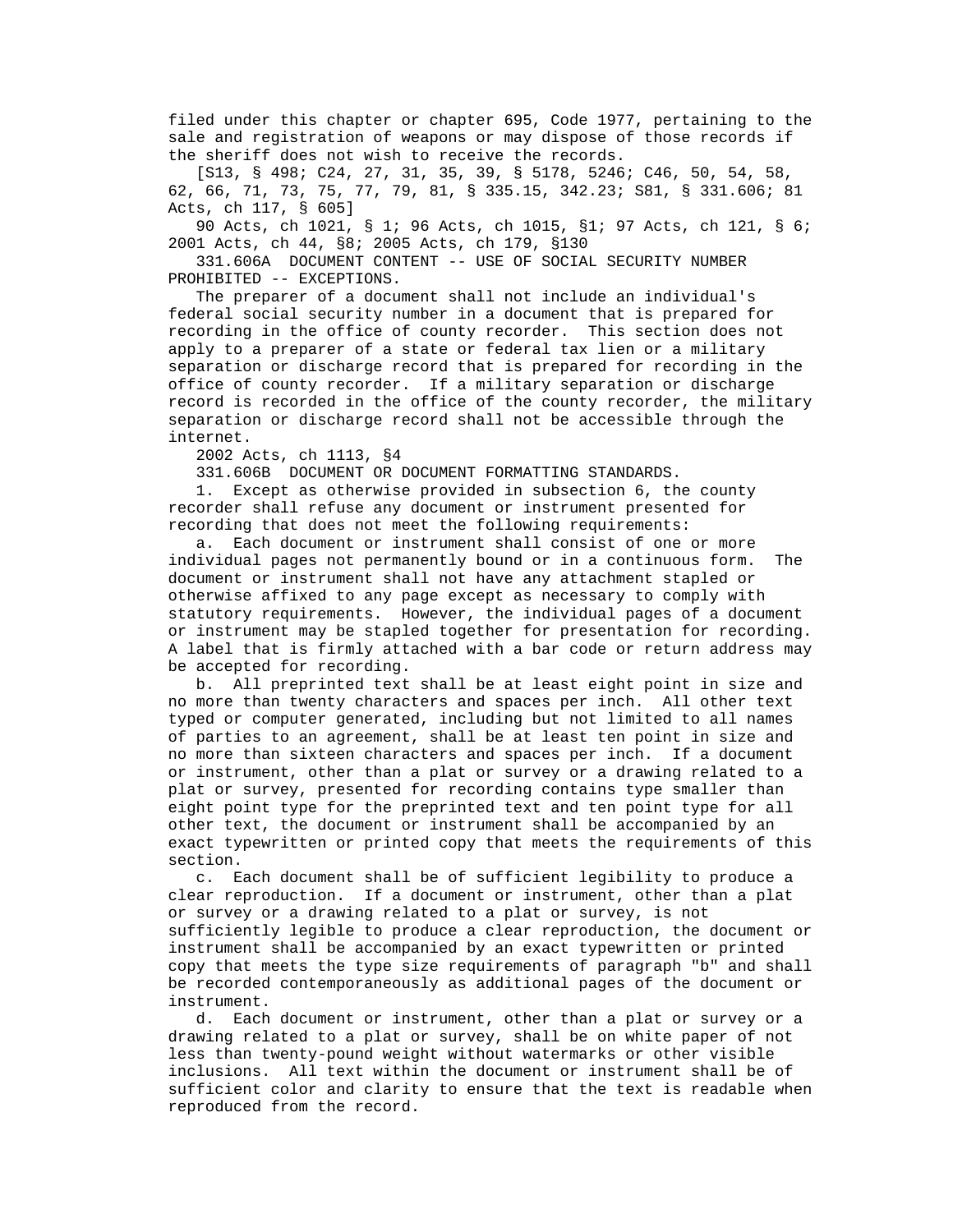e. All signatures on a document or instrument shall be in black or dark blue ink and of sufficient color and clarity to ensure that the signatures are readable when the document or instrument is reproduced from the record. The corresponding name shall be typed, printed, or stamped beneath the original signature. The typing or printing of a name or the application of an embossed or inked stamp shall not cover or otherwise materially interfere with any part of the document or instrument except where provided by law. Failure to print or type signatures as provided in this paragraph does not invalidate the document or instrument.

 f. The first page of each document or instrument, other than a plat or survey or a drawing related to a plat or survey, shall have a top margin of at least three inches of vertical space from left to right which shall be reserved for the recorder's use. All other margins on the document or instrument shall be a minimum of three-fourths of one inch. Nonessential information including but not limited to form numbers, page numbers, or customer notations may be placed in a margin except the top margin. The recorder shall not incur any liability for not showing a seal or information that extends beyond the margin of the permanent archival record.

 2. Each document or instrument, other than a plat or survey or a drawing related to a plat or survey, that is presented for recording shall contain the following information on the first page below the three-inch margin:

 a. The name, address, and telephone number of the individual who prepared the document.

 b. The name of the taxpayer and a complete mailing address for any document or instrument of conveyance.

c. A return address.

d. The title of the document or instrument.

- e. All grantors' names.
- f. All grantees' names.
- g. Any address required by statute.
- h. The legal description of the property and parcel identification number, if required.

 i. A document or instrument number for statutory requirements, if applicable.

 3. If insufficient space exists on the first page for all of the information described in subsection 2, the page reference of the document or instrument where the information is located shall be noted on the first page.

 4. The recorder may record the following documents or instruments which are exempt from the format requirements of this section:

a. A document or instrument that was signed before July 1, 2005.

b. A military separation document or instrument.

c. A document or instrument executed outside the United States.

 d. A certified copy of a document or instrument issued by a governmental agency, including a vital record.

 e. A document or instrument where one of the original parties is deceased or otherwise incapacitated.

f. A document or instrument formatted to meet court requirements.

g. A federal tax lien.

h. A filing under the uniform commercial code, chapter 554.

 5. A document or instrument rejected for recording by a recorder shall be returned to the preparer or presenter accompanied by an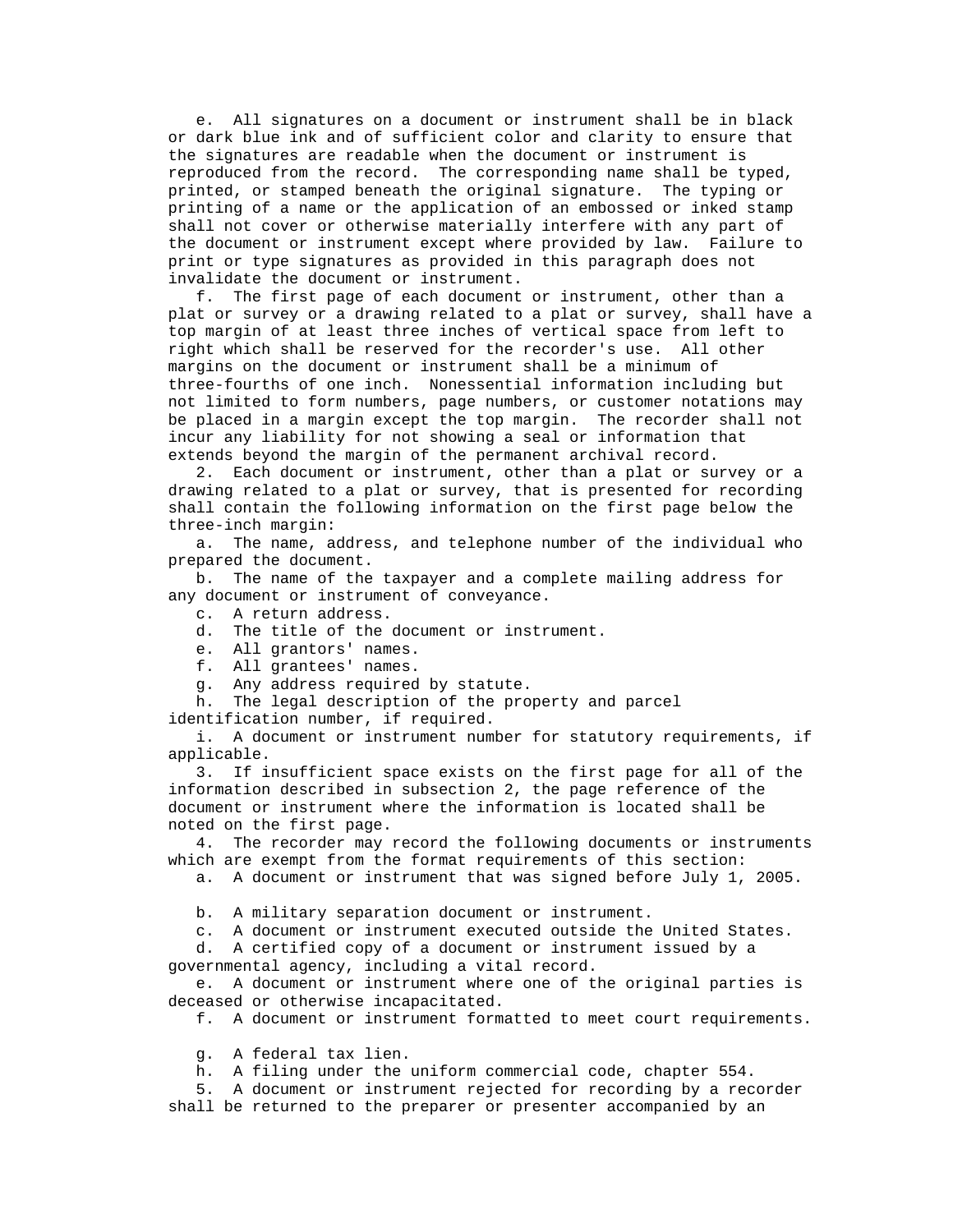explanation of the reason for rejection.

 6. On and after July 1, 2005, a document or instrument that does not conform to the format standards specified in subsections 1 through 3 shall not be recorded except upon payment of an additional recording fee of ten dollars per document or instrument. The requirement applies only to documents or instruments dated on or after July 1, 2005, and does not apply to those documents or instruments specifically exempted in subsection 4.

 2004 Acts, ch 1069, §3, 4; 2004 Acts, ch 1175, §372; 2006 Acts, ch 1031, §3

Referred to in § 9E.12, 354.1

331.607 BOOKS AND RECORDS.

The recorder shall keep the following books and records:

1. Military personnel records as provided in section 331.608.

 2. An index of unemployment contribution liens as provided in section 96.14, subsection 3.

3. A record of fees as provided in section 331.902.

4. An index of income tax liens as provided in section 422.26.

 5. A drainage plat book, index, and record book as provided in sections 468.624 and 468.625.

 6. A record of the names and descriptions of farms as provided in section 557.22.

 7. Index and records for instruments affecting real estate as provided under chapter 558.

 8. An index and record of homesteads as provided in section 561.4.

 9. A claimant's index and record for the notices of title interests in land as provided in section 614.35.

 10. A book of copies of original entries which has been compared with the originals and certified as true copies of land records by the register of the United States land office as provided in section 622.44.

11. Other indexes and records as provided by law.

[S81, § 331.607; 81 Acts, ch 117, § 606]

 94 Acts, ch 1055, §2; 97 Acts, ch 121, § 7; 2001 Acts, ch 44, §9; 2003 Acts, ch 5, §2; 2006 Acts, ch 1031, §4

331.608 MILITARY PERSONNEL RECORDS.

 1. The recorder shall maintain a record in which, upon request, the discharge of a veteran shall be recorded without charge.

 2. If an official discharge was not issued or if the veteran was killed in action or died in service, the recorder shall record an official certificate, general or special order, letter, or telegram from a competent authority, including letters from the United States department of defense, the United States veterans administration, or other governmental office, which shows the termination of the veteran's service.

 3. The recorder shall record without charge the commissions and warrants of veteran officers and noncommissioned officers; orders citing a veteran for bravery and meritorious action; citations and bestowals of medals from the state, federal, or foreign governments; and any other documents needed to perfect a claim.

 4. The recorder shall record without charge the discharge or other records of a deceased veteran which are presented on behalf of the deceased veteran by a veterans organization.

 5. The recorder shall keep an alphabetical index referring to the name of the veteran whose discharge paper is recorded.

6. Unless otherwise provided by the person who requested the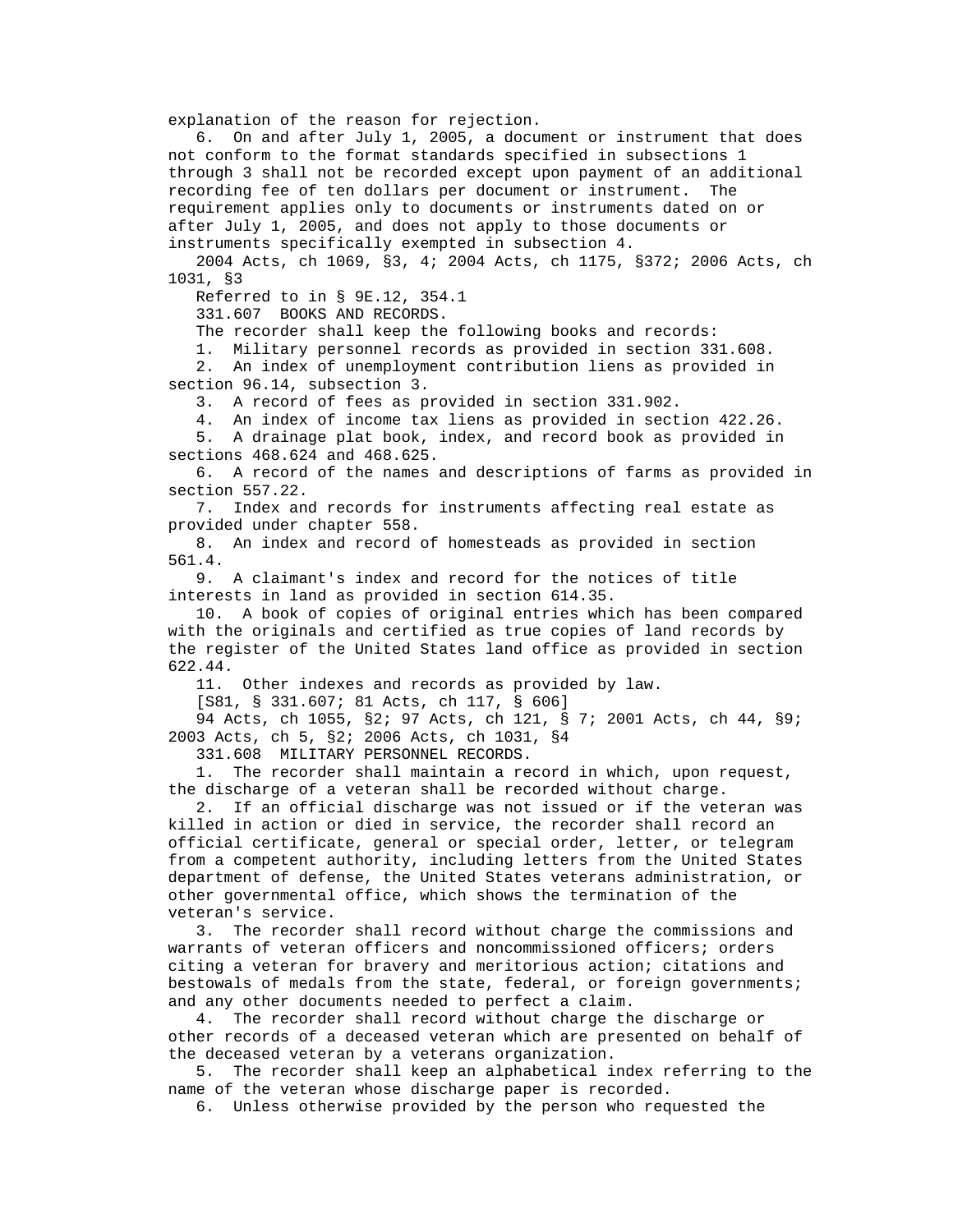recording of a record under this section, notwithstanding section 22.2, subsection 1, such record shall be confidential and shall not be made available for examination or copying except as follows:

 a. To the person who is the subject of the record, to a member of that person's immediate family, or to that person's agent or representative duly authorized in writing.

 b. To a person requesting to examine or copy a record when the event that resulted in the record being made occurred more than seventy-five years prior to the request.

 c. To a person who is a funeral director licensed pursuant to chapter 156 and who has custody of the body of a deceased veteran.

d. When otherwise ordered by a court of competent jurisdiction.

 e. When otherwise required by a department or agency of the federal or state government or a political subdivision. The recorder shall make these records available to the department of veterans affairs. The department of veterans affairs and its employees shall be subject to the same state and federal confidentiality restrictions and requirements that are imposed on the recorder.

 7. If a certified copy of a record is required to perfect the claim of a veteran in service or honorably discharged or a claim of a dependent of the veteran, the certified copy shall be furnished by the custodian of the record without charge.

 8. If the recorder periodically publishes notice of the services provided to military persons and veterans under this section, the recorder shall pay the cost of the publication in the same manner as other expenses of the recorder's office.

 9. As used in this section, "veteran" means a veteran as defined in section 35.1, who enlisted or was inducted from the county, resided at any time in the county, or is buried in the county. For purposes of records maintained for claims filed under chapter 426A, "veteran" also means a veteran as defined in section 426A.11, subsection 4.

 [C24, 27, 31, 35, 39, § 5173--5175; C46, 50, 54, 58, 62, 66, 71, 73, 75, 77, 79, 81, § 335.4--335.10; S81, § 331.608; 81 Acts, ch 117, § 607]

 92 Acts, ch 1140, § 37; 99 Acts, ch 180, §16; 2001 Acts, ch 44, §10; 2003 Acts, ch 114, §2, 3; 2004 Acts, ch 1149, §4, 5; 2005 Acts, ch 115, §31, 40; 2006 Acts, ch 1031, §5

Referred to in § 22.7, 331.607

331.609 FEDERAL LIENS.

 1. a. Notices of liens, certificates, and other notices affecting federal tax liens or other federal liens must be filed or recorded in accordance with this section.

 b. Notices of liens upon real property for obligations payable to the United States, and certificates and notices affecting the liens shall be recorded in the office of the recorder of the county in which the real property subject to a federal lien is situated.

 c. Notices of federal liens upon tangible or intangible personal property for obligations payable to the United States and certificates and notices affecting the liens shall be filed or recorded as follows:

 (1) If the person against whose interest the lien applies is a corporation or a partnership whose principal executive office is in this state, as these entities are defined in the internal revenue laws of the United States, in the office of the secretary of state.

 (2) In all other cases, in the office of the recorder of the county where the person against whose interest the lien applies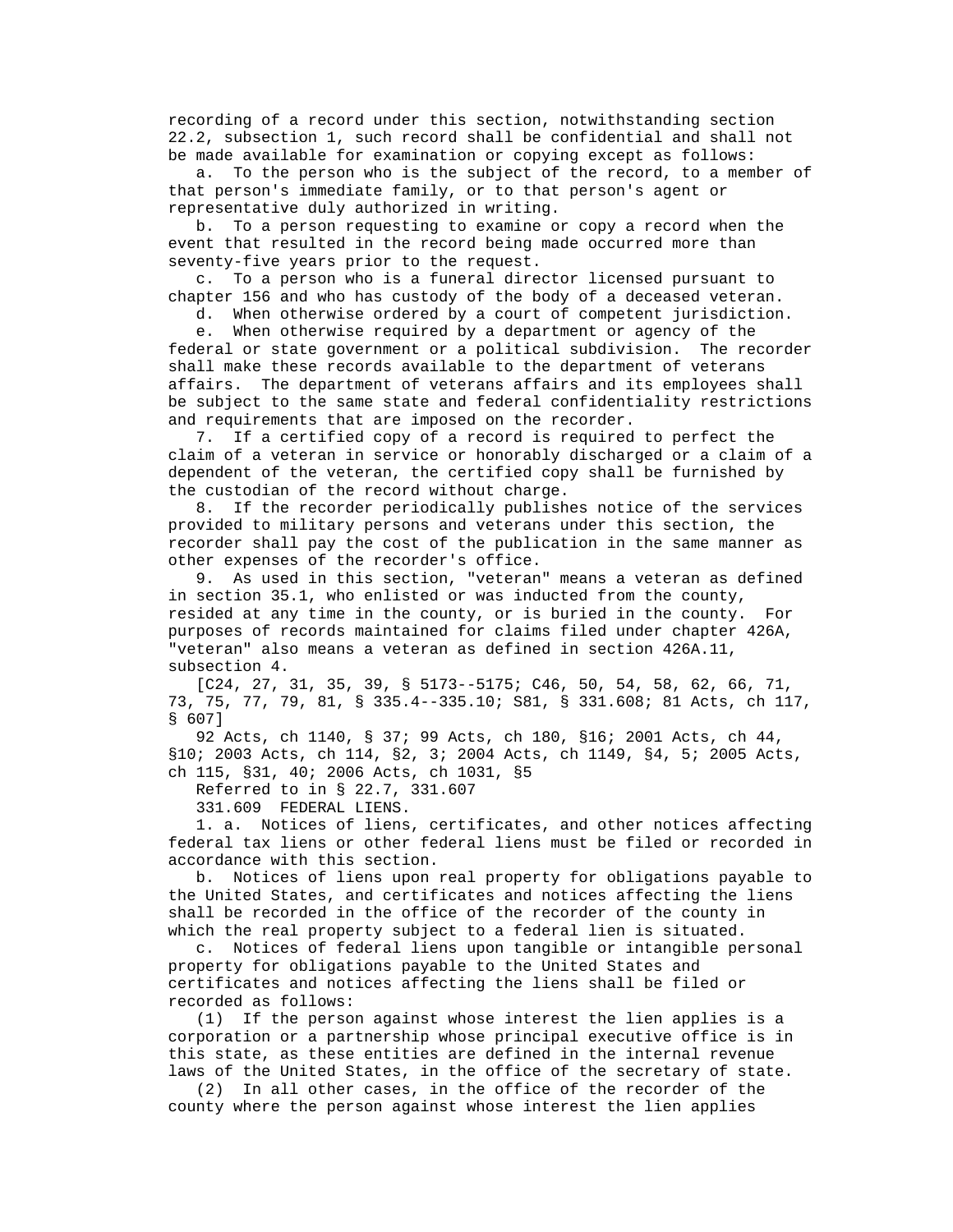resides at the time of recording of the notice of lien.

 2. Certification of notices of liens, certificates, or other notices affecting federal liens by the secretary of the treasury of the United States, or a designee of the secretary, or by any official or entity of the United States responsible for the filing or certification of any other lien, entitles them to be filed or recorded, and no other attestation, certification, or acknowledgment is necessary.

 3. a. If a notice of federal lien, a refiling or rerecording of a notice of lien, or a notice of revocation of a certificate described in paragraph "b" is presented to the filing officer:

 (1) If the filing officer is the secretary of state, the secretary shall cause the notice to be marked, held, and indexed in accordance with section 554.9519, as if the notice were a financing statement as provided in chapter 554, article 9, part 5.

 (2) If the filing officer is a recorder, the recorder shall endorse on the notice the recorder's identification and the date and time of receipt and record it alphabetically or enter it in an alphabetical index showing the name and address of the person named in the notice, the date and time of receipt, the title and address of the official or entity certifying the lien, and the total appearing on the notice of lien. The recorder may return the original instrument to the sender or dispose of the instrument if the sender does not wish the instrument returned. A document filed in the recorder's office before July 1, 1990, may be returned to the sender or disposed of if the sender does not wish to have the document returned and if there is an official copy of that document in the recorder's office.

 b. If a certificate of release, nonattachment, discharge, or subordination of a lien is presented to the secretary of state for filing, the secretary shall:

 (1) Cause a certificate of release or nonattachment to be marked, held, and indexed as if the certificate were a termination statement within the meaning of the uniform commercial code, chapter 554, except that the notice of lien to which the certificate relates shall not be removed from the files.

 (2) Cause a certificate of discharge or subordination to be marked, held, and indexed as if the certificate were a release of collateral within the meaning of the uniform commercial code, chapter 554.

 c. If a refiled notice of federal lien referred to in paragraph "a" or any of the certificates or notices referred to in paragraph "b" is presented for recording with a recorder, the recorder shall enter the refiled notice or the certificate with the date of recording in an alphabetical index and make a notation on the original record of a reference to the refiled notice or certificate.

 d. Upon request of a person, the filing or recording officer shall issue a certificate showing whether there is on file or recorded, on the date and hour stated, a notice of federal lien or certificate or notice affecting the lien, filed or recorded on or after July 1, 1989, naming a particular person, and if a notice or certificate is on file or recorded, giving the date and hour of filing or recording of each notice or certificate. The fee for a certificate is six dollars. Upon request the filing or recording officer shall furnish a copy of any notice of federal tax lien or notice or certificate affecting a federal tax lien for a fee of five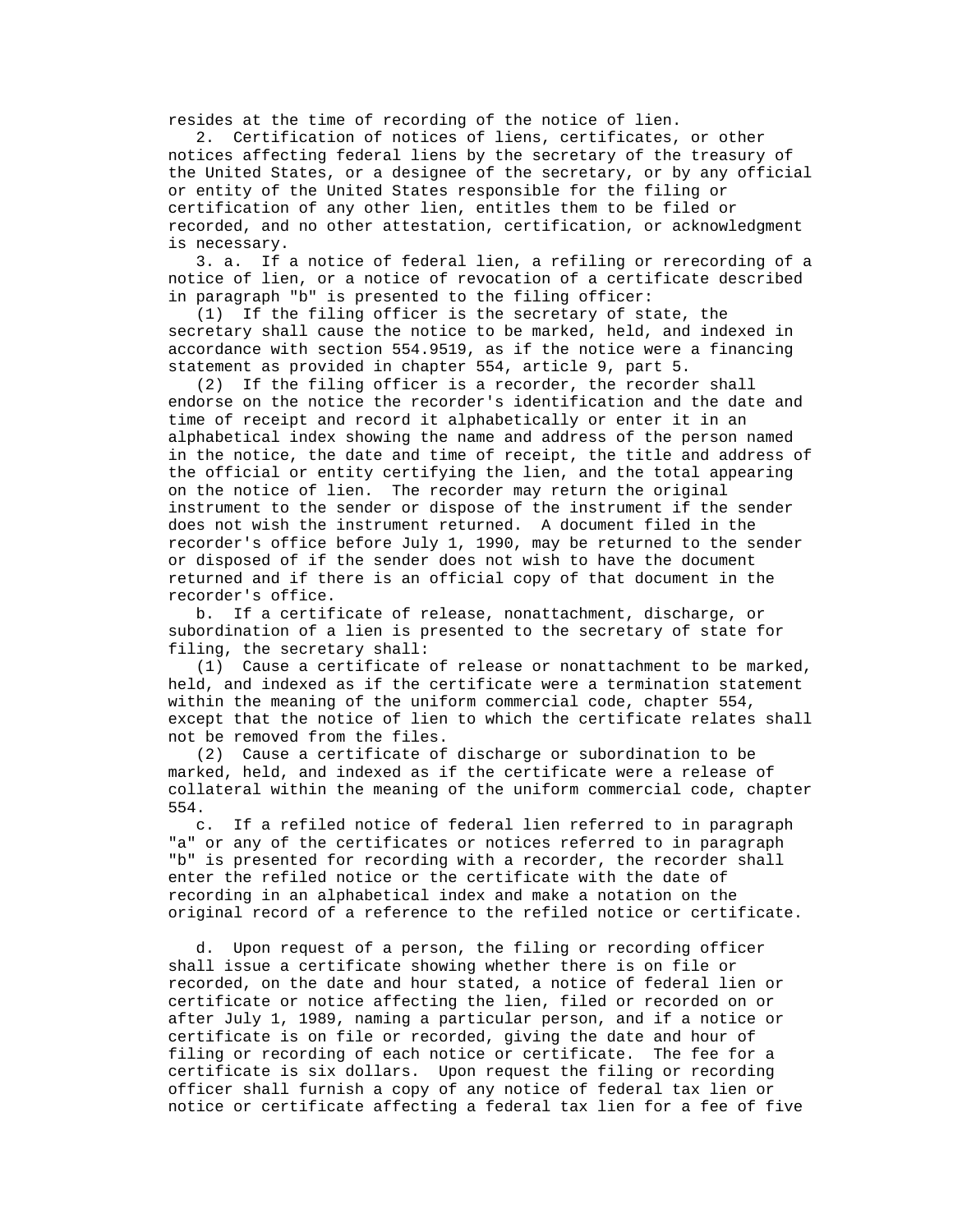dollars per page.

 4. The fee for filing or recording, and indexing each notice of lien or certificate or notice affecting the lien shall be as provided in section 331.604. The officer shall bill the internal revenue service or any other appropriate federal agency on a monthly basis for fees for documents filed or recorded by it.

 5. Filing or recording officers with whom notices of federal tax liens, certificates, and notices affecting the liens have been filed or recorded on or before July 1, 1970, shall, after that date, continue to maintain a file labeled "federal tax lien notices filed prior to July 1, 1970" containing notices and certificates filed in numerical order of receipt. If a notice of lien was filed or recorded on or before July 1, 1970, a certificate or notice affecting the lien shall be filed or recorded in the same office.

 6. Filing or recording officers with whom notices of federal tax liens, certificates, and notices affecting the liens have been filed or recorded after July 1, 1970, and before July 1, 1989, shall, after July 1, 1989, continue to maintain a file labeled "federal tax lien notices filed after July 1, 1970, and before July 1, 1989" containing notices and certificates filed or recorded in numerical order of receipt. If a notice of lien was filed or recorded on or after July 1, 1970, and before July 1, 1989, a certificate or notice affecting the lien shall be filed or recorded in the same office.

 7. This section may be cited as the "Uniform Federal Lien Registration Act".

 [C24, 27, 31, 35, 39, § 5176; C46, 50, 54, 58, 62, 66, § 335.11; C71, 73, 75, 77, 79, 81, § 335.18--335.23; S81, § 331.609; 81 Acts, ch 117, § 608]

 88 Acts, ch 1275, § 33; 89 Acts, ch 36, § 1; 90 Acts, ch 1021, §2; 2000 Acts, ch 1149, §169, 187; 2001 Acts, ch 44, §11; 2005 Acts, ch 3, §66

 331.610 ABOLITION OF OFFICE OF RECORDER -- IDENTIFICATION OF OFFICE -- PLACE OF FILING.

 If the office of county recorder is abolished in a county, the auditor of that county shall be referred to as the county auditor and recorder. After abolition of the office of county recorder, references in the Code requiring filing or recording of documents with the county recorder shall be deemed to require the filing in the office of the county auditor and recorder, and all duties of the abolished office of recorder shall be performed by the county auditor and recorder. However, the board of supervisors may direct that any of the duties of the abolished office of recorder prescribed in section 331.602, subsection 9, 10, 11, or 16, or section 331.605, subsection 1, 2, 3, or 4, shall be performed by other county officers or employees as provided in section 331.323.

93 Acts, ch 148, §2; 95 Acts, ch 38, §1

Referred to in § 331.502

331.611 VITAL STATISTICS.

 1. The recorder shall be the county registrar and carry out duties as provided in chapter 144.

2. The duties include, but are not limited to, the following:

 a. Register and maintain certifications of birth as provided in sections 144.13 through 144.18, 144.45, and 144.46.

 b. Register and maintain certifications of death as provided in sections 144.26 through 144.35, 144.45, and 144.46.

 c. Issue and maintain marriage certificates as provided in sections 144.36, 144.45, and 144.46, and chapter 595.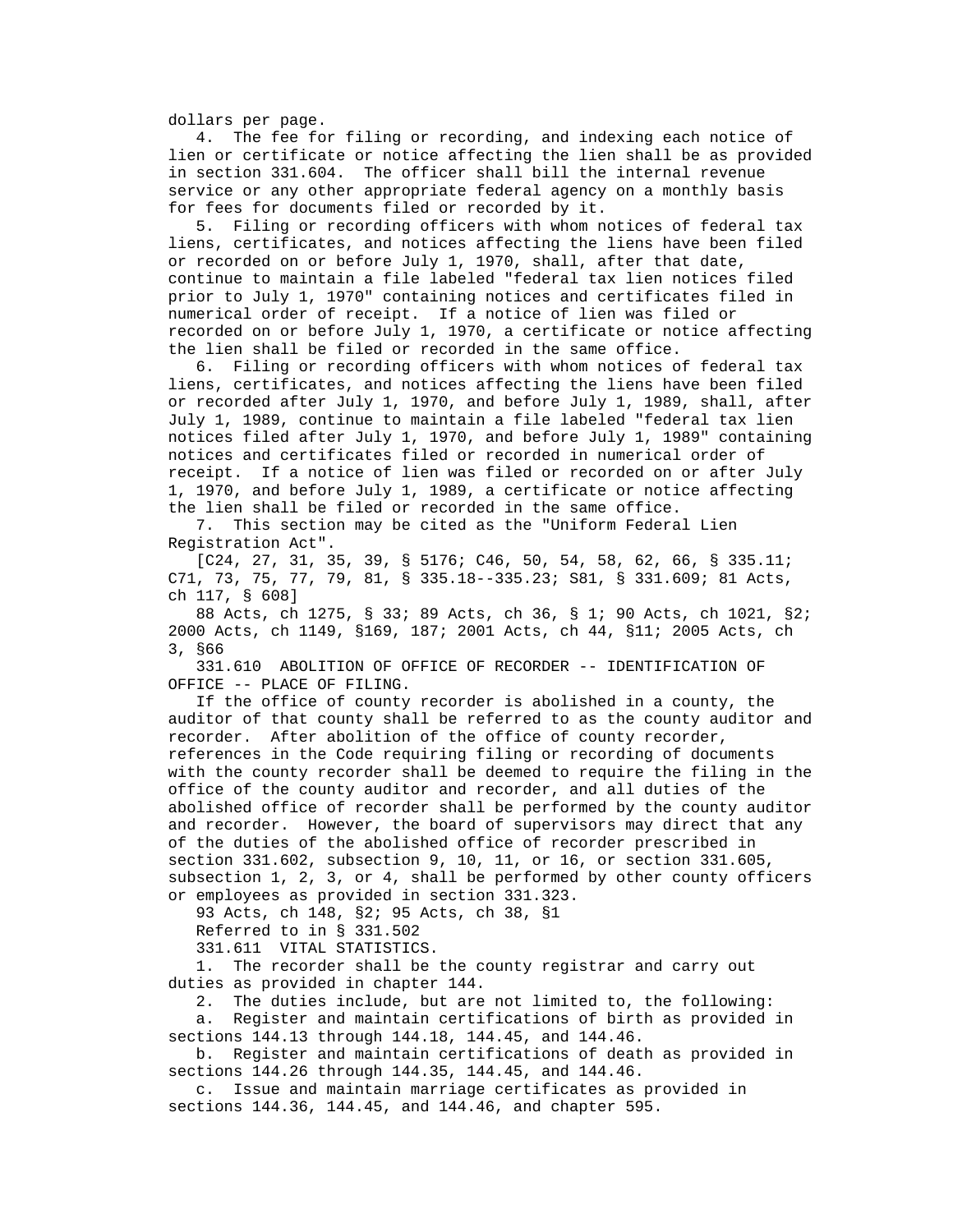95 Acts, ch 124, §12, 26

331.612 THROUGH 331.650 Reserved.

331.651 OFFICE OF COUNTY SHERIFF.

 1. The office of sheriff is an elective office. However, if a vacancy occurs in the office, the first deputy shall assume the office after qualifying as provided in this section. The first deputy shall hold the office until a successor is appointed or elected to the unexpired term as provided in chapter 69. If a sheriff is suspended from office, the district court may appoint a sheriff until a temporary appointment is made by the board as provided in section 66.19.

 A person elected or appointed sheriff shall meet all the following qualifications:

a. Have no felony convictions.

 b. Be age twenty-one or over at the time of assuming the office of sheriff.

 c. Be a certified peace officer recognized by the Iowa law enforcement academy council under chapter 80B or complete the basic training course provided at the Iowa law enforcement academy's central training facility or a location other than the central training facility within one year of taking office. A person shall be deemed to have completed the basic training course if the person meets all course requirements except the physical training requirements.

 2. A person elected or appointed to the office of sheriff shall qualify by taking the oath of office as provided in section 63.10 and give bond as provided in section 64.8.

3. The term of office of the sheriff is four years.

 [C51, § 96, 239; R60, § 224, 473; C73, § 589; C97, S13, § 1072; C24, 27, 31, 35, 39, § 520; C46, § 39.17; C50, 54, 58, 62, 66, 71, 73, 75, 77, 79, 81, § 39.17, 337.20; S81, § 331.651; 81 Acts, ch 117, § 650]

94 Acts, ch 1010, §1; 2002 Acts, ch 1134, §95, 115

331.652 GENERAL POWERS OF THE SHERIFF.

1. The sheriff may call upon any person for assistance to:

a. Keep the peace or prevent the commitment of crime.

b. Arrest a person who is liable to arrest.

c. Execute a process of law.

 2. The sheriff, when necessary, may summon the power of the county to carry out the responsibilities of office.

 3. The sheriff may use the services of the department of public safety in the apprehension of criminals and detection of crime.

 4. The sheriff, with the co-operation of the commissioner of public safety, may hold an annual conference and school of instruction for all peace officers within the county, including regularly organized reserve peace officers under the sheriff's jurisdiction, at which time instruction may be given in all matters relating to the duties of peace officers.

 5. The sheriff may administer oaths and take affirmations on matters relating to the business of the office of sheriff as provided in section 63A.2.

 6. The sheriff may serve a subpoena or order issued under authority of the department of revenue as provided in section 421.22.

 7. Subject to the requirements of chapter 341A and section 331.903, the sheriff may appoint and remove deputies, assistants, and clerks.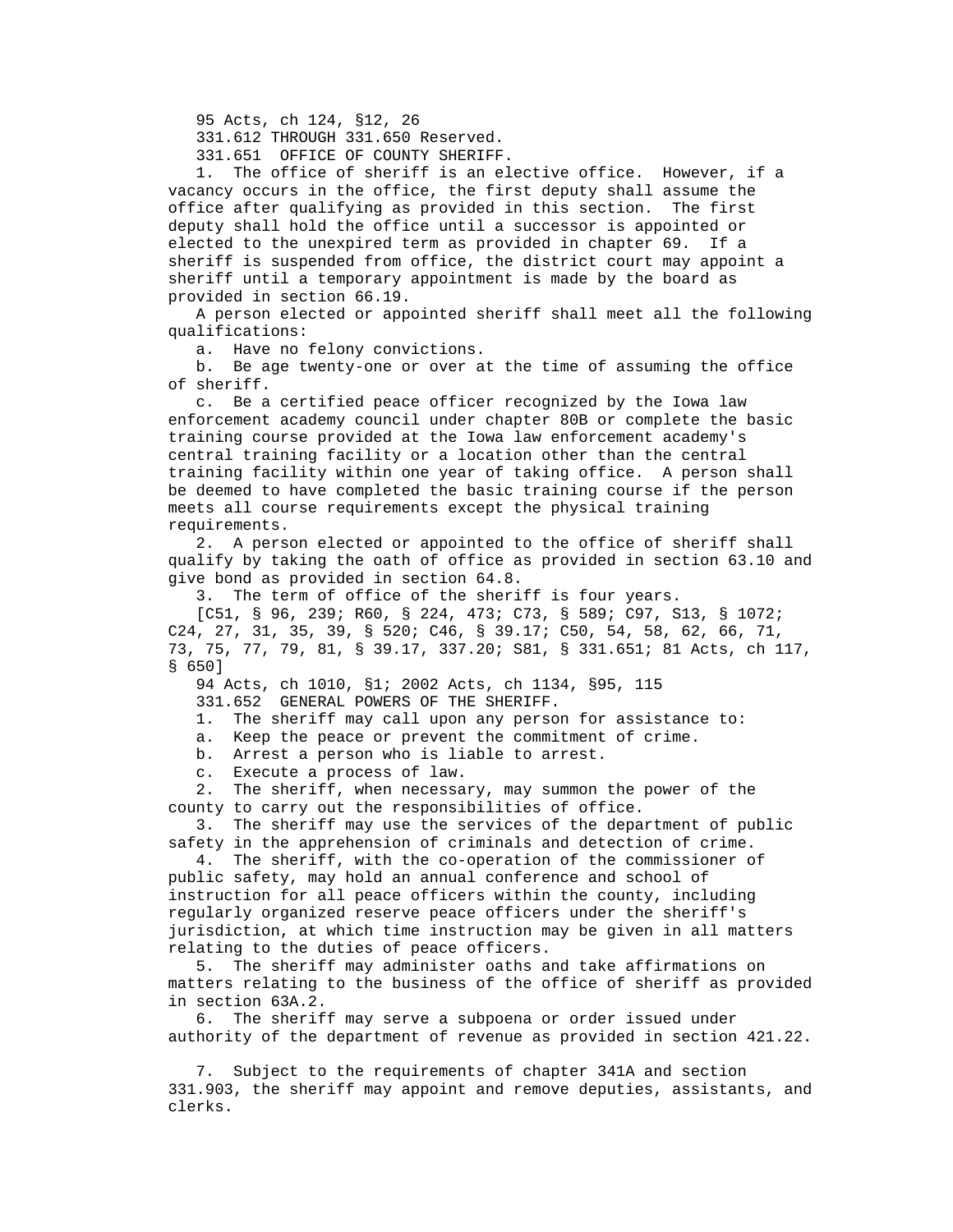8. The sheriff may appoint one or more civil process servers, subject to the provisions of section 331.903.

 a. A person appointed by the sheriff as a civil process server may, under the direction of the sheriff, execute and return all writs and other legal process issued to the sheriff by legal authority.

 b. The court shall take judicial notice of a civil process server's signature.

 c. All costs for service of writs and other legal process by a civil process server shall be collected in accordance with the provisions of section 331.655.

 d. A civil process server shall not be considered to be a sheriff or a deputy sheriff for purposes of this chapter or chapter 97B or 341A.

 9. The sheriff may dispose of personal property under section 80.39.

 1--4. [C51, § 173; R60, § 386; C73, § 340; C97, § 502; S13, § 499-a; C24, 27, § 5182; C31, 35, § 5182, 5182-d1; C39, § 5182, 5182.1; C46, 50, 54, 58, 62, 66, 71, 73, 75, 77, 79, 81, § 337.1, 337.2; S81, § 331.652(1--4); 81 Acts, ch 117, § 651]

5, 6. [S81, § 331.652(5, 6); 81 Acts, ch 117, § 651]

 7. [C51, § 411, 415; R60, § 642, 646; C73, § 766, 769; C97, § 510; SS15, § 510-b; C24, 27, 31, 35, 39, § 5238, 5240; C46, 50, 54, 58, 62, 66, 71, 73, 75, 77, 79, 81, § 341.1, 341.3; S81, § 331.652(7); 81 Acts, ch 117, § 651]

 2000 Acts, ch 1203, §19; 2002 Acts, ch 1022, §1; 2003 Acts, ch 108, §68; 2003 Acts, ch 145, §286

Referred to in § 331.654

331.653 GENERAL DUTIES OF THE SHERIFF.

The sheriff shall:

 1. Execute and return all writs and other legal process issued to the sheriff by legal authority. The sheriff shall execute and return any legal process in the sheriff's possession at the expiration of the sheriff's term of office and if a vacancy occurs in the office of sheriff, the sheriff's deputies shall execute and return the legal processes in their possession as if the sheriff had continued in office. The sheriff's successor or other officer authorized to discharge the duties of the office of sheriff may execute and return the legal processes on behalf of the outgoing sheriff and the sheriff's deputies, but the outgoing sheriff and the sheriff's deputies remain liable for the execution and return of the legal processes in their possession when the sheriff leaves office or the vacancy occurs.

 2. Upon written order of the county attorney, make a special investigation of any alleged infraction of the law within the county and report the findings to the county attorney within a reasonable time. Upon completion of the investigation, the sheriff shall file with the auditor a detailed, sworn statement of the expenses of the investigation accompanied by the written order of the county attorney. The board shall audit and pay the reasonable and necessary expenses of the investigation.

 3. Upon leaving office, deliver to the sheriff's successor and take the successor's receipt for all books and papers pertaining to the office except as provided in subsection 1, property attached and levied upon, and prisoners in the county jail. The receipt is sufficient indemnity to the outgoing sheriff.

 4. Provide bailiff and other law enforcement service to the district judges, district associate judges, and associate juvenile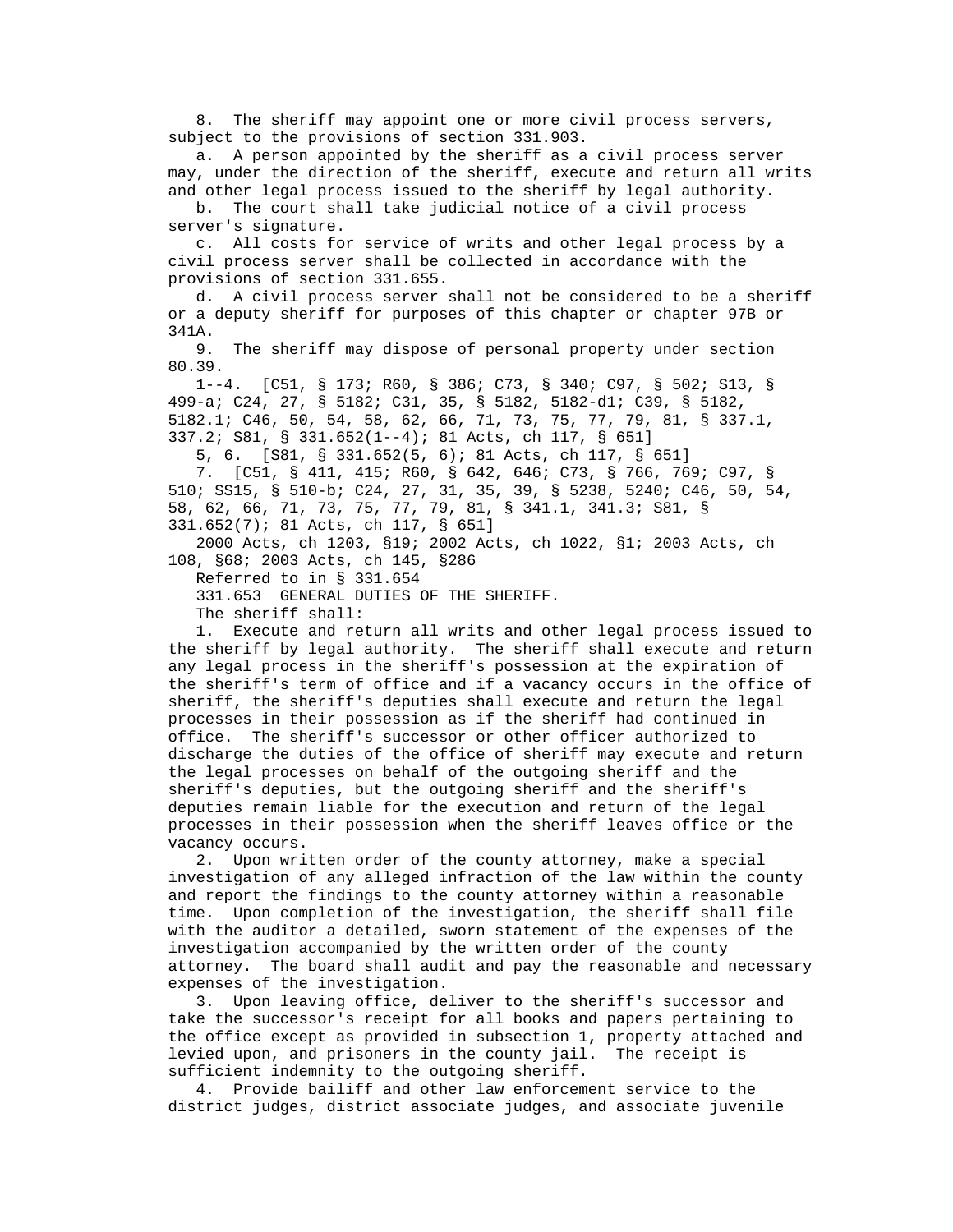judges, and judicial magistrates of the county upon request.

 5. Serve as a member of the joint emergency management commission as provided in section 29C.9.

 6. Enforce the provisions of chapter 718A relating to the desecration of flags and insignia.

 7. Carry out duties relating to election contests as provided in sections 57.6, 62.4, and 62.19.

 8. Carry out duties relating to the seizure and disposition of illegal oil and gas supplies as provided in section 458A.15.

 9. Serve a notice or subpoena received from a board of arbitration as provided in section 679B.10.

 10. Cooperate with the division of labor services of the department of workforce development in the enforcement of child labor laws as provided in section 92.22.

 11. Carry out duties relating to the seizure and forfeiture of cigarettes, vehicles, and other property used in violation of cigarette tax laws as provided in section 453A.32.

 12. Observe and inspect any licensed premise for gambling devices and report findings to the license-issuing authority as provided in section 99A.4.

 13. Carry out duties relating to the issuance of permits for the possession, transportation, and detonation of explosive materials as provided in sections 101A.3, 101A.5, 101A.7, and 101A.8.

 14. Seize fish and game taken, possessed, or transported in violation of the state fish and game laws as provided in section 481A.12.

 15. Carry out duties relating to the enforcement of state liquor and beer laws as provided in sections 123.14, 123.117, and 123.118.

16. Reserved.

 17. Enforce the payment of the manufactured or mobile home tax as provided in section 435.24.

 18. Carry out duties relating to the reporting of persons injured in the commission of a crime, either as perpetrators or victims, as provided in sections 147.111 and 147.112.

 19. Carry out duties relating to the enforcement of livestock transportation laws as provided in chapter 172B.

 20. Investigate disputes in the ownership or custody of branded animals as provided in section 169A.10.

21. Reserved.

22. Reserved.

 23. Carry out duties relating to the involuntary hospitalization of persons with mental illness as provided in sections 229.7 and 229.11.

 23A. Carry out duties related to service of a summons, notice, or subpoena pursuant to sections 232.35, 232.37, and 232.88.

 24. Carry out duties relating to the assessment of reported child abuse cases and the protection of abused children as provided in section 232.71B.

 25. Remove, upon court order, an indigent person to the county or state of the person's legal settlement as provided in section 252.18.

26. Reserved.

 27. Give notice of the time and place of making an appraisement of unneeded school land as provided in sections 297.17 and 297.28.

 28. Cooperate with the state department of transportation, the department of public safety, and other law enforcement agencies in the enforcement of local and state traffic laws and inspections as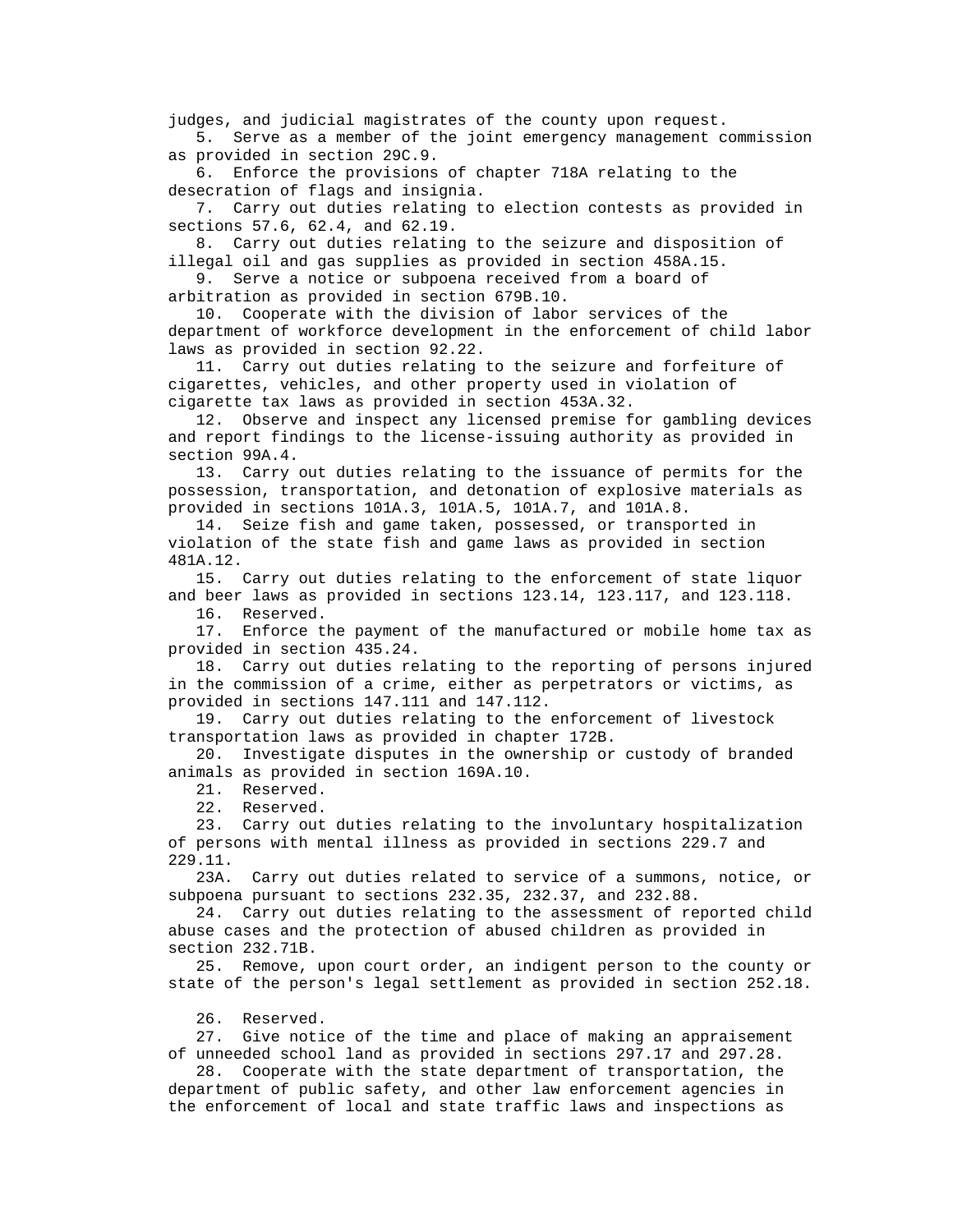provided in sections 321.5 and 321.6.

 29. Report the theft and recovery of a registered motor vehicle as provided in section 321.72.

 30. Collect unpaid motor vehicle fees and penalties as provided in sections 321.133 to 321.135.

31. Reserved.

32. Enforce sections 321.372 to 321.379 relating to school buses.

 33. Carry out duties relating to the enforcement of laws prohibiting the operation of a motor vehicle while under the influence of an alcoholic beverage as provided in chapter 321J.

 34. Upon request, assist the department of revenue and the state department of transportation in the enforcement of motor fuel tax laws as provided in section 452A.76.

 35. Have charge of the county jails in the county and custody of the prisoners committed to the jails as provided in chapter 356.

36. Reserved.

37. Reserved.

 38. Notify the department of natural resources of hazardous conditions of which the sheriff is notified as provided in section 455B.386.

 39. Carry out duties relating to condemnation of private property as provided under chapter 6B.

 40. Carry out duties relating to the removal and disposition of abandoned motor vehicles as provided in section 556B.1.

 41. Carry out duties relating to the determination of what is included in a homestead as provided in section 561.8.

 42. Carry out duties relating to liens for services of animals as provided in chapter 580.

 43. Carry out duties relating to the service of notice on a jury commissioner or jury manager as provided in section 607A.44.

44. Reserved.

 45. Designate the newspapers in which notices pertaining to the sheriff's office are published as provided in section 618.7.

 46. Carry out duties relating to the execution of judgments and orders of the court as provided in chapter 626.

 47. Add the amount of an advancement made by the holder of the sheriff's sale certificate to the execution, upon verification by the clerk as provided by section 629.3.

 48. Upon appointment of the court, serve as a receiver of property of a judgment debtor as provided in sections 630.7 and 630.9.

 49. Carry out duties relating to the attachment of property as provided in chapters 639, 640, and 641.

50. Carry out duties relating to garnishment under chapter 642.

 51. Carry out duties relating to an action of replevin as provided in chapter 643.

 52. Carry out orders of the court or a judge relating to the service or execution of a writ of habeas corpus as provided under chapter 663.

 53. Carry out duties relating to the disposition of lost property as provided in chapter 556F.

 54. Carry out orders of the court requiring the sheriff to take custody and deposit or deliver trust funds as provided in section 636.30.

 55. Carry out legal processes directed by an appellate court as provided in section 625A.14.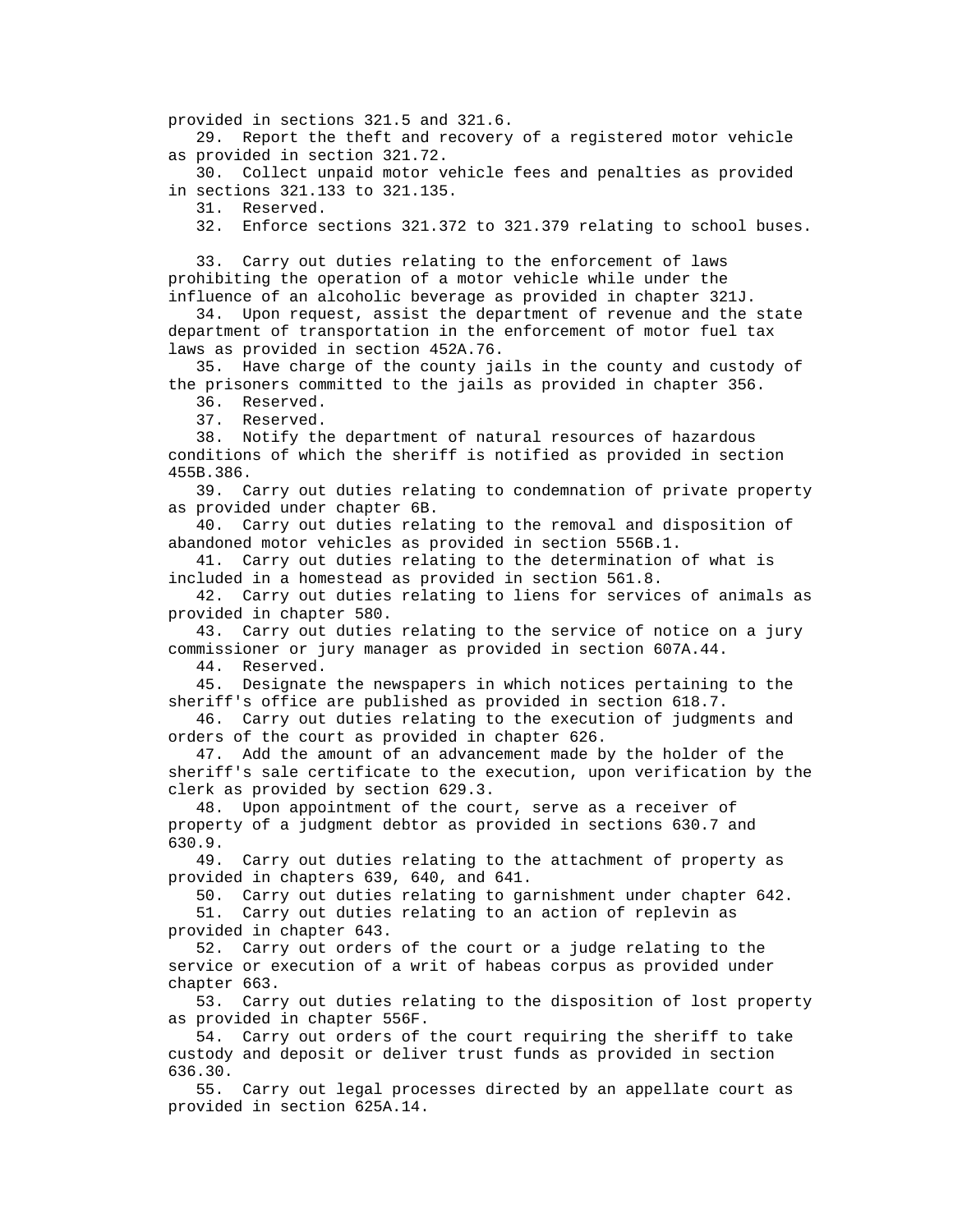56. Furnish the division of criminal investigation with the criminal identification records and other information upon direction by the commissioner of public safety as provided in section 690.1.

 57. Take the fingerprints of all persons specified under section 690.2 and forward the fingerprint records to the commissioner of public safety.

 58. Report information on crimes committed and delinquent acts committed, which would be a serious or aggravated misdemeanor or felony if committed by an adult, and furnish disposition reports on persons arrested and juveniles taken into custody, for a delinquent act which would be a serious or aggravated misdemeanor or felony if committed by an adult, and criminal complaints or information or juvenile delinquency petitions, alleging a delinquent act which would be a serious or aggravated misdemeanor or felony if committed by an adult, filed in any court as provided in section 692.15.

 59. Carry out duties relating to firearm training and the issuance and revocation of firearm permits as provided in chapter 724.

 60. Accept custody of persons handed over to the sheriff by the department of public safety as provided in section 804.28.

 61. Carry out duties relating to the forfeiture and judgment of bail as provided in section 811.6.

 62. Resume custody of a defendant who is recommitted after bail by order of a magistrate as provided in section 811.7.

 63. Carry out duties relating to the confinement of persons who are considered dangerous persons under section 811.1A or persons with a mental disorder as provided in chapter 812.

 64. Release a defendant in custody upon receipt of a certificate of release as provided in section 814.14.

 65. Upon call of the governor or attorney general, render assistance in the enforcement of the law as provided in section 817.2.

 65A. Carry out the duties imposed under sections 915.11 and 915.16.

 66. Upon court order, take an accused person into custody from the warden of a penal institution and convey the person to the place of trial as provided in rule of criminal procedure 2.7.

 67. Receive and detain a defendant transferred from another county under a change of venue as provided in rule of criminal procedure 2.11(10).

 68. Carry out duties relating to the execution of a judgment for confinement or other execution as provided in rule of criminal procedure 2.26.

 69. Carry out duties relating to the return of service in civil cases as provided in rule of civil procedure 1.308.

 70. Serve a writ of certiorari as provided in rule of civil procedure 1.1407.

 71. Carry out other duties required by law and duties assigned pursuant to section 331.323.

 1. [C51, § 170, 177; R60, § 383, 390, 3264; C73, § 337, 344, 346; C97, § 499, 504, 506; S13, § 499-b; C24, 27, 31, 35, 39, § 5183, 5188, 5190; C46, 50, 54, 58, 62, 66, 71, 73, 75, 77, 79, 81, § 337.3, 337.8, 337.10; S81, § 331.653(1); 81 Acts, ch 117, § 652]

 2. [S13, § 499-c; C24, 27, 31, 35, 39, § 5184; C46, 50, 54, 58, 62, 66, 71, 73, 75, 77, 79, 81, § 337.4; S81, § 331.653(2); 81 Acts, ch 117, § 652]

3. [C51, § 178; R60, § 391; C73, § 345; C97, § 505; C24, 27, 31,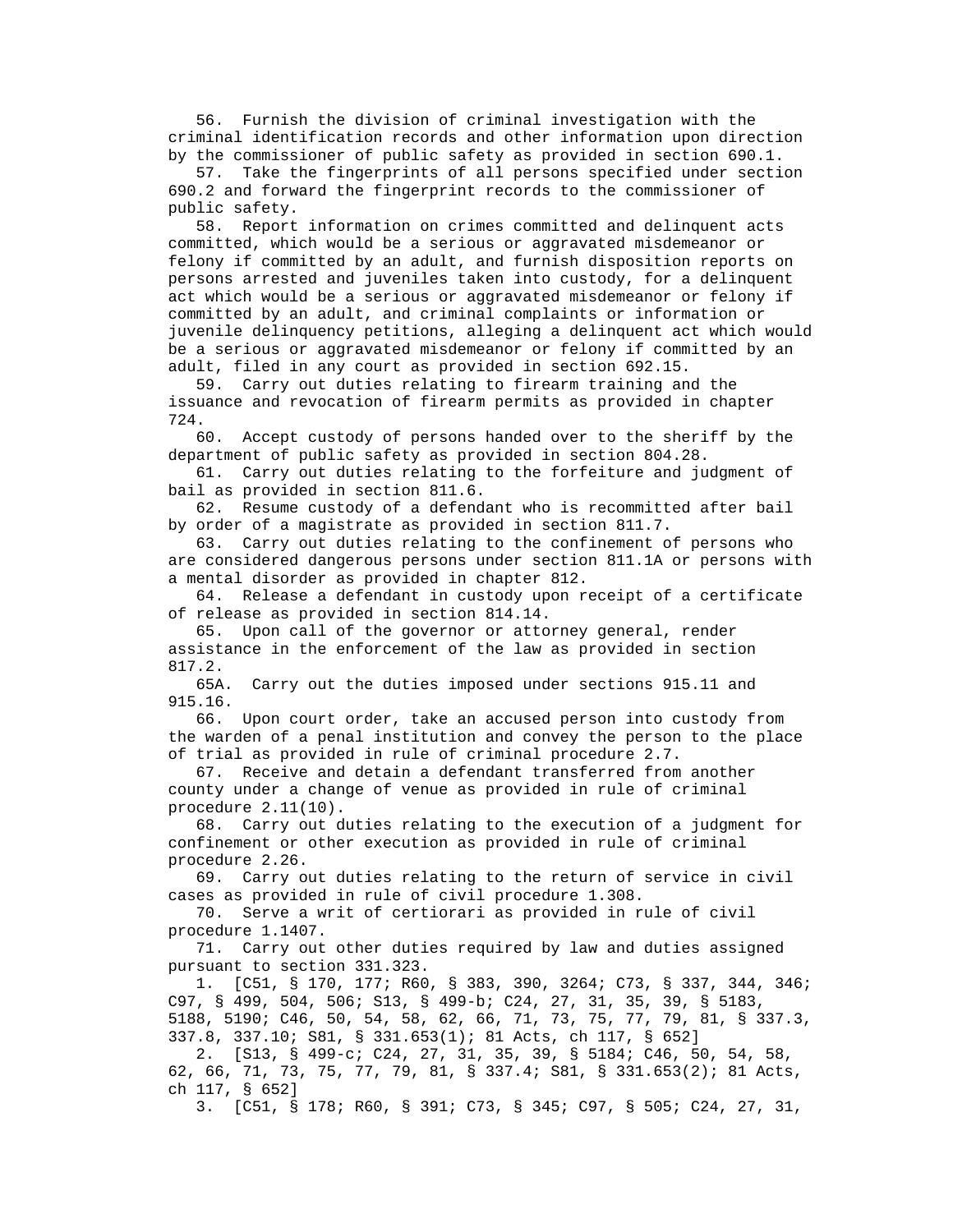35, 39, § 5189; C46, 50, 54, 58, 62, 66, 71, 73, 75, 77, 79, 81, § 337.9; S81, § 331.653(3); 81 Acts, ch 117, § 652]

 4. [C51, § 174; R60, § 387; C73, § 341; C97, § 503; C24, 27, 31, 35, 39, § 5187; C46, 50, 54, 58, 62, 66, 71, 73, 75, 77, 79, 81, § 337.7; S81, § 331.653(4); 81 Acts, ch 117, § 652]

5--71. [S81, § 331.653(5--71); 81 Acts, ch 117, § 652]

 83 Acts, ch 101, § 79; 83 Acts, ch 186, § 10090, 10091, 10201; 85 Acts, ch 67, § 41; 86 Acts, ch 1108, § 5; 86 Acts, ch 1121, § 2; 86 Acts, ch 1155, § 7; 86 Acts, ch 1220, § 39; 87 Acts, ch 115, § 54; 90 Acts, ch 1230, § 91; 91 Acts, ch 191, § 14; 92 Acts, ch 1139, § 28; 94 Acts, ch 1103, §3; 94 Acts, ch 1173, §27; 95 Acts, ch 67, §29; 95 Acts, ch 191, §24; 96 Acts, ch 1111, § 1; 96 Acts, ch 1129, § 113; 96 Acts, ch 1186, § 23; 97 Acts, ch 35, §23, 25; 97 Acts, ch 126, § 41, 42; 98 Acts, ch 1090, §68, 84; 2001 Acts, ch 153, §15; 2001 Acts, ch 176, §80; 2003 Acts, ch 145, §286; 2003 Acts, ch 151, §27; 2004 Acts, ch 1084, §3; 2005 Acts, ch 167, §56, 66; 2006 Acts, ch 1034, §2

Referred to in § 331.654

331.654 FAITHFUL DISCHARGE OF DUTIES -- PENALTY FOR DISOBEDIENCE.

 1. The provisions of section 331.652, subsections 1 and 2, and section 331.653, subsections 1 and 2, do not relieve a sheriff or deputy sheriff from the full and faithful discharge of all duties required of the officer by law.

 2. The disobedience of a sheriff or deputy sheriff to the command of a legal process is a contempt of the court from which the process is issued and is punishable as provided in chapter 665. The sheriff or deputy sheriff is also liable to action by any person injured by the disobedience.

 [C51, § 171; R60, § 384; C73, § 338; C97, § 500; S13, § 499-d; C24, 27, 31, 35, 39, § 5185, 5186; C46, 50, 54, 58, 62, 66, 71, 73, 75, 77, 79, 81, § 337.5, 337.6; S81, § 331.654; 81 Acts, ch 117, § 653]

331.655 FEES -- MILEAGE -- EXPENSES.

1. The sheriff shall collect the following fees:

 a. For serving a notice and returning it, for the first person served, fifteen dollars, and each additional person, fifteen dollars except the fee for serving additional persons in the same household shall be ten dollars for each additional service, or if the service of notice cannot be made or several attempts are necessary, the repayment of all necessary expenses actually incurred by the sheriff while attempting in good faith to serve the notice.

 b. For each warrant served, twenty dollars, and the repayment of necessary expenses incurred in executing the warrant, as sworn to by the sheriff, or if service of the warrant cannot be made, the repayment of all necessary expenses actually incurred by the sheriff while attempting in good faith to serve the warrant.

 c. For serving and returning a subpoena, for each person served, twenty dollars, and the necessary expenses incurred while serving subpoenas in criminal cases or cases relating to hospitalization of persons with mental illness.

 d. For summoning a grand or trial jury, all necessary and actual expenses incurred by the sheriff.

 e. For summoning a jury to assess the damages to the owners of lands taken for works of internal improvement, and attending them, one hundred dollars per day, and necessary expenses incurred. This subsection does not allow a sheriff to make separate charges for different assessments which can be made by the same jury and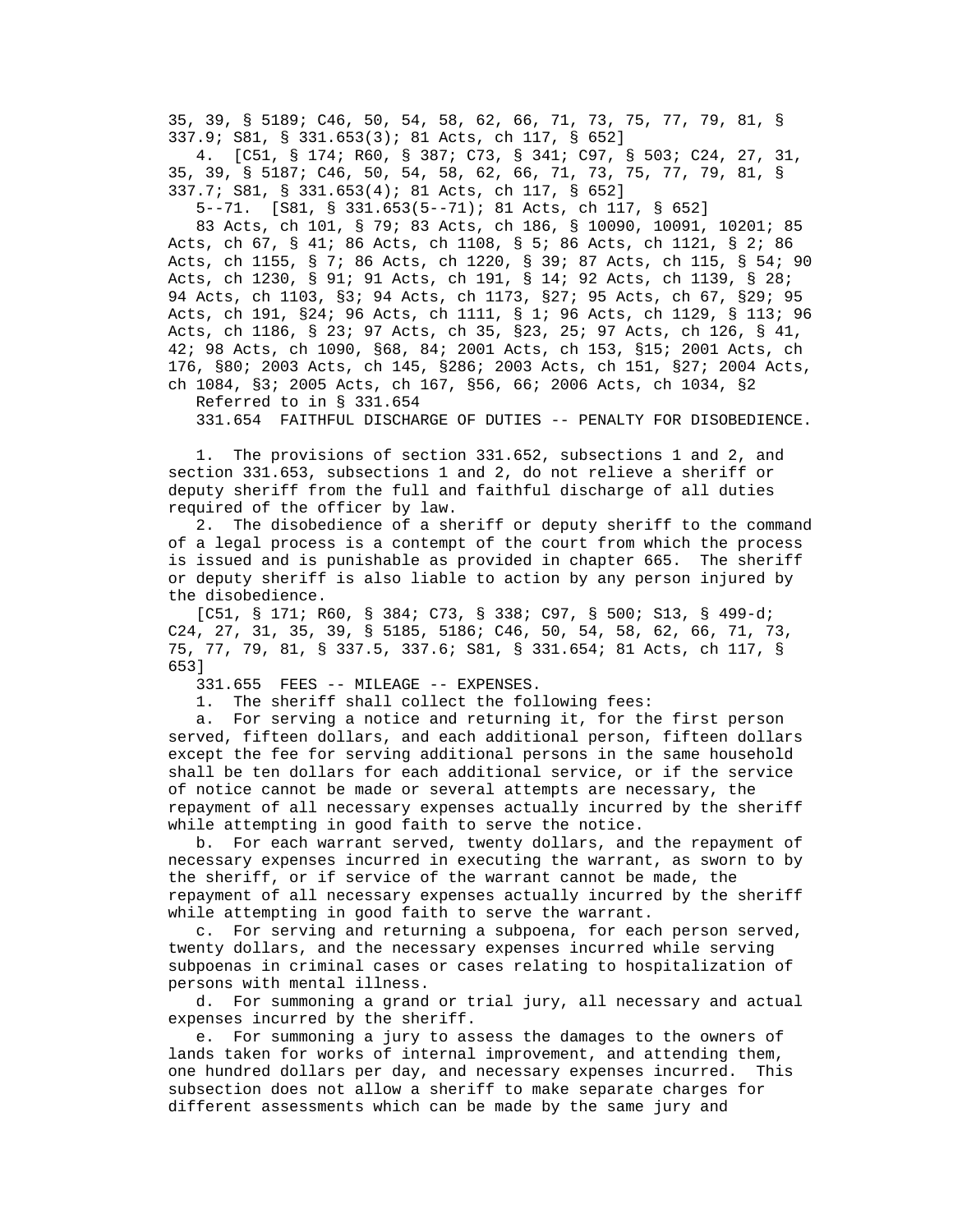completed in one day of ten hours.

 f. For serving an execution, attachment, order for the delivery of personal property, injunction, or any order of court, and returning it, fifteen dollars.

 g. For making and executing a certificate or deed for lands sold on execution, or a bill of sale for personal property sold, thirty dollars.

 h. For the time necessarily employed in making an inventory of personal property attached or levied upon, ten dollars per hour.

 i. For a copy of any paper required by law, made by the sheriff, fifty cents.

 j. Mileage at the rate specified in section 70A.9 in all cases required by law, going and returning. Mileage fees do not apply where provision is made for expenses, and both mileage and expenses shall not be allowed for the same services and for the same trip. If the sheriff transports one or more persons by auto to a state institution or any other destination required by law or if one or more legal papers are served on the same trip, the sheriff is entitled to one mileage, the mileage cost of which shall be prorated to the persons transported or papers served. However, in serving original notices in civil cases and in serving and returning a subpoena, the sheriff shall be allowed mileage in each action where the original notice or subpoena is served, with a minimum mileage of one dollar for each service. The sheriff may refuse to serve any legal processes in civil cases until the fees and estimated mileage for service have been paid.

k. For attending sale of property, fifty dollars.

 l. For conveying one or more persons to a state, county, or private institution by order of court or commission, necessary expenses for the sheriff and the person conveyed and fifteen dollars per hour for the time necessarily employed in going to and from the institution, the expenses and hourly rate to be charged and accounted for as fees. If the sheriff needs assistance in taking a person to an institution, the assistance shall be furnished at the expense of the county.

 m. For serving a warrant for the seizure of intoxicating liquors, five dollars; for the removal and custody of the liquor, actual expenses; for the destruction of the liquor under the order of the court, five dollars and actual expenses; for posting and leaving notices in these cases, five dollars and actual expenses.

n. For posting a notice or advertisement, five dollars.

 o. For delivering prisoners under a change of venue, the fee authorized under section 815.8.

 2. The mileage fees allowed by law may be retained by the sheriff as an addition to the sheriff's annual salary. In counties having a population of one hundred thousand or more, the county may contract with the sheriff for the use of an automobile on a monthly basis in lieu of payment of mileage in the service of criminal processes.

 3. The sheriff shall keep an accurate record of the fees collected in the county system, make a quarterly report of the fees collected to the board, and pay the fees belonging to the county into the county treasury as provided in section 331.902.

 4. The sheriff shall deposit funds collected and held by the sheriff in an approved depository as provided in chapter 12C.

 1. [C51, § 2536; R60, § 1570, 4145; C73, § 3788, 3789, 3807; C97, S13, § 511; C24, 27, 31, 35, 39, § 5191; C46, 50, 54, 58, 62, 66, 71, 73, 75, 77, 79, 81, § 337.11; S81, § 331.655(1); 81 Acts, ch 117, §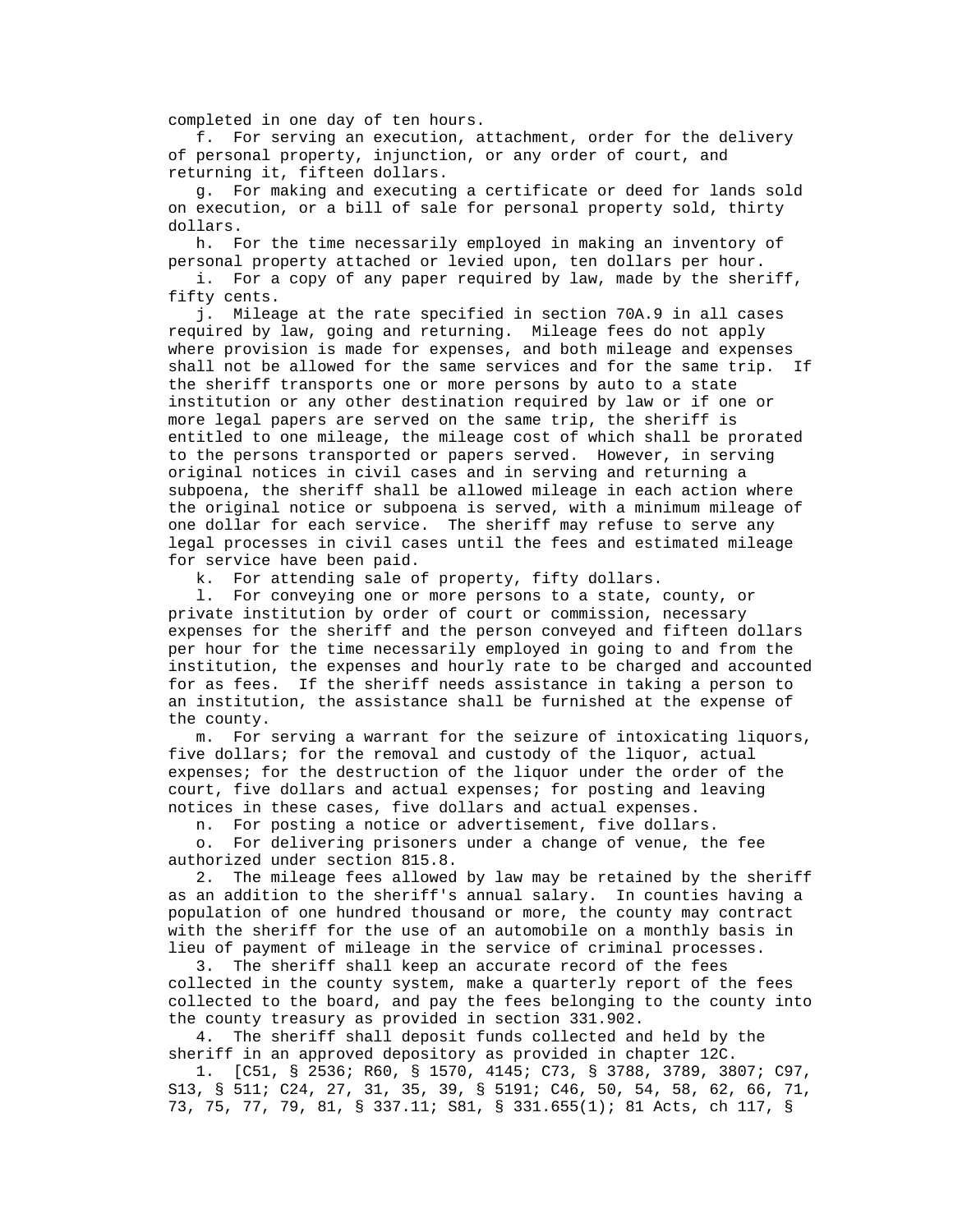2. [C24, § 5192; C27, 31, 35, § 5191-a1, 5192; C39, § 5191.2, 5192; C46, 50, 54, 58, 62, 66, 71, 73, 75, 77, 79, 81, § 337.13, 337.14; S81, § 331.655(2); 81 Acts, ch 117, § 654] 3. [C97, S13, § 508; C24, 27, 31, 35, 39, § 5246, 5247; C46, 50, 54, 58, 62, 66, 71, 73, 75, 77, 79, 81, § 342.2, 342.3; S81, § 331.655(3); 81 Acts, ch 117, § 654]

4. [S81, § 331.655(4); 81 Acts, ch 117, § 654]

 83 Acts, ch 198, § 23; 85 Acts, ch 118, §1; 88 Acts, ch 1133, § 2; 90 Acts, ch 1230, §92; 96 Acts, ch 1129, §85; 97 Acts, ch 121, §8; 2001 Acts, ch 92, §1

Referred to in § 331.652, 815.8

331.656 MANAGEMENT OF CONDEMNATION FUNDS.

 1. A sheriff receiving funds from a condemnation proceeding shall list the funds in detail in a book kept for that purpose. The sheriff shall pay the funds to the persons entitled to them upon final adjudication of a condemnation case. If the funds are held after final adjudication of the case until the end of the fiscal year, the funds shall be paid to the treasurer as provided in subsection 2.

 2. Not later than July 1 of each year, the sheriff shall make a detailed report under oath of all funds received and in the sheriff's possession from condemnation proceedings which have been finally adjudicated. The report shall include the names of the parties to whom the funds belong, when the funds were received, and a description of the property condemned. The report shall be filed with the treasurer and the amount of the condemnation funds specified in the report shall be paid to the treasurer. The sheriff shall be given a detailed receipt for the funds.

 3. If the sheriff possesses condemnation funds which have not been finally adjudicated, the sheriff shall prepare a detailed report of those funds, including the same information as required in subsection 2, which report shall be filed with the auditor for examination and audit by the board. When a sheriff's term of office expires, the sheriff shall pay the condemnation funds which are not finally adjudicated to the sheriff's successor. The outgoing sheriff shall receive a detailed receipt for the funds.

 4. The treasurer shall keep a record of the condemnation funds received from the sheriff in a book kept for that purpose. The book shall include a list of the names of persons to whom the funds are due, a description of the property condemned, and the amount due for each property item. The treasurer shall pay the amount due to each person from the condemnation fund on warrants ordered by the board and issued by the auditor. The treasurer and the bond sureties of the treasurer are liable for the condemnation funds in the same manner as for other funds received by the treasurer in an official capacity.

 5. The sheriff and the bond sureties of the sheriff are liable for the condemnation funds received by the sheriff until the funds are paid to the persons to which the funds are due, the treasurer, or the sheriff's successor as provided in this section.

 [C24, 27, 31, 35, 39, § 5193--5197; C46, 50, 54, 58, 62, 66, 71, 73, 75, 77, 79, 81, § 337.15--337.19; S81, § 331.656; 81 Acts, ch 117, § 655]

Referred to in § 331.552

331.657 STANDARD UNIFORMS.

1. The sheriff and the full-time deputy sheriffs shall wear the

654]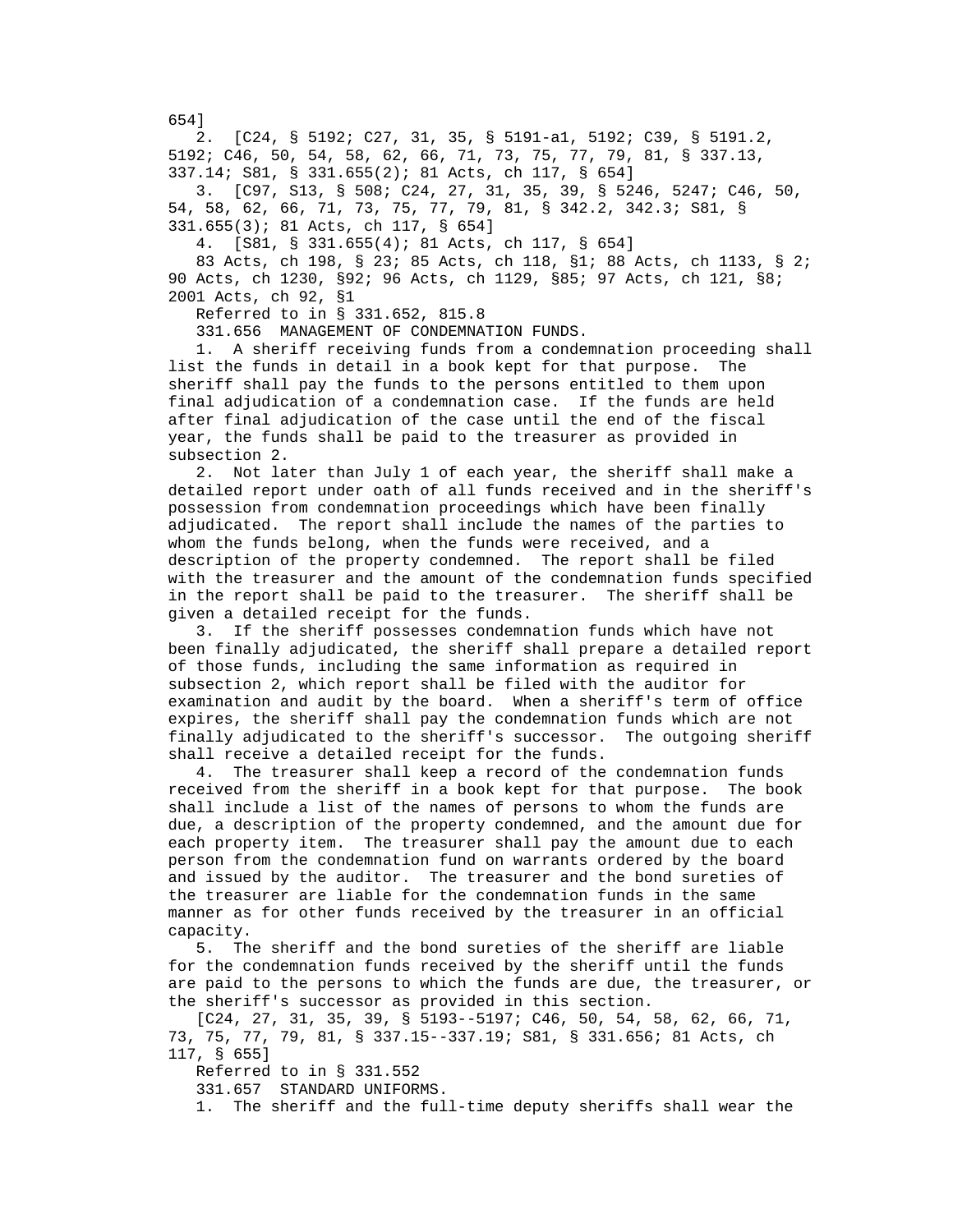standard uniform and display a standard badge of office when on duty except:

 a. The sheriff may designate other apparel to be worn when the sheriff or a deputy sheriff is engaged in assignments involving special investigation, civil process, court duties, jail duties, and the handling of persons with mental illness.

 b. A district court judge, district associate judge, or judicial magistrate may direct that deputy sheriffs who act as bailiffs dress in wearing apparel other than the standard uniform while the court is in session.

 c. Special deputy sheriffs appointed by the sheriff are excluded from the requirements of this subsection.

 2. The standard uniforms and accessories required by the sheriff for the proper outfitting of the sheriff and the sheriff's full-time deputies under this section shall be provided by the county. The uniforms and accessories issued to the sheriff and the sheriff's deputies remain the property of the county.

 3. The colors and design of the standard uniform for the sheriffs and deputy sheriffs shall be designated by rule of the commissioner of public safety after consideration of the recommendations of the Iowa state association of sheriffs and deputy sheriffs. The uniform shall include standard shirts, shoulder patches, badges, nameplates, hats, trousers, neckties, jackets, socks, shoes and boots, and leather goods. The uniforms shall be readily distinguishable from the uniforms of other law enforcement agencies of the state. The rules shall allow for appropriate individual county designations on the uniforms. The rules shall be adopted and may be amended in compliance with chapter 17A.

 [C66, 71, 73, § 332.10; C75, 77, 79, § 332.10, 337A.1, 337A.2, 337A.4, 337A.6; C81, § 337A.1, 337A.2, 337A.4, 337A.6; S81, § 331.657; 81 Acts, ch 117, § 656]

96 Acts, ch 1129, § 113; 98 Acts, ch 1137, §1

Referred to in § 331.322

331.658 CARE OF PRISONERS.

 1. The sheriff shall provide board and care for prisoners in the sheriff's custody in the county jail without personal compensation except for the sheriff's annual salary.

 2. The county shall pay the costs of the board and care of the prisoners in the county jail, which costs, in the board's judgment, are necessary to enable the sheriff to carry out the sheriff's duties under this section. The board may determine the manner in which meals are provided for the prisoners.

 3. The sheriff is accountable to the board for fees due or collected for boarding, lodging, and providing other services for prisoners in the sheriff's custody under the order of another state or a federal court.

 4. The sheriff shall allow access by the board at any reasonable time to the county jail and to supplies provided by the county for the purpose of inspecting the jail and determining whether the supplies are used for the purpose of boarding and caring for prisoners as provided in this section.

 [C51, § 2536; R60, § 4145; C73, § 3788; C24, 27, § 5197-d1; C31, 35, § 5197-d1--5197-d3, 5197-d9; C39, § 5191, 5197.01--5197.03, 5197.09; C46, 50, 54, 58, 62, 66, 71, 73, § 337.11, 338.1--338.3, 338.9; C75, 77, 79, 81, § 338.1--338.3, 338.9; S81, § 331.658; 81 Acts, ch 117, § 657]

2004 Acts, ch 1117, §1, 4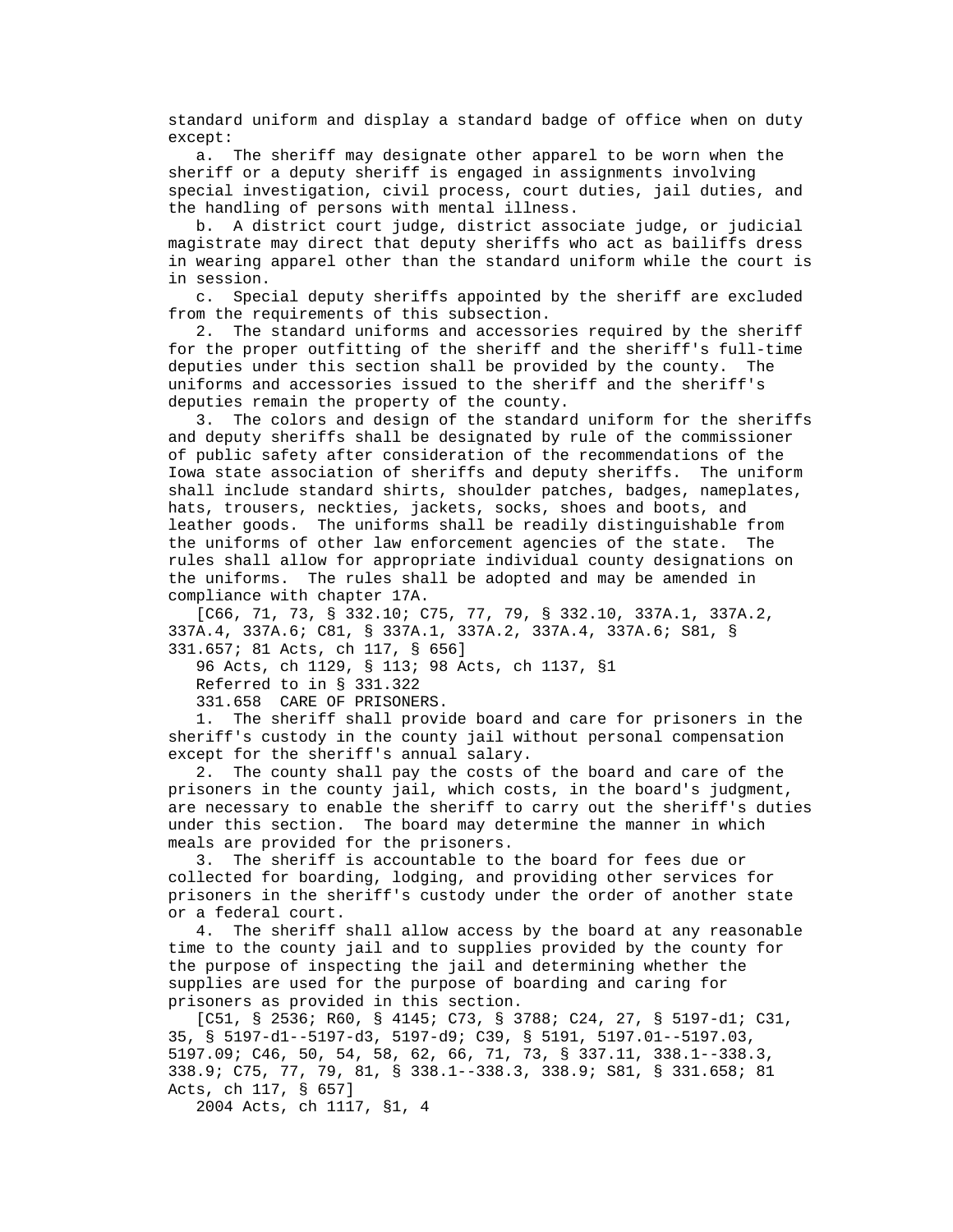Referred to in § 331.322

331.659 PROHIBITED ACTIONS.

1. A sheriff or a deputy sheriff shall not:

 a. Appear in any court as an attorney or legal counsel for another party.

 b. Make or prepare a writing, document or process to commence a legal action or proceeding.

 c. Use a writing, document or process prepared by the sheriff or deputy sheriff in a legal action or proceeding. The document, writing, or process prepared or made by a sheriff or a deputy sheriff in violation of this subsection is void.

 2. A sheriff or a deputy sheriff shall not be the purchaser, directly or indirectly, of property which is being sold by the sheriff or deputy sheriff under process of law. A purchase made in violation of this subsection is void.

 [C51, § 175, 176; R60, § 388, 389; C73, § 342, 343; C97, § 546, 547; C24, 27, 31, 35, 39, § 5251, 5252; C46, 50, 58, 62, 66, 71, 73, 75, 77, 79, 81, § 343.3, 343.4; S81, § 331.659; 81 Acts, ch 117, § 658]

331.660 APPROPRIATION -- INDIAN SETTLEMENT OFFICER.

 There is appropriated annually from the general fund of the state to the county of Tama the sum of twenty-five thousand dollars to be used by the county only for the payment of the salary and expenses of an additional deputy sheriff for the county. The principal duty of the deputy sheriff is to provide law enforcement on the Sac and Fox Indian settlement in the county of Tama. If possible, the deputy sheriff shall reside on the settlement. Additional funds necessary to pay the salary and expenses of the deputy sheriff shall be paid by the county of Tama. The state shall not be held liable for the performance or nonperformance of law enforcement duties pursuant to this section.

 [C62, 66, 71, 73, 75, 77, 79, 81, § 337.21; S81, § 331.660; 81 Acts, ch 117, § 659]

86 Acts, ch 1246, § 712; 90 Acts, ch 1267, §41

331.661 MULTICOUNTY OFFICE.

 1. Two or more county boards of supervisors may adopt resolutions proposing to share the services of a county sheriff. The resolutions shall also propose that the question of establishing the office of multicounty sheriff be submitted to the electorate of the counties proposing to share the services of a county sheriff. The proposal is adopted in those counties where a majority of the electors voting approves the proposal.

 2. The county sheriff shall be elected by a majority of the votes cast for the office of county sheriff in all of the counties which the county sheriff will serve. The election shall be conducted in accordance with section 47.2, subsection 2.

 3. The office of multicounty sheriff is created effective on January 1 of the year following the next general election at which the county sheriff is elected as provided by this section and section 39.17.

91 Acts, ch 189, §1

331.662 TO 331.700 Reserved.

331.701 TO 331.750 Reserved.

331.751 OFFICE OF COUNTY ATTORNEY.

 1. The office of county attorney is an elective office except that if a vacancy occurs in the office, a successor shall be appointed to the unexpired term as provided in chapter 69.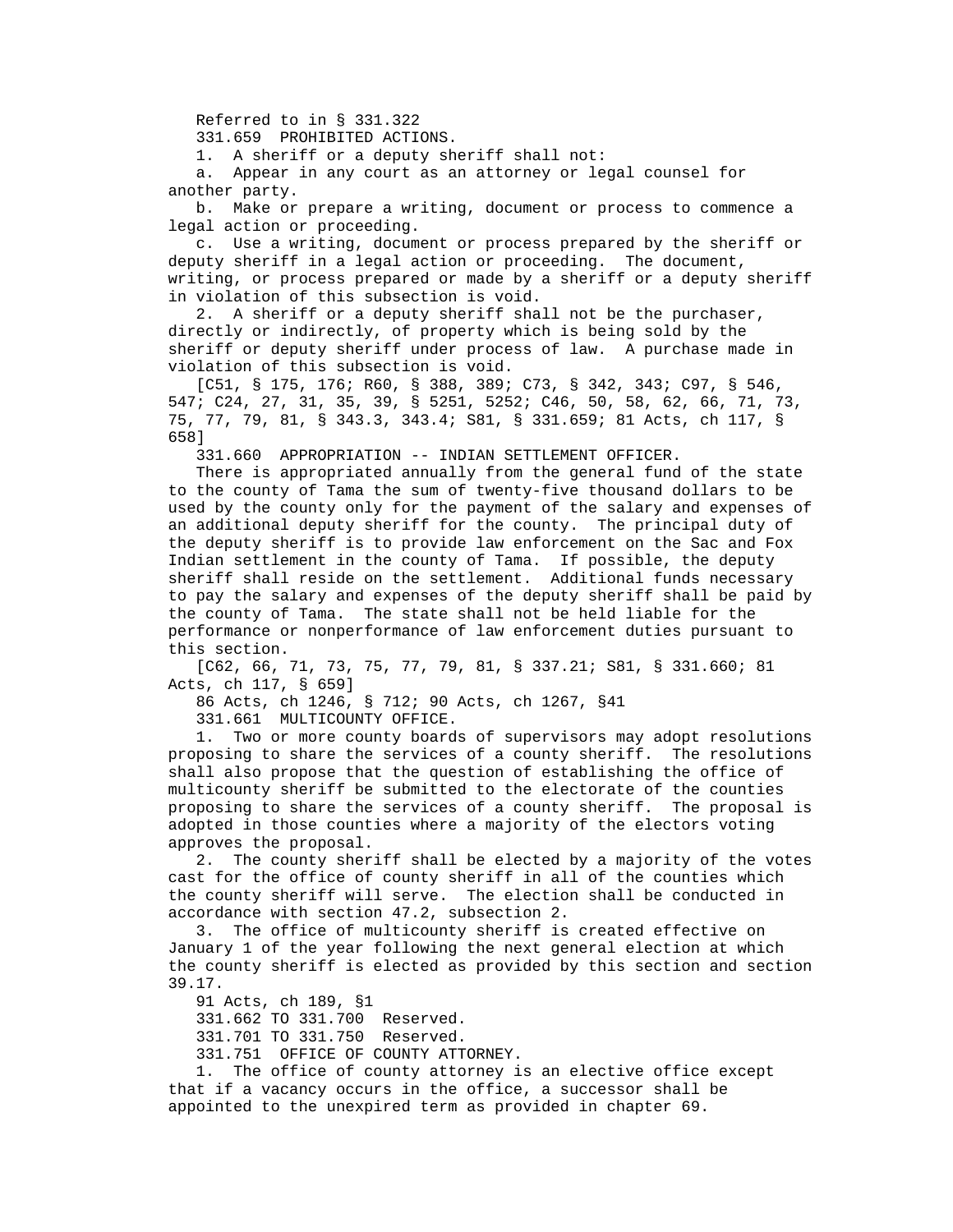2. A person elected or appointed to the office of county attorney shall be a registered voter of the county, be admitted to the practice of law in the courts of this state as provided by law, qualify by taking the oath of office as provided in section 63.10, and give bond as provided in section 64.8. A person is not qualified for the office of county attorney while the person's license to practice law in this or any other state is suspended or revoked.

3. The term of office of the county attorney is four years.

 [C51, § 96, 239; R60, § 224; C97, § 1072; S13, § 308-b, 1072; C24, 27, 31, 35, 39, § 520, 5179; C46, 50, 54, 58, 62, 66, 71, 73, 75, 77, 79, 81, § 39.17, 336.1; S81, § 331.751; 81 Acts, ch 117, § 750] 94 Acts, ch 1169, §64

331.752 FULL-TIME OR PART-TIME ATTORNEY.

 1. The board may provide that the county attorney is a full-time or part-time county officer in the manner provided in this section. A full-time county attorney shall refrain from the private practice of law.

 2. The board may provide, by resolution, that the county attorney shall be a full-time county officer. The resolution shall include an effective date which shall not be less than sixty days from the date of adoption. However, if the county attorney or county attorney-elect objects to the full-time status, the effective date of the change to a full-time status shall be delayed until January 1 of the year following the next general election at which a county attorney is elected. The board shall not adopt a resolution changing the status of the county attorney between March 1 and the date of the general election of the year in which the county attorney is regularly elected as provided in section 39.17.

 3. The board may change the status of a full-time county attorney to a part-time county attorney by following the same procedures as provided in subsection 2. If the incumbent county attorney objects to the change in status, the change shall be delayed until January 1 following the next election of a county attorney.

 4. A resolution changing the full-time or part-time status of a county attorney may take effect at any time before the sixty days expire upon agreement of the board of supervisors and the affected county attorney or county attorney-elect.

 5. The resolution changing the status of a county attorney shall state the initial annual salary to be paid to the county attorney when the full-time or part-time status is effective. The annual salary specified in the resolution shall remain effective until changed as provided in section 331.907. Except in counties having a population of more than two hundred thousand, the annual salary of a full-time county attorney shall be an amount which is between forty-five percent and one hundred percent of the annual salary received by a district court judge.

 [C79, 81, § 332.61--332.63; S81, § 331.752; 81 Acts, ch 117, § 751, 752]

88 Acts, ch 1267, § 18; 94 Acts, ch 1173, §28

Referred to in § 236.3B, 331.323

331.753 MULTICOUNTY OFFICE.

 1. If two or more counties agree, pursuant to chapter 28E, to share the services of a county attorney, the county attorney shall be elected by a majority of the votes cast for the office of county attorney in all of the counties which the county attorney will serve as provided in the agreement. The election shall be conducted in accordance with section 47.2, subsection 2.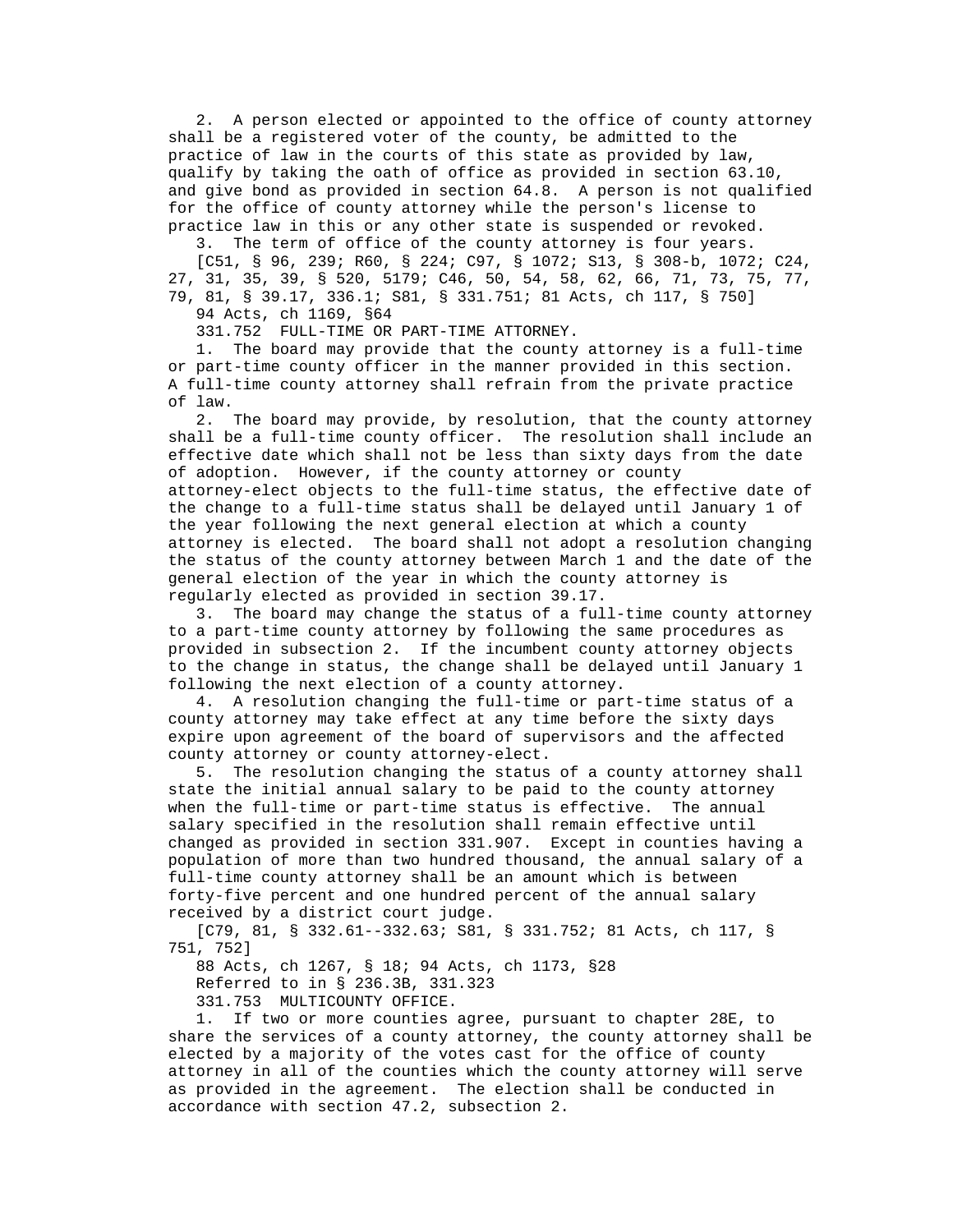2. The effective date of the agreement shall be January 1 of the year following the next general election at which the county attorney is elected as provided by this section and section 39.17.

 [C79, 81, § 336.6; S81, § 331.753; 81 Acts, ch 117, § 753] Referred to in § 331.323

 331.754 ABSENCE OR DISQUALIFICATION OF COUNTY ATTORNEY AND ASSISTANTS.

 1. In case of absence, sickness, or disability of the county attorney and the assistant county attorneys, the board of supervisors may appoint an attorney to act as county attorney. Upon application of the county attorney or the attorney general, the chief judge or the chief judge's designee may appoint an attorney to act temporarily as county attorney until the board has had sufficient time to appoint an acting county attorney. As an alternative, upon the application of the county attorney or the attorney general, the chief judge or the chief judge's designee may appoint the attorney general to temporarily act as county attorney if the attorney general consents to the appointment.

 2. If the county attorney and all assistant county attorneys are disqualified because of a conflict of interest from performing duties and conducting official business in a juvenile, criminal, contempt, or commitment proceeding which requires the attention of the county attorney, the chief judge or the chief judge's designee, upon application by the county attorney or the attorney general certifying that there is a bona fide reason for the disqualification based upon a principle of law or court rule, may appoint an attorney to act as county attorney in the proceeding. As an alternative, upon application of the county attorney or attorney general certifying that there is a bona fide reason for the disqualification, the chief judge or the chief judge's designee may appoint the attorney general to act as county attorney in the proceeding if the attorney general consents to the appointment. If the attorney general does not consent to the appointment, the chief judge or the chief judge's designee may appoint an attorney designated by the attorney general.

 3. Upon any application of the attorney general pursuant to subsection 1 or 2, the county attorney shall be given notice and shall be provided an opportunity to file an objection prior to the appointment of any attorney. This subsection shall not apply if giving notice would jeopardize a criminal investigation.

 4. The board may appoint an attorney to act as county attorney in a civil proceeding if the county attorney and all assistant county attorneys are disqualified because of a conflict of interest from performing duties and conducting official business.

 5. A temporary or acting county attorney has the same authority and is subject to the same responsibilities as a county attorney.

 6. A temporary or acting county attorney shall receive a reasonable compensation as determined by the board for services rendered in proceedings before a judicial magistrate or rendered on behalf of a county officer or employee. If the proceedings are held before a district associate judge or a district judge, the judge shall determine a reasonable compensation for the temporary or acting county attorney. If the proceedings are held before an associate juvenile judge or a judicial hospitalization referee, the temporary or acting county attorney shall be compensated at a rate approved by the judge who appointed the associate juvenile judge or referee. The compensation shall be paid from funds to be appropriated to the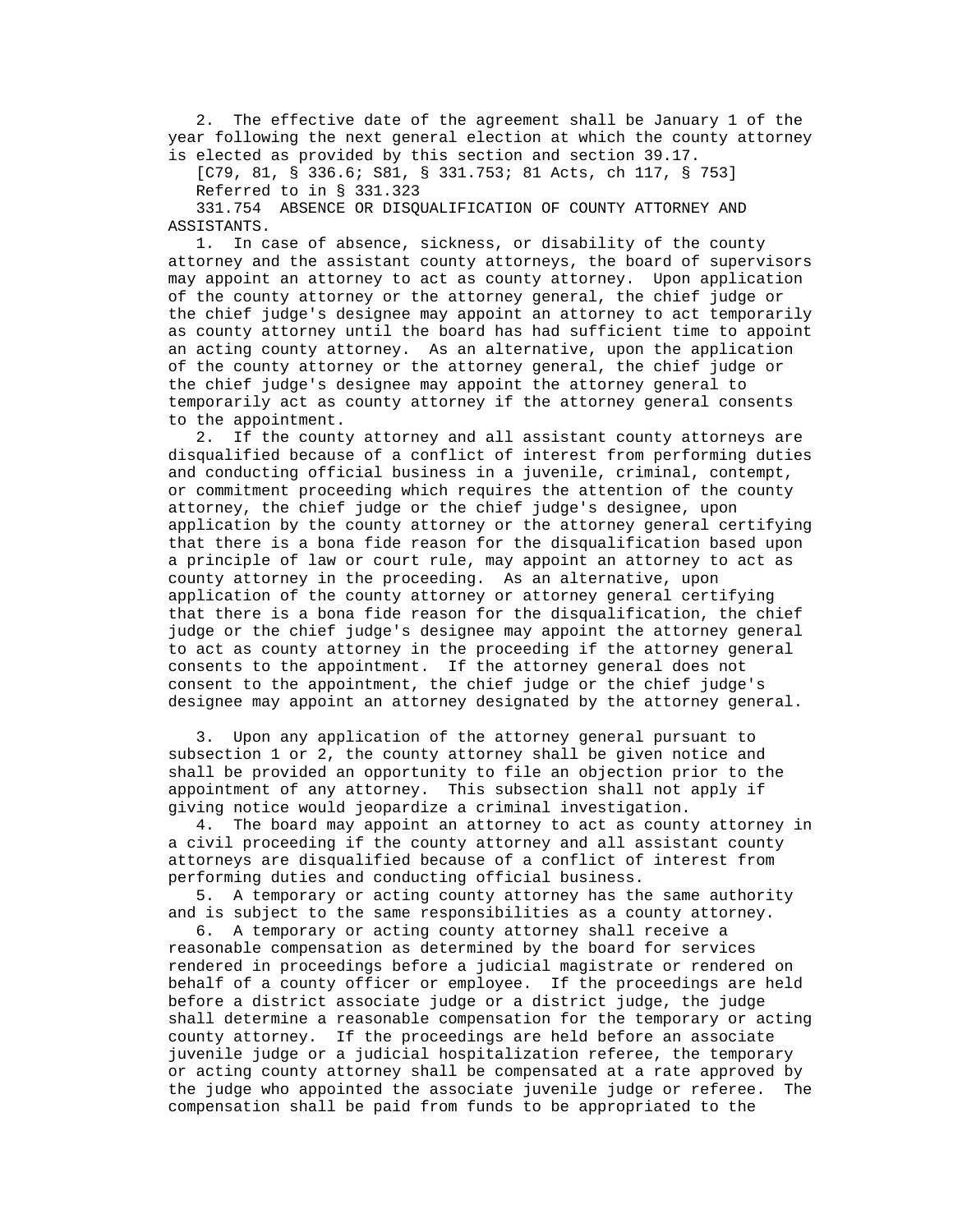office of county attorney by the board.

 7. Notwithstanding subsections 1 through 6, upon request by a county attorney, the attorney general or an assistant attorney general may act as county attorney in a criminal proceeding, on behalf of the state, without appointment by the board, the chief judge, or the chief judge's designee.

 [C97, § 304; C24, § 13675; C27, 31, 35, § 5180-a1; C39, § 5180.1; C46, 50, 54, 58, 62, 66, 71, 73, 75, 77, 79, 81, § 336.3; S81, § 331.754; 81 Acts, ch 117, § 754]

 88 Acts, ch 1066, § 1; 92 Acts, ch 1124, § 3; 2000 Acts, ch 1057, §2; 2002 Acts, ch 1052, §1

331.755 PROHIBITED ACTIONS.

A county attorney shall not:

 1. Accept a fee or reward from or on behalf of a person for services rendered in a prosecution or the conduct of official business.

 2. Engage directly or indirectly as an attorney or an agent for a party other than the state or the county in an action or proceeding arising in the county which is based upon substantially the same facts as a prosecution or proceeding which has been commenced or prosecuted by the county attorney in the name of the state or the county. This prohibition also applies to the members of a law firm with which the county attorney is associated.

 3. Receive assistance from another attorney who is interested in any civil action in which a recovery is asked based upon matters involved in a criminal prosecution commenced or prosecuted by the county attorney.

 [C97, § 305; C24, § 13677; C27, 31, 35, § 1580-a3; C39, § 5180.3; C46, 50, 54, 58, 62, 66, 71, 73, 75, 77, 79, 81, § 336.5; S81, § 331.755; 81 Acts, ch 117, § 755]

331.756 DUTIES OF THE COUNTY ATTORNEY.

The county attorney shall:

 1. Diligently enforce or cause to be enforced in the county, state laws and county ordinances, violations of which may be commenced or prosecuted in the name of the state, county, or as county attorney, except as otherwise provided.

 2. Appear for the state and the county in all cases and proceedings in the courts of the county to which the state or the county is a party, except actions or proceedings resulting from a change of venue from another county, and appear in the appellate courts in all cases in which the county is a party, and appear in all actions or proceedings which are transferred on a change of venue to another county or which require the impaneling of a jury from another county and in which the county or the state is a party.

 3. Prosecute all preliminary hearings for charges triable upon indictment.

 4. Prosecute misdemeanors under chapter 236. The county attorney shall prosecute other misdemeanors when not otherwise engaged in the performance of other official duties.

 5. Enforce all forfeited bonds and recognizances and prosecute all proceedings necessary for the recovery of debts, revenues, moneys, fines, penalties, restitution of court-appointed attorney fees ordered pursuant to section 815.9, including the expense of a public defender, and forfeitures accruing to the state, the county or a road district in the county, and all suits in the county against public service corporations which are brought in the name of the state. To assist in this duty, the county attorney may procure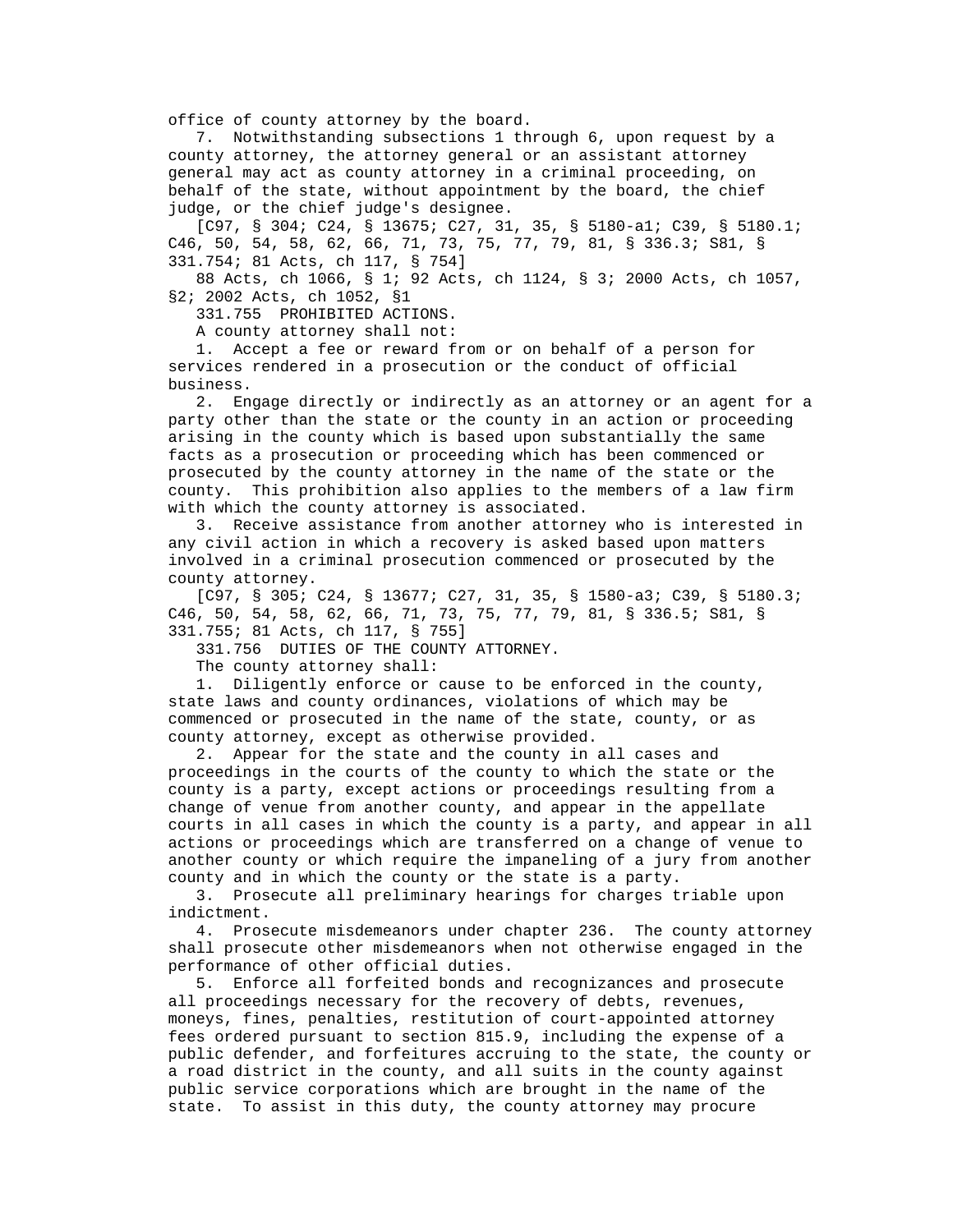professional collection services provided by persons or organizations, including private attorneys, which are generally considered to have knowledge and special abilities which are not generally available to state or local government or may designate another county official or agency to assist with collection efforts.

 If professional collection services are procured, the county attorney shall file with the clerk of the district court an indication of the satisfaction of each obligation to the full extent of all moneys collected in satisfaction of that obligation, including all fees and compensation retained by the collection service incident to the collection and not paid into the office of the clerk.

 Before a county attorney designates another county official or agency to assist with collection of debts, revenues, moneys, fines, penalties, restitution of court-appointed attorney fees ordered pursuant to section 815.9, including the expense of a public defender, and forfeitures, the board of supervisors of the county must approve the designation.

 All fines, penalties, court costs, fees, and restitution for court-appointed attorney fees ordered pursuant to section 815.9, including the expenses of a public defender which are delinquent as defined in section 602.8107 may be collected by the county attorney or the person procured or designated by the county attorney. In order to receive a percentage of the amounts collected pursuant to section 602.8107, the county attorney must file annually with the clerk of the district court on or before July 1 a notice of full commitment to collect delinquent obligations and must file on the first day of each month a list of the cases in which the county attorney or the person procured or designated by the county attorney is pursuing the collection of delinquent obligations. The annual notice shall contain a list of procedures which will be initiated by the county attorney. Amounts collected by the county attorney or the person procured or designated by the county attorney shall be distributed in accordance with section 602.8107.

 6. Commence, prosecute, and defend all actions and proceedings in which a county officer, in the officer's official capacity, or the county is interested or a party.

 7. Give advice or a written opinion, without compensation, to the board and other county officers and to school and township officers, when requested by an officer, upon any matters in which the state, county, school, or township is interested, or relating to the duty of the officer in any matters in which the state, county, school, or township may have an interest, but the county attorney shall not appear before the board at a hearing in which the state or county is not interested.

 8. Attend the grand jury when necessary for the purpose of examining witnesses before it or giving it legal advice. The county attorney shall procure subpoenas or other process for witnesses and prepare all informations and bills of indictment.

 9. Give a receipt to all persons from whom the county attorney receives money in an official capacity and file a duplicate receipt with the county auditor.

 10. Make reports relating to the duties and the administration of the county attorney's office to the governor when requested by the governor.

 11. Cooperate with the auditor of state to secure correction of a financial irregularity as provided in section 11.15.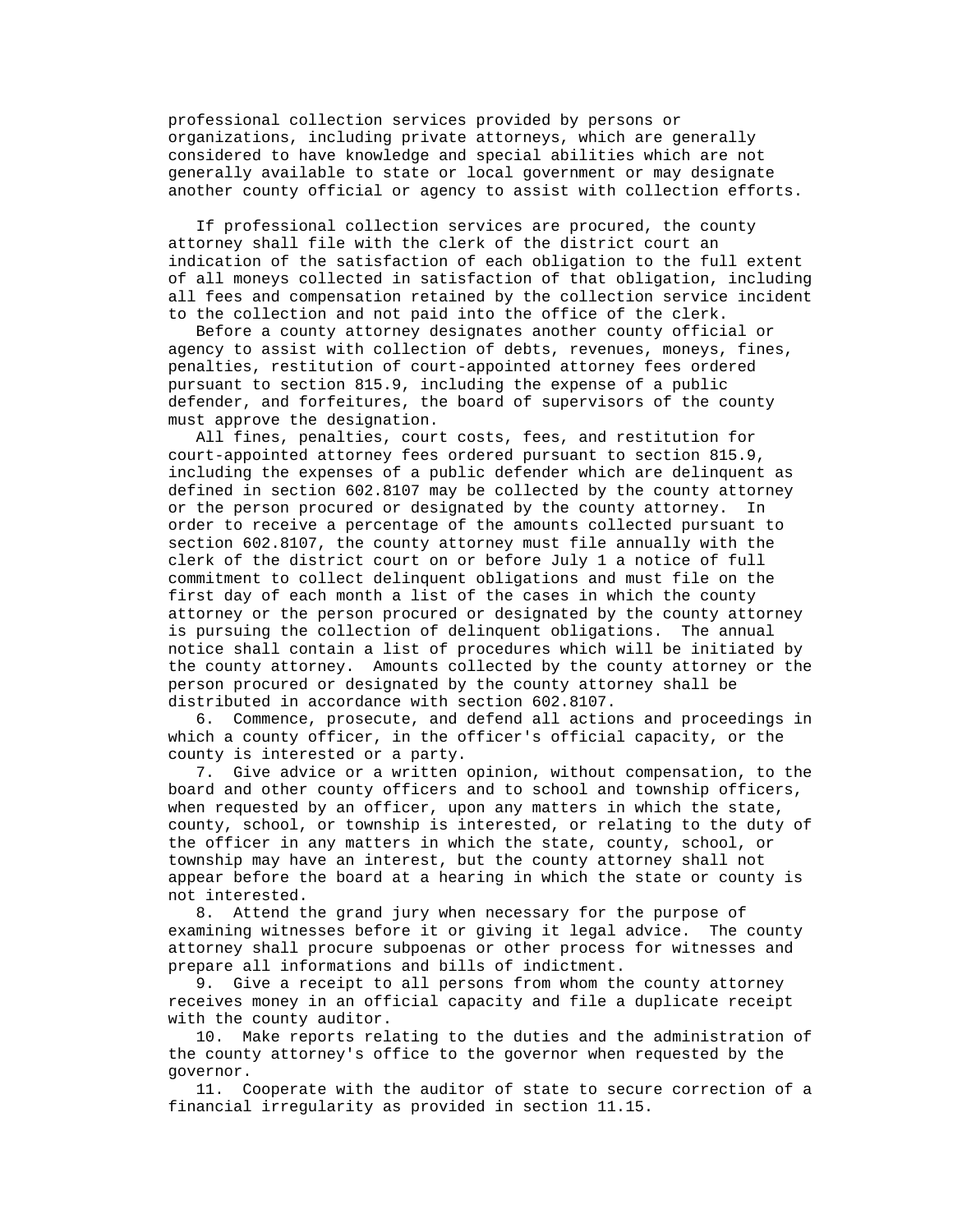12. Submit reports as to the condition and operation of the county attorney's office when required by the attorney general as provided in section 13.2, subsection 8.

13. Reserved.

 14. Hear and decide objections to a nomination filed with the county election commissioner as provided in section 44.7.

 15. Review the report and recommendations of the ethics and campaign disclosure board and proceed to institute the recommended actions or advise the board that prosecution is not merited, as provided in sections 68B.32C and 68B.32D.

 16. Prosecute or assist in the prosecution of actions to remove public officers from office as provided in section 66.11.

 17. Institute legal proceedings against persons who violate laws administered by the division of labor services of the department of workforce development as provided in section 91.11.

 18. Investigate complaints and prosecute violations of child labor laws as provided in section 92.22.

 19. Prosecute violations of employment security laws and rules as provided in section 96.17, subsection 2.

 20. Assist, at the request of the director of revenue, in the enforcement of cigar and tobacco tax laws as provided in sections 453A.32 and 453A.49.

21. Prosecute nuisances as provided in section 99.24.

 22. Attend the hearing, interrogate witnesses, and advise a license-issuing authority relating to the revocation of a license for violation of gambling laws as provided in section 99A.7. The county attorney shall also represent the license-issuing authority in appeal proceedings taken under section 99A.6.

 23. Represent the state fire marshal in legal proceedings as provided in section 100.20.

 24. Prosecute, at the request of the director of the department of natural resources or an officer appointed by the director, violations of the state fish and game laws as provided in section 481A.35.

 25. Assist the department of public safety in the enforcement of beer and liquor laws as provided in section 123.14. The county attorney shall also prosecute nuisances, forfeitures of abatement bonds, and foreclosures of the bonds as provided in sections 123.62 and 123.86.

26. Reserved.

 27. Serve as attorney for the county health care facility administrator in matters relating to the administrator's service as a conservator or guardian for a resident of the health care facility as provided in section 135C.24.

28. Reserved.

 29. At the request of the director of public health, commence legal action to enjoin the unlawful use of radiation-emitting equipment as provided in section 136C.5.

30. Reserved.

 31. Prosecute violations of the Iowa veterinary practice Act as provided in section 169.19.

 32. Assist the department of inspections and appeals in the enforcement of the Iowa food code and the Iowa hotel sanitation code as provided in sections 137F.19 and 137C.30.

 33. Institute legal procedures on behalf of the state to prevent violations of chapter 9H or 202B.

34. Prosecute violations of the Iowa dairy industry laws as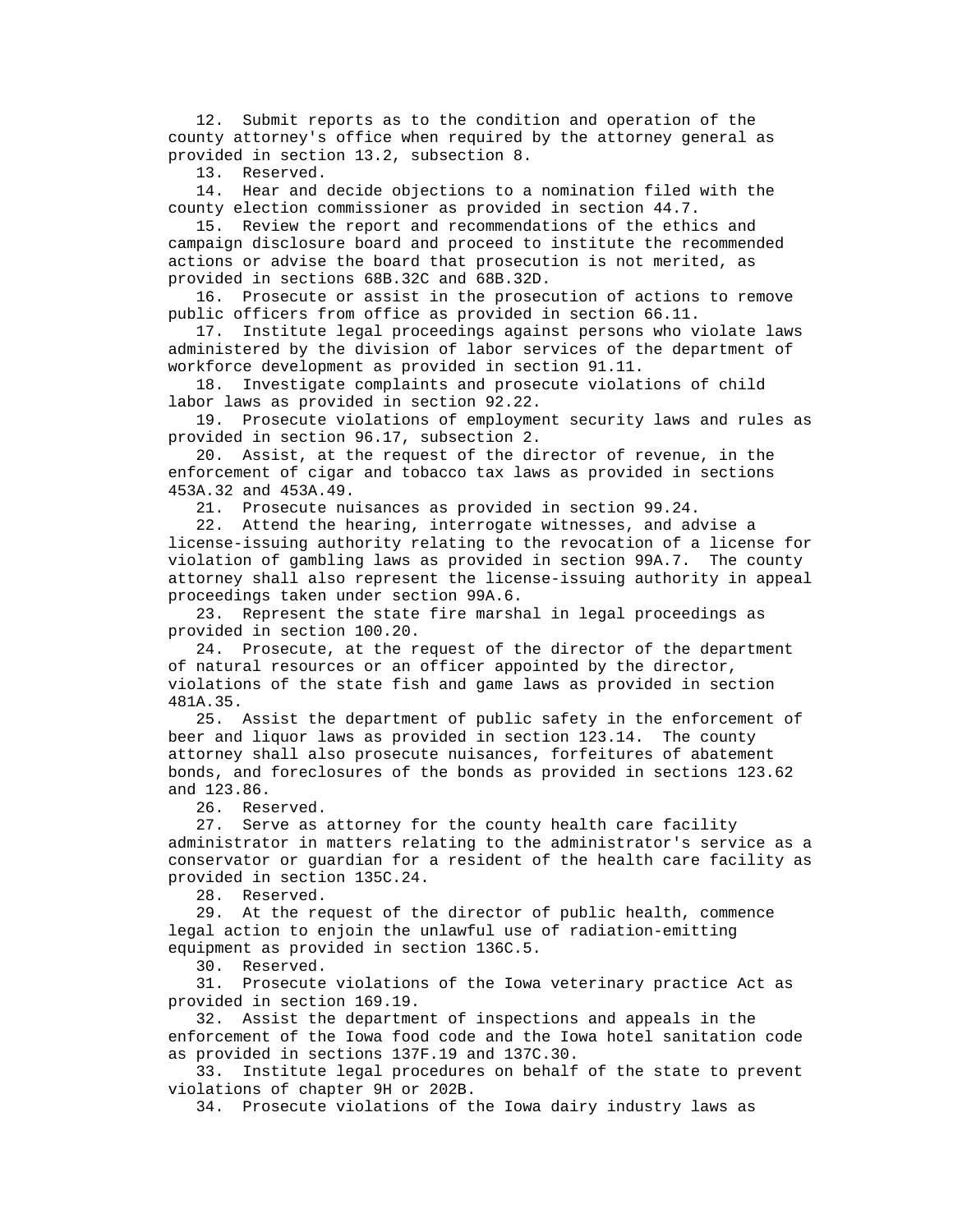provided in section 179.11.

 35. Prosecute persons who fail to file an annual or special report with the secretary of agriculture under the meat and poultry inspection Act as provided in section 189A.17.

 36. Cooperate with the secretary of agriculture in the enforcement of label requirements for food packages as provided in section 191.7.

 37. Prosecute violations of the Iowa commercial feed law as provided in section 198.13, subsection 3.

 38. Cooperate with the secretary of agriculture in the enforcement of the agricultural seed laws as provided in section 199.14.

 39. Prosecute violations of the Iowa fertilizer law as provided in section 200.18, subsection 5.

 40. Prosecute violations of the Iowa drug, device, and cosmetic Act as requested by the board of pharmacy examiners as provided in section 126.7.

 41. Provide the Iowa department of corrections with information relating to the background and criminal acts committed by each person sentenced to a state correctional institution from the county as provided in section 904.202.

 42. Carry out duties relating to the commitment of a person with mental retardation as provided in section 222.18.

 43. Proceed to collect, as requested by the county, the reasonable costs for the care, treatment, training, instruction, and support of a person with mental retardation from parents or other persons who are legally liable for the support of the person with mental retardation as provided in section 222.82.

44. Reserved.

 45. Appear on behalf of the administrator of the division of mental health and disability services of the department of human services in support of an application to transfer a person with mental illness who becomes incorrigible and dangerous from a state hospital for persons with mental illness to the Iowa medical and classification center as provided in section 226.30.

 46. Carry out duties relating to the hospitalization of persons for mental illness as provided in section 229.12.

 47. Carry out duties relating to the collection of the costs for the care, treatment, and support of persons with mental illness as provided in sections 230.25 and 230.27.

 48. Carry out duties relating to the care, guidance, and control of juveniles as provided in chapter 232.

 49. Prosecute violations of law relating to the family investment program, medical assistance, and supplemental assistance as provided in sections 239B.15, 249.13, and 249A.14.

 50. Commence legal proceedings to enforce the rights of children placed under foster care arrangements as provided in section 233A.11.

 51. Commence legal proceedings, at the request of the superintendent of the Iowa juvenile home, to recover possession of a child as provided in section 233B.12.

 52. Furnish, upon request of the governor, a copy of the minutes of evidence and other pertinent facts relating to an application for a pardon, reprieve, commutation, or remission of a fine or forfeiture as provided in section 914.5.

53. Reserved.

54. Commence legal proceedings to recover school funds as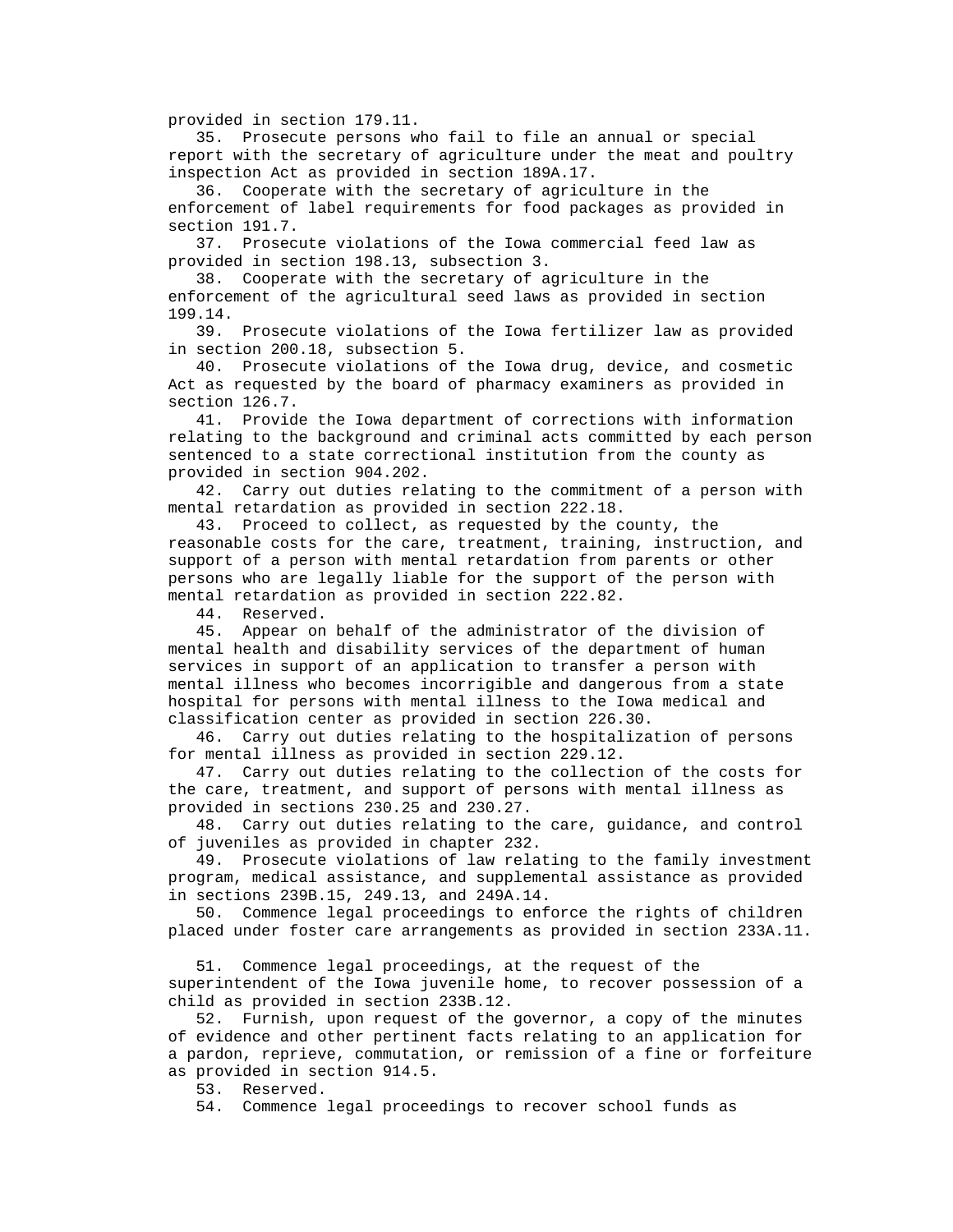provided in section 257B.33.

 55. At the request of the state geologist, commence legal proceedings to obtain a copy of the map of a mine or mine extension as provided in section 456.12.

 56. Enforce, upon complaint, the performance of duties by officers charged with the responsibilities of controlling or eradicating noxious weeds as provided in section 317.23.

 57. Commence legal proceedings to remove billboards and signs which constitute a public nuisance as provided in section 318.11.

58. Reserved.

 59. Assist, upon request, the department of transportation's general counsel in the prosecution of violations of common carrier laws and regulations as provided in section 327C.30.

 60. Enforce the control of vegetation on railroad property by the railroad corporations as provided in section 327F.29.

 61. Appoint a member of the civil service commission for deputy sheriffs as provided in section 341A.2 or 341A.3.

 62. Represent the civil service commission for deputy sheriffs in civil suits initiated by the commission for the proper enforcement of the civil service law as provided in section 341A.16.

 63. Present to the grand jury at its next session a copy of the report filed by the department of corrections of its inspection of the jails in the county as provided in section 356.43.

 64. Represent the township trustees in counties having a population of less than twenty-five thousand except when the interests of the trustees and the county are adverse as provided in section 359.18.

64A. Reserved.

 64B. Make a written report to the department of inspections and appeals within fifteen days of the end of each calendar quarter of the amount of funds which were owed to the state for indigent defense services and which were recouped pursuant to subsection 5.

 65. Represent the assessor and the board of review in legal proceedings relating to assessments as provided in section 441.41.

 66. Represent the state in litigation relating to the inheritance tax if requested by the department of revenue as provided in section 450.1.

 67. Institute proceedings to enjoin persons from violating water treatment laws as provided in section 455B.224.

 68. Conduct legal proceedings relating to the condemnation of private property as provided in section 6B.2.

69. Reserved.

 70. Institute legal proceedings against violations of insurance laws as provided in sections 511.7 and 515.93.

 71. Assist, as requested by the attorney general, with the enforcement of the Iowa competition law as provided in section 553.7.

 72. Initiate proceedings to enforce provisions relating to the recordation of conveyances and leases of agricultural land as provided in section 558.44.

73. Reserved.

 74. Bid on real estate on behalf of the county when necessary to secure the county from loss as provided by section 569.2.

75. Reserved.

76. Reserved.

 77. Prosecute a complaint to establish paternity and compel support for a child as provided in section 600B.19.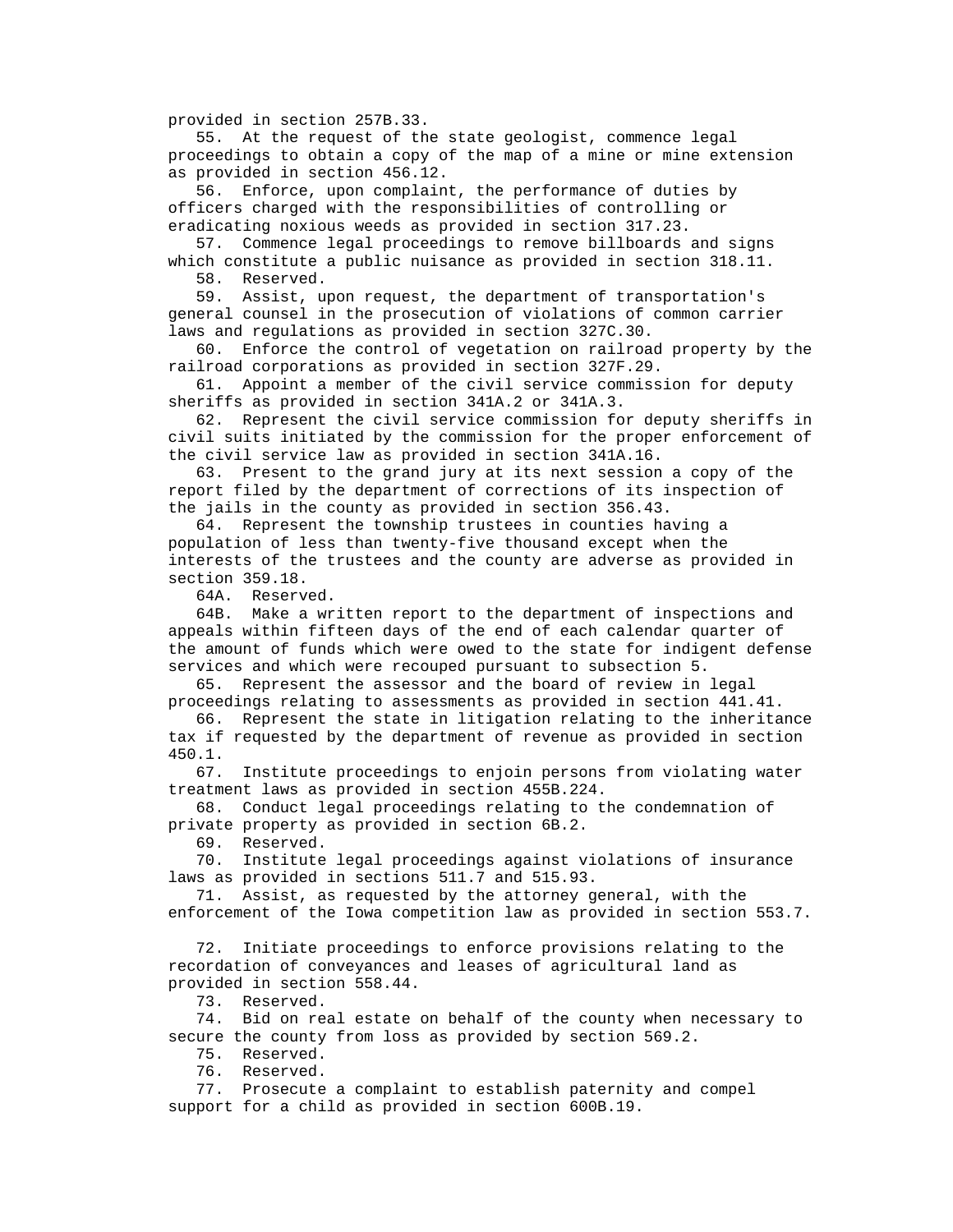78. Give to an accused person a copy of each report of the findings of the criminalistics laboratory in the investigation of an indictable criminal charge against the accused as provided in section 691.4.

 79. Notify state and local governmental agencies issuing licenses or permits, of a person's conviction of obscenity laws relating to minors as provided in section 728.8.

 80. In the case of appeal from the district court, furnish the attorney general with a copy of the notice of appeal and pertinent material from the district court proceedings as provided in section 814.8.

 81. Certify fees and mileage payable to witnesses subpoenaed by the county attorney before the district court as provided in section 815.3.

 82. Carry out duties relating to extradition of fugitive defendants as provided in chapter 818.

 83. Advise the director of the judicial district department of correctional services of the facts and circumstances surrounding the crime committed and the record and history of the defendant granted probation as provided in section 907.8.

 83A. Carry out the duties imposed under sections 915.12 and 915.13.

 83B. Establish a child protection assistance team in accordance with section 915.35.

 84. Bring an action in the nature of quo warranto as provided in rule of civil procedure 1.1302.

 85. Perform other duties required by law and duties assigned pursuant to section 331.323.

 [C97, SS15, § 301; C24, 27, 31, 35, 39, § 5180; C46, 50, 54, 58, 62, 66, 71, 73, 75, 77, 79, 81, § 336.2; S81, § 331.756; 81 Acts, ch 117, § 756; 82 Acts, ch 1021, § 10, 12(1), ch 1100, § 28, ch 1104, § 59]

 83 Acts, ch 96, § 111, 112, 157, 159; 84 Acts, ch 1163, § 2; 84 Acts, ch 1299, § 9; 85 Acts, ch 195, § 42; 86 Acts, ch 1001, § 21; 86 Acts, ch 1112, § 11; 86 Acts, ch 1155, § 8; 86 Acts, ch 1238, § 17; 86 Acts, ch 1245, § 1117; 87 Acts, ch 30, § 18; 87 Acts, ch 98, § 4; 88 Acts, ch 1134, § 73; 89 Acts, ch 197, § 30; 90 Acts, ch 1165, § 17; 92 Acts, ch 1242, § 30, 31; 93 Acts, ch 97, § 39; 93 Acts, ch 110, § 2--4; 93 Acts, ch 142, § 12; 93 Acts, ch 163, § 32; 94 Acts, ch 1023, §106; 94 Acts, ch 1170, §53; 94 Acts, ch 1173, §29, 30; 95 Acts, ch 49, § 9; 95 Acts, ch 143, §9; 95 Acts, ch 169, §3; 96 Acts, ch 1034, § 31; 96 Acts, ch 1111, § 2; 96 Acts, ch 1129, § 113; 96 Acts, ch 1131, §1; 96 Acts, ch 1186, § 23; 97 Acts, ch 41, § 32; 98 Acts, ch 1090, §69, 84; 98 Acts, ch 1162, §28, 30; 2002 Acts, ch 1119, §159; 2003 Acts, ch 107, §3; 2003 Acts, ch 115, §15, 19; 2003 Acts, ch 145, §286; 2004 Acts, ch 1101, §40; 2005 Acts, ch 167, §57, 66; 2006 Acts, ch 1010, §94; 2006 Acts, ch 1097, §18; 2006 Acts, ch 1115, §33; 2006 Acts, ch 1185, §121

Referred to in § 96.11, 602.8107

331.757 TEMPORARY AND FULL-TIME ASSISTANTS.

 1. The county attorney may employ, with the approval of a judge of the district court, a temporary assistant to assist in the trial of a person charged with a felony. The temporary assistant shall be paid a reasonable compensation as determined by the board upon certification of the services rendered by the district judge before whom the defendant was tried.

2. The county attorney may appoint, with the approval of the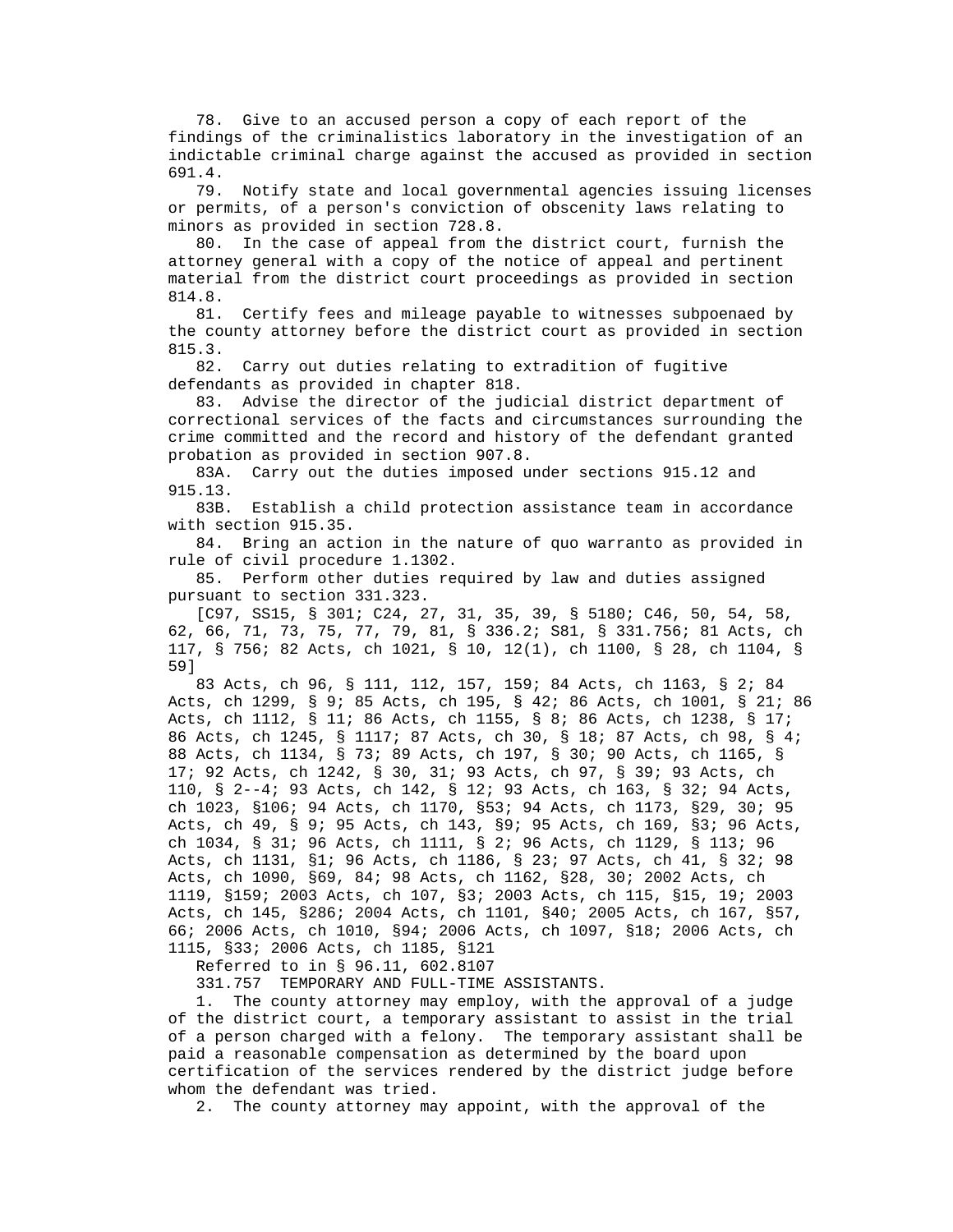board, an assistant county attorney to serve as a full- time prosecutor. A full-time prosecutor shall refrain from the private practice of law. The county attorney shall determine the compensation paid to a full-time prosecutor within the budget set for the county attorney's office by the board. Except in counties having a population of more than two hundred thousand, the annual salary of an assistant county attorney shall not exceed eighty-five percent of the maximum annual salary of a full-time county attorney.

 [C97, § 303; S13, § 303-a; C24, 27, 31, 35, 39, § 5243; C46, 50, 54, 58, 62, 66, 71, 73, 75, § 341.7; C77, 79, 81, § 341.7, 341.9; S81, § 331.757; 81 Acts, ch 117, § 757]

83 Acts, ch 123, § 150, 209; 88 Acts, ch 1267, § 19

Referred to in § 331.758, 331.903

331.758 GENERAL POWERS.

The county attorney may:

 1. Administer oaths and take affirmations as provided in section 63A.2.

 2. Appoint and remove deputies, clerks and assistants subject to the requirements of sections 331.757 and 331.903.

 [C97, § 303; S13, § 303-a; C24, 27, 31, 35, 39, § 5238, 5240; C46, 50, 54, 58, 62, 66, 71, 73, 75, 77, 79, 81, § 341.1, 341.3; S81, § 331.758; 81 Acts, ch 117, § 758]

331.759 APPOINTMENT OF PRIVATE LEGAL COUNSEL.

 At any stage of legal proceedings in which a county attorney is authorized to represent a county officer acting in the officer's official capacity, the county attorney may apply to the court for permission to withdraw from representation of the officer for cause. If the court allows the county attorney to withdraw, it shall appoint an attorney to represent the county officer. The costs of representing a county officer acting in the officer's official capacity shall be paid from the court expense fund or the general fund of the county.

[S81, § 331.759; 81 Acts, ch 119, § 1]

331.760 TO 331.774 Reserved.

331.775 TO 331.800 Reserved.

 331.801 COUNTY MEDICAL EXAMINER -- APPOINTMENT, QUALIFICATIONS AND ASSISTANTS.

 1. A county medical examiner shall be appointed by the board for a two-year term. The term of office shall commence on the first day in January which is not a Sunday or holiday and continue for two years or until a successor is appointed and qualifies as provided in this section. A vacancy shall be filled by the board for the unexpired term.

 2. To serve as a county medical examiner a person shall be licensed in this state as a doctor of medicine and surgery, a doctor of osteopathic medicine and surgery, or an osteopathic physician. The medical examiner shall be appointed by the board from lists of two or more names submitted by the medical society and the osteopathic society of the county in which the candidate resides. If names are not submitted by either society, the board may appoint any licensed physician, osteopathic physician and surgeon, or osteopathic physician of the county. If a qualified physician of the county will not serve, the board may appoint a physician from another county. If a county medical examiner is unable to serve in a particular case or for a period of time, the medical examiner shall promptly notify the chairperson of the board who shall designate some other qualified physician to serve temporarily.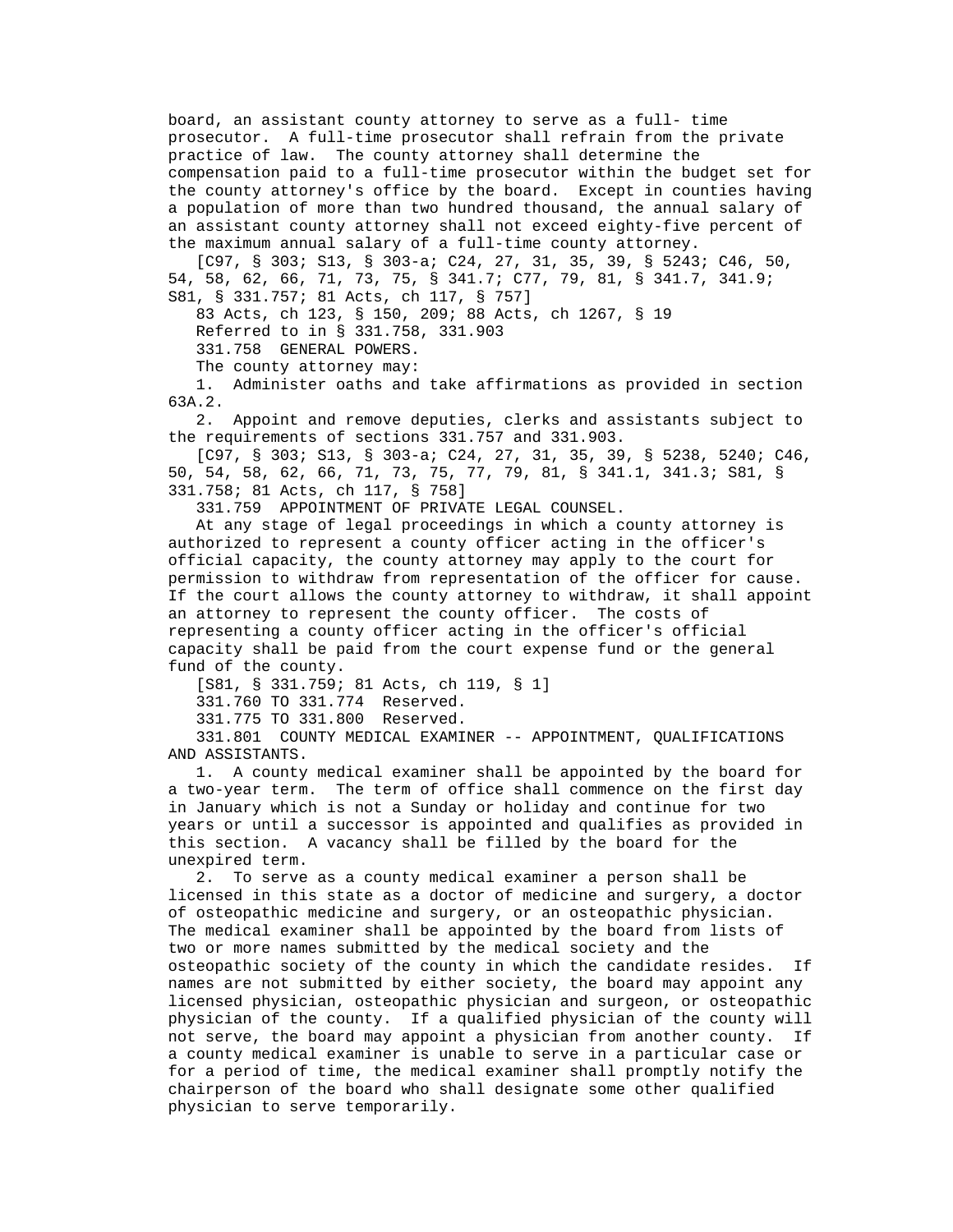3. The board may provide laboratory facilities, deputy medical examiners, and other professional, technical and clerical assistance as required by the county medical examiner in the performance of official duties. However, the requirements shall be subject to prior approval by the state medical examiner.

 1. [C62, 66, 71, 73, 75, 77, 79, 81, § 339.1; S81, § 331.801(1); 81 Acts, ch 117, § 800, 805]

 2. [C51, § 201, 202; R60, § 411, 412; C73, § 367, 368; C97, § 528, 529; C24, 27, 31, 35, 39, § 5217, 5218; C46, 50, 54, 58, § 339.21, 339.22; C62, 66, 71, 73, 75, 77, 79, 81, § 339.2; S81, § 331.801(2); 81 Acts, ch 117, § 800]

 3. [S13, § 520; C24, 27, 31, 35, 39, § 5206; C46, 50, 54, 58, § 339.9; C62, 66, § 339.8; C71, 73, 75, 77, 79, 81, § 339.3; S81, § 331.801(3); 81 Acts, ch 117, § 800]

Referred to in § 141A.5, 142C.2, 331.321

331.802 DEATHS -- REPORTED AND INVESTIGATED.

 1. A person's death which affects the public interest as specified in subsection 3 shall be reported to the county medical examiner or the state medical examiner by the physician in attendance, any law enforcement officer having knowledge of the death, the embalmer, or any other person present. The appropriate medical examiner shall notify the city or state law enforcement agency or sheriff and take charge of the body.

 2. If a person's death affects the public interest, the county medical examiner shall conduct a preliminary investigation of the cause and manner of death, prepare a written report of the findings, promptly submit the full report to the state medical examiner on forms prescribed for that purpose, and submit a copy of the report to the county attorney. For each preliminary investigation and the preparation and submission of the required reports, the county medical examiner shall receive from the county of appointment a fee determined by the board plus the examiner's actual expenses. The fee and expenses paid by the county of appointment shall be reimbursed to the county of appointment by the county of the person's residence. However, if the person's death is caused by a defendant for whom a judgment of conviction and sentence is rendered under section 707.2, 707.3, 707.4, 707.5, or 707.6A, the county of the person's residence may recover from the defendant the fee and expenses. The fee and expenses of the county medical examiner who performs an autopsy or conducts an investigation of a person who dies after being brought into this state for emergency medical treatment by or at the direction of an out-of-state law enforcement officer or public authority shall be paid by the state. A claim for payment shall be filed with the Iowa department of public health. If moneys are not appropriated to the Iowa department of public health for the payment of autopsies under this subsection, claims for payment shall be forwarded to the state appeal board and, if authorized by the board, shall be paid out of moneys in the general fund of the state not otherwise appropriated.

 3. A death affecting the public interest includes, but is not limited to, any of the following:

 a. Violent death, including homicidal, suicidal, or accidental death.

 b. Death caused by thermal, chemical, electrical, or radiation injury.

 c. Death caused by criminal abortion including self-induced, or by sexual abuse.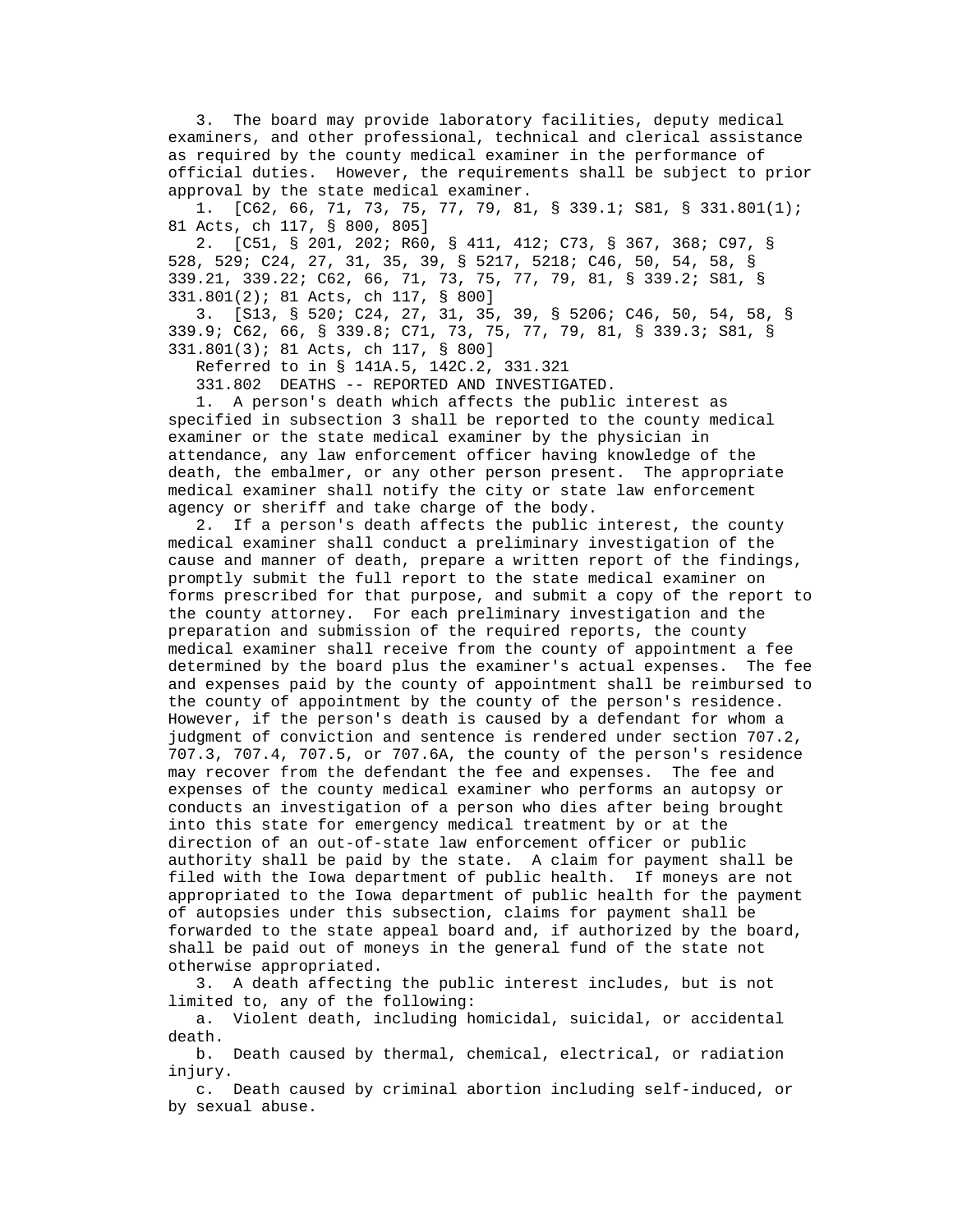d. Death related to disease thought to be virulent or contagious which may constitute a public hazard.

 e. Death that has occurred unexpectedly or from an unexplained cause.

 f. Death of a person confined in a prison, jail, or correctional institution.

 g. Death of a person who was prediagnosed as a terminal or bedfast case who did not have a physician in attendance within the preceding thirty days; or death of a person who was admitted to and had received services from a hospice program as defined in section 135J.1, if a physician or registered nurse employed by the program was not in attendance within thirty days preceding death.

 h. Death of a person if the body is not claimed by a relative or friend.

i. Death of a person if the identity of the deceased is unknown.

 j. Death of a child under the age of two years if death results from an unknown cause or if the circumstances surrounding the death indicate that sudden infant death syndrome may be the cause of death.

 4. The county medical examiner shall conduct the investigation in the manner required by the state medical examiner and shall determine whether the public interest requires an autopsy or other special investigation. However, if the death occurred in the manner specified in subsection 3, paragraph "j", the county medical examiner shall order an autopsy, the expense of which shall be reimbursed by the Iowa department of public health. In determining the need for an autopsy, the county medical examiner may consider the request for an autopsy from a public official or private person, but the state medical examiner or the county attorney of the county where the death occurred may require an autopsy.

 5. a. A person making an autopsy shall promptly file a complete record of the findings in the office of the state medical examiner and the county attorney of the county where death occurred and the county attorney of the county where any injury contributing to or causing the death was sustained.

 b. A summary of the findings resulting from an autopsy of a child under the age of two years whose death occurred in the manner specified in subsection 3, paragraph "j", shall be transmitted immediately by the physician who performed the autopsy to the county medical examiner. The report shall be forwarded to the parent, guardian, or custodian of the child by the county medical examiner or a designee of the county medical examiner, or through the infant's attending physician. A copy of the autopsy report filed with the county attorney shall be available to the parents, guardian, or custodian upon request.

 6. The report of an investigation made by the state medical examiner or a county medical examiner and the record and report of an autopsy made under this section or chapter 691, shall be received as evidence in any court or other proceedings, except that statements by witnesses or other persons and conclusions on extraneous matters included in the report are not admissible. The person preparing a report or record given in evidence may be subpoenaed as a witness in any civil or criminal case by any party to the cause. A copy of a record, photograph, laboratory finding, or record in the office of the state medical examiner or any medical examiner, when attested to by the state medical examiner or a staff member or the medical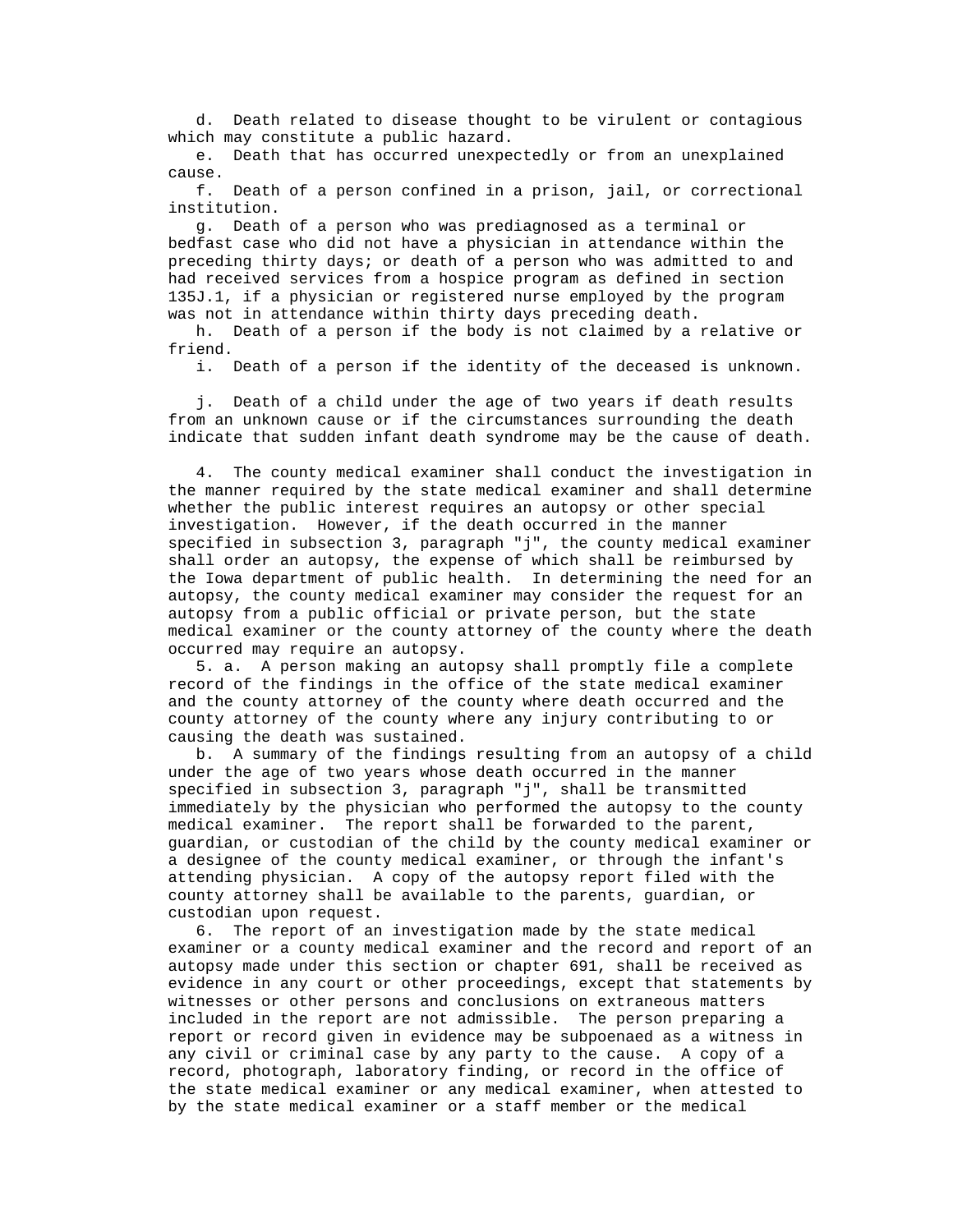examiner in whose office the record, photograph, or finding is filed, shall be received as evidence in any court or other proceedings for any purpose for which the original could be received without proof of the official character of the person whose name is signed to it.

 7. In case of a sudden, violent, or suspicious death after which the body is buried without an investigation or autopsy, the county medical examiner, upon being advised of the facts, shall notify the county attorney. The county attorney shall apply for a court order requiring the body to be exhumed in accordance with chapter 144. Upon receipt of the court order, an autopsy shall be performed by a medical examiner or by a pathologist designated by the medical examiner and the facts disclosed by the autopsy shall be communicated to the court ordering the disinterment for appropriate action.

 8. Where donation of the remains of the deceased to a medical school or similar institution equipped with facilities to perform autopsies is provided by will or directed by the spouse, parents or children of full age, of the deceased, any autopsy under this section shall be performed at the direction of the school or institution, and in such a manner as to further the purpose of the donation, while serving the public interest.

 1, 2. [C51, § 186, 187, 202, 2539; R60, § 396, 397, 412, 4148; C73, § 352, 353, 368, 3799; C97, § 515, 517, 526, 529, 531; C24, 27, 31, 35, 39, § 5200, 5202, 5214, 5218, 5237; C46, 50, 54, 58, § 339.3, 339.5, 339.17, 339.19, 339.22, 340.19; C62, 66, § 339.5; C71, 73, 75, 77, 79, 81, § 339.4; S81, § 331.802(1, 2); 81 Acts, ch 117, § 801] 3. [C51, § 186; R60, § 396; C73, § 352; C24, 27, 31, 35, 39, § 5200, 5201; C46, 50, 54, 58, § 339.3, 339.4; C62, 66, § 339.4; C71, 73, 75, 77, 79, 81, § 339.6; S81, § 331.802(3); 81 Acts, ch 117, §

 801] 4. [C71, 73, 75, 77, 79, 81, § 339.7; S81, § 331.802(4); 81 Acts, ch 117, § 801]

 5. [C51, § 187, 188, 193; R60, § 397, 398, 403; C73, § 353, 354, 359; C97, § 517, 518, 521; C24, 27, 31, 35, 39, § 5202, 5203, 5208; C46, 50, 54, 58, § 339.5, 339.6, 339.11; C62, 66, § 339.6; C71, 73, 75, 77, 79, 81, § 339.8; S81, § 331.802(5); 81 Acts, ch 117, § 801] 6. [C51, § 190--192, 199; R60, § 400--402, 409; C73, § 356--358, 365; C97, S13, § 520; C24, 27, 31, 35, 39, § 5205, 5206; C46, 50, 54, 58, § 339.8, 339.9; C62, 66, § 339.9; C71, 73, 75, 77, 79, 81, § 339.10; S81, § 331.802(6); 81 Acts, ch 117, § 801]

 7. [C62, 66, § 339.7; C71, 73, 75, 77, 79, 81, § 339.14; S81, § 331.802(7); 81 Acts, ch 117, § 801]

8. [S81, § 331.802(8); 81 Acts, ch 117, § 801]

 87 Acts, ch 69, §1; 96 Acts, ch 1139, § 1; 98 Acts, ch 1024, §1; 99 Acts, ch 141, §40; 2002 Acts, ch 1098, §3

 Referred to in § 141A.5, 142C.4A, 144.56, 331.805, 691.6, 910.3A 331.803 EXAMINATION CERTIFICATE -- FEE.

 Upon application and payment of a fee determined by the board, the county medical examiner shall provide an examination certificate to the person requesting it and file a copy of the certificate in the medical examiner's office. The certificate is not required in the case of a stillborn infant if a physician was present at the stillbirth and the cause of the stillbirth, as certified by the attending physician as provided in chapter 144, does not require an investigation by a medical examiner.

 [C62, 66, § 339.12; C71, 73, 75, 77, 79, 81, § 339.13; S81, § 331.803; 81 Acts, ch 117, § 802]

Referred to in § 141A.5, 144.56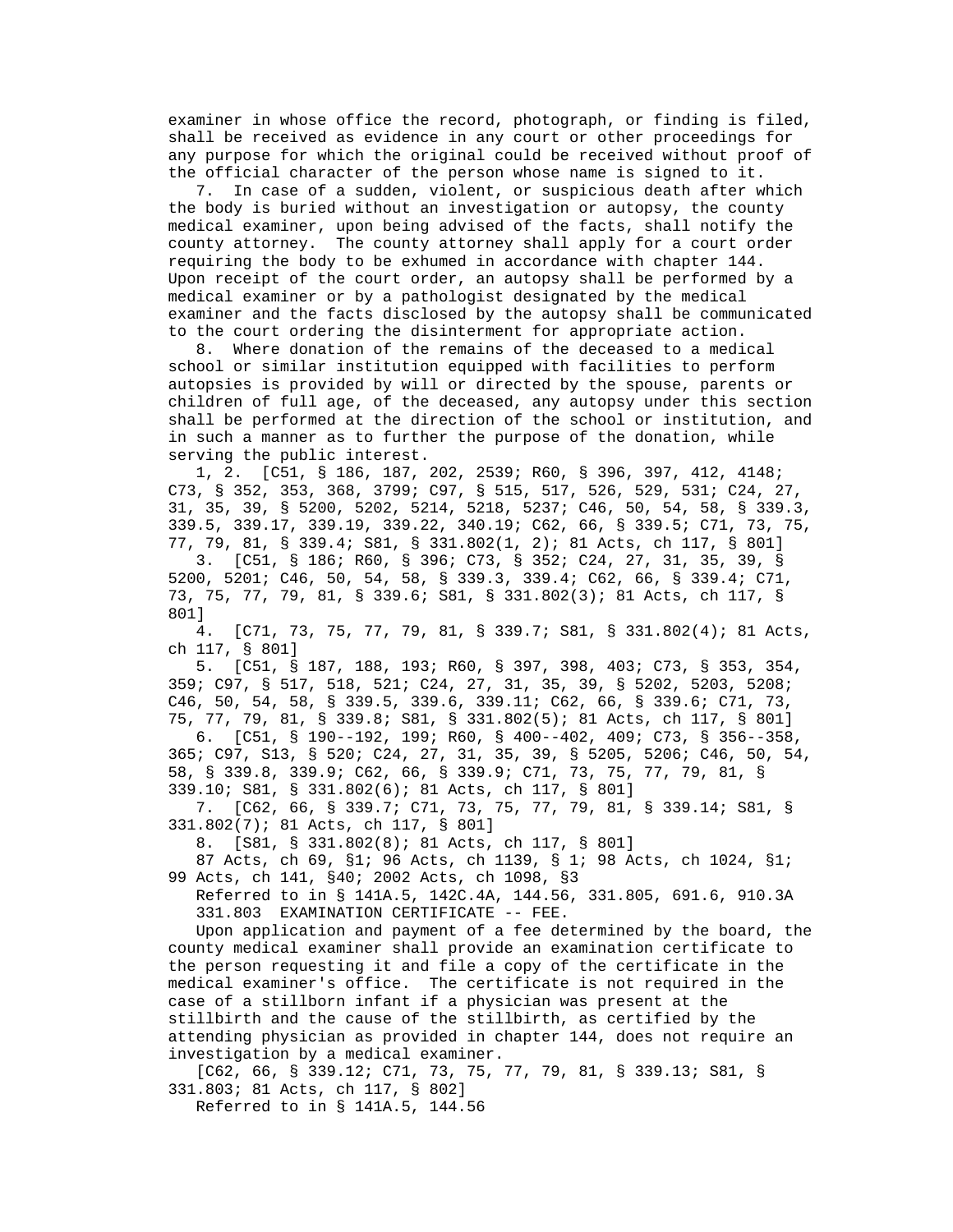331.804 DISPOSITION OF BODY AND OTHER PROPERTY.

 1. After an investigation has been completed, including an autopsy if one is performed, the body shall be prepared for transportation. The body shall be transported by a funeral director, if chosen by a relative or friend of the deceased person, for burial or other appropriate disposition. A medical examiner shall not use influence in favor of a particular funeral director. However, if a person other than a funeral director assumes custody of a dead body, the person shall secure a burial transit permit pursuant to section 144.32. If no one claims a body, it shall be disposed of as provided in chapter 142.

 2. If no one is entitled by law to the property or money found on a deceased person, the property shall be deposited with the clerk of the district court who shall dispose of it as provided by law.

 [C51, § 200; R60, § 410; C73, § 366; C97, § 527, 532, 533; C24, 27, 31, 35, 39, § 5215, 5216; C46, 50, 54, 58, § 339.19, 339.20; C62, 66, § 339.10, 339.11; C71, 73, 75, 77, 79, 81, § 339.11, 339.12; S81, § 331.804; 81 Acts, ch 117, § 803]

2002 Acts, ch 1098, §4

Referred to in § 141A.5, 144.56

331.805 PROHIBITED ACTIONS -- CREMATION PERMIT -- PENALTIES.

 1. When a death occurs in the manner specified in section 331.802, subsection 3, the body, clothing, and any articles upon or near the body shall not be disturbed or removed from the position in which it is found, and physical or biological evidence shall not be obtained or collected from the body, without authorization from the county medical examiner or the state medical examiner except for the purpose of preserving the body from loss or destruction or permitting the passage of traffic on a highway, railroad or airport, or unless the failure to immediately remove the body might endanger life, safety, or health. A person who moves, disturbs, or conceals a body, clothing, or any articles upon or near the body or who obtains or collects physical or biological evidence in violation of this subsection or chapter 691 is guilty of a simple misdemeanor.

 2. It is unlawful to embalm a body when the embalmer has reason to believe death occurred in a manner specified in section 331.802, subsection 3, when there is evidence sufficient to arouse suspicion of crime in connection with the cause of death of the deceased, or where it is the duty of a medical examiner to view the body and investigate the death of the deceased person, until the permission of a county medical examiner has been obtained. When feasible, the body shall be released to the funeral director for embalming within twenty-four hours of death.

 3. a. It is unlawful to cremate, bury, or send out of the state the body of a deceased person when death occurred in a manner specified in section 331.802, subsection 3, until a medical examiner certifies in writing that the examiner has viewed the body, has made personal inquiry into the cause and manner of death, and all necessary autopsy or postmortem examinations have been completed. However, the body of a deceased person may be sent out of state for the purpose of an autopsy or postmortem examination if the county medical examiner certifies in writing that the out-of-state autopsy or postmortem examination is necessary or, in the case of a death which is not of public interest as specified in section 331.802, subsection 3, if the attending physician certifies to the county medical examiner that the performance of the autopsy out of state is proper.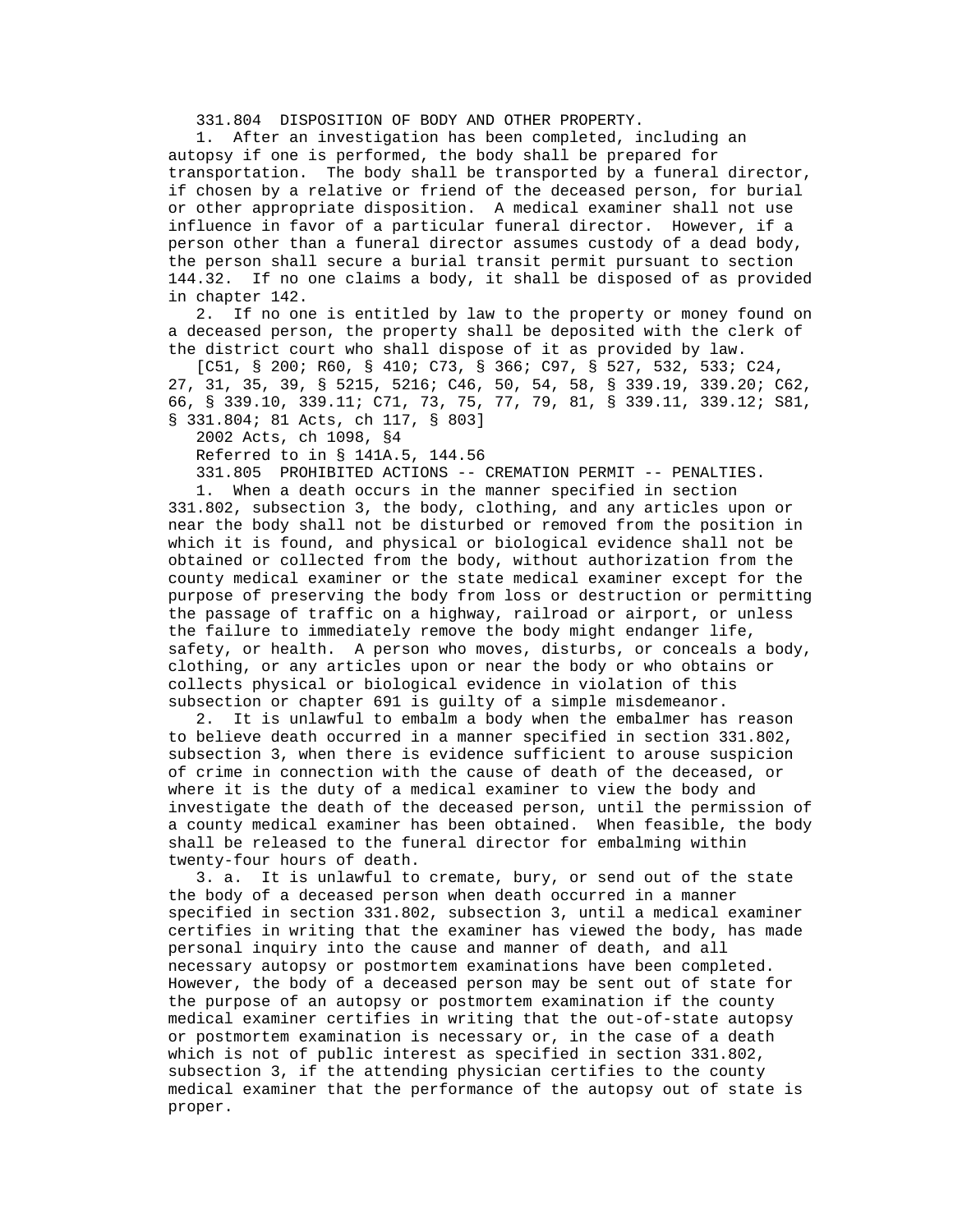b. If the next of kin, guardian, or other person authorized to act on behalf of a deceased person has requested that the body of the deceased person be cremated, a permit for cremation must be obtained from a medical examiner. Cremation permits by the medical examiner must be made on the most current forms prepared at the direction of and approved by the state medical examiner, with copies forwarded to the state medical examiner's office. Costs for the cremation permit issued by a medical examiner shall not exceed seventy-five dollars. The costs shall be borne by the family, next of kin, guardian of the decedent, or other person.

 4. A person who violates a provision of subsection 2 or 3 is guilty of a serious misdemeanor.

 [C62, 66, § 339.12; C71, 73, 75, 77, 79, 81, § 339.9, 339.13; S81, § 331.805; 81 Acts, ch 117, § 804]

 89 Acts, ch 81, § 1; 96 Acts, ch 1148, § 11; 2002 Acts, ch 1098, §5; 2005 Acts, ch 89, §37

Referred to in § 141A.5

331.806 TO 331.900 Reserved.

331.901 GENERAL DUTIES OF COUNTY OFFICERS.

 1. Except as otherwise provided by state law, a county officer shall furnish to the governor or either house of the general assembly, upon their request, any information which the officer possesses.

 2. A county officer shall not appear as an agent, attorney, or solicitor for another person in a matter pending before the board.

 3. If a county officer who is required to report the collection of fees to the board neglects or refuses to make the report, the board shall employ an expert accountant to examine the books, papers, and accounts of the delinquent officer and to make the required report. The expense of employing the expert accountant shall be charged to the delinquent officer and may be collected upon the official bond of the officer.

 4. A county officer, deputy officer, or employee shall not take, purchase, receive in payment, or exchange a warrant, scrip, or other evidence of the county's indebtedness or demand against the county for an amount less than the amount expressed on the face of the warrant, scrip, or other evidence of indebtedness or demand, plus the accrued interest.

 5. A county or township officer or employee shall not appropriate, give, or loan public funds to or in favor of an institution, school, association, or object which is under ecclesiastical or sectarian management or control.

 6. All reports and forms required to be submitted by a county officer to a state officer or agency shall be submitted on standardized forms furnished by the state officer or agency. The state officers and agencies which receive reports and forms from county officers shall consult with the department of management, shall devise standardized reports and forms which will permit computer processing of the information submitted, and shall distribute the standardized reports and forms to the county officers.

 7. A county officer, deputy officer, or employee who violates subsection 4 or 5 is guilty of a simple misdemeanor.

 1. [C97, § 544; C24, 27, 31, 35, 39, § 5249; C46, 50, 54, 58, 62, 66, 71, 73, 75, 77, 79, 81, § 343.1; S81, § 331.901(1); 81 Acts, ch 117, § 900]

2. [C73, § 326; C97, § 545; C24, 27, 31, 35, 39, § 5250; C46, 50,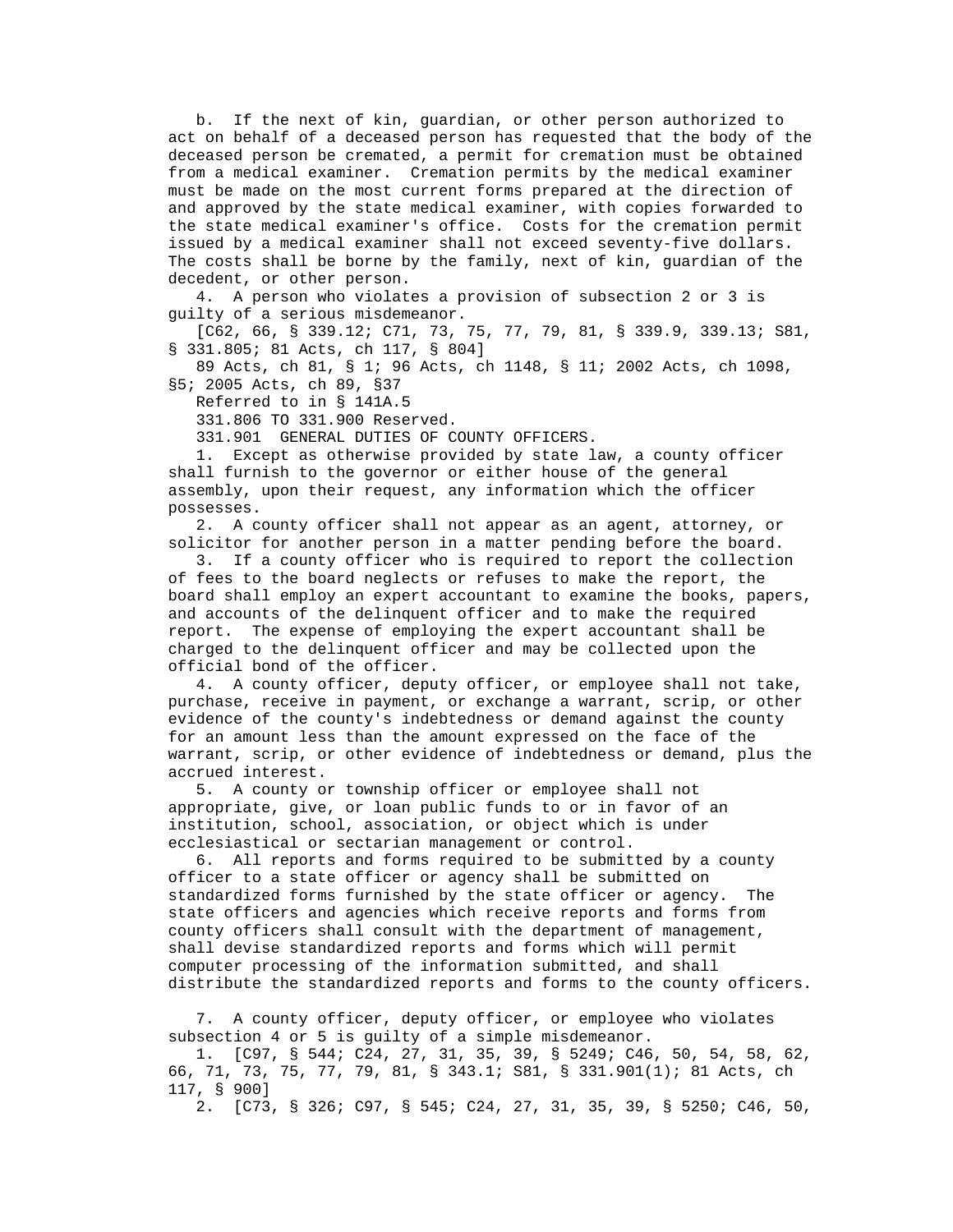54, 58, 62, 66, 71, 73, 75, 77, 79, 81, § 343.2; S81, § 331.901(2); 81 Acts, ch 117, § 900]

 3. [C97, § 548; C24, 27, 31, 35, 39, § 5253; C46, 50, 54, 58, 62, 66, 71, 73, 75, 77, 79, 81, § 343.5; S81, § 331.901(3); 81 Acts, ch 117, § 900]

 4. [R60, § 2186; C73, § 556; C97, § 596; C24, 27, 31, 35, 39, § 5255; C46, 50, 54, 58, 62, 66, 71, 73, 75, 77, 79, 81, § 343.7; S81, § 331.901(4); 81 Acts, ch 117, § 900]

 5. [C73, § 552; C97, § 593; C24, 27, 31, 35, 39, § 5256; C46, 50, 54, 58, 62, 66, 71, 73, 75, 77, 79, 81, § 343.8; S81, § 331.901(5); 81 Acts, ch 117, § 900]

 6. [C71, 73, 75, 77, 79, 81, § 343.14; S81, § 331.901(7); 81 Acts, ch 117, § 900]

 7. [R60, § 2188; C73, § 558; C97, § 598; C24, 27, 31, 35, 39, § 5257; C46, 50, 54, 58, 62, 66, 71, 73, 75, 77, 79, 81, § 343.9; S81, § 331.901(8); 81 Acts, ch 117, § 900]

 83 Acts, ch 123, § 152, 209; 83 Acts, ch 186, § 10096, 10201 Referred to in § 331.502

331.902 COLLECTION AND DISPOSITION OF FEES.

 1. Unless otherwise specifically provided by statute, the fees and other charges collected by the auditor, treasurer, recorder, and sheriff, and their deputies or employees, belong to the county.

 2. Each elective officer specified in subsection 1 shall maintain a record in the county system of each fee and charge collected. The record shall show the date, amount, payor, and type of service, and, when the fee is for recording an instrument, the names of the parties to the instrument. The record of the fees collected shall be retained for three years after audit of the county pursuant to section 11.6.

 3. Each elective officer specified in subsection 1 shall make a quarterly report to the board showing, by type, the fees collected during the preceding quarter. The officer shall pay at least quarterly to the county treasury the fees and charges collected, except for the county auditor's transfer fees, which shall be paid directly to the county treasurer by the county recorder. The officer shall receive a receipt and maintain a record of the date and amount of each payment into the county treasury. This subsection does not apply to the county treasurer if the county treasurer credits the fees daily to the county treasury and reports the receipts on the monthly report to the auditor and the board of supervisors.

 4. When examining, settling, or verifying reports or accounts of fees or other monetary receipts of the county under section 331.401, subsection 1, paragraph "p", this section, or chapter 12B, the cash on hand in the office of the county officer or employee subject to the settlement or examination need not be counted in the presence of, or by, the board of supervisors or other examining county officer. This section does not prohibit the actual counting of cash on hand in a county at the time of the examination or settlement if the examining authority requests the actual count.

 [C51, § 212; R60, § 423, 431; C73, § 3785, 3796; C97, § 299, 480, 492, 495, 508; S13, § 498, 508, 550-c; SS15, § 479-a, 490-a, 495; C24, 27, 31, 35, 39, § 5245--5247; C46, 50, 54, 58, 62, 66, 71, 73, 75, 77, 79, 81, § 342.1--342.3; S81, § 331.902; 81 Acts, ch 117, § 901; 82 Acts, ch 1073, § 1]

 83 Acts, ch 6, § 1; 83 Acts, ch 186, § 10097, 10201; 84 Acts, ch 1125, § 1; 86 Acts, ch 1079, § 1; 94 Acts, ch 1025, §1; 97 Acts, ch 121, § 9; 2000 Acts, ch 1085, §3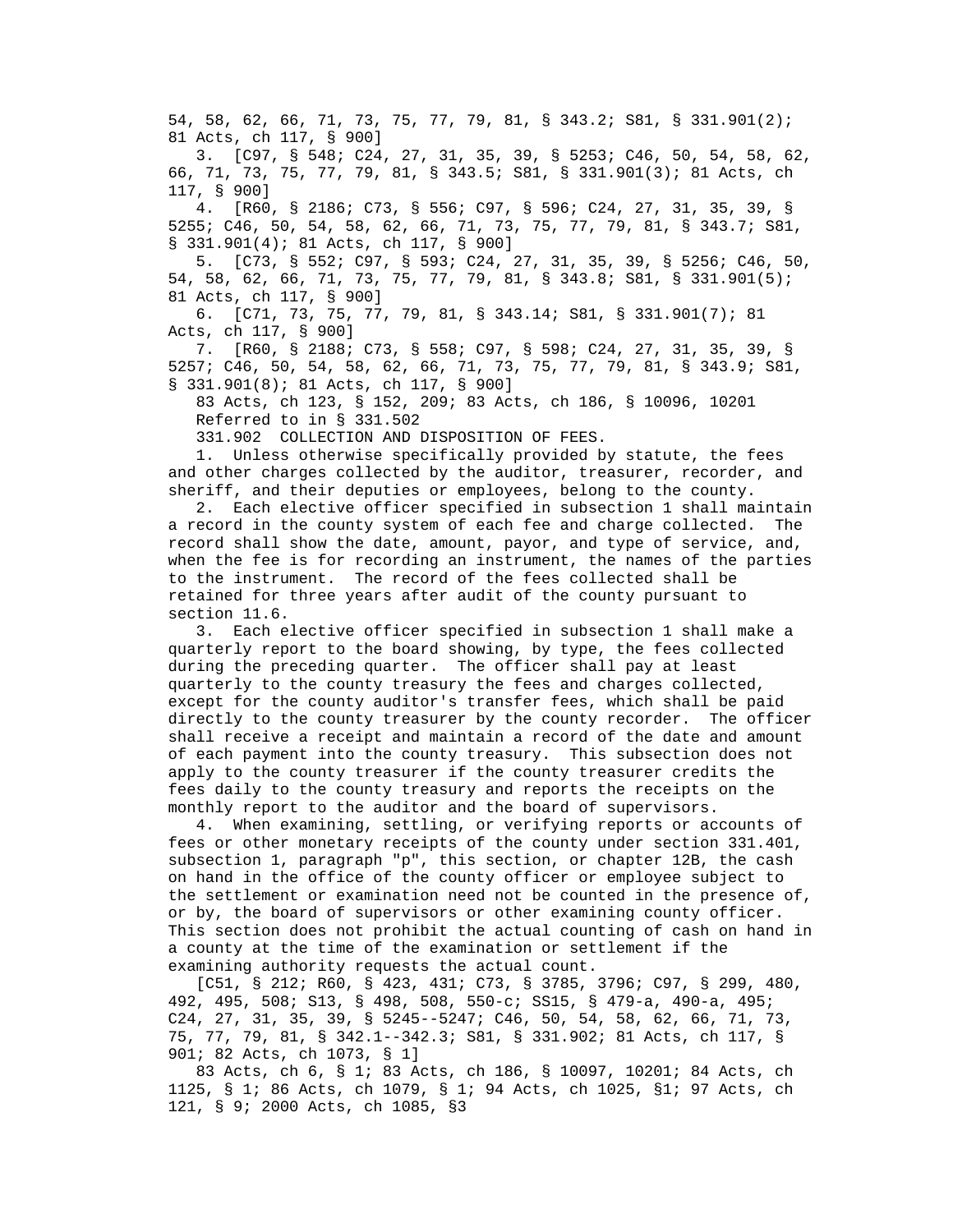Referred to in § 331.507, 331.508, 331.558, 331.602, 331.607, 331.655, 558.66

331.903 APPOINTMENT OF DEPUTIES, ASSISTANTS AND CLERKS.

 1. The auditor, treasurer, recorder, sheriff, and county attorney may each appoint, with approval of the board, one or more deputies, assistants, or clerks for whose acts the principal officer is responsible. The number of deputies, assistants, and clerks for each office shall be determined by the board and the number and approval of each appointment shall be adopted by a resolution recorded in the minutes of the board.

 2. When an appointment has been approved by the board, the principal officer making the appointment shall issue a written certificate of appointment which shall be filed and kept in the office of the auditor. A certificate of appointment may be revoked in writing by the principal officer making the appointment, which revocation shall also be filed and kept in the office of the auditor.

 3. Each deputy officer shall give bond in an amount determined by the officer who has the authority to approve the bond of the deputy's principal officer, with sureties to be approved by that officer. Upon approval, the bond shall be filed and kept in the office of the auditor. Each deputy officer shall take the same oath as the deputy's principal officer which shall be endorsed on the certificate of appointment. The bond of a deputy sheriff shall be either a bond or liability policy as required by the sheriff with the approval of the board.

 4. Each deputy officer, assistant and clerk shall perform the duties assigned by the principal officer making the appointment. During the absence or disability of the principal officer, the first deputy, or designee in those instances where there is no first deputy or in the absence or disability of the first deputy, shall perform the duties of the principal officer.

 5. The auditor may also appoint temporary assistants as provided in section 331.503 and the county attorney may appoint temporary assistants or a full-time prosecutor as provided in section 331.757.

The maximum age for a person to be employed as a deputy sheriff appointed pursuant to this section is sixty-five years of age.

 [C51, § 411, 412, 415, 416; R60, § 642, 643, 646, 647, 2069; C73, § 766, 767, 769, 770, 1770; C97, § 298, 303, 481, 491, 496, 510, 2734; S13, § 303-a, 496; SS15, § 298, 481, 491, 496, 510-b, 2734-b; C24, 27, § 5238--5244; C31, 35, § 5238--5241, 5241-d1, 5242--5244; C39, § 5238--5241, 5241.1, 5242--5244; C46, 50, 54, 58, 62, 66, 71, 73, 75, § 341.1--341.8; C77, 79, 81, § 341.1--341.9; S81, § 331.903; 81 Acts, ch 117, § 902]

 83 Acts, ch 186, § 10098, 10201; 86 Acts, ch 1061, § 1; 94 Acts, ch 1173, §31; 98 Acts, ch 1183, §112

 Referred to in § 97B.49C, 97B.49G, 331.502, 331.503, 331.553, 331.603, 331.652, 331.758

331.904 SALARIES OF DEPUTIES, ASSISTANTS, AND CLERKS.

 1. The annual salary of the first and second deputy officer of the office of auditor, treasurer, and recorder, the deputy in charge of the motor vehicle registration and title division, and the deputy in charge of driver's license issuance shall each be an amount not to exceed eighty percent of the annual salary of the deputy's principal officer. In offices where more than two deputies are required, each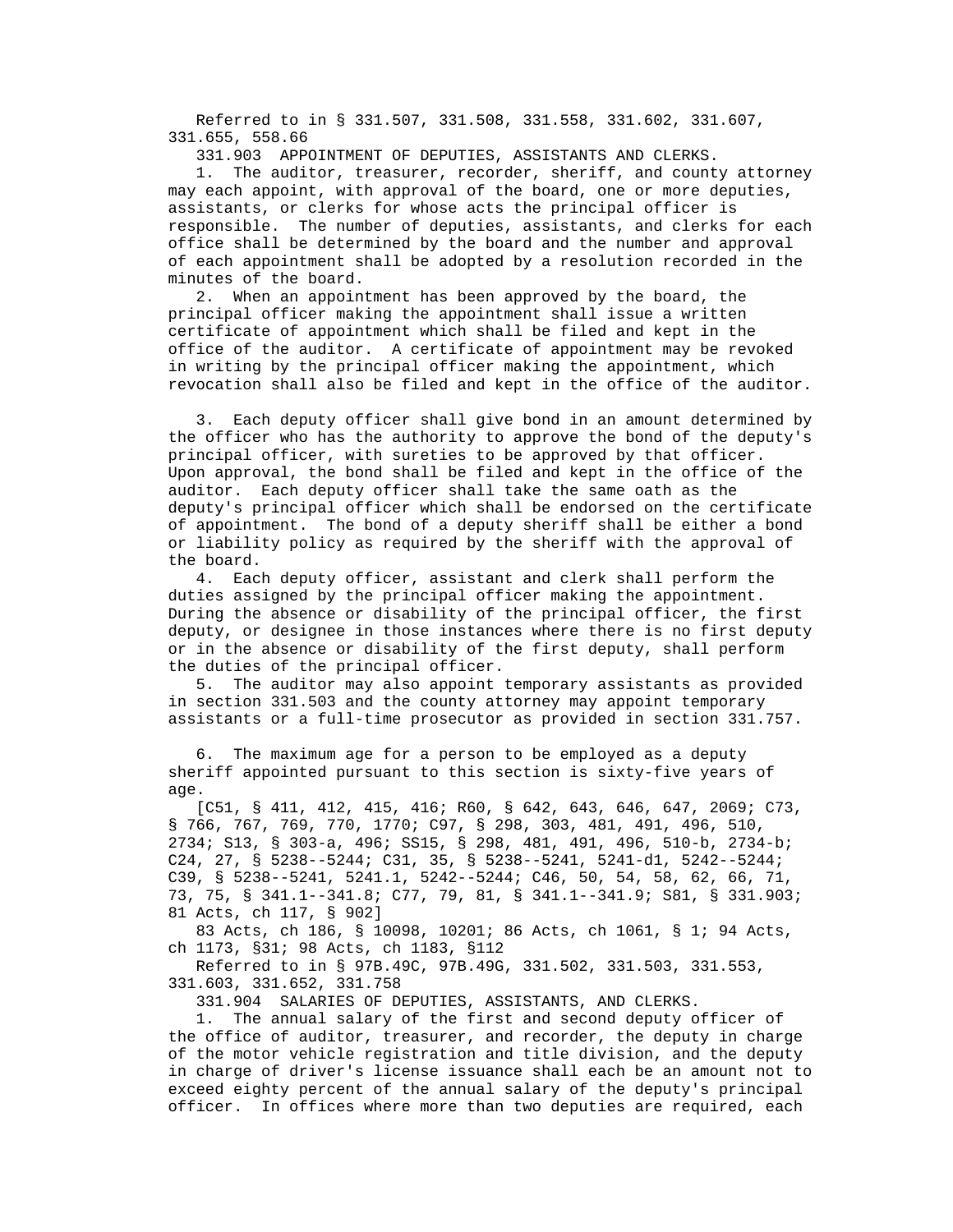additional deputy shall be paid an amount not to exceed seventy-five percent of the principal officer's salary. The amount of the annual salary of each deputy shall be certified by the principal officer to the board and, if a deputy's salary does not exceed the limitations specified in this subsection, the board shall certify the salary to the auditor. The board shall not certify a deputy's salary which exceeds the limitations of this subsection.

 2. Each deputy sheriff shall receive an annual base salary as follows:

 a. The annual base salary of a first or second deputy sheriff shall not exceed eighty-five percent of the annual base salary of the sheriff.

 b. The annual base salary of any other deputy sheriff shall not exceed the annual base salary of the first or second deputy sheriff.

 c. The sheriff shall set the annual base salary of each deputy sheriff who is classified as exempt under the federal Fair Labor Standards Act of 1938, as amended, subject to the limitations specified in paragraphs "a" and "b". The sheriff shall certify the annual base salaries of the exempt deputy sheriffs to the board and, if the limitations of paragraphs "a" and "b" are not exceeded, the board shall certify the annual base salaries to the county auditor.

 d. The board shall set the annual base salaries of any deputy sheriffs who are not classified as exempt under the federal Fair Labor Standards Act of 1938, as amended. Upon certification by the sheriff, the board shall review, and may modify, the annual base salaries of the deputy sheriffs who are not classified as exempt. The annual base salaries set by the board are subject to the limitations specified in paragraphs "a" and "b".

 e. As used in this subsection, "base salary" means the basic compensation excluding overtime pay, longevity pay, shift differential pay, or other supplement pay and fringe benefits.

 3. The annual salary of each assistant county attorney shall be determined by the county attorney within the budget set for the county attorney's office by the board. The salary of an assistant county attorney shall not exceed eighty-five percent of the maximum salary of a full-time county attorney. The county attorney shall inform the board of the full-time or part-time status of each assistant county attorney. In the case of a part-time assistant county attorney, the county attorney shall inform the board of the approximate number of hours per week the assistant county attorney shall devote to official duties.

 4. The board shall determine the compensation of extra help and clerks appointed by the principal county officers.

 5. The deputy officers, assistants, clerks, and other employees of the county are also entitled to reimbursement for actual and necessary expenses incurred in the performance of their official duties.

 1. [C51, § 417; R60, § 648; C73, § 771; C97, § 298, 481, 491, 496; S13, § 496; SS15, § 298, 298-a, 481, 491; C24, 27, 31, 35, 39, § 5221, 5223, 5225, 5331; C46, § 340.2, 340.4, 340.6, 340.12; C50, 54, 58, 62, § 340.2; C66, 71, 73, 75, 77, 79, 81, § 340.4; S81, § 331.904(1); 81 Acts, ch 117, § 903]

 2. [C51, § 417; R60, § 648; C73, § 771; C97, § 510; SS15, § 510-b; C24, 27, 31, 35, 39, § 5227; C46, 50, 54, 58, 62, 66, 71, 73, 75, 77, 79, 81, § 340.8; S81, § 331.904(2); 81 Acts, ch 117, § 903] 3. [C97, § 303; S13, § 303-a; C24, 27, 31, 35, 39, § 5229; C46,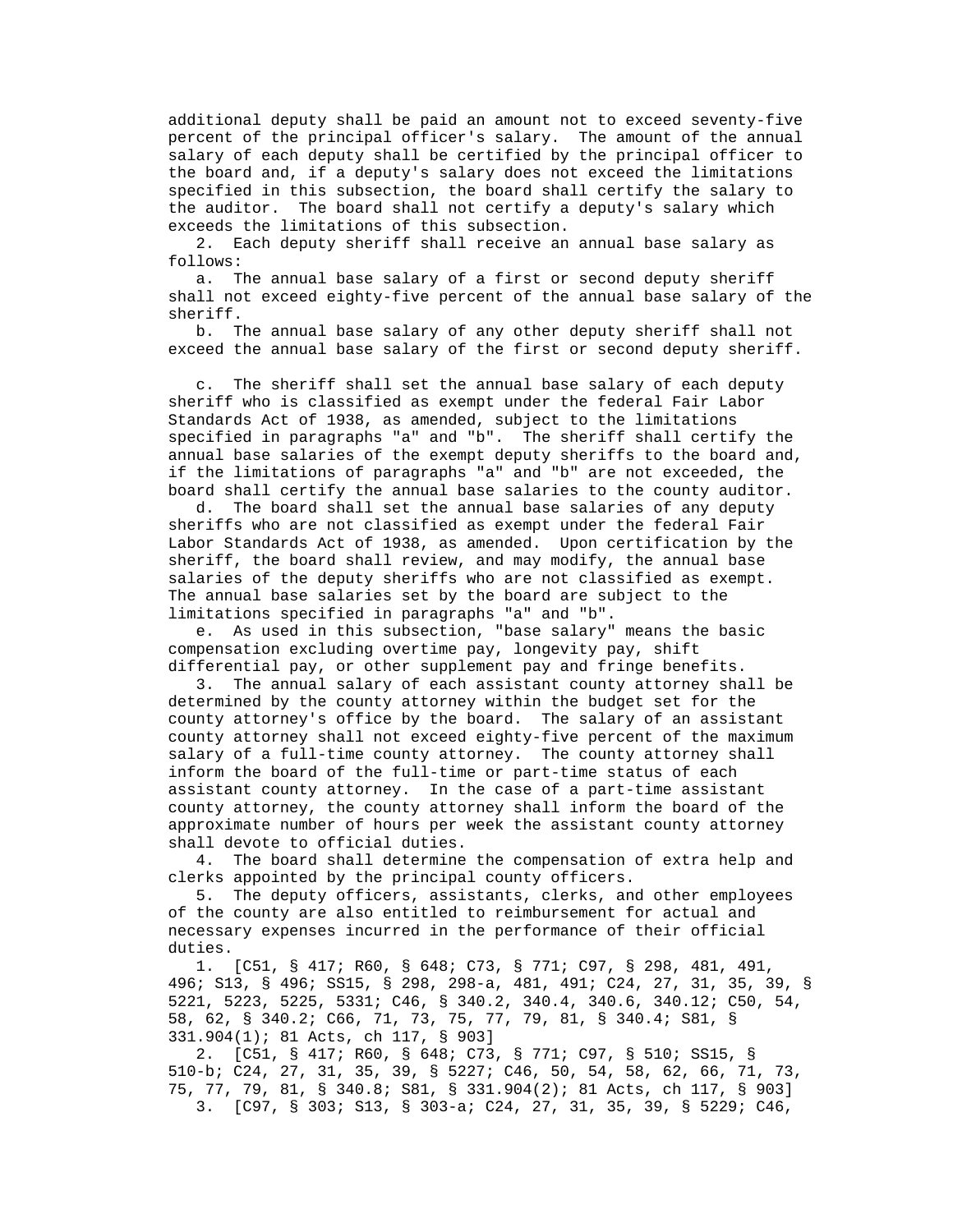50, 54, 58, 62, 66, 71, 73, 75, § 340.10; C77, 79, 81, § 340.10, 341.9; S81, § 331.904(3); 81 Acts, ch 117, § 903]

 4. [C51, § 417; R60, § 648; C73, § 771; C97, § 298, 481, 491, 496, 510; S13, § 496; SS15, § 298, 298-a, 481, 491, 510-b; C24, 27, 31, 35, 39, § 5221, 5223, 5225, 5227, 5331; C46, § 340.2, 340.4, 340.6, 340.8, 340.12; C50, 54, 58, 62, § 340.2, 340.8; C66, 71, 73, 75, 77, 79, 81, § 340.4, 340.8; S81, § 331.904(4); 81 Acts, ch 117, § 903]

5. [S81, § 331.904(5); 81 Acts, ch 117, § 903]

 83 Acts, ch 34, § 1; 83 Acts, ch 123, § 153, 209; 83 Acts, ch 186, § 10099, 10201; 85 Acts, ch 195, §43; 94 Acts, ch 1004, §1; 97 Acts, ch 142, § 1; 2006 Acts, ch 1070, §18

Referred to in § 28E.30, 331.324, 341A.7

331.905 COUNTY COMPENSATION BOARD.

 1. There is created in each county a county compensation board which shall be composed of seven members who are residents of the county. The members of the county compensation board shall be selected as follows:

a. Two members shall be appointed by the board of supervisors.

 b. One member shall be appointed by each of the following county officers: the county auditor, county attorney, county recorder, county treasurer, and county sheriff.

 2. The members of the county compensation board shall be appointed to four-year, staggered terms of office. The members of the county compensation board shall not be officers or employees of the state or a political subdivision of the state. A term shall be effective on the first of July of the year of appointment and a vacancy shall be filled for the unexpired term in the same manner as the original appointment.

 3. The members of the county compensation board shall receive no compensation, but they shall be reimbursed for their actual and necessary expenses incurred in the performance of their official duties.

 4. The county compensation board shall elect a chairperson and vice chairperson annually from among its membership. The county compensation board shall meet at the call of the chairperson or upon written request of a majority of its membership. The concurrence of a majority of the members of the county compensation board shall determine any matter relating to its duties.

 5. The board of supervisors shall provide the necessary office facilities and the technical and clerical assistance requested by the county compensation board to carry out its duties.

 6. The expenses of the county compensation board members, the salaries and expenses of any technical and clerical assistance, and the cost of providing any facilities shall be paid from the general fund of the county.

 [C77, 79, 81, § 340A.1, 340A.4, 340A.5, 340A.7; S81, § 331.905; 81 Acts, ch 117, § 904, 907; 82 Acts, ch 1104, § 60]

87 Acts, ch 227, §28

Referred to in § 331.321, 331.322

 331.906 CONVENTIONS -- MEMBERSHIP SELECTION. Repealed by 87 Acts, ch 227, § 34.

331.907 COMPENSATION SCHEDULE -- PREPARATION AND ADOPTION.

 1. The annual compensation of the auditor, treasurer, recorder, sheriff, county attorney, and supervisors shall be determined as provided in this section. The county compensation board annually shall review the compensation paid to comparable officers in other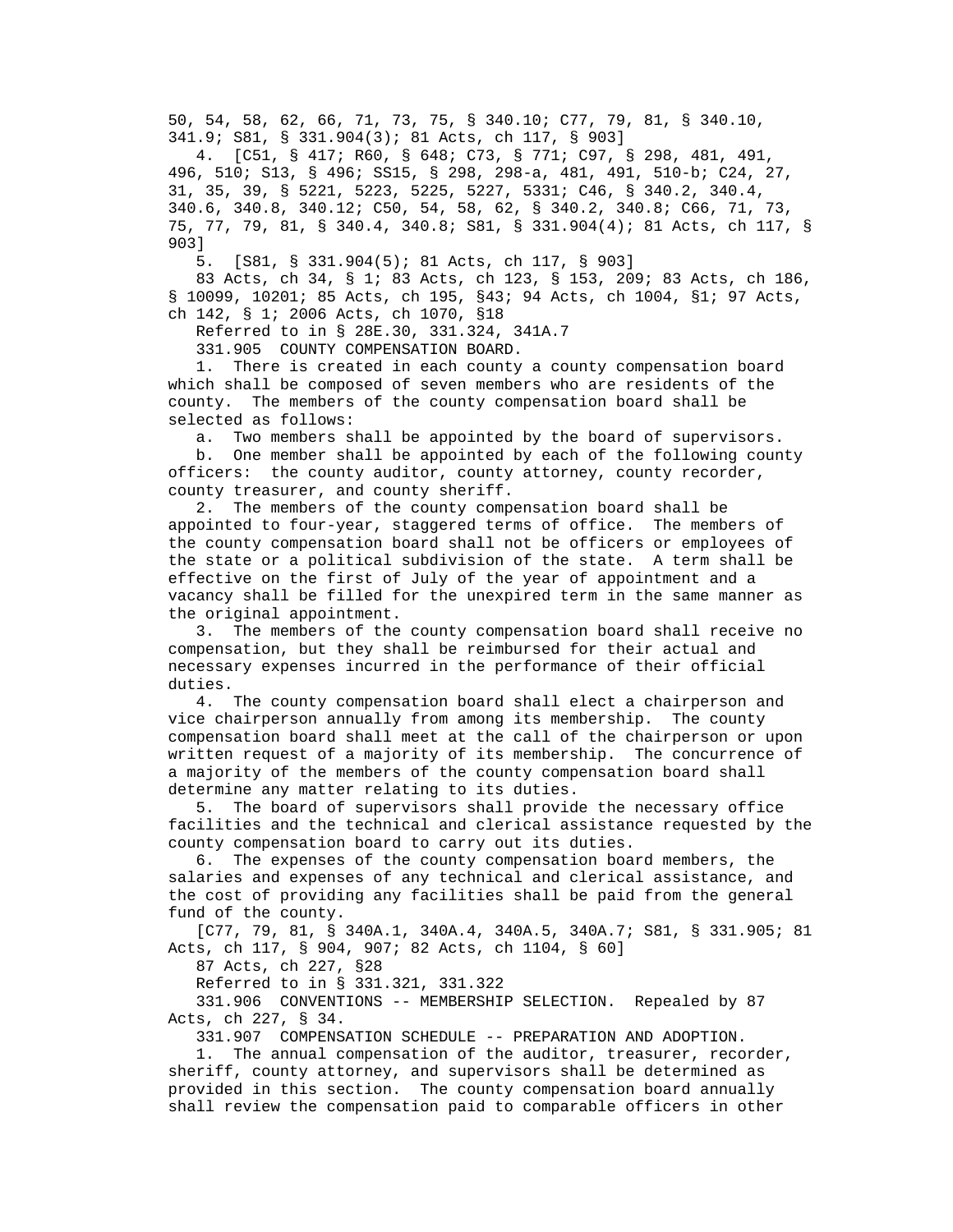counties of this state, other states, private enterprise, and the federal government. In setting the salary of the county sheriff, the county compensation board shall consider setting the sheriff's salary so that it is comparable to salaries paid to professional law enforcement administrators and command officers of the state patrol, the division of criminal investigation of the department of public safety, and city police agencies in this state. The county compensation board shall prepare a compensation schedule for the elective county officers for the succeeding fiscal year. A recommended compensation schedule requires a majority vote of the membership of the county compensation board.

 2. At the public hearing held on the county budget as provided in section 331.434, the county compensation board shall submit its recommended compensation schedule for the next fiscal year to the board of supervisors for inclusion in the county budget. The board of supervisors shall review the recommended compensation schedule for the elected county officers and determine the final compensation schedule which shall not exceed the compensation schedule recommended by the county compensation board. In determining the final compensation schedule if the board of supervisors wishes to reduce the amount of the recommended compensation schedule, the amount of salary increase proposed for each elected county officer shall be reduced an equal percentage. A copy of the final compensation schedule shall be filed with the county budget at the office of the director of the department of management. The final compensation schedule takes effect on July 1 following its adoption by the board of supervisors.

 3. The elected county officers are also entitled to receive their actual and necessary expenses incurred in performance of official duties of their respective offices.

 4. In counties having two courthouses, a principal elected county officer and the principal officer's first deputy or assistant may agree in writing to a division of their annual salaries. The division shall not allow for payment to the elected officer and the first deputy or assistant which is greater than the sum of the two salaries otherwise authorized by law. Upon certification to the board by the elected officer involved, the board shall certify to the auditor the annual salaries certified by the elected officer.

 1--3. [C51, § 169, 211, 213, 2536; R60, § 380, 381, 422, 424, 4145; C73, § 3775, 3784, 3788, 3789, 3792, 3793, 3798; C97, § 297, 308, 479, 490, 495, 509; S13, § 297; SS15, § 308, 479, 490, 490-a, 495, 510-a, -c; C24, 27, 31, 35, 39, § 5220, 5222, 5224, 5226, 5228, 5230; C46, 50, 54, 58, 62, § 340.1, 340.3, 340.5, 340.7, 340.9, 340.11; C66, 71, 73, 75, § 340.1, 340.3, 340.7, 340.9; C77, 79, 81, § 340.1, 340.7, 340.9, 340A.6; S81, § 331.907(1--3); 81 Acts, ch 117, § 906]

 4. [C71, 73, 75, 77, 79, 81, § 340.12; S81, § 331.907(4); 81 Acts, ch 117, § 906]

 83 Acts, ch 123, § 154, 209; 83 Acts, ch 186, § 10100, 10201; 86 Acts, ch 1095, § 1; 87 Acts, ch 227, §29; 98 Acts, ch 1074, §28; 2005 Acts, ch 35, §31

 Referred to in § 28E.30, 331.215, 331.322, 331.323, 331.752 331.908 MOTOR VEHICLES REQUIRED TO OPERATE ON ETHANOL BLENDED GASOLINE.

 A motor vehicle purchased or used by a county to provide county services shall not operate on gasoline other than ethanol blended gasoline as defined in section 214A.1. The motor vehicle shall also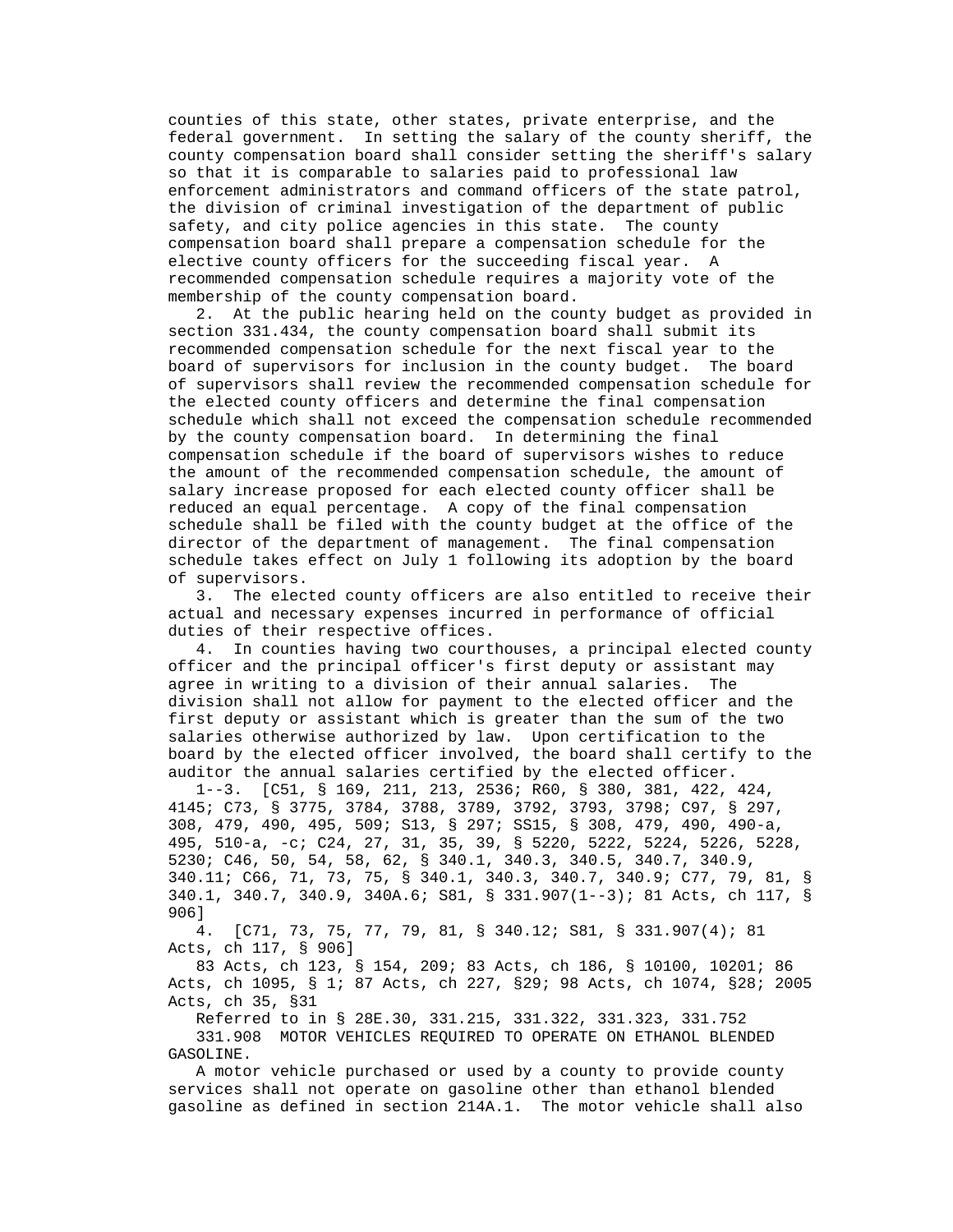be affixed with a brightly visible sticker which notifies the traveling public that the motor vehicle is being operated on ethanol blended gasoline. However, the sticker is not required to be affixed to an unmarked vehicle used for purposes of providing law enforcement or security.

91 Acts, ch 254, §21; 93 Acts, ch 26, § 7; 2006 Acts, ch 1142, §68

331.909 MULTIDISCIPLINARY COMMUNITY SERVICES TEAMS.

 1. A county or multicounty consortium of agencies providing health, counseling, economic assistance, education, law enforcement, or therapeutic services may establish a multidisciplinary team for the more effective planning and delivery of services to an individual or family under the following conditions:

 a. The team complies with federal regulations regarding confidentiality.

 b. The agencies comprising the team have written confidentiality standards.

 c. The agencies comprising the team enter into an annual interagency agreement to comply with confidentiality standards specified in the agreement.

 d. An agency initiating a multidisciplinary team obtains a signed agreement from an individual authorizing the team to share information concerning the individual or the individual's family on a confidential basis.

 2. The activities of a multidisciplinary community services team shall not duplicate the activities of a multidisciplinary team for child abuse under section 235A.13, dependent adult abuse activities under section 235B.6, or child victim services provided under section 915.35.

 3. A multidisciplinary community services team shall select a chairperson and other officers as deemed necessary by the members of the team. A multidisciplinary community services team is not a governmental body as defined in section 21.2 and is not subject to the provisions of chapter 21, relating to open meetings. Notwithstanding chapter 22, the confidentiality of information in the possession of a multidisciplinary team which is required by law to be confidential shall be maintained except as specifically provided by this section.

 4. The members of a multidisciplinary community services team are expressly authorized to orally disclose personally identifying information to one another which is otherwise required by law to be confidential. Disclosure of confidential information other than oral information between team members under provisions of this section is expressly prohibited.

 5. A member of a multidisciplinary community services team shall not use confidential information obtained from another team member except in the best interests of the subject of the confidential information and shall not disclose such information to another person except as otherwise authorized by law. A member of a multidisciplinary community services team who willfully uses or discloses confidential information in violation of this section commits a serious misdemeanor. Notwithstanding section 903.1, the penalty for a person convicted pursuant to this subsection is a fine of not more than five hundred dollars in the case of a first offense and not more than five thousand dollars in the case of each subsequent offense.

96 Acts, ch 1156, §1; 98 Acts, ch 1090, §70, 84; 2003 Acts, ch